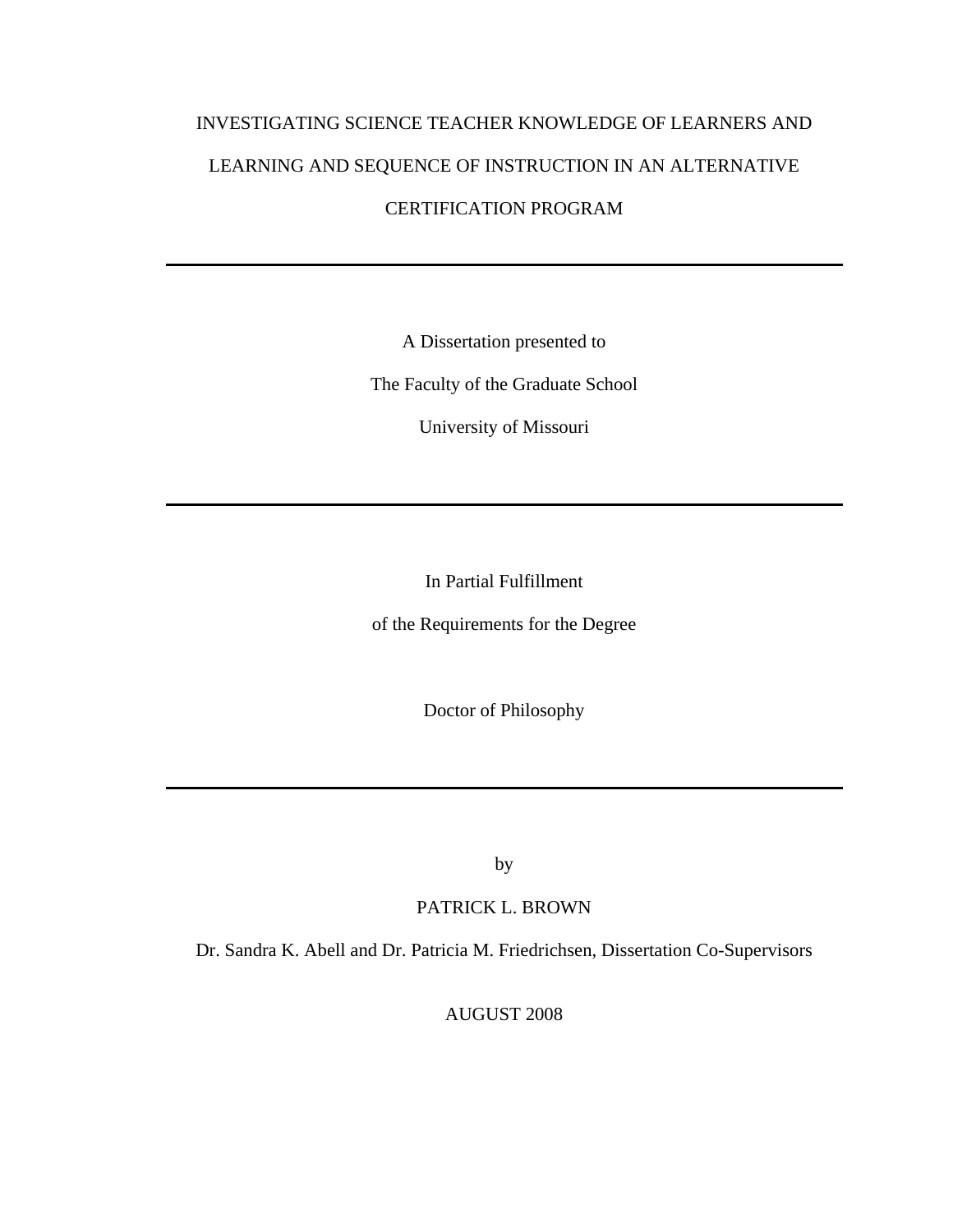The undersigned, appointed by the Dean of the Graduate School, Have examined the dissertation entitled.

## INVESTIGATING SCIENCE TEACHER KNOWLEDGE OF LEARNERS AND LEARNING AND SEQUENCE OF INSTRUCTION IN AN ALTERNATIVE CERTIFICATION PROGRAM

Presented by Patrick L. Brown

A candidate for the degree of Doctor of Philosophy.

And hereby certify that in their opinion is worthy of acceptance.

Professor Sandra K. Abell, Dissertation Co-Supervisor

Professor Patricia M. Friedrichsen, Dissertation Co-Supervisor

Professor Mark J. Volkmann

Professor Gerald Summers

Professor Jay P. Scribner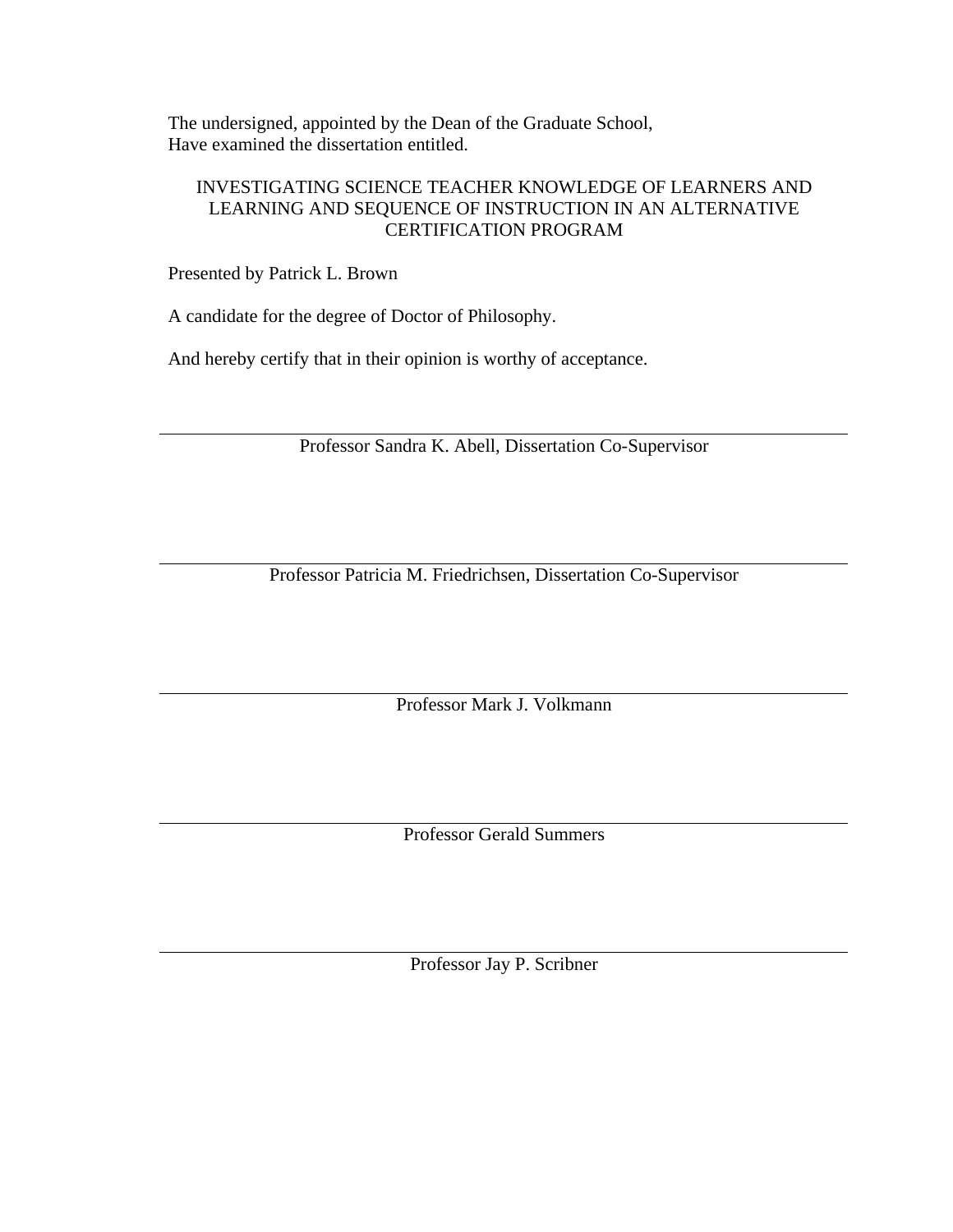*Dedicated to my grandfather Herbert Goldstein. I hope one day my stories will influence someone as much as yours have impacted me.*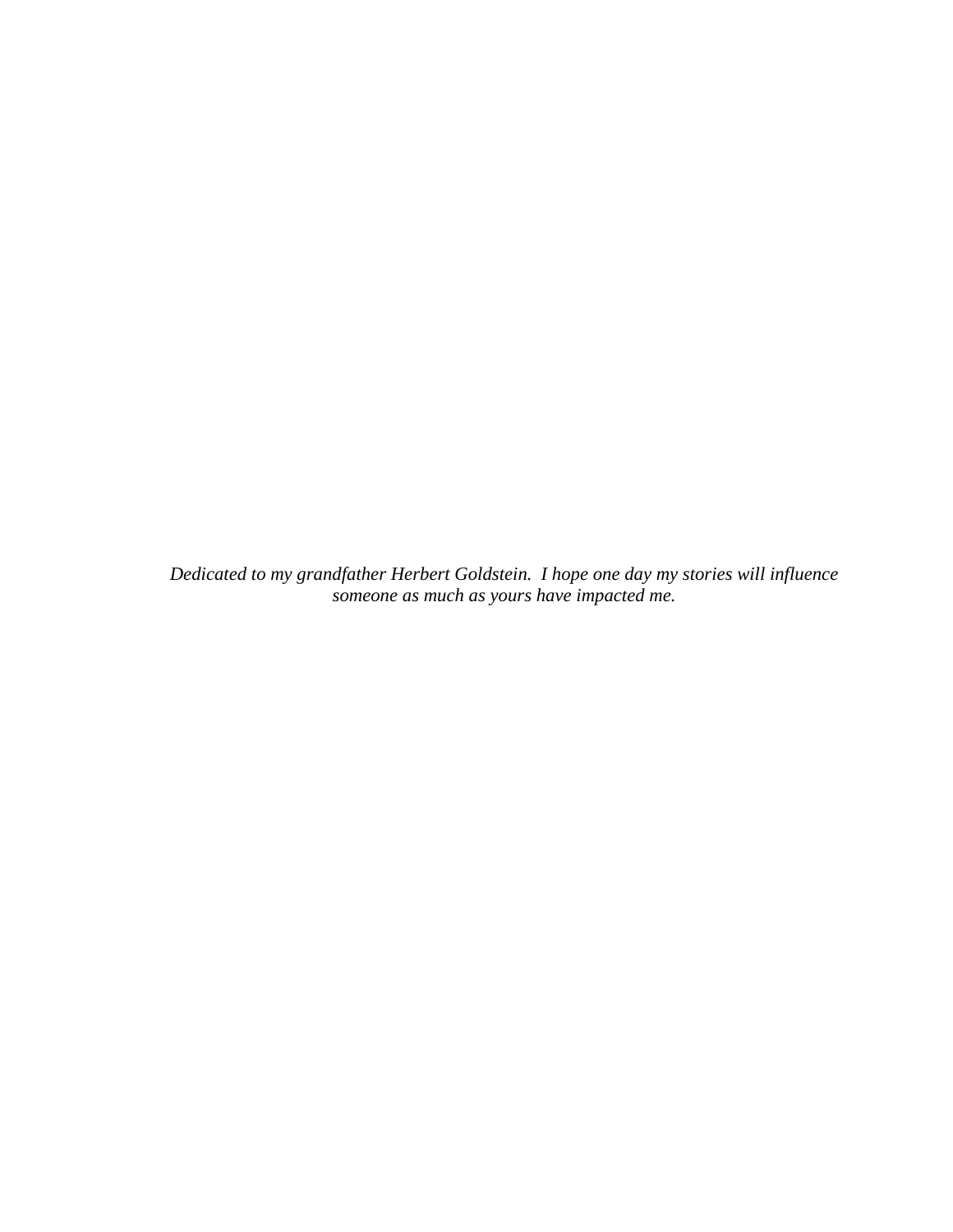### ACKNOWLEDGEMENTS

 This dissertation is the result of support from many different individuals. First, I want to thank my dissertation advisors, Dr. Sandra Abell and Patricia Friedrichsen. Dr. Abell tirelessly encouraged my efforts and continually challenged my expectations. She motivated me when I needed it most. Dr. Friedrichsen provided enormous guidance and moral support. I am thankful for everything you both have done.

I want to extend my gratitude to my doctoral committee. Dr. Volkmann, I have valued your insight and encouragement; Dr. Scribner, I have appreciated your thoughtfulness and policy perspective; Dr. Summers, you provided me invaluable teaching experiences through my Masters Degree program and support as a doctoral student.

I also want to thank the science education faculty, graduate students, members of the Re-SMAR<sup>2</sup>T team, and the Abell Research Group (ARG) group. Dr. Barrow, you have been a role model and your interest in my success was a constant source of motivation; Dr. Hanuscin, the "coffee talks" helped me think about how my study is significant to research in science education; Dr. Chia-Yu Wang, you have challenged me to think deeply about my research; Cathy Wissehr, your editorial work was very much appreciated; Enrique Pareja, your philosophical debates in the office were a nice break from writing; Dr Chval and Sarah Pomerenke, for your help analyzing "orientations" data. I want to give a special thanks to Kristen Hutchins. You have been a wonderful friend and constant source of support and motivation.

I want to offer my appreciation and thanks to the four teachers who participated in this study. Thank you for your time and honesty.

ii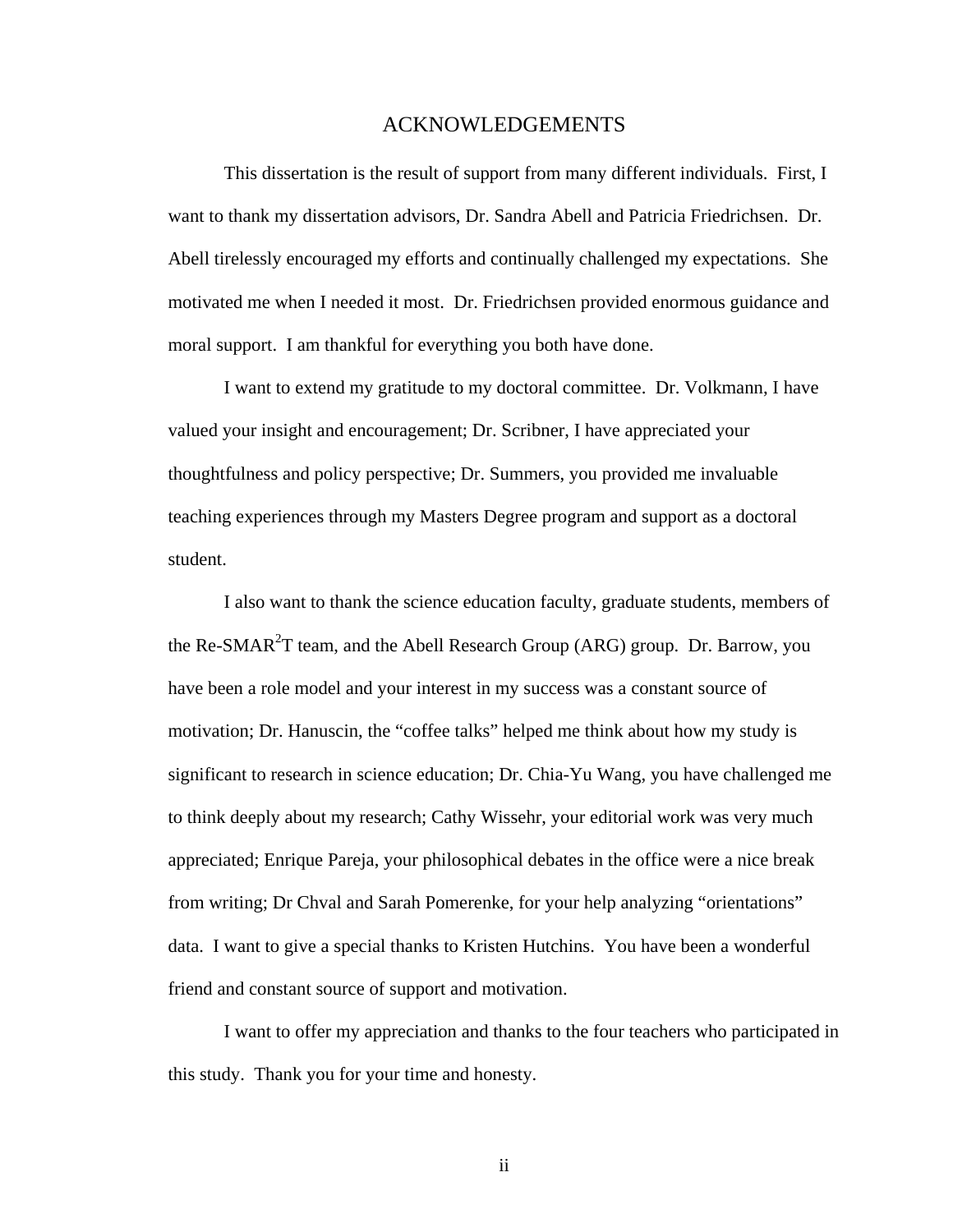Special thanks to my family members, Scott and Sara Goldstein, Brian and Beth Feldmann, Bill and Cathy Feldmann, Ellie Brown, and Bridget Weber for their abundant support; My brother Tim, for reminding of the importance of being compassionate as an educator and researcher; My brother Greg, whose work ethic in athletics and academics has rubbed off on me and made me a better student.

To my parents, Gene and Elon Brown, who were personal editors and provided valuable input to my dissertation and research. Your belief that I can achieve my goals has been the foundation in my academic career.

Last, but certainly not least, to my wife Cathy, your confidence and patience have inspired me to be the best teacher and researcher I can be. You have given me the emotional support and encouragement I needed to finish my doctorate degree. I thank you for motivating me to pursue my dreams and am grateful for everything you have done.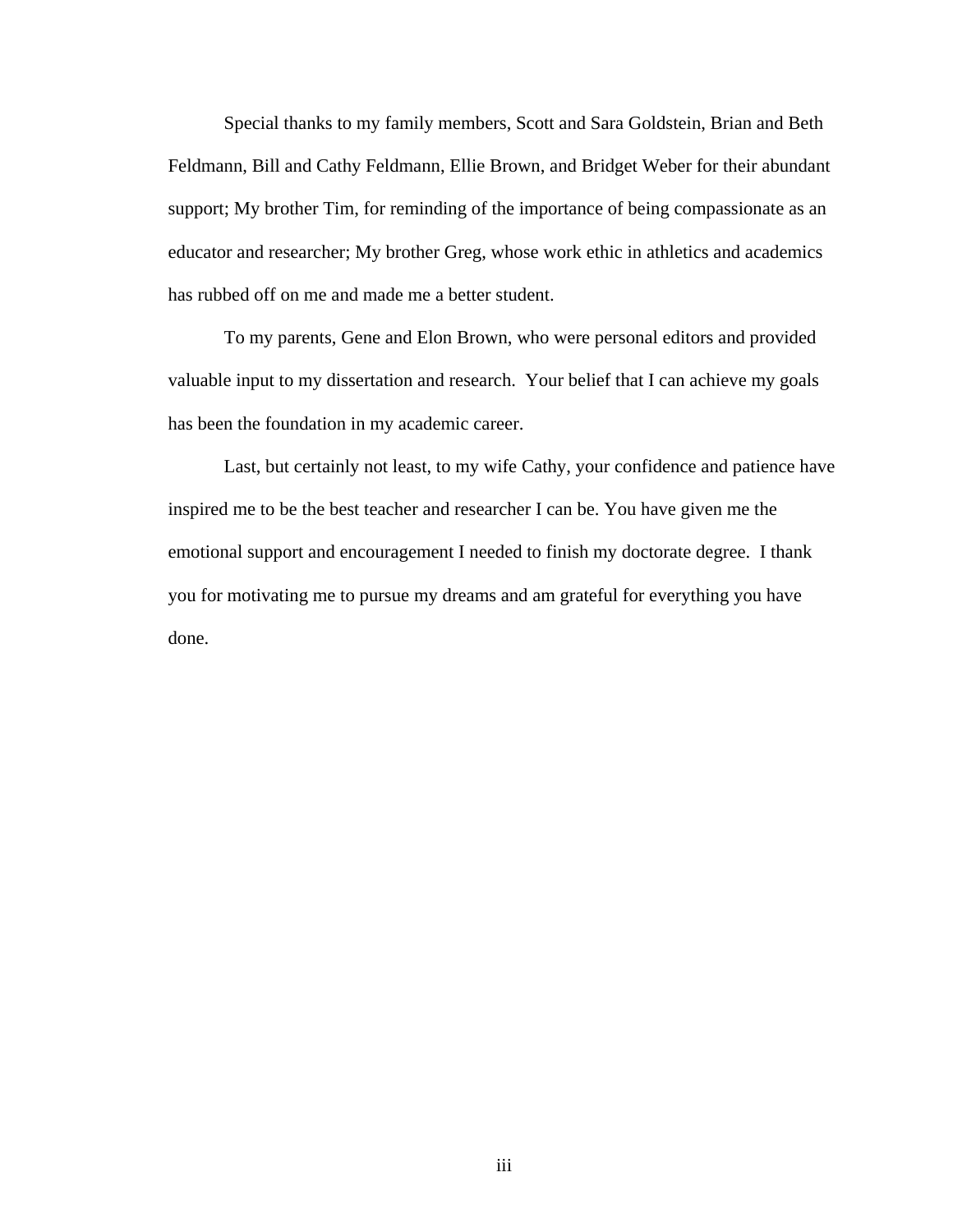| Learning Cycle and 5E Instructional Model versus I/V/P Science Instructional |
|------------------------------------------------------------------------------|
|                                                                              |
|                                                                              |
|                                                                              |
|                                                                              |
| Beginning and Preservice Teachers' PCK for Instructional Sequence22          |
|                                                                              |
|                                                                              |

# TABLE OF CONTENTS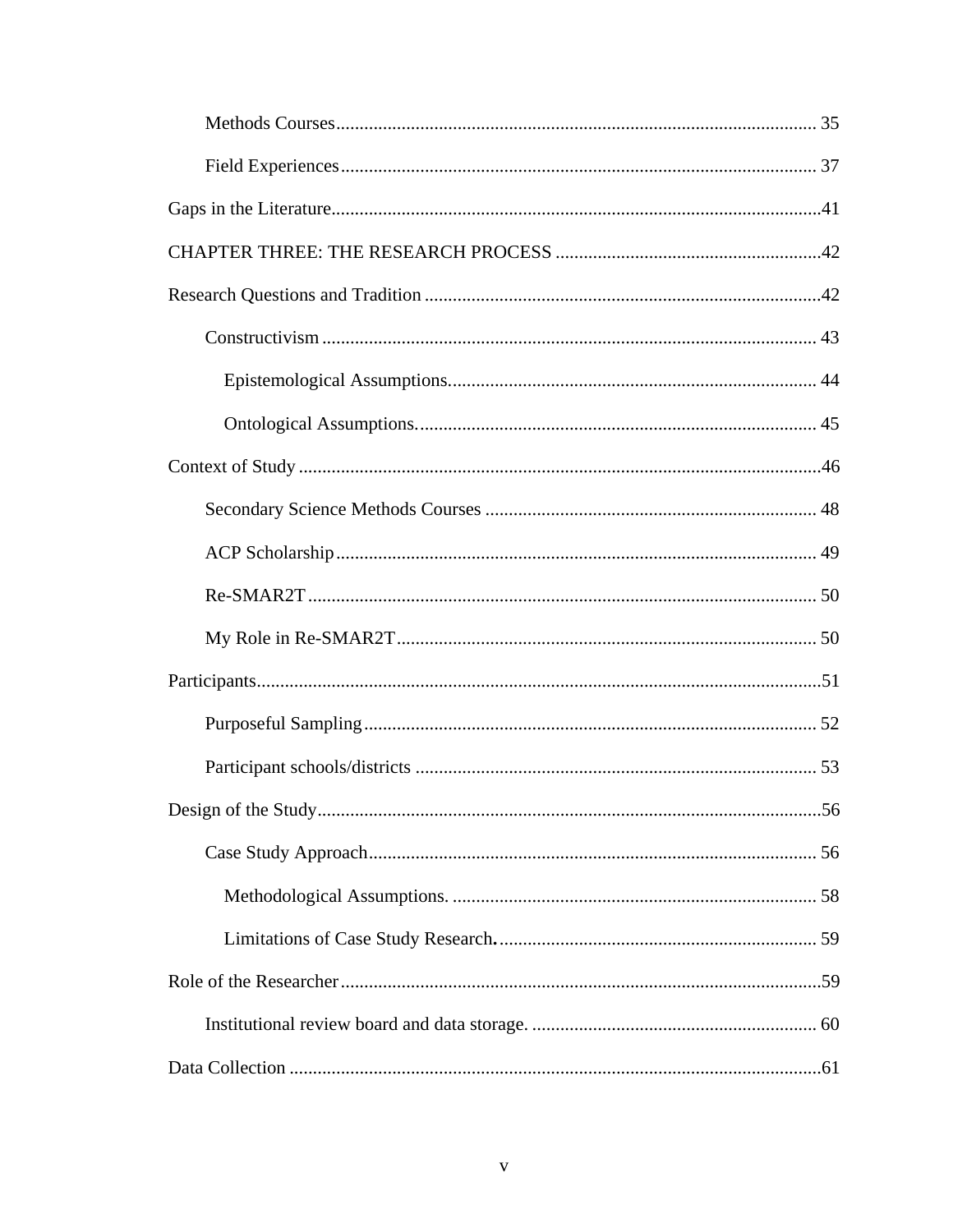| Contributing Factors to Mary's Development of Knowledge of Teaching and |  |
|-------------------------------------------------------------------------|--|
|                                                                         |  |
|                                                                         |  |
|                                                                         |  |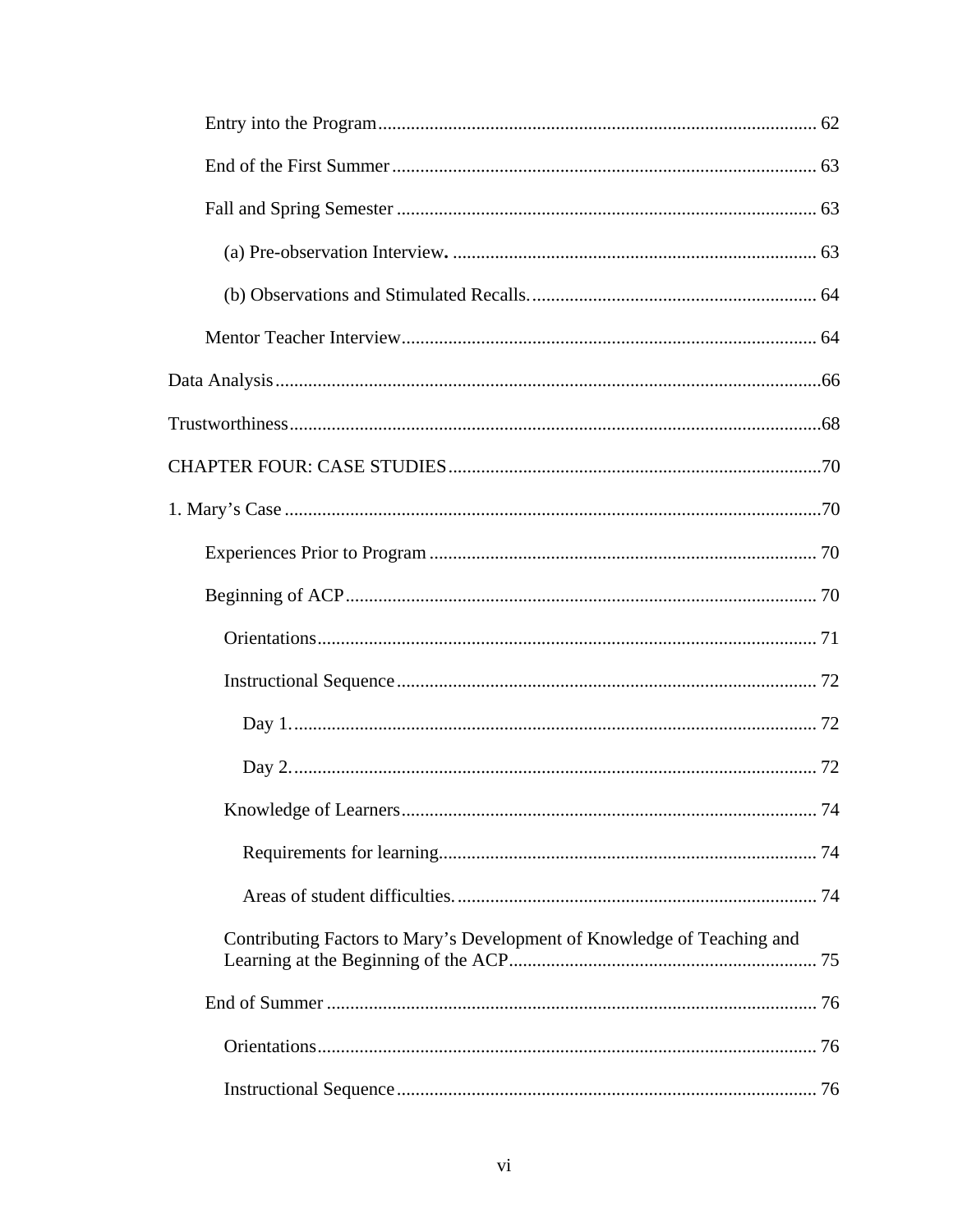| Contributing Factors to the Development of Mary's Knowledge of Teaching and |
|-----------------------------------------------------------------------------|
|                                                                             |
|                                                                             |
|                                                                             |
|                                                                             |
|                                                                             |
|                                                                             |
|                                                                             |
|                                                                             |
|                                                                             |
| Contributing Factors to the Development of Mary's Knowledge of Teaching and |
|                                                                             |
|                                                                             |
|                                                                             |
|                                                                             |
|                                                                             |
|                                                                             |
|                                                                             |
|                                                                             |
|                                                                             |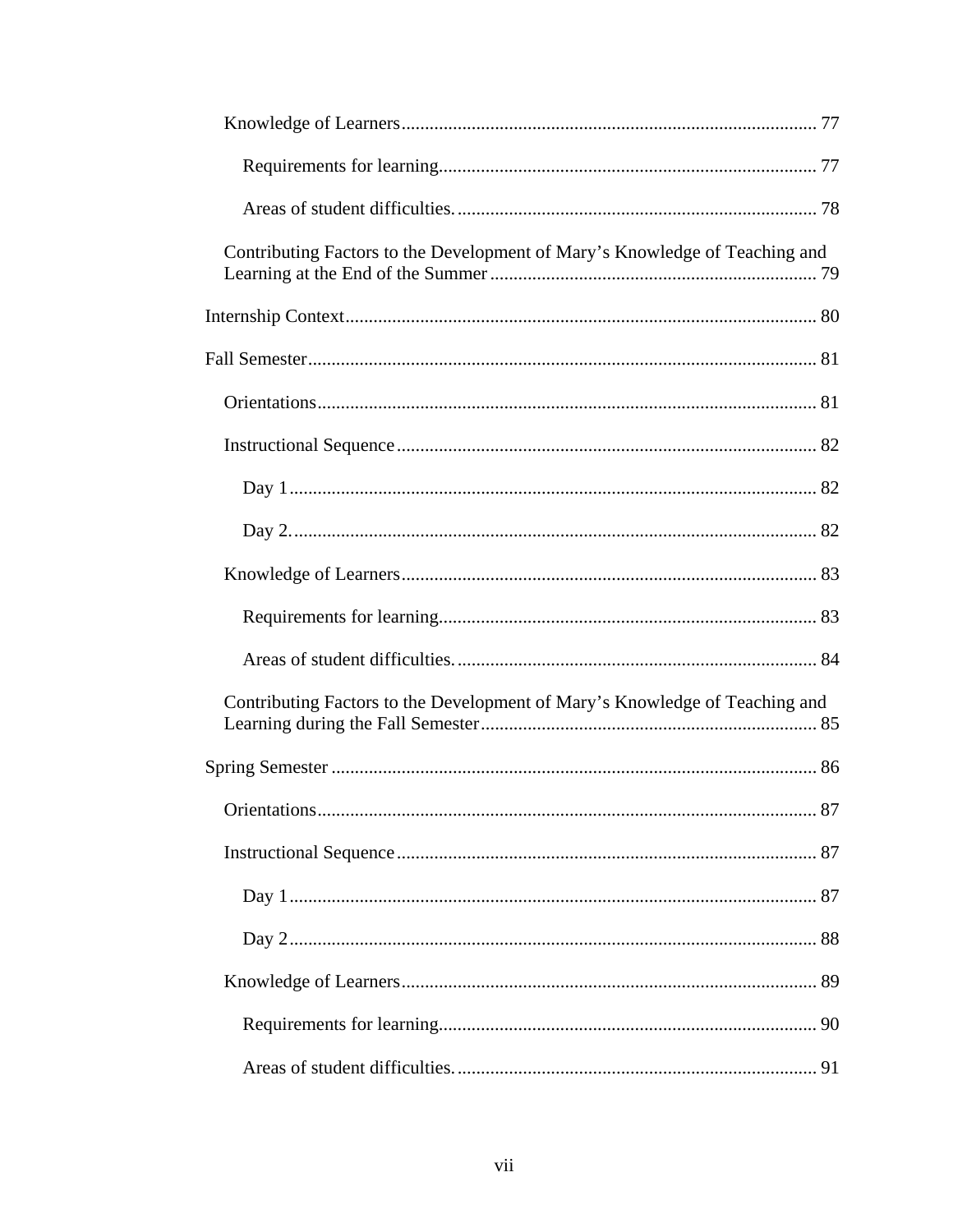| Contributing Factors to the Development of Mary's Knowledge of Teaching and |
|-----------------------------------------------------------------------------|
| Summary: Mary's Development of Knowledge of Teaching and Learning 92        |
|                                                                             |
| The Development of Mary's Knowledge of Instructional Sequences 93           |
|                                                                             |
| The Development of Mary's Integration of Knowledge of Learners and          |
| The Contributing Factors to Mary's Development of Knowledge of Teaching     |
|                                                                             |
|                                                                             |
|                                                                             |
|                                                                             |
|                                                                             |
|                                                                             |
|                                                                             |
|                                                                             |
|                                                                             |
|                                                                             |
| Contributing Factors to the Development of Amy's Knowledge of Teaching and  |
|                                                                             |
|                                                                             |
|                                                                             |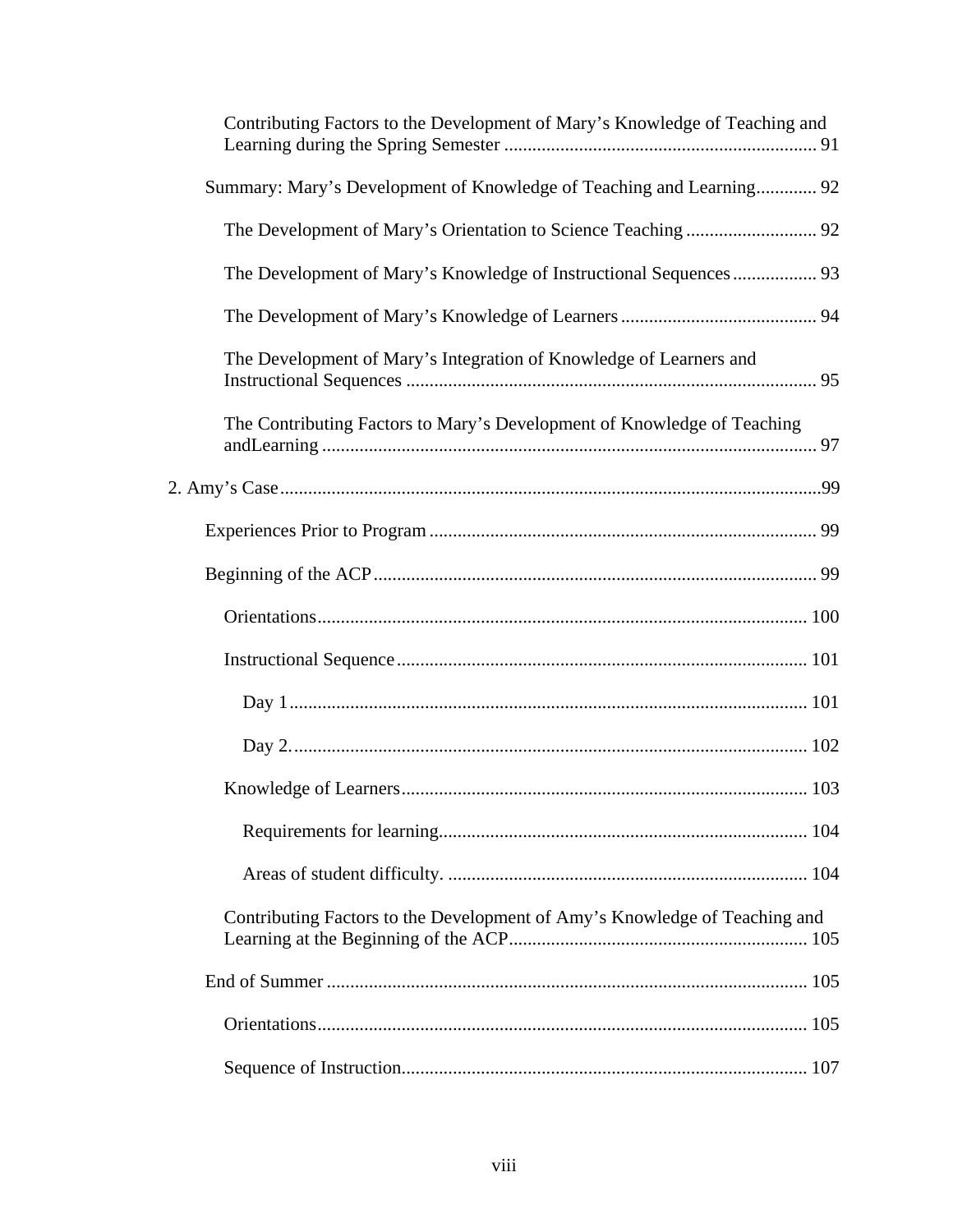| Contributing Factors to the Development of Amy's Knowledge of Teaching and |  |
|----------------------------------------------------------------------------|--|
|                                                                            |  |
|                                                                            |  |
|                                                                            |  |
|                                                                            |  |
|                                                                            |  |
|                                                                            |  |
|                                                                            |  |
|                                                                            |  |
|                                                                            |  |
| Contributing Factors to the Development of Amy's Knowledge of Teaching and |  |
|                                                                            |  |
|                                                                            |  |
|                                                                            |  |
|                                                                            |  |
|                                                                            |  |
|                                                                            |  |
|                                                                            |  |
| Contributing Factors to the Development of Amy's Knowledge of Teaching and |  |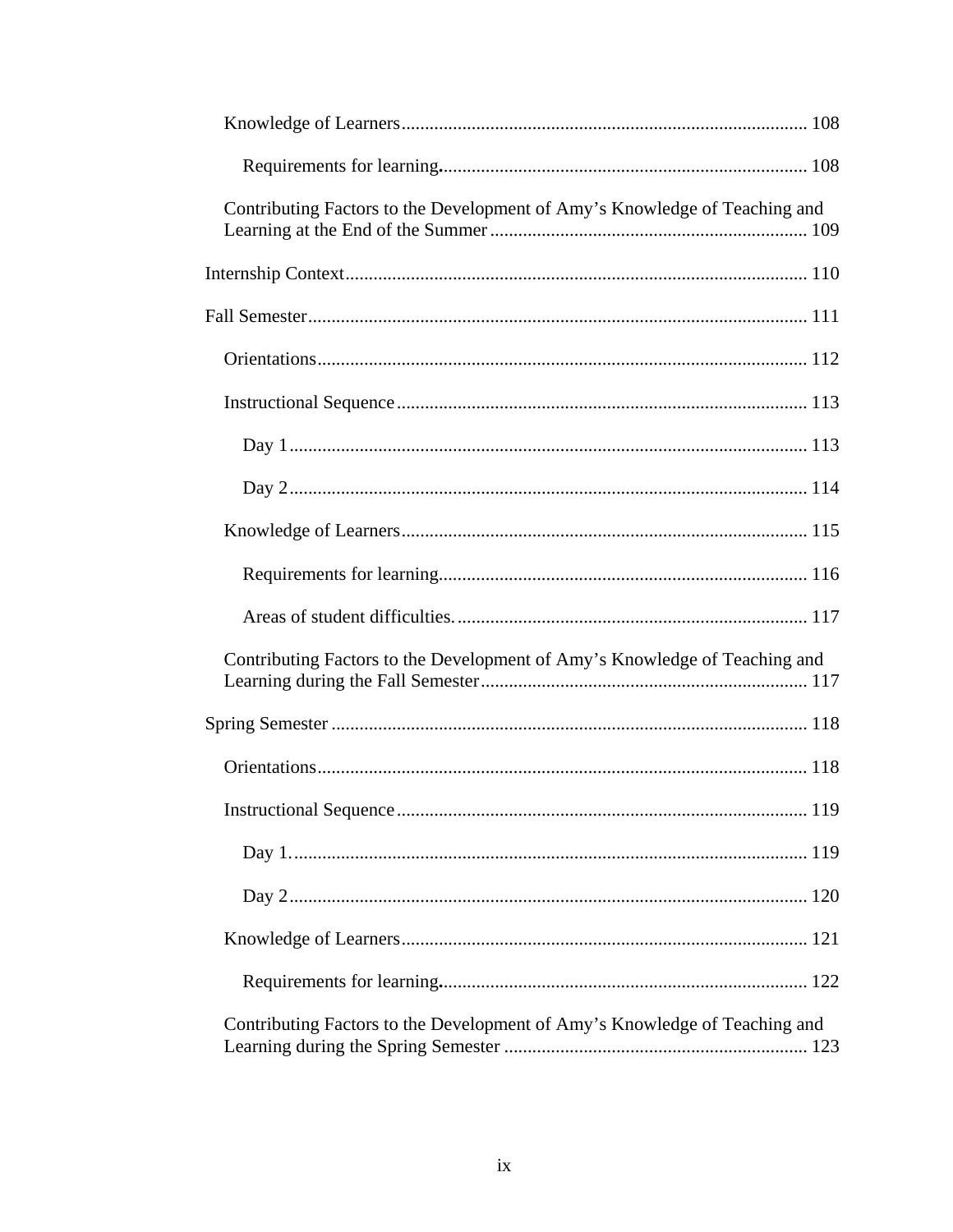| Summary: the Nature of Amy's Development of Knowledge of Teaching and       |
|-----------------------------------------------------------------------------|
|                                                                             |
| Development of Amy's Knowledge of Instructional Sequences 126               |
|                                                                             |
| Development of Amy's Integration of Knowledge of Learners and Instructional |
| Contributing Factors to Amy's Development of Knowledge of Teaching and      |
|                                                                             |
|                                                                             |
|                                                                             |
|                                                                             |
|                                                                             |
|                                                                             |
|                                                                             |
|                                                                             |
|                                                                             |
|                                                                             |
| Contributing Factors to Lilly's Development of Knowledge for Teaching and   |
|                                                                             |
|                                                                             |
|                                                                             |
|                                                                             |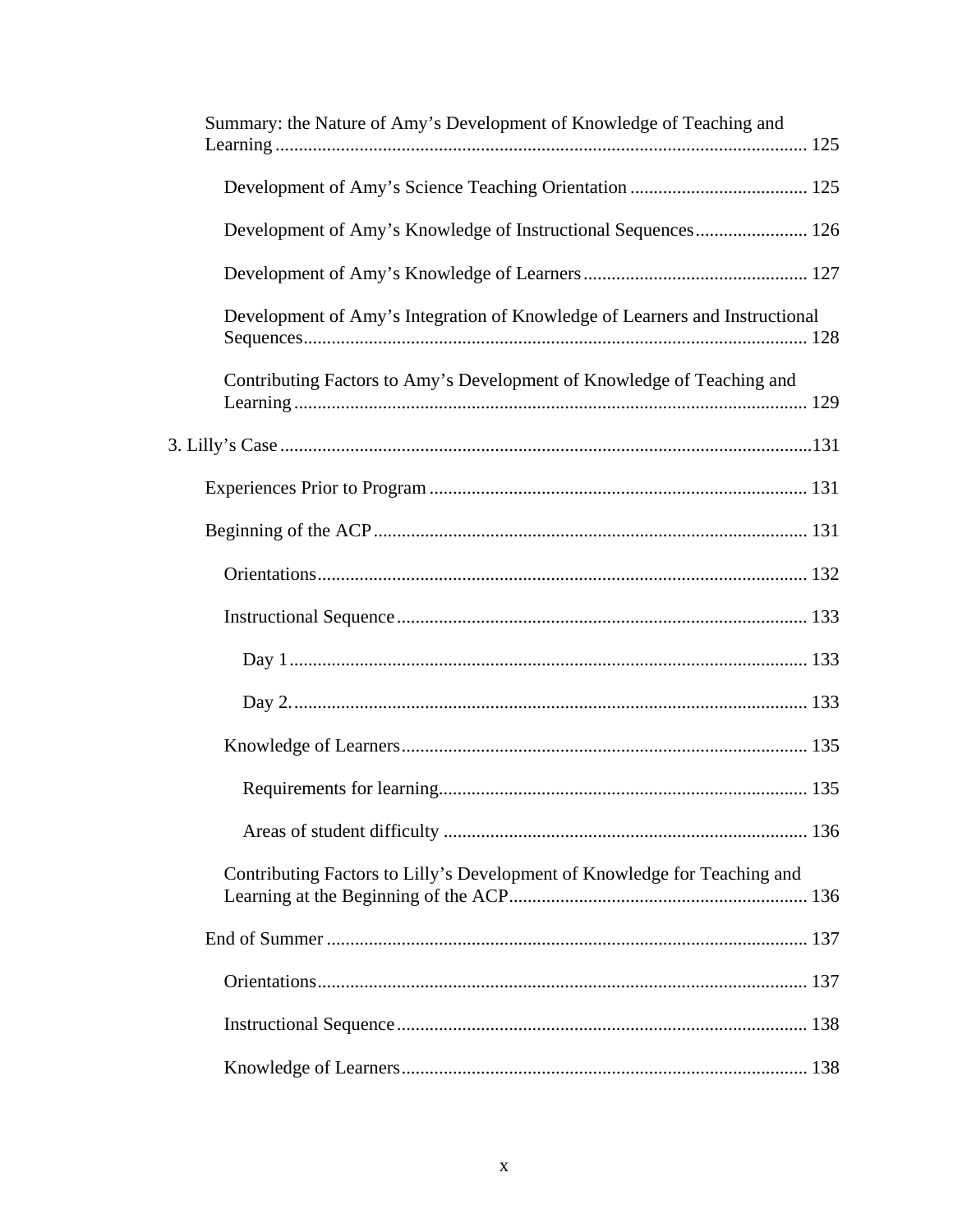| Contributing Factors to Lilly's Development of Knowledge for Teaching and |
|---------------------------------------------------------------------------|
|                                                                           |
|                                                                           |
|                                                                           |
|                                                                           |
|                                                                           |
|                                                                           |
|                                                                           |
|                                                                           |
|                                                                           |
| Contributing Factors to Lilly's Development of Knowledge for Teaching and |
|                                                                           |
|                                                                           |
|                                                                           |
|                                                                           |
|                                                                           |
|                                                                           |
|                                                                           |
|                                                                           |
| Contributing Factors to Lilly's Development of Knowledge for Teaching and |
| Summary: The Nature of Lilly's Development of Knowledge for Teaching and  |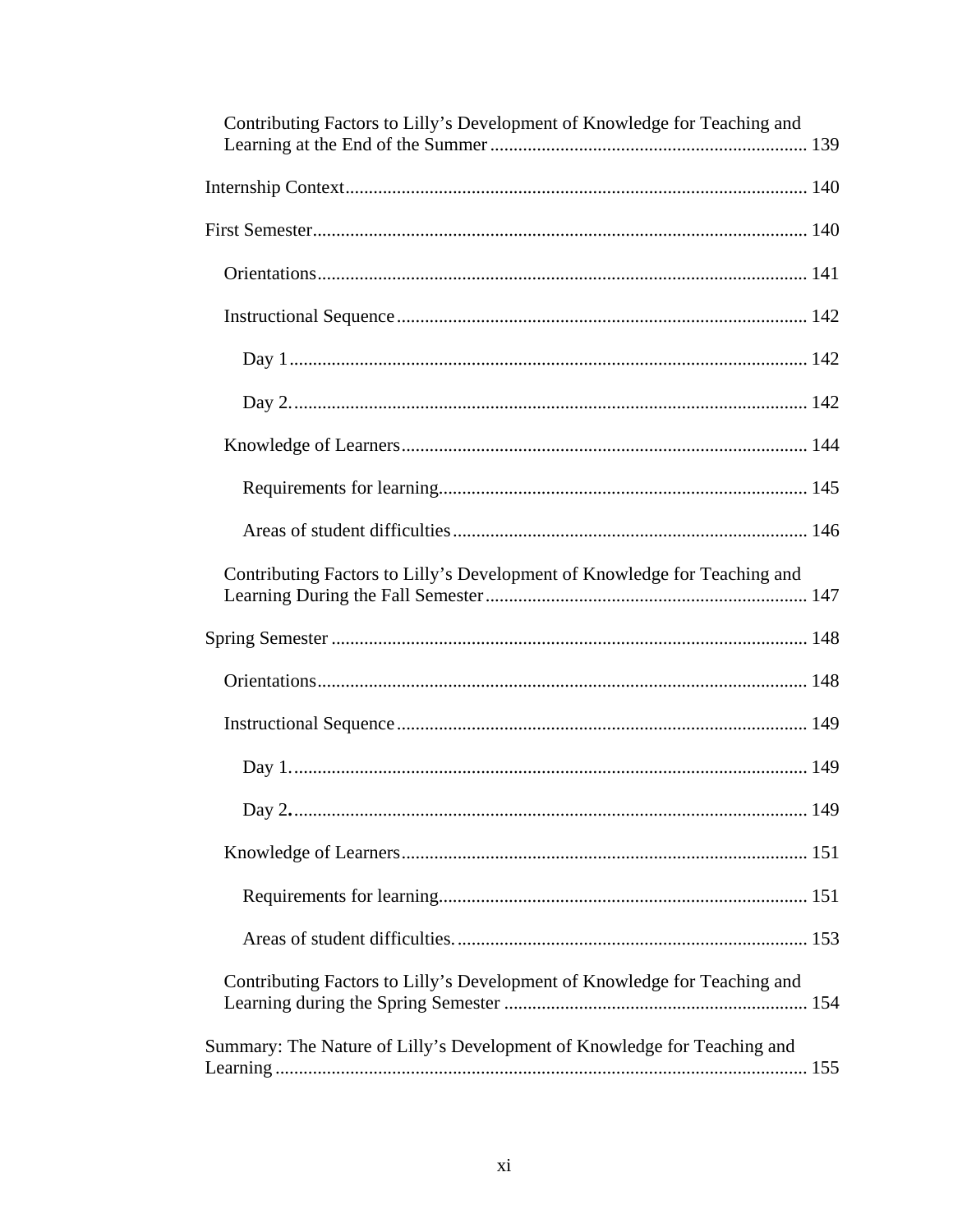| The Development of Lilly's Knowledge of Instructional Sequences 156          |
|------------------------------------------------------------------------------|
|                                                                              |
| The Development of Lilly's Integration of Knowledge of Learners and          |
| The Contributing Factors to Lilly's Development of Knowledge of Teaching and |
|                                                                              |
|                                                                              |
|                                                                              |
|                                                                              |
|                                                                              |
|                                                                              |
|                                                                              |
|                                                                              |
|                                                                              |
| Contributing Factors to the Development of Jason's Knowledge of Teaching and |
|                                                                              |
|                                                                              |
|                                                                              |
|                                                                              |
|                                                                              |
|                                                                              |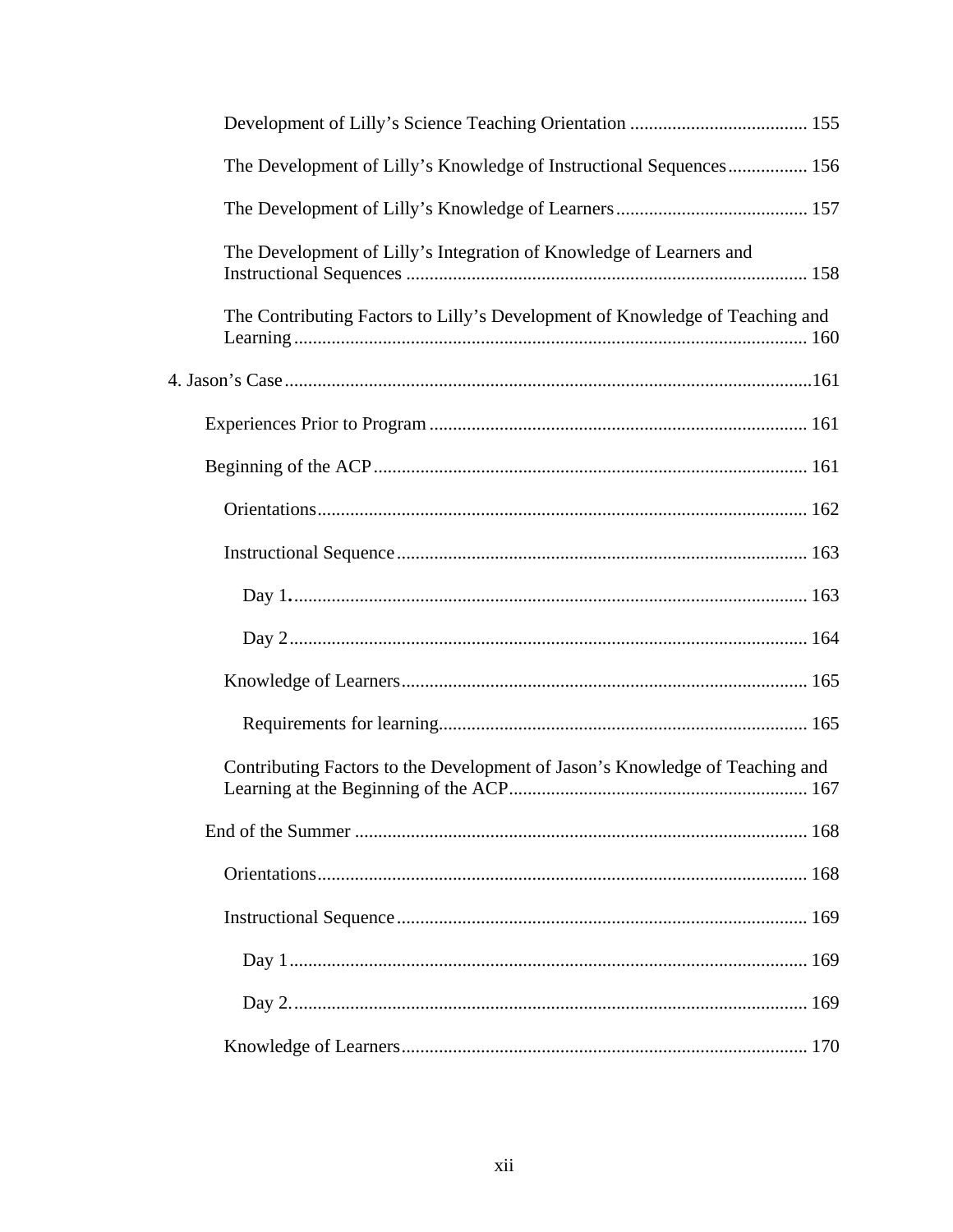| Contributing Factors to Jason's Development of Knowledge of Teaching and |
|--------------------------------------------------------------------------|
|                                                                          |
|                                                                          |
|                                                                          |
|                                                                          |
|                                                                          |
|                                                                          |
|                                                                          |
|                                                                          |
|                                                                          |
| Contributing Factors to Jason's Development of Knowledge of Teaching and |
|                                                                          |
|                                                                          |
|                                                                          |
|                                                                          |
|                                                                          |
|                                                                          |
|                                                                          |
|                                                                          |
| Contributing Factors to Jason's Development of Knowledge of Teaching and |
| Summary: the Nature of Jason's Development of Knowledge of Teaching and  |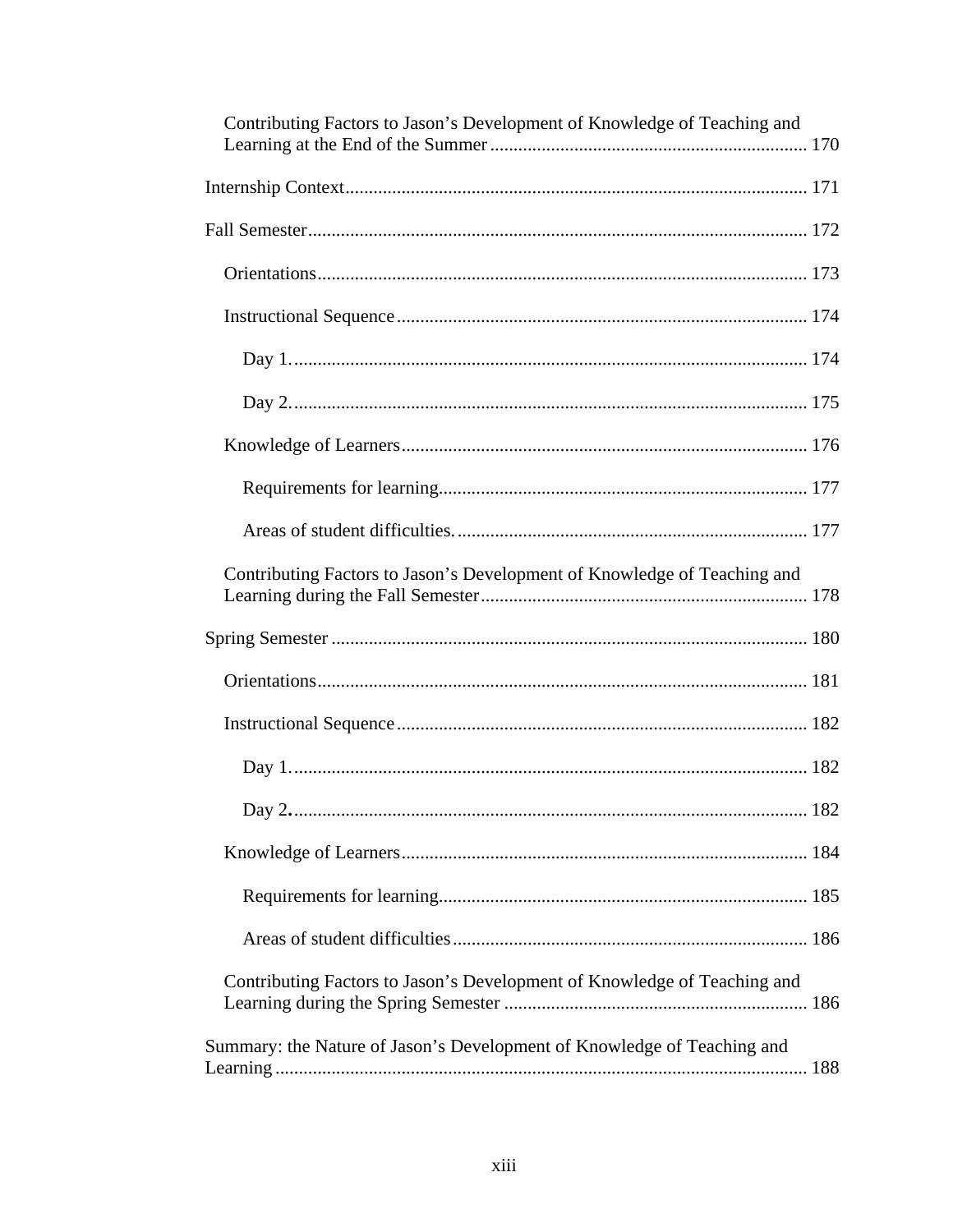| Development of Jason's Knowledge of Instructional Sequences 190                                                                                                           |
|---------------------------------------------------------------------------------------------------------------------------------------------------------------------------|
|                                                                                                                                                                           |
| Development of Jason's Integration of Knowledge of Learners and Instructional                                                                                             |
| Contributing Factors to Jason's Development of Knowledge of Teaching and                                                                                                  |
|                                                                                                                                                                           |
|                                                                                                                                                                           |
| Assertion 1: Over time, prospective teachers broadened their knowledge of<br>requirements for learning science without forming a cohesive view of science                 |
| Assertion 2: Prospective teachers consistently sequenced instruction in ways that                                                                                         |
| Assertion 3: Prospective teachers developed knowledge of instructional sequences<br>integrated with knowledge of learners, although their instructional sequences did not |
| Assertion 4: Prospective teachers' science teaching orientations were stable over<br>time, acted as filters for making sense of experiences, and limited the development  |
|                                                                                                                                                                           |
|                                                                                                                                                                           |
|                                                                                                                                                                           |
| Sub-Research Question Two: Knowledge of Instructional Sequences 220                                                                                                       |
| Sub-Research Question Three: Integration of Knowledge of Learners and                                                                                                     |
| Sub-Research Question Four: Nature of Prospective Teachers' Science Teaching                                                                                              |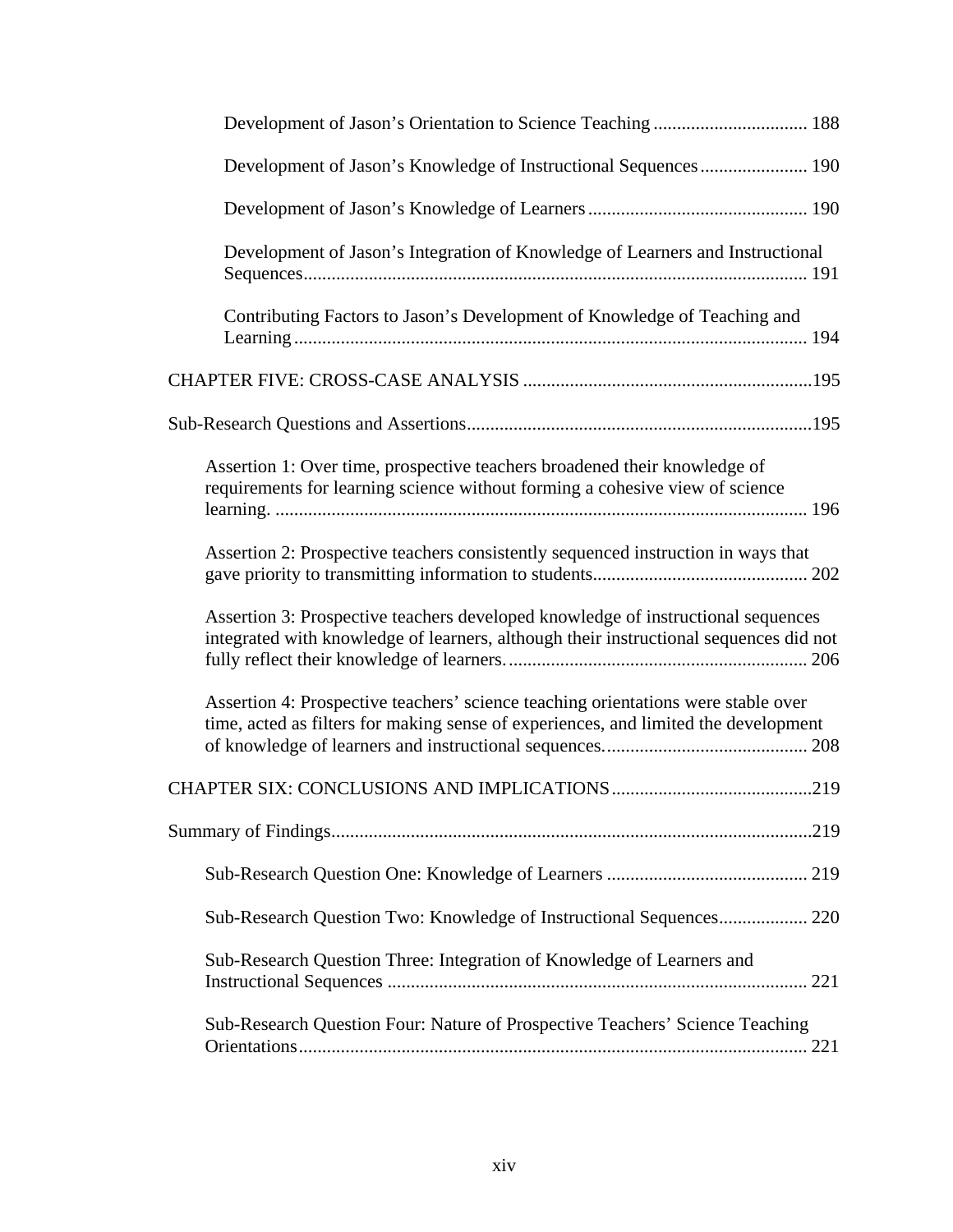| Sub-Research Question Five: Contributing Factors to Teachers' Knowledge |
|-------------------------------------------------------------------------|
|                                                                         |
|                                                                         |
|                                                                         |
|                                                                         |
|                                                                         |
|                                                                         |
|                                                                         |
|                                                                         |
|                                                                         |
|                                                                         |
|                                                                         |
|                                                                         |
|                                                                         |
|                                                                         |
|                                                                         |
|                                                                         |
|                                                                         |
|                                                                         |
|                                                                         |
|                                                                         |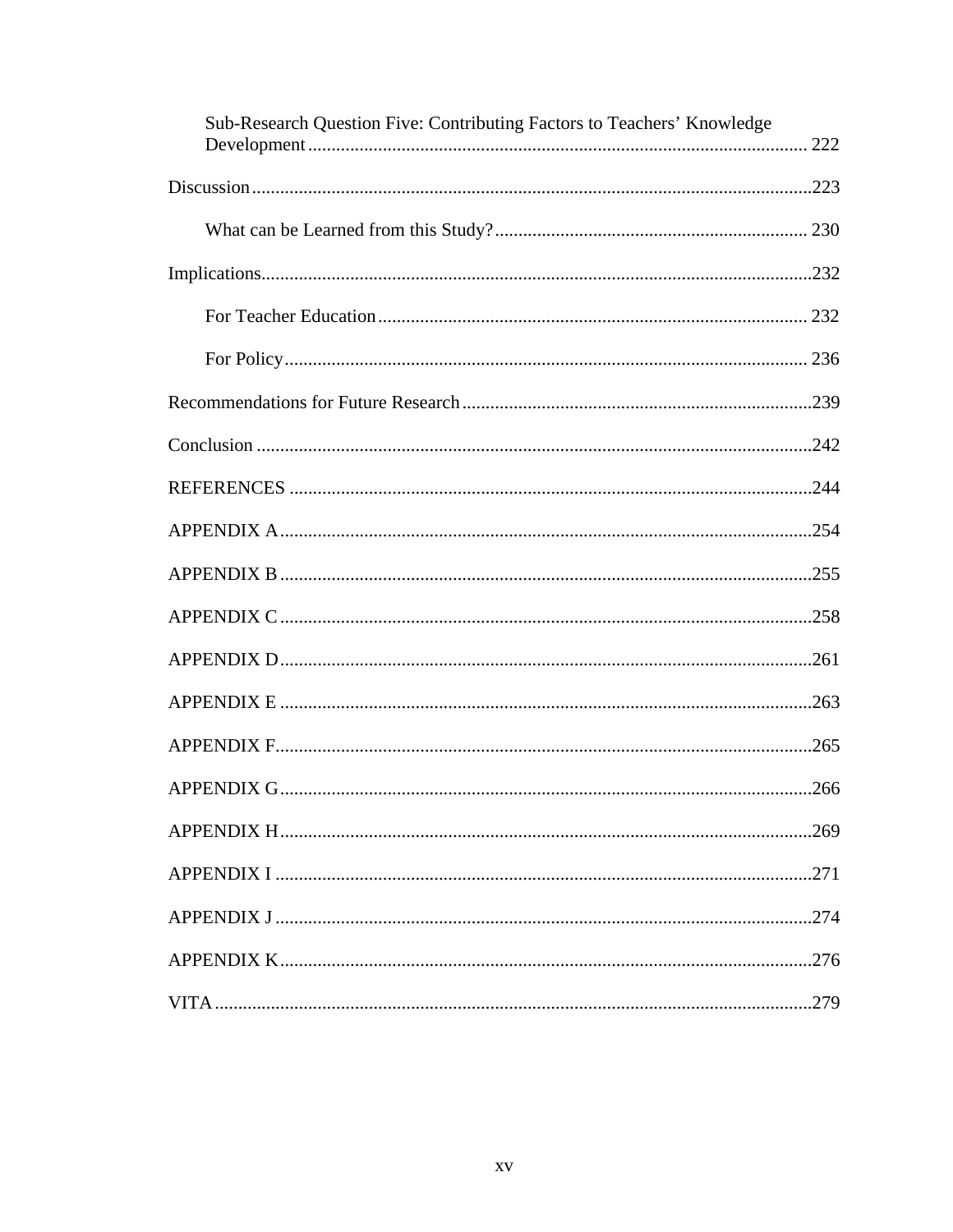# LIST OF TABLES

Table

| 2.                                                                                     |                                                                                        |  |  |  |
|----------------------------------------------------------------------------------------|----------------------------------------------------------------------------------------|--|--|--|
| 3.                                                                                     |                                                                                        |  |  |  |
| 4.                                                                                     |                                                                                        |  |  |  |
| 5.                                                                                     |                                                                                        |  |  |  |
| 6.                                                                                     |                                                                                        |  |  |  |
| 7.                                                                                     |                                                                                        |  |  |  |
| 8.                                                                                     | Comparison of Societal Factors between Participants' School Districts and with         |  |  |  |
| 9.                                                                                     | Comparison of Contextual Factors in Participants' School Districts and the State       |  |  |  |
| 10. Comparison of Ethnic Diversity in Participants' School Districts and the State  55 |                                                                                        |  |  |  |
|                                                                                        | 11. Graduate Analysis of Students in Participants' School Districts and with the State |  |  |  |
|                                                                                        |                                                                                        |  |  |  |
|                                                                                        |                                                                                        |  |  |  |
|                                                                                        |                                                                                        |  |  |  |
|                                                                                        |                                                                                        |  |  |  |
|                                                                                        |                                                                                        |  |  |  |
|                                                                                        | 17. The Development of Mary's Sequence of Science Instruction  94                      |  |  |  |
|                                                                                        |                                                                                        |  |  |  |
|                                                                                        |                                                                                        |  |  |  |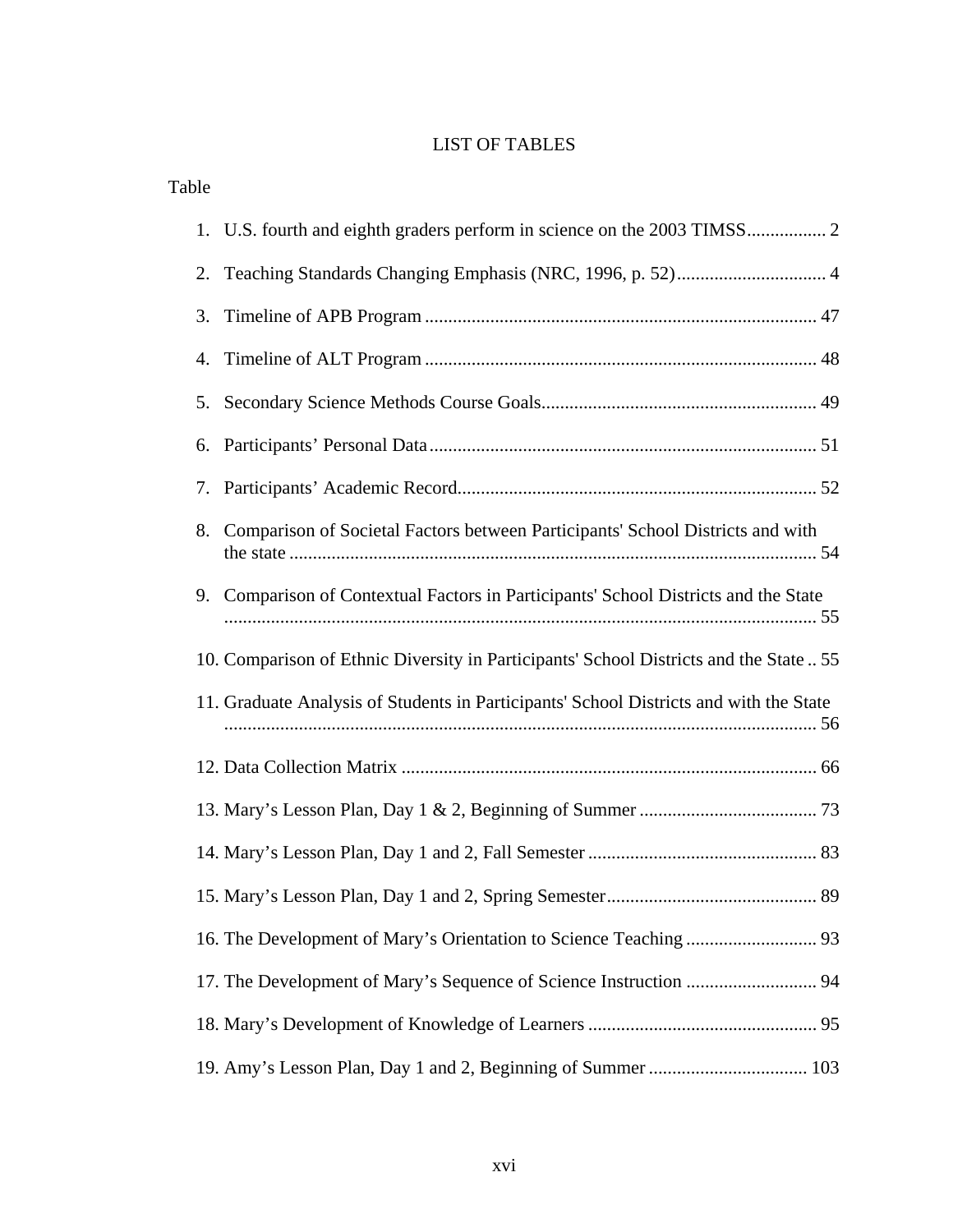| 22. Development of Amy's Orientation to Science Teaching  126                    |
|----------------------------------------------------------------------------------|
|                                                                                  |
|                                                                                  |
|                                                                                  |
|                                                                                  |
|                                                                                  |
| 28. The Development of Lilly's Orientation to Science Teaching 156               |
| 29. The Development of Lilly's Sequence of Science Instruction  157              |
|                                                                                  |
|                                                                                  |
|                                                                                  |
|                                                                                  |
| 34. Development of Jason's Orientation to Science Teaching  189                  |
|                                                                                  |
|                                                                                  |
| 37. Development of Mary and Amy's Knowledge of the Requirements for Learning     |
| 38. Development of Lilly and Jason's Knowledge of the Requirements for Learning  |
| 39. Summary of Mary, Amy, Lilly and Jason's Knowledge of Instructional Sequences |
|                                                                                  |
|                                                                                  |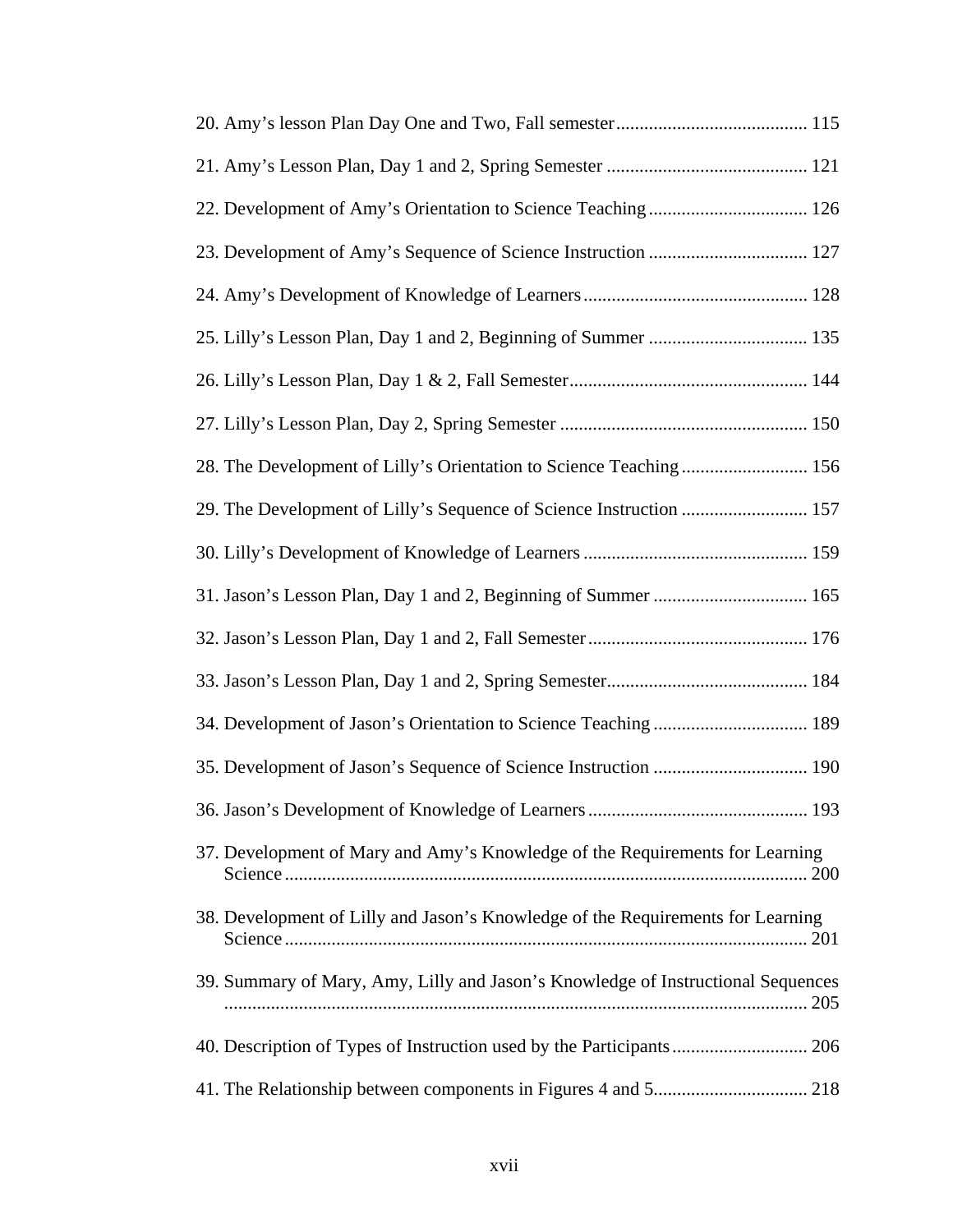# LIST OF FIGURES

| Figure |                                                                                  |
|--------|----------------------------------------------------------------------------------|
|        |                                                                                  |
|        |                                                                                  |
|        | 3. Alternative Certification program (ALT) and Accelerated Post Baccalaureate    |
|        | 4. Development of Mary, Amy, and Lilly's knowledge of learners and instructional |
|        | 5. Development of Jason's knowledge of learners and instructional sequences 216  |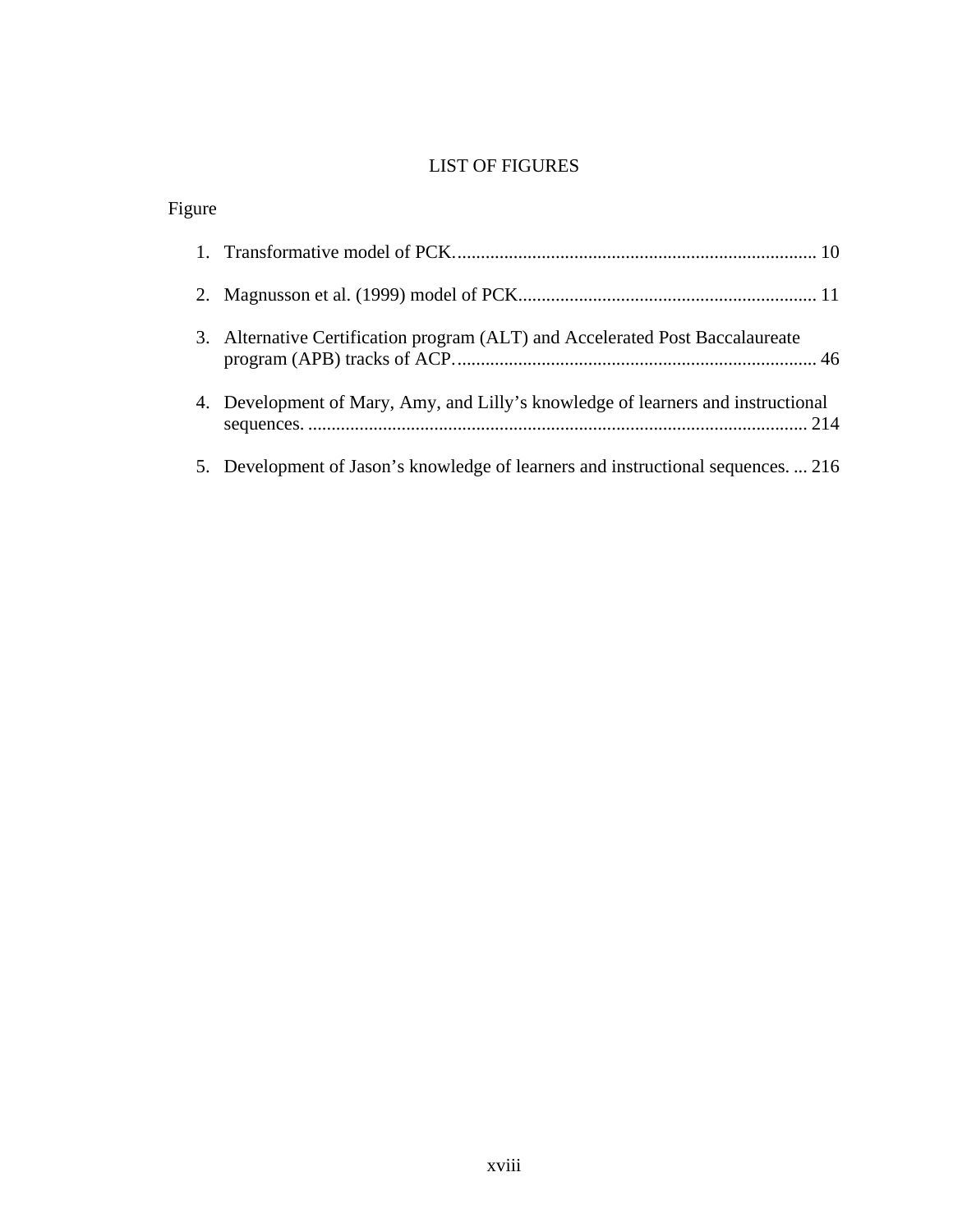# INVESTIGATING SCIENCE TEACHER KNOWLEDGE OF LEARNERS AND SEQUENCE OF INSTRUCTION IN AN ALTERNATIVE CERTIFICATION PROGRAM

Patrick L. Brown,

# Dr. Sandra K. Abell & Dr. Patricia M. Friedrichsen, Dissertation Supervisors ABSTRACT

Alternative certification programs (ACPs) have been designed to address the teacher shortage and still meet the goals of science literacy by creating highly qualified teachers. However, science education researchers know little about the development of teacher knowledge during an ACP. The purpose of this study was to investigate how science teacher knowledge of learners and lesson structure develops in an ACP. Data sources included a lesson planning task at the beginning of the program, interviews after the first summer of ACP coursework, and an interview-observation cycle during the teacher's first semester teaching. I constructed profiles of four individuals and generated a set of assertions from a cross-case analysis.

The four prospective teachers developed knowledge of learners from their experiences in the Secondary Science Methods courses, from their mentor teacher, and from working with students. Their ideas about the requirements for learning science and areas of student difficulties expanded from teaching and experiences in the Science Methods courses. The teachers consistently sequenced instruction in ways that gave priority to "inform" types of instruction. They used lectures and teacher-led discussions during inform types of instruction to transmit knowledge to students. Over time, teachers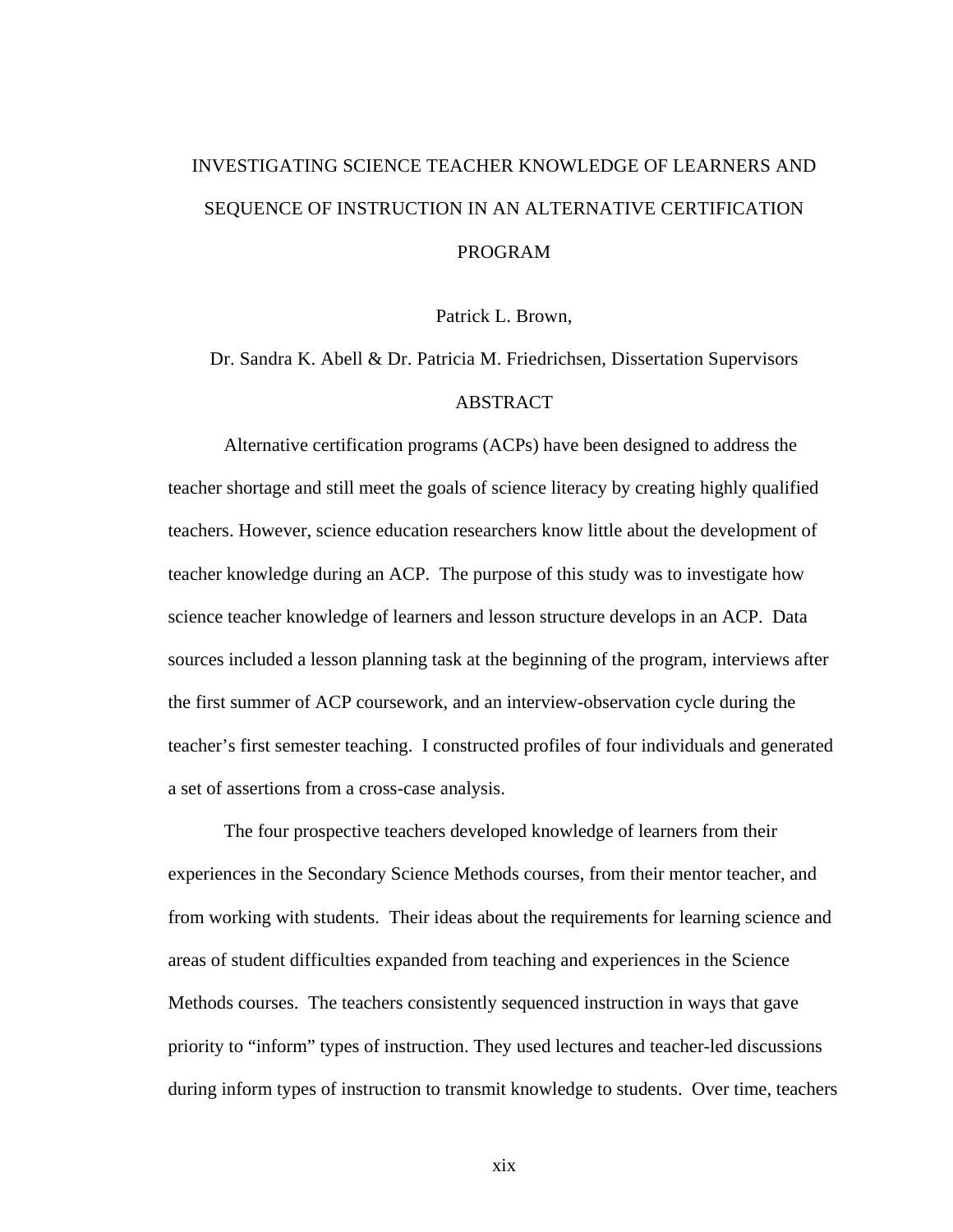integrated their knowledge of learners and sequence of science instruction. For the teachers, the integration of knowledge of instructional sequences and learners meant that they purposefully added "practice" types of activities to help students learn terms and concepts. ACP teachers' science teaching orientations were complex, consisting of multiple dimensions. Although each teacher added goals and/or views of the teacher's role, their science teaching orientations were highly resistant to change. Prospective teachers' science teaching orientations acted as a filter for making sense of experiences in the ACP. Three of the teachers embraced experiences and knowledge that aligned with their incoming views that were traditional, and teacher-centered in nature. The other participant drew from multiple experiences and began to restructure his knowledge of teaching to better meet the needs of his students.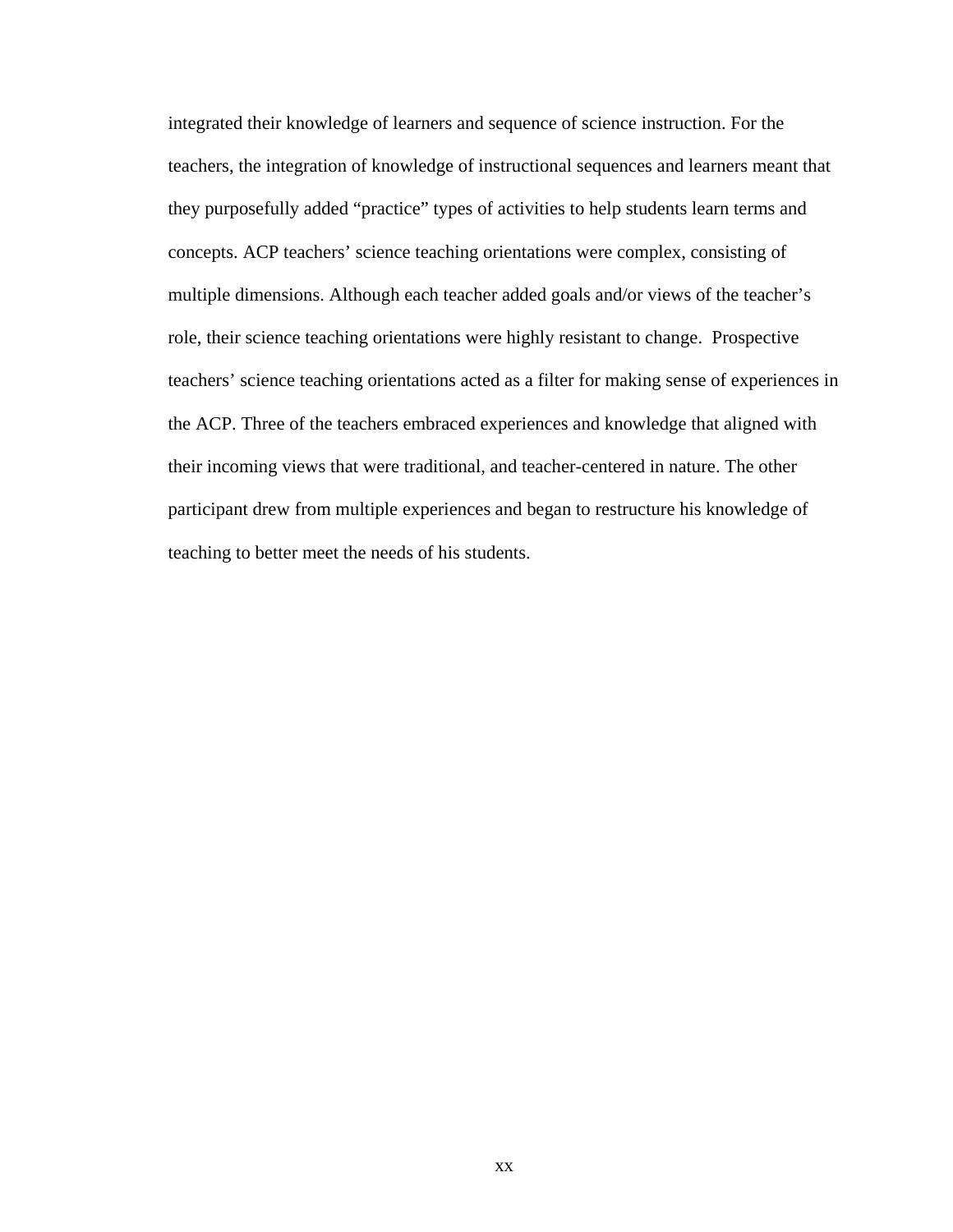## CHAPTER ONE: INTRODUCTION

The ultimate goal in science education is that all students achieve science literacy. Science literacy means students leave the K-12 classroom with a broad knowledge and appreciation of science so that they are able to be critical of science, analyze science, and relate new science knowledge to their daily lives (American Association for the Advancement of Science [AAAS], 1989; Bybee, 1997). A scientifically literate person can evaluate science information based on the source and by understanding the evidence, can ask and seek answers to scientific questions derived from curiosity, and can apply knowledge to solve problems (National Research Council [NRC], 1996). Achieving higher levels of science literacy is important because understanding science makes it possible to comprehend the natural world.

Unfortunately, students are not attaining high levels of science literacy. Evidence from many sources, including national and international tests, indicates that students are not scientifically literate. The research on students' images of science and misconceptions emphasizes that students are not gaining an understanding or ability to do science. For example, many K-12 students view the methods used to generate science explanations in science class as separate from everyday life (Driver, Leach, Millar, & Scott, 1996). Even though students are taught science concepts (e.g., phases of the moon, forces of motion, photosynthesis), they leave high school with deeply held misconceptions about many natural phenomena (Driver, Squires, Rushworth, Wood-Robinson, 1994).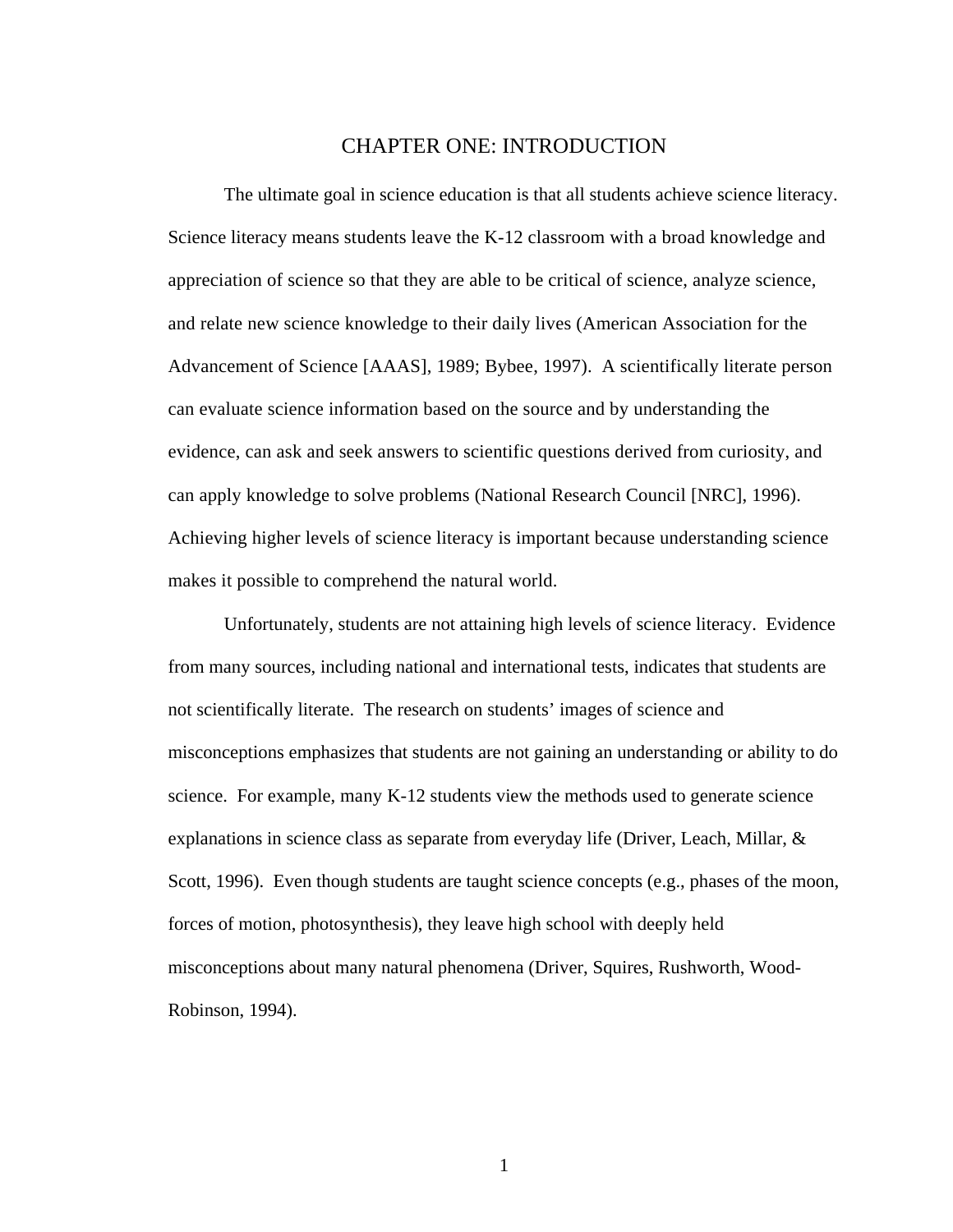Not only are students not achieving science literacy, but numerous reports about the United States educational system and students' achievement in science are distressing. Over 20 years ago the National Commission on Excellence in Education published *A Nation at Risk: The Imperative for Educational Reform* (1983)*.* This publication declared that if a foreign power had imposed the then current state of American education on the U.S., it would have been considered an act of war. This report called for higher education standards and wide scale school reform. More recently, the results of the 2003 Trends in International Mathematics and Science Study (TIMSS) indicated that while U.S. fourth- and eighth-grade students scored above the international average, they were outperformed in science by students from many Asian and European countries (National Center for Educational Statistics, 2003) (see Table 1). **Table 1 U.S.** *Fourth and eighth graders perform in science on the 2003 TIMSS* $\alpha$ 

*U.S. fourth and eighth graders performance in science on the 2003 TIMSS*[1](#page-23-0)

| Fourth grade                                                                                                                                                                                                                                                                                                     | Eight grade                                                                                                                                                                       |
|------------------------------------------------------------------------------------------------------------------------------------------------------------------------------------------------------------------------------------------------------------------------------------------------------------------|-----------------------------------------------------------------------------------------------------------------------------------------------------------------------------------|
| In 2003, fourth-graders in the United States<br>scored 536, on average, on the TIMSS science<br>assessment, which was higher than the<br>international average of 489                                                                                                                                            | In science, U.S. eighth-graders exceeded the<br>international average and outperformed their peers<br>in 32 of the 44 other participating countries                               |
| Of the 24 other participating countries, fourth-<br>graders in 16 countries demonstrated lower<br>science scores, on average, than fourth-graders in<br>the United States, while students in three<br>countries—Chinese Taipei, Japan, and<br>Singapore—outperformed their peers in the<br><b>United States.</b> | U.S. eighth-graders performed lower, on average,<br>than their peers in seven countries and were not<br>found to perform measurably different from<br>students in five countries. |

<span id="page-23-0"></span> $1$  Note. From "Highlights from the Trends in International Mathematics and Science Study (TIMSS) 2003"*.* By National Center for Educational Statistics. (2005).Washington D.C.: http://nces.ed.gov/pubs2005/timss03/science1.asp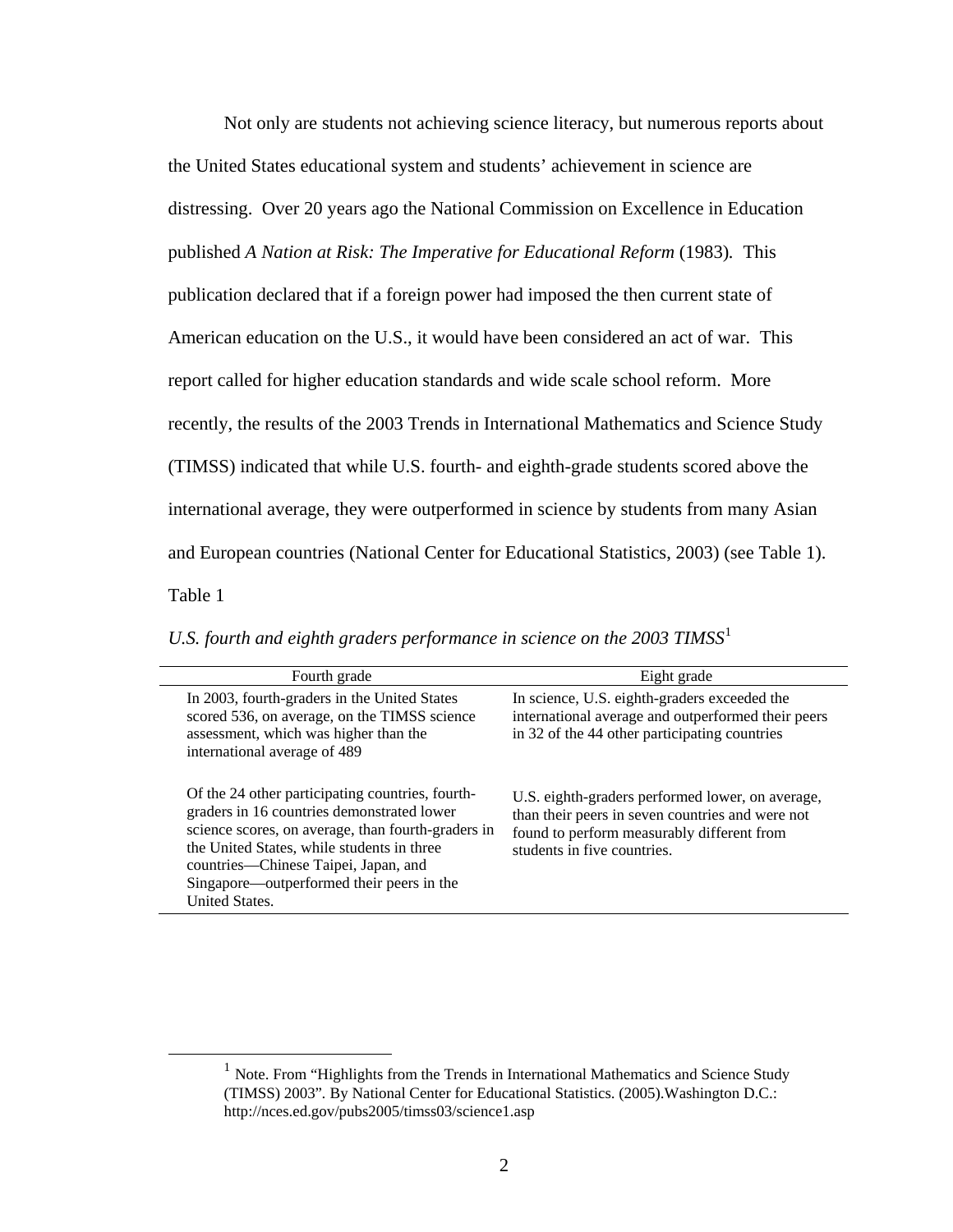Concerns about U.S. students being outperformed by students in other countries have escalated with a changing world economy that demands a workforce with greater education and technical knowledge (National Science Board, 1996). Globalization and the state of the U.S. economy emphasize the need to reform education so that American students are prepared to compete with students from Asian and European countries for knowledge-based occupations.

Research consistently shows that what students learn is greatly influenced by how they are taught (Brophy & Good, 1986). The U.S. Department of Education (2002) described highly qualified teachers as individuals with a bachelor's degree, teacher certification, and a major in the field that they teach. In science education, the *National Science Education Standards* (NSES) [Standards] defines what it means to be highly qualified to teach science. The NSES were developed in part to address the fact that: (1) most science teachers use didactic, traditional methods, and as a result (2) students master sets of disconnected facts instead of gaining a broad conceptual understanding of science (NRC, 1996). The Teaching Standards provide a vision of what science teachers need to know and be able to do to assure that adequate learning experiences take place for all students.

A major component of teacher quality is teacher preparation. Recently, teacher preparation has become a target of reform efforts intended to promote science literacy and challenge current practices. Reforms in teacher preparation emphasize instruction that is active and student-centered. In science education, becoming highly qualified encompasses the changes in teaching outlined in the NSES (see Table 2).

3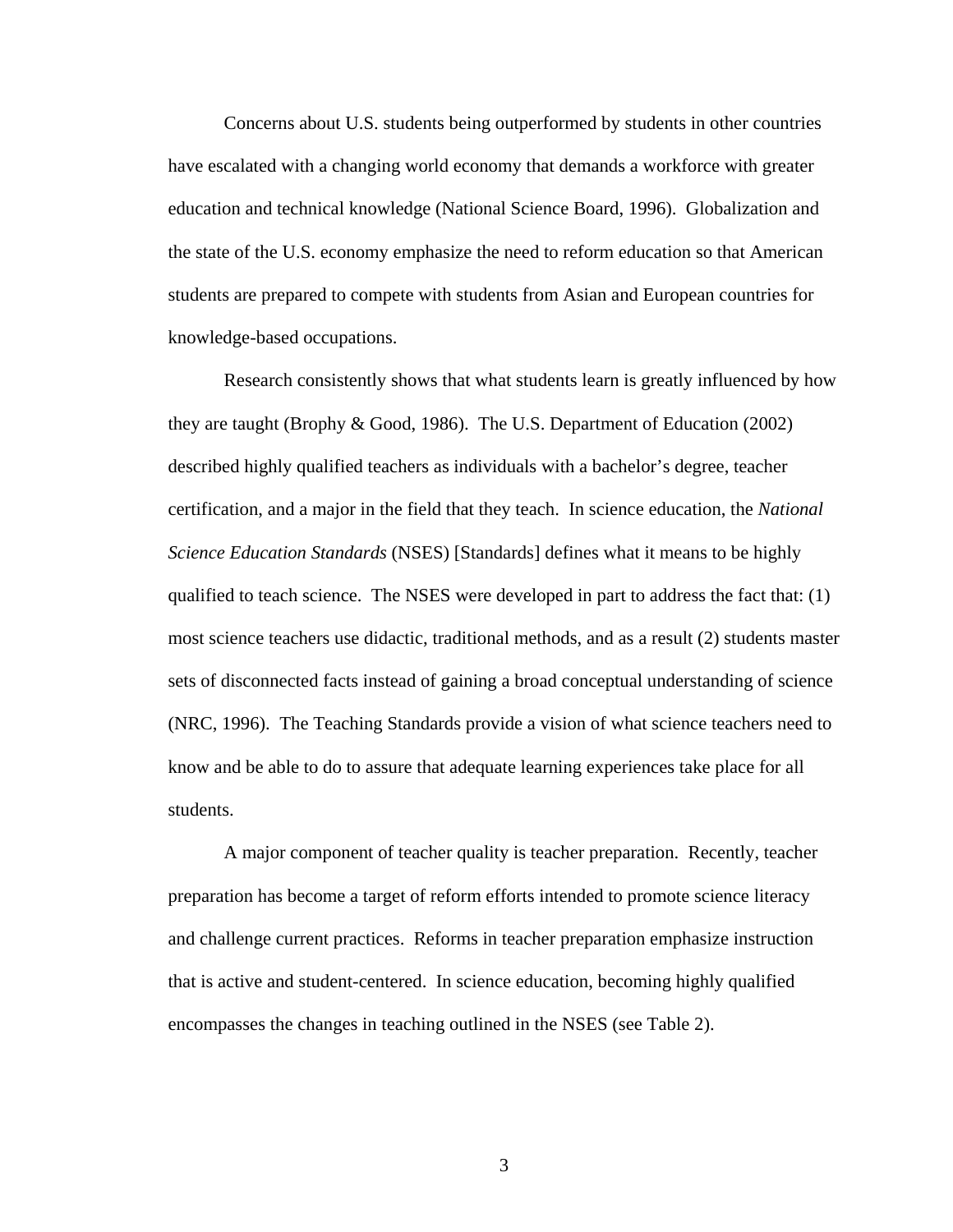#### **Table 2 Teaching Standards Changing Emphasis (NRC, 1996, p. 52)**

| Less Emphasis On                                                               | More Emphasis On                                                                                      |
|--------------------------------------------------------------------------------|-------------------------------------------------------------------------------------------------------|
| Treating all students alike and responding to the<br>group as a whole.         | Understanding and responding to individual<br>student's interests, strengths, experiences, and needs. |
| Rigidly following curriculum.                                                  | Selecting and adapting curriculum.                                                                    |
| Focusing on student acquisition of information.                                | Focusing on student understanding and use of<br>scientific knowledge, ideas, and inquiry processes.   |
| Presenting scientific knowledge through lecture,<br>text, and demonstration.   | Guiding students in active and extended scientific<br>inquiry.                                        |
| Asking for recitation of acquired knowledge.                                   | Providing opportunities for scientific discussion and<br>debate among students.                       |
| Testing students for factual information at the end<br>of the unit or chapter. | Continuously assessing student understanding.                                                         |
| Maintaining responsibility and authority.                                      | Sharing responsibility for learning with students.                                                    |
| Supporting competition.                                                        | Supporting a classroom community with<br>cooperation, shared responsibility, and respect.             |
| Working alone.                                                                 | Working with other teachers to enhance the science<br>program.                                        |

## *Teaching Standards Changing Emphasis (NRC, 1996, p. 52)*

The aim of the standards is to prepare teachers to use instructional strategies that promote environments where students think critically, carry out investigations, and develop scientific explanations. In other words, the focus is on preparing teachers to use instructional strategies that promote student understanding and application of major scientific ideas and fundamental concepts to increase science literacy.

Preparing teachers to teach to the vision of the standards is complicated by the nationwide shortages of highly qualified teachers. The projected need for teachers is greater than the number of teachers who gain teacher certification through traditional teacher education programs (Johnson, Birkeland, & Peske, 2003). Feistritzer, Harr, Hobar, and Scullion (2005) reported that as many as 2.2 million K-12 teaching positions will need to be filled by 2015. Demographic studies describe that the greatest teacher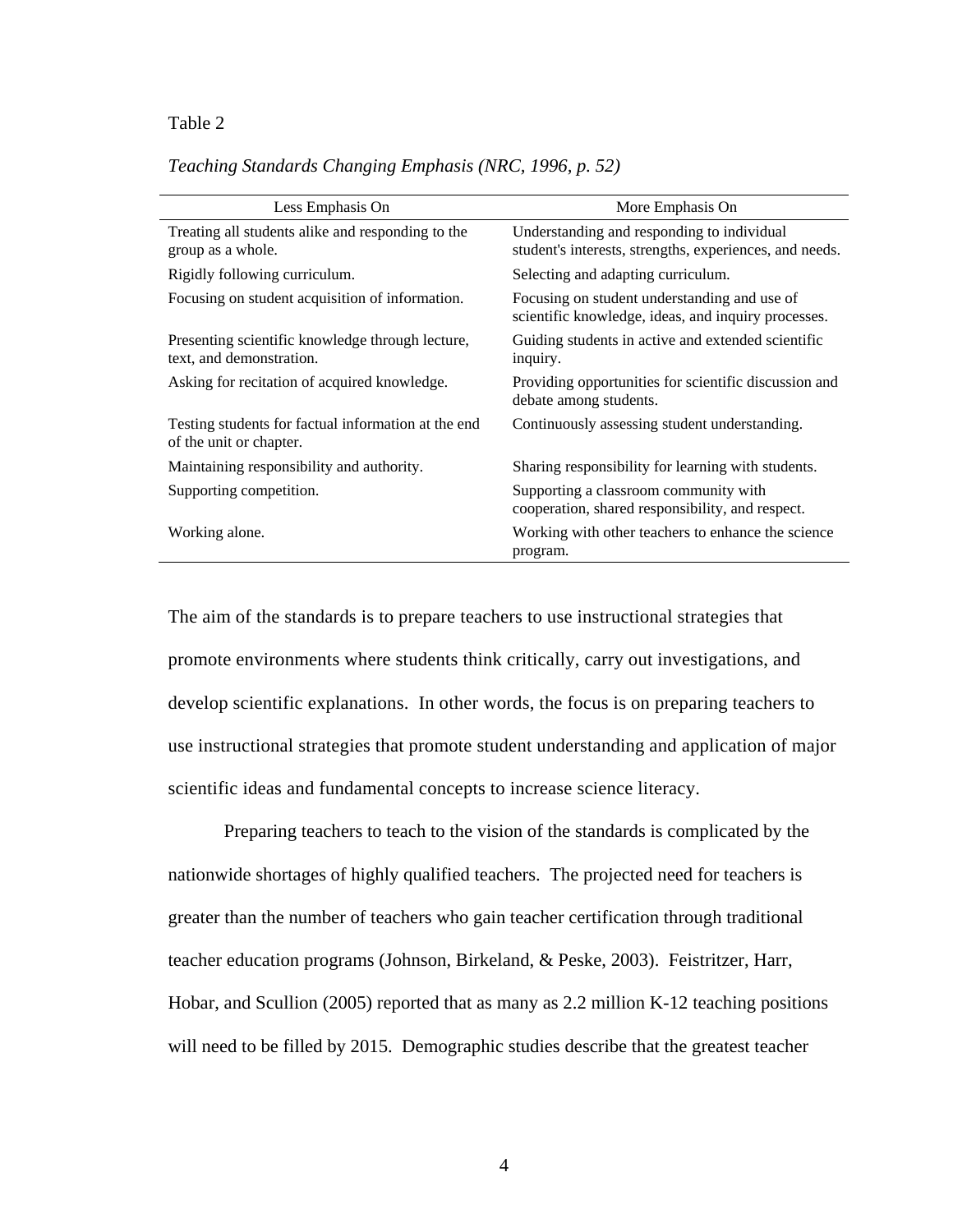shortages are in urban and rural areas (Ingersoll, 1999) and in the subject areas of mathematics and science (Abell Foundation, 2001).

A major policy issue at national, state, and local levels is how to address the teacher shortage while preparing teachers to be highly qualified. Some groups seek to significantly reduce college and university-based teacher education to simplify the teacher certification process and alleviate teacher shortages (Cochran-Smith & Fries, 2006). Reducing college and university-based teacher education by shortening the pedagogical preparedness and the fieldwork component of teacher education has been termed the "deregulation" agenda. The deregulation agenda is a push to reform teacher education by decreasing the certification requirements necessary to become a highly qualified teacher.

 In response to the deregulation agenda, many educators have designed a new type of teacher education program. Alternative Certification Programs (ACPs) address the teacher shortage and meet the goals of science literacy by creating highly qualified teachers. ACPs have been described by Adelman (1986) as, "Those teacher education programs that enroll non-certified individuals with at least a bachelor's degree offering shortcuts, special assistance, or unique curricula leading to eligibility for a standard teaching credential" (p. 657). ACPs provide a faster route to obtaining science teacher certification than traditional teacher preparation programs for individuals who have an undergraduate science degree. However, not all ACPs are equivalent in terms of duration, coursework, and fieldwork. One question that remains is whether or not teachers who go through these alternative routes become highly qualified to teach in their subject area.

5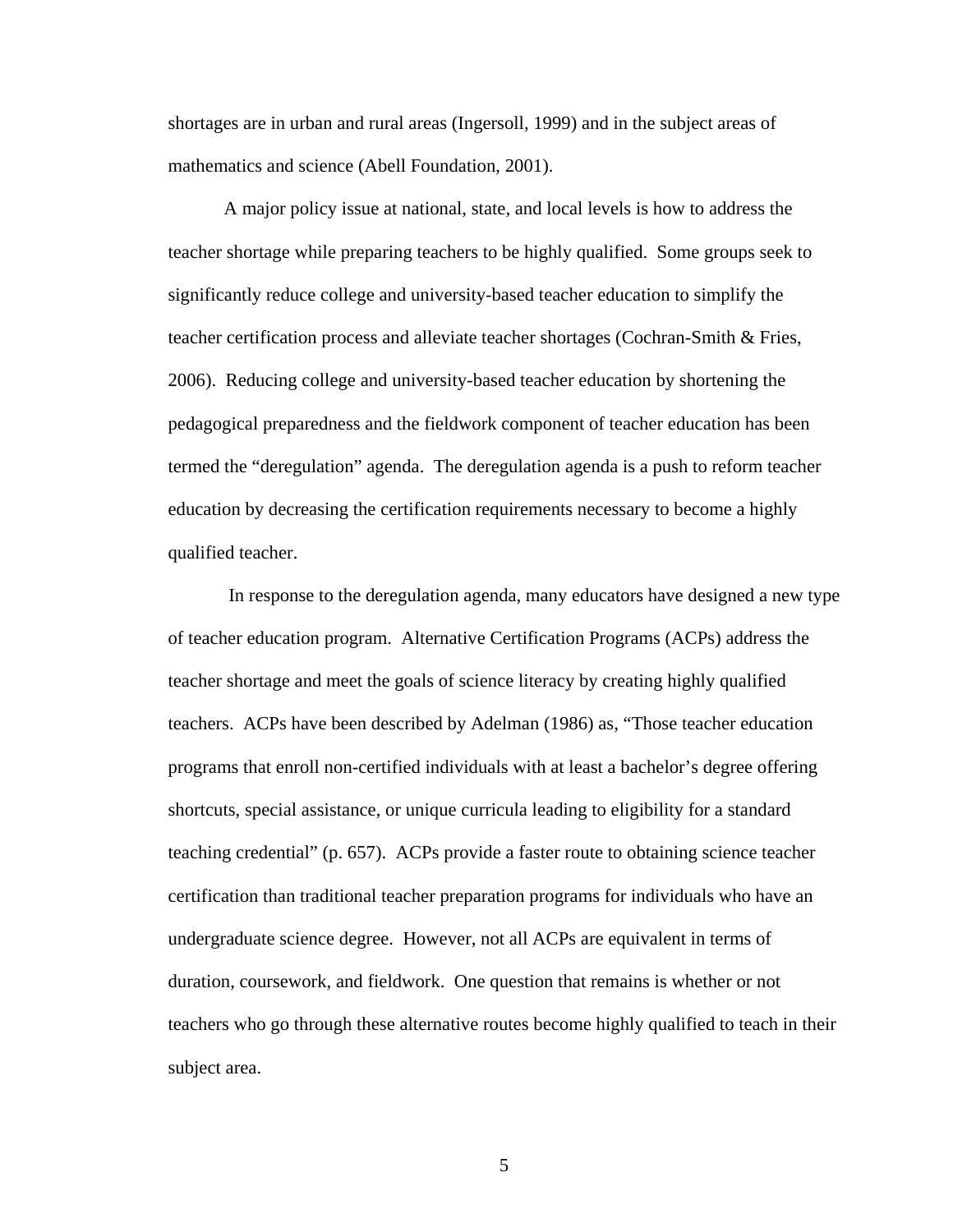We can reasonably assume a link exists between teacher preparation, teacher knowledge, and student achievement. However, there is little agreement, and even less evidence, about what knowledge will enable teachers to teach so that students learn science with understanding. The past 30 years mark a shift in educational research from identifying aspects of effective teacher training to understanding the development of teacher knowledge (Cochran-Smith & Fries, 2006). Studies of teacher knowledge aim to better understand the sources of attitudes, beliefs; how teacher preparation influences knowledge; and how teachers learn to teach over time. This study seeks to understand the development of teacher knowledge in an ACP.

#### *Rationale for the Study*

The rationale for research conducted within the context of ACPs is twofold. First, securing highly qualified science teachers in public schools is a national concern because students are not obtaining science literacy. Second, the effectiveness of teacher preparation remains mired in debates regarding the ability to improve teacher quality and alleviate teacher shortages. Thus, researching teacher knowledge within an ACP is needed now more then ever before (Zeichner, 2005).

To make sense of teacher knowledge development, it is necessary to break down the conceptual and contextual complexities of professional knowledge. Shulman (1986) proposed that, "scholars must necessarily narrow their scope, focus their view, and formulate a question far less complex than the form in which the world presents itself in practice" (p. 6). Taking this advice, an overarching question and five sub-research questions guide this study.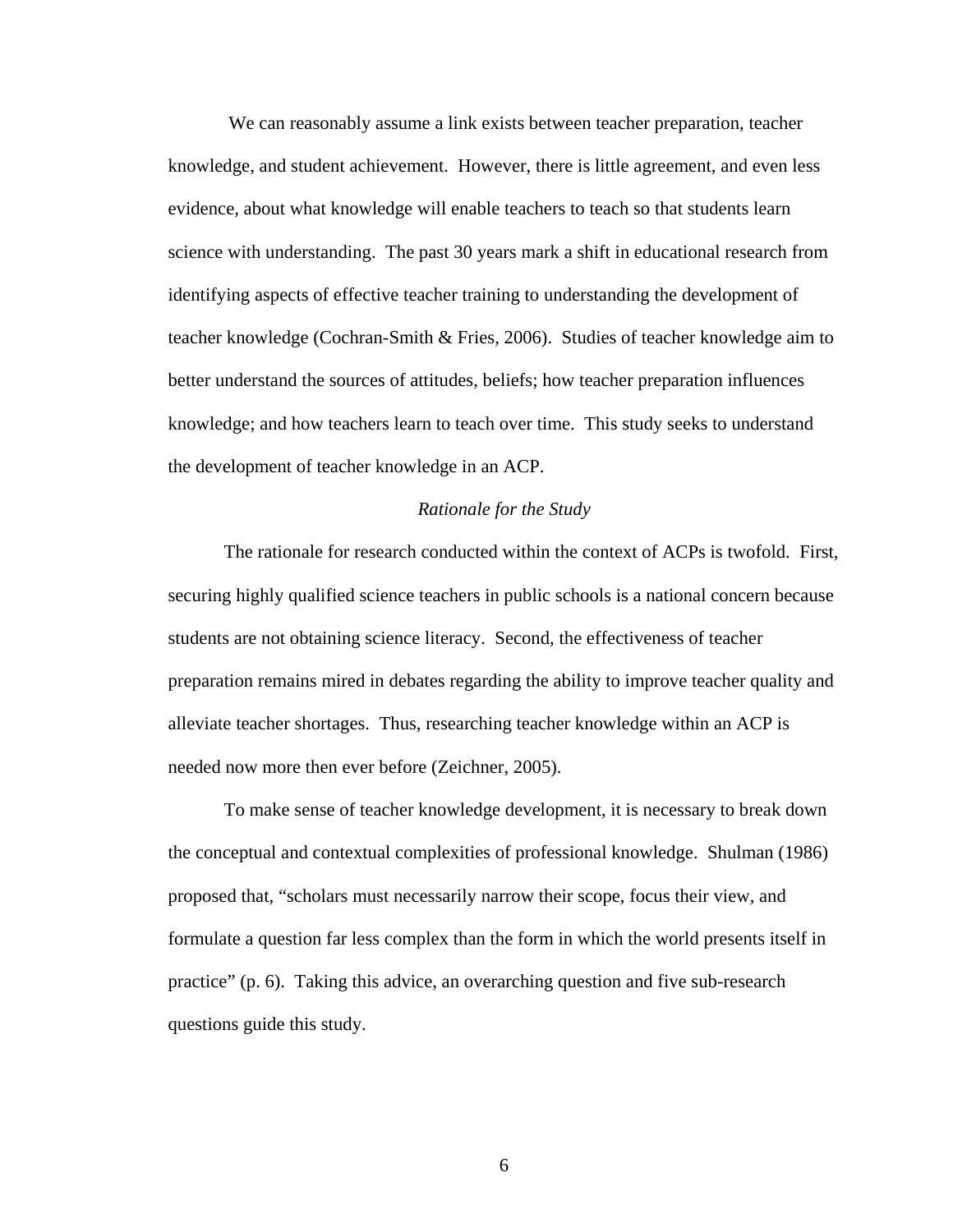#### *Overarching Research Question*

How does science teacher knowledge of learning and sequencing of instruction develop in an ACP?

### *Sub-Research Questions*

- 1. What knowledge of learners do teachers have at various points during an ACP (entry, end of summer, end of first semester, end of first year)?
- 2. How do ACP teachers sequence science instruction at various points of their program?
- 3. In what ways do ACP science teachers integrate their knowledge of learners and sequence of instruction?
- 4. What is the nature of ACP teachers' orientations to science teaching at various points of their program?
- 5. In what ways do the following factors contribute to the development of teachers' knowledge of learners and sequencing of instruction: background experiences, science teaching orientations, and school context?

#### *Conceptual Framework*

What is missing from many of studies of secondary teachers' knowledge within a teacher education preparation program is research situated in relation to a well grounded conceptual framework (Zeichner, 2005). The present study is concerned with a type of professional knowledge for teaching called Pedagogical Content Knowledge (PCK). The following sections describe the construct and components of PCK as well as ideas about instructional sequences in science.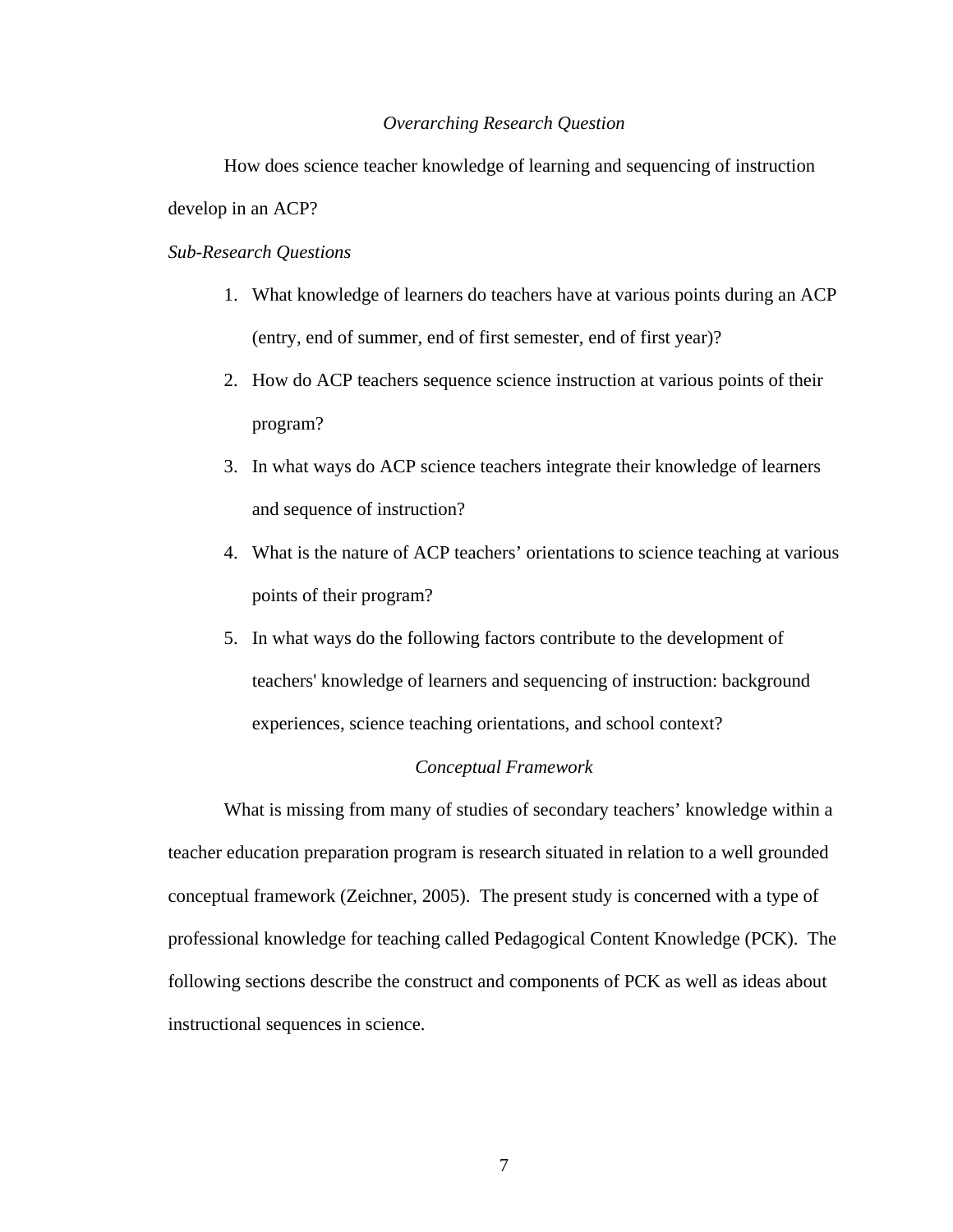### *Pedagogical Content Knowledge*

In 1986, Lee Shulman first proposed a model of teacher knowledge emphasizing that teaching requires more then just subject matter knowledge. Teaching is a complex process that requires teachers to transform and apply knowledge from multiple domains. Shulman (1986) described 7 domains of teacher knowledge to include: "(a) content knowledge; (b) general pedagogical knowledge; (c) curriculum knowledge; (d) pedagogical content knowledge; (e) knowledge of learners; (f) knowledge of educational contexts; (g) knowledge of the purposes, philosophy, and historical grounds for education"(p. 227). Shulman emphasized that effective teachers blend both content and pedagogical knowledge, and transform them into knowledge specific to teaching called Pedagogical Content Knowledge (PCK). According to Shulman (1986), PCK is "teachers' cognitive understanding of subject matter content and the relationship between such understanding and the instruction teachers provide for students" (p. 25). Thus, PCK is a form of teacher knowledge, distinct from other domains of teacher knowledge, but defined by its relationship to those other domains. Shulman's view of teacher knowledge emphasized that teaching requires individuals to draw from many sources to develop knowledge for teaching. Additionally, this view stresses the importance of teacher preparation because teacher knowledge is learned through educational courses and developed through experiences with students. Many studies on teacher knowledge have shown that knowledge of content and pedagogy influence how teachers teach (Ball, 1991; Davis, Petish, & Smithey, 2006).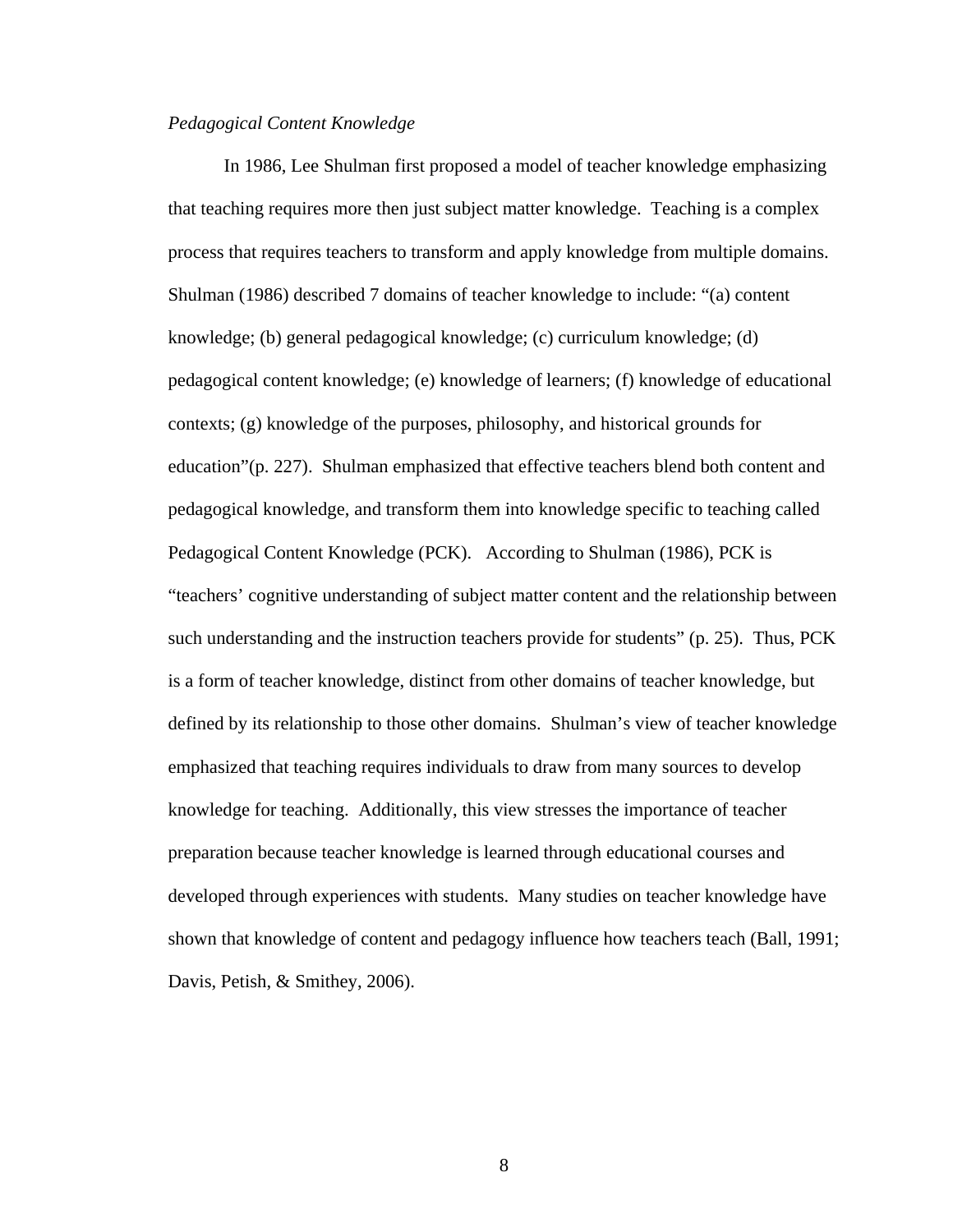Grossman (1990) built on these ideas to highlight the relationship among three knowledge domains that influence a teachers' PCK. These knowledge domains include: (1) subject matter knowledge and beliefs, (2) pedagogical knowledge and beliefs, and (3) knowledge and beliefs about context. A description of these three knowledge domains follows:

- Subject matter knowledge and beliefs include teachers' substantive knowledge and beliefs and their syntactic knowledge and beliefs. Shulman (1986) described teachers' substantive knowledge to include understandings of facts, theories, concepts, principles, within and between science topics. Shulman (1986) described teachers' syntactic knowledge and beliefs to include teachers understanding of how knowledge is discovered, organized, tested, and debated in the field.
- Pedagogical knowledge and beliefs include teachers' knowledge of classroom management, instructional principles, learners and learning, and educational aims.
- Contextual knowledge and beliefs include teachers' knowledge about the community, students, school and district (Grossman, 1990).

According to Grossman, PCK is a type of knowledge that is transformed from these three knowledge domains (i.e., subject matter knowledge, pedagogical knowledge and contextual knowledge) and is more powerful than its constituent parts (see Figure 1).

Three of the rectangles, subject matter knowledge, pedagogical knowledge, and contextual knowledge use two-way arrows to point to PCK. This means a reciprocal relationship exists between PCK and these three knowledge bases. PCK is transformed from subject matter knowledge, pedagogical knowledge, and contextual knowledge. Furthermore as PCK develops, it influences teachers' subject matter knowledge, pedagogical knowledge, and contextual knowledge (Grossman, 1990). Grossman (1990), in her study of beginning teachers, reported that PCK is developed from the following sources: (a) observation of classes as a student and teacher, (b) specific courses during teacher education, and (c) classroom teaching experience.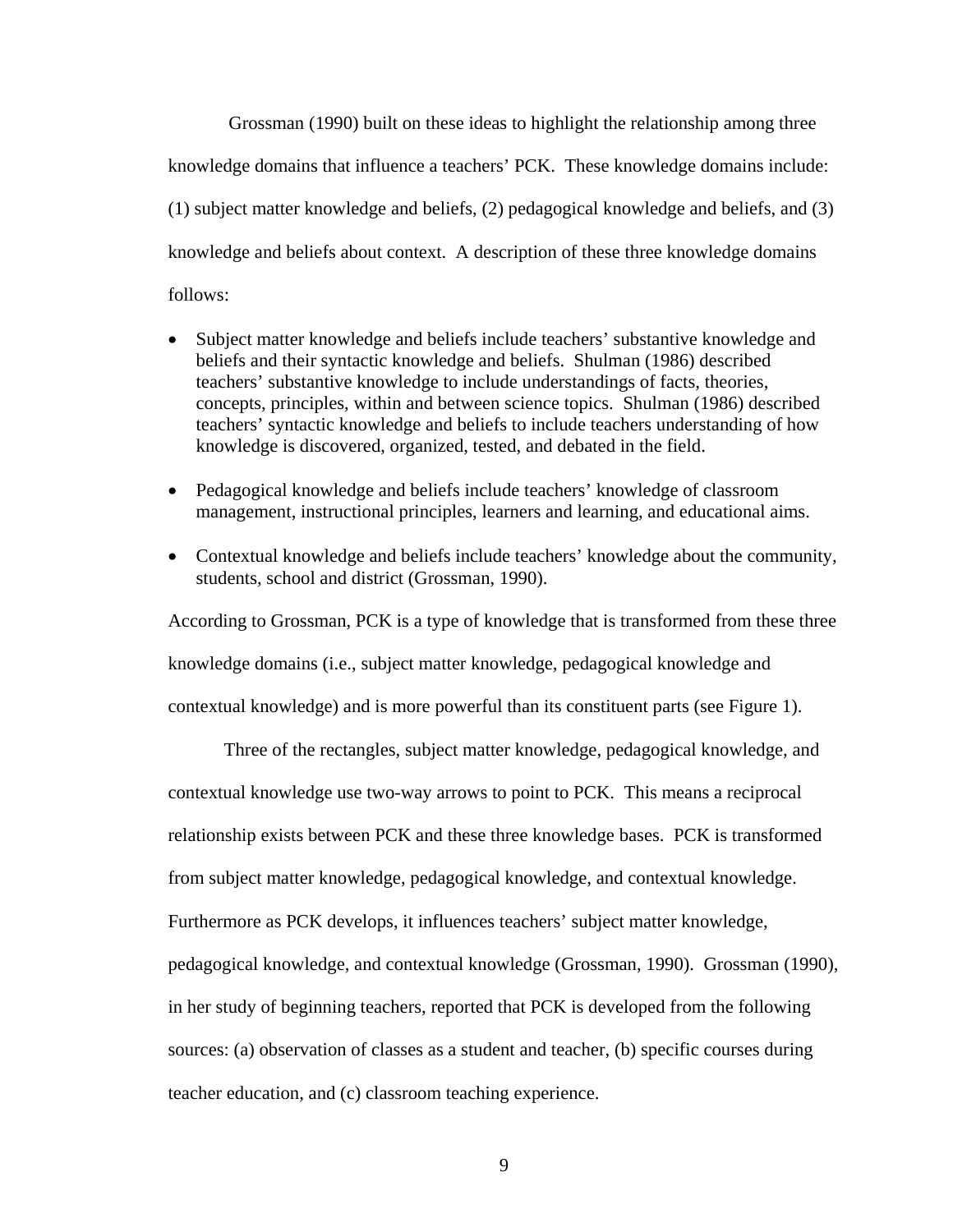<span id="page-31-0"></span>

*Figure 1*. Transformative model of PCK<sup>[2](#page-31-0)</sup>.

Magnusson, Krajcik, and Borko's work (1999) further elaborated on Grossman's

model of PCK. Magnusson et al. (1999) described PCK as:

A teacher's understanding of how to help students understand specific subject matter. It includes knowledge of how particular subject matter topics, problems and issues can be organized, represented, and adapted to the diverse interests and abilities of learners, and then presented for instruction. (p. 96)

Teachers who can draw on multiple domains of knowledge will have greater ability and

effectiveness than those whose knowledge is limited (Magnusson et al., 1999).

Magnusson et al. (1999) conceptualized PCK as consisting of five components: (1)

orientations toward science teaching, (2) knowledge of curriculum, (3) knowledge of

assessment, (4) knowledge of students' understanding of science, and (5) knowledge of

instructional strategies (see Figure 2). A description of the five components of PCK

follows:

 $\overline{a}$ 

<sup>&</sup>lt;sup>2</sup> Note. From Pedagogical content knowledge: An introduction and orientation (p.12), by J. Gess-Newsome. In J. Gess-Newsome & N. G. Lederman (Eds.), *Examining pedagogical content knowledge: The construct and its implications for science education*. Boston: Kluwer. Copyright 1999 Kluwer Academic Publishers.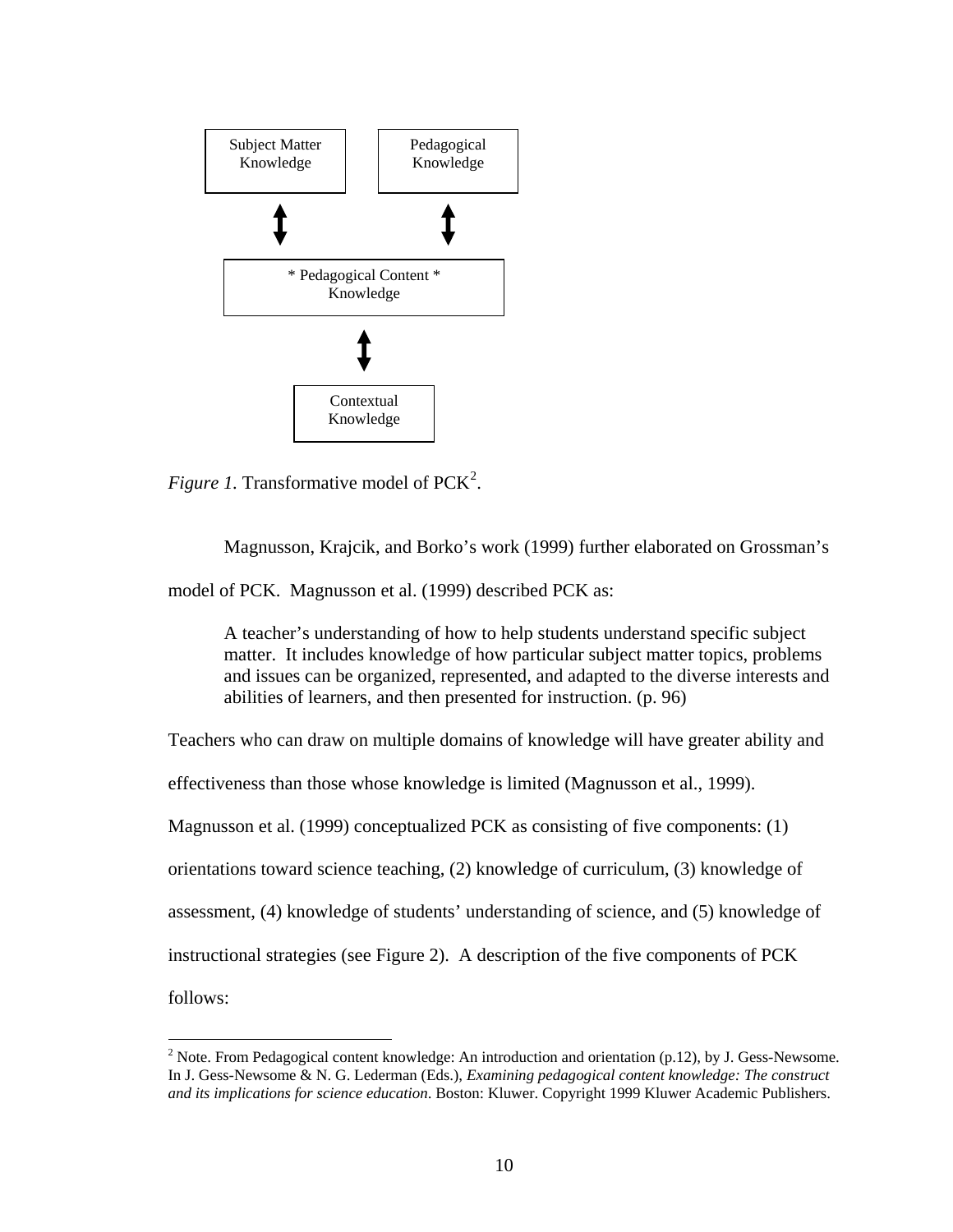- <span id="page-32-0"></span>• Orientations toward teaching science are, "teachers' knowledge and beliefs about the purposes and goals for teaching science at a particular grade level" (Magnusson et. al., 1999, p. 97).
- Knowledge of curriculum includes: (1) knowledge of goals and objectives for students at and across grade levels, (2) knowledge of curricular resources.
- Knowledge of assessment includes knowledge of methods to assess students' understanding.
- Knowledge of students' understanding of science includes: (1) knowledge about students' prior learning experiences in science, and (2) knowledge of students' difficulties.
- Knowledge of instructional strategies includes: (1) knowledge of general strategies and approaches to teach science, and (2) knowledge of strategies and approaches used to teach specific topics.



*Figure* 2*.* Magnusson et al. (1999) model of PCK[3](#page-32-0).

 $\overline{a}$ 

 $3$  Note. From Nature, sources, and development of pedagogical content knowledge for science teaching (p.99), by S. Magnusson, J. Krajcik, & H. Borko, 1999. In J. Gess-Newsome & N. G. Lederman (Eds.),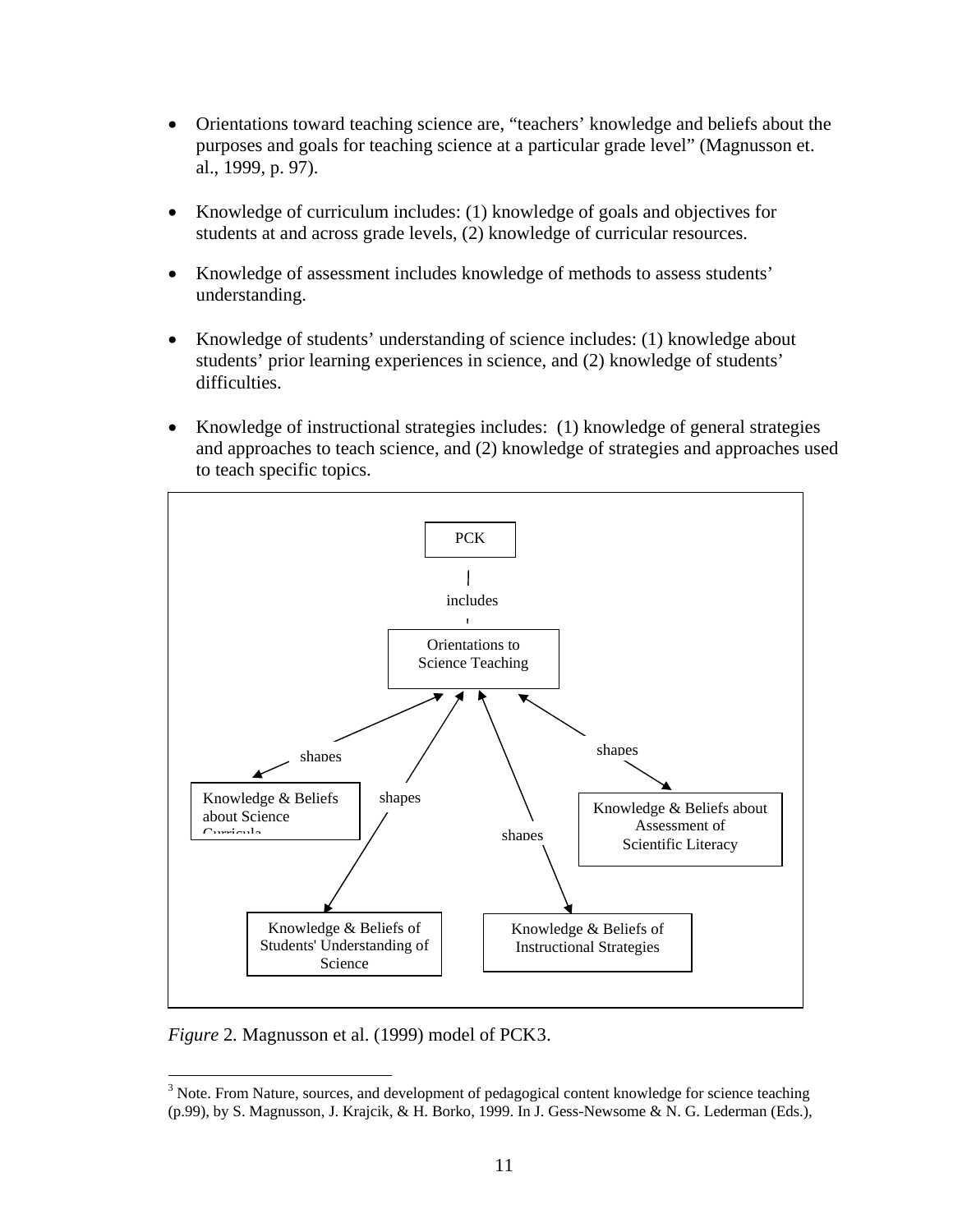According to the Magnusson et al. model, four of these knowledge components (curriculum, students, assessment, and instructional strategies) influence and are shaped by a teacher's orientation to teaching science. A teacher's orientation guides all of his/her instructional decisions. All five of the components of the Magnusson et al. model are influenced by teachers' subject matter knowledge, pedagogical knowledge, and knowledge of context.

As a researcher, I define PCK as the transformation of subject matter knowledge, pedagogical knowledge, and contextual knowledge into a special type of knowledge unique for science teaching. This view aligns with the one originally proposed by Shulman (1986) in his American Educational Research Association (AERA) Presidential address. This view also aligns with Grossman's (1990) and Magnusson et al. (1999) PCK models. The Magnusson et al. description of knowledge of learners and instructional strategies served as the interpretive lens for examining how teachers' knowledge developed in the ACP under study.

I have modified the Magnusson et al. description of science teaching orientations based on the mathematics education literature (Ernst, 1989; Handal, 2003), science education literature (Koballa, Glynn, Upson, & Coleman, 2005), and research on college science faculty members conceptions of teaching and learning (Samuelowicz & Bain, 1992). I describe science teaching orientations to include teachers' goals and purposes for teaching science, views of teaching and learning, and views of teacher/student roles in the science classroom. I have labeled goals/purposes, views of teaching and learning, teacher/ student roles "dimensions." Both Samuelowicz & Bain (1992) and Koballa et al.

*Examining pedagogical content knowledge: The construct and its implications for science education*. Boston: Kluwer. Copyright 1999 Kluwer Academic Publishers.

1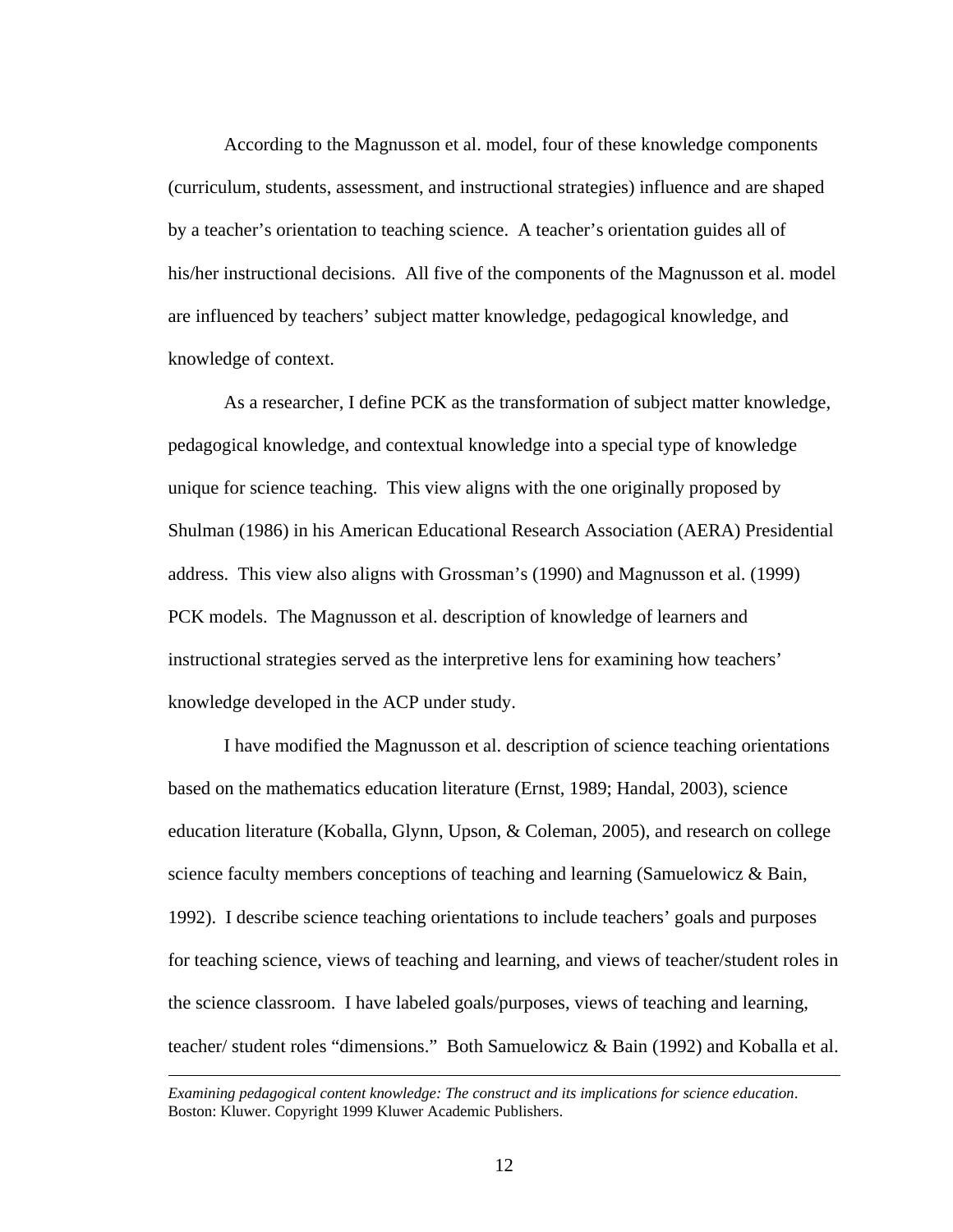(2005) used this term when referring to teacher/student roles and goals and purposes for teaching science. I use the term "additions" if and when teachers gain views of teaching and learning and/or views of the teacher/student roles and goals. By broadening my definition of orientations to include dimensions and additions, I believe I can better understand how science teaching orientations contribute to the development of PCK. *Sequence of Science Instruction* 

 The second piece of the conceptual framework for this study is concerned with instructional sequences used to teach science. Instructional sequence can be described as the arrangement and combination of activities designed to achieve educational outcomes (Abraham, 1992). The sequence of instruction used to teach is important because it impacts how and what students learn about science (Abraham & Renner 1986; Purser & Renner, 1983; Renner, Abraham, & Birnie, 1988). Recent reforms of science curricula emphasize improving science literacy through the use of instructional strategies that promote active, student-centered learning (NRC, 1996). In order to illustrate the difference between student-centered and a teacher-centered instructional strategy, I describe three instructional sequences that are commonly used to teach science.

*Inform-Verify-Practice.* The inform-verify-practice (I/V/P) sequence is a teachercentered strategy that divides instruction into three phases of instruction (Abraham, 1992). The sequence begins with an initial phase were students are *informed* about what they are to know. Often, this is accomplished through lecture or textbook readings. Then students *verify* new knowledge learned from lectures and readings through laboratories or demonstrations. The purpose of verification laboratories and demonstrations are so students can confirm knowledge of concepts, theories, and facts with data. Lastly,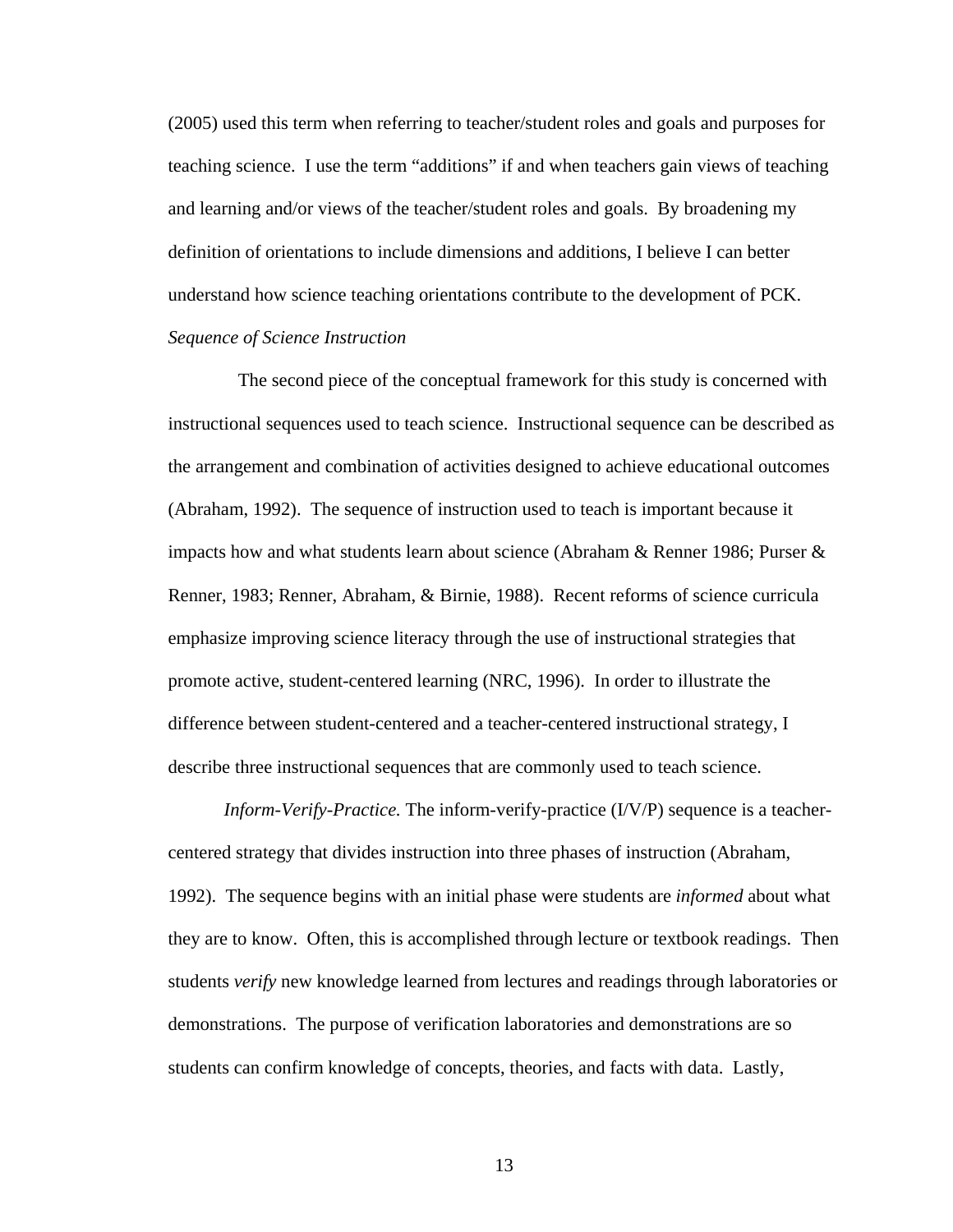students answer questions or work problems to *practice* their new knowledge in other circumstances. The V/I/P sequence is primarily concerned with the transmission of correct content and information to students. Thus, the I/V/P sequence is teacher-centered in nature and aligns with a traditional science teaching orientation that views teaching as telling and learning as listening.

*SCIS Learning Cycle.* The learning cycle is a student-centered strategy that was designed to help teachers improve their instructional practices (Bybee, 1997). The learning cycle comes from the *Science Curriculum Improvement Study* (SCIS) curriculum, a primary school science curriculum project that began in the late 1950s (Karplus & Their, 1967). The rationale for the learning cycle followed Piaget's developmental theories and was based on constructivist learning theory (Bybee, 1997). The learning cycle approach divides instruction into three phases: 1) *exploration,* 2) *concept introduction,* (3) *concept application* (Karplus & Their, 1967). The exploration phase is a time to challenge, expose, and make students' ideas explicit. The teachers' role is to provide firsthand experiences to investigate science. Explorations involve laboratory experiences or demonstrations that allow students to collect data. Collecting data is central to science instruction because the experiences provide the basis to later introduce new concepts and terminology. The concept introduction phase is an opportunity for the student and teacher to derive concepts and new terminology from the data (Abraham, 1992). This is a time for students to explain their ideas and for the teacher to provide new ideas that students cannot discover on their own. Finally, the application phase allows students to elaborate and verify their new knowledge in other contexts. This is a chance for the student to explore the usefulness of new ideas in other

14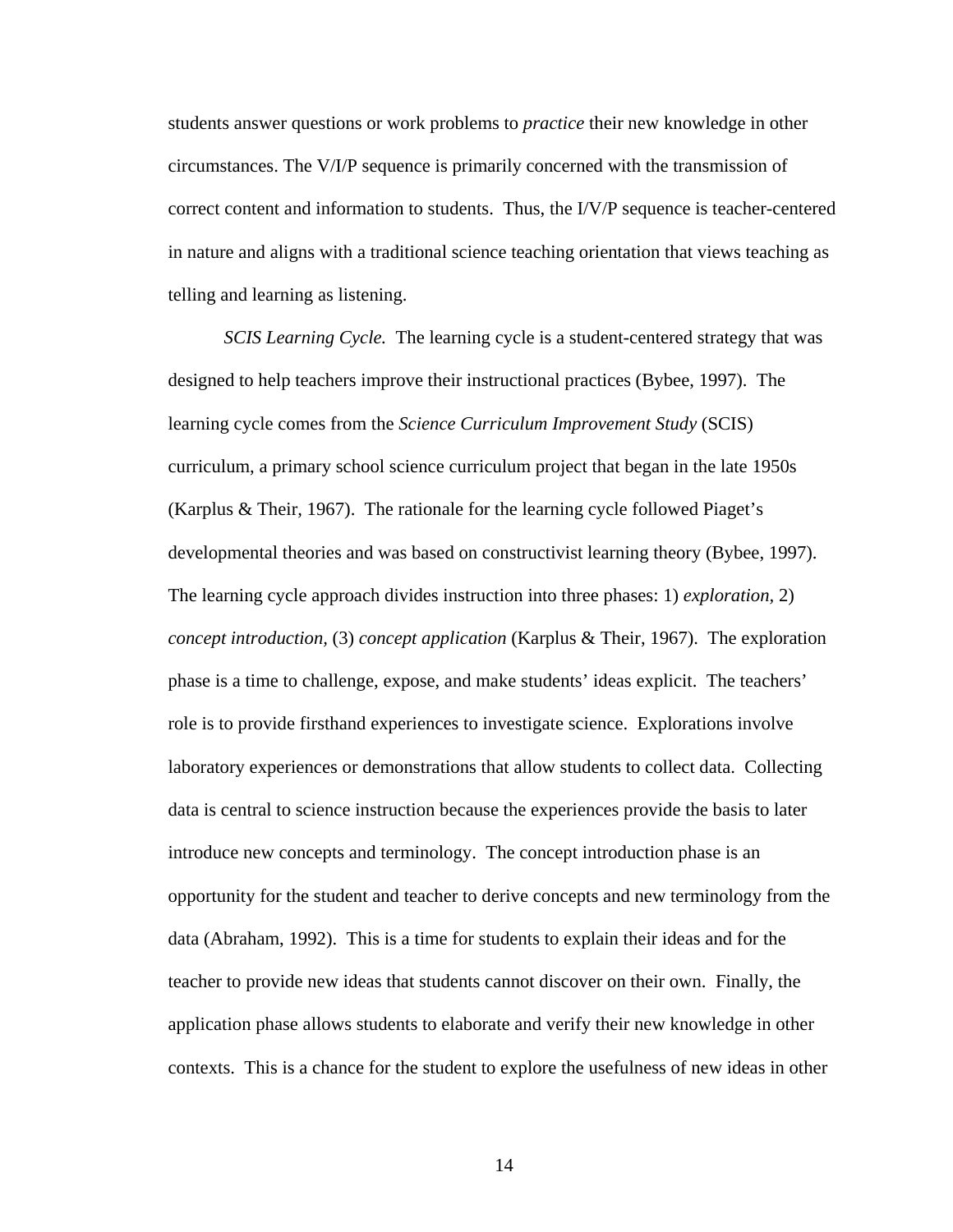circumstances. In contrast to the I/V/P sequence, the SCIS learning cycle is studentcentered in nature and aligns with a reform-oriented science teaching orientation that views teaching and learning as the construction of knowledge based on students' firsthand experiences collecting data.

*5E Instructional Model.* Since Karplus and Their (1967) introduced the learning cycle, several variations have been invented. However, each new version retains the essence of the original learning cycle—exploration before concept introduction. One popular contemporary learning cycle is the 5E instructional model--Engage, Explore, Explain, Elaborate, Evaluate (Bybee, 1997). The middle three phases of the 5E instructional model, Explore, Explain, and Elaborate, parallel the 3 stages of the SCIS learning cycle, exploration, introduction, application. Like the SCIS learning cycle, the sequencing of the phases of the 5E instructional model mimics a natural learning process. During the Engage phase, the teacher provides meaningful and relevant science activities to capture students' interests in learning (Bybee, 2002). This phase engages students in science and provides the teacher the opportunity to assess preconceptions. Engage activities should make connections between past and present learning experiences, and anticipate activities and organize students' thinking toward the learning outcomes of current activities. Next, the explore phase affords opportunities for students to conduct "hands-on" and "minds-on" activities. During this time students explore new science ideas and collect data. Often students begin to realize their prior conceptions are unsatisfactory and seek new understandings. In the explain phase students draw on the engage and explore activities to construct explanations of the phenomenon. The teacher introduces language that is unique to science and different forms of representations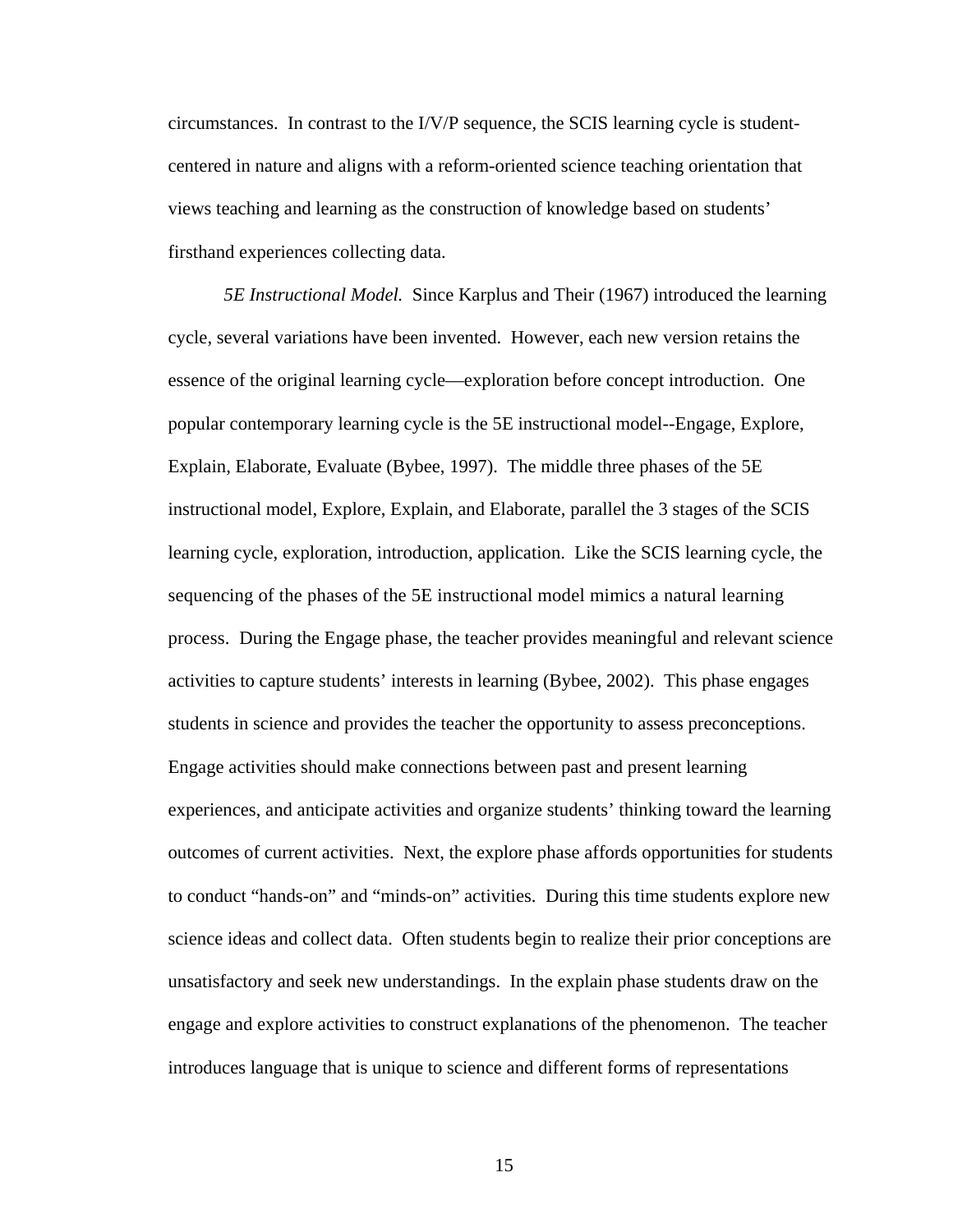(analogies, diagrams, formulas) to increase student understanding. This process of providing scientific terminology and new representations helps students restructure their prior conceptions. During the explain phase, the teacher "Focus (es) students' attention on a particular aspect of their engagement and exploration experiences, and provides opportunities to demonstrate their conceptual understanding, process skills, or behaviors" (Bybee, 1997, p.178). In the elaborate phase students draw on their experiences in the engage, explore, and explain phase to test and verify new understandings in other contexts, affirming that their new science ideas are valid in other situations. Finally, the evaluation phase is an opportunity for students to reflect on their new conceptions of science and an opportunity for the teacher to evaluate student learning. The evaluation phase is the culminating experience for the learner and is metacognitive in nature meaning that the student has the opportunity to reflect on his or her own learning. The beginning phase of the 5E instructional model, engage, and ending phase, evaluate, are an addition to the 3-stage, SCIS learning cycle instructional model. The 5E instructional model is emphasized in the ACP under study.

*Learning Cycle and 5E Instructional Model versus I/V/P Science Instructional Sequence.* The key aspect of the learning cycle/5E instructional model is that instruction is sequenced so students have the opportunity to collect data and investigate science before they are introduced to new terminologies and concepts. Thus, the fundamental difference between the learning cycle/5E instructional model and I/V/P sequence of instruction is the positioning of data collection phase in relation to when and how concepts are introduced. In the learning cycle and 5E instructional model approach, the data gathered in the Explore phase are used to formulate concepts in the concept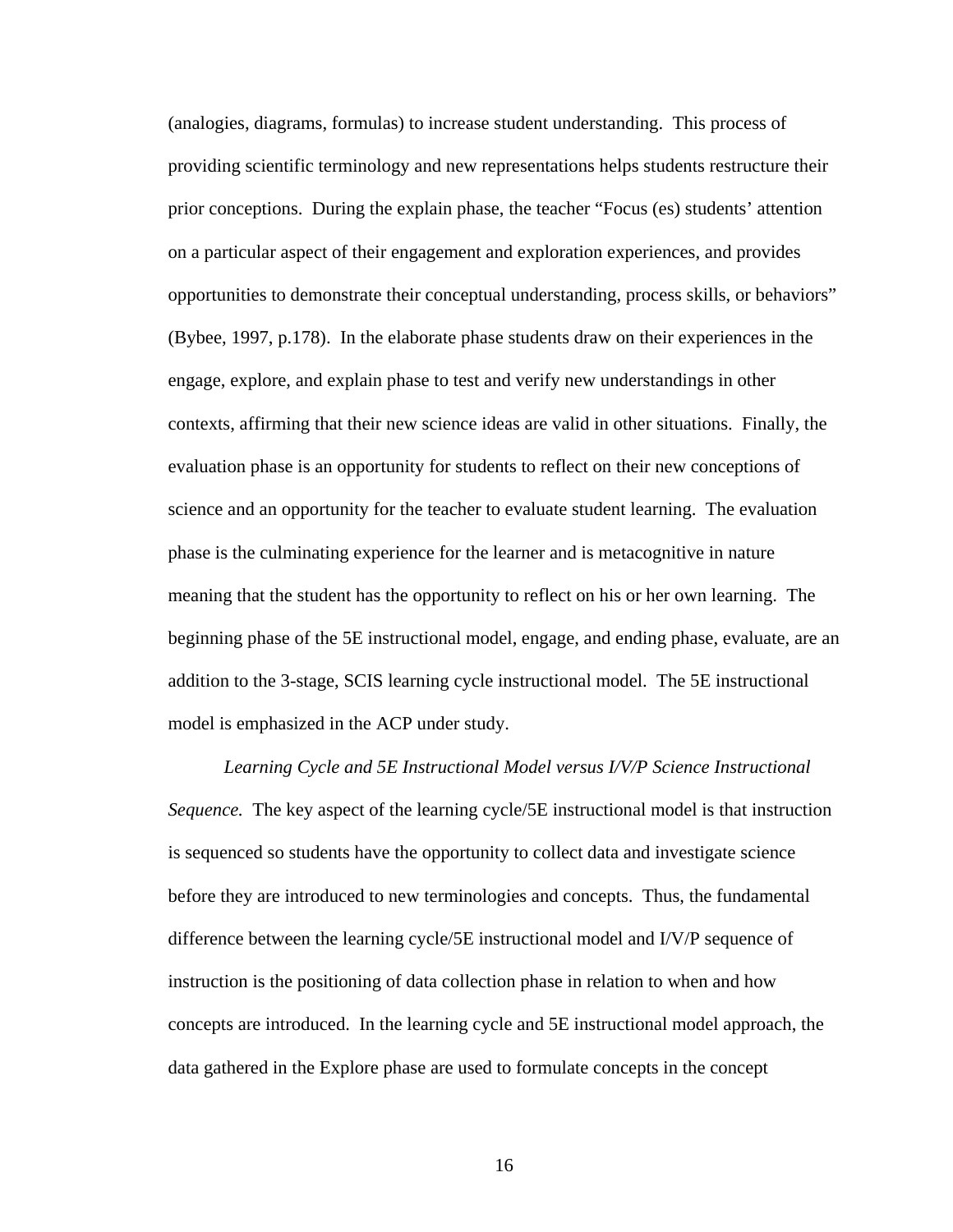introduction (learning cycle) or Explain phase (5E). The learning cycle and 5E instructional model are inductive approaches to science learning where students generalize concepts and theories from data collected during laboratory experiences or other direct observation of phenomena.

In contrast, in the I/V/P sequence students are introduced to concepts, theories, and facts first. Then, students generalize these new ideas to their data. The I/V/P sequence is deductive in nature and focuses on students mastering a set of ideas that are disconnected from empirical evidence. In other words, teaching in an I/V/P sequences requires that students attach meaning to what they have been told by carrying out "experiments."

Sequences like the I/V/P have predominated in science teaching in spite of being incongruent with how students naturally learn science (Cosgrove & Osborne, 1985). Cognitive scientists report that students need to relate new ideas to their experience and place new ideas into a framework for understanding (Bransford, Brown, & Cocking, 2001). Thus, exploring phenomena before explaining them is critical for learning. If teachers start lessons by telling or giving students information, through lecture or textbook readings, students are denied the opportunity to show what they already know and figure out how to find answers for themselves. In this study, the SCIS learning cycle and 5E instructional model served as an interpretive lens for examining how ACP teachers' sequence science instruction.

## *Significance of the Study*

The U.S. Department of Education (2002) predicts that 1 million K-12 grade teachers will retire in the next 5 to 6 years. More than 2 million teaching positions will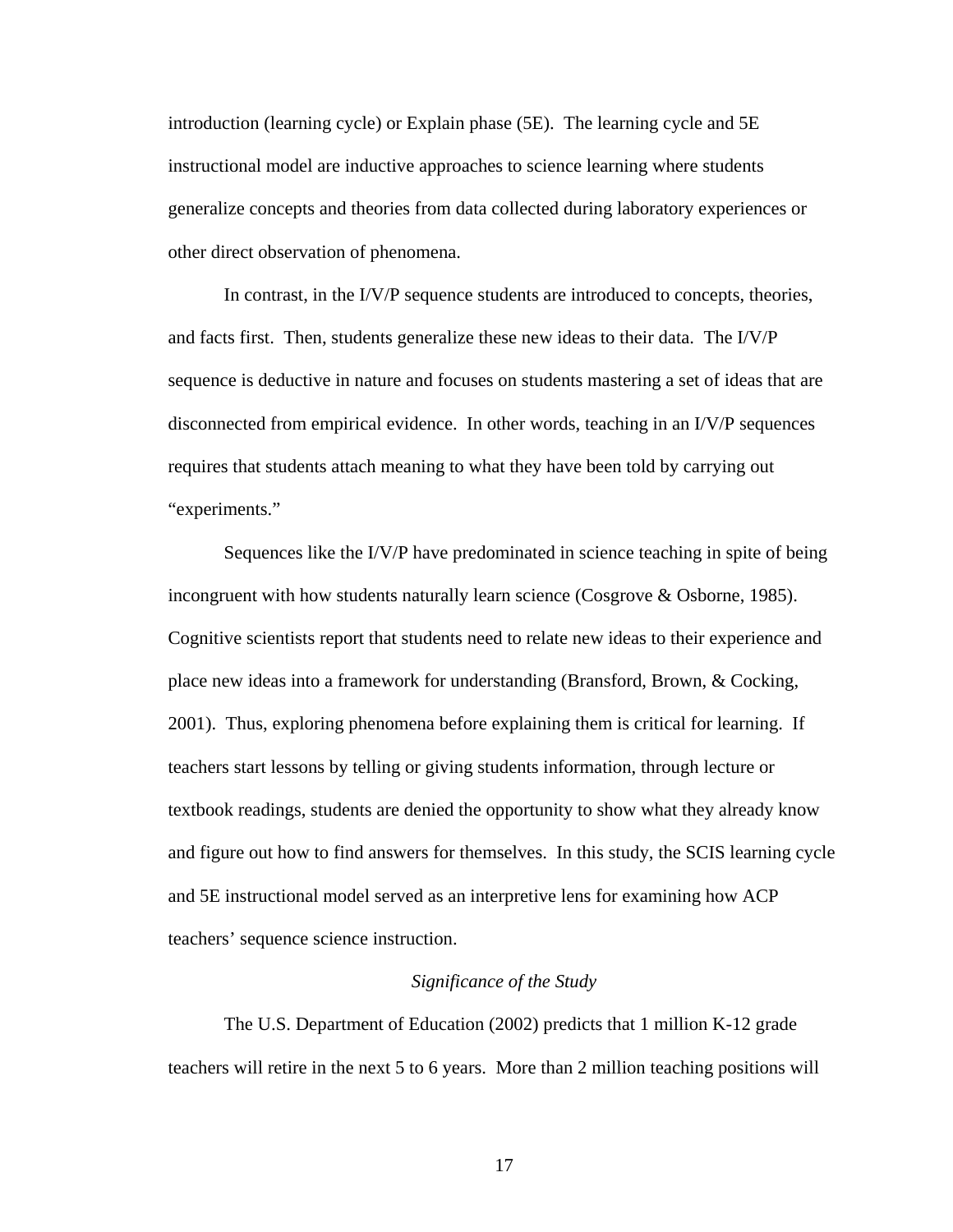need to be filled (Feistritzer et al., 2005). To address teacher shortages, 48 states have created alternative certification programs (Feistritzer, Harr, Henry, & Ulf, 2006). Alternative certification programs (ACPs) have been designed to address the teacher shortage and still meet the goals of science literacy by creating highly qualified teachers. These programs require applicants to hold an undergraduate degree and typically move them quickly though teacher preparation into classrooms. Under Federal legislation, *No Child Left Behind* (NCLB), teachers are required to be highly qualified. Additionally, under NCLB teachers are also being held accountable for student achievement. Scores that compare student achievement on mandated state tests to local and national standards are printed in local newspapers. Despite meeting NCLB's credentials for being highly qualified relative to content knowledge, many ACP teachers feel their pedagogical preparedness is inadequate and they need additional support and mentoring (Roehrig & Luft, 2006). Science education researchers know little about the development of teacher knowledge during an ACP. Understanding future teachers' knowledge about science learners and their sequencing of science instruction is critical for improving science teacher education. Within the current accountability context, this study is significant. It addresses the policy issue of alleviating teacher shortages while preparing highly qualified science teachers. The results from this study contribute to what we know about teacher PCK at the beginning of a teacher preparation program and how teacher knowledge develops during an ACP. This study informs the design and/or redesign of ACPs that promote high quality science teaching.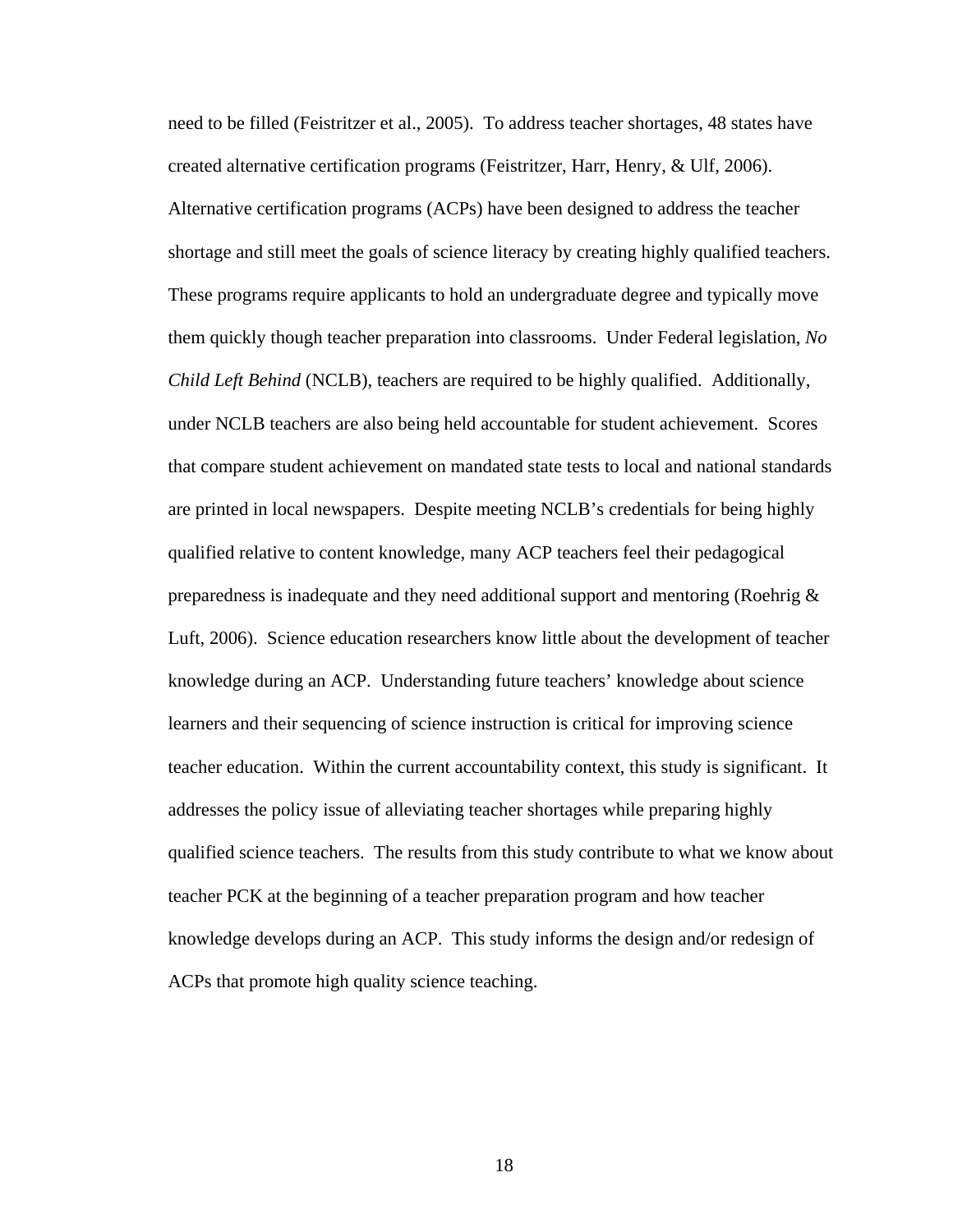#### *Organization of the Dissertation*

This study is divided into six chapters. Chapter One provides a brief overview of the study including the rationale, research questions, theoretical framework, and significance. The theoretical framework includes Pedagogical Content Knowledge and the learning cycle and 5E instructional model. Chapter Two elaborates on these concepts by discussing how they are described in the research literature.

Chapter Three outlines the qualitative approaches used in this study. This includes a description of the research tradition, research methodology, and the design of the study. I included details of the context of the study including the design of the ACP and school demographic data. I also describe data collection strategies and data analysis methods. The chapter concludes with a brief description of the trustworthiness of the design and implementation of the study.

Chapter Four and Five describe the findings of the study. In Chapter Four I provide 4 case profiles of the participants in the study. The purpose of Chapter Four is to provide details for the assertions made in Chapter Five.

In Chapter Five I provide a cross-case analysis and assertions that emerged from the data. Throughout this chapter I refer to the profiles presented in Chapter Four. Additionally, I synthesized data from Chapter Four into tables that are representative of the research participants' knowledge at different points in the ACP.

Chapter Six is the final chapter. This chapter includes a summary of the findings in relation to the research questions and a discussion of the findings relative to the research literature. The chapter concludes with implications for practice and recommendations for future research.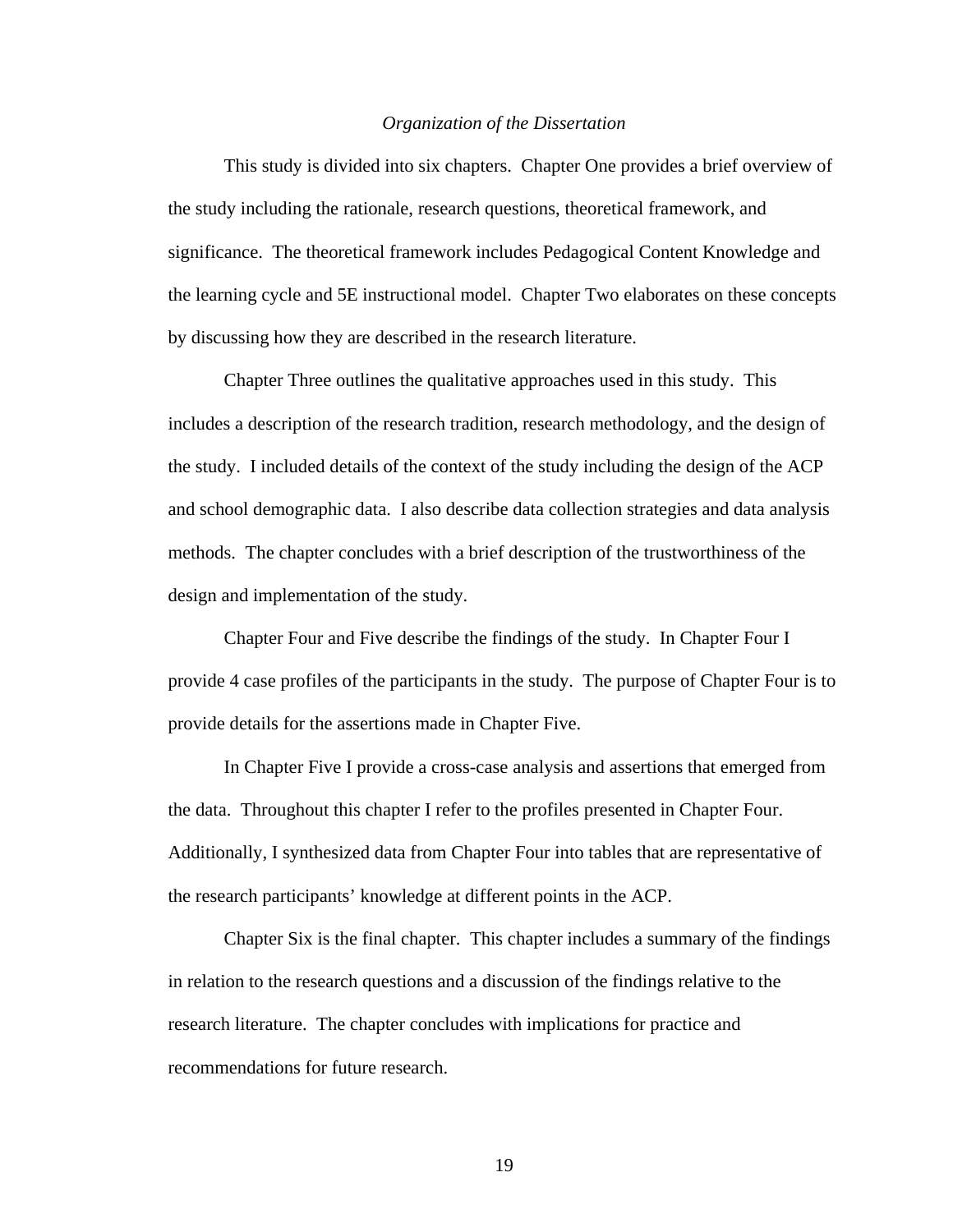## CHAPTER TWO: REVIEW OF THE LITERATURE

In chapter two, I elaborate on the concepts in chapter one, by aligning the research literature to the research questions. These research areas include: (a) PCK for learners and learning, (b) preservice and beginning teachers' PCK for instructional strategies, (c) science teaching orientations, and (d) factors that contribute to teacher development.

# *PCK for Learners and Learning*

This component of the Magnusson et al PCK model refers to teachers' knowledge of the requirements for learning science and areas of student difficulty. Research conducted about prospective teachers' knowledge in this area indicates that their knowledge is limited, but improves over time.

Some studies show that secondary preservice teachers recognize that students' ideas about science are important for learning and teaching (Davis et al., 2006; Russell  $\&$ Martin, 2007; van Driel, de Jong, & Verloop, 2002; van Driel, Verloop, & de Vos, 1998). Two studies by Van Driel and colleagues aimed to understand how prospective teachers use their PCK for learners. Van Driel et al. (2002) researched how PCK developed in preservice teachers who were learning to teach the chemistry topic of "corpuscular characteristics" on the micro and macro levels. The researchers found that through the act of teaching this content, 10 of the 12 preservice teachers became aware that high school students had difficulty with this relationship. Additionally, half of the preservice teachers were more effective teaching this content when they varied their instructional approaches to include visualizations and models to represent the phenomenon. Van Driel et al. (1998) were interested in how 12 prospective chemistry teachers use both their subject-matter knowledge, and what they learned about students' understanding of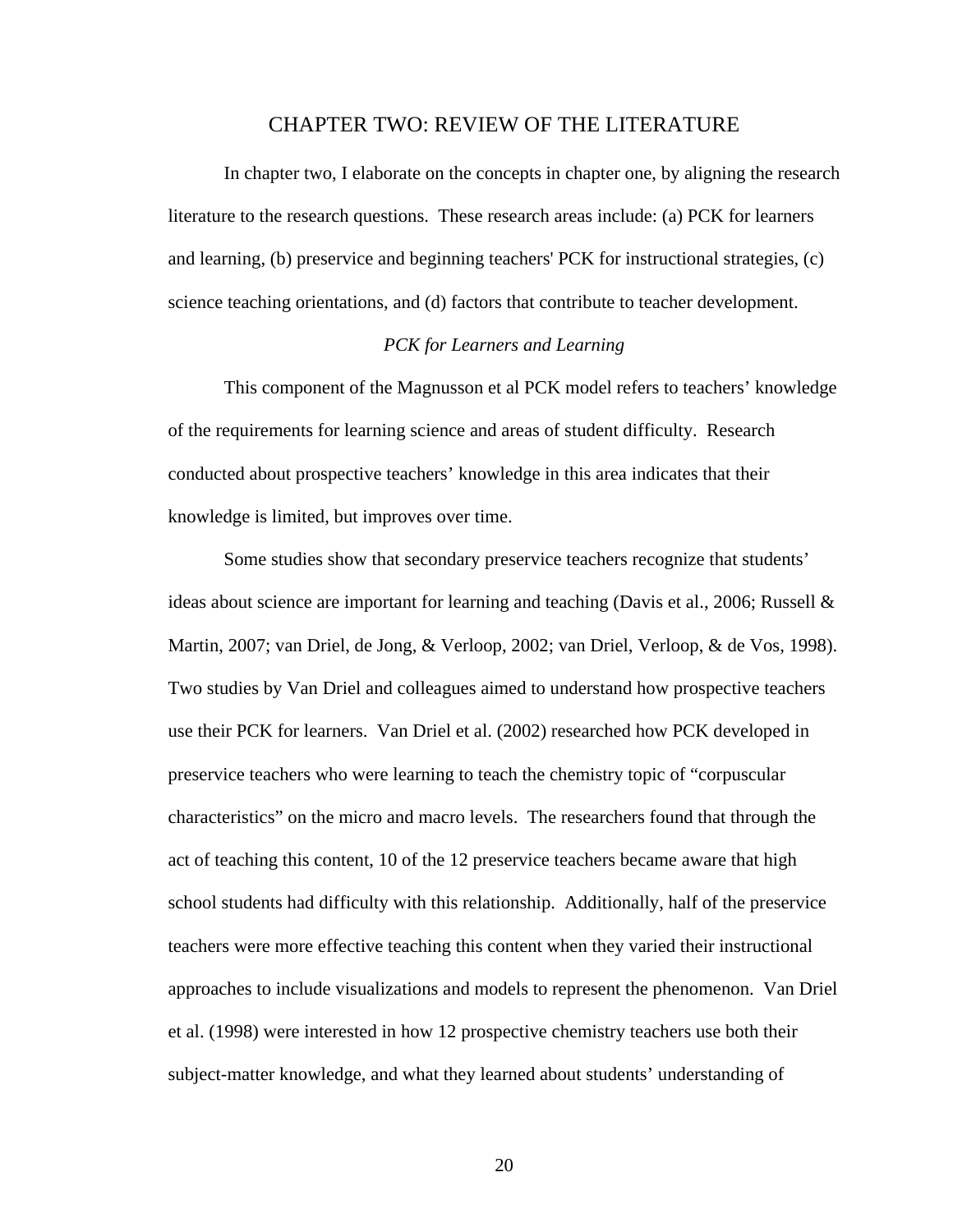chemistry, to teacher chemical equilibrium. Van Driel et al. (1998) found many chemistry teachers held misconceptions and struggled with teaching chemical equilibrium as a dynamic process. These teachers chose instructional strategies that were ineffective and used metaphors that students found confusing. Through reflection, the teachers' understanding of students' learning difficulties and reasoning improved, and they were able to challenge students to explain the phenomenon.

Even though some studies show that preservice teachers acknowledge that learners have incoming ideas about the content, the research demonstrates that preservice teachers do not consider students' ideas extensively in their teaching practices. In a study of beginning teachers by Simmons et al. (1999), participants believed that students learn science the same ways they learned in school. Tabachnick and Zeichner (1999) investigated how an action research seminar influenced prospective science teachers' knowledge of students' prior conceptions. They found that, over time, prospective teachers were able to elicit students' prior knowledge, but did not know how to use this information to plan their instruction. Geddis, Onslow, Beynon, and Oesch (1993) investigated two secondary preservice teachers' ideas about transforming their science content knowledge about the topic of isotopes into practice. The authors reported that the two participants were surprised that students did not have the necessary prerequisite science knowledge to understand the concepts they were planning on teaching. Their students did not know how to calculate average atomic mass, which was a fundamental concept for teaching the lesson. In Lemberger's, Hewson's, and Park's (1999) case study of three teachers, one of the teachers, Cora, was surprised that students wanted to know the theoretical basis for molecular bonding and were not satisfied just memorizing when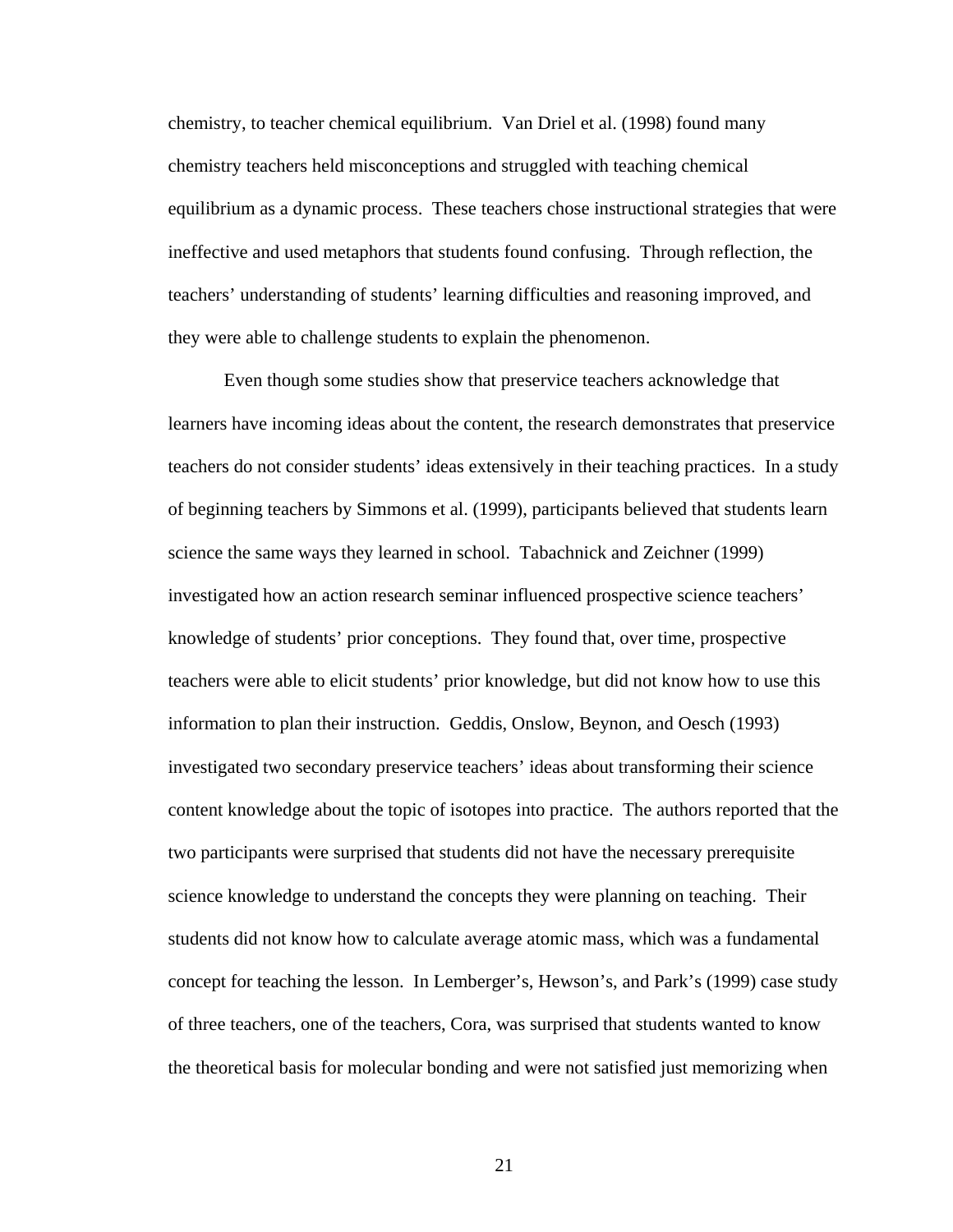a double bond versus a single is needed. De Jong (2000) reported that prospective teachers were concerned about their own knowledge and how they would teach the relationship between concepts of bond-energy and temperature change. Very few of the preservice teachers voiced a concern with student learning. Similarly, Geddis and Roberts (1998) reported that their participants' strong commitment to transmitting the content to students through lectures and left little room for the consideration of student learning. In a study of 12 prospective Malaysian physics teachers' PCK, Halima and Meerah (2002) reported that many participants were unable to identify misconceptions students might have learning physics concepts and thought that students would have few difficulties with the lesson they had planned.

The studies reviewed in this section suggest that prospective science teachers develop more sophisticated knowledge of learners over time. However, they struggle to put what they know about learners into practice. It is reasonable to assume that as prospective teachers encounter different experiences in teacher preparation, that their knowledge of learners and learning will change. However, the factors that facilitate and constrain this change are not well understood. More studies are needed that investigate the experiences that influence the development of knowledge of learners during their teacher preparation program.

#### *Beginning and Preservice Teachers' PCK for Instructional Sequence*

The category of knowledge of instructional sequences strategies within the Magnusson et al. model includes subject-specific instructional sequences like the learning cycle and conceptual change approach. Some researchers have investigated beginning teachers' knowledge of the learning cycle, 5E instructional model, and conceptual change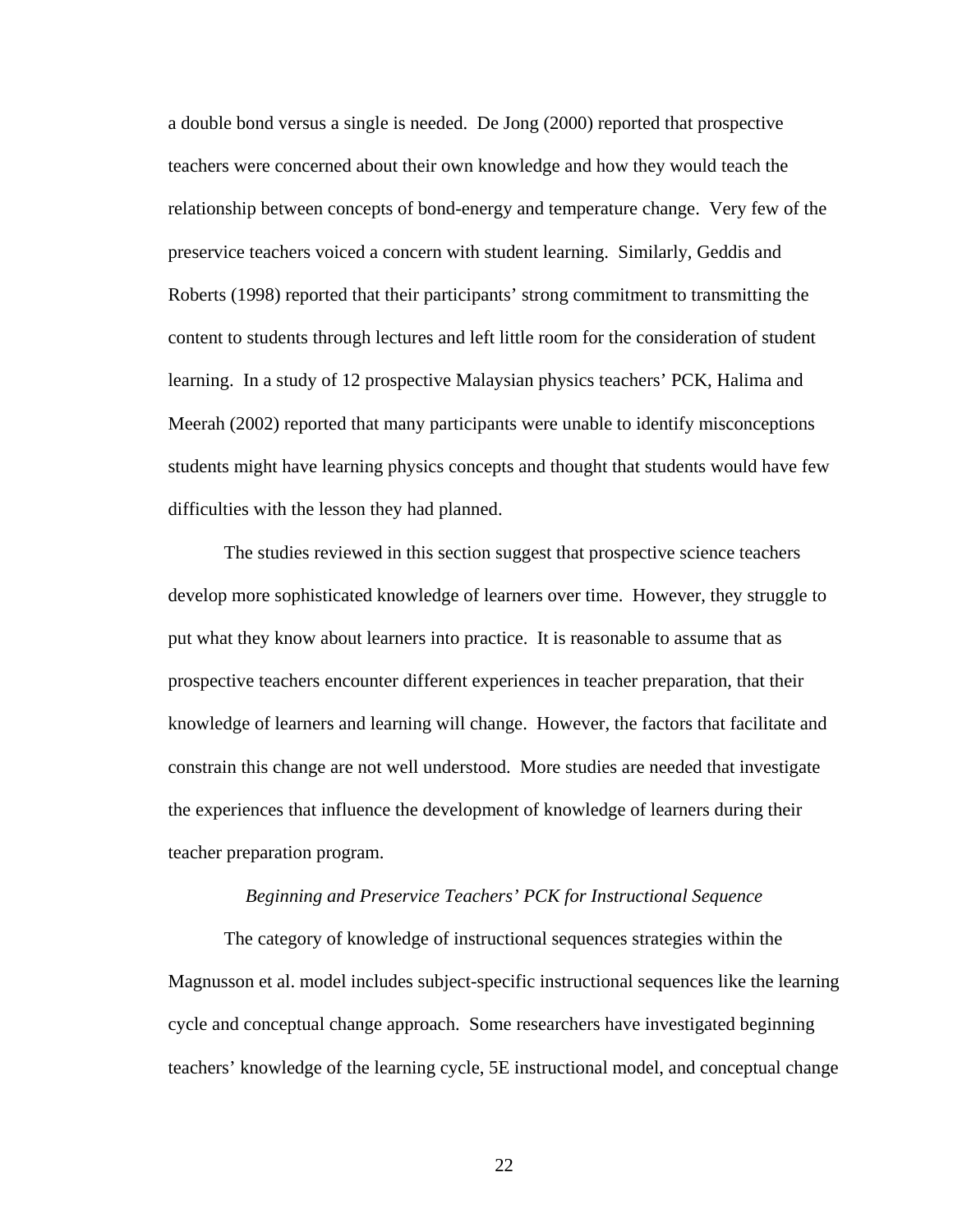approach. However, Anderson & Mitchener's (1994) review of the literature on science teacher education indicated that teacher knowledge of specific strategies to teach science is limited.

Most of the research I found on teachers' knowledge of the learning cycle and 5E instructional model was with prospective elementary teachers. Odom and Settlage (1996) assessed preservice elementary teachers understanding of the 3 phases of the learning cycle using a two-tired test called the Learning Cycle Test [LTC]. The researchers concluded that despite students learning about the learning cycle in methods classes, they lacked understanding of the purposes and activities used in the phases of the learning cycle. In a follow-up study, Settlage (2000) investigated preservice elementary teachers' confidence using a pre/post Self Efficacy Test and the LTC. The preservice teachers in this study experienced, watched, and taught lessons using the learning cycle. Settlage found that preservice teachers self efficacy increased and their anxiety about teaching science decreased. Additionally, he found a positive relationship between preservice teachers' performance on the Learning Cycle Test and their beliefs about their abilities to influence their future students' learning.

Marek, Laubach, and Pedersen (2003) administered the LTC in an elementary science methods course. The authors reported that the preservice teachers learned about the phases of the learning cycle and answered correctly on 80% (exploration), 64% (concept introduction), and 47% (concept application) of the items. However, through conversations with the preservice teachers they found many participants were frustrated by the two-tiered design of the LTC because the responses did not correspond with their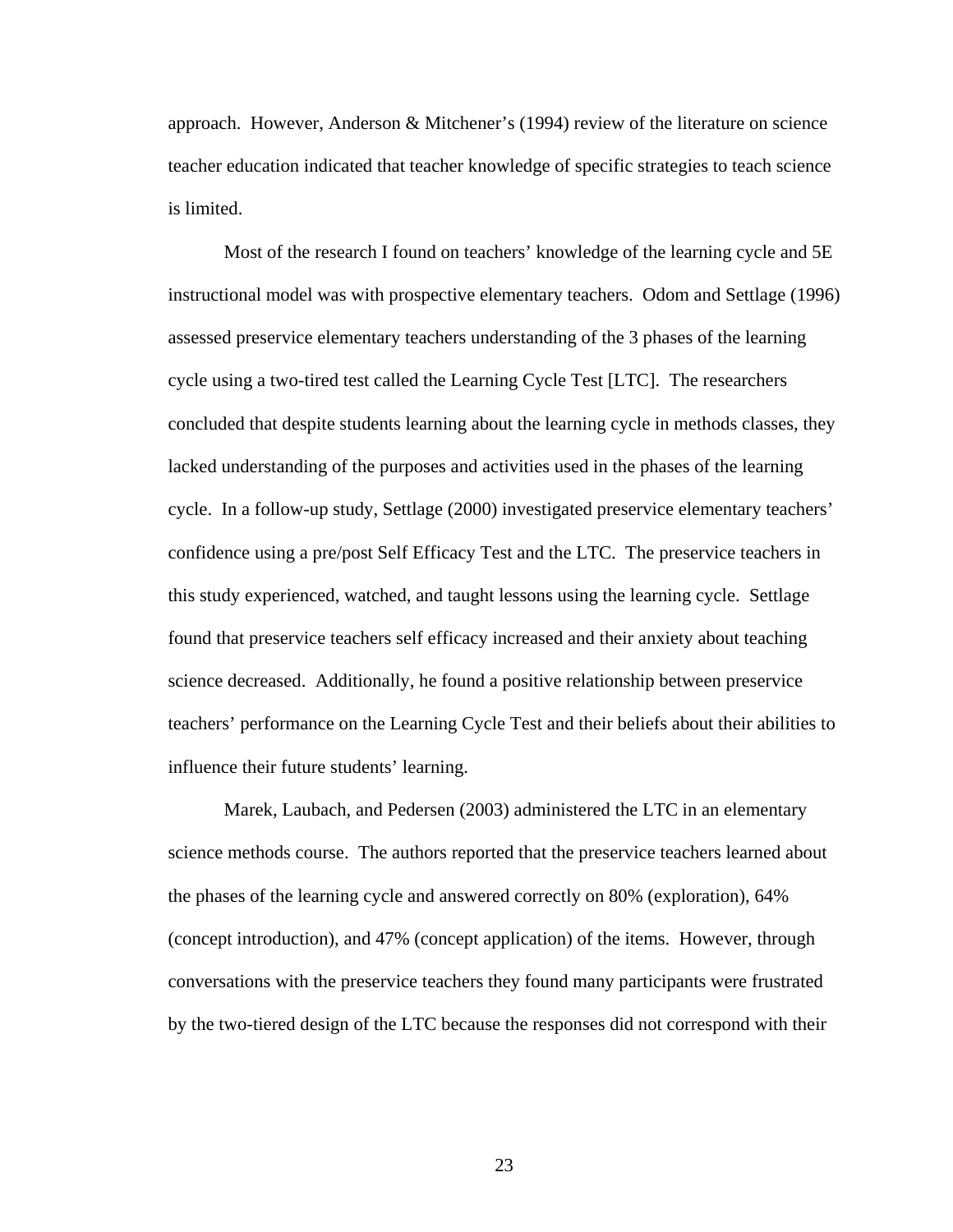own beliefs and understanding of the phases if the learning cycle. Thus, findings from the LTC should be viewed with caution.

Flick (1996) investigated elementary teachers' knowledge of the Generative Learning Model (GLM). The GLM is a four stage instructional model that begins with the teacher assessing students' knowledge. Next, students have experiences to explore their conceptual understanding and compare and contrast different ideas with evidence. Finally, students apply newly refined ideas in another context. Flick found that elementary teachers had difficulty planning instruction in a GLM and differentiating the GLM from direct instruction.

I found one study that looked at middle level teachers. Duran, McArthur, and Van Hook (2004) investigated 25 preservice students' perceptions of a newly designed, reform-oriented physics course. Duran et al. (2004) found that students struggled with the constructivist nature of the course because it sequenced instruction differently from their prior experiences learning science. Students thought the workload was much greater than in traditional courses and wanted the instructor to give them answers rather than learn through 5E instructional model and inquiry. Additionally, the participants believed that they would not be able to design 5E instructional model from this experience alone. They thought they needed more specialized courses that blended content with pedagogy in order to be able to design and implement 5E instructional models. These findings suggest that the change from lectures to the 5E instructional models takes time and a commitment on behalf of both preservice teachers and science educators.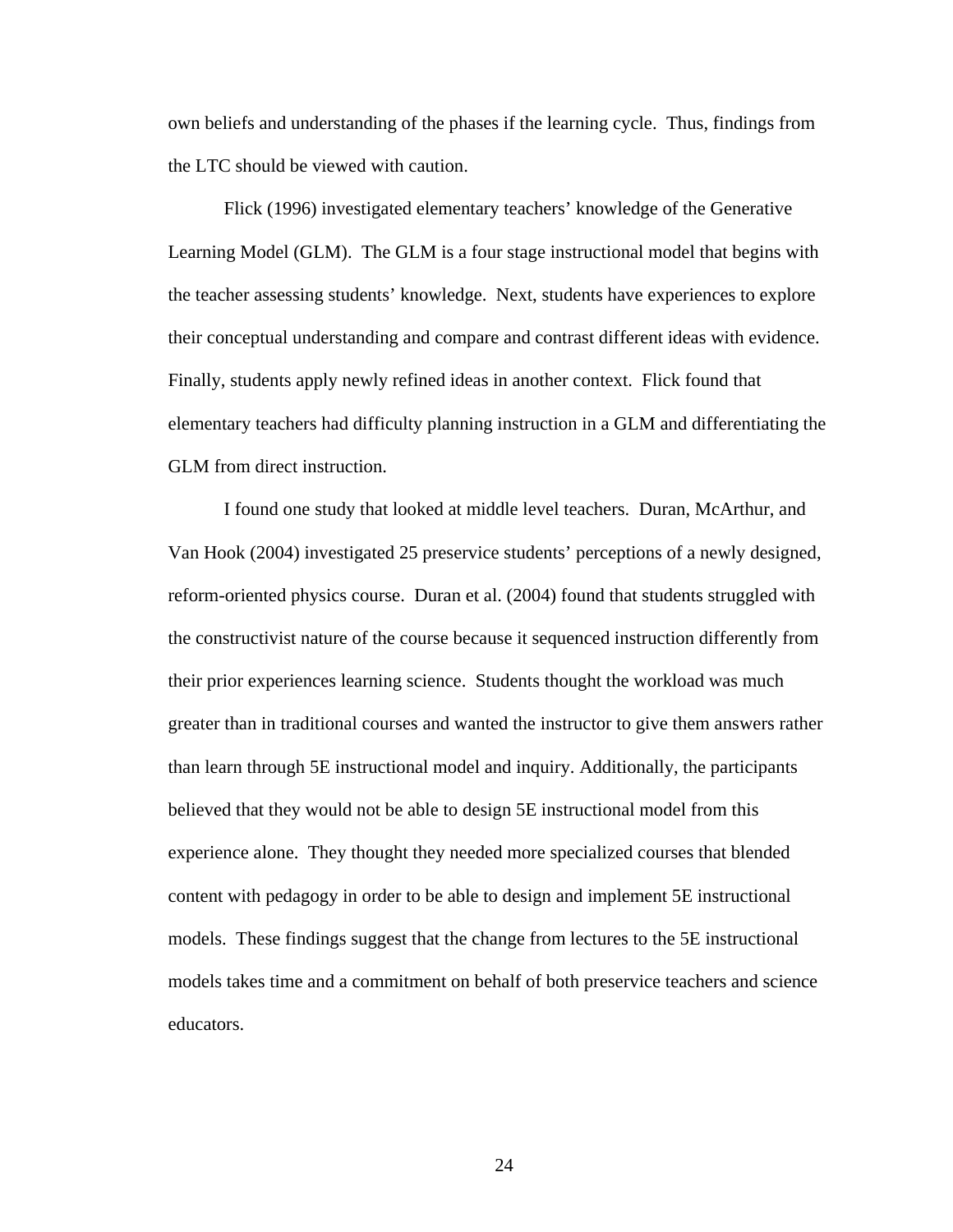A number of studies have investigated teacher knowledge of conceptual change approaches. Hewson and colleagues indicated that both prospective secondary and elementary teachers learned about conceptual approaches in teacher preparation course work, but had difficulty implementing a conceptual change approach in practice (Hewson, Tabachnick, Zeichner, & Lemberger, 1999; Lemberger et al., 1999; Marion, Hewson, Tabachnick, & Blomker, 1999). Halim and Meerah (2002) reported that secondary prospective teachers had limited subject matter knowledge and their knowledge of students impacted their ability to implement conceptual change approaches to teaching physics. Yip (2001) studied 16 prospective secondary biology teachers' abilities to implement a conceptual change approach. Yip indicated that preservice teachers' abilities to implement conceptual change approaches improved overtime; however, the participants had difficulty mastering how to respond and teach to students' alternative conceptions so that students developed more accurate scientific understanding.

It seems that prospective teachers have limited knowledge of instructional sequences; however, their knowledge of instructional sequences can improve over time. Marek et al. (2003) addressed the issue of implementing survey techniques to evaluate teachers' understanding of the learning cycle. Researching how and why teachers sequence instruction, and their rationales for their instructional practices through observations and interviews, might deepen our understanding of the relationship among the teachers' understanding of instructional sequences and learning and their practice. Due to the lack of studies with secondary preservice teachers, more research is needed to better understand teachers' knowledge and beliefs about sequencing instruction and how this knowledge develops.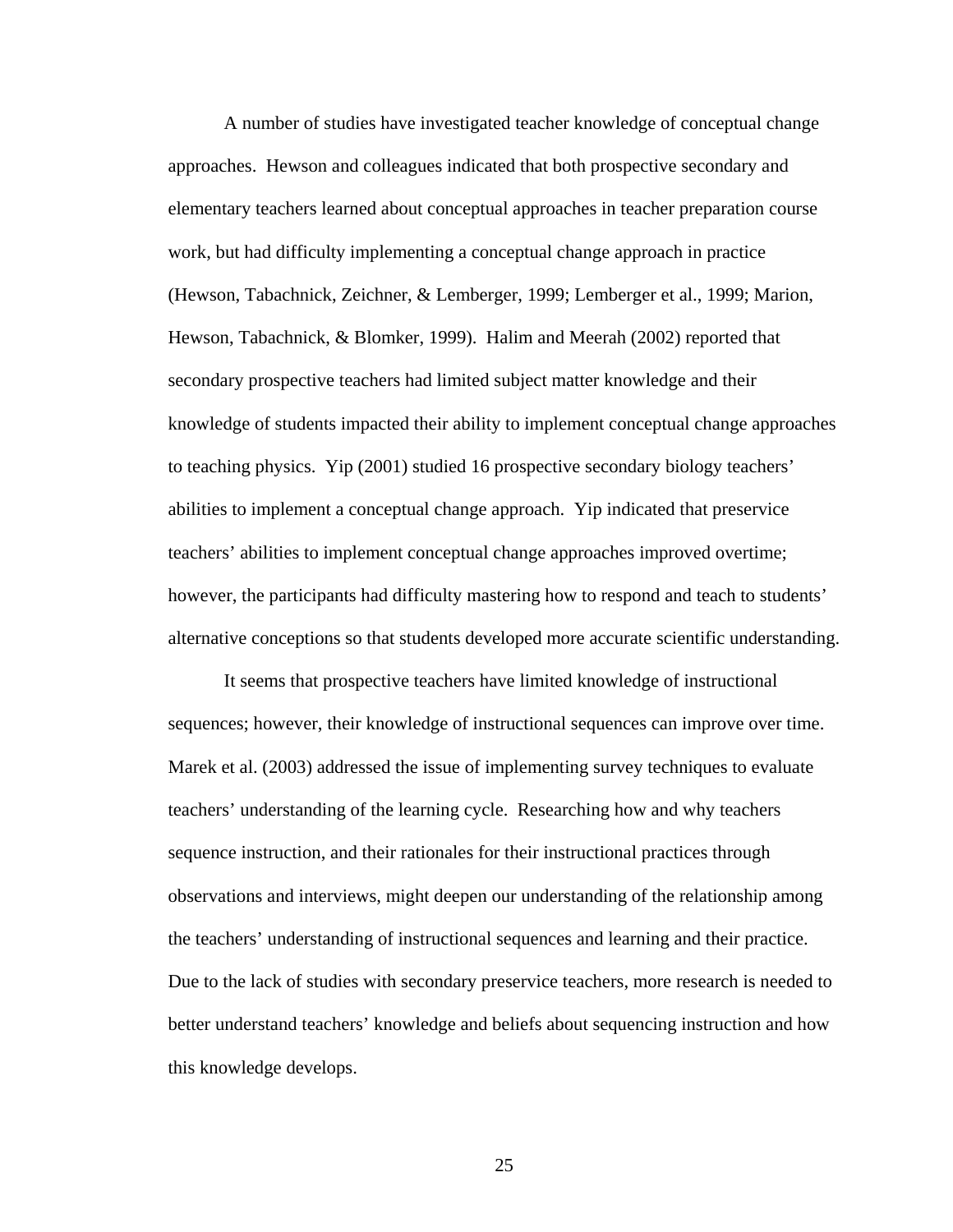#### *Science Teaching Orientations*

It has been recognized that teachers enter teacher preparation programs with beliefs about teaching grounded in their experiences (Calderhead, 1986; Kagan, 1992; Nespor, 1987; Pajares, 1992). These beliefs are thought to act as a "conceptual map" that guide teachers' instructional decisions (Borko & Putnam, 1986). Within the domain of teachers' beliefs, researchers have used the labels such as "science teaching orientations" and "conceptions of teaching science" to describe teachers' thoughts about teaching and learning. A majority of the studies I reviewed acknowledged that "conceptions" and/or "orientations" are types of beliefs.

Anderson and Smith (1987) used the term "orientations" to describe teachers' "general patterns of thought and behavior related to science teaching and learning" (p. 99). They identified four orientations that describe different approaches to science teaching: (1) activity-driven, (2) didactic, (3) discovery, and (4) conceptual change. Hewson and Hewson (1987) described "conceptions of science teaching as a:"

Set of ideas, understandings, and interpretations of experience concerning the teacher and teaching, the nature of content of science and the learners and learning which the teacher uses in making decisions about teaching, both in planning and execution. (p. 194)

Hewson and Hewson (1987) suggested that prospective teachers' "conceptions of science teaching" are reflective of their experiences as students. As part of their work, Hewson and Hewson (1989) designed a task analysis tool to elicit teachers "conceptions of science teaching." Although Anderson and Smith (1987) used the term "orientation," and Hewson and Hewson (1989) used "conceptions of teaching science," their definitions both describe set of beliefs teachers have about science teaching and learning.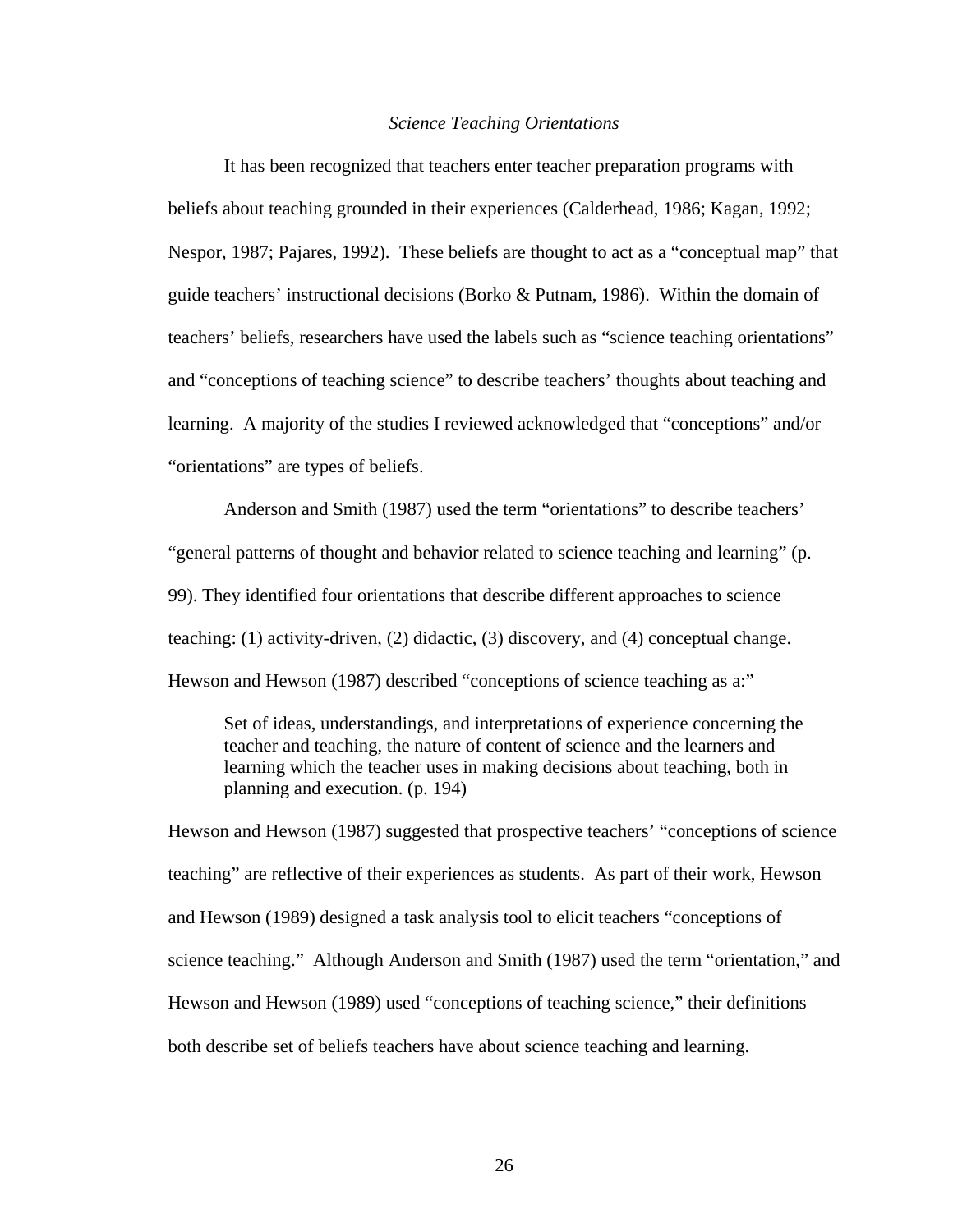Grossman's (1990) included "conceptions of purposes for teaching subject matter" in her PCK model (p. 5). She described this component of PCK as reflective of teachers' goals and purposes for teaching particular subjects. In her study of beginning English teachers, her terminology is comparable to Anderson and Smith's label "orientation."

Magnusson et al. (1999) used the term "orientation" to refer to, "teachers' knowledge and beliefs about the purposes and goals for teaching science at a particular grade level" (p. 97). Although they drew on Grossman's (1990) work, they chose the label "orientations." Magnusson and her colleagues identified nine different science teaching orientations: (1) process, (2) academic rigor, (3) didactic, (4) conceptual change, (5) activity-driven, (6) discovery, (7) project-based science, (8) inquiry, and (9) guided inquiry. Magnusson suggested that teachers' science teaching orientation shape all other components of PCK.

One of the difficulties I faced in reviewing the literature is that various researchers have used different terminologies and descriptions for the construct. Additionally, a number of researchers expand the construct of orientations to include nature of science ideas. When possible, I identify how researchers define "conceptions" and/or "orientations" in their study. In studying "conceptions" and/or "orientations," researchers have investigated prospective elementary (Anderson, Smith, & Peasley, 2000) and secondary teachers (Koballa et al., 2005; Mellado, 1998); beginning teachers (Simmons et al., 1999); beginning teachers with professional work experience (Greenwood, 2003); and experienced teachers (Friedrichsen, & Dana, 2002). Researchers have also looked at how a more complex set of "conceptions" influences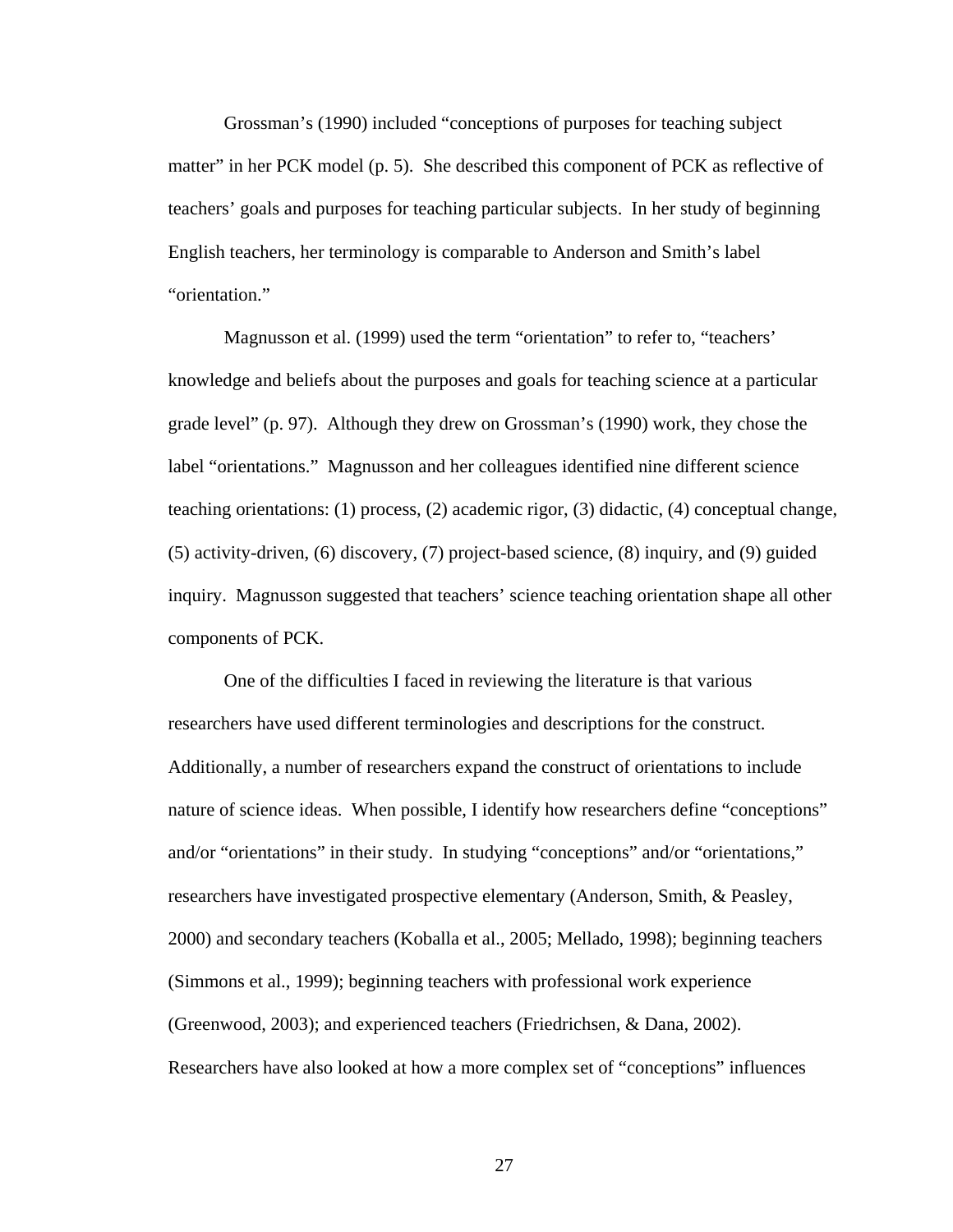prospective teachers' practice (Lemberger et al., 1999), and how a more complex set of conceptions changes over time (Da-Silva, Mellado, Ruiz, & Porlan, 2006; Lotter, Harwood, & Bonner, 2007).

Two studies investigated the relationship among prospective teachers' "conceptions of teaching and learning science" and classroom practice. Koballa et al. (2005) identified five "conceptions" about science teaching held by secondary science teachers in an ACP. These conceptions included: (a) presenting science content to students, (b) providing students with a sequence of science learning experiences, (c) engaging students in hands-on science activities, (d) facilitating the development of students' understandings about science, and (e) changing students' science-related conceptions. They drew on Hewson and Hewson's (1989) description of "conceptions for science teaching" and noted that the terms can be used interchangeable with "beliefs" and "orientations." Koballa et al. argued that ACP teachers' conceptions about science teaching and learning were formed by their prior experiences and acted as barriers because the teachers were reluctant to change them. When the ACP teachers attempted to implement reform-oriented instruction, it created tension with their existing conceptions about science teaching.

Anderson et al. (2000) studied three prospective elementary teachers' development of "conceptions of teaching" during a teacher preparation program. They viewed the terms "orientations," "dispositions," and "conceptions," as interchangeable. They used a metaphor using the terms "trajectory" and "forces" to describe the development of teachers' conceptions of learners and learning and reported that participants in their study came into the program "already moving along a particular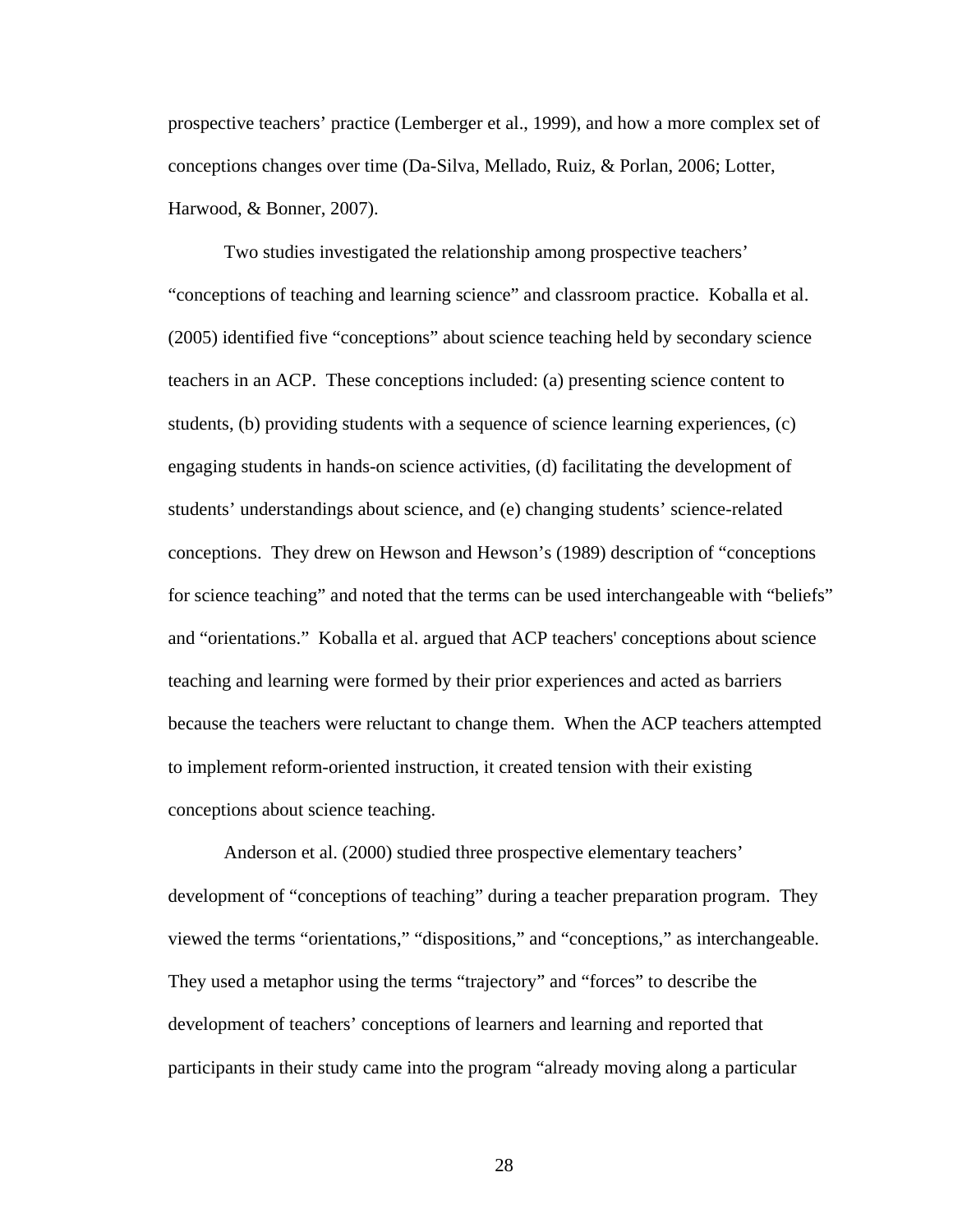trajectory, seeking to learn about certain aspects of teaching that were congruent with each one's own current conceptions of good teaching and learning" (p.567). The teacher preparation program along with other factors served as "forces" that acted upon individuals' initial orientations. Two of the participants, Mindy and Joanna, entered the program with different trajectories, but left with goals similar to those of the program. Thus, the program influenced these teachers' trajectory towards the orientation of the program. Although the other participant, Greg, realigned his trajectory, his goals were less congruent with the program then Mindy and Joanna.

I found two studies demonstrating that a partial relationship exists between educational "conceptions" and/or beliefs and classroom practice. Mellado (1998) studied the relationship among four prospective secondary science teachers' "conceptions of teaching and learning science" and their classroom practice. Mellado used the terms "conceptions," "beliefs," and "orientations" interchangeably and described that "conceptions" imply a "conviction or value judgment" (p. 198). He reported that the teachers held "constructivist orientations" toward learning. This meant they viewed learning as active and building on and confronting students' prior science knowledge. However, these teachers primarily used transmission types of instruction. Overcoming a transmissionist view of instruction is difficult for preservice teachers. Mellado concluded that he could not establish a clear relationship between teachers' conceptions and/or orientations and their instructional practices. Although not studying orientations explicitly, a number of researchers also concluded that beginning secondary teachers view teaching as transmitting knowledge to students (de Jong, 2000; Geddis & Roberts, 1998; Geddis, 1993; Halim & Meerah, 2002).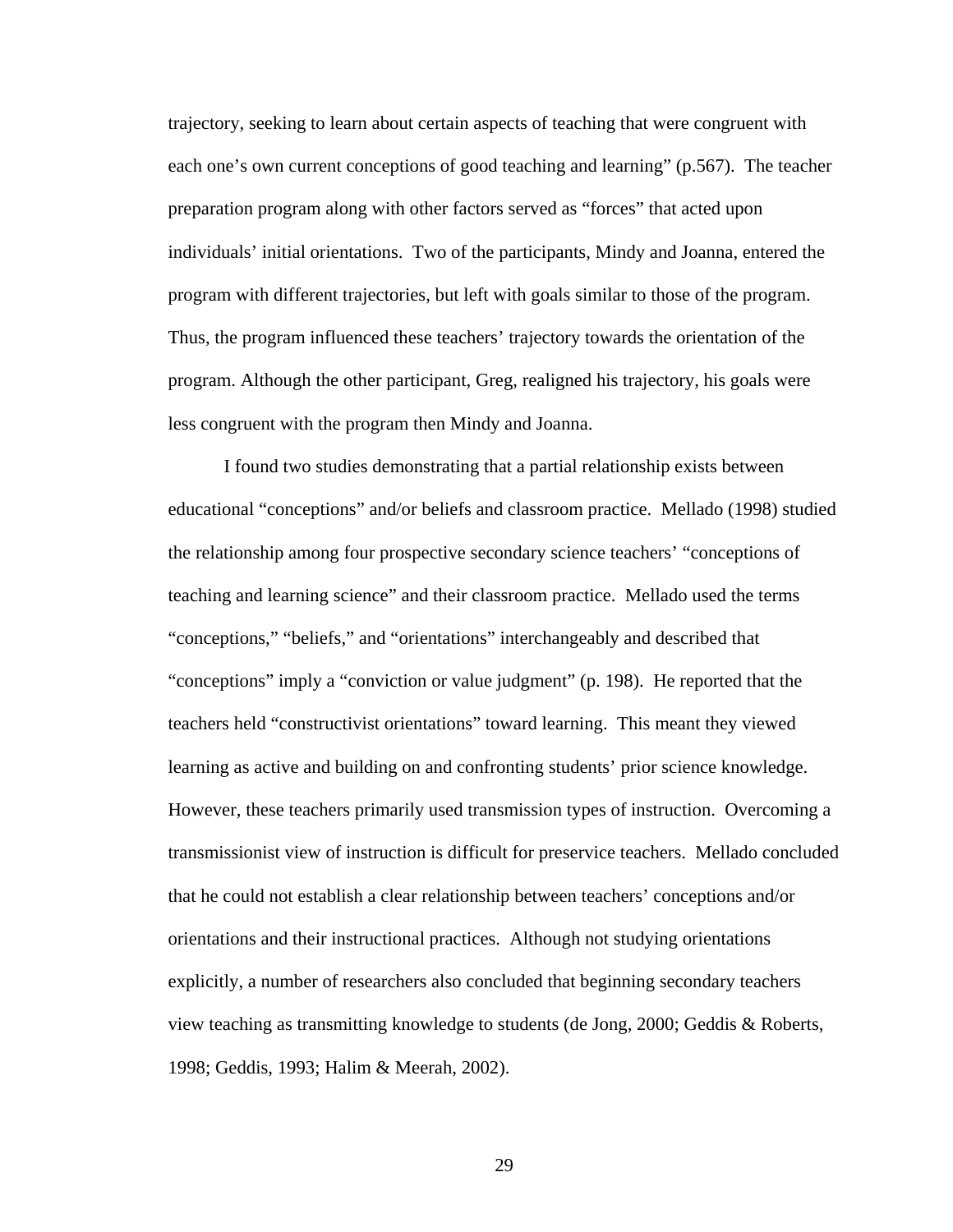Simmons et al. (1999) studied perceptions, beliefs, and classroom performances of beginning secondary science teachers. The authors found that teachers who initially espoused student-centered beliefs actually demonstrated teacher-centered actions. As teachers gained experiences their beliefs and actions became more congruent. Beginning teachers often "wobbled," or shifted, between student-centered, conceptual, and teachercentered beliefs about teaching.

Although "orientations" is included in the Magnusson et al. PCK model, very few studies explicitly investigate science teaching orientations. Friedrichsen and Dana (2002) studied the unique contextual influences of the school and teaching setting on four highly regarded biology teachers' orientations. The researchers used the Magnusson et al. (1999) description of goals and purposes as a starting point for understanding science teaching orientations. However, they cautioned that the theoretical categories of orientations proposed by Magnusson and her colleagues may not match those of prospective science teachers. As part of their work, Friedrichsen and Dana (2003) also developed a card sorting task to elicit and clarify science teaching orientations. They found that the orientations held by these teachers were complex in nature, and included central and peripheral goals. The authors reported that biology teachers' orientations to science teaching shifted based on the course, topic, and grade level of the student, and informed their implementation of specific instructional strategies. This study points to the complex interaction that takes place between teachers' science teaching orientation and their instructional decisions.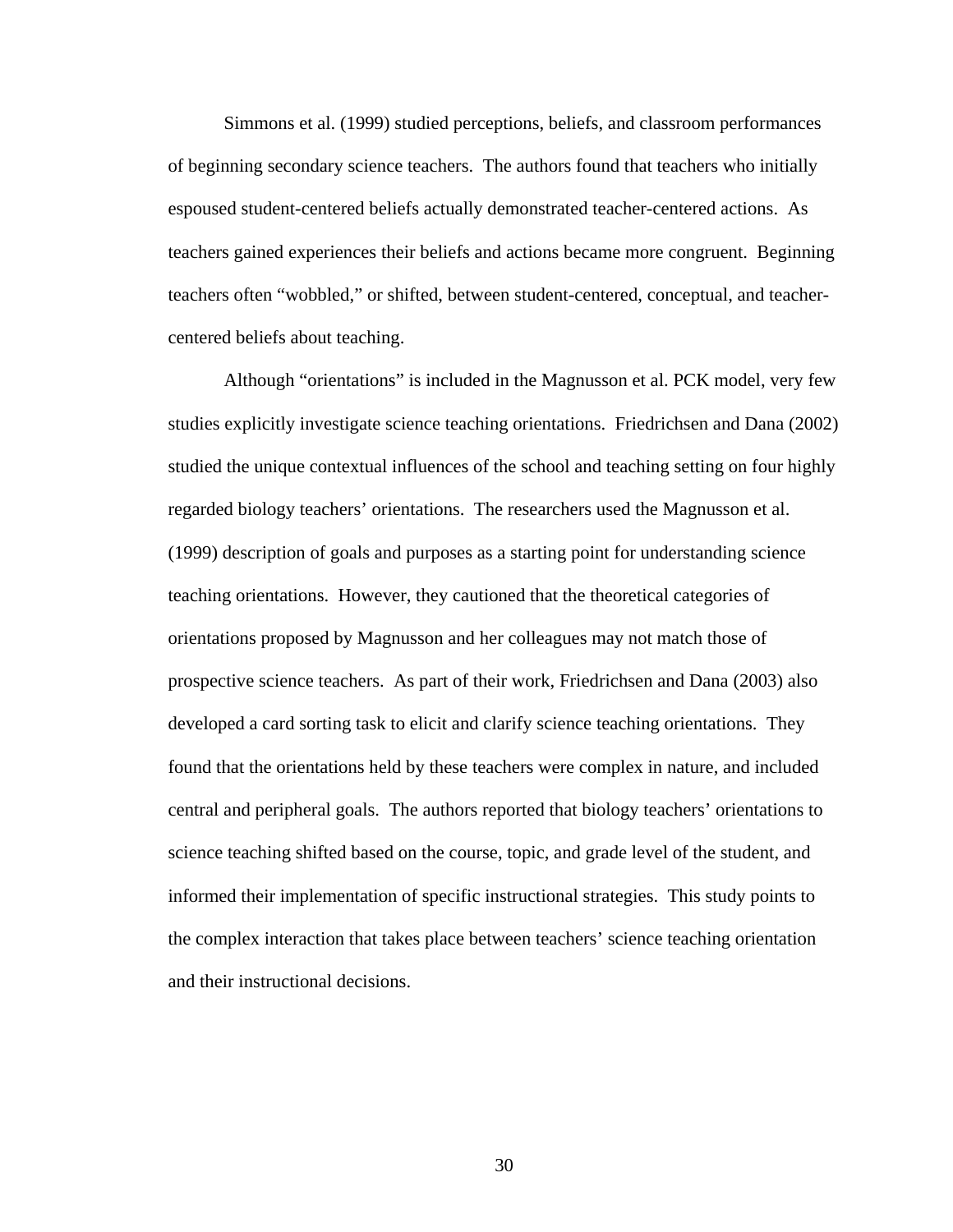One study investigated how long-term professional work experiences influenced prospective teachers' orientations. Greenwood (2003) investigated factors influencing the development of three career-changing teachers' orientations. She reported that these individuals held "conceptions of science" that were based on their prior experiences. She interpreted "conceptions of science" as, "reflective of 'science as experienced' rather than the broader and more philosophical ideas about science encompassed in NOS" (p. 230). Thus, her study of orientations also included teachers' views of the nature of science. Greenwood reported that teachers "conceptions of science," derived from their professional experiences, acted as filters for making sense of their experiences in the teacher preparation program. Additionally, the authors reported that teachers' "conceptions of science" strongly influenced their science teaching orientation. Although Greenwood drew on Hewson and Hewson's (1989) work, she did make connections between how her research on orientations is connected to, or builds on, previous studies of science teaching orientations.

Some researchers identified a more complex set of "conceptions" to better understand how prospective teachers' "conceptions" influence practice. In a case study of three secondary preservice teachers, Lemberger, et al. (1999) studied the relationship between "teachers' conceptions of science and science teaching" and their classroom practice. They also included teachers' views of the nature of science in their description of "conceptions of science." The three participants believed that science "truth" is discovered by scientists and the facts of science are described in textbooks. According to this view, they believed that a goal of teaching science is to ensure students receive factual information. The teachers in this study used metaphors like "throwing out" or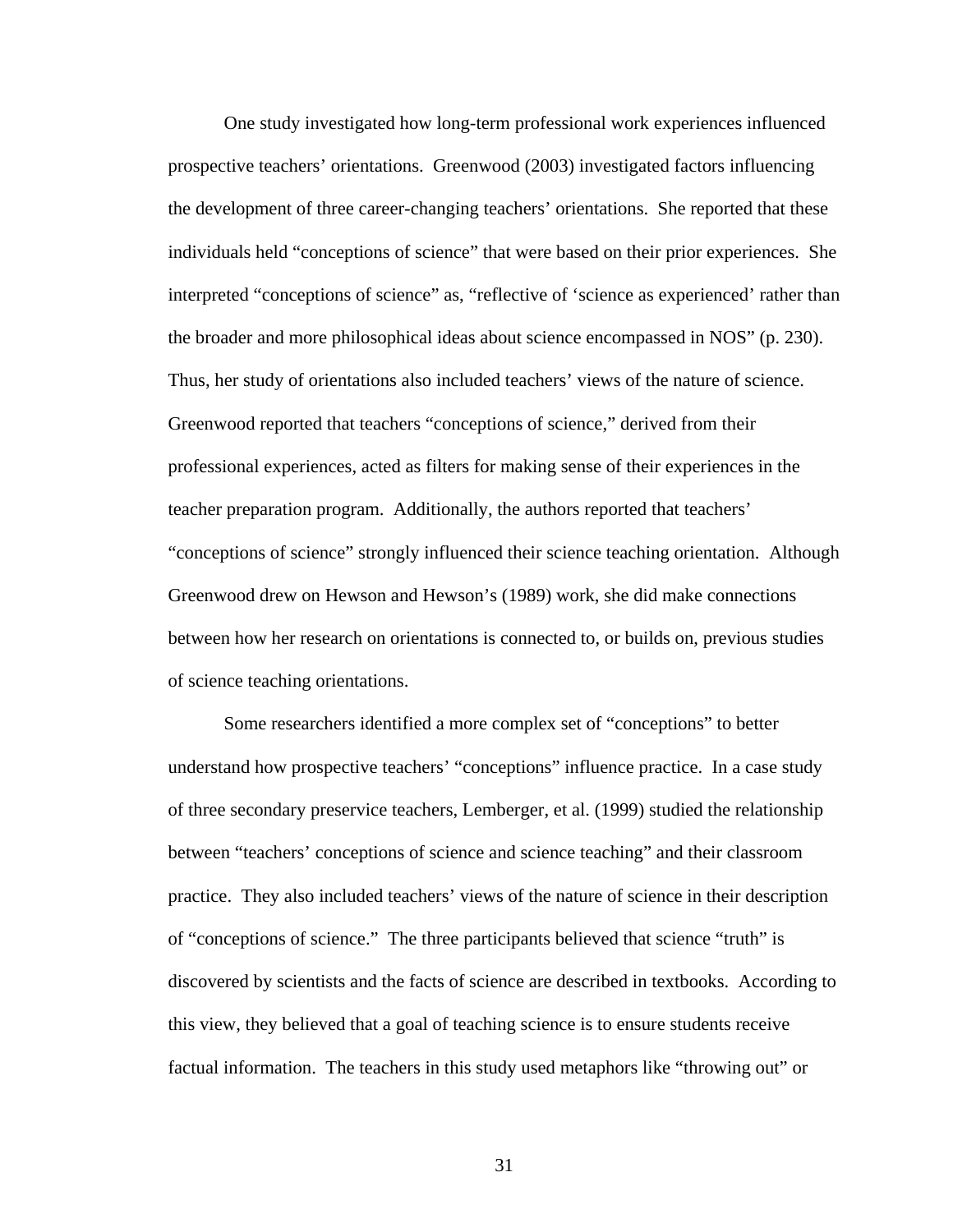"taking in" information. They talked about the responsibility that teachers have in transferring knowledge to students who received the facts of science (p. 369). Thus, the participants' beliefs about the nature of science knowledge influenced their conceptions of science teaching

Two studies investigated the development of more complex set of "conceptions" with experienced science teachers. Da-Silva et al. (2006) studied how an experienced science teacher named Consuelo held "conceptions of the nature of science" and "conceptions of science teaching and learning" that developed over a 9-year time span. Consuela's began her teaching career believing that science teaching was mainly transmitting knowledge, based on her experiences as a student observing her teachers. As a result of teaching experience, Consuelo's "conception of the nature of science" shifted from a view that science follows a prescriptive science method void from subjective and emotional aspects to a more open-view of a flexible science method that includes both social and emotional factors. With time, her "conceptions of science teaching" also shifted from a teacher-centered, traditional-transmission view, to a more constructivist model that focused on procedures and student learning rather than stressing concepts as a result of working with students. Lotter et al. (2007) investigated the relationship between experienced teachers' core "conceptions of science," "conceptions of the purposes of education," "conceptions of students," and their "conceptions of effective teaching," on their implementation of inquiry-based approaches after a professional development experience. All three teachers added inquiry lessons as a result of the PD. However, their enactment of inquiry was related to their 4 core conceptions that acted as filters for their experiences in the PD. The researchers reported that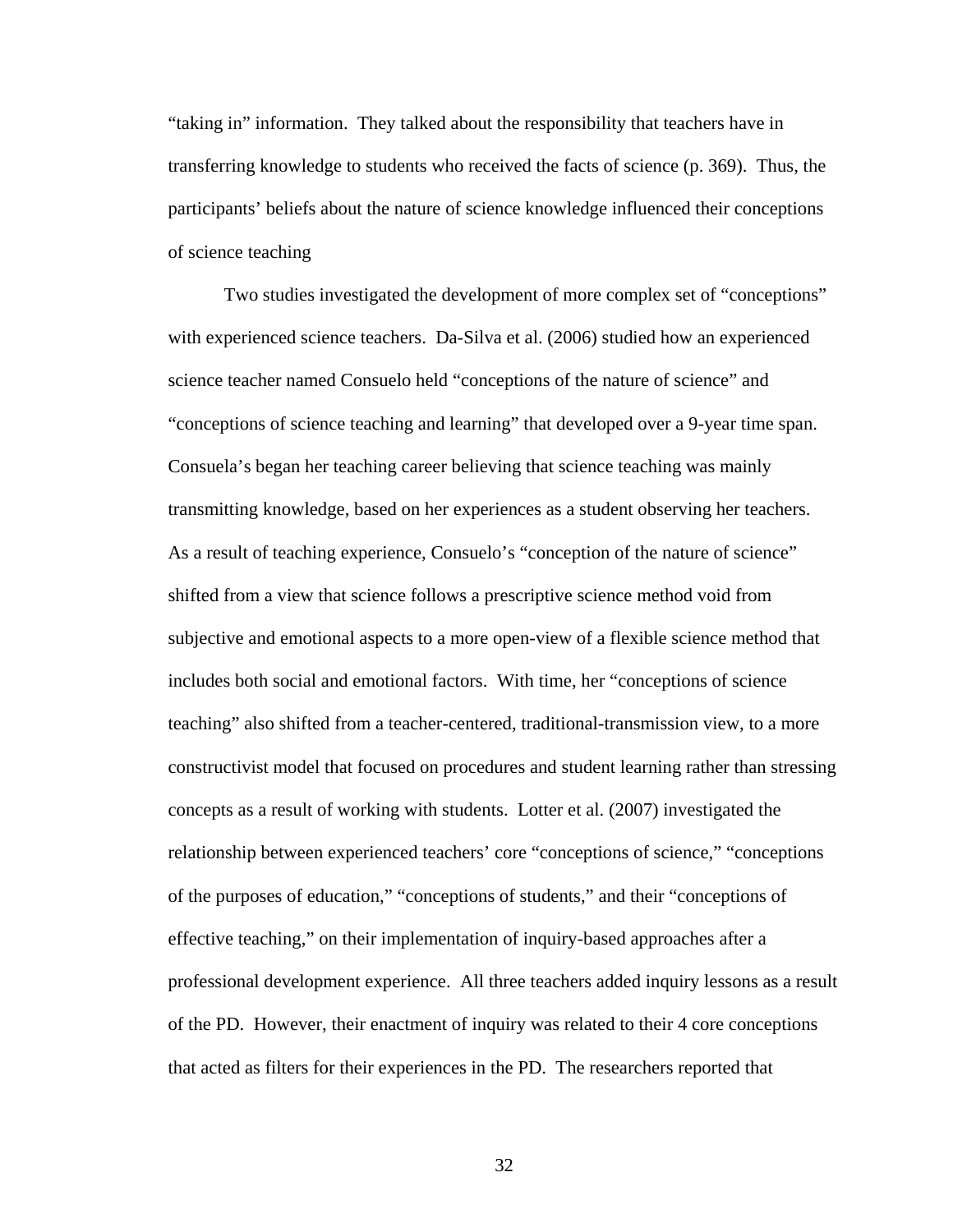although two of the teachers' core conceptions changed slightly over time, their core conceptions limited the type of inquiry they used from the PD. These two individuals tended to view science mostly as facts, the purpose of education as transmitting knowledge, students' as having limited abilities, and effective teaching as transmitting information. Meanwhile, the third teacher's core conceptions were characterized as process-oriented, aimed at developing students' problem solving skills, and encouraging independent thought. This participant's core conceptions allowed him to embrace more of the inquiry strategies presented in the PD.

Although the terms "conception," "orientation," and "belief" have been used interchangeably by some researchers, the research indicates: (1) "orientations" and/or "conceptions of science teaching" influence practice (Anderson et al., 2000; Koballa et al., 2005; Lemberger, et al.,1999); (2) prospective teachers come into teacher preparation with strongly held "conceptions of science teaching and learning" that are resistant to change (Anderson et al., 2000; Koballa et al., 2005); (3) prospective secondary teachers view teaching as telling (de Jong, 2000; Geddis & Roberts, 1998; Geddis, 1993; Halim & Meerah, 2002; Mellado, 1998); (4) experienced teachers' "orientations" consist of multiple central and peripheral goals (Friedrichsen & Dana, 2005); (5) "conceptions of science teaching" can change over time (Da-Silva et al., 2006; Lotter et al., 2007); and (6) investigating a more complex set of "conceptions" is useful in understanding teacher practice (Da-Silva, et al., 2006; Lemberger, et al., 1999; Lotter, et al., 2007).

Although orientations are theorized to play a pivotal role in the Magnusson et al. PCK model, few studies explicitly set out to understand the role that science teaching orientations play in PCK development. Thus, investigating the relationship between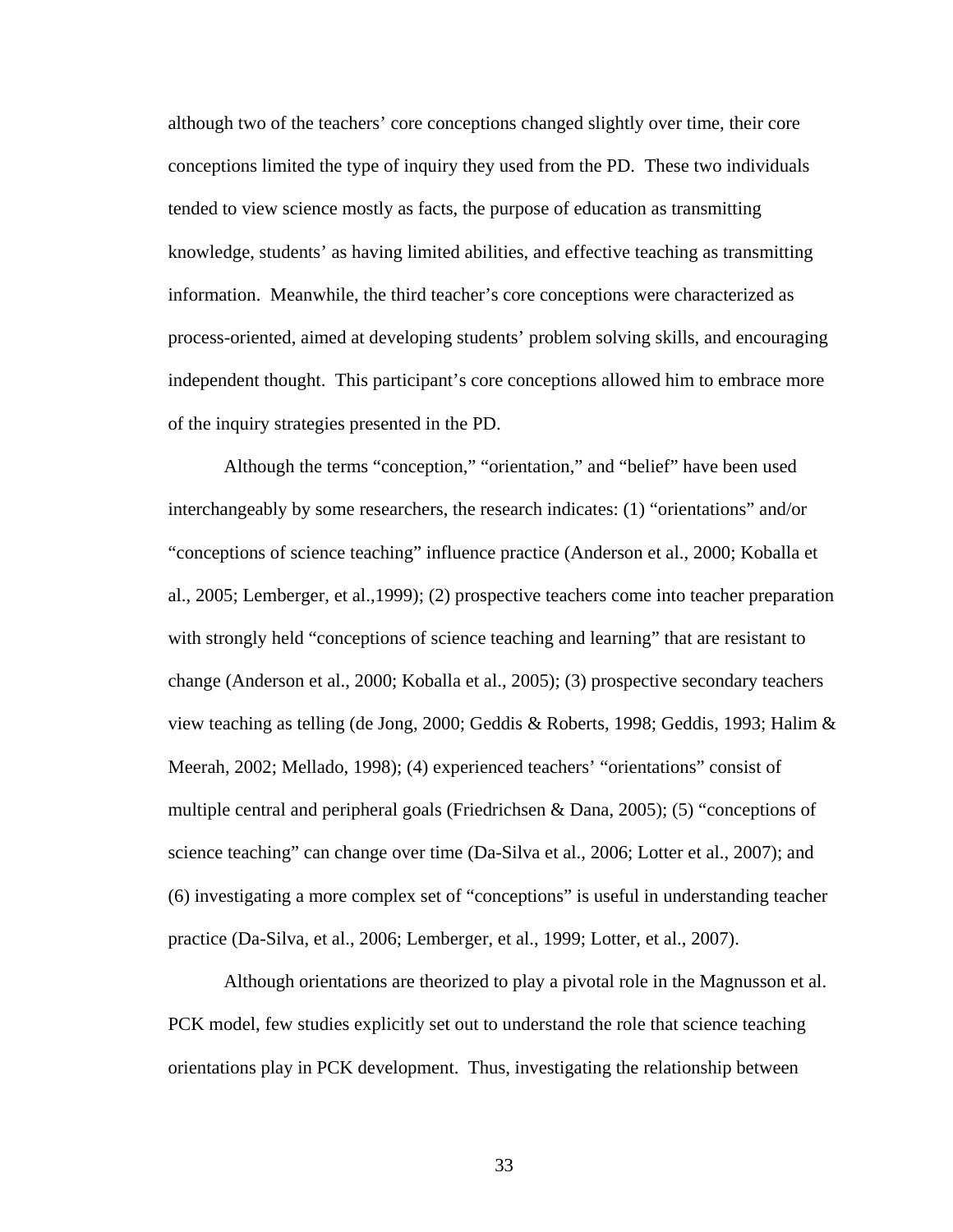science teaching orientation and PCK could shed light on how beginning teachers interpret and assess ideas and experiences that they encounter during teacher preparation.

## *Factors that Contribute to Teacher Development*

Because teachers greatly influence student learning, the quality of secondary science teaching preparation has been a national concern. The Center for Science, Mathematics, and Engineering Education (CSMEE) (1999) put for a vision of science teacher preparation intended to ensure that teachers are highly qualified. The CSMEE proposed, "All post secondary institutions that prepare teachers will develop and implement mechanisms that encourage collaboration among departments, among postsecondary institutions, and among postsecondary institutions and K-12 schools" (p. 2). The NSES (1996) described science teaching professional development as a "continuous, lifelong process (p. 56)" that begins with teacher preparation. However, a number of researchers address the current issue that many teacher preparation programs provide disconnected experiences that influence what prospective teachers learn about teaching and learning. Feiman-Nemser (2001) criticized typical preservice teacher preparation programs as "weak interventions compared to the influence of teachers' own schooling and their on-the-job experience" (p. 1014). Goodlad (1990) noted that many teacher preparation lack connectedness with other university programs and K-12 education. Kahle and Kronebusch (2003) called science teacher education "fractured" and reported that "often undergraduate programs do not adequately connect content knowledge to pedagogy in meaningful ways" (p. 590). However, Anderson and Mitchener (1994) have noted in their review of science teacher education research that "there is a … small amount of research on preservice education [and what exists] is rather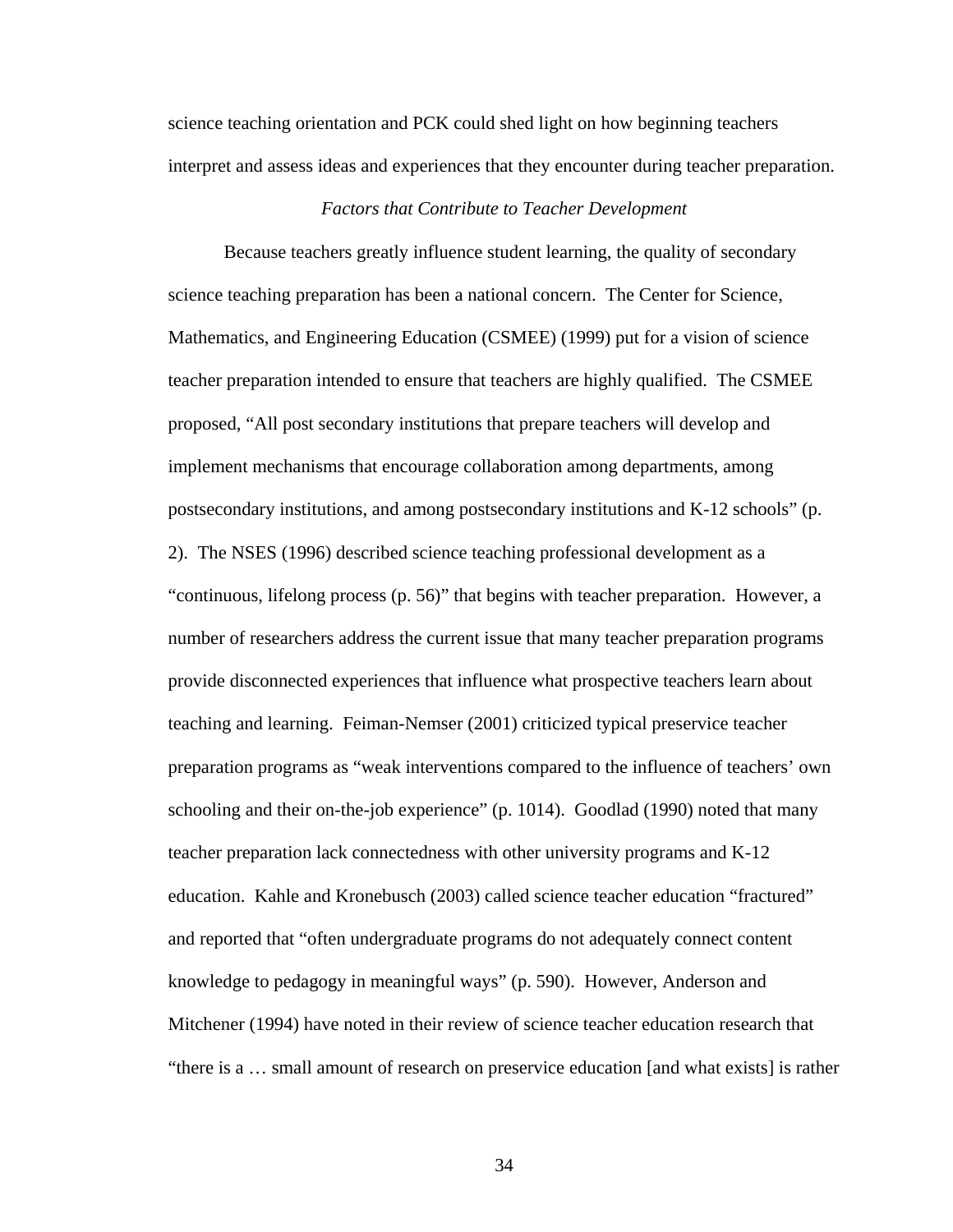limited in scope and usefulness" (p. 28). In studying the factors that contribute to science teacher preparation, researchers have investigating the impacts of methods courses and field experiences on teachers' knowledge and practice.

## *Methods Courses*

Debates exists as to the influence of science methods courses on preservice teachers' knowledge and practice. A number of studies indicate that positive experiences in teacher education may improve prospective teachers' understanding of science teaching. Adams and Krockover (1997a) investigated four beginning science teachers' knowledge about teaching and learning during their first 3 years teaching. They reported that aspects of the science methods courses eventually translated into practice. For example, one of the teachers, named Bill, exhibited traditional and didactic practices his first 2 years teaching. However, during his third year he implemented more conceptual learning teaching practices. He credited his shift from teacher-centered to studentcentered instructional practices to his experiences learning about constructivist teaching in the methods courses. Zembal-Saul, Blumenfeld, and Krajcik (2000) found that using multiple cycles of planning, teaching, and reflection, during a science methods course, helped preservice elementary students improve how they organized science instruction around science concepts. Van Zee (1998) studied how prospective elementary students learned how to conduct research in science methods courses. She found that participants' experiences with an extended research project helped them integrate science content knowledge with their knowledge of learners and learning and inquiry-approaches to teaching science. Abell and Bryan (1997) described four contexts for reflection that help prospective elementary teachers examine and refine their beliefs about teaching and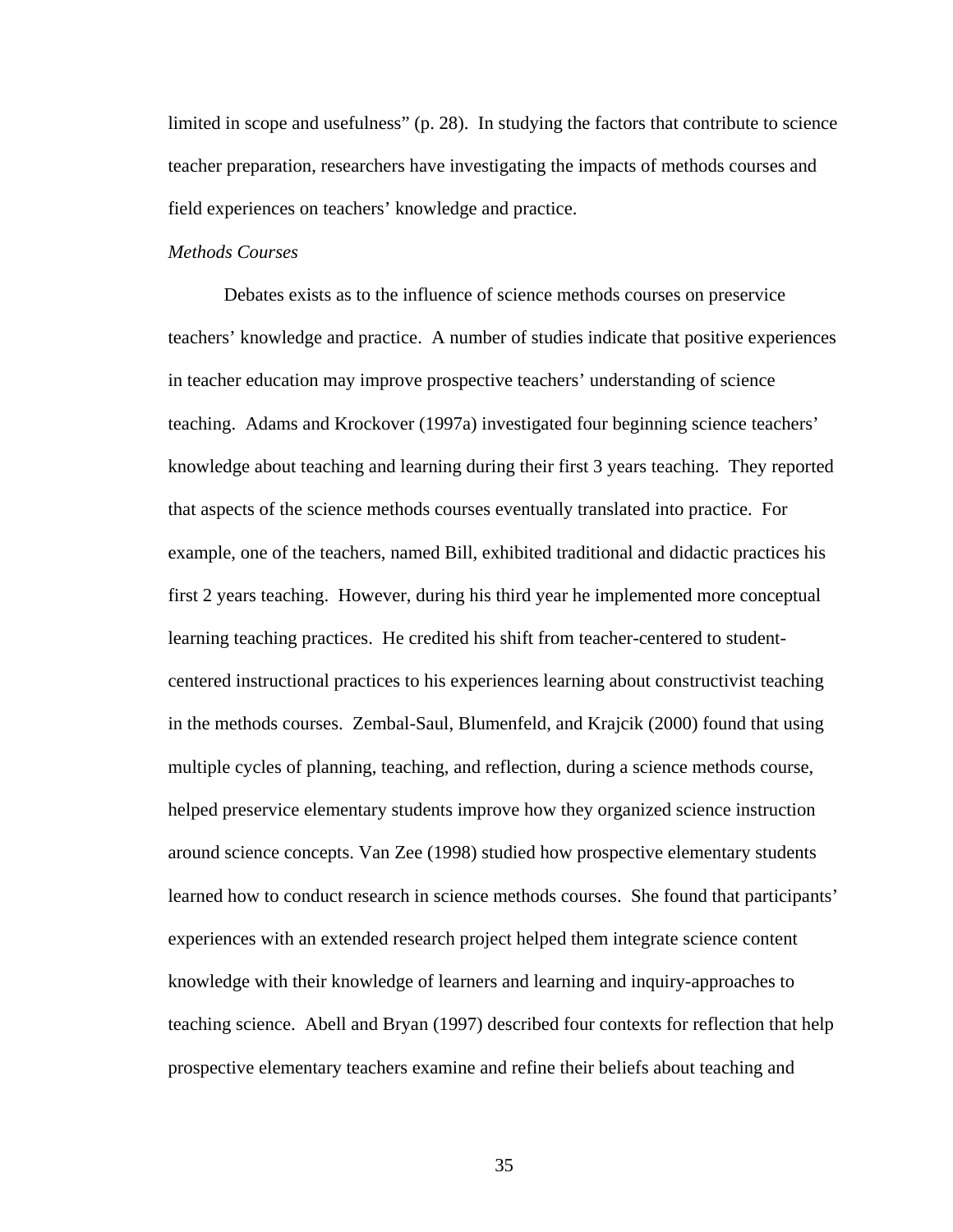learning during a methods course. These areas include: (1) students reflecting on media cases of conceptual change science teaching, (2) their own teaching in field experiences, (3) experts' opinions from course readings, and (4) themselves as science learners as they participated in science learning activities.

However, studies also indicate that science methods courses have little impact on preservice teachers' practices of reform-oriented science teaching when they enter the field (Zeichner & Gore, 1990). For example, Hewson and colleagues investigated the development of teacher knowledge of conceptual change approaches and learners across an entire teacher preparation program. They found that although teachers in their study learned about conceptual change approaches in methods courses, they were unable to use them in practice (Lemberger et al., 1999; Marion et al., 1999). Windschitl (2002) investigated secondary preservice teachers' conceptions of inquiry. He found that for these individuals, previous meaningful research experiences, not experience with using inquiry during their teacher internship, predicted their inquiry teaching practice. Demir (2006) investigated beginning secondary teachers' views of inquiry. He found differences between the teachers' views of inquiry and the faculty members views who taught their science methods courses. Demir reported that the program staff described the 5 essential features of inquiry across the continuum of inquiry (NRC, 2000). However, prospective secondary teachers perceived inquiry as being student-directed and unstructured, meaning that students were not provided with teacher guidance. Crawford (2007) studied five prospective teachers' knowledge, beliefs and implementation of inquiry. She reported that although all of the prospective teachers learned about inquiry in science methods courses, they lack a clear idea of how to implement inquiry in their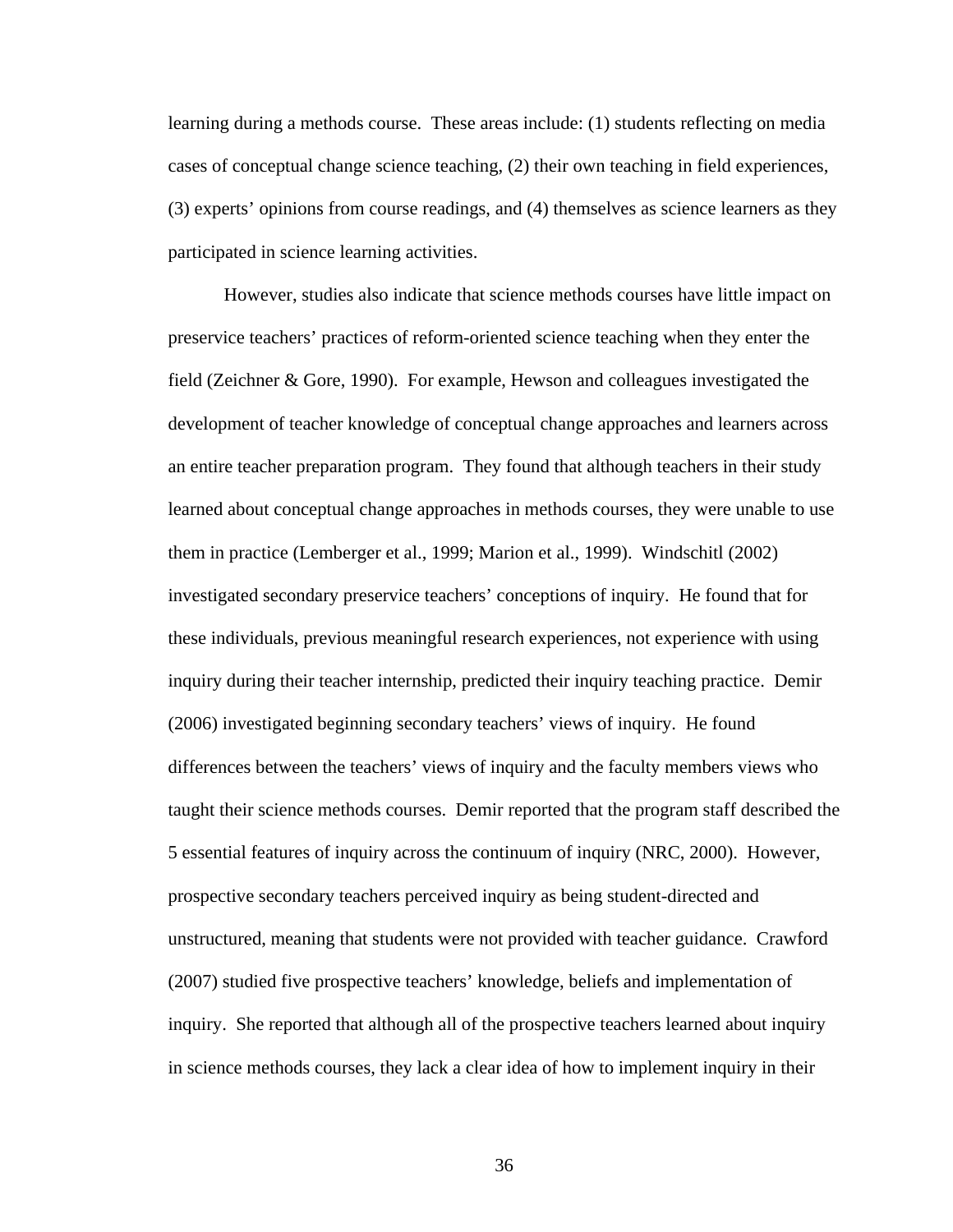teaching practice. Settlage (2000) found that the elementary science methods course increased students' confidence in their abilities to teach science, while not significantly increasing their knowledge of reform-oriented practices. Geddis (1993) reported that exposing preservice teachers to typical students' misconceptions and teaching strategies was insignificant for developing knowledge of conceptual change approaches. Preservice teachers needed the opportunity to engage in reflection and brainstorming ideas. These findings resonate with conclusions from Clift and Brady's (2005) review of the literature on teacher preparation that prospective teachers have difficulty enacting the strategies they learn in science methods courses in practice.

Four studies reported prospective teachers' perceptions of their science methods courses (Adams & Krockover, 1997b; Geddis & Roberts, 1998; Mellado, 1998; van Driel et al., 2002). van Driel et al., (2002) reported that prospective secondary chemistry teachers believed readings and discussions in the University-based workshop had only a modest influence on their knowledge. Geddis and Roberts (1998) investigated how a preservice teacher, Kevin, thought the theory portion of the coursework--constructivism- was least helpful in his development as a teacher, because he believed it added little practical value to teaching. Mellado (1998) reported that three of the four prospective secondary teachers he studied believed that teacher education had little to no influence on their practice. Beginning teachers in Adam's and Krockover's (1997b) study believed that pedagogical course work had limited usefulness.

## *Field Experiences*

Field experiences may contribute to improved understanding of teaching because prospective teachers are working with students. Two studies by Eick and colleagues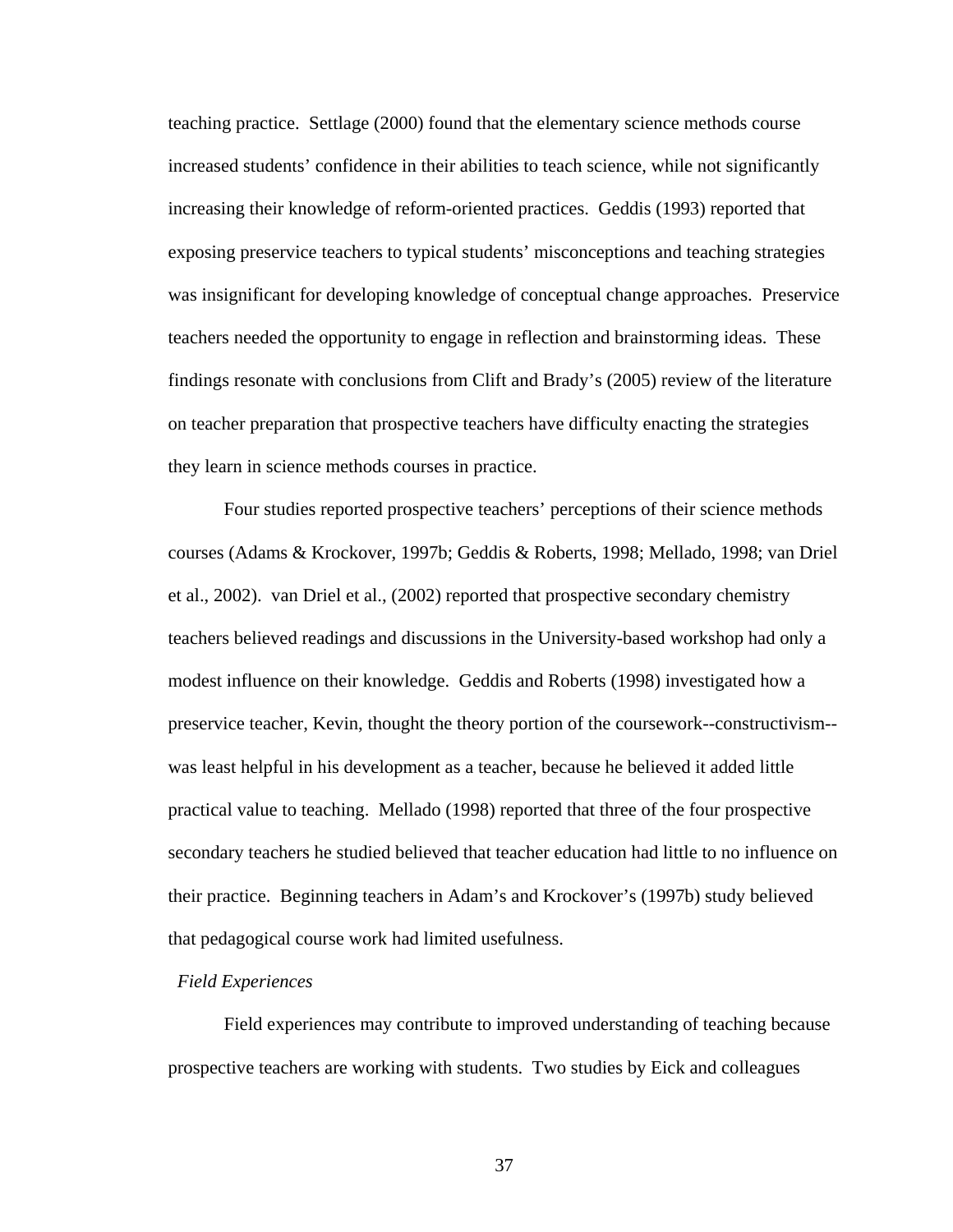investigated whether coteaching with an inquiry-oriented mentor/cooperating teacher improves teachers learning to teach in reform-minded ways. Eick, Williams, and Ware (2003) were interested in the knowledge preservice teachers gain from authentic coteaching experience. They reported: (1) coteaching makes preservice teachers feel more comfortable (assertiveness and confidence); (2) preservice teachers were able to reflect, learn and make adjustment during a coteaching experience; (3) preservice teachers learned on-the-spot during real-time; (4) preservice teachers focused on teaching, not planning; and (5) inquiry teaching is effective and possible. In another study of the impact of coteaching on preservice teachers' learning about teaching, Eick and Dias (2005) found that methods students were able to model their mentor teachers' style and use structured-inquiry. Over time, they began to see the value in actively engaging students in inquiry and learned how to manage an inquiry-oriented classroom; at the end of the semester they used what they learned in practice about students.

However, the linkage between mentor/cooperating teachers, methods instructions, and supervisory personnel seems be critical in the development of teacher knowledge of reform-based instructional strategies. Some field experiences are limited in their success in providing a venue where prospective teachers can realistically "test" the ideas they learn in methods courses. Puk and Haines (1999) investigated students' experiences with inquiry-based teaching in their semester-long teaching practicum. They found that although preservice teachers learned about inquiry, designed inquiry, and taught an inquiry-lesson in their preservice program, students that observed their mentor teachers using inquiry were more likely to implement inquiry themselves. In their study, only 25% of prospective teachers observed their mentors using inquiry during their field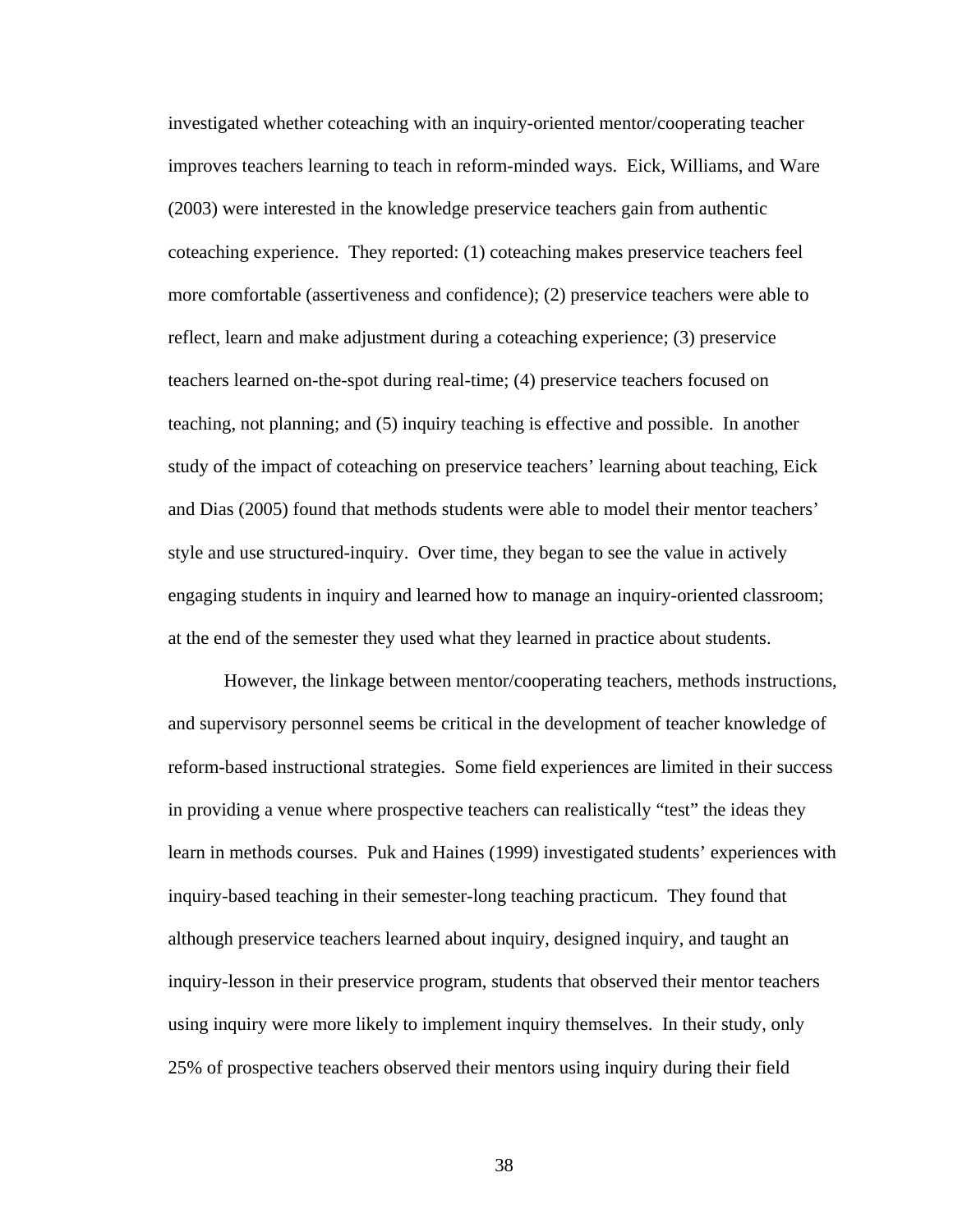experience. Crawford's (2007) study reported that the mentors beliefs and preferred instructional strategies influenced prospective teachers' practices. For example, some of the mentor teachers' styles were perceived to be lecture-driven, very structured, and rigid. In these cases, interns were reluctant to take risks and try out inquiry-based instruction. In a paper addressing prospective teachers' experiences in field internship, Feiman-Nemser (2001) reported, "Cooperating teachers often feel the need to protect students from 'impractical' ideas promoted by education professors who are out of touch with classroom realties" (p. 1020). In these cases, the field experiences undermined the effects of the science methods courses.

One study followed beginning teachers after the completion of their teacher preparation program. Adams and Krockover (1997b) found that their participants did not believe they were prepared to teach as a result of their preservice programs. The four beginning teachers in their study did not feel their preservice programs prepare them to teach outside their subject area and design curriculum; they were concerned about time management, discipline/classroom management, and how to present content (instructional strategies and what subject matter to teacher). They believed that their coursework was too specific to prepare them. During the beginning years of teaching, these individuals used conventional teaching styles that focused on procedures rather than student understanding. These findings resonate with Kagan's (1992) review of professional growth of preservice and beginning teachers reporting that beginning teachers, in general, are often overwhelmed by the number of responsibilities and have difficulty implementing what they learned in their teacher education programs.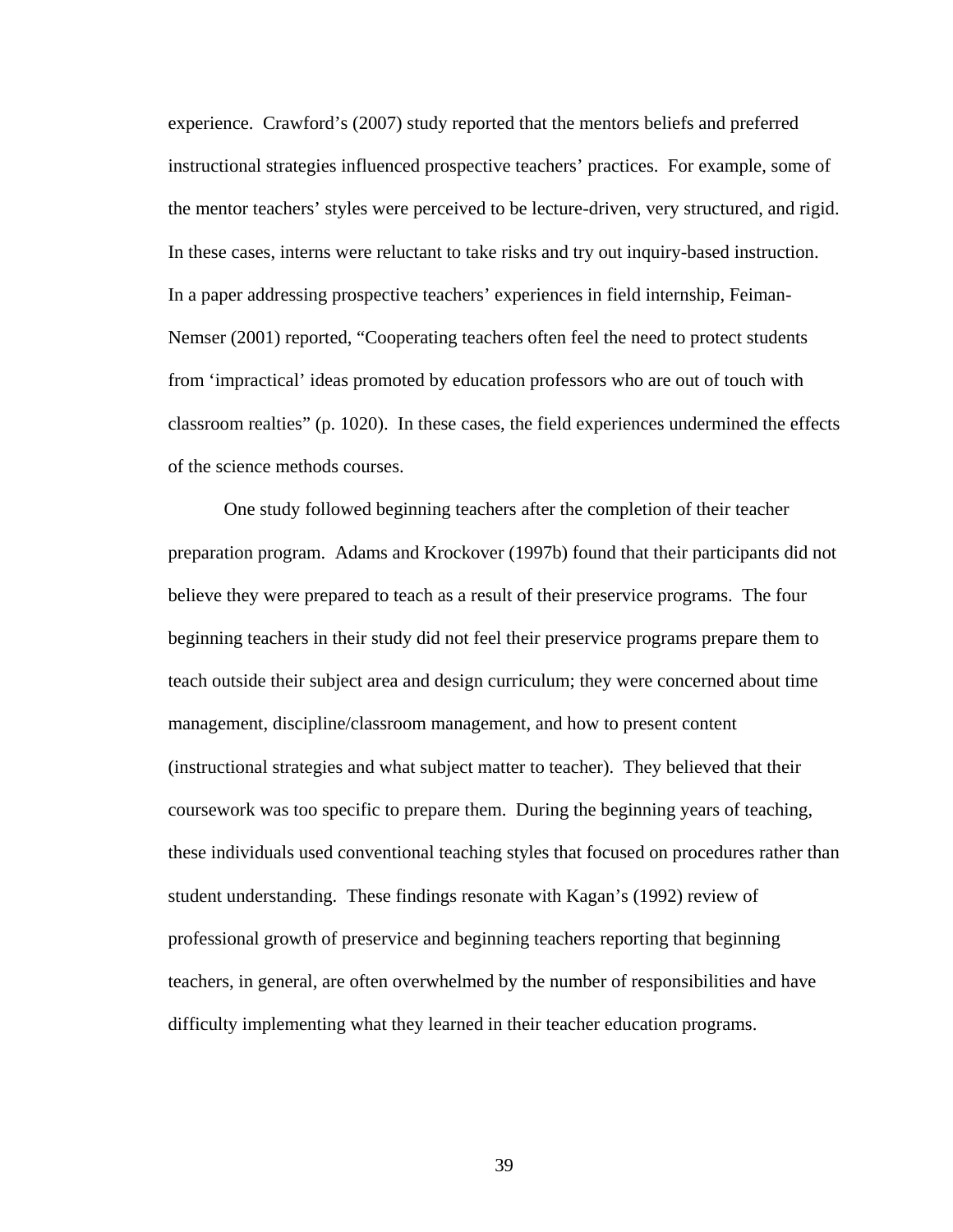The findings of research on science teacher preparation are mixed. The conflicting reports suggest that we know little about how teacher preparation influences the development of PCK. Many prospective teachers believe the field experience component is the most beneficial part of their teacher preparation. However, Abell's (2006) review of field experiences in elementary science teacher preparation reported "despite the wide spread use of field experiences in association with elementary teacher preparation, the empirical support for field experiences is weak" (p. 72). It seems that when the components of teacher preparation (i.e., methods courses, field experiences, supervisor personnel) are disconnected, the development of prospective teachers' knowledge is limited. Although methods instructors may model reform-based instructional practices (e.g., conceptual change approach), the constraints of many field internships limit the opportunities for prospective teachers to teach in reform-minded ways. The research also shows that when prospective teachers are linked with reformoriented mentor teachers in their internship, they may have more opportunities to practice instructional strategies that they learned about in methods courses. However, follow-up studies are needed to determine whether teachers who learn and practice inquiry through coteaching in field experiences use inquiry as beginning teachers. Due to the unique contexts and design of teacher preparation programs, Clift and Brady (2005) call for more research situated with in a well-developed theoretical framework to better understand the impact of experiences during teacher education on teacher knowledge.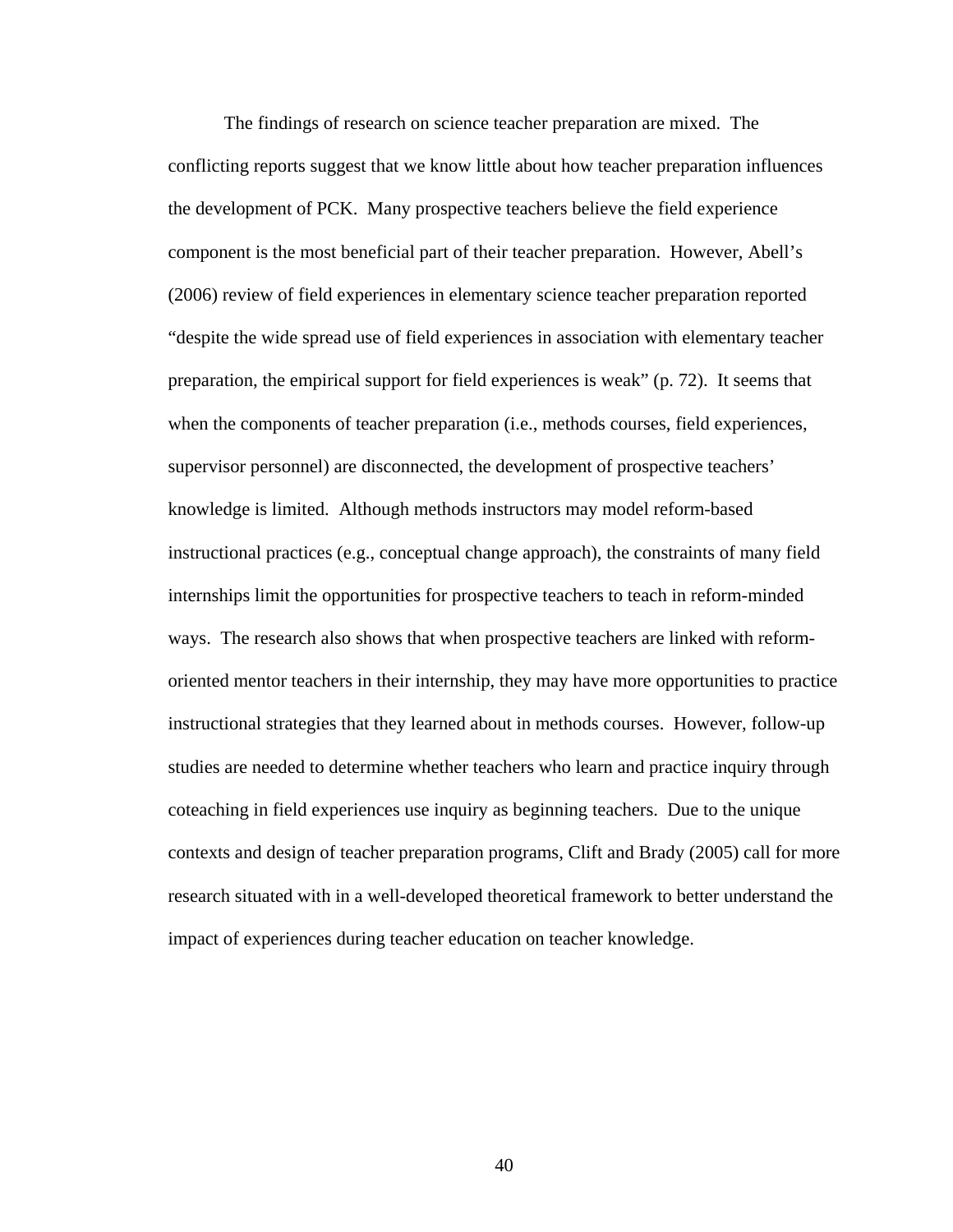#### *Gaps in the Literature*

Although PCK has been accepted as a theoretical construct for investigating teacher knowledge, there are few examples in the science education literature to illuminate how PCK for learners and instructional sequence develops in prospective secondary teachers. In their review of the literature on PCK, van Driel et al. (1998) suggested that PCK is a type of teacher knowledge called "craft" knowledge, derived from teachers' personal backgrounds, that develops with experience. They stated that craft knowledge "represents teachers' accumulated wisdom with respect to their teaching practice" (p. 674). Few researchers have examined the interaction between components of PCK over time to gain a more holistic view of the development of teacher knowledge. No studies include a thorough investigation of orientations, PCK for learners, and PCK for instructional sequences. Investigating teacher knowledge development and integration based on these three components is a promising lens to view the development of PCK. Veal and MaKinster (2001) suggested that PCK is multifaceted, does not develop in a linear fashion, and a hierarchal relationship exists among components. Qualitative studies like this one that combine interviews and observations to investigate science teaching orientations, PCK for learners, and PCK for instructional sequences may shed light into the development of PCK.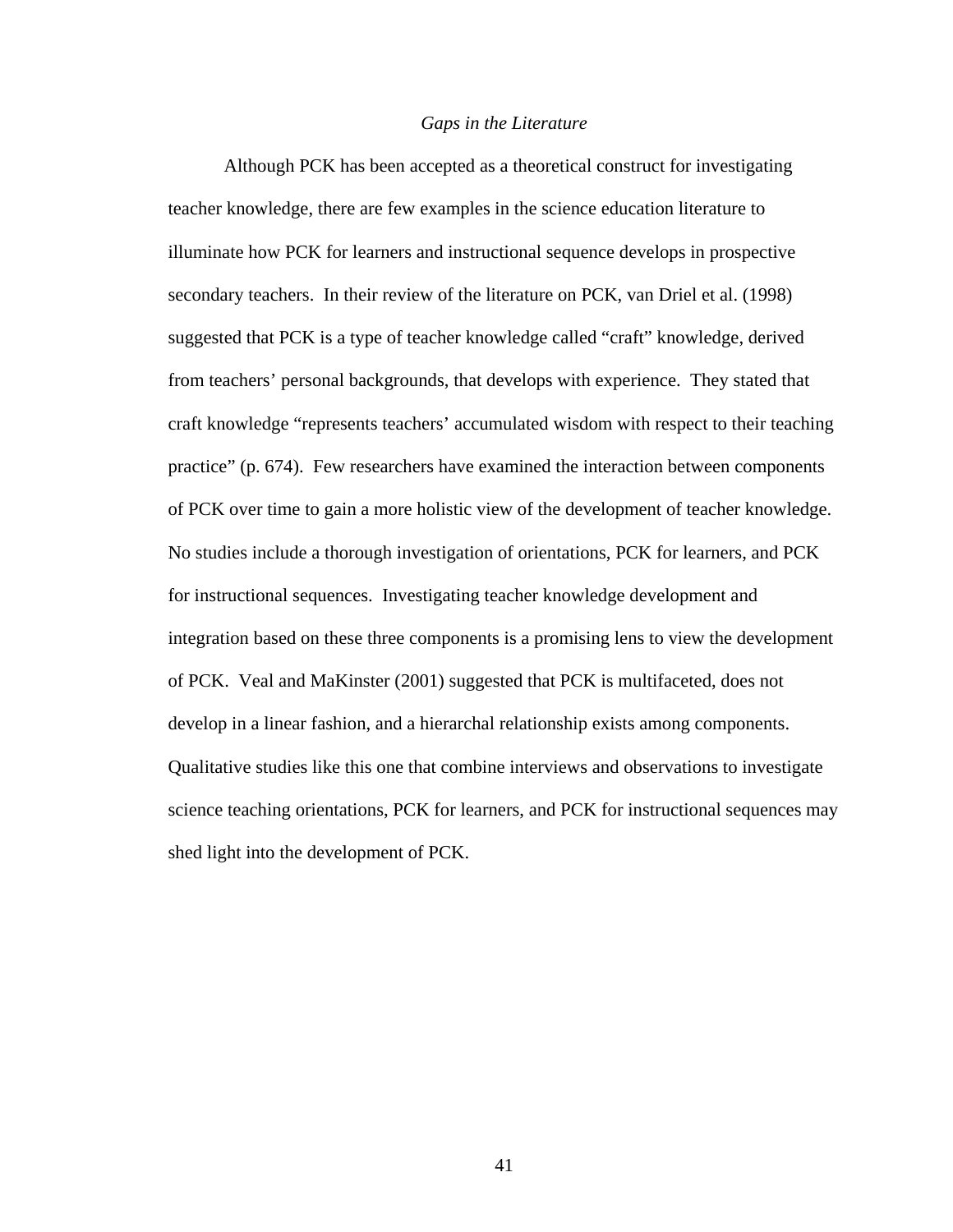# CHAPTER THREE: THE RESEARCH PROCESS

## *Research Questions and Tradition*

The purpose of this study was to: (a) investigate how teacher knowledge of learners and sequence of science instruction develop in an Alternative Certification Program (ACP), (b) study the relationship between teachers' knowledge of learners and how they sequence science instruction, and (c) describe the factors that influence teacher knowledge. The overarching research question was: How does science teacher knowledge of learners and sequence of instruction develop in an ACP? In order to answer the overarching question, I developed the following sub-questions.

- 1. What knowledge of learners do teachers have at various points during an ACP (entry, end of summer, end of first semester, end of first year)?
- 2. How do ACP teachers sequence science instruction at various points of their program?
- 3. In what ways do ACP science teachers integrate their knowledge of learners and sequence of instruction?
- 4. What is the nature of ACP teachers' orientations to science teaching at various points of their program?
- 5. In what ways do the following factors contribute to the development of teachers' knowledge of learners and sequencing of instruction: background experiences, science teaching orientations and school context?

These research questions focus on teachers' knowledge and my interpretations of their knowledge as related to practice. A constructivist qualitative research tradition and case study methodology guided the design and implementation of this study.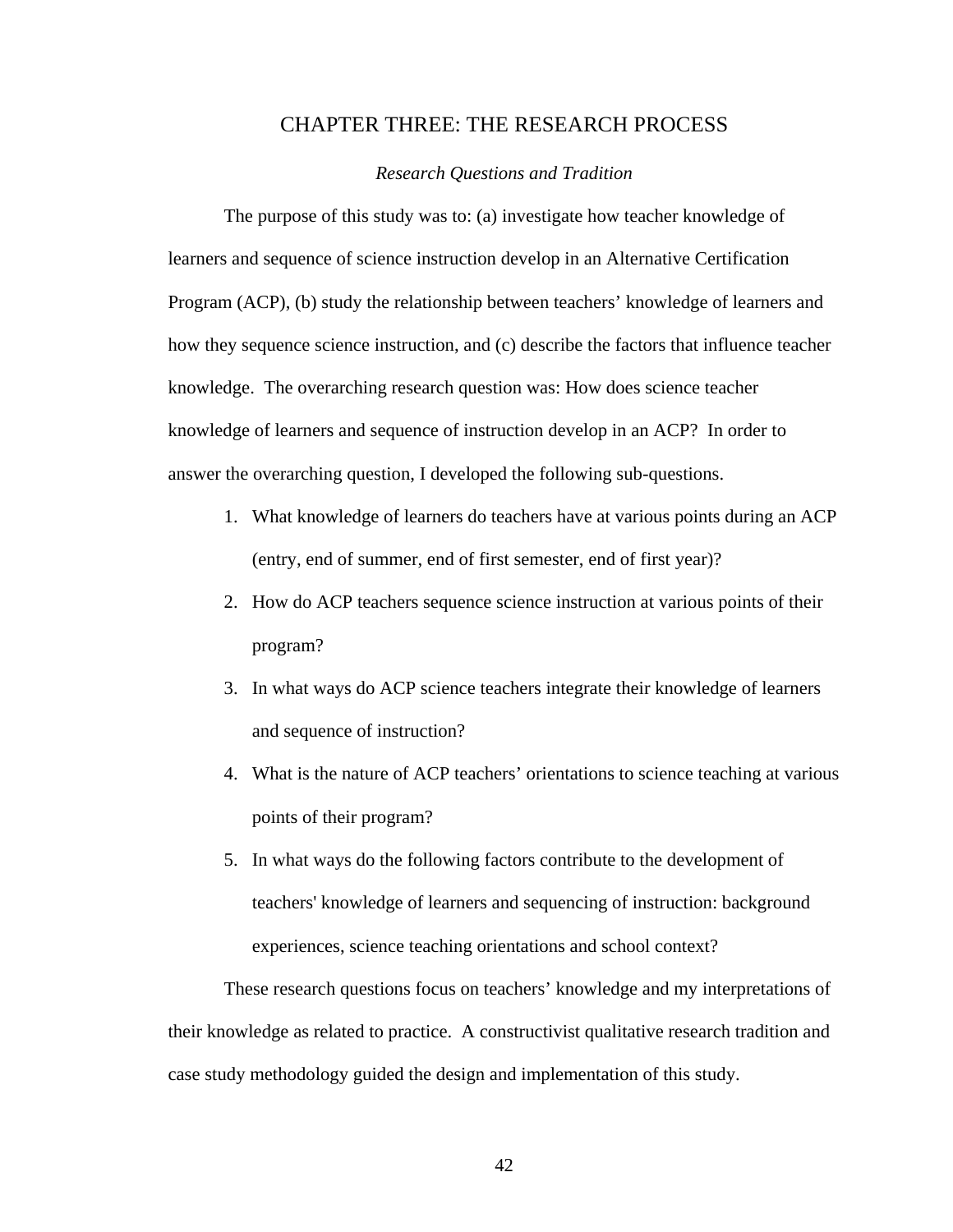## *Constructivism*

The term constructivism refers to both a theory about learning and knowledge and what "knowing" means. Historically, constructivism originated as a learning theory in cognitive science that explained how individuals incorporate new knowledge (Ferguson, 2007). In educational research, a constructivist methodological paradigm allows researchers to investigative knowledge by serving as a theoretical framework for describing the nature of knowledge, reality, and truth.

A constructivist research perspective suggests that knowledge is co-constructed between research participants and researchers. Denzin and Lincoln (2005) describe the aim of constructivism as "understanding" and "reconstructing knowledge." The nature of knowledge is such that it is "individually" or "collectively reconstructed" and "sometimes coalesces around the consensus" (p. 194-196). Thus, constructivist studies are best suited for research that aims to understand individuals' beliefs and knowledge (Ferguson, 2007)

Constructivism assumes that knowledge is embedded in the context and is relative rather than absolute. Individuals construct knowledge about reality, not reality itself; therefore all realities are meaningful realities (Patton, 2002). In this regard Patton (2002) suggested that, "Constructivists study the multiple realities constructed by people and the implications of those constructions for their lives and interactions with others" (p. 96). Individuals, with different past experiences and contextual influences, will construct knowledge differently. Constructivists do not seek a singular and universal "truth." Rather, constructivists work to describe knowledge and look for patterns. They assume that "truth" is relative to the individual and not bound by time or space. Ferguson (2007)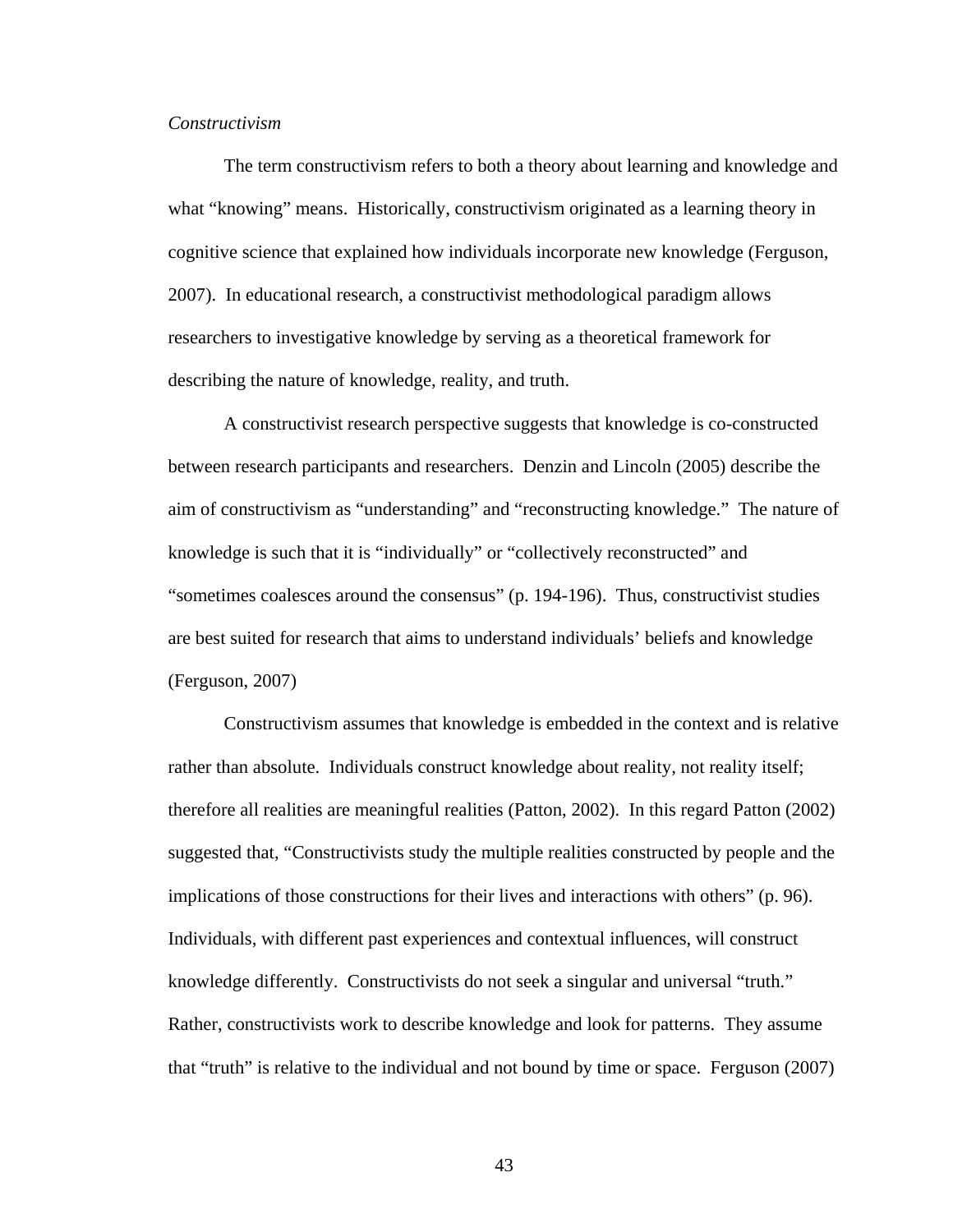tells us that, "Most constructivists do not question the existence of reality, they only question our ability to *judge* or *know* reality" (p. 29-30, italics in the original).

Constructivism provides a basis for understanding how people incorporate new knowledge into existing knowledge and how they make sense of that knowledge (van Glaserfeld, 1992). For this study, I adopted a constructivist research tradition, recognizes that meaning is constructed by individuals and that multiple realities occur in real-world settings (Denzin & Lincoln, 2005; Patton, 2002). A constructivist tradition assumes certain unique philosophical principles-epistemological assumptions, ontological assumptions, and methodological assumptions. By using a constructivist tradition and a case study methodology, I assume a subjectivist epistemology (knower and respondent construct personal understanding), ontological relativity (multiple realities exist), and naturalistic methodological procedures (Denzin & Lincoln, 2005; Patton, 2002).

*Epistemological Assumptions.* To study the ways in which people construct knowledge the researcher must recognize that knowledge is unique to the individual. A constructivist tradition assumes that knowledge is individually constructed and filtered through past experiences and personal beliefs (Denzin & Lincoln, 2005). Individuals construct knowledge about reality, not reality itself. Regardless of whether this knowledge is true or false from the researcher's perspective, it is true to the individual and their personal reality. I assume a subjectivist epistemology and view my role to know the perceived realities of an individual (Denzin & Lincoln, 2005). My participants and I co-construct personal understanding. The co-construction of knowledge was achieved through collecting data from multiple sources over time. In this study, I focused on teacher knowledge of learners and sequencing of science instruction by conducting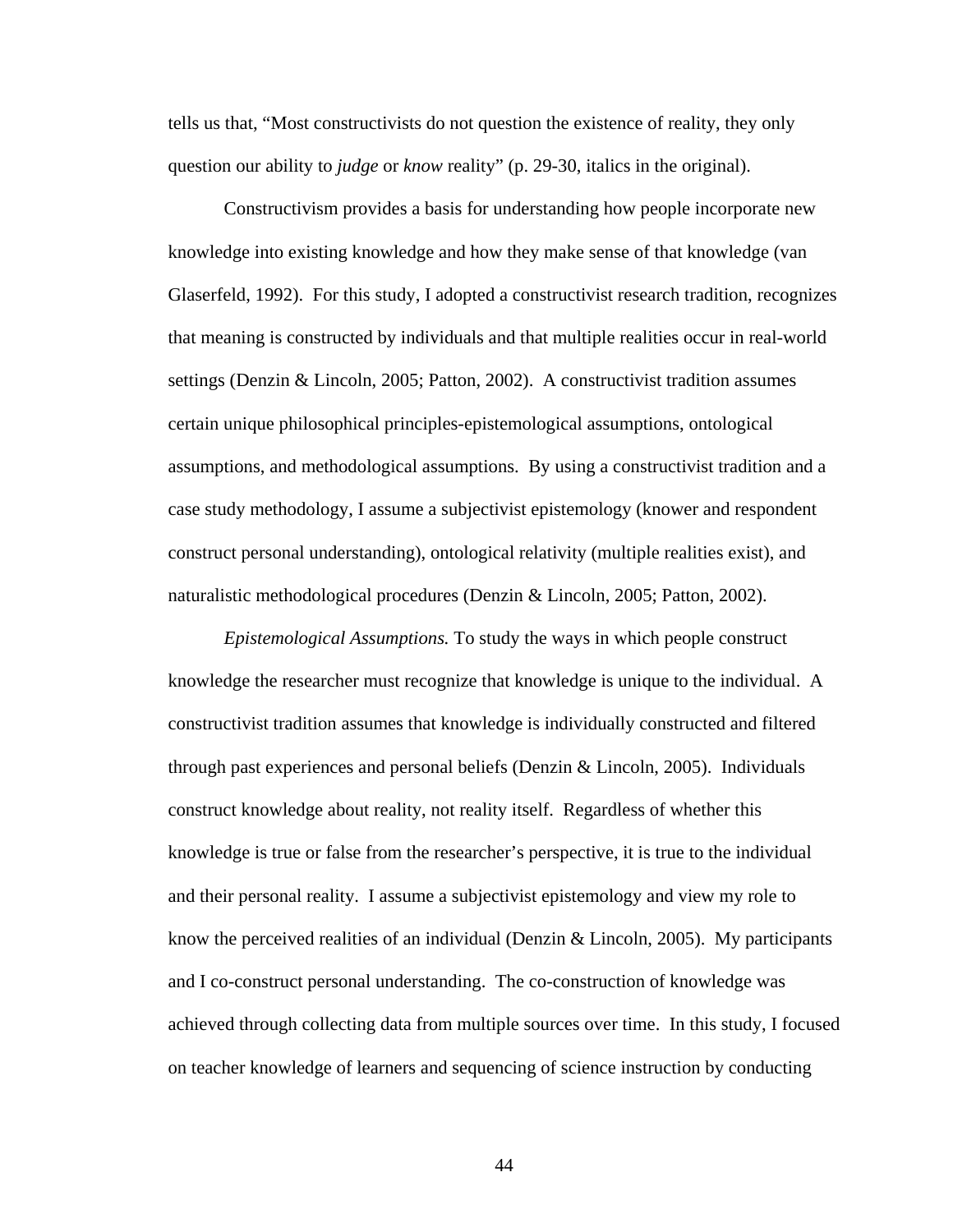interviews with each participant. I also observed their teaching in order to better understand their realities. I clarified my interpretations by asking questions and observing participants' teaching practices.

*Ontological Assumptions.* Related to the epistemological assumptions of a constructivist paradigm are the ontological assumptions that different perspectives or multiple "realities" exist for what constitutes knowledge. Patton (2002) explained, "Constructivists study the multiple realities constructed by people and the implications of those constructions for the lives and interactions of others" (p.96). Two people do not construct exactly the same knowledge from similar experiences. Knowledge develops as an individual encounters more evidence. Individuals construct knowledge based on their personal experiences that are context-dependent. Thus, all realities are meaningful realities (Patton, 2002). The multiple realities in this study include both those of participants and the researcher.

Even though all of the participants enrolled in the same coursework in the ACP, their background experiences and internships vary greatly. Maintaining a constructivist perspective allows me to make sense of individual teachers' knowledge related to their individual beliefs and experiences (Denzin & Lincoln, 2005). Lincoln and Guba (1985) suggested that, "Phenomena can only be understood within the context in which they are studied; findings from one context can not be generalized to another; neither problems nor solutions can be generalized from one setting to another" (p. 44). I can only know ACP teachers' realities related to their background experiences and contexts. I cannot generalize their knowledge to other teachers in unique teaching contexts.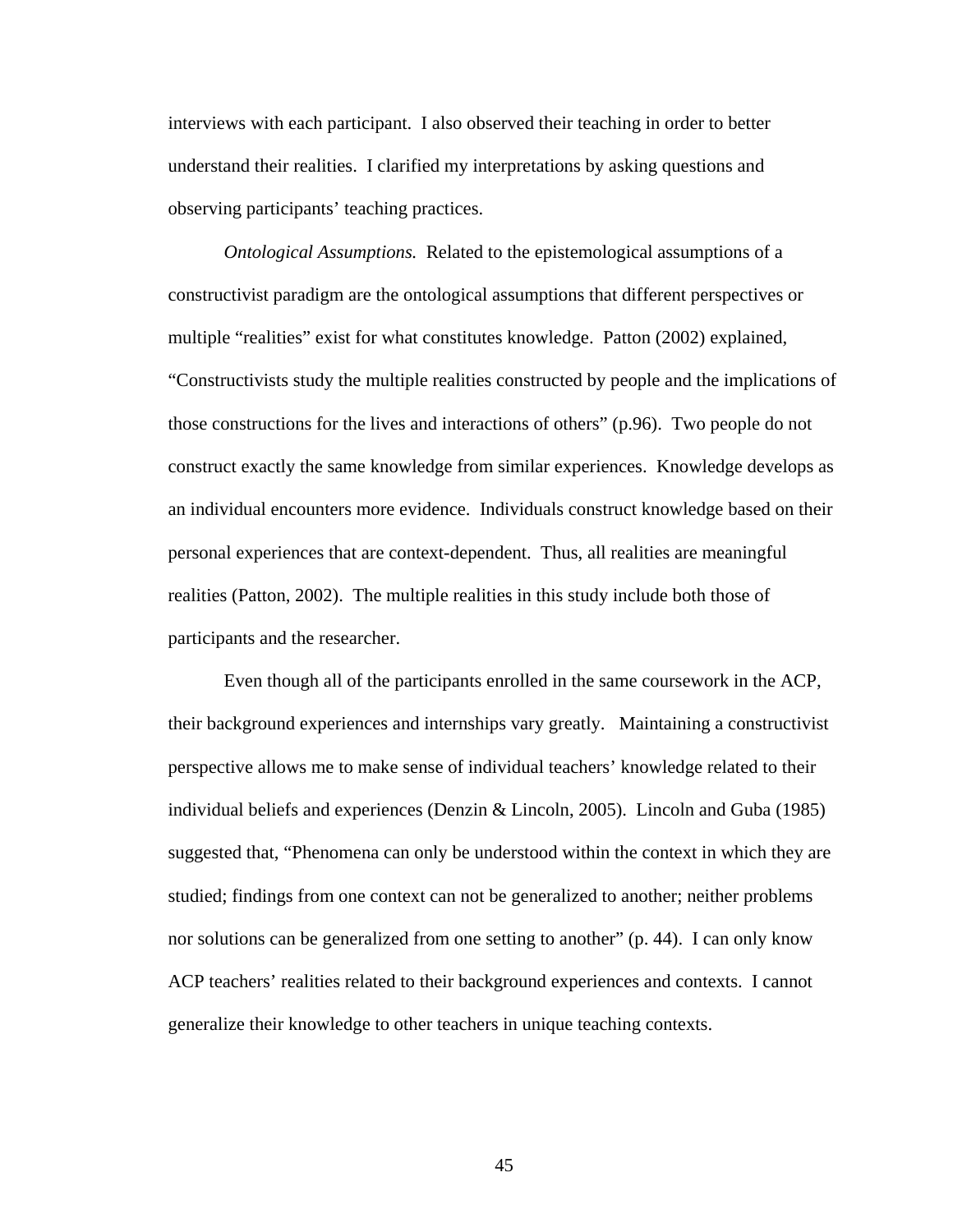## *Context of Study*

This study took place within an ACP called "Science and Mathematics Academy for the Recruitment and Retention of Teachers" ( $SMAR<sup>2</sup>T$ ).  $SMAR<sup>2</sup>T$  is a two track program. In one track, ACP interns are placed in local secondary classrooms for a yearlong, guided internship (APB) where they observe and student teach 20 hours a week in a mentor teacher's classroom. The second track, the independent internship (ALT), is for individuals who are full-time classroom teachers teaching with temporary certification



*Figure* 3*.* Alternative Certification program (ALT) and Accelerated Post Baccalaureate program (APB) tracks of ACP.

The APB program is designed for individuals with an undergraduate degree in science or a related area who desire a high quality teacher preparation program in an accelerated time frame. Interns attend two concentrated summer sessions on campus and spend one school year interning in a guided setting at a partner school (20 hours per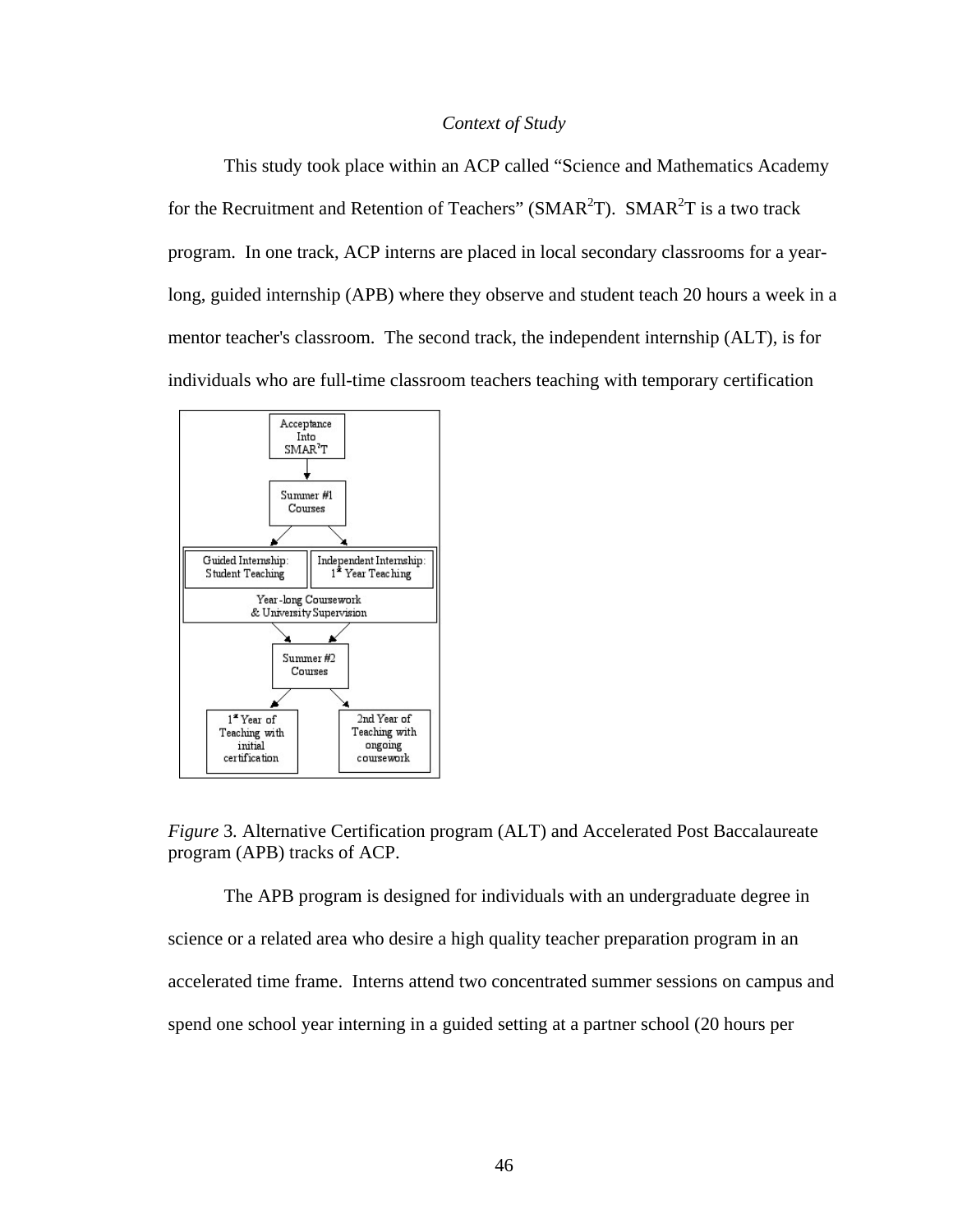week), during which they take coursework and are part of a learning community with

other interns, mentor teachers, and faculty members (see Table 3).

Table 3 *Timeline of APB Program*

## *Timeline of APB Program*

| Summer Year 1                                                                      | Fall Year 1                                                                               | Spring Year 1                                                                | Summer Year 2                                                                  |
|------------------------------------------------------------------------------------|-------------------------------------------------------------------------------------------|------------------------------------------------------------------------------|--------------------------------------------------------------------------------|
| <b>Advanced Educational</b><br>Foundations of Teacher<br>Preparation (8 credits)   | Teaching, Learning<br>and Research in<br>Secondary School<br>Science II                   | Teaching, Learning<br>and Research in<br>Secondary School<br>Science III (3) | Integrating<br>Mathematics and<br>Science Instruction<br>$(2 \text{ credits})$ |
| Teaching, Learning and<br>Research in Secondary<br>School Science I<br>(3 credits) | (3 credits)<br>Reading in the<br>Content Areas (2)<br>credits)                            | credits)                                                                     | Complete Portfolio<br>and Action<br>Research                                   |
|                                                                                    | 1 School-year internship for fall and spring<br>semesters (20 hours per week) (8 credits) |                                                                              |                                                                                |

The ALT program is designed for individuals with an undergraduate degree in science who are teaching full time in a school district with a Missouri Temporary Authorization Certificate. ALT teachers attend 2 concentrated summer sessions and spend 2 school years as full time teachers (see Table 4).

ACP candidates are screened through a comprehensive process to ensure that high quality individuals are accepted into the program. These measures include undergraduate grade point average (GPA), Graduate Record Examination (GRE) scores, letters of recommendation, and a written statement. To be admitted into the ACP, students must have: (1) a minimum 2.75 GPA overall GPA or higher, (2) a 2.5 GPA or higher in science content courses, and (3) a minimum combined GRE score of 1000. After admissions into the program, all students must pass the Praxis II for Biology with a score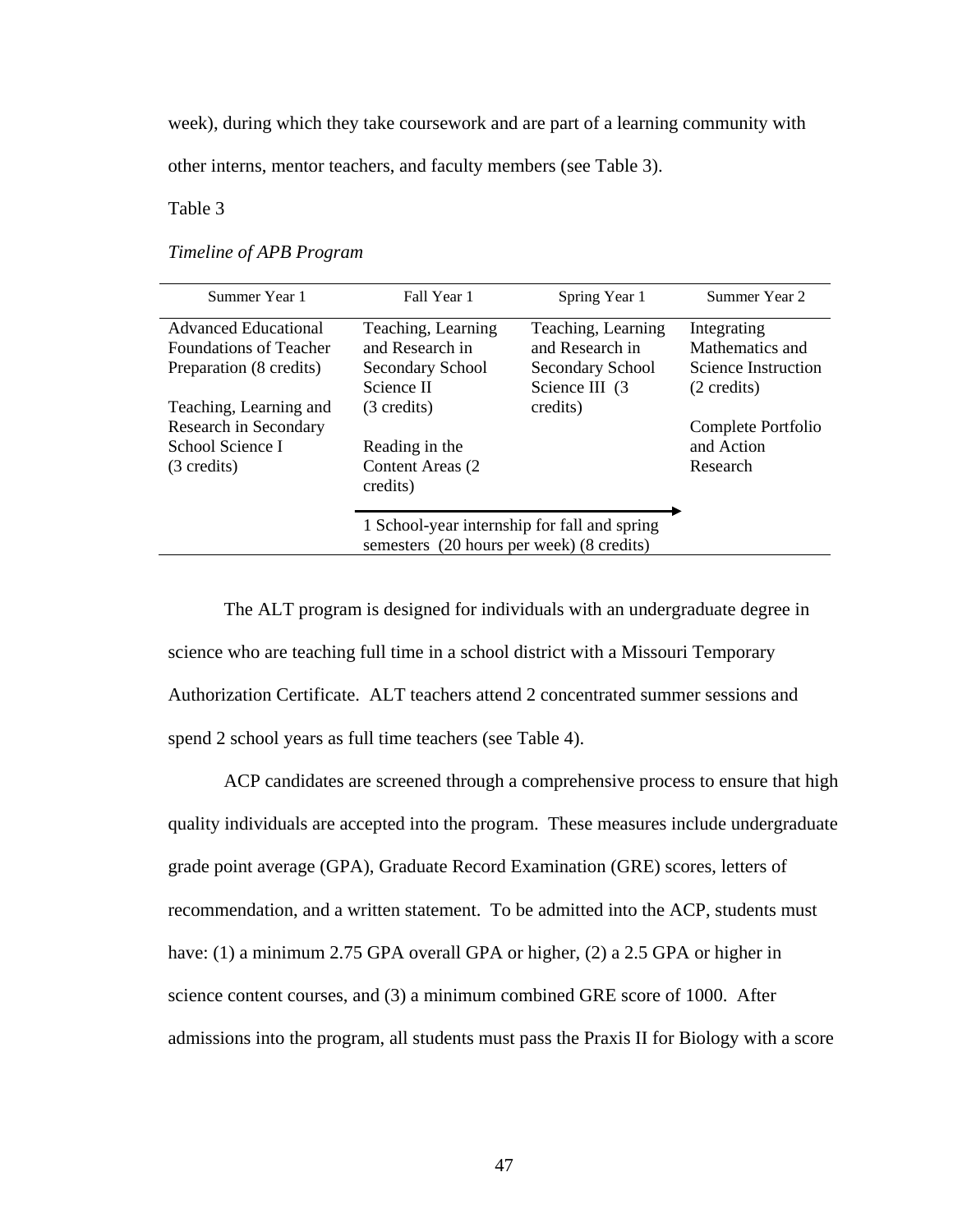of 150 in order to qualify for certification. Upon completion of the ACP program,

teachers receive full state certification and a Masters degree in Education (M.Ed).

Table 4 *Timeline of ALT Program* 

## *Timeline of ALT Program*

| Summer          | Fall        | Spring                                           | Summer             | Fall        | Spring        |
|-----------------|-------------|--------------------------------------------------|--------------------|-------------|---------------|
| Year 1          | Year 1      | Year 1                                           | Year 2             | Year 2      | Year 2        |
| Advanced        | Teaching,   | Teaching,                                        | Integrating        | Reading in  | Complete      |
| Educational     | Learning    | Learning and                                     | <b>Mathematics</b> | the Content | Portfolio and |
| Foundations of  | and         | Research in                                      | and Science        | Areas (2)   | Action        |
| Teacher         | Research in | Secondary                                        | Instruction        | Credits)    | Research      |
| Preparation (8) | Secondary   | <b>School</b>                                    | (2 credits)        |             |               |
| credits)        | School      | Science III                                      |                    |             |               |
|                 | Science II  | $(3 \text{ credits})$                            |                    |             |               |
| Teaching,       | (3 credits) |                                                  |                    |             |               |
| Learning and    |             |                                                  |                    |             |               |
| Research in     |             |                                                  |                    |             |               |
| Secondary       |             |                                                  |                    |             |               |
| School          |             |                                                  |                    |             |               |
| Science I       |             |                                                  |                    |             |               |
| (3 credits)     |             |                                                  |                    |             |               |
|                 |             |                                                  |                    |             |               |
|                 |             | $2$ Sakaal yaan intamahin $(11 \text{ and ita})$ |                    |             |               |

2 School-year internship (11 credits)

# *Secondary Science Methods Courses*

Both APB and ALT teachers take three Secondary Science Methods courses.

While the courses have different class assignments and topics, they all address the nature of science, the nature of science learning, and the nature of science teaching. Within these three areas, the courses highlight knowledge of student-centered instructional sequences and knowledge of learners and learning. Table 5 shows the instructors goals related to knowledge of instructional sequences and learners and learning that are addressed in each course.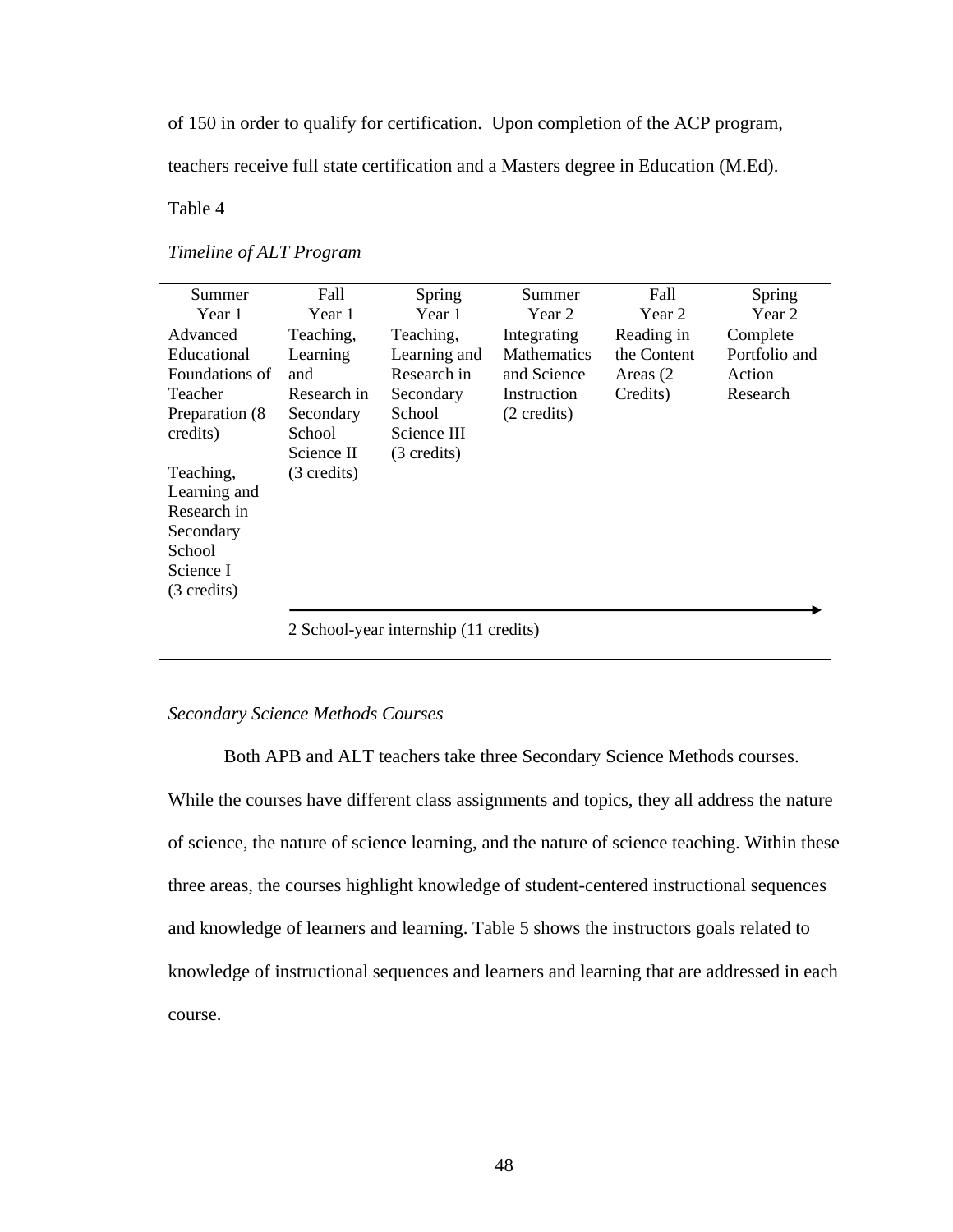# Table 5 *Secondary Science Methods Course Goals*

*Secondary Science Methods Course Goals* 

| Course:                                            | Goals:                                                                                                                                                                                                                                                                                                                                                                                                                                                                                                                                              |
|----------------------------------------------------|-----------------------------------------------------------------------------------------------------------------------------------------------------------------------------------------------------------------------------------------------------------------------------------------------------------------------------------------------------------------------------------------------------------------------------------------------------------------------------------------------------------------------------------------------------|
| Secondary<br>Science<br>Methods I<br>(Summer 07)   | • Future science teachers will develop a deeper understanding of the nature of<br>science; the meaning of theory, principle, and law; the tentativeness of<br>scientific knowledge; the role of "truth" in science; and the nature of<br>inquiry.<br>• Future science teachers will gain experience and develop a deeper<br>understanding of students' conceptions and explanations about a variety of<br>scientific phenomenon.<br>• Future science teachers will reflect on how science teachers can model and<br>support school science inquiry. |
|                                                    | • Future science teachers will become aware of instructional models that<br>focus on conceptual change.                                                                                                                                                                                                                                                                                                                                                                                                                                             |
| Secondary<br>Science<br>Methods II<br>(Fall 07)    | • Further deepen our understanding of how people learn through<br>review/reflection on the first course experiences and additional readings in<br>How People Learn Science.<br>• Develop a working understanding of the design and rationale of the 5E<br><b>Instructional Model.</b><br>· Design science lessons using a variety of teaching strategies. In this class<br>we will focus on discrepant events, inquiry labs, and interactive lectures.<br>• Do the initial planning for a curriculum unit and collect teaching resources.           |
| Secondary<br>Science<br>Methods III<br>(Spring 08) | • Enhance your understanding of the nature of science and scientific inquiry<br>through the development of model lessons.<br>· Design and use pre-instructional, formative and summative assessments to<br>inform teaching practice at each step of an instructional sequence.<br>• Design an instructional sequence informed by current learning theory, the<br>National Science Inquiry Standards, and the Missouri Grade Level<br>Expectations.                                                                                                  |

# *ACP Scholarship*

During the application process applicants may be eligible for a [\\$10,000 Noyce](http://www.smar2t.missouri.edu/noyce.html)  [stipend](http://www.smar2t.missouri.edu/noyce.html) based on academic merit and financial need. To qualify for a Noyce stipend student must meet or exceed academic qualifications which are similar to the ones for admission into the ACP. These qualifications include: (1) Undergraduate overall GPA of 2.75, (2) GPA in science content courses of 2.50, and (3) GRE combined verbal and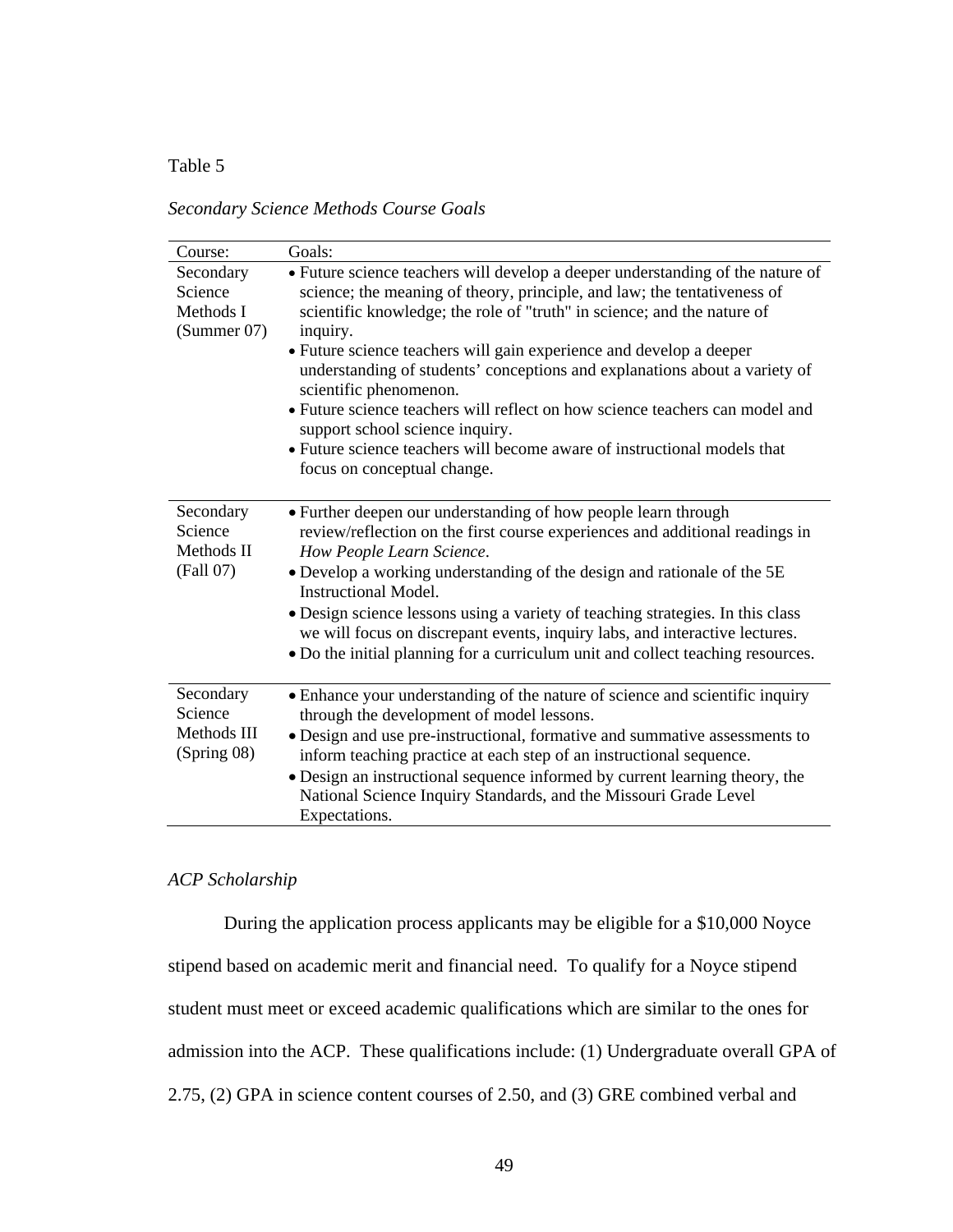quantitative score of 1000. Priority for Noyce stipends are given to students who demonstrate financial need. Recipients of Noyce stipends must complete two years of science teaching in a high need school district within six years after graduation or completion of the program.

# *Re-SMAR2T*

This study took place within the context of a larger National Science Foundation (NSF) funded project, "Researching Science and Mathematics Teacher Learning in Alternative Certification Models" (Re-SMAR<sup>2</sup>T). Re-SMAR<sup>2</sup>T is a 5- year project investigating how teacher knowledge develops in two tracks of an ACP located at a research extensive institution in the Midwest. The goals of Re-SMAR<sup>2</sup>T are to: 1) advance the knowledge base regarding teacher preparation in an alternative certification program; 2) advance the knowledge base regarding teacher learning in field-based settings; 3) understand the factors that facilitate and constrain teacher learning; and 4) train a new generation of researchers in teacher knowledge research.

Researchers in Re-SMAR<sup>2</sup>T aim to better understand the factors that facilitate and constrain teacher learning in these two tracks. The team is collecting longitudinal data from three cohorts of science teachers at 4-5 points during the ACP and into their first year of teaching. The teams conduct 8 interviews, 4 classroom observations, 2 written reflections, and a lesson planning task with each ACP teacher.

#### *My Role in Re-SMAR2T*

As a Graduate Research Assistant (GRA) working in the context of Re-SMAR<sup>2</sup>T, I participated in all aspects of research design, data collection, and initial analysis. I was involved with designing and revising the interview and field observation protocols. Over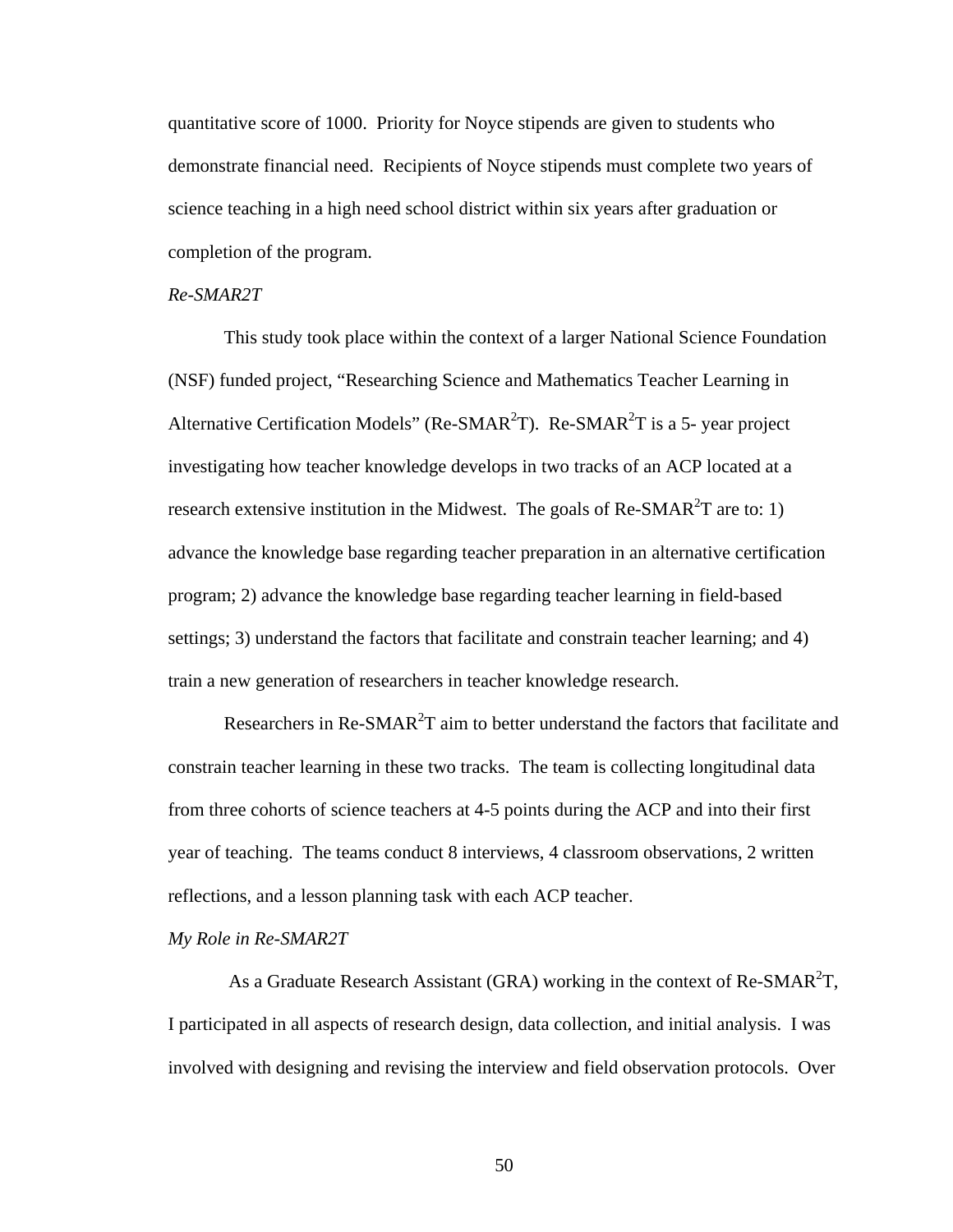2 years of data collection, I collected classroom data for 4 interns and 2 teachers, and conducted more than 20 interviews. By May of 2008 I will have completed the classroom observation cycle for 8 interns and conducted more than 40 interviews. During data analysis in year 1, I coded a significant portion of the data and made considerable contributions to the first conference manuscript from the project.

As part of the Re-SMAR<sup>2</sup>T project, I became interested in investigating some new questions that were beyond the scope of the original research project. In particular, I wanted to research how teacher knowledge of learners and their sequencing of instruction developed in the ACP under study.

#### *Participants*

 The participants in this study were four interns who I identify with the pseudonyms Jason, Mary, Amy, and Lilly. All four interns were in their early twenties and have similar ethnic backgrounds (see Table 6).

Table 6 *Participants' Personal Data*

|           | Personal Data |        |                      |  |
|-----------|---------------|--------|----------------------|--|
| Pseudonym | Age           | Gender | Ethnicity            |  |
| Jason     | 24            | Male   | White (Non-Hispanic) |  |
| Mary      | 23            | Female | White (Non-Hispanic) |  |
| Amy       | 26            | Female | White (Non-Hispanic) |  |
| Lilly     | 23            | Female | White (Non-Hispanic) |  |

*Participants' Personal Data* 

 Although all four participants earned undergraduate degrees (BA or BS) in biology, there were differences in their undergraduate academic record, whether they received a Noyce stipend, and prior experiences. For example, although all 4 participants met the program requirements, there were differences in their cumulative GPA, content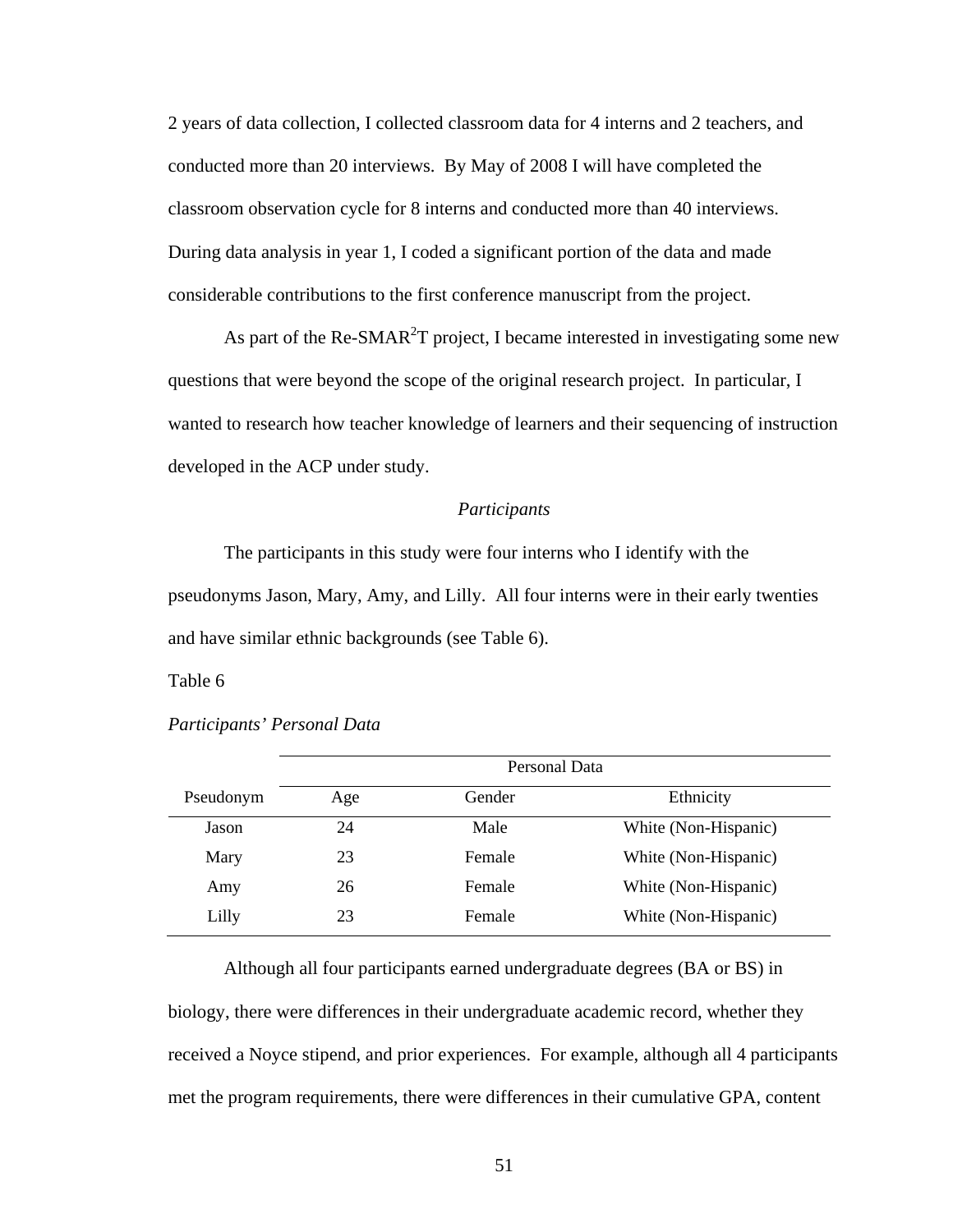GPA, GRE scores, whether they received a Noyce stipend, and Praxis II scores.

Additionally, only Lilly earned undergraduate minors (see Table 7).

## Table 7 *Participants' Academic Record*

## *Participants' Academic Record*

|           | Undergraduate     | Undergraduate Grade |         | Graduate Record |              | Praxis | Noyce          |
|-----------|-------------------|---------------------|---------|-----------------|--------------|--------|----------------|
|           | Degree(s)         | Point Average       |         | Examination     |              | П      | Stipend        |
|           |                   | (GPA)               |         | (GRE)           |              | Score  |                |
| Pseudonym |                   | Cumulative          | Science | <b>GRQ</b>      | <b>GRV</b>   |        |                |
|           |                   |                     |         | $(\%$ ile)      | $(\%$ ile)   |        |                |
| Jason     | <b>BS</b> Biology | 3.20                | 3.051   | 0650            | 0410         | 165    | N <sub>o</sub> |
|           |                   |                     |         | $(57\%$ ile)    | $(33\%$ ile) |        |                |
| Mary      | <b>BS</b> Biology | 3.618               | 3.503   | 0600            | 0440         | 163    | Yes            |
|           |                   |                     |         | $(46\%$ ile)    | $(42\%$ ile) |        |                |
| Amy       | <b>BA</b> Biology | 3.135               | 3.093   | 0610            | 0460         | 150    | Yes            |
|           |                   |                     |         | $(48\%$ ile)    | $(48\%$ ile) |        |                |
| Lilly     | <b>BA Biology</b> | 3.727               | 3.688   | 0740            | 0490         | 168    | N <sub>o</sub> |
|           | Minors:           |                     |         | $(78\%$ ile)    | $(56\%$ ile) |        |                |
|           | French:           |                     |         |                 |              |        |                |
|           | Chemistry         |                     |         |                 |              |        |                |

Note. State pass score on the Praxis II in biology is 150.

Other differences among participants included self-reported prior experiences with children and experiences that reflect their organizational leadership. For example, Jason had served as a Boy Scout instructor and Young Life Leader; Mary had been a nanny and camp counselor; Amy was employed as a permanent substitute teacher for grades K-12, worked as an assistant soccer coach, and was a camp counselor; and Lilly was an after school tutor and a mentor with the Big Brothers Big Sisters program and Women of Worth (WOW).

## *Purposeful Sampling*

I purposefully selected these four individuals from all of the interns in the ACP based on my background as a science teacher and research interests. First, I selected only interns in the APB track (see Figure 3). Second, because most of the APB interns are biology teachers, and because my background is biology teaching, I selected only interns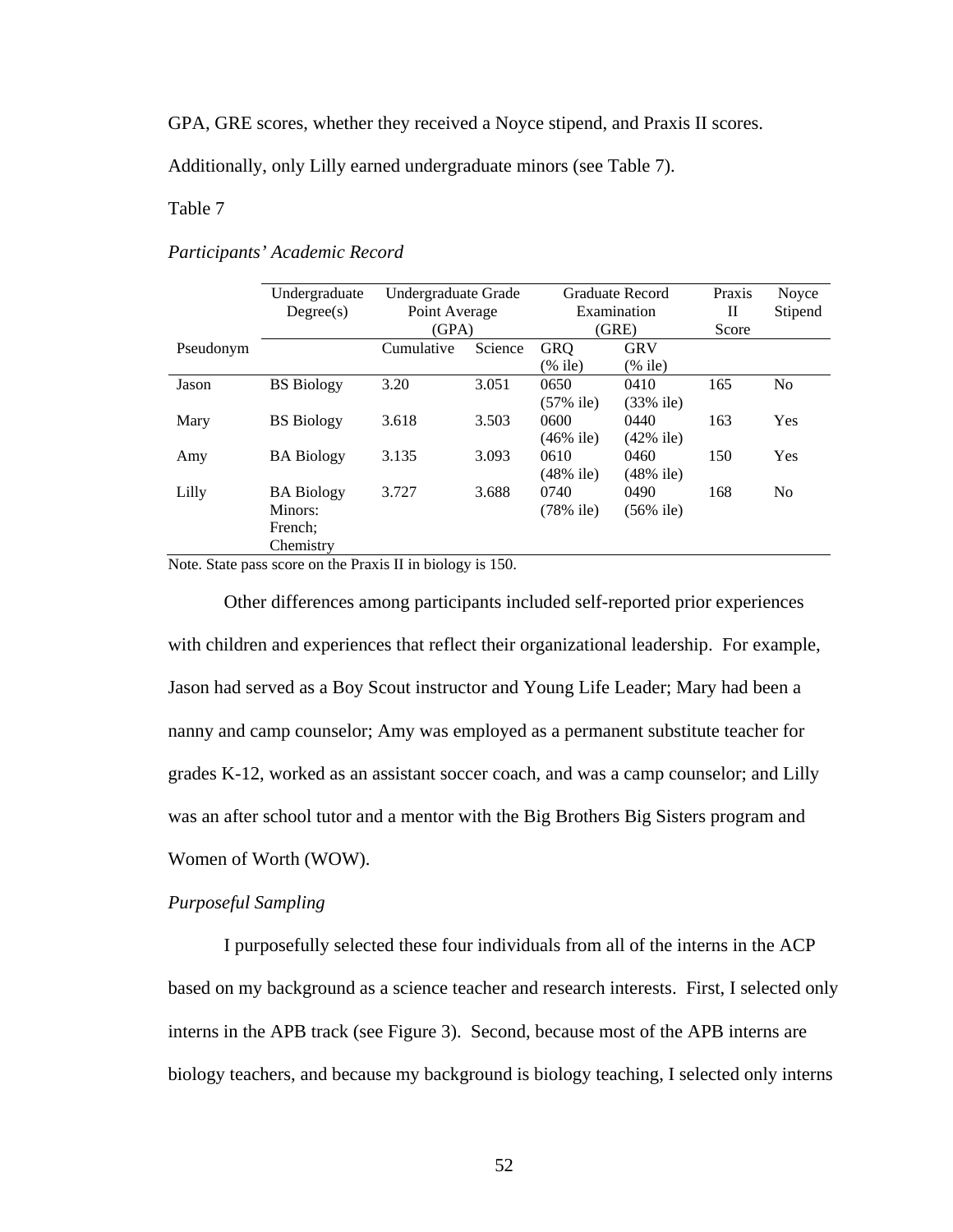who teach general biology at the secondary level. It is important for the researcher to have a strong background in the content as PCK is a specialized knowledge base for teaching that draws upon an individual's knowledge of subject matter (Shulman, 1986). Third, APB teachers have the option of obtaining dual certification for both middle and secondary level. Because interns seeking dual certification interact with two different mentors, at two different schools, their experiences are assumed to be significantly different from teachers obtaining only secondary certification. I selected only secondary interns to minimize the effects of multiple mentors and two different schools on teachers' knowledge development. These four participants were selected because they are enrolled in the same track of the ACP and have similar academic backgrounds. Thus, understanding the factors that influence teacher knowledge of learners and sequence of science instruction (e.g., background experiences, orientations, and contextual factors) makes these four interns ideal cases to study.

#### *Participant schools/districts*

The contexts in which these four interns served their internship occurred in two different school districts in central Missouri. All high school names and the school district names are pseudonyms. Three of the interns, Mary, Amy, and Jason, taught at two high schools in the same school district. Mary and Amy taught at Rover High School and Jason taught at Harris High School. Both high schools are in the Cambridge School District. Lilly taught at Monroe High School in the Monroe School District.

According to demographic and census data, although both school districts served different size communities, they had comparable graduation rates, student per classroom ratios, and percentages of minority students with each other and the state (Department of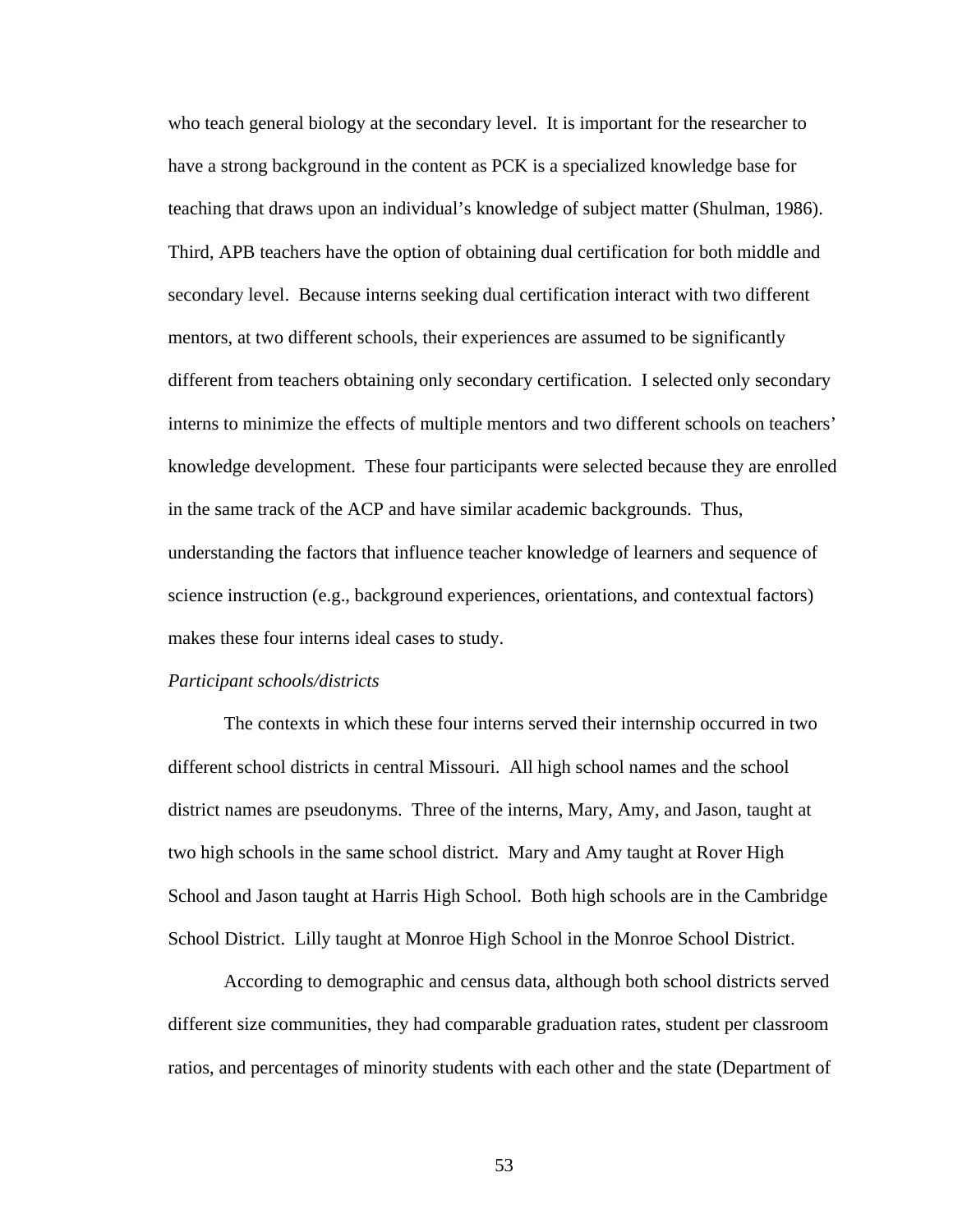Elementary and Secondary Education [DESE], 2007; U.S. Census Bureau, 2006) (see Table 8).

Table 8 *Comparison of Societal Factors between Participants' School Districts and with t*

*Comparison of Societal Factors between Participants' School Districts and with the State*

|                                 | Societal Factors (2000 Census) |                          |  |  |
|---------------------------------|--------------------------------|--------------------------|--|--|
| <b>District</b>                 | <b>Population Served</b>       | Average Household Income |  |  |
| Cambridge<br>(Harris and Rover) | 112,784                        | \$49,576                 |  |  |
| Monroe                          | 15,554                         | \$42,805                 |  |  |
| <b>State</b>                    | 5,842,713                      | \$40,885                 |  |  |

 However, there were differences in the high schools in terms of the percentage of students that received Free/Reduced Lunch (FRL). Both Harris and Monroe have more students receiving FRL than Rover. Harris had twice as many students, and Monroe had nearly three times as many students receiving FRL as Rover. All three high schools are below the state average rate for students receiving FRL (see Table 9). All three high schools also had different ethnic diversity. Table 10 shows the ethnic diversity present in each school district.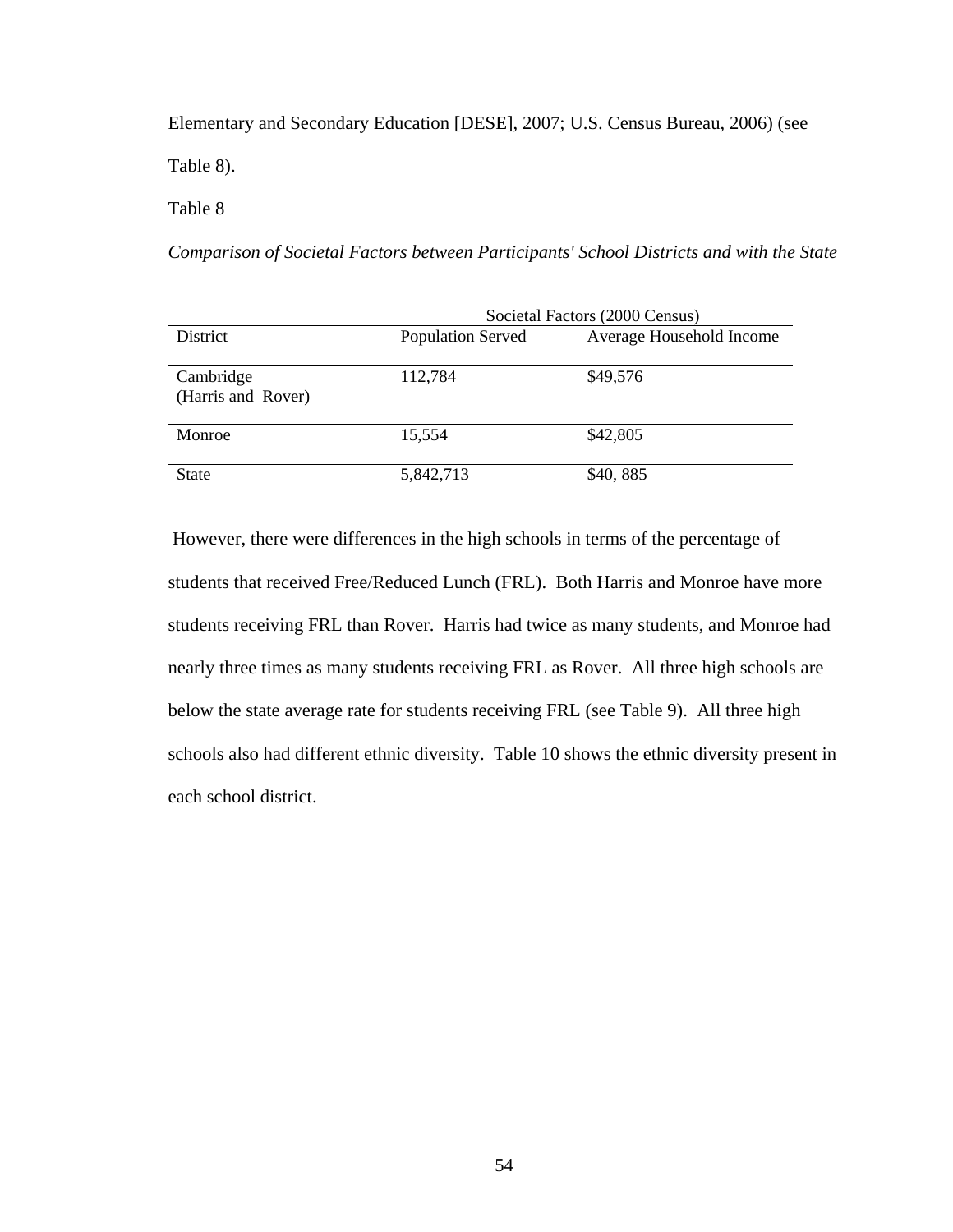### Table 9 *Comparison of Contextual Factors in Participants' School Districts and the State*

|               |          | Context Factors (2006-2007)    |                     |                    |  |  |
|---------------|----------|--------------------------------|---------------------|--------------------|--|--|
|               |          | School Demographic Information |                     |                    |  |  |
| High          | Enrolled | <b>Graduation Rate</b>         | Free/Reduced        | Student/           |  |  |
| School        |          | $(\%)$                         | Lunch (FRL) $(\% )$ | <b>Staff Ratio</b> |  |  |
| <b>Harris</b> | 2,038    | 82.4                           | 24.0                | 16/1               |  |  |
| Rover         | 1,717    | 88.7                           | 11.4                | 18/1               |  |  |
| Monroe        | 803      | 87.4                           | 31.0                | 19/1               |  |  |
| <b>State</b>  | 900, 021 | 85.7                           | 41.8                | 18/1               |  |  |

*Comparison of Contextual Factors in Participants' School Districts and the State* 

# Table 10

*Comparison of Ethnic diversity in Participants' School Districts and the State* 

|              |        | Context Factors (2006-2007)    |          |               |        |  |
|--------------|--------|--------------------------------|----------|---------------|--------|--|
|              |        | School Demographic Information |          |               |        |  |
| High         | White  | <b>Black</b>                   | Hispanic | Indian $(\%)$ | Asian  |  |
| School       | $(\%)$ | $\left(\%\right)$              | $(\%)$   |               | $(\%)$ |  |
| Harris       | 69.00  | 22.90                          | 3.00     | 0.40          | 4.70   |  |
| Rover        | 81.10  | 11.10                          | 2.60     | 0.30          | 5.00   |  |
| Monroe       | 87.20  | 9.50                           | 2.00     | 0.20          | 1.10   |  |
| <b>State</b> | 79.0   | 17.5                           | 2.0      | 0.3           | 1.2    |  |

An analysis of graduates in the participants' high schools showed differences in the career paths students tend to take after high school graduation (see Table 11). Most notably is the difference between students that enter a four year college from Harris (71.50%) and Rover High Schools (76.10%) compared to the Monroe High School (37.70%).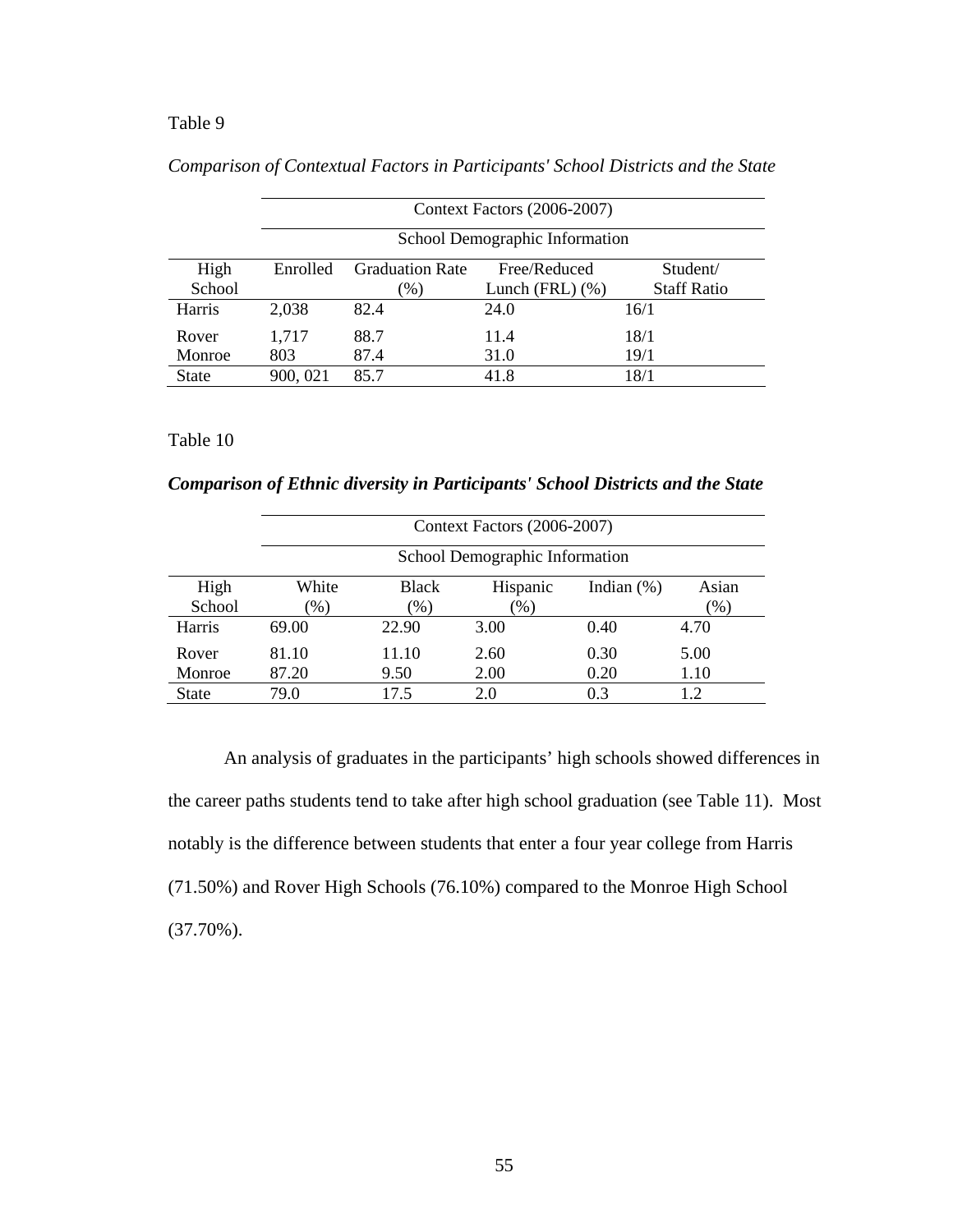## <span id="page-77-0"></span>Table 11 G*raduate Analysis of Students in Participants' School Districts and with the*

|              | Graduate Analysis4 |           |             |       |          |       |               |
|--------------|--------------------|-----------|-------------|-------|----------|-------|---------------|
| High         | 4yr.               | 2yr.      | Post-       | Work  | Military | Some  | <b>Status</b> |
| School       | College/           | College/  | Secondary   | Force |          | Other | Unknown       |
|              | Universit          | Universit | $(Non-$     |       |          | Field |               |
|              | у                  | у         | college)    |       |          |       |               |
|              |                    |           | Institution |       |          |       |               |
| Harris       | 71.50              | 11.40     | 4.10        | 5.30  | 1.50     | 2.00  | 4.10          |
| Rover        | 76.10              | 12.50     | 3.10        | 3.50  | 2.00     | 0.90  | 2.00          |
| Monroe       | 37.70              | 27.20     | 4.60        | 10.60 | 3.30     | 0.00  | 16.60         |
| <b>State</b> | 39.2               | 25.7      | 4.2         | 19.2  | 3.1      | 3.1   | 5.3           |

G*raduate Analysis of Students in Participants' School Districts and with the State*

Note. Numbers represent percentages.

## *Design of the Study*

#### *Case Study Approach*

I selected a case study approach to guide my collection and analysis of data. I used a case study approach in conjunction with a constructivist research tradition to study the unique background experiences and contextual factors as well as teachers' knowledge development. Traditionally, case study is used to investigate "how" and "why" questions. "How" and "why" questions seek to make sense of the operational links that individuals make over time, rather than at a single incidence (Yin, 1994). A case study is an inquiry of a bounded system over time, through the collection of multiple data sources (Denzin & Lincoln, 2005; Stake, 2005).

In case study research, the "case" is the main unit of analysis and constitutes a specific way of collecting, organizing and analyzing data (Stake, 2005). The focus of case study research is to describe the unique contextual settings of the cases and describe themes that emerge that differentiate or unite settings and/or participants. In case studies,

 $\overline{a}$ 

<sup>4</sup> Retrieved from http://dese.mo.gov/schooldata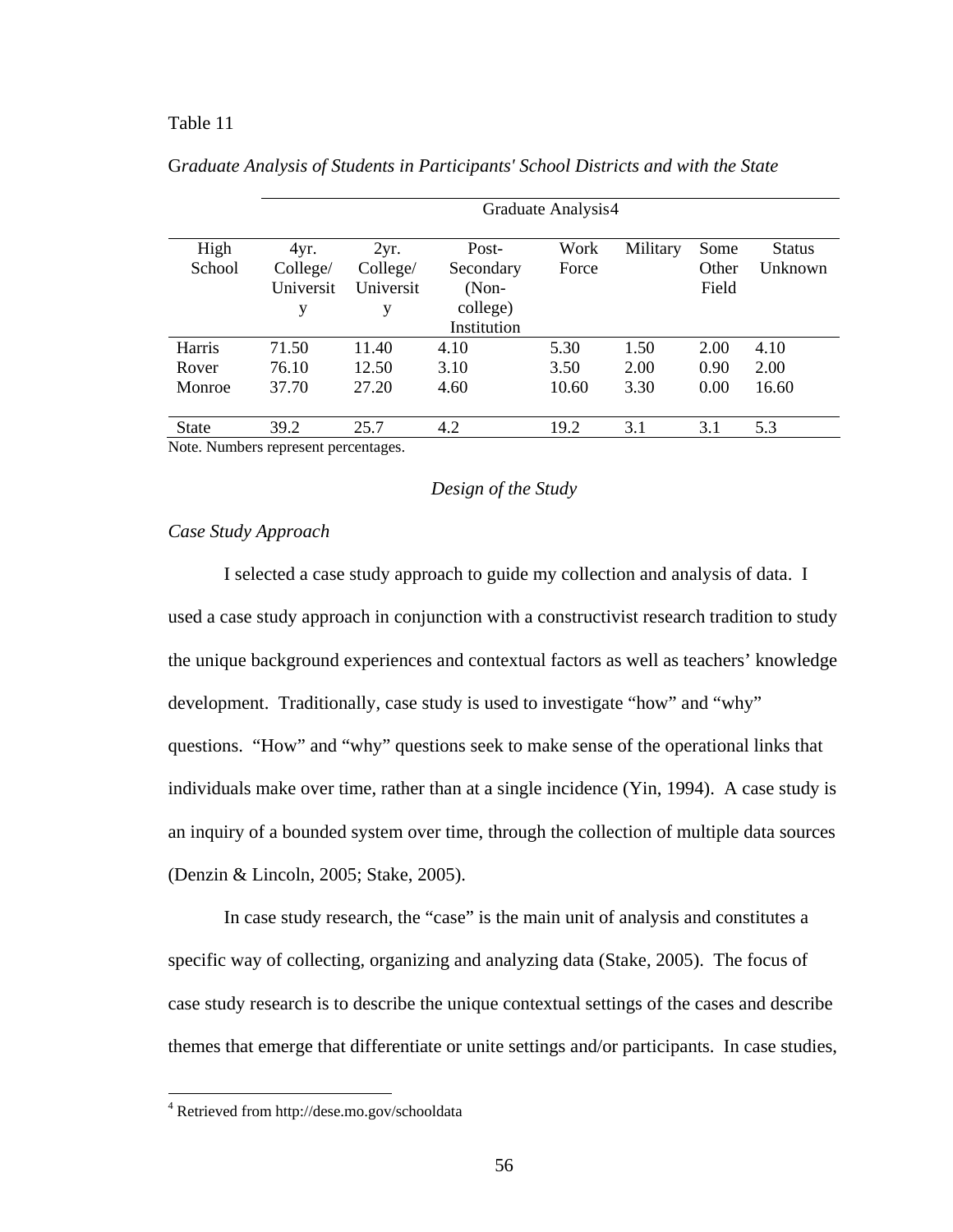the researcher uses multiple data sources to construct a holistic and meaningful representation of participants' experiences (Stake, 2005).

A case study methodology can be used to study individuals, a group, cultures, or an organization (Stake, 2005). When choosing cases, researchers often use a purposeful sampling approach to identify cases they view to be "information-rich." Patton (2002) suggests, "Information-rich cases are those from which one can learn a great deal about issues of central importance to the purpose of the research, thus the term *purposeful*  sampling" (46, italics in the original).

Each of the four interns represents a unique case that is influenced by their past experiences and factors associated with their teaching contexts. Yin (2004) would describe this study as a multiple case study because my goal was to better understand how each of individual interns constructs knowledge of learning and sequencing of science instruction. These cases illustrated the development of teacher knowledge by these four interns only, and it was their background experiences and knowledge that I wanted to understand.

To aid in the construction of holistic and meaningful representations, the sources used to collect data are semi-structured and open-ended (Patton, 2002). The primary data sources used in a case study are observations and interviews and secondary data sources are written documents and artifacts (Yin, 1994). Upon analysis of the primary and secondary data sources, the themes that emerged from these data sources served as the results of the study. In a case study approach, the themes are reported both within cases, called a within-case analysis, and across the cases, called a cross-case analysis (Denzin  $\&$ Lincoln, 2005).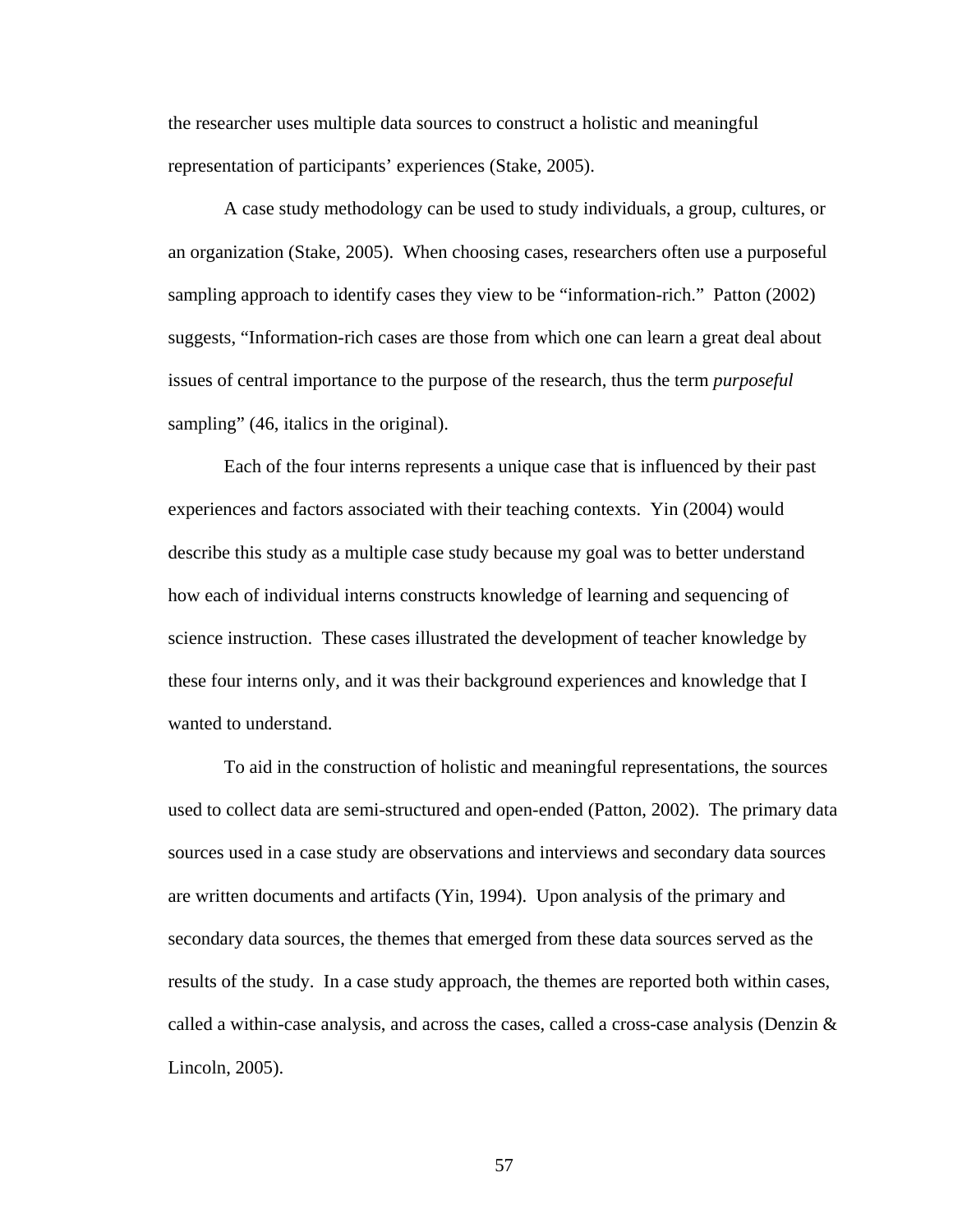*Methodological Assumptions.* In case study research, knowledge and behaviors of the cases cannot be manipulated by the researcher. A case study methodology allows researchers to make sense of the nature of the complex and dynamic learning that occurs through teaching; the researcher attempts to understand the case by collecting data through multiple sources (Denzin  $& Lincoh, 2005$ ). The methodologies used in a constructivist paradigm aid the researcher in understanding the research participant by allowing the researcher to reconstruct knowledge based on their interpretations of interviews and observations with high levels of trustworthiness (Ferguson, 2007). According to Patton (2002) a researcher's interpretation "depends on the cultural context in which it was originally created as well as the cultural context within which it is subsequently interpreted" (p. 113). Thus, every interpretation is dependant on another interpretation and established in light of my own understanding.

I can create a more holistic perspective by understanding these cases as a complex system that is created through the sum of many past and new experiences (Patton, 2002). Patton (2002) described well-constructed case analysis as being *holistic* and *context sensitive*. I provided in-depth descriptions of the methods I use to develop theory and construct claims and assertions about the research participants. Additionally, I support my interpretations through rich descriptions provided in the case narratives. Thus, according to the methodological assumptions of the case study approach, I can narrate and reconstruct teachers' knowledge from multiple data sources collected over time (Denzin & Lincoln, 2005).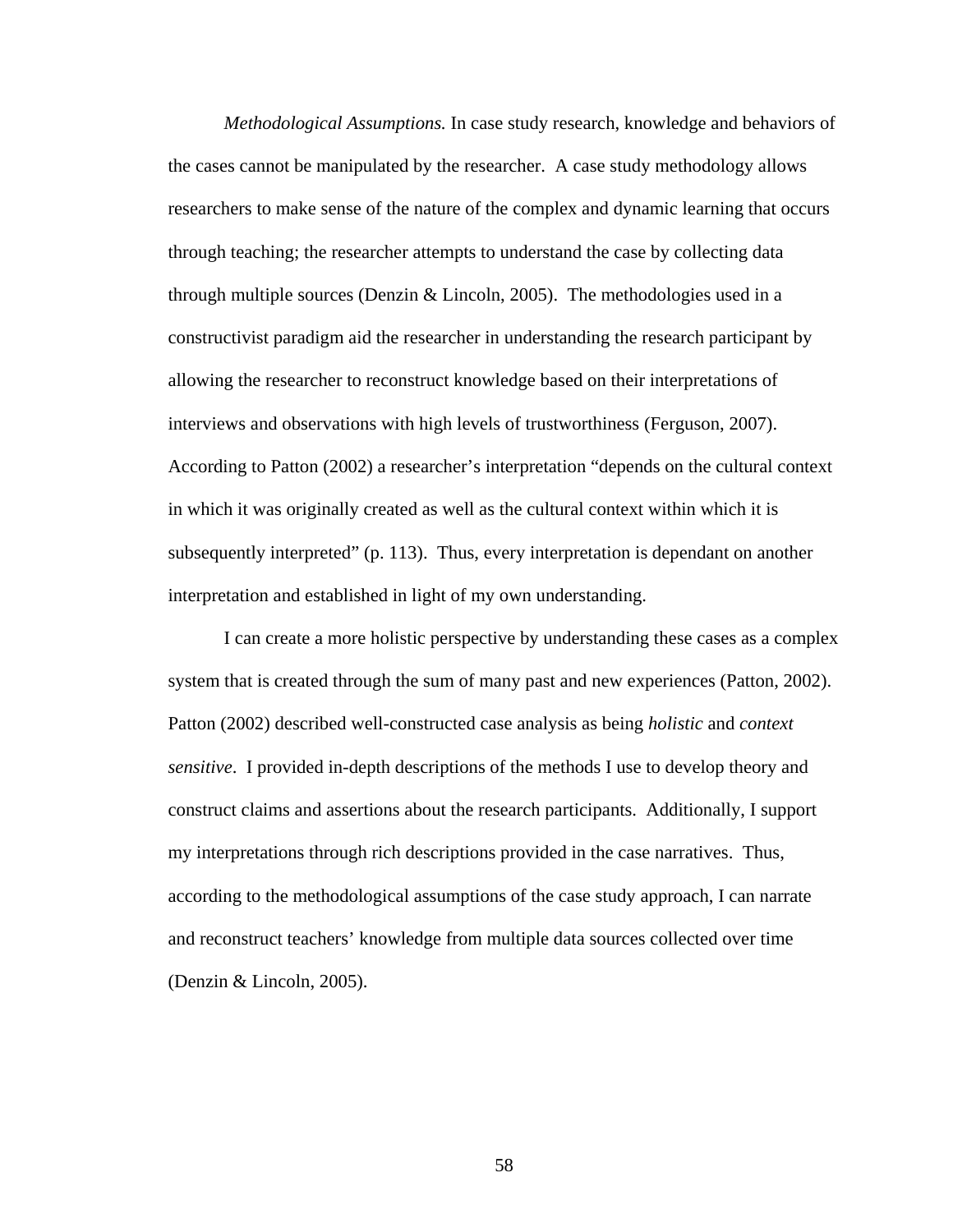*Limitations of Case Study Research.* As a researcher using a case study approach, I must acknowledge the limitations of the research strategy apart from more general limitations of doing this study. First, examining numerous cases impacts the researcher's ability to go into depth in each case. The researcher must decide how many cases and how much data are sufficient to answer the research questions within the proposed timeline of the study. Typically, researchers choose no more than four cases in order to give each case the depth of analysis needed to identify themes within and across cases (Creswell, 1998). The second limitation is that the researcher must select criteria and a rationale for purposeful sampling based on the research literature. Selection criteria and rationale are related to the research literature and researcher's questions and interests. Thus, criteria and rationales are researcher-dependent and another researcher investigating a similar topic may purposefully select different cases based on his/her unique set of criteria and rationale. My background experiences and knowledge served as the criteria for selecting these four interns.

## *Role of the Researcher*

My interest in studying teacher knowledge of learners and sequencing of science instruction stems from my experiences as a teacher educator. However, my role as a researcher within Re-SMAR<sup>2</sup>T is complicated by the fact that I served as these ACP teachers' science methods instructor for one semester. My agenda to support beginning teachers in the enactment of inquiry-based science is an important component to my teaching. I acknowledge that my role as a teacher educator could be a source of potential bias. I was able to maintain my role as a researcher by clarifying the goals of the research project, my role during and after classroom observations, and my role as a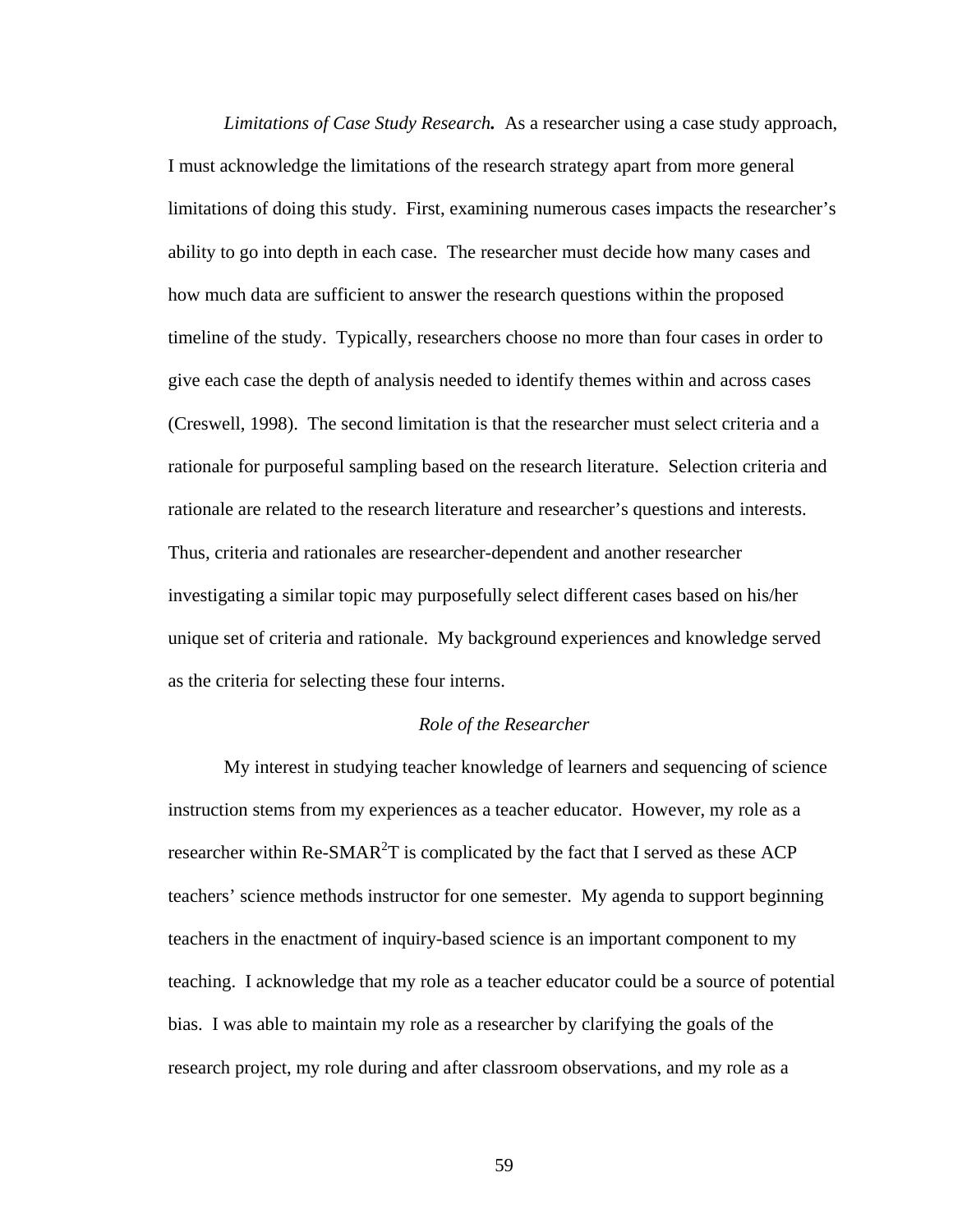teacher educator. When conducting field observations, I acted as an observer and took field notes. I did not act as a participant observer in intern's classrooms (Patton, 2002). My role as an observer was made evident to the interns throughout this project; they did not expect me to provide them with formative or summative feedback of their teaching, nor did I offer any.

During data analysis, I used a separate journal to record my personal beliefs and views that were not directly related to the research questions. This allowed me to detach my beliefs and views from my interpretations of these four individuals' knowledge related to the research questions.

## *Institutional review board and data storage.*

The Re-SMAR<sup>2</sup>T project gained approval by the university's Institutional Review Board (IRB) to conduct research. Written consent was collected from all principals from the participants' school districts (see Appendix A) and participants at the onset of the program (see Appendix B). I assisted in amending the IRB proposal to gain permission to review participants' application materials as a means to learn more about their background experiences and knowledge. Written consent was obtained from all of the participants to allow access to application materials in accordance with the IRB amendment (see Appendix C).

During the fall 2006 semester of the project, the mentor teachers were invited to an informational meeting about their roles as student intern mentors and about goals and purposes of Re-SMAR<sup>2</sup>T. Teachers present at the meeting gave written consent acknowledging that they would participate in the study. Teachers not in attendance at the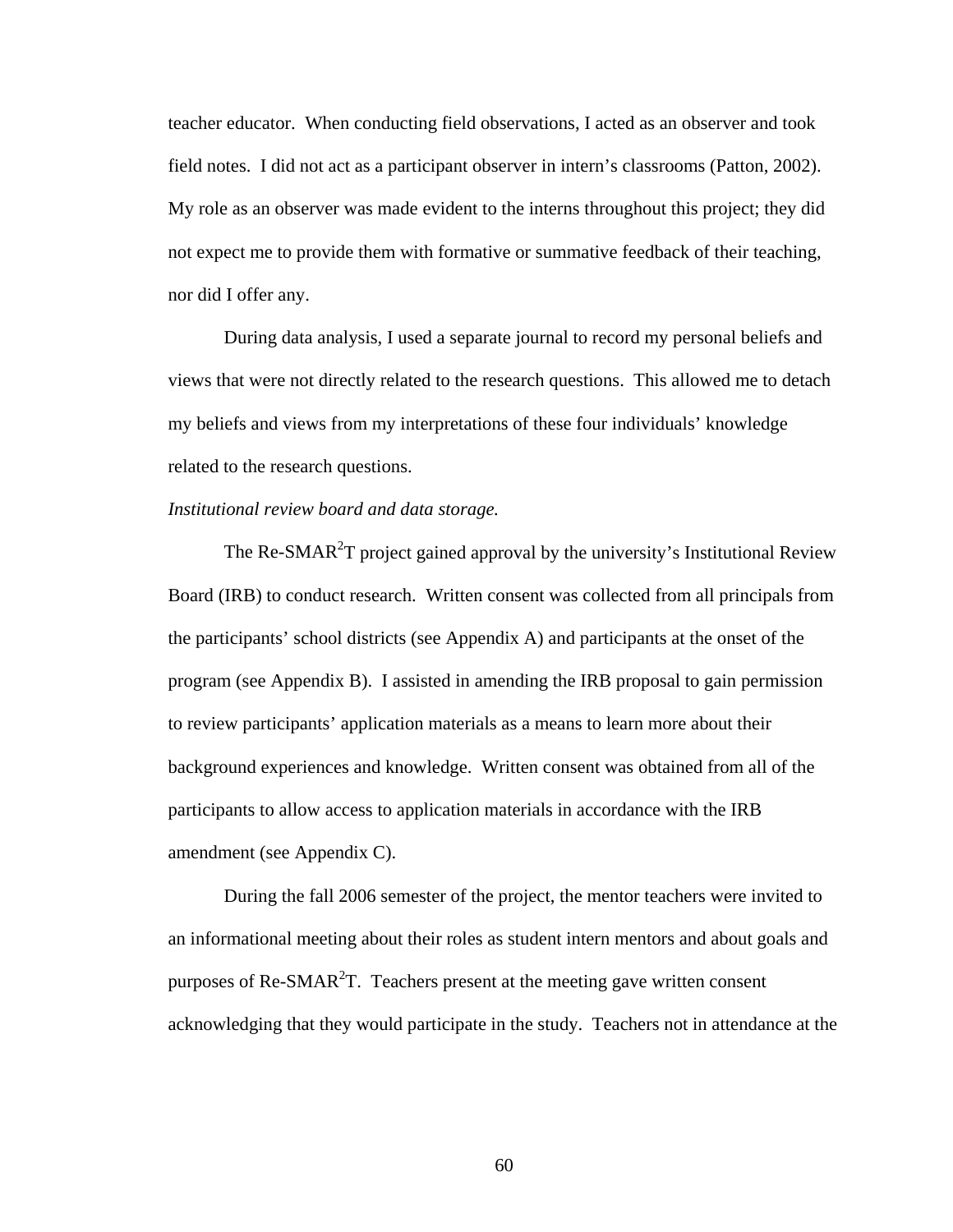fall meeting were contacted and provided written consent at a later date (see Appendix D).

Parents of the students in the participants' classrooms were asked to provide consent allowing the researchers to video their child's classroom. Parents were made aware in the informed consent form that during observations the video would focus on the interns and interactions with students. Students who did not return the informed consent were positioned in the classrooms so that they were not video recorded. All attempts were made to focus the camera on the intern and those students who had provided consent (see Appendix E).

All consent forms, audiotapes, video cassettes, and DVDs from my data collection will be kept in a locked file cabinet for a minimum of three years following the final data collection conducted by the Re-SMAR<sup>2</sup>T team.

## *Data Collection*

In a review of teacher knowledge research, Abell (2007) asserted, "Given the complexity of representing PCK, studies that use multiple methods over time to understand teacher knowledge seem to be the richest" (p. 1123). Taking this advice, I collected data at four different points during these interns' ACP: (1) upon entry into the program, (2) at the end of the first summer, (3) during the fall semester, and (4) during the spring semester. To gain additional information about factors that influence teacher knowledge, I collected data at different points (fall and spring semester) concerning the mentor teachers views and experiences with their interns.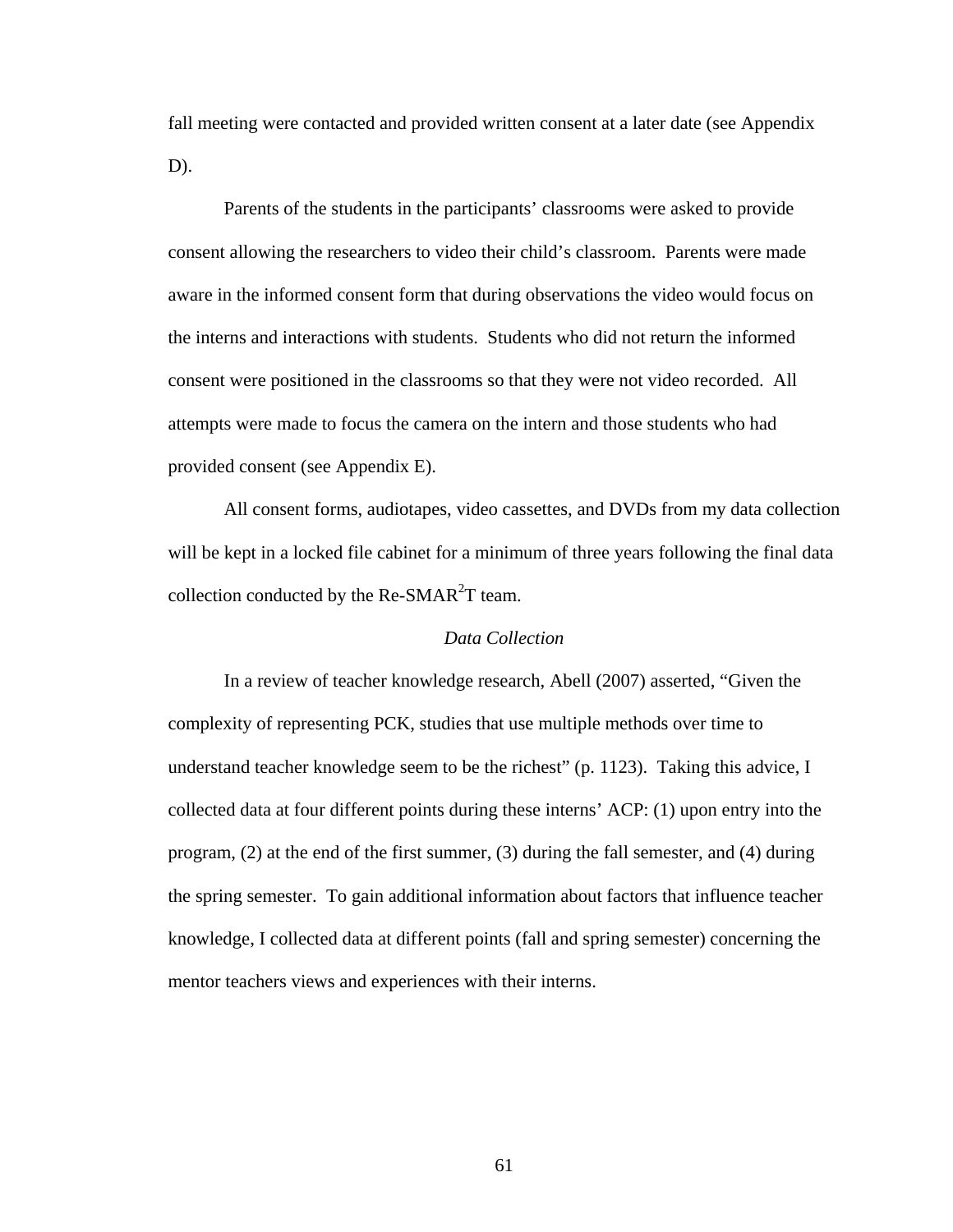#### *Entry into the Program*

I collected data that asked interns to develop a lesson plan for a science topic relevant to students and in an area in which these interns will likely teach. The lessonplanning task is based on Vander Valk and Broekman's work (1999). As part of the task, participants designed a lesson to address the following topic, "There is heritable variation within every species of organism." This topic was taken directly from the state science standards and has a range of applicability in biology. Additionally, the topic is taught in numerous K-16 science courses; I believe interns would have some experiences with the subject matter. Therefore, the content was well-suited for studying teacher PCK upon the entry into the ACP.

The participants designed two 50-minute plans for teaching the topic of heritable variation to eighth-grade students in a rural school. They were given one hour to design the lessons. The interns were not allowed to use any textbooks or internet resources. The only guidance provided was that they provide as much detail as possible to address the following: (a) what they want students to learn; (b) describe the beginning, middle, and end of each class; (c) describe the teacher and student roles; (d) list the materials they will need; and (e) prepare any handouts or overhead transparencies that they plan to use. The lesson plan was a secondary data source (see Appendix F).

Following the lesson planning task, I conducted one semi-structured interview (Patton, 2002; Seidman, 1998) with each intern. I structured this interview to minimize variations in the questions I asked of the participants (Patton, 2002). The interviews took approximately one hour and consisted of two parts. First the interns talked through their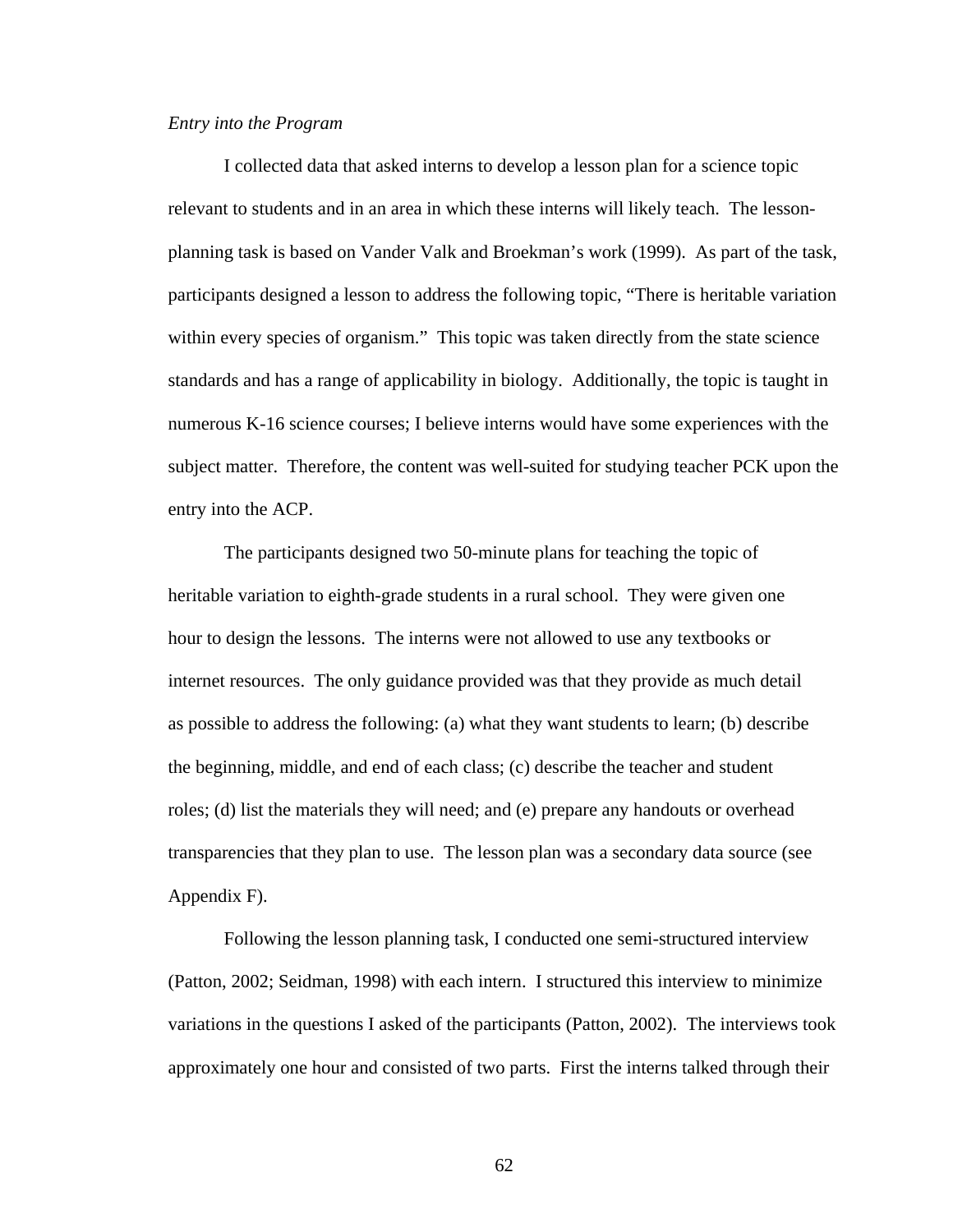plans and clarified the roles of the teacher and students during the lessons. Then interns were asked a series of questions about their subject matter knowledge, knowledge of students, knowledge of instructional strategies, knowledge of curriculum, and knowledge of assessment. These questions were designed to probe deeper about the specific components of the Magnusson et al. (1999) PCK model. The entry task interview served as a primary data source for this study (see Appendix G).

## *End of the First Summer*

I conducted one semi-structured interview (Patton, 2002; Seidman, 1998) with each participant at the end of the first summer of the ACP. The purpose of this interview was for the intern to review and reflect on their initial lesson plan after their first summer of coursework in the ACP. I asked the participants to talk through their initial plan and to indicate whether they would make changes in their lesson plans. I asked clarifying questions addressing how and why interns would make these changes. The end of summer interview served as a primary data source (see Appendix H).

#### *Fall and Spring Semester*

I conducted one fall and one spring observation cycle with each participant. The fall and spring data collection cycle were the same and adhered to the following format: (a) pre-observation interview, and (b) field observations and stimulated recall interviews. Each of these is described below.

*(a) Pre-observation Interview.* The interview cycle began with a pre-observation interview centered on the participant's lesson plans for two days. The interview protocol was semi-structured (Patton, 2002; Seidman, 1998), and focused on what the intern intended to teach during two consecutive days. I asked clarifying questions about the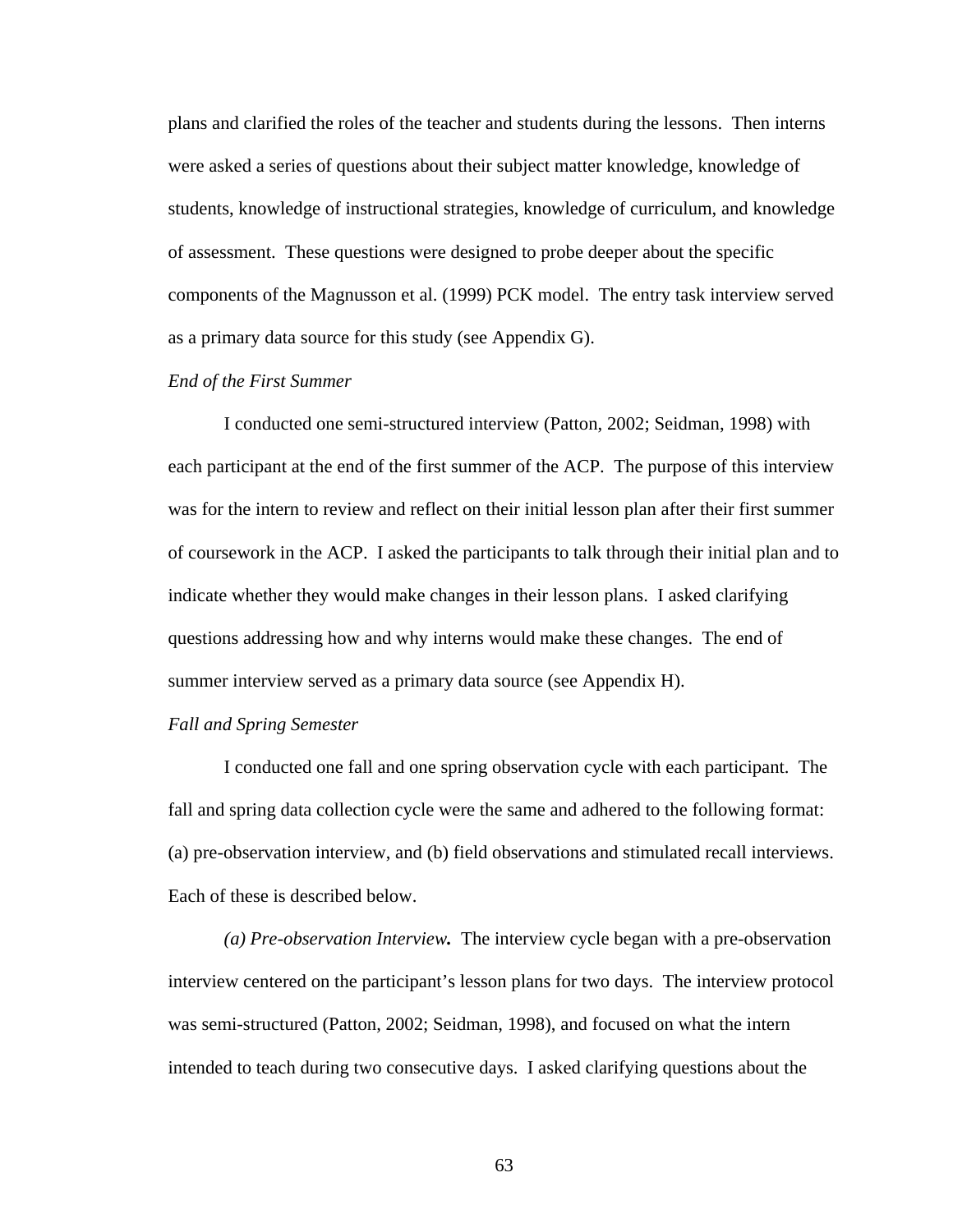lessons in regard to how the lesson addressed the following: subject matter knowledge, knowledge of students, knowledge of instructional strategies, knowledge of curriculum, and knowledge of assessment. The pre-observation interview served as a primary data source (see Appendix H). Lesson plans were a secondary data source (see Appendix I).

*(b) Observations and Stimulated Recalls.* The second portion of the observation cycle involved field observations of the participant's classroom teaching in one class period over two consecutive lessons. All field observations were video recorded. Field observations ranged from 50 minutes to 1 hour and 40 minutes. Differences in the time that field observations were conducted were related to the schools' class scheduling. Both Harris and Monroe High School have 50 minute class periods. Rover High School utilizes block scheduling and each class meets for 100 minutes every other day. During the observations, researchers took field notes about interesting instances that occurred during the participant's teaching. Interesting instances were considered instances where the participant made instructional decisions that differed from his or her plan, answered students questions, or changed instruction. Following each field observation, I conducted one semi-structured interview with each participant (Patton, 2002; Seidman, 1998). I gave particular attention to instructional decisions made during the lesson relevant to the participant's PCK. Interview transcripts and classroom observations were primary data sources (see Appendix J).

## *Mentor Teacher Interview*

I conducted two semi-structured interviews with each mentor teacher (Patton, 2002; Seidman, 1998). The first interview was conducted during the fall semester. The second interview took place during the spring semester. The interview protocol was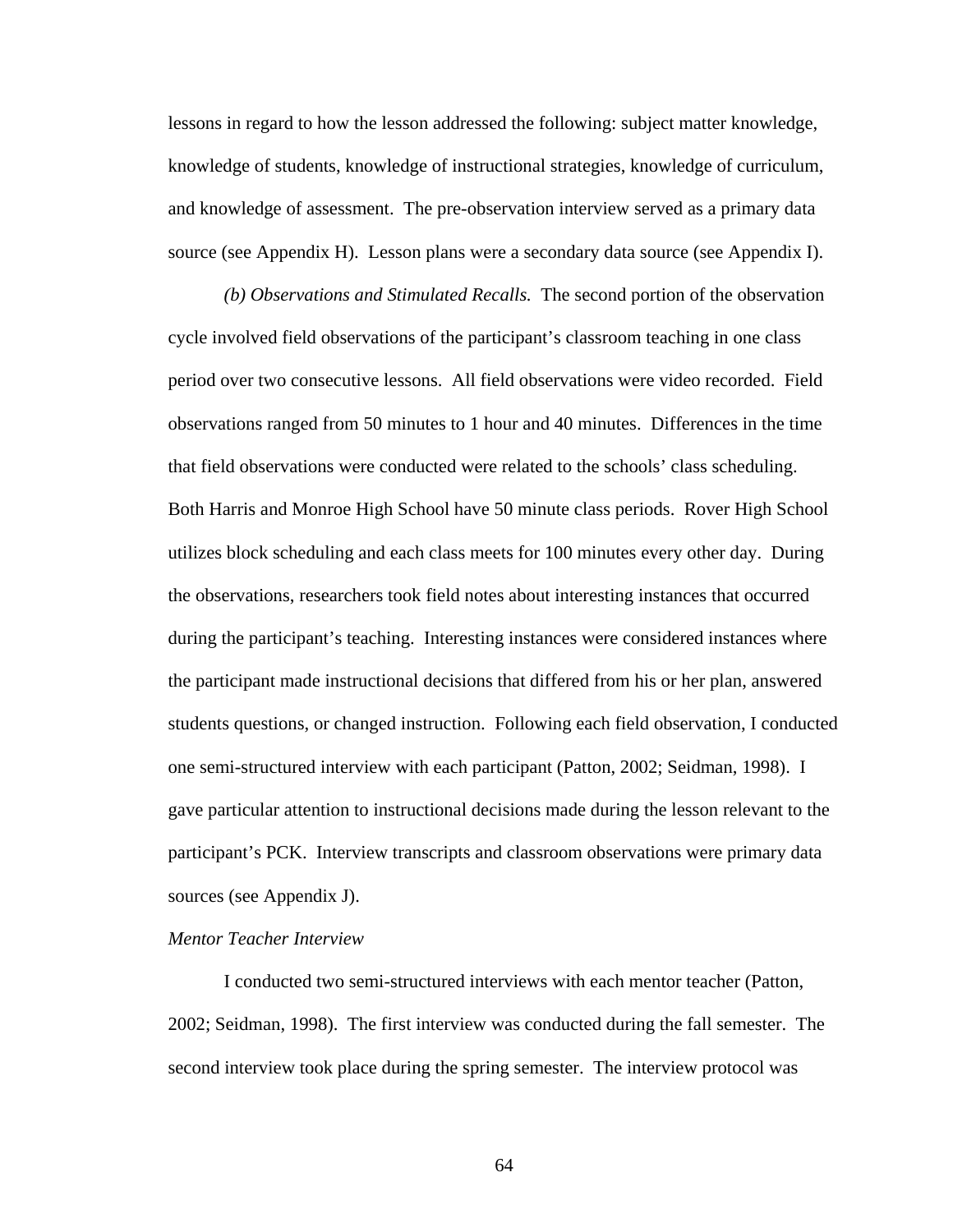structured around the five components of the Magnusson et al. (1999) model of PCK and provided a window into understanding the mentor teachers' PCK and how the mentor teacher influenced his/her intern's knowledge. I asked clarifying questions so the mentors could provide details and examples about how they influenced their intern's knowledge in regard to subject matter, instructional strategies, curriculum, assessments, and students. The mentor teacher interview was a secondary data source (see Appendix  $K$ ).

Although I collected data concerning all components of the Magnusson et al. (1999) PCK model, specific research questions within each interview protocol were related to my research questions. The data collection matrix illustrates how each of these data sources, including interview questions and tasks, informed the research questions in this study (see Table 12).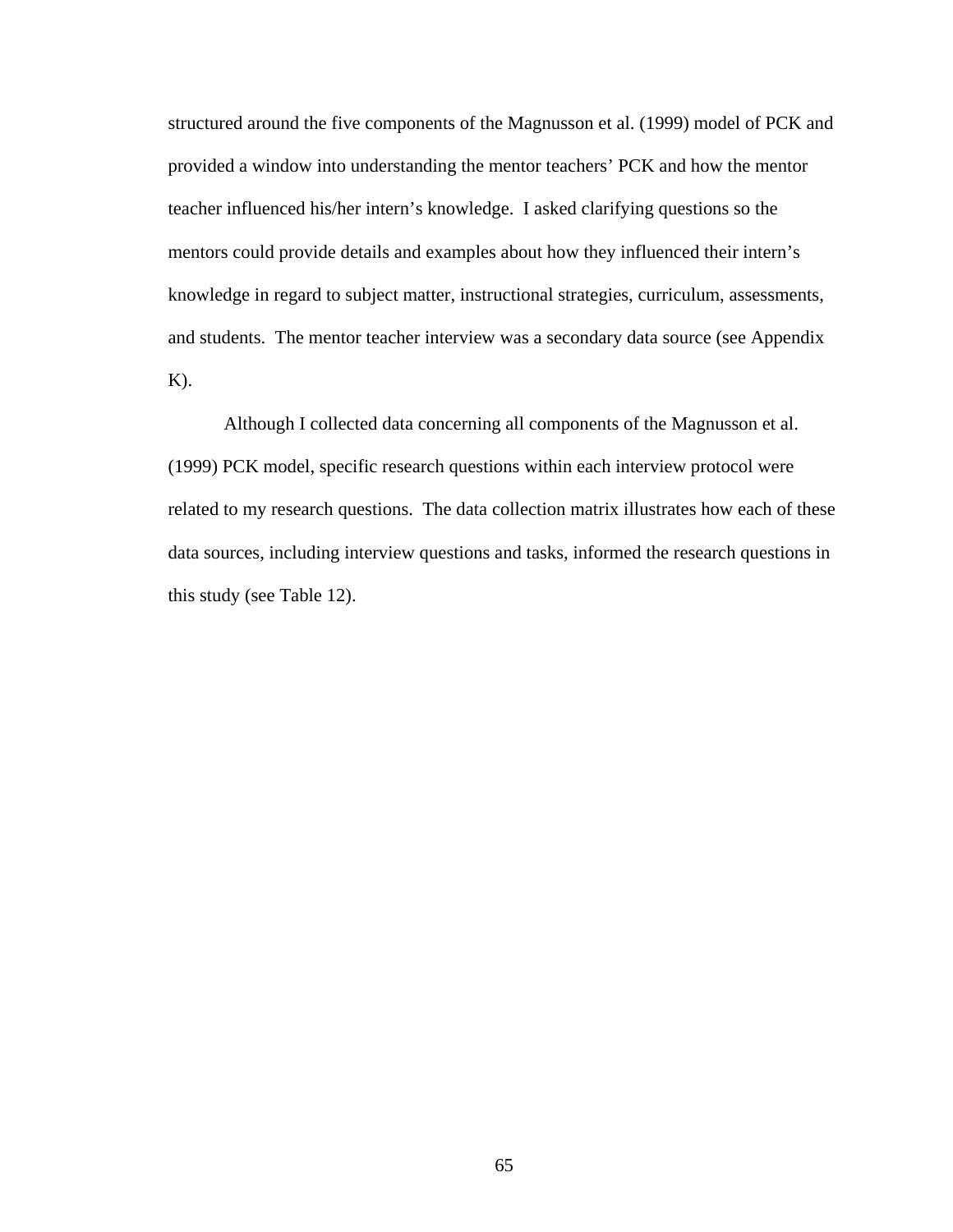# Table 12

# *Data Collection Matrix*

| <b>Research Questions</b>                      | Data Sources                                   | <b>Interview Questions/Tasks</b>   |
|------------------------------------------------|------------------------------------------------|------------------------------------|
| (1) What knowledge of                          | <b>Biology Lesson Planning</b>                 | #1                                 |
| learners do teachers have                      | Task                                           |                                    |
| at various points during an                    | <b>Lesson Planning Task</b>                    | # 2b, 7, 7a, 7b                    |
| ACP (entry, end of                             | <b>Interview Protocol</b>                      |                                    |
| summer, end of first<br>semester, end of first | Pre-observation Interview<br>Protocol          | # 5, 5a, 5b, 5c, 5d, 6, 6a, 6b, 7a |
| year)?                                         | <b>Stimulated Recall Interview</b>             | # 2h                               |
|                                                | Protocol                                       |                                    |
|                                                | mentor Teacher Interview                       | $# 2$ , 2a, 2b, 2c                 |
|                                                |                                                |                                    |
| (2) How do ACP teachers                        | <b>Biology Lesson Planning</b>                 | #2                                 |
| sequence science                               | Task                                           |                                    |
| instruction at various                         | <b>Lesson Planning Task</b>                    | # 10, 10b, 10c, 11, 11a, 11b       |
| points of their program?                       | <b>Interview Protocol</b>                      |                                    |
|                                                | Pre-observation Interview                      | # 9, 9a, 9b, 9c, 10, 10a, 10b,     |
|                                                | Protocol                                       | 12, 12a, 12b, 12c, 12d             |
|                                                | <b>Stimulated Recall Interview</b><br>Protocol | # $2c$                             |
|                                                | mentor Teacher Interview                       | # 3, 3a, 3b, 3c                    |
| (5) In what ways do the                        | <b>Lesson Planning Task</b>                    | #3, 3a, 3b, 3c; 4, 4a, 4b, 4c,     |
| following factors                              | <b>Interview Protocol</b>                      | 10a, 12, 13, 13a                   |
| contribute to the                              | End of Summer Interview                        | # 1, 2, 3, 4, 7, 8, 9, 11, 12, 13  |
| development of teachers'                       | Pre-observation Interview                      | # 1d, 1e, 1f, 2, 2a, 2b, 2c, 3,    |
| knowledge of learners and                      | Protocol                                       | 3a, 3b, 3c, 11, 11a, 11c           |
| sequencing of instruction:                     | <b>Stimulated Recall Interview</b>             | # 5, 5a, 5b, 5c, 5d, 5e, 5f        |
| background experiences,                        | Protocol                                       |                                    |
| science teaching                               |                                                |                                    |
| orientations and school                        |                                                |                                    |
| context?                                       |                                                |                                    |

# *Data Analysis*

I used Magnusson et al. (1999) PCK model to develop codes for categories within knowledge of learners and instructional strategies. All coding was arrived through inductive and deductive processes. First, I read each interview transcript and decided which codes were necessary within the categories of knowledge of learners and sequencing of science instruction. Once I had created a set of codes, I created a coding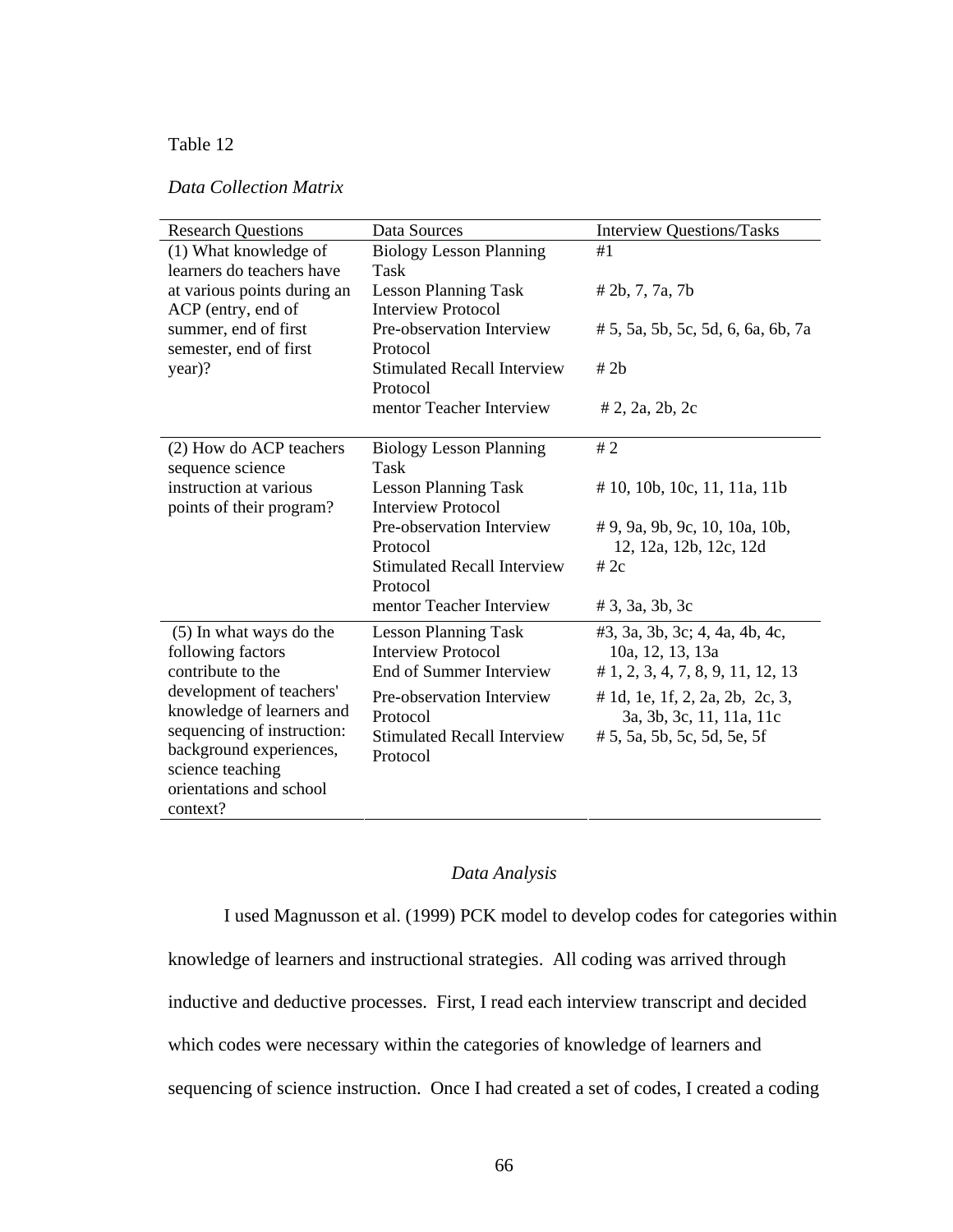dictionary for orientations, knowledge of learners, and sequence of science instruction. The coding dictionary provided a definition of each code within these categories. After creating a set of codes, I read and analyzed a subset of interviews based on these codes using NVivo qualitative research analysis software. I added additional codes and definitions as they emerged from the data.

The process of constructing cases occurred in multiple steps. After the initial coding, I combined an individual interns' data from multiple data sources during various points. From these multiple data sources, I created a description, called a case profile that included verbatim data excerpts and told the story of each participant at various time periods during their program. Triangulation of multiple data sources allowed me to tease out my participants' experiential knowledge (Stake, 2004; Yin, 1994). Throughout the construction of case narratives I returned to the data sources to test claims and find additional supporting evidence. This within-case analysis allowed me to develop assertions about each individual's knowledge during their program and to explicate and clarify the professional knowledge of these four interns (Stake, 2005).

After creating each individual case narrative, I looked across the cases to identify common themes and differences and generate a set of tentative claims (Stake, 2005). In other words, the cross-case analysis allowed me to make comparisons among the interns in this study. While conducting the cross-case analysis, I returned to the data set to test claims and find additional supporting evidence. Yin (1994) proposed that the findings of multiple case studies are useful because they allow the research to explore themes and patterns across the cases. Thus, although knowledge is context dependent, findings from case studies can be compared to revise, formulate, and test theory (Yin, 1994).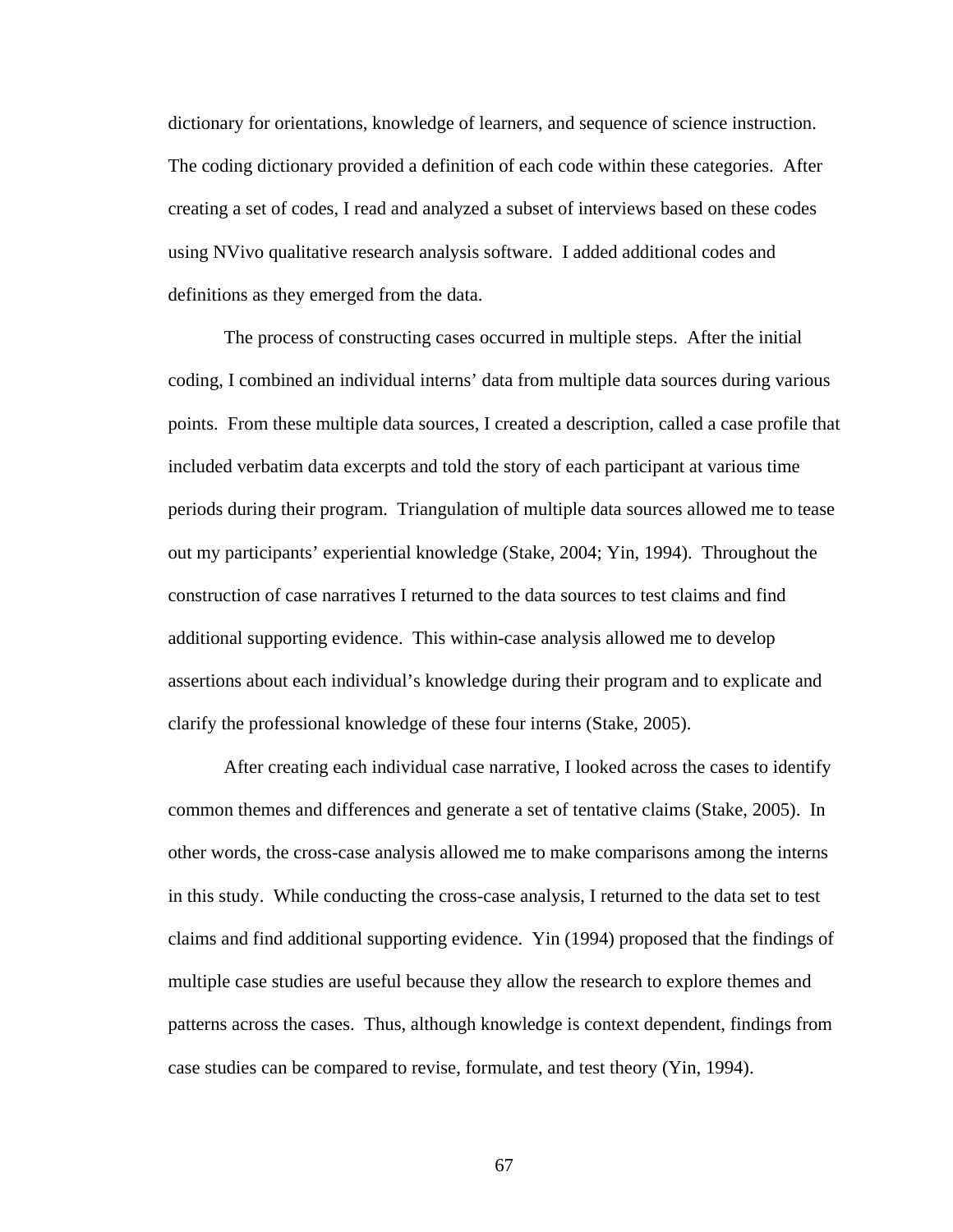### *Trustworthiness*

As a qualitative researcher, it was my role to ensure credibility, dependability, transferability, and confirmability in order to guarantee the trustworthiness of the naturalistic methodological procedures used during data analysis (Lincoln & Guba, 1985). By remaining aware of these four criteria, I limited the influence of my personal beliefs and views. I increased the trustworthiness of my study by collecting multiple data sources over time (Lincoln & Guba, 1985; Yin, 1994), and triangulating the data sources (Stake, 2004). Apart from collecting and triangulating data from multiple sources over time, I implemented other measures mentioned below also increased the trustworthiness of this study.

Developing the coding dictionaries with the assistance of other researchers increased the credibility and dependability of the study (Patton, 2002). Stigler & Hiebert (1999) described coding dictionaries as, "definition(s) that will communicate to other coders what "counts as" developing a concept or asking an open-ended question" (22). To further increase the credibility and dependability of the study, two doctoral students served as peer debriefers (Patton, 2002). Peer debriefers helped analyze, review, and triangulate data sources. First, the two peer debriefers independently analyzed a subset of the data using the coding dictionaries. Then, they provided their interpretations of the data based on their own understanding. Finally, we compared interpretations by looking for similarities and differences. The peer debriefers were used as a means to reduce bias that is associated with an individual analyzing data (Patton, 2002).

To promote transferability, I provided detailed descriptions of the cases so that the reader could make connections between the participants of the study and the reader's own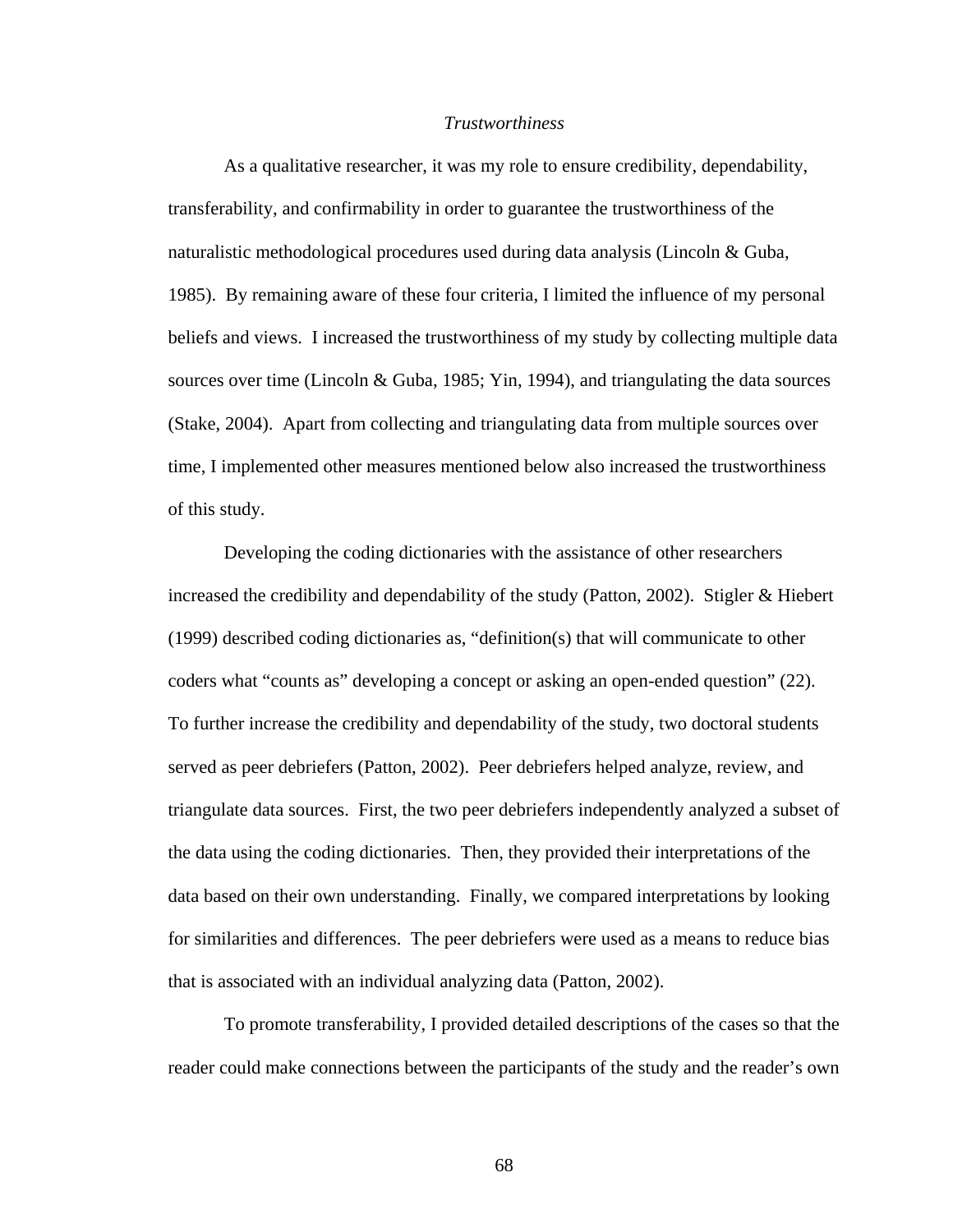context. In this regard, Lincoln and Guba (1985) described transferability as "the degree of congruence between sending and receiving contexts. If context A and context B are 'sufficiently' congruent, then working hypotheses from the sending originated context may be applicable in the receiving context" (p. 584). The detailed description was provided to help readers determine how these findings were transferable to other circumstances and contexts.

In order to strengthen the confirmability of this study, I constantly reflected on the data and asked myself, "Are the data sufficient to merit the claims?" (Denzin & Lincoln, 2005, p. 528). During data analysis I recruited the assistance of my advisors to check claims and assertions and I asked my advisors to examine whether my methodology and analysis was careful and analytic (Lincoln & Guba, 1985). The excerpts I used to support claims were accurately transferred from the raw data. An outside reviewer looking at my study would be able to confirm that the claims were generalized from the coded data; check the codes against the coding dictionary; match the excerpts with the transcripts; and check the transcripts against the raw data. Finally, I confirmed any similar findings from this research to those cited in the literature.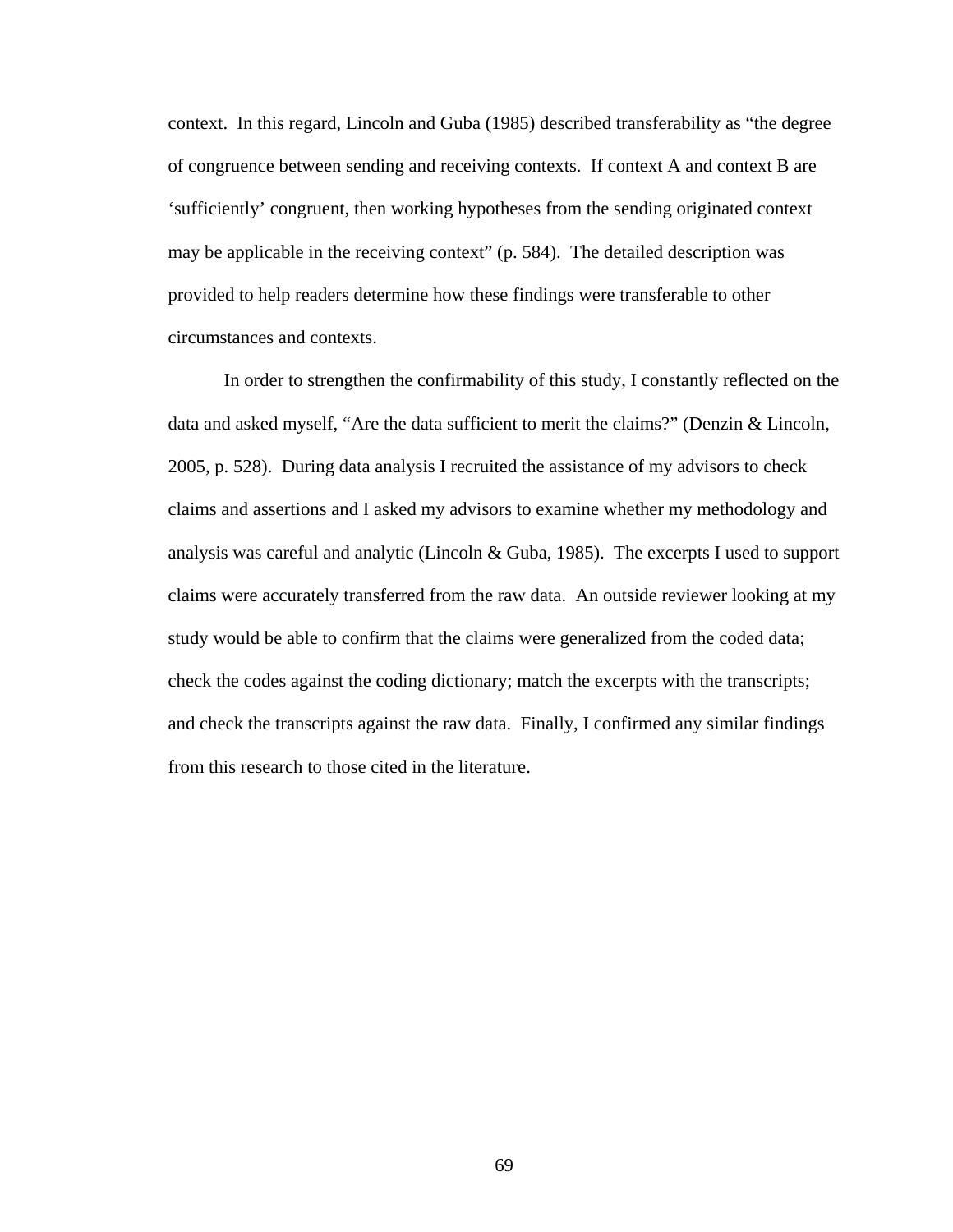## CHAPTER FOUR: CASE STUDIES

 The purpose of Chapter Four is to provide details and evidence for the assertions in Chapter Five. I present four case profiles that offer a window into the development of teachers' PCK. The profiles were constructed from interviews conducted at the beginning and end of the first summer of the ACP, and from interviews and observations during the fall and spring semester of the ACP. I selected these particular pieces of data to represent the knowledge of teaching and learning these individuals talked about in interviews and that I observed in their classroom practice. The four cases include: (1) Mary, (2) Amy, (3) Lilly, and (4) Jason.

## 1. Mary's Case

## *Experiences Prior to Program*

Mary, age 23, did not set out to become a high school science teacher. Although Mary had never taught in a formal setting, she enjoyed "helping others, by explaining ideas and sharing knowledge." She viewed teaching as a fulfilling and worthwhile career based on her experiences as a tutor and as a nanny. Mary entered the ACP just after graduating from a large Midwestern institution with an undergraduate degree in biology.

### *Beginning of ACP*

At the beginning of the ACP, Mary designed lessons to teach heritable variation to 8<sup>th</sup> grade students. After she designed her lessons, she was interviewed about her views and knowledge of teaching. Mary also watched a video of a reform-based class and reflected on the teaching and learning that occurred in the video segment. The interpretations below include data from the lesson Mary created, the interview, and the video reflection.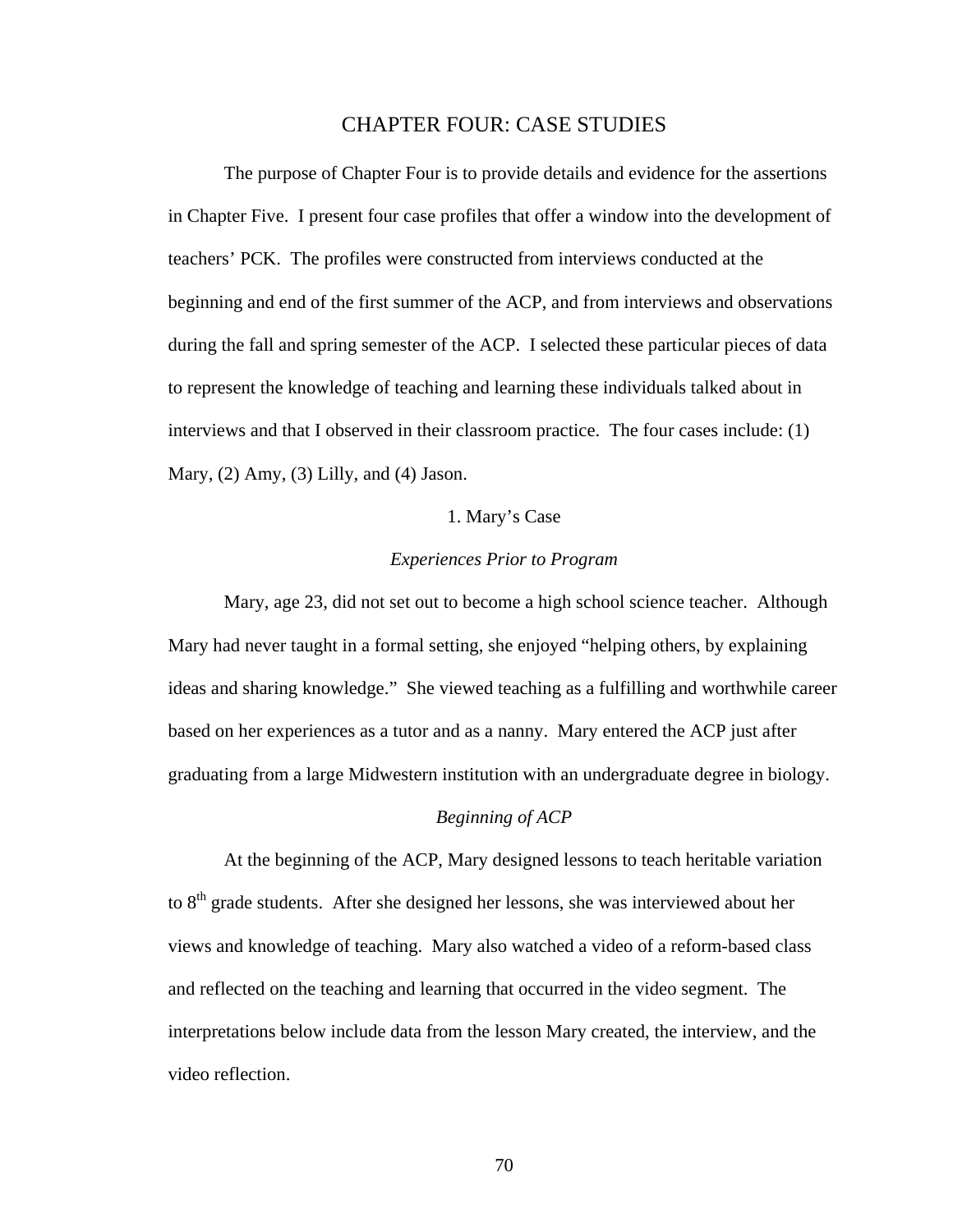## *Orientations*

Mary's images of teaching were based on her experiences as a student. She had always been taught science in a traditional, "delivery" mode. As a result of her past experiences, Mary believed that teaching science revolved around delivering terms and concepts to students. She expressed this view a number of times-- in talking about views of the teacher and student roles, her goals for teaching science, and in how she planned to teach. Mary expected that as a teacher she would be the leader in the classroom. Being a leader meant she was responsible for content, pace, and linking the big ideas together through teacher-centered strategies like lectures. Mary believed that teachers "can't wait for every student to grasp the concept, they should make sure they understand at least the basics" (Pre-observation Interview). During the Entry Task Interview , Mary talked at length about her role and made few comments about the students' responsibilities in her classroom. In accordance with her views that teachers are leaders, she believed students have a passive role.

Mary's central goal for teaching science was to present content so students could apply science to their lives. This included applying science ideas to students' current lives as well as in the future when they enter the workforce. Mary explained:

Even if they'll never do science again, I mean, which, you know, they will, they're in eighth grade, but even if they never do again that's something that's very important that they can apply to their daily life in the business world, in college, I mean, everything, in the working force. (Pre-observation Interview)

Mary believed when she presented new content, she could show students how new science ideas are applicable in their own lives.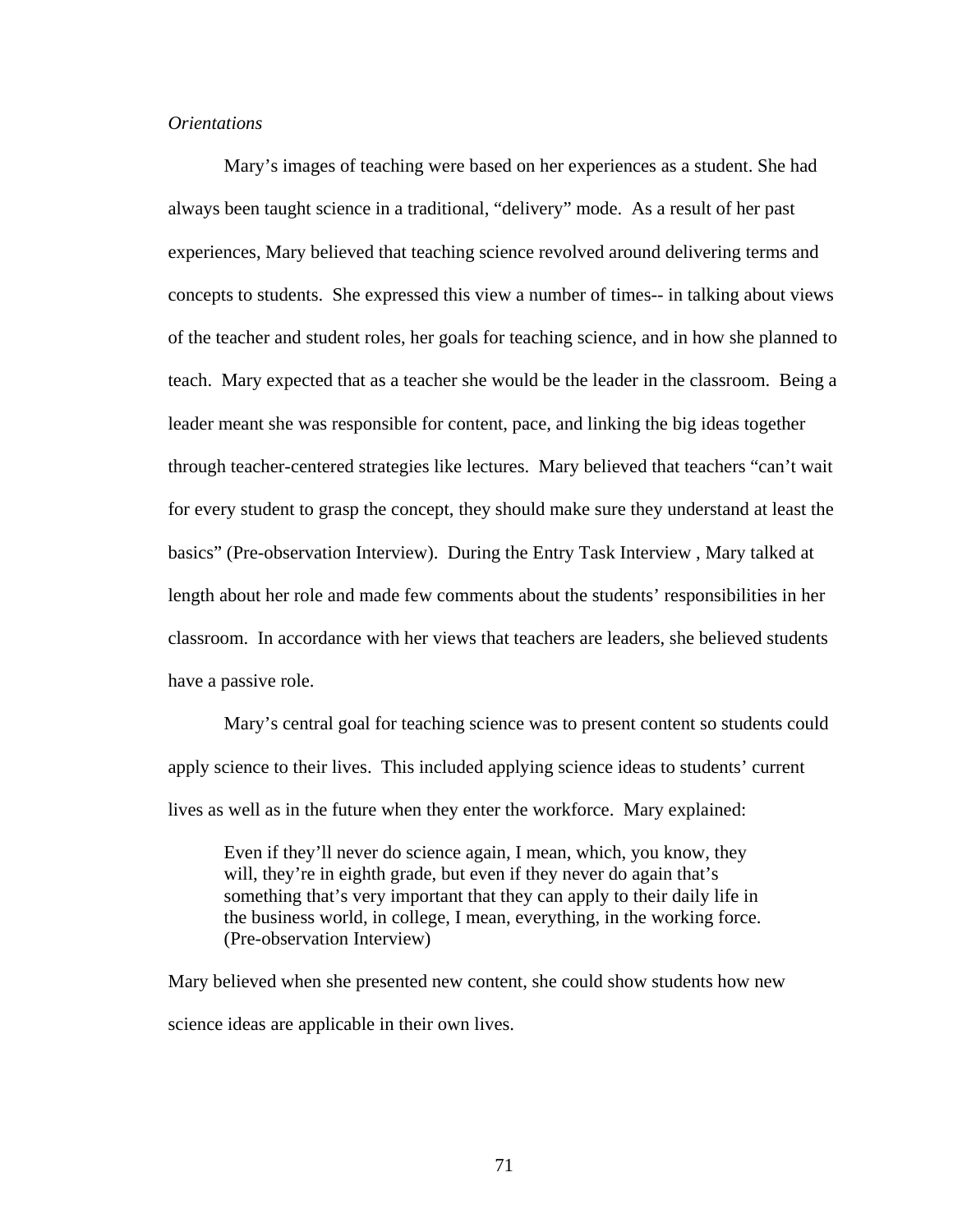#### *Instructional Sequence*

*Day 1.* Mary planned to begin the lesson with a lecture on genetics, DNA, heritability, dominant versus recessive traits, natural section, and Punnett squares. The purpose of the lecture was to provide students with new terminology and concepts. Mary planned to spend 20-25 minutes lecturing to students about new concepts and terms. This is what I have termed "inform" types of instruction and was the bulk of the lesson. "Inform" types of instruction are used by the teacher to transmit content to students. Following the lecture, Mary planned to let students practice new content by completing an in-class assignment where students did Punnett squares to practice how dominant and recessive traits are inherited. This occurred during what I have termed "practice" types of instruction. "Practice" types of instruction allow students to rehearse content presented during lectures and teacher-led discussions and apply new knowledge in other contexts. After students had an opportunity to practice new ideas, Mary planned to "continue on with lecture and go into more examples of Punnett squares (more advanced concepts)" (Lesson Plan, Day 1). The lesson concluded with a homework assignment where students practiced doing additional Punnett squares.

*Day 2.* Mary began Day Two by reviewing the previous day's homework assignment during what I have termed "review" types of instruction. "Review" types of instruction are used to remind students of content covered during previous classes. Following the brief review, Mary had students practice the concepts of dominant and recessive traits through a large group activity. Mary described the activity: "They are required to find classmates that have different traits and tally the number of people who have different traits" (Lesson Plan, Day 1). Students finished the activity by making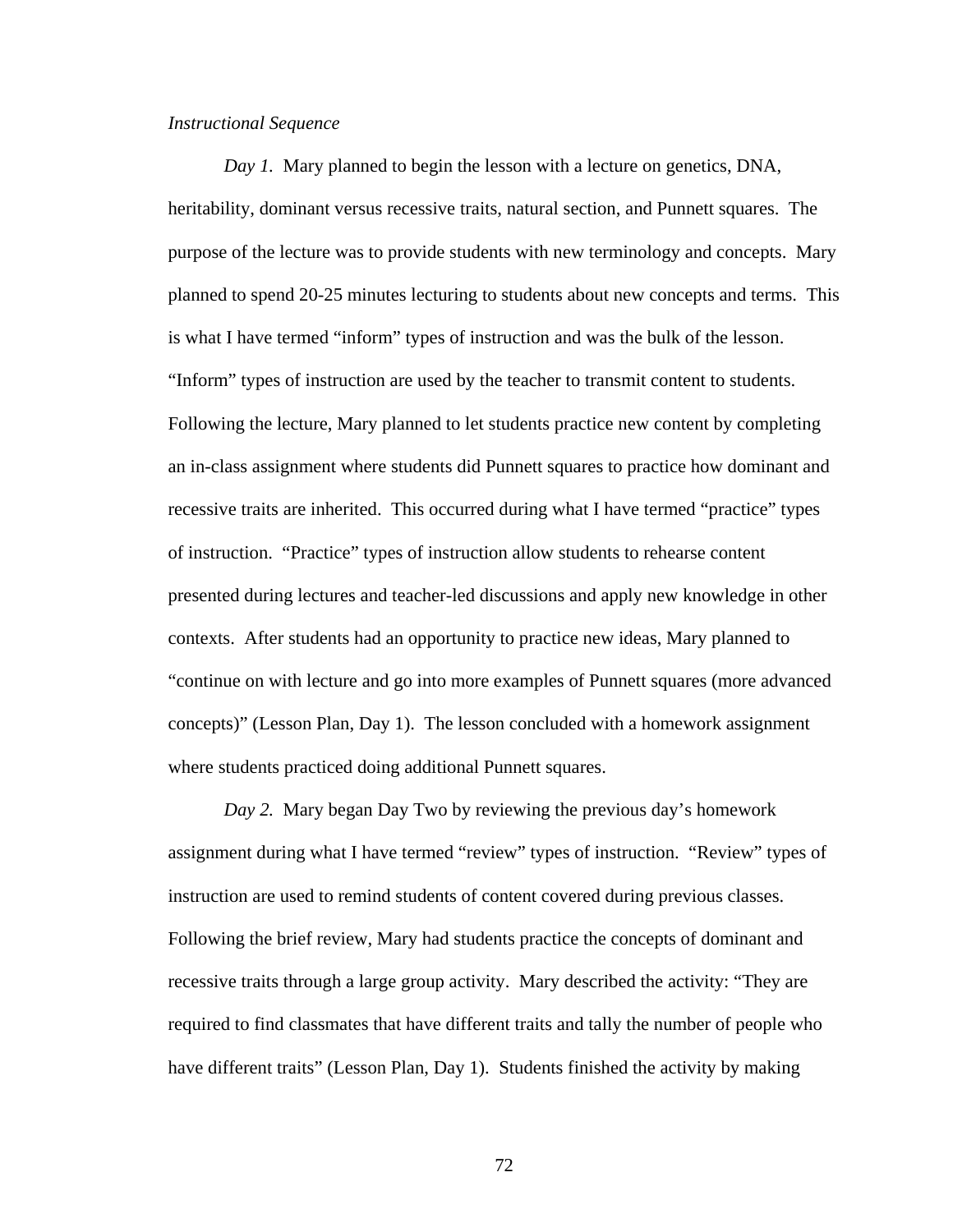conclusions about whether the traits in the classroom were dominant or recessive. The class ended with a teacher-led discussion about natural selection and survival of the fittest.

On both days, Mary planned to use an instructional sequence that centered on providing new content knowledge to students during "inform" types of instruction. Mary believed that teaching and learning begins when the teacher introduces terms and concepts and held students responsible for committing vocabulary to memory through practice. Table 13 summarizes Mary's lesson plan for Day One and Two.

Table 13 *Mary's Lesson Plan, Day 1 & 2, Beginning of Summer*

|       | Sequence | Activity                          | Description                                                                                                                               |
|-------|----------|-----------------------------------|-------------------------------------------------------------------------------------------------------------------------------------------|
| Day 1 | Inform   | $\bullet$ Lecture                 | • Teacher lectures on genetics, DNA,<br>and heritability, dominant versus<br>recessive traits, natural selection, and<br>Punnett squares. |
|       | Practice | $\bullet$ Independent<br>practice | • Students practice doing Punnett<br>squares.                                                                                             |
|       | Inform   | $\bullet$ Lecture                 | • Teacher lectures and provides more<br>detailed examples of Punnett squares.                                                             |
|       | Practice | • Homework                        | • Students do Punnett squares as<br>homework.                                                                                             |
| Day 2 | Review   | • Review homework                 | • Teacher reviews homework on<br>heritability.                                                                                            |
|       | Practice | • Students collect<br>data        | • Students count the number of different<br>traits that are prevalent in the class and<br>the number of people who have those<br>traits.  |
|       | Inform   | • Discussion                      | • Teacher leads a discussion on natural<br>selection and survival of the fittest.                                                         |

*Mary's Lesson Plan, Day 1 & 2, Beginning of Summer*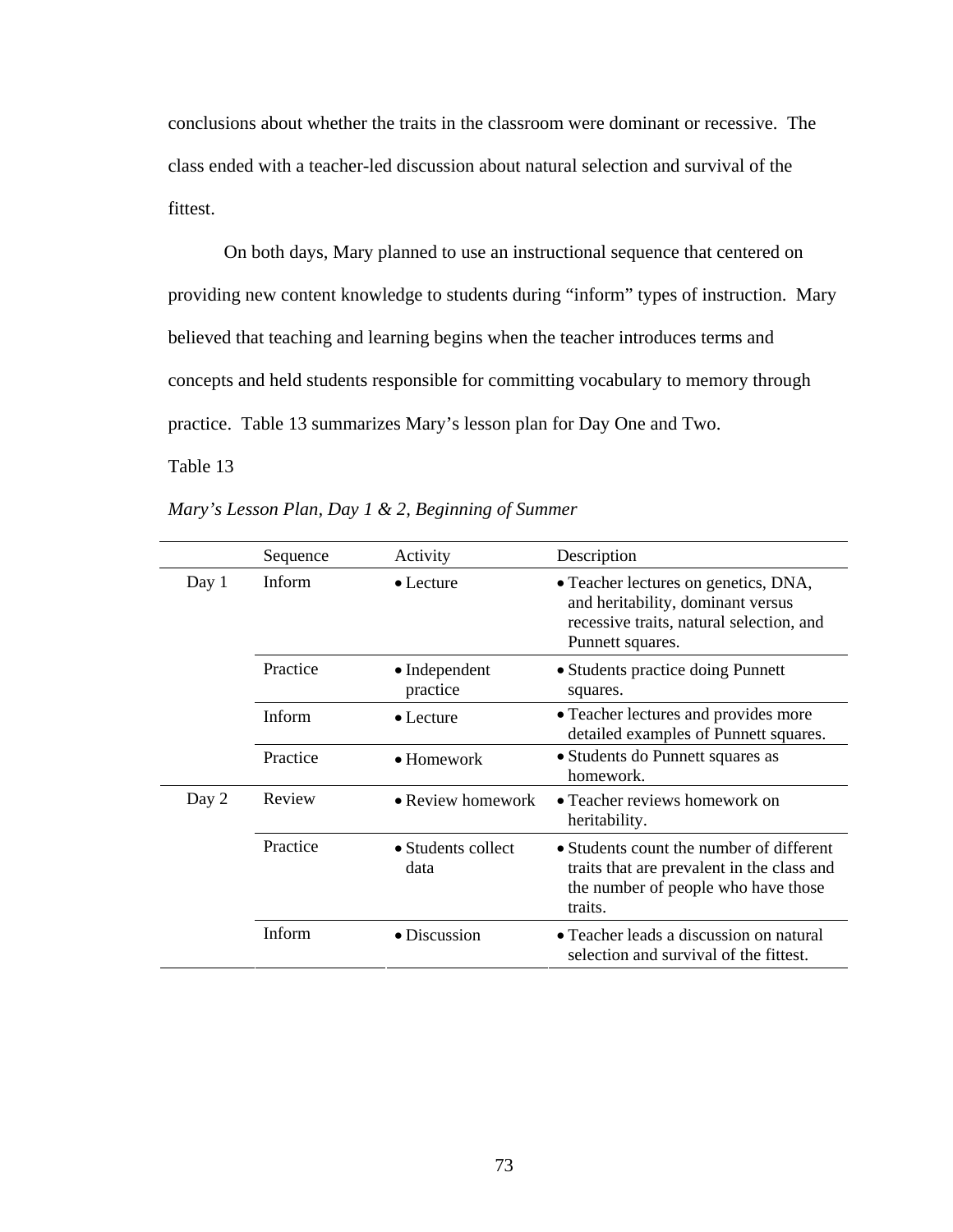### *Knowledge of Learners*

Even though Mary had not taught this content before, she believed that students would be familiar with the term "DNA," from television shows and "they've probably heard about dominant and recessive from previous classes" (Pre-observation Interview). However, she thought she should not assume that students have prior science knowledge. She said, "I do not feel it's appropriate for a teacher ever to just assume you have prior exposure" (Pre-observation Interview). Mary was adamant about not assuming students have prior knowledge and regardless of students' experiences and knowledge, she could "go slow" and focus on concrete aspects of the content to help students learn.

*Requirements for learning.* Mary drew on her experiences as a student and believed learning is dependent upon relating new content to students' personal experiences. During Mary's lectures she would focus on "natural selection and how that applies and how the Punnett square is applied to our daily life" (Pre-observation Interview). Additionally she said, "At first it would be foreign for the students, but I'd be bringing what we talked about into their world" (Pre-observation Interview). Mary believed students would learn the material if she made personal connections for them.

*Areas of student difficulties.* Despite never teaching in a formal setting, Mary was concerned about teaching DNA and thought "students don't grasp the unseen very well" (Pre-observation Interview). Even if Mary brought in a model of DNA that they could see and touch, they would have trouble learning new content. Mary explained:

There is nothing tangible for students to grasp [Referring to DNA]. I wanted to bring in a helical structure so they could see it, but it's, I mean, it's molecular, it's teeny tiny, it's very difficult. (Pre-observation Interview)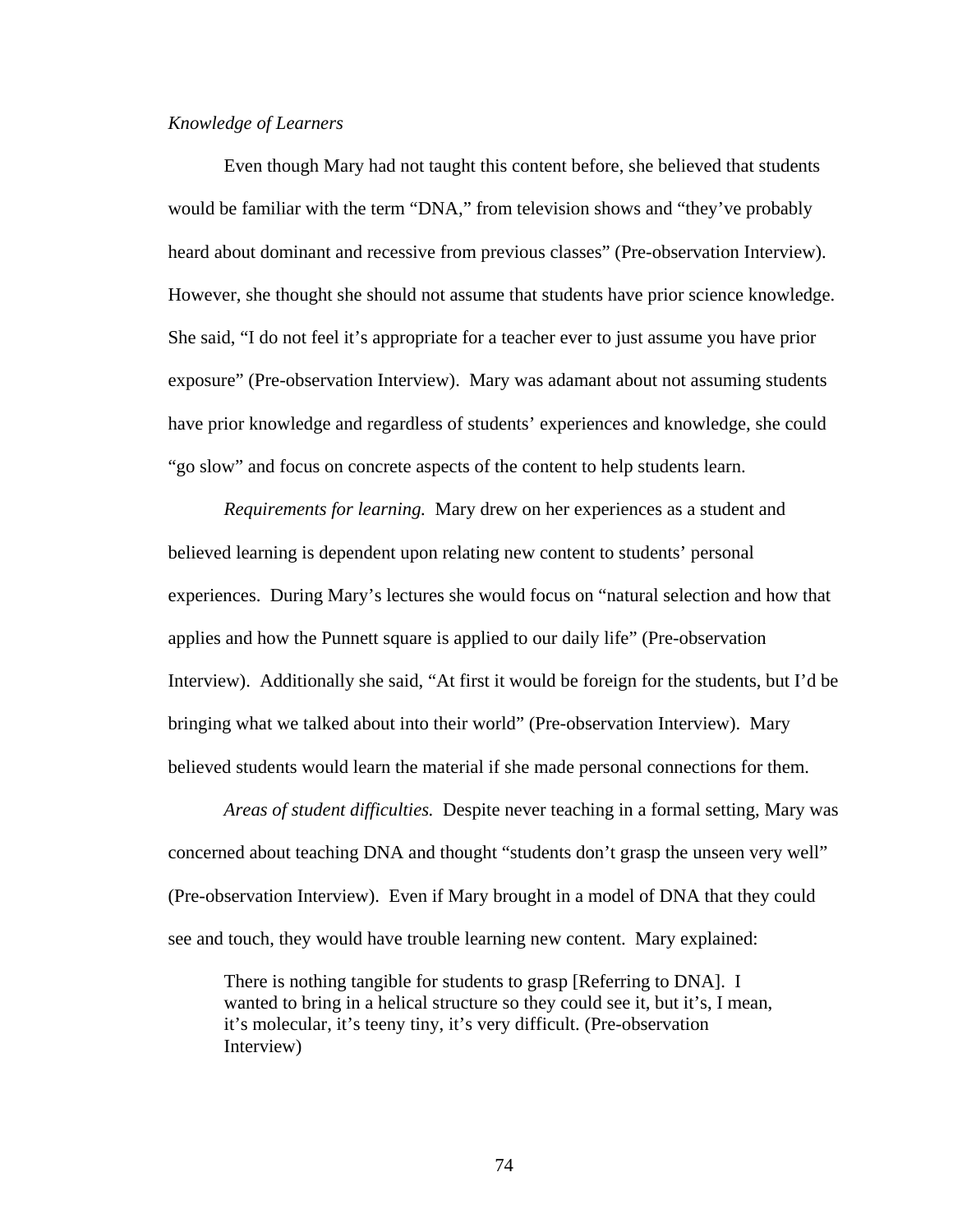Mary planned to spend the least amount of time teaching about microscopic concepts like the structure of DNA and focus on the concrete aspects of the content that  $8<sup>th</sup>$  grade students can understand. She mentioned, "I think that would be the hardest part and that's why I wanted to give the least amount of time to that area" (Pre-observation Interview).

*Contributing Factors to Mary's Development of Knowledge of Teaching and Learning at the Beginning of the ACP* 

Mary attributed much of her knowledge about teaching heritable variation to her past experiences as a K-16 student. She drew on her experiences from high school when designing the lesson and activities. According to Mary,

The activity that I planned for my students … was one that I did as a freshman … I remember … you run around, you find classmates that have certain traits … who's got the hitch hiker thumb? Who's got, like, hair on their index finger? Things like that, who has got brown hair or blue eyes? (Pre-observation Interview)

 Additionally, Mary used what she knew about how her own teachers sequenced instruction. She believed teachers plan a review at the beginning and give homework at the end of class as she explained, "Open by reviewing the homework, just to make sure that, you know, I've been in classes where, where teachers, you, they go over the easy stuff then they assign homework" (Pre-observation Interview). Mary also mentioned, "The majority of my classes it was a lecture for "x" amount of time, and usually it was at minimal for fifteen minute lecture" (Pre-observation Interview). In general, Mary used sequences and activities she had experienced in high school. Mary's K-16 experiences were the source of her orientation to science teaching.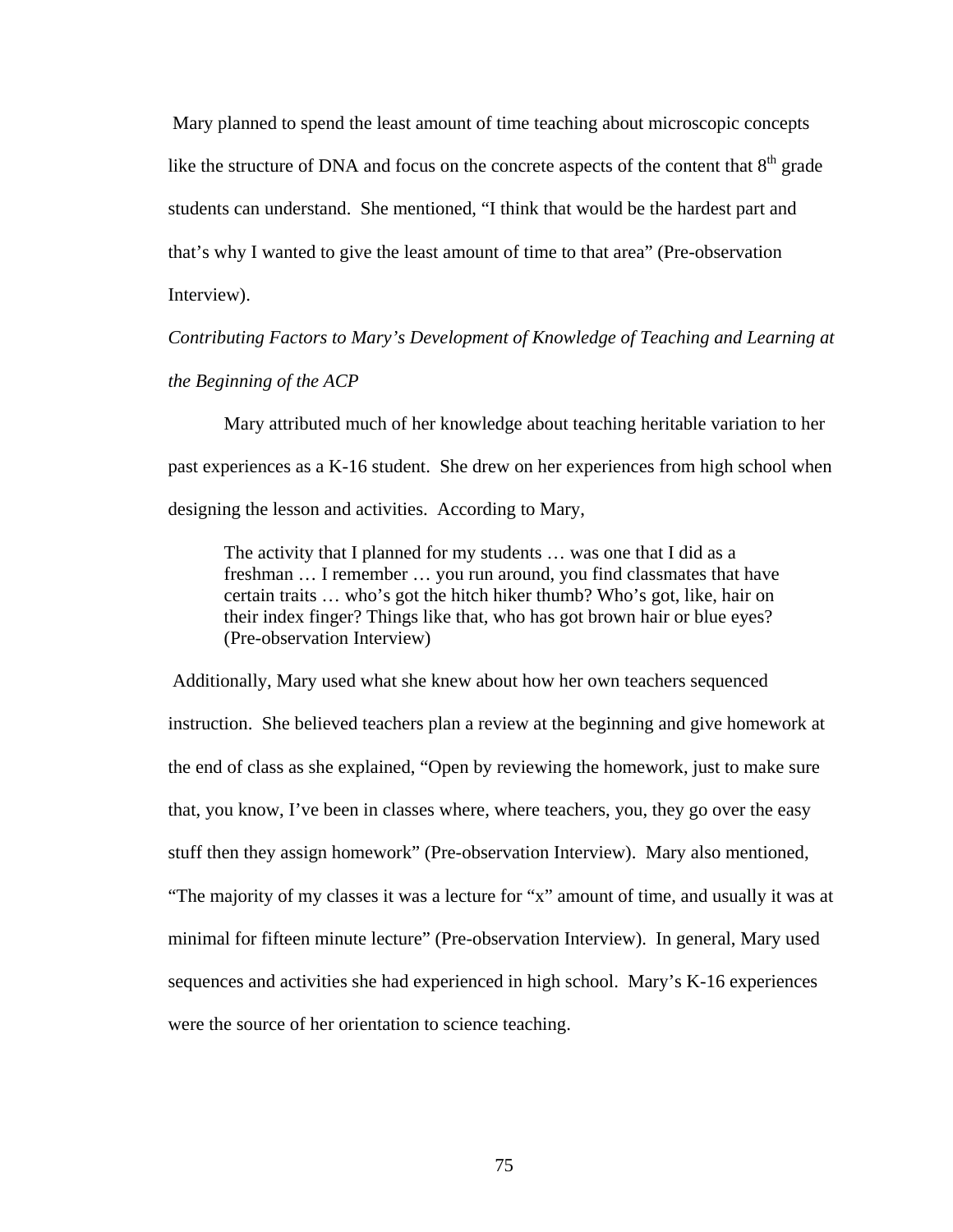#### *End of Summer*

 At the time the end of the summer interview was conducted, Mary had completed her first summer in the ACP. Mary had finished a course in Educational Psychology and the first Secondary Science Methods course. During the interview, Mary reflected on her initial lesson plan.

## *Orientations*

Mary continued to view teaching as telling students science terms and concepts and learning as listening to teachers' explanations. Her views of the teacher's roles had not changed significantly. In describing her views of teacher and student roles, Mary believed she should be the "leader" in the class and focused on transmitting knowledge through lectures. She said, "I'm most comfortable with lectures because when they come back here you may lose control of them" (End of Summer Interview). Mary still thought her students had a passive role in learning and said, "The students' role is to learn and in some sense shut up, sit down, and write down information" (End of Summer Interview). Mary described her central goal as presenting science content. She planned to use students' life experiences as a bridge for introducing new content. Her goal was to "focus in on what do we know, let's go from there, and that can kind of get students more involved also" (End of Summer Interview).

#### *Instructional Sequence*

 Mary planned on using the same instructional sequence to teach the lessons that she designed on the first day of her ACP. However, she would decrease the time she lectures, from 25 minutes to 15 minutes, so students could stay focused. According to Mary, "A twenty to thirty minute lecture, that's going to be brutal, not only on the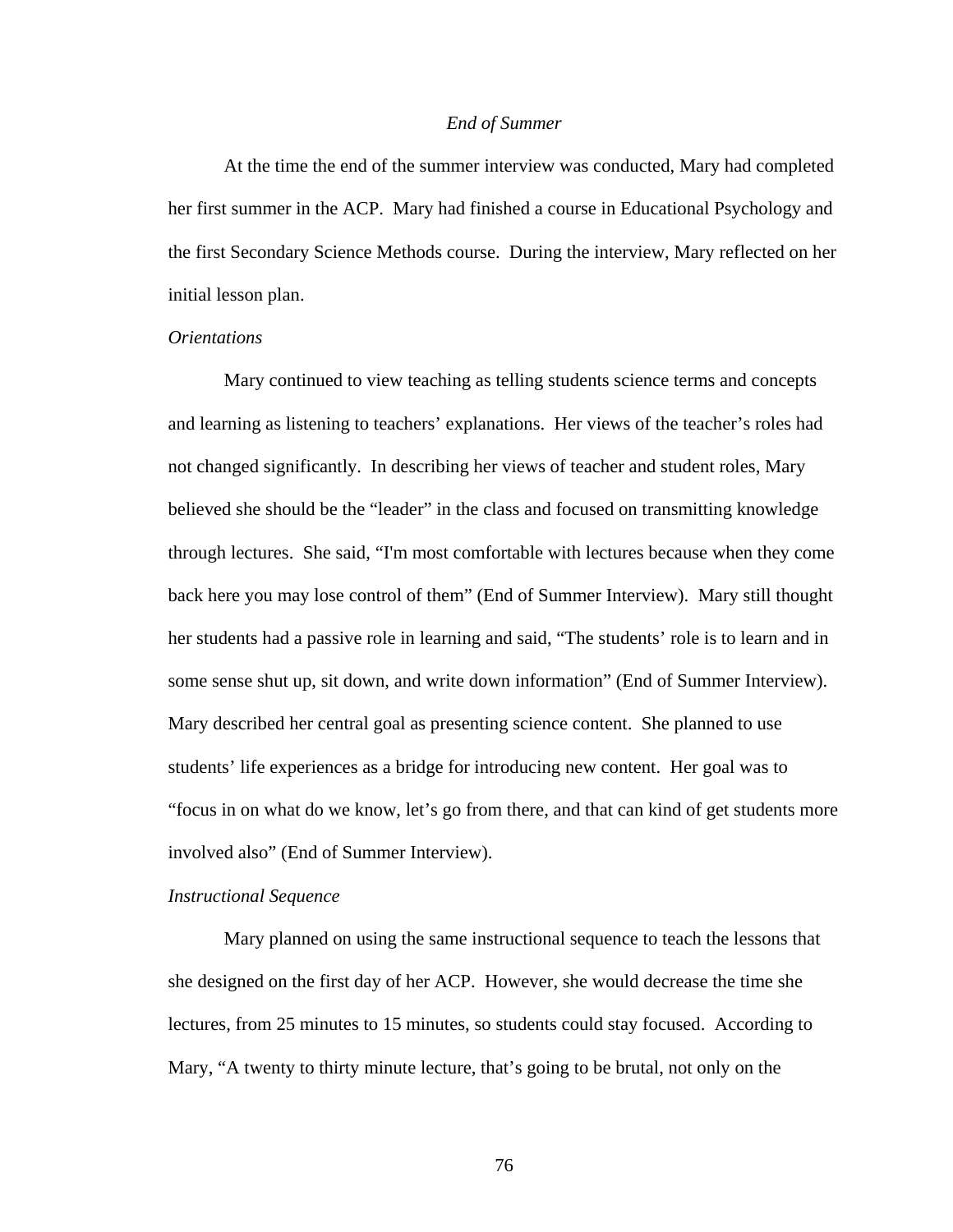students, but on myself as well …. I would keep it in there, but I would try not to go over fifteen minutes" (End of Summer Interview). Mary would also still have students do worksheets to practice the ideas she gave them through lecture. Instead of having students work independently, she would have them do the worksheets in groups.

Mary would also keep her initial lesson she planned for the second day of instruction. She would keep the "review" activity to "make sure we're [referring to the teacher and students] on the same page" (End of Summer Interview). Mary thought that the second day was better than the first because it was more student-centered. She explained, "I like day two more than day one, because it focuses more on the students. They're doing a fifteen, twenty minute activity. They're up and talking. They're doing class discussion" (End of Summer Interview). The sequence Mary planned still focused on presenting information to students through teacher-centered strategies during "inform" types of instruction near the beginning of lessons.

### *Knowledge of Learners*

 Mary continued to believe that teachers cannot assume that students have prior science knowledge and should determine what students know at the beginning of a lesson. Once teachers know about students' conceptions, they can design lessons. According to Mary,

 Students will bring a lot of stuff, you can't assume that they know x, y, and z before they walk in, but they may know a, b, and c, which you didn't even realize. So really focusing in on that before I even branch into stuff, say okay, well what do we know, let's go from there. (End of Summer Interview)

 *Requirements for learning.* Mary focused on lecturing being the key strategy that teachers do in science to help students learn new content. She commented, "You do have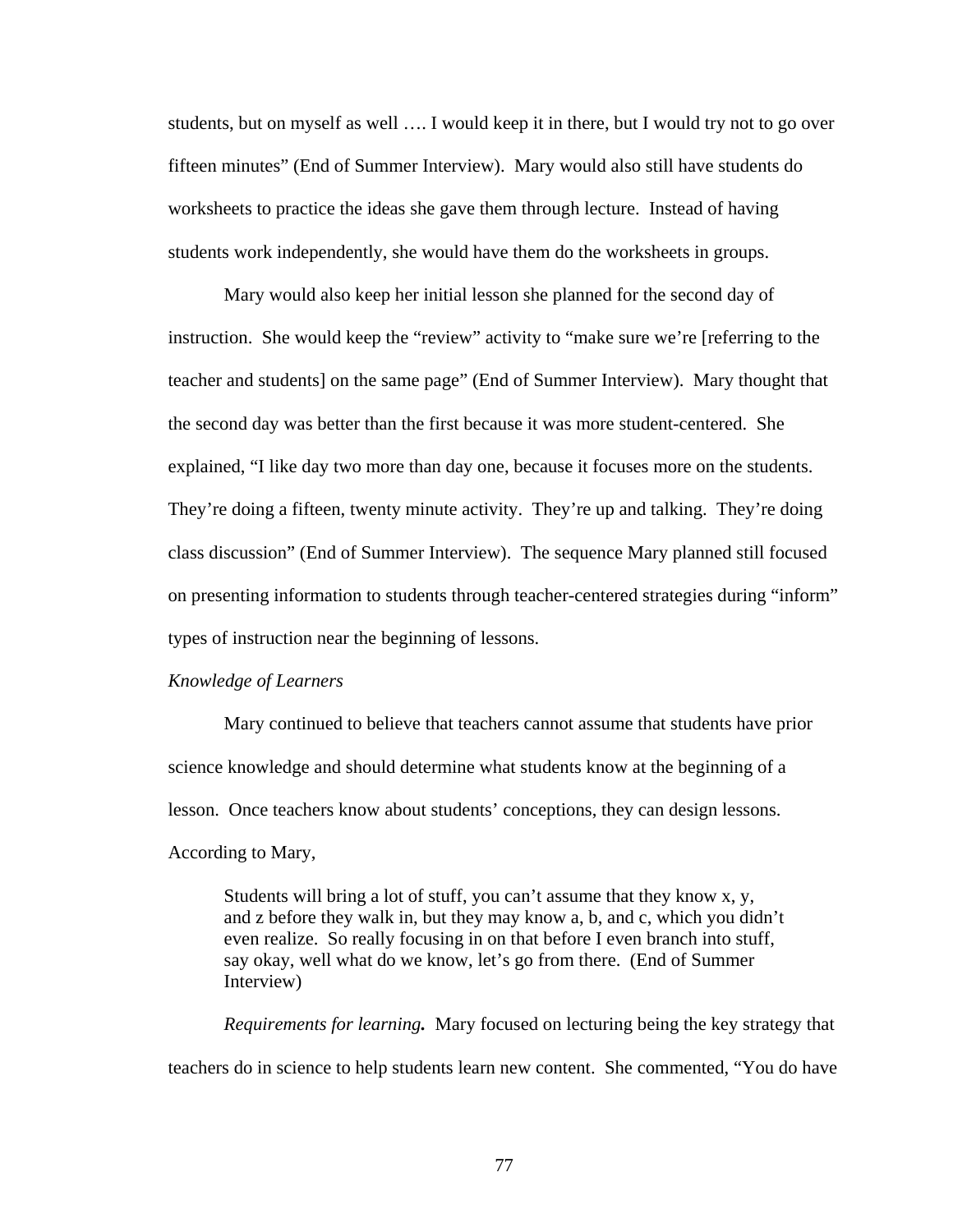to have lectures, some things are just unavoidable" (End of the Summer Interview). However, Mary's knowledge of the requirements for learning expanded as a result of the Secondary Science Methods course. Mary took on additional beliefs about learners' needs that included: discovering science on their own; and group work.

 When Mary talked about what she liked about her lessons, she focused on activities where students figured out concepts for themselves. She thought that investigating characteristics would help students discover ideas about dominant and recessive traits. She explained, "They're learning on their own. It's not me saying, this is supposed to be this, this is supposed to be, it's like, hey, let's go find out, let's go do this, and then we'll come back and talk about it" (End of Summer Interview).

Mary also believed that working together helps students learn new material because it "gets them talking" to help maintain their interest. According to Mary, "Whenever you have them in groups … it helps facilitate this kind of environment, were we're all learning and a place where you want to be, versus, I go and I sit by myself and I work by myself" (End of Summer Interview). She thought that working with partners increases student motivation because students feel part of a group.

 *Areas of student difficulties.* Mary reflected on her own experiences when talking about the difficulties students would have with her lessons. She believed that it would be difficult for students to stay focused if she did not break up the time that she spent lecturing. Mary planned on having the students get out of their seats and move around the classroom to divide up the time she spent lecturing. She explained:

I would say get them up out of their seat, go over somewhere else and look at a DNA model, don't just pass it around while they sit in their seat, like, get them up, get the blood flowing, because you start to get bored sitting there for too long. (End of Summer Interview)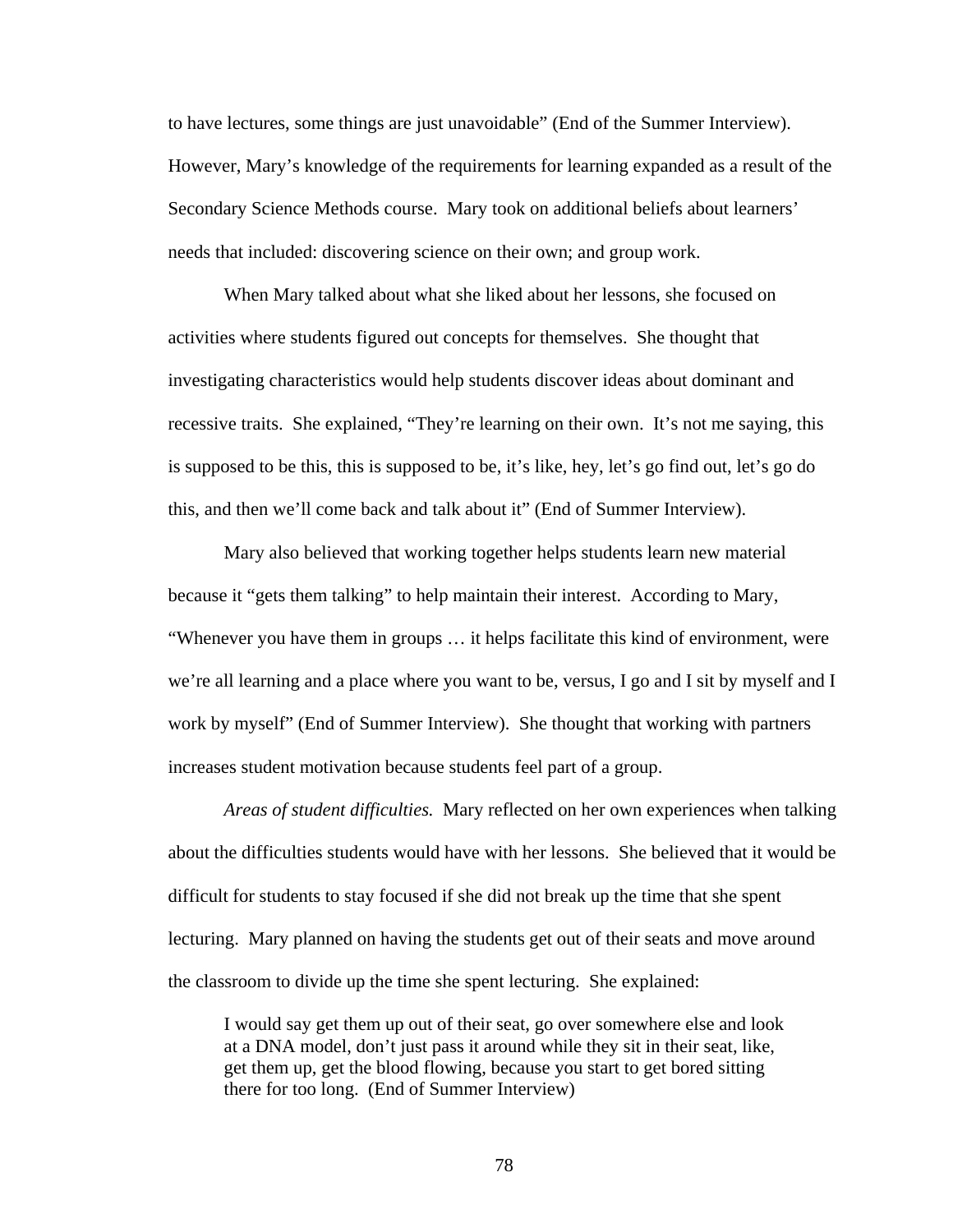Mary blamed student boredom with sitting and taking notes as being the cause for their inability to focus during lecture. Despite students having difficulty remaining focused, Mary believed lectures are vital for student learning.

# *Contributing Factors to the Development of Mary's Knowledge of Teaching and Learning at the End of the Summer*

 After 11 weeks in the ACP, Mary's knowledge of teaching and learning science developed from different experiences. Mary found value in working with other students during her Secondary Science Methods I course to learn new content. She said, "I'm not a real big fan of groups, I never have been until after this summer, and I was like, hey, this is really good." Additionally, Mary learned about inquiry in the Secondary Science Methods course. She described that the key feature of an inquiry approach is that it allows students to discover science on their own. Mary's knowledge of learners expanded as a result of the ACP courses and she believed she could use discovery and group work after she lectured to help students learn science. However, Mary placed more emphasis on what she knew about students learning needs than what she would do with that knowledge.

 The ACP course work was very different than her own experiences as a student. Mary said that she was "raised on the teaching style, unfortunately, where the teacher just kind of takes over" (End of Summer Interview). She believed that the summer's coursework proposed that teachers should not lecture. The idea of not lecturing to teach science was hard for Mary to reconcile based on her own experiences in college science courses. She said, "Five years of college, it's all been lecture based" (End of Summer Interview).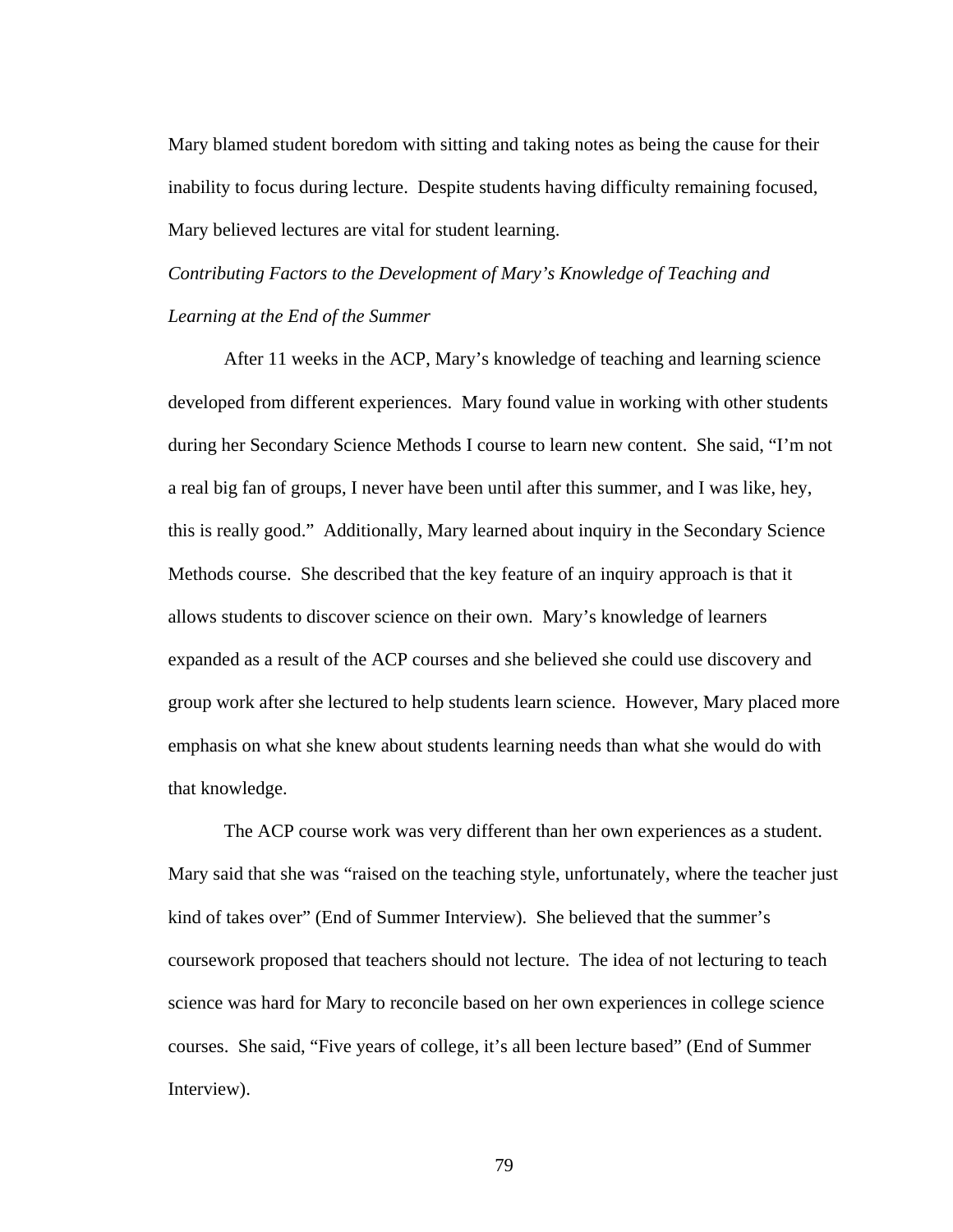#### *Internship Context*

The interview-observation cycle was conducted near the end of Rover High School's first semester. Mary was interning in a human anatomy class. Her mentor, Melanie, had taught anatomy for 6 years and was working on her Masters degree in Education. A general teaching philosophy used by mentor teachers in the science department at Rover High School was that interns begin by observing and mimicking their mentor. Mary talked at length about interning with Melanie and how she was learning to mimic and coteach. Mary explained, "She (referring to mentor) will teach on A Days then I will see how she presents the materials and I will relearn it. Then on B Days I'll present" (Pre-observation Interview). In general, Mary reported that she had "issues with transitions and how long it is appropriate before they need to move on …. So, [her mentor] help cue me in to they are ready to move on" (Stimulated Recall, Day 1). When Mary designed her own activities during the semester, she used the human anatomy objectives and common assessments.

Being placed in a human anatomy class was problematic for Mary who did not consider herself knowledgeable in the subject area. Although she had an animal physiology course in college, it was not specific to human anatomy and physiology. Mary believed she did not have the background knowledge necessary to teach human anatomy and even though she had the textbook and teacher resources for the course, she had difficulty learning the subject matter. Melanie taught Mary some human anatomy and physiology, but left the bulk of learning the subject matter to Mary who had her resources. Mary was hesitant to design activities and use strategies that deviated from what her mentor implemented due to her lack of subject matter knowledge.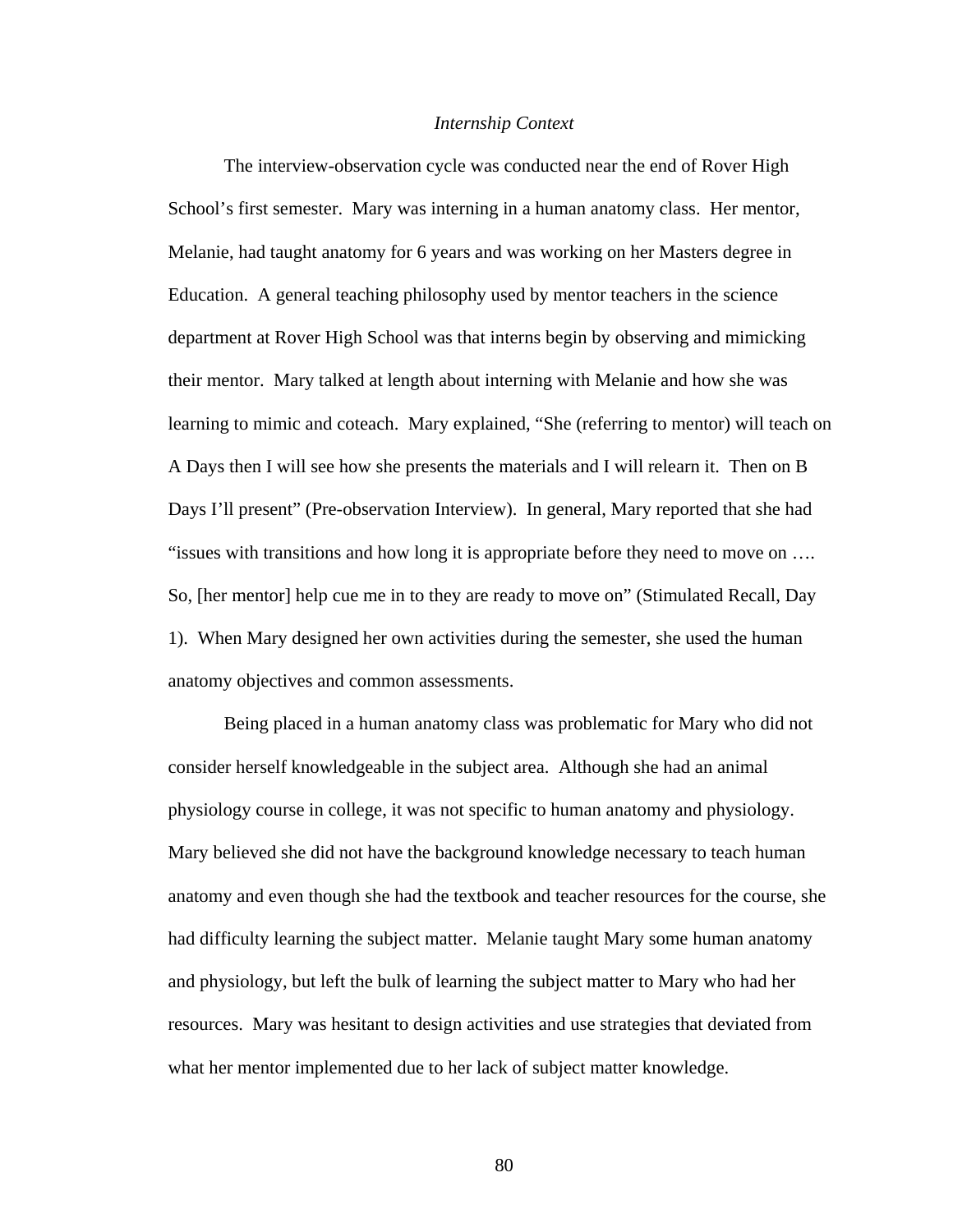## *Fall Semester*

Mary was enrolled in Secondary Science Methods II and had been observing and teaching along side her mentor for approximately 17 weeks. In the Human Anatomy class there were 7 males and 8 female students. Most of the students were juniors or seniors. She considered the class to be highly motivated and had an interest in pursuing medical related careers. She described this class as having "really positive attitudes. They're really excited to learn. They ask loads of questions beyond the scope of what we're presenting" (Pre-observation Interview). However, Mary was concerned about her lessons due to her subject matter knowledge. She remarked, "Muscles contractions are kind of fuzzy for me" (Pre-observation Interview). Mary also talked about her plans as being atypical because students had missed school the previous day due to weather related issues. The interpretations below include data from the lesson Mary created, the interviews, and field notes.

#### *Orientations*

After four months of working with students and a mentor, the nature of the internship context strongly reinforced Mary's science teaching orientation which focused on delivering vocabulary to students. This image was reiterated in her views of teacher and student roles and how she planned to teach. She learned that, in addition to giving students notes, teachers have other responsibilities. She explained:

I would have said the teacher's role is to give all the information and now it's clear that the teacher clears up misconceptions, is responsible for the information, for the learning, and testing them and assessing if they learned. (Stimulated Recall, Day 1)

Mary believed that teachers should provide knowledge, resolve student misconceptions, and assess student knowledge. In accordance with these views, she thought students have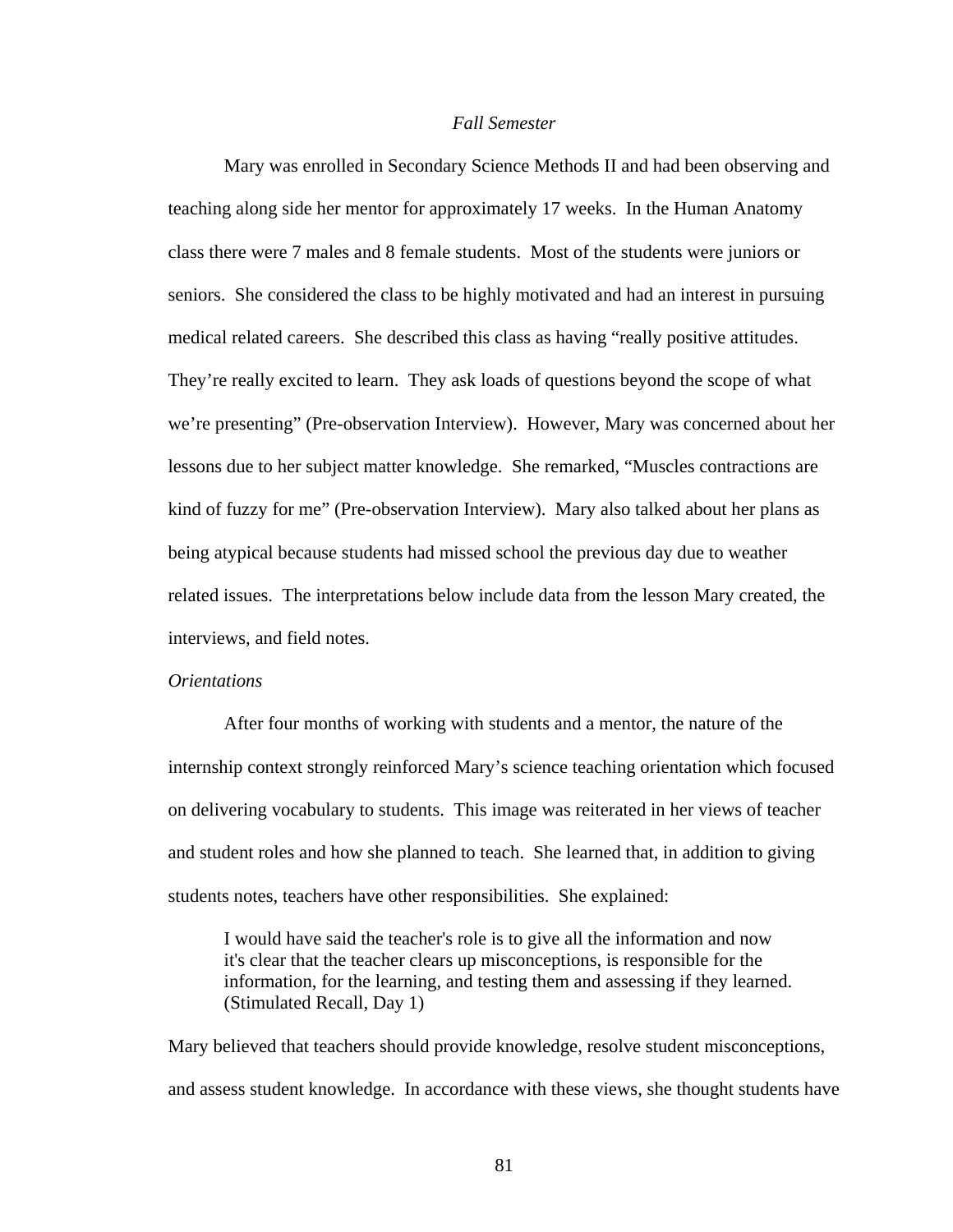a passive role in the class and are responsible for following her lead. So, Mary's orientation that focused on teaching is telling and learning is listening was reinforced by her teaching context that mostly used teacher-centered, traditional-transmission modes of instruction.

#### *Instructional Sequence*

*Day 1*. On the first day, Mary began the lesson with having students write a quiz. Once all students had written a quiz, they traded and took a classmate's quiz. The purpose of the quizzes was to review previous content covered. Next, Mary had students take notes on muscle fiber contractions. The lecture took approximately 45 minutes of class time. The class concluded with a teacher-led review and homework. At the end of class, both Mary and her mentor teacher rent over a chart on neurotoxins.

*Day 2.* Class began with a review of the quizzes from the first day's lesson. Mary had "students grade the quizzes they took on Tuesday and give each other feedback." She followed this activity with a lecture over different types of muscle fibers, exercise, and fatigue. Similar to Day One, the lecture was the bulk of the lesson. After the lecture, students had the rest of class as "worktime" to practice the ideas covered in lecture by coloring and labeling different anatomical pictures of muscle fibers. Once students were done, they began studying for a quiz that addressed this material.

On both days, Mary planned to use an instructional sequence that focused on transmitting knowledge to students during "inform" types of instruction. She continued to believe that science teaching and learning begins when the teacher provides new vocabulary to students. Table 14 summarizes Mary's lesson plans for Day One and Two.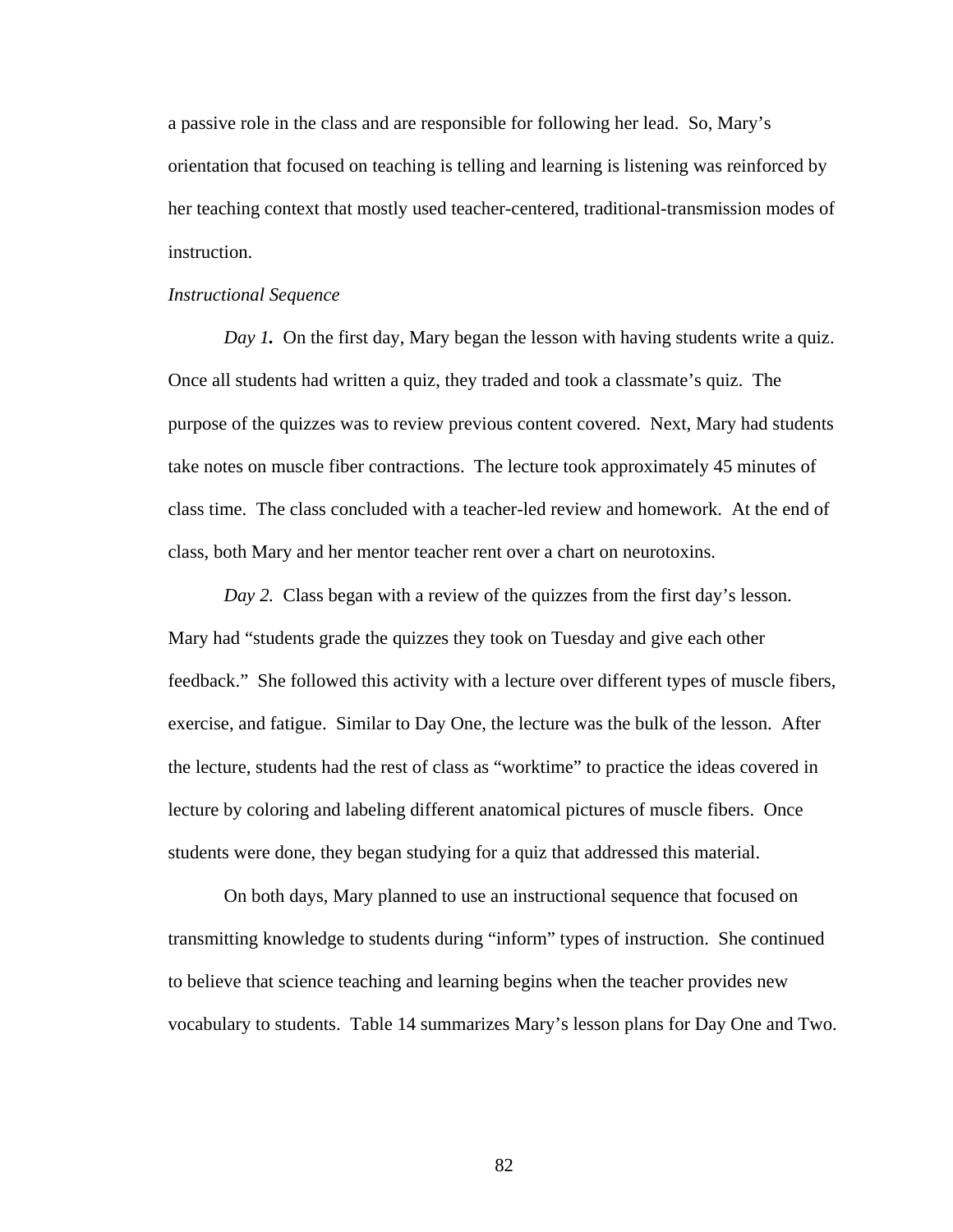#### Table 14 *Mary's Lesson Plan, Day 1 and 2, Fall Semester*

|       | Sequence      | Activity                            | Description                                                       |
|-------|---------------|-------------------------------------|-------------------------------------------------------------------|
| Day 1 | Review        | • Students write quizzes            | • Students write and take each other's<br>quizzes.                |
|       | <b>Inform</b> | $\bullet$ Lecture                   | • Teacher lectures on muscular contractions.                      |
|       | <b>Inform</b> | $\bullet$ Teacher-led<br>discussion | • Mentor teacher goes over a chart on<br>neurotoxins.             |
| Day 2 | Review        | • Review quizzes                    | • Students grade quizzes and provide<br>feedback.                 |
|       | <b>Inform</b> | $\bullet$ Lecture                   | • Students take notes on muscle fibers,<br>exercise, and fatigue. |
|       | Practice      | $\bullet$ Group work                | • Students color and label diagrams of<br>muscle fibers.          |

*Mary's Lesson Plan, Day 1 and 2, Fall Semester* 

## *Knowledge of Learners*

 Mary continued to believe that teachers should not assume that students have prior knowledge about human anatomy. When she was asked about what students might already know about bones, cells, and tissues she said,

 That's variable. None of them are blank slates. They all have some preconceived idea of what's going on. Some of them are completely wrong and a lot of them come in with the information from Sophomore Bio. But we can't assume that everyone remembers. (Pre-observation Interview)

Even though Mary has "found that no student comes in as a blank slate," she assumed they do not have prior knowledge about human anatomy. Mary believed that in anatomy and physiology there are only a few ways to help students learn new content.

*Requirements for learning.* Mary continued to characterize how students learn human anatomy as primarily being dependent on lectures. Mary felt responsible for giving students the terminology and concepts and believed "in anatomy, lecture is the best way to get that across" (Stimulated Recall, Day 1). She focused on using lectures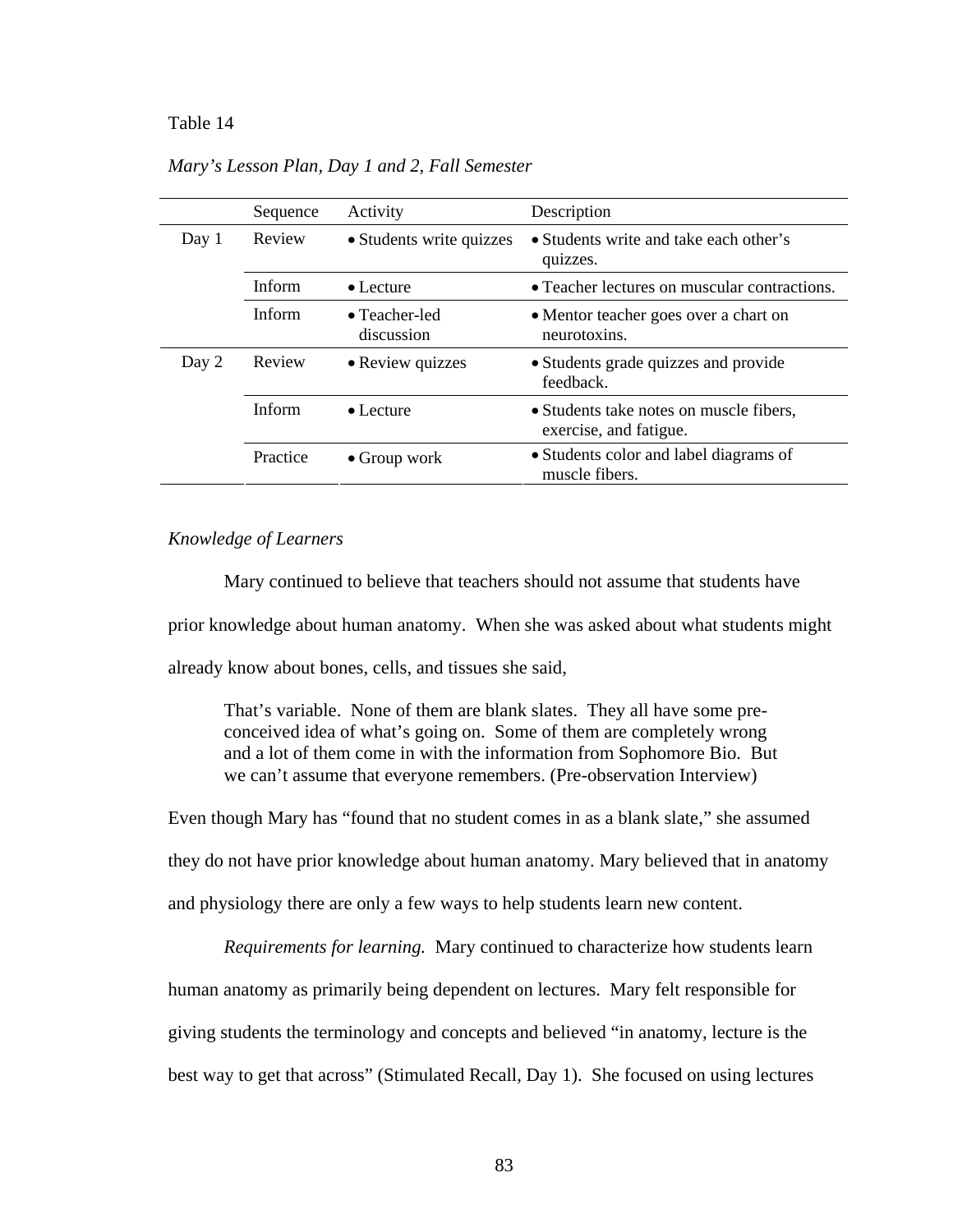because she believed students need direct instruction to learn Human Anatomy. She explained, "We're not going any roundabout way of getting this across to them, we're just saying 'this is it, right here.' Just very direct, none of it's indirect or inferred. Write this down, this is what you need to know" (Pre-observation Interview).

Mary also learned from teaching human anatomy that when students have handson opportunities, they better learn the content because they are more motivated. She remarked, "When they get to do the hands-on and next semester we'll be doing dissections, and the students are really looking forward to doing that. So, they really learn best with those activities" (Pre-observation Interview). Although Mary had talked about a number of different requirements for learning in the past, she focused almost exclusively on lectures.

*Areas of student difficulties.* From teaching Human Anatomy, Mary discussed student difficulties in greater detail. She knew that learners have trouble remaining focused during lectures. She said, "To learn about you know whenever you die this is rigor mortis and then go back to muscle contraction. I didn't want to have to hold their attention for that long and then we go back to muscle contractions maybe" (Stimulated Recall, Day 1). In general, Mary blamed the students for being unfocused when she lectures.

Additionally, Mary recognized that students had difficulty learning specific topics. For example, she knew were confused by the biochemical processes that cause muscle contractions. She explained: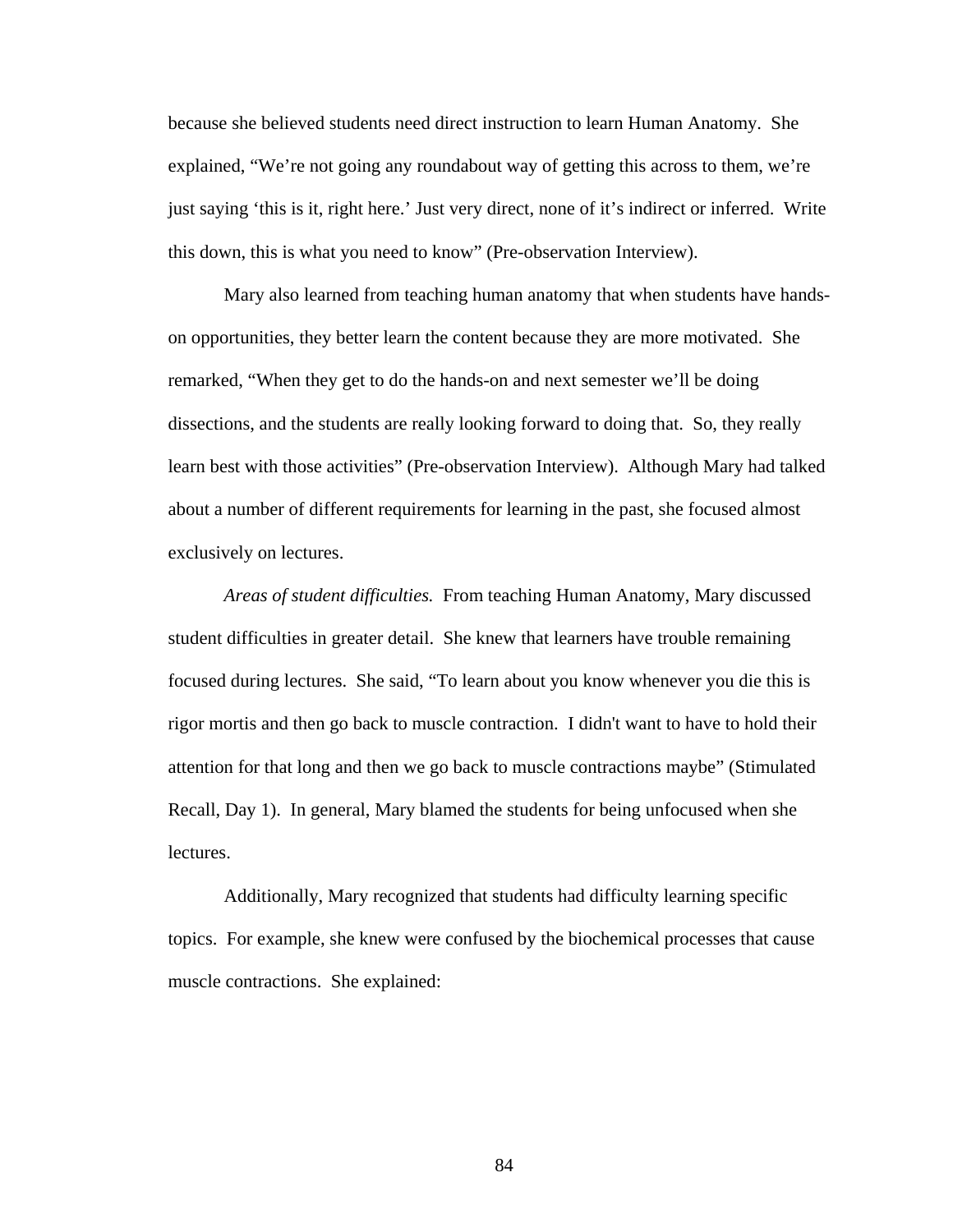We're just going to say ATP to ADP, ATP to ADP, we're just going to kind of run over it and as long as they understand that they'll be ok. We're not going to get into the nitty-gritty about the Krebs cycle and all that. Those are the only two things I can see major problems with if they can't remember that or put those two concepts together. (Pre-observation Interview)

She planned to spend the least amount of time lecturing on biochemistry and focus more on gross anatomy.

# *Contributing Factors to the Development of Mary's Knowledge of Teaching and Learning during the Fall Semester*

After 4 months in the ACP, Mary's experiences in the guided internship significantly influenced her knowledge of teaching where she observed and mimicked mostly "delivery" modes of instruction. She relied heavily on her mentors support to teach and used her mentor's unit and daily objectives, lecture notes, examples, activities, and worksheets. Additionally, Mary observed her mentor teacher lecture to students in a different class before she attempted to teach it. She said, "[Melanie] presented it in a way yesterday that was simple and straightforward and I'm hoping to do the same today, but it is a pretty big concept" (Pre-observation Interview). When asked whether lectures are her preferred mode of instruction, Mary remarked, "I guess for me there's a difference between preferred and comfortable, it is the most comfortable for me … since it's what I was raised on."(Stimulated Recall, Day 1). For Mary, lecturing is a comfortable strategy to teach science and primarily used in her teaching context. Lecturing was also a way for her to control the content and not open herself up to questions that she could not answer. During the fall semester, Mary developed a growing awareness of student difficulties and found that lectures helped students overcome their trouble learning the content. Mary's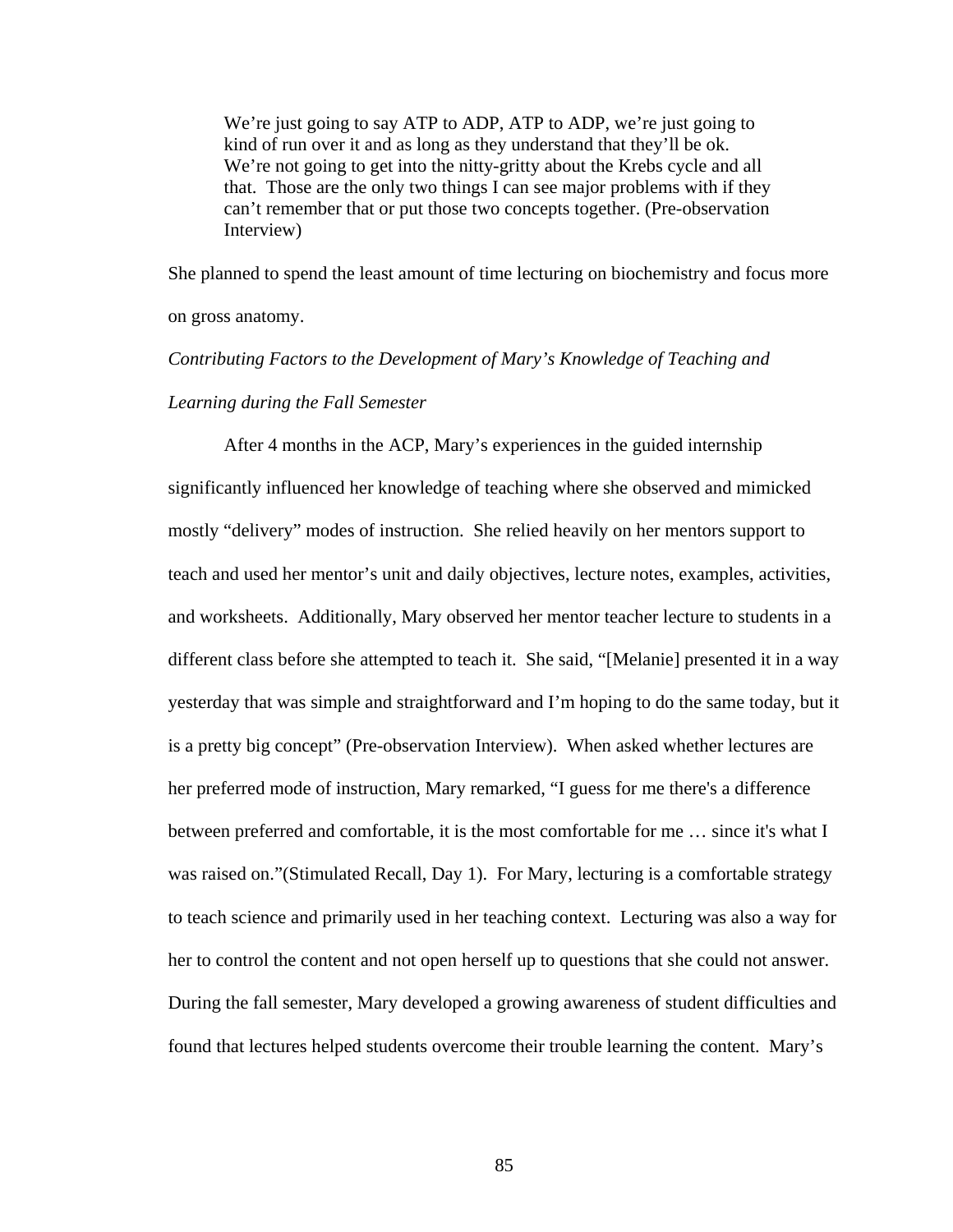mentor teacher and the teaching context reinforced her image that science teaching is telling and learning is listening.

Mary's experiences in the ACP courses provided her with knowledge of studentcentered teaching strategies and sequences. However, even though she has learned about other strategies and sequences in the Secondary Science Methods courses, Mary preferred to lecture. She said, "I love all we've got all these new teaching styles, but that's not how I learned. Lecture is the best way for me, so that's going to be a challenge to overcome that and see different ways to teach" (Stimulated Recall, Day 1).

## *Spring Semester*

At the time the spring semester interviews and observations were conducted, Mary was enrolled in Secondary Science Methods III and had been interning in a Human Anatomy class for approximately 7 months. A total of 15 students were present that included 7 males and 8 female students. The students were learning about the circulatory system and heart. Even though Mary had read the student's textbook chapter on circulation, she talked about her level of confidence in her own subject matter knowledge. She was worried about teaching circulation because it is a "little confusing as far as deoxygenated versus oxygenated blood" (Pre-observation Interview). She planned to lessen confusion by focusing on structures rather than concepts. She said,

I'm fairly comfortable since we're just talking about the structure and the function. I think, the atrium brings in blood and ventricle pumps it out. It's kind of straightforward. Once we get into more of the physiology, my comfort level may drop some. (Pre-observation Interview)

 In the past, Mary had experienced difficulty teaching because of a lack of sound subject matter knowledge and had been embarrassed by unexpected student questions that she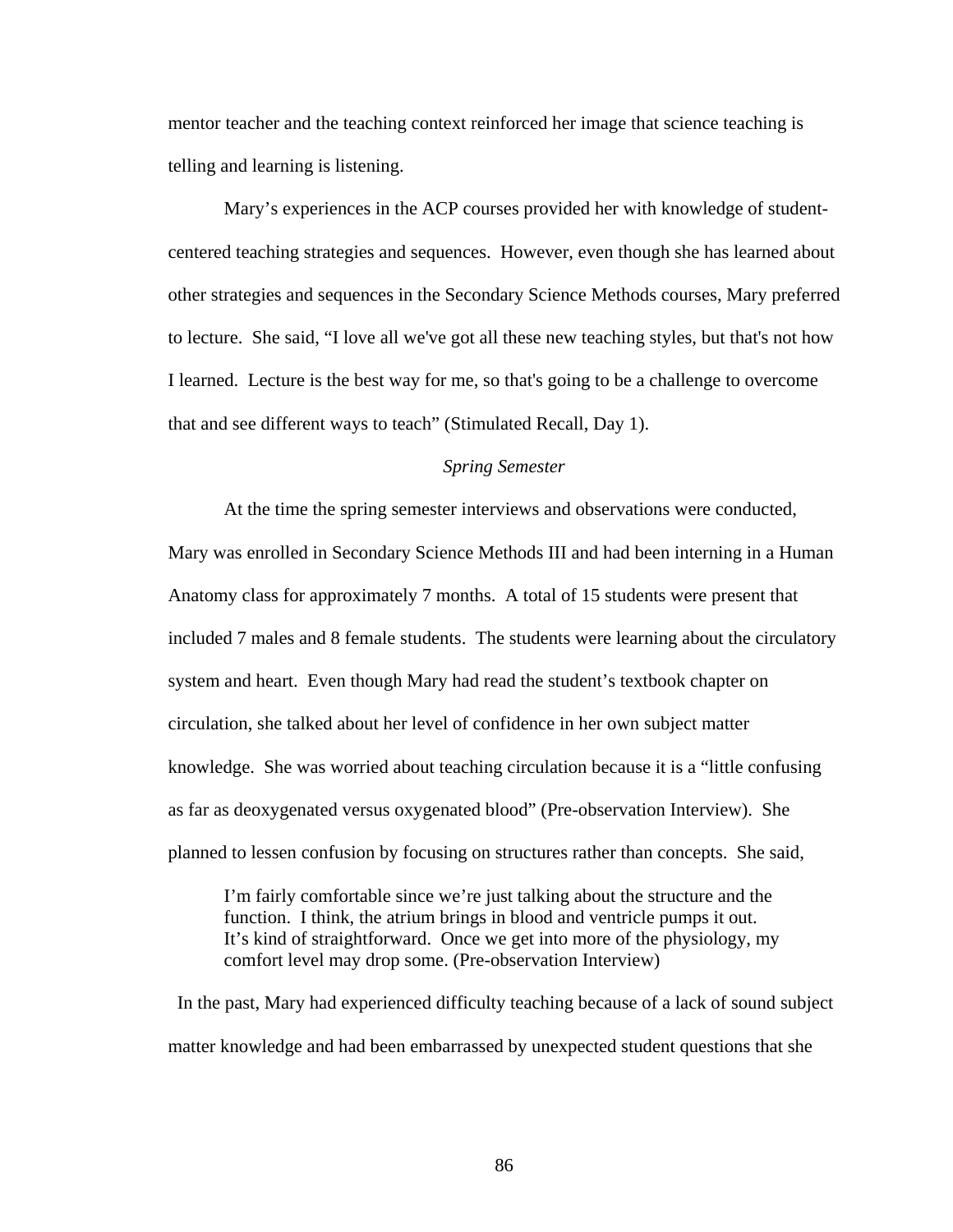could not answer. The interpretations below include data from the lessons Mary created, the interviews, and field notes.

# *Orientations*

Near the end of guided internship, Mary's science teaching orientation had not changed significantly. She strongly held onto the belief that teaching is telling and learning is listening. Additionally, Mary continued to think that it is the teachers' job to deliver content through direct means of instruction such as lectures. She commented, "I was just going to kind of go straight to the meat and start talking about the different parts of the heart…to make sure we are all on the same page" (Pre-observation Interview). In accordance with this view, Mary's comments about the students' roles in the classroom focused on students following the teacher's lead so that they finish their work. She stressed that she wanted students to "get through" the material, and "get their work done," so that she can "move on in her plan" (Pre-observation Interview). Mary's teaching context heavily supported a view that science teaching is telling and learning is listening.

#### *Instructional Sequence*

*Day 1.* Mary was finishing the unit on the respiratory system and moving on to her circulatory unit. She began the lesson by having students take a quiz over respiration. Next, Mary had students read an article that would lead into a discussion about the circulatory system and the unit objectives. The purpose of the reading and discussion were to focus students on the topic of the lesson. This occurred during what I have termed "focus" types of instruction. Mary concluded the lesson by having the students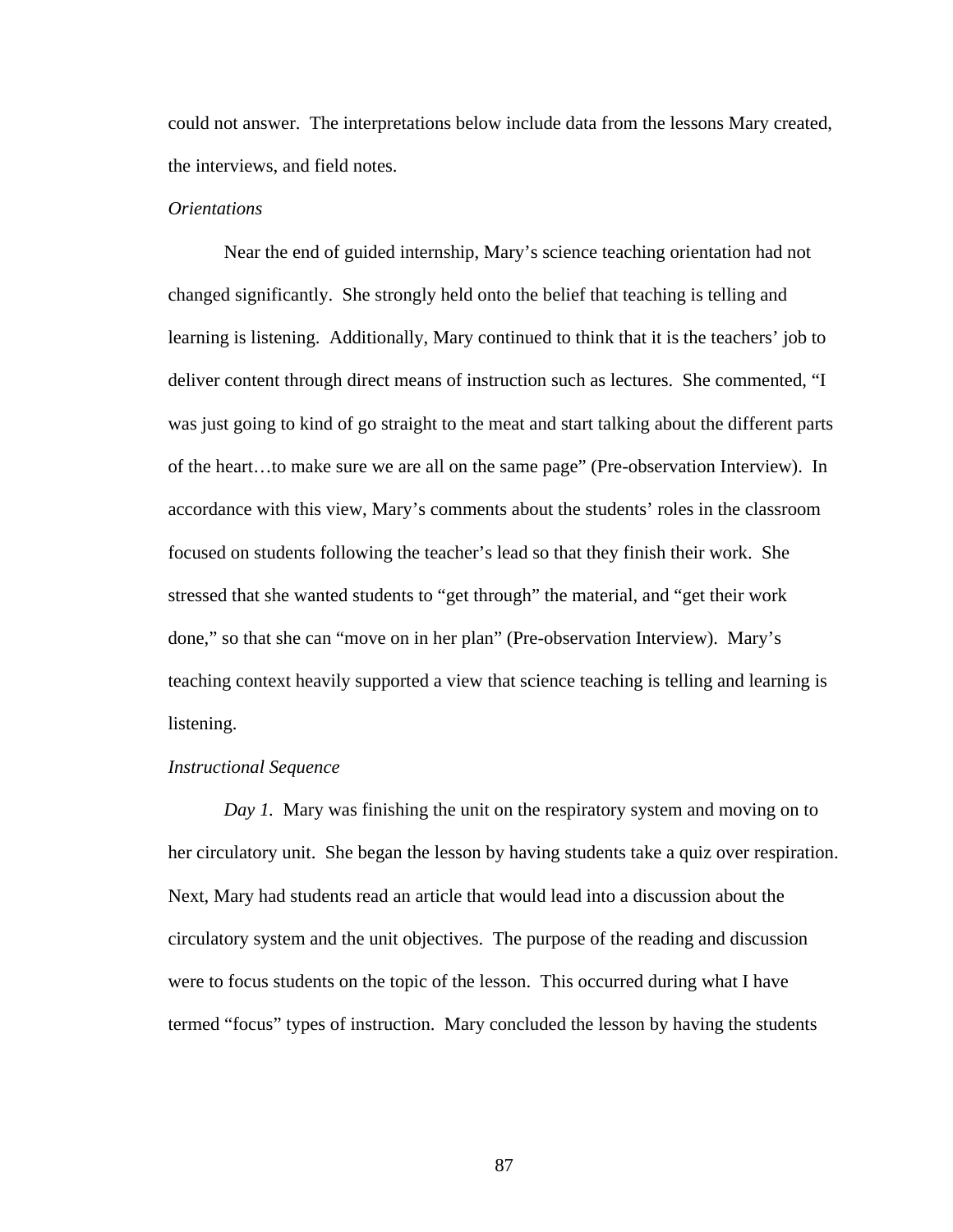work in pairs to use their textbooks to define 26 new vocabulary terms. Mary preferred that students find the definitions on their own rather than giving notes. She said,

Instead of getting up there and saying, 'OK, this is a list of terms. Take notes.' I'm going to say, 'Here is a list of terms, go find out the function of these terms and where you are going to find them in the body.' I'm going to break them up into partners. (Pre-observation Interview)

Students divided up the terms so they could finish the activity faster than doing it on their own.

*Day 2*. On the second day, Mary planned multiple opportunities for students to practice the new terms. First, students practice their understanding of blood circulation by filling out a diagram of the heart. Mary thought students would be able to "take their definitions and what they read in the book and applying it to the picture" (Pre-observation Interview). Next, students traced out the path that blood flows by walking through a large diagram of the heart placed on the floor. While students practiced these ideas, Mary corrected errors so that they all understood the content. She explained, "I will be monitoring them and questioning their placement of the chambers and valves." After students had practiced the blood flow through the heart, Mary finished the lesson by having students begin their homework. Students' homework was to write a children's story of how the blood flows through the heart.

Similar to previous times, Mary used an instructional sequence that focused on transmitting new knowledge to students during "inform" types of instruction and provided time for students to rehearse the vocabulary during "practice." Mary continued to believe that teaching and learning begins when the teacher introduces new terms and concepts. Table 15 summaries Mary's lesson plans for Day One and Two.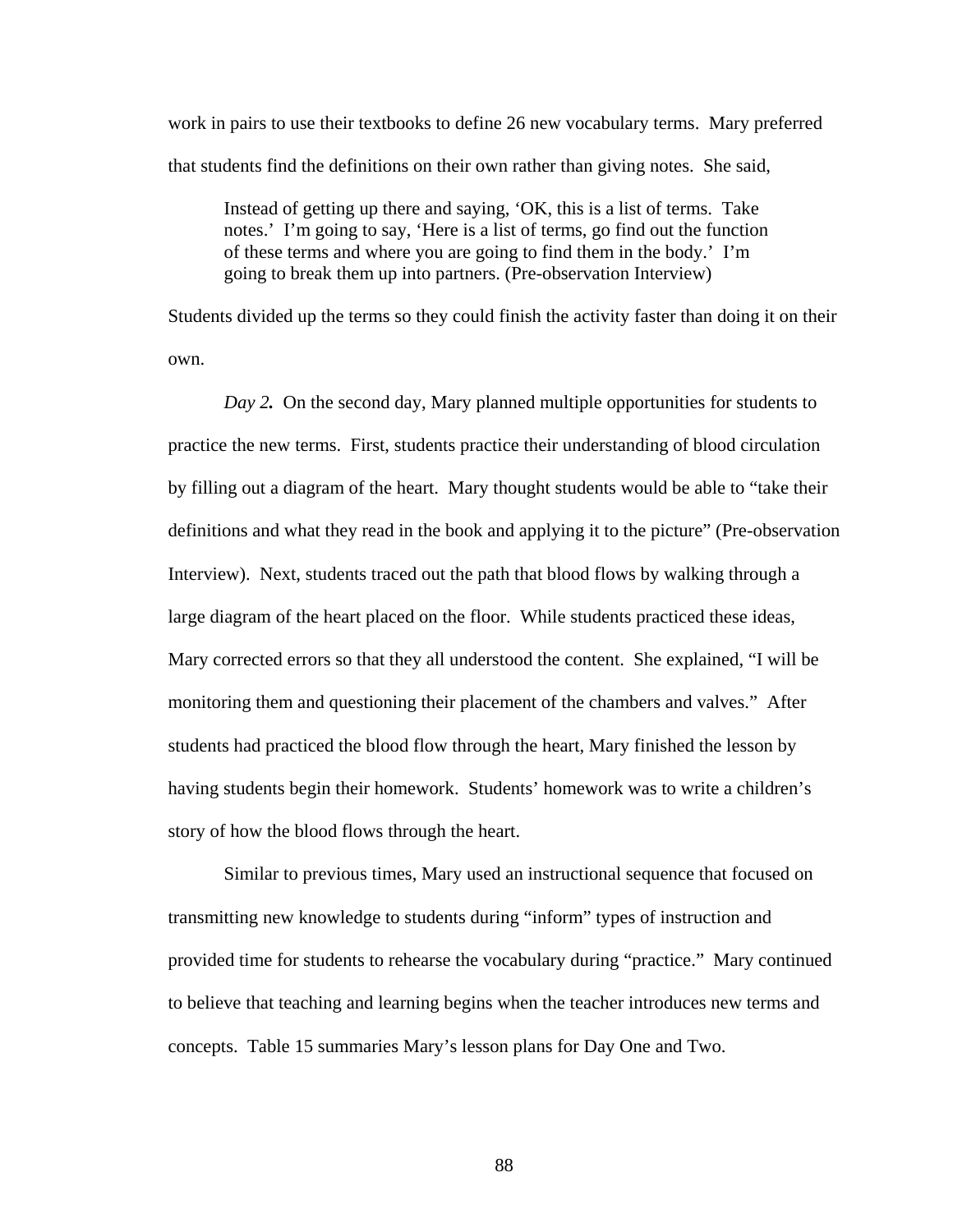#### Table 15 *Mary's Lesson Plan, Day 1 and 2, Spring Semester*

|       | Sequence | Activity                      | Description                                                                                       |
|-------|----------|-------------------------------|---------------------------------------------------------------------------------------------------|
| Day 1 | Review   | $\bullet$ Quiz                | • Students take a quiz over the respiratory<br>system                                             |
|       | Focus    | • Read and discuss<br>article | • Students read and discuss about the role<br>of the heart in the circulatory system.             |
|       | Inform   | • Discussion                  | • Teacher leads a discussion of the<br>structure of the heart and blood flow<br>through the heart |
|       |          | $\bullet$ Group work          | • Students define 27 new vocabulary<br>terms                                                      |
| Day 2 | Practice | • Heart diagram               | • Students label the chambers and<br>structures of the heart.                                     |
|       |          | • Large heart<br>diagram      | • Students label the chambers and<br>structures of the heart using a large heart<br>diagram.      |
|       |          | $\bullet$ Homework            | • Students write a children's story of how<br>the blood flows through the heart.                  |

*Mary's Lesson Plan, Day 1 and 2, Spring Semester* 

# *Knowledge of Learners*

Mary continued to believe that teachers should not assume that students have prior knowledge about human anatomy because "you don't know what their background history is with this content" (Pre-observation Interview). This view persisted in spite of Mary believing that students "have had some exposure to the heart" in  $10<sup>th</sup>$  grade biology", as well as having recently dissected a sheep heart during a field trip to a cadaver lab (Pre-observation Interview). Mary explained:

They actually did a field trip last week where they went to St. Louis to watch a cadaver dissection and they did sheep heart dissections. So they've already had some exposure to the heart …. So that's something that I had to remind myself. I'm not walking into this where they've never seen a heart before. They've already seen one. They know the relative size at least for a sheep heart. (Pre-observation Interview)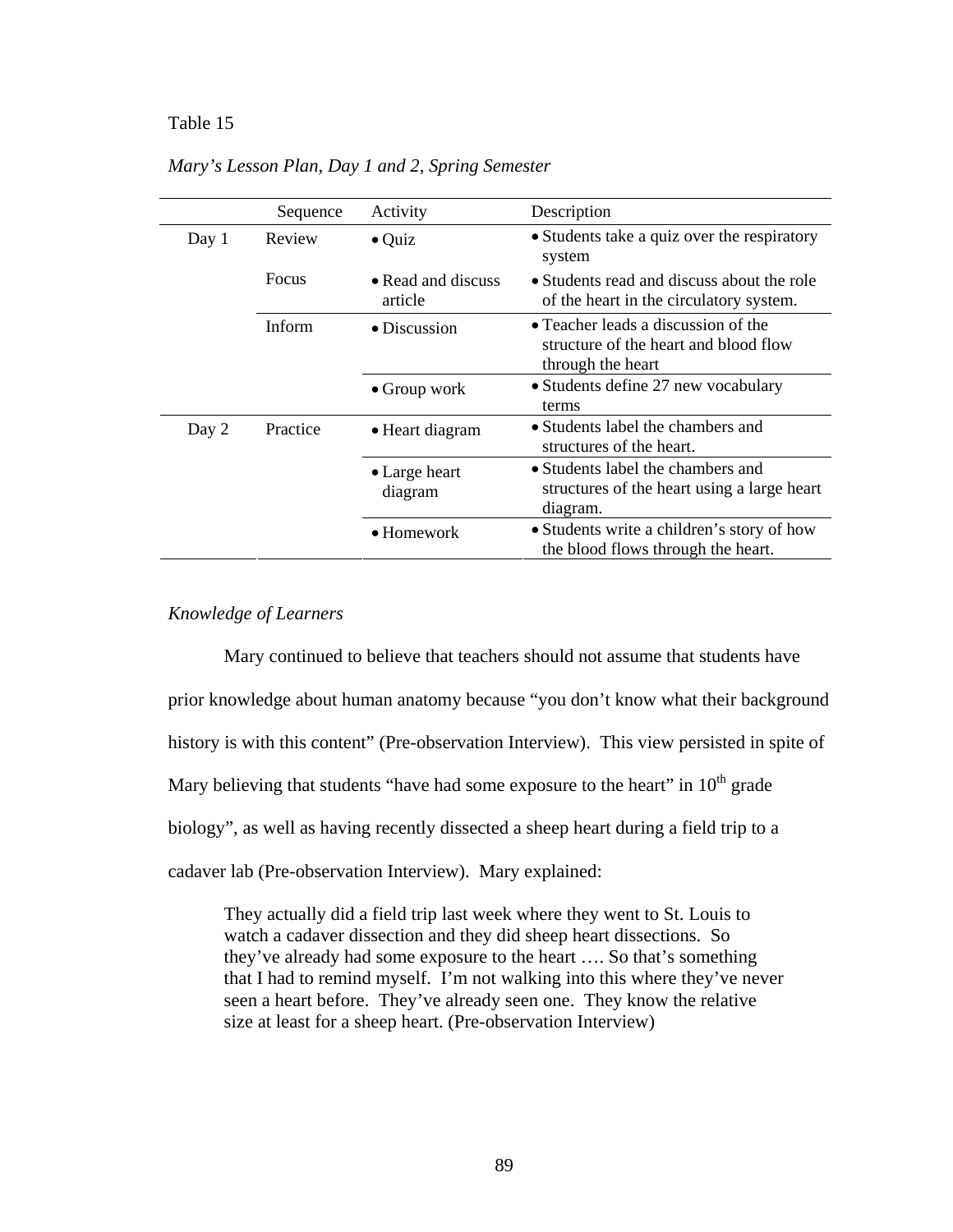When talking about students' experiences and ideas about the heart, she commented, "They don't know where it is, don't know what it looks like essentially even though they've already dissected one" (Pre-observation Interview). Mary believed teachers should not assume students have ideas about the content, even if students had firsthand experiences with the material.

 *Requirements for learning.* Mary continued to believe that learners need lectures to learn science. She planned to tell students "this is how the blood flows. It goes through this valve, goes into this chamber, goes through this valve, etc. They will have a step-by-step of how the blood flows" (Pre-observation Interview). However, Mary learned from the guided internship that lecturing would not always be enough to help students learn new content. Mary's knowledge of the requirements of learning expanded to include providing students with multiple exposures to new material and collaborative experiences to support learning.

Mary observed that multiple "practice" types of activities facilitate student understanding of concepts. She thought that students would learn about the circulation by repeatedly tracing the blood flow through the heart and working with new terminology in the circulatory packet. Mary viewed practicing new content in multiple different activities as a way to "solidify [terms] in their heads" (Pre-observation Interview). Additionally, Mary believed that working with partners, as well as in large groups, helps students figure out how blood flows through the heart. She thought that students would teach each other when they traced blood flow by walking through the chambers of the heart. She commented, "Whenever we're actually constructing the heart where we're walking through, the entire class is going to be doing it where everyone is going to have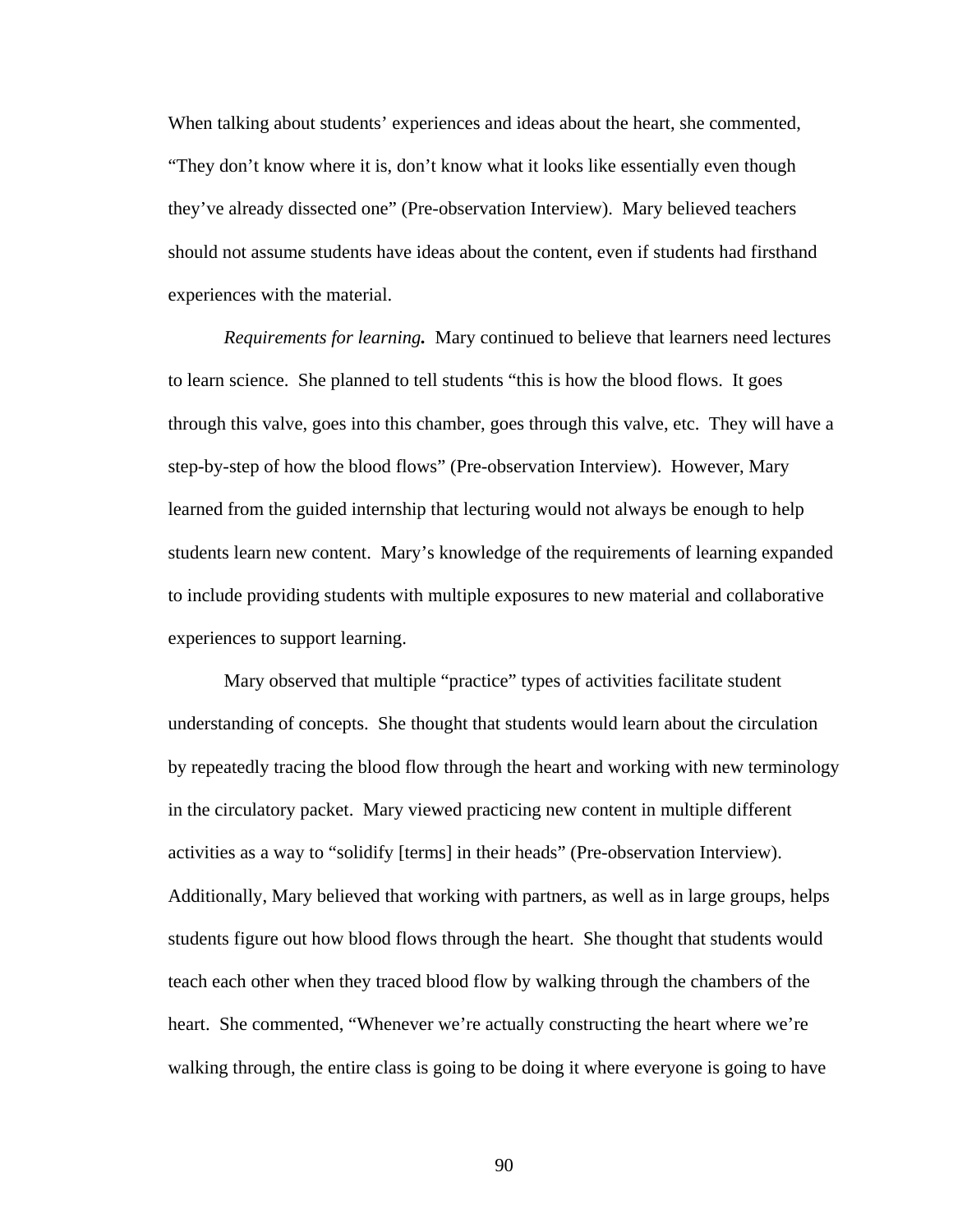input, so the students are going to be kind of helping each other out" (Pre-observation Interview).

 *Areas of student difficulties.* Mary talked about additional student difficulties in more detail as a result of her teaching experience. In general, Mary found that students have difficulties applying prior knowledge to new contexts. She said, "Anytime that you're applying something that we talked about in class, they are really having difficulty grasping that" (Pre-observation Interview). For example, she knew that students had trouble making connections between their respiration and circulation units. She commented, "They were really having difficulty grasping the idea of oxygen diffusing across the alveoli to the blood or into the capillaries because of the high to low concentrations. That is something that I know they talked about, diffusion in biology" (Pre-observation Interview). Additionally, during her lessons on the heart, she observed that students had trouble understanding the path of blood flow through the heart and circulation through the body because "there is a misconception that blood just flows out and never comes back" (Pre-observation Interview).

# *Contributing Factors to the Development of Mary's Knowledge of Teaching and Learning during the Spring Semester*

After nearly 9 months in the ACP, Mary's experiences in the guided internship significantly influenced the development of her knowledge of science teaching. She continued to observe and mimic using mostly a "delivery" mode of instruction. This was the first time this year that Mary designed lessons, activities, and assessments based on the department's objectives. However, Mary had her mentor's help and planned the unit with another intern who was student teaching in another Human Anatomy class at Rover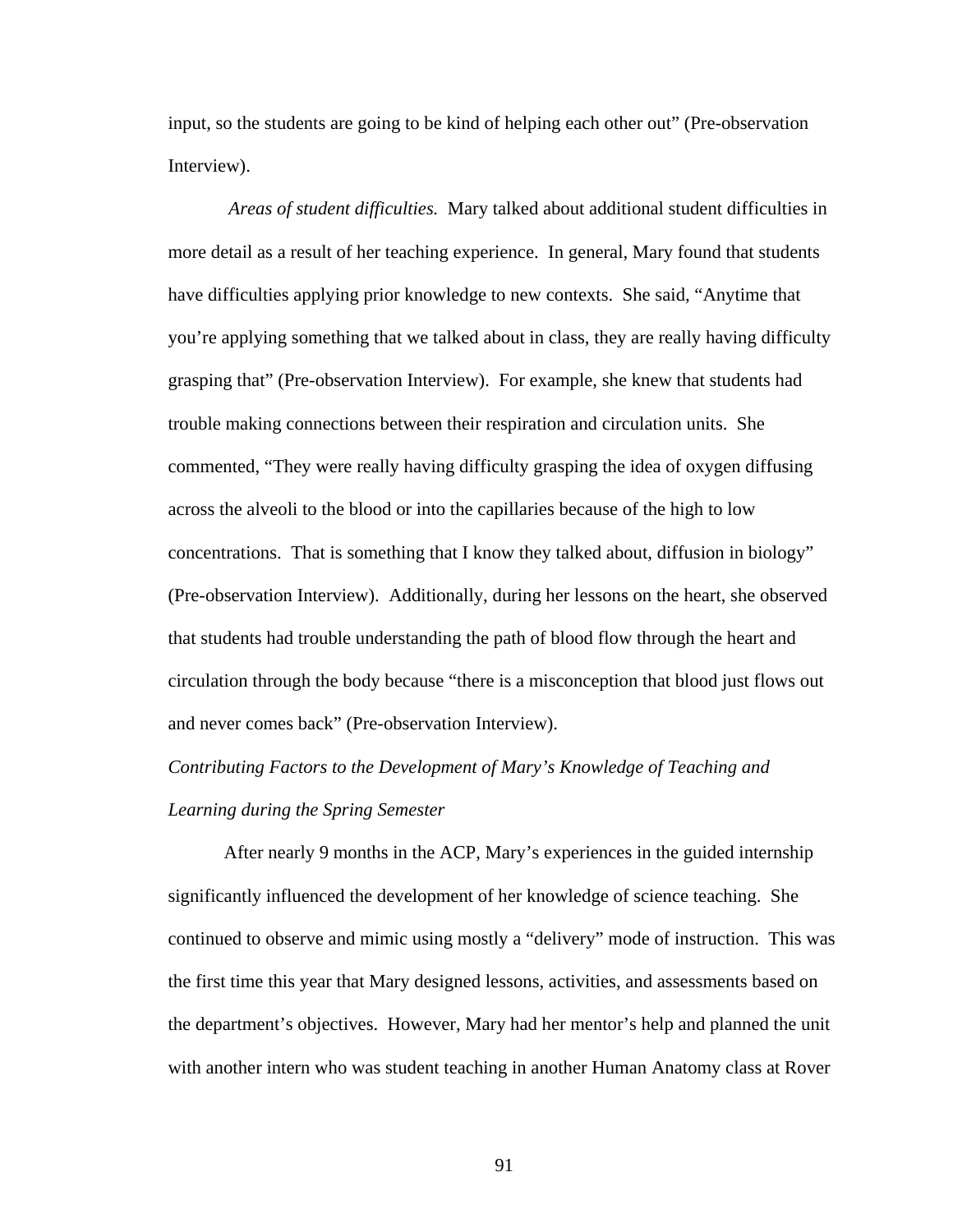High School. For example, when Mary was asked about where she got the ideas to have students walk through a heart to trace the flow of blood, she said: "The other intern, Angie (Pseudonym), brought that in. She had found that activity online" (Preobservation Interview). Even though Mary planned with Angie, she had different ideas about how to teach the content. Mary would rather focus on the structure and function of the heart, while Angie wanted to incorporate activities so students found meaning in learning about circulation. Mary explained:

Angie was the one that kind of came up with the idea of the article. I was going to completely abandon it, because it is on treating a sick heart. She really wanted to hit hard about the general importance of the heart and say, 'look at the relevance.' So I think she is kind of bringing it in as a relevance area to show kids that it is important. I was just going to kind of go straight to the meat and start talking about the different parts of the heart. (Pre-observation Interview)

Ultimately, Mary used the article because her mentor teacher thought students would benefit from reading about a personally relevant topic.

*Summary: Mary's Development of Knowledge of Teaching and Learning The Development of Mary's Orientation to Science Teaching* 

Mary's science teaching orientation consisted of her beliefs about teaching and learning; views of the teacher and student roles; and goals (see Table 16). Mary came into the ACP with the belief that teaching is telling and learning is listening. This view was strongly reinforced in the guided internship where she observed and mimicked using mostly "delivery" modes of instruction. Although Mary gained additional goals, there is little evidence to suggest that Mary held other views of teaching and learning during the ACP. Over time, Mary's orientation was resistant to change and remained stable.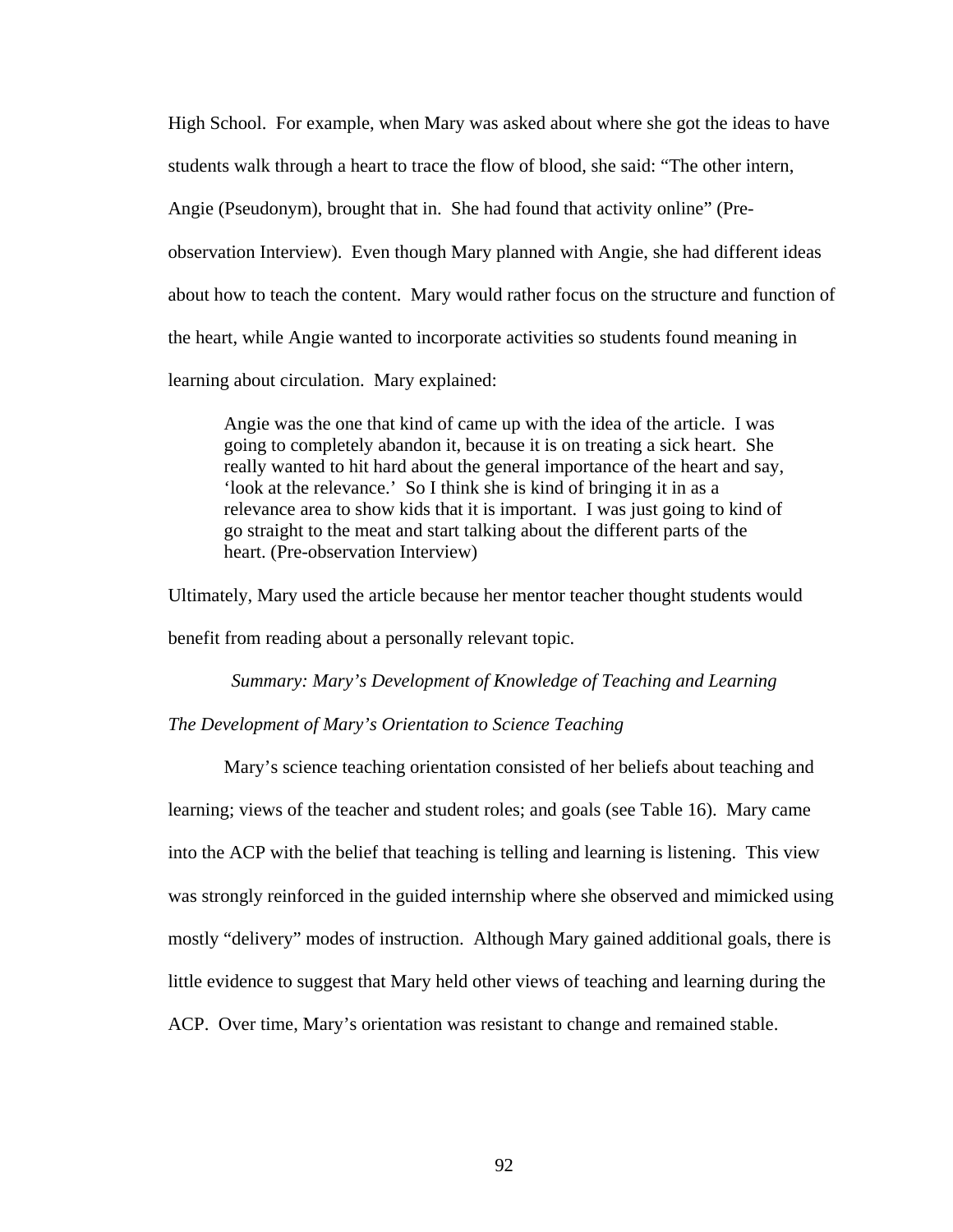# Table 16 *The Development of Mary's Orientation to Science Teaching*

| <b>Dimensions</b>                    | Entry                                                      | End of Summer                                              | <b>Fall Semester</b>                                       | <b>Spring Semester</b>                                     |
|--------------------------------------|------------------------------------------------------------|------------------------------------------------------------|------------------------------------------------------------|------------------------------------------------------------|
| Views of<br>teaching and<br>learning | $\bullet$ Teaching is<br>telling, learning<br>is listening | $\bullet$ Teaching is<br>telling, learning<br>is listening | $\bullet$ Teaching is<br>telling, learning<br>is listening | $\bullet$ Teaching is<br>telling, learning<br>is listening |
| Views of the<br>teacher roles        | $\bullet$ Leader                                           | $\bullet$ Leader                                           | $\bullet$ Leader                                           | $\bullet$ Leader                                           |
| Views of the<br>students roles       | $\bullet$ Followers                                        | $\bullet$ Followers                                        | • Followers                                                | • Followers                                                |
| Central goals                        | $\bullet$ For students to<br>apply science<br>to life      | $\bullet$ For students to<br>apply science<br>to life      | $\bullet$ NM                                               | $\bullet$ NM                                               |
|                                      |                                                            | $\bullet$ Build on<br>students prior<br>knowledge          | $\bullet$ NM                                               | $\bullet$ NM                                               |

*The Development of Mary's Orientation to Science Teaching* 

Note. NM= Not mentioned

*The Development of Mary's Knowledge of Instructional Sequences* 

 Mary consistently sequenced instruction in ways that gave priority to transmitting information. Even though Mary gained knowledge of student-centered activities from the Secondary Science Methods courses, she did not put this knowledge into practice to design student-centered types of instruction. Table 17 summarizes Mary's instructional sequences to teach science.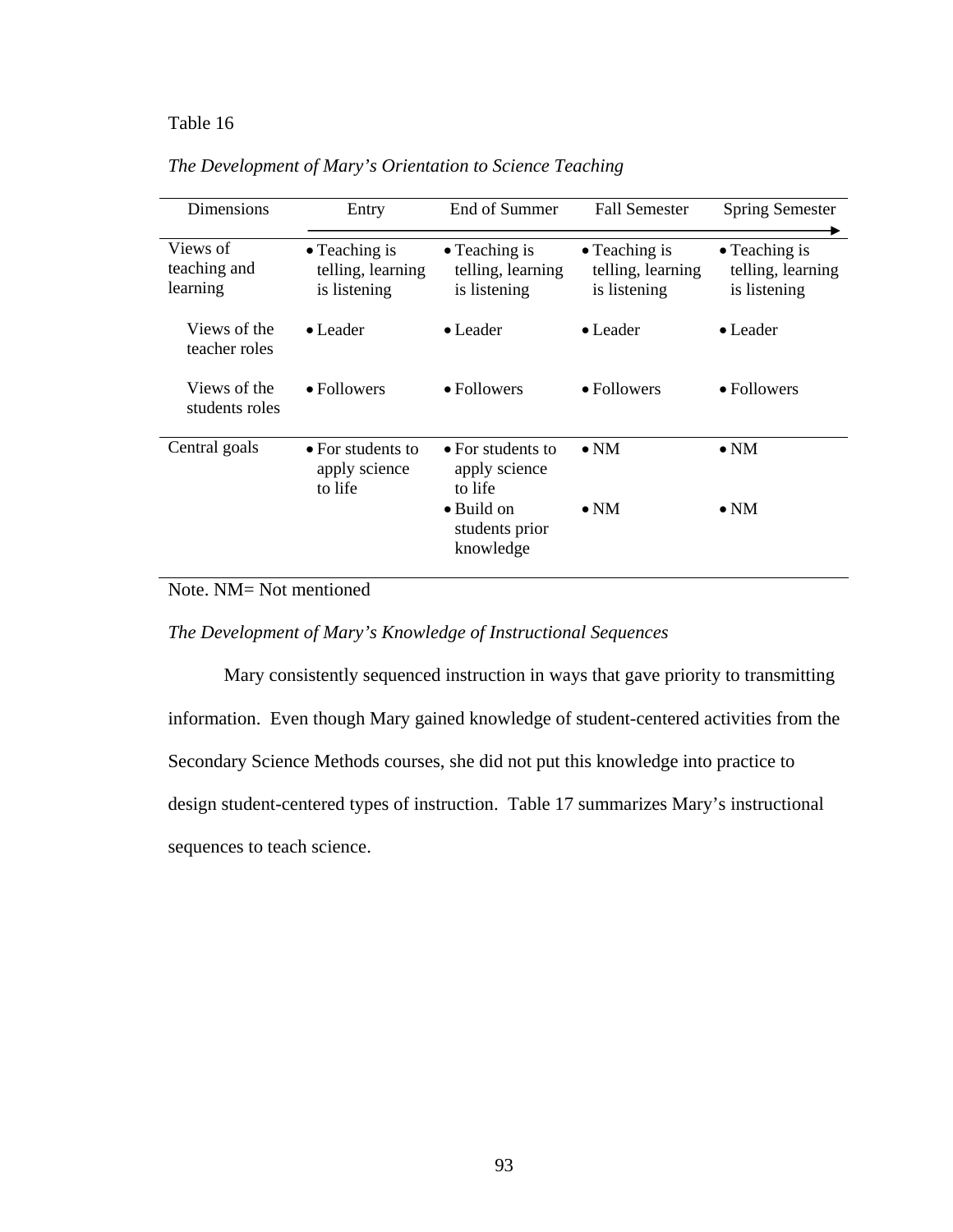# Table 17 *The Development of Mary's Sequence of Science Instruction*

| Entry                               |                              | End of Summer                |                              | Fall                       |                              | Spring                    |                                  |
|-------------------------------------|------------------------------|------------------------------|------------------------------|----------------------------|------------------------------|---------------------------|----------------------------------|
| Day 1                               | Day 2                        | Day 1                        | Day 2                        | Day 1                      | Day 2                        | Day 1                     | Day 2                            |
| Inform<br>Practice<br><b>Inform</b> | Review<br>Practice<br>Inform | Inform<br>Practice<br>Inform | Review<br>Practice<br>Inform | Review<br>Inform<br>Inform | Review<br>Inform<br>Practice | Review<br>Focus<br>Inform | Practice<br>Practice<br>Practice |
| Practice                            |                              | Practice                     |                              |                            |                              |                           |                                  |

*The Development of Mary's Sequence of Science Instruction* 

## *The Development of Mary's Knowledge of Learners*

Mary thought that students need lectures to learn science. Over time, Mary's knowledge of learners expanded to include a number of different ideas about the requirements for learning science and areas of student difficulties. During the End of the Summer interview, she talked about the importance of learners discovering new ideas on their own and through group work after she explained new vocabulary. Both of these ideas came from the ACP coursework. During the spring semester, Mary observed that, in order to help students overcome their difficulties learning new content, learners required: lectures; multiple exposures to new content; and collaborative experiences to support learning. This expansion of knowledge of the requirements of learners can be attributed to her work with a mentor teacher and to her growing awareness of student difficulties from firsthand teaching experiences. Table 18 shows Mary's development of knowledge for learners including: requirements for learning; and areas of student difficulties.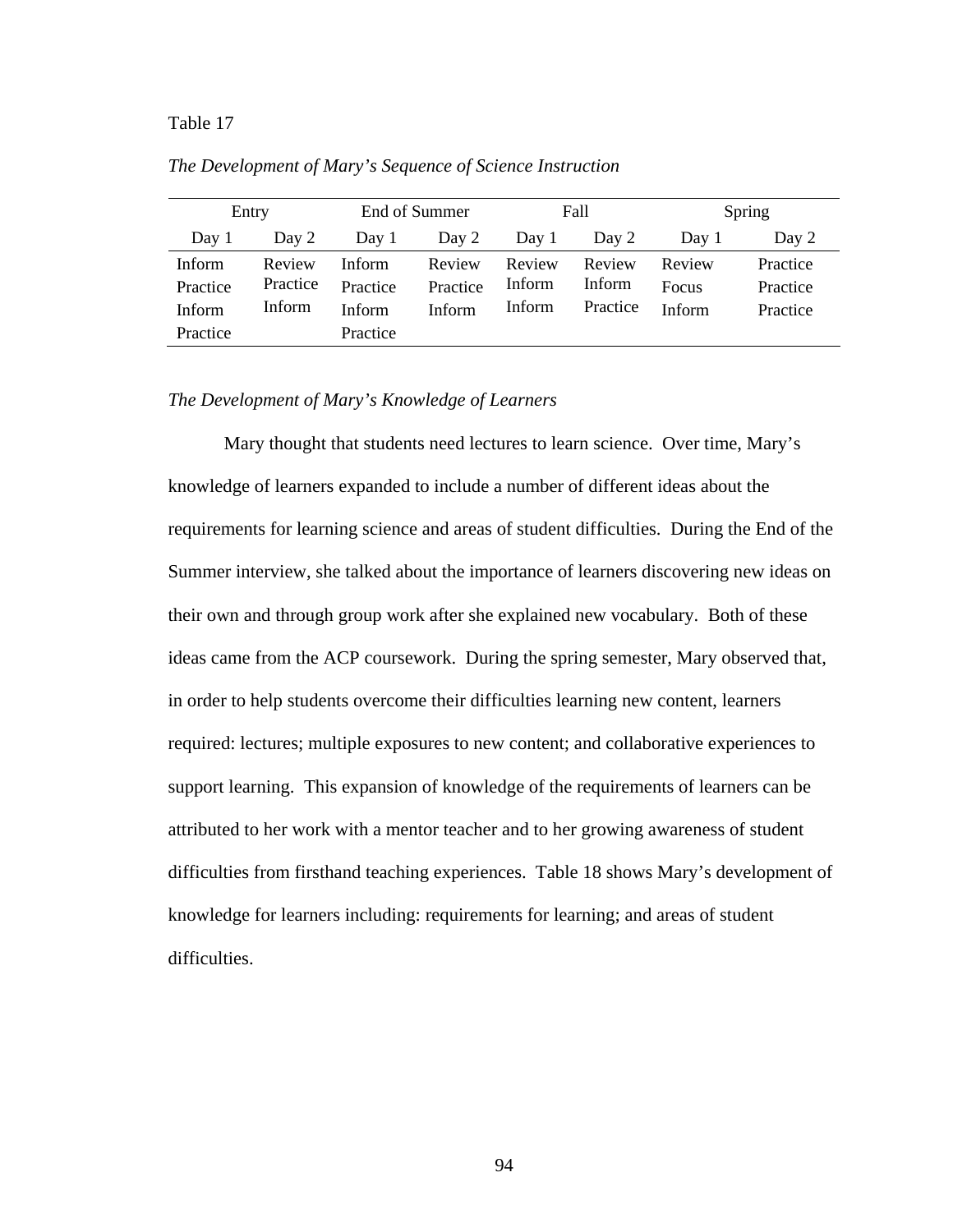*The Development of Mary's Integration of Knowledge of Learners and Instructional Sequences* 

Mary developed knowledge of instructional sequences integrated with knowledge of learners, although her instructional sequences did not fully reflect her knowledge of learners. Her use of "focus," "inform," and "practice" types of instruction flowed directly from her memories of how her teachers taught. At the beginning of the ACP, Mary relied heavily on lectures during "inform" types of instruction to help students learn new content. Lectures during "inform" types of instruction were the common link between her knowledge of learners and instructional sequences.

Table 18 *Mary's Development of Knowledge of Learners*

| Knowledge of                            | Entry                                                                  | End of Summer                                                   | <b>Fall Semester</b>                        | Spring Semester                                                                                                       |
|-----------------------------------------|------------------------------------------------------------------------|-----------------------------------------------------------------|---------------------------------------------|-----------------------------------------------------------------------------------------------------------------------|
| Learners                                |                                                                        |                                                                 |                                             |                                                                                                                       |
| Requirements<br>for Learning<br>Science | • Students need<br><i>lectures</i><br>$\bullet$ Connections to<br>life | • Students need<br>lectures<br>$\bullet$ Connections to<br>life | • Students need<br>lectures<br>$\bullet$ NM | • Students need<br>lectures<br>$\bullet$ NM                                                                           |
|                                         |                                                                        | $\bullet$ Discover new<br>ideas own their<br>own                | $\bullet$ NM                                | $\bullet$ NM                                                                                                          |
|                                         |                                                                        | $\bullet$ Group work                                            | $\bullet$ NM                                | $\bullet$ NM<br>• Multiple<br>exposures to<br>new content<br>• Collaborative<br>experiences to<br>support<br>learning |

*Mary's Development of Knowledge of Learners*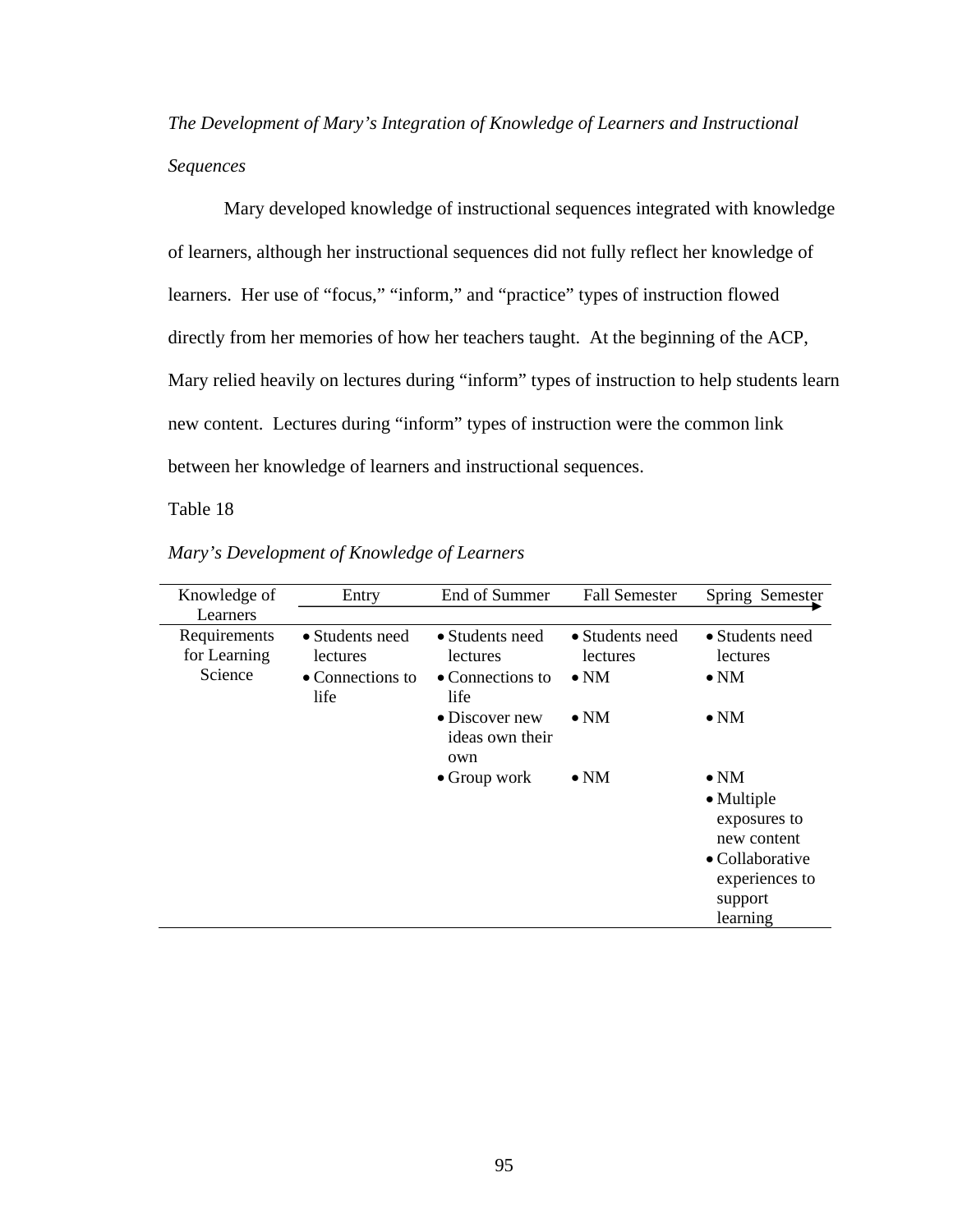| Table 18 cont |  |
|---------------|--|
|---------------|--|

| Areas of<br><b>Difficulties</b> | • Visualizing the<br>structure of | $\bullet$ NM                              | $\bullet$ NM                                                        | $\bullet$ NM                                                   |
|---------------------------------|-----------------------------------|-------------------------------------------|---------------------------------------------------------------------|----------------------------------------------------------------|
| Learning                        | <b>DNA</b>                        |                                           |                                                                     |                                                                |
| Science                         |                                   | • Remaining<br>focused during<br>lectures | • Remaining<br>focused during<br>lectures<br>• Understanding<br>the | $\bullet$ NM                                                   |
|                                 |                                   |                                           | biochemical<br>processes that<br>cause muscle<br>contractions       | $\bullet$ NM                                                   |
|                                 |                                   |                                           |                                                                     | $\bullet$ Overcoming<br>misconception<br>s about blood<br>flow |
|                                 |                                   |                                           |                                                                     | • Applying prior<br>knowledge to<br>new contexts               |
|                                 |                                   |                                           |                                                                     | • Understanding                                                |
|                                 |                                   |                                           |                                                                     | the role                                                       |
|                                 |                                   |                                           |                                                                     | respiration                                                    |
|                                 |                                   |                                           |                                                                     | plays in                                                       |
|                                 |                                   |                                           |                                                                     | circulation                                                    |

# Note. NM= Not mentioned

During the spring semester, Mary realized that to help students overcome their learning difficulties, lectures would not be enough. Although she still planned to lecture to help students learn, Mary also believed students needed multiple exposures and group work to learn the content. Consistent with this view, she used a number of different "practice" type of activities so students could have multiple exposures to help them over come their difficulties when learning new content. This illustrates a development in Mary's knowledge of learners and instructional sequences from encompassing her memories of being a student to drawing on direct teaching experiences to sequence instruction to accommodate learners' needs. However, her teaching continues to reflect a view of teaching as telling and learning as listening.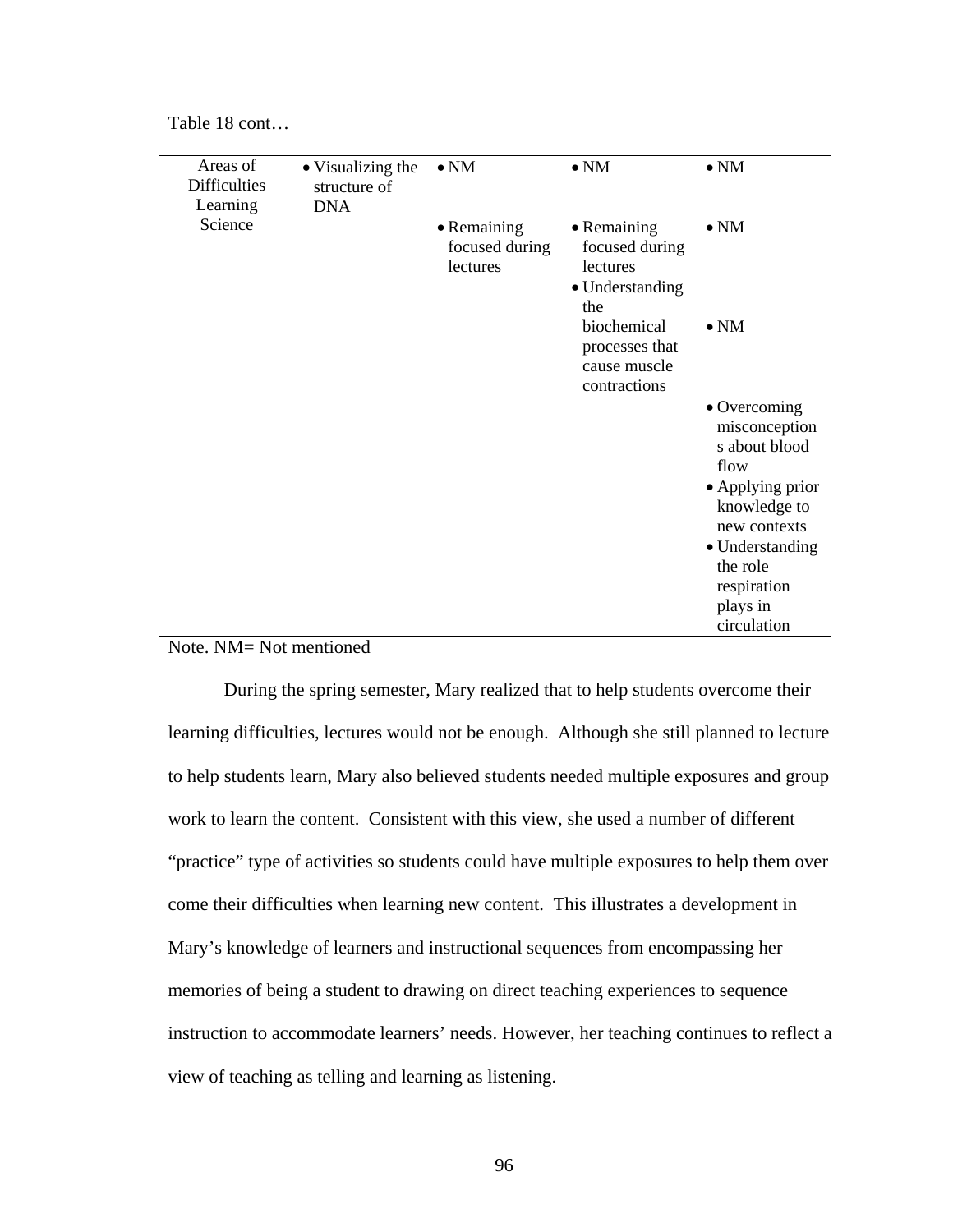*The Contributing Factors to Mary's Development of Knowledge of Teaching and Learning* 

Despite her experiences as a tutor, Mary attributed much of her knowledge of science teaching to her K-16 experiences at the beginning of the ACP. Mary's K-16 science experiences were the initial source of her science teaching orientation. Mary's science teaching orientation subsequently shaped her knowledge of learners and instructional sequences. After 11 weeks in the ACP, her experiences in the ACP courses (i.e., Secondary Science Methods and Educational Psychology courses) influenced her knowledge of learners. However, during this time, she mainly relied on her science teaching orientation to shape her knowledge of teaching and learning.

During both the fall and spring semesters, Mary's mentor teachers and the school context strongly reinforced her science teaching orientation. She encountered mostly "delivery" modes of instruction and used her mentor teacher's materials and the department's Human Anatomy curriculum. Although Mary was also enrolled in Secondary Science Methods courses during this time, she observed that the coursework was dissimilar to her K-16 experiences and her teaching context. Mary drew mostly on her K-16 experiences and the guided internship when talking about her knowledge of teaching and learning.

Over a nine month time span, Mary learned about student-centered instructional strategies in the Science Methods courses; however, her knowledge of instructional sequences remained teacher-centered. Even though she developed an awareness of student difficulties from working with students, she primarily thought students need lectures and "practice" types of activities to commit terms and concepts to memory. Her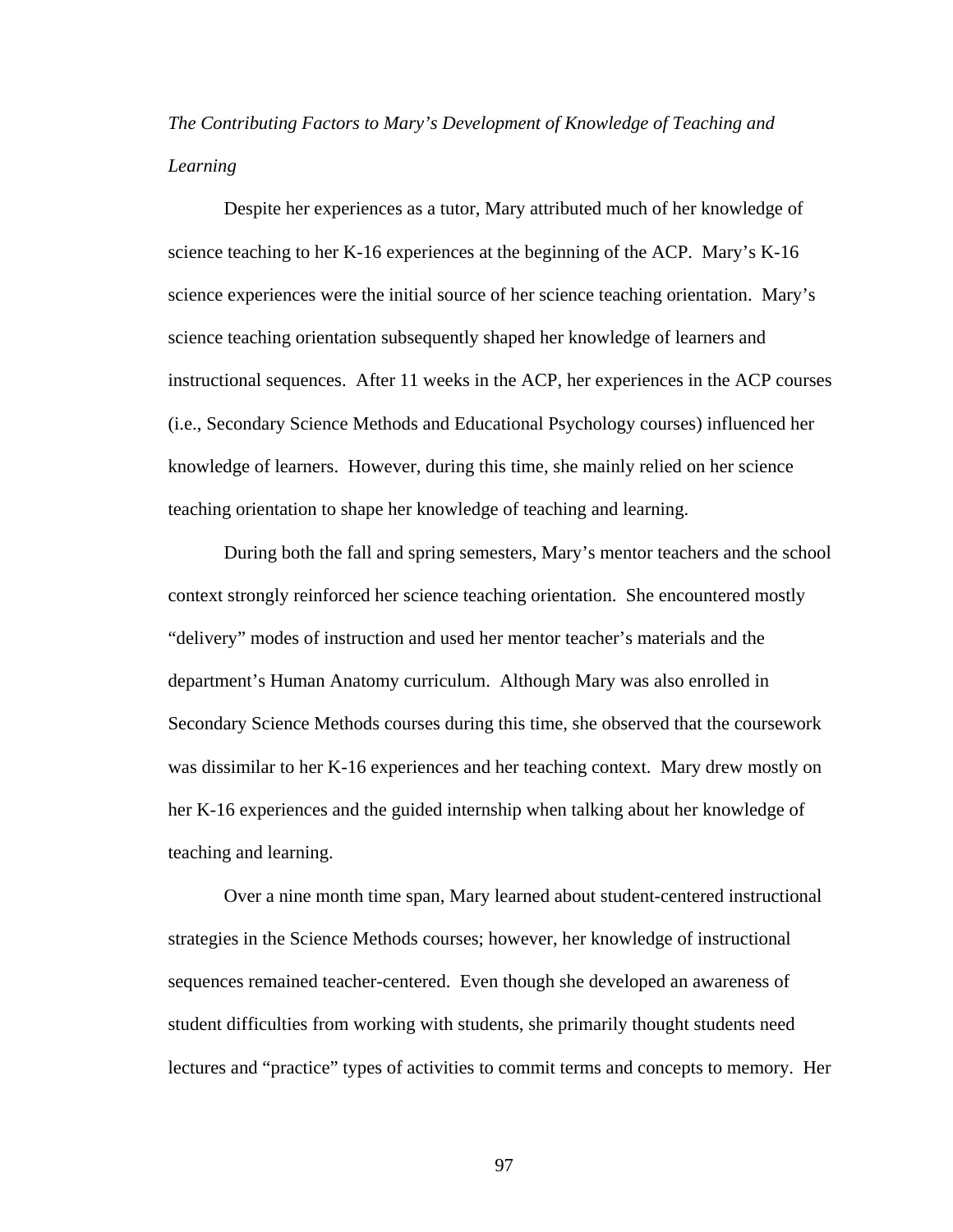science teaching orientation acted as a filter for making sense of her experiences in the ACP. She embraced strategies her mentor teacher used that matched her image of teaching and learning. She struggled to accept the strategies from the Science Methods courses that deviated from her experiences with her mentor teacher and her view that teaching is telling and learning is listening.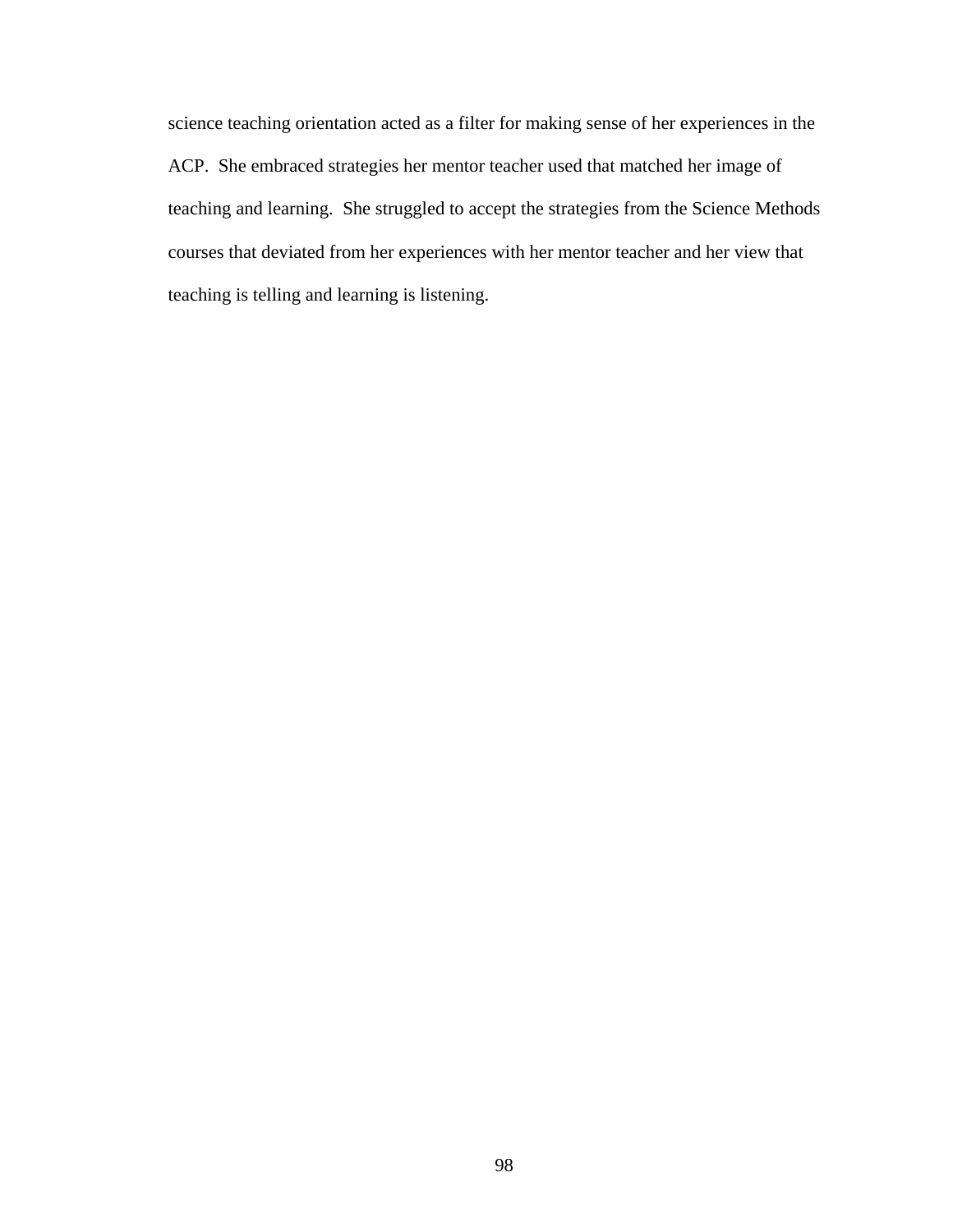### 2. Amy's Case

## *Experiences Prior to Program*

Amy, age 26, did not initially set out to become a science teacher. She graduated with an undergraduate degree in biology and planned to pursue a medical degree. However, after interning in a hospital, she decided against attending medical school because "the lifestyle of a doctor wasn't the lifestyle [she] wanted to live." In Amy's application materials she described her reasons for changing career paths: "Being a teacher would allow me to give back to society in a positive and rewarding way, while still leaving time for my family and other things in life that I find important."

Amy had numerous informal experiences working with youth as a snow board instructor, soccer coach, and camp counselor. She wrote at length in her application materials about how she worked closely with adolescents and developed different programs in these contexts to pique students' interests. Amy also worked in a formal K-12 setting as a substitute teacher. However, she believed her job as a substitute teacher provided her with limited opportunities to plan and teach science content. When Amy described her job as a substitute she said the regular classroom teachers "would give us all the information that they wanted to give." Additionally, most of her substitute teaching experiences were in elementary classrooms where she thought she "did a lot of babysitting."

# *Beginning of the ACP*

During the entry task, Amy designed lessons to teach heritable variation to  $8<sup>th</sup>$ grade students. After Amy designed her lessons, she was interviewed about her views and knowledge of teaching. Amy also watched a video of a reform-based class and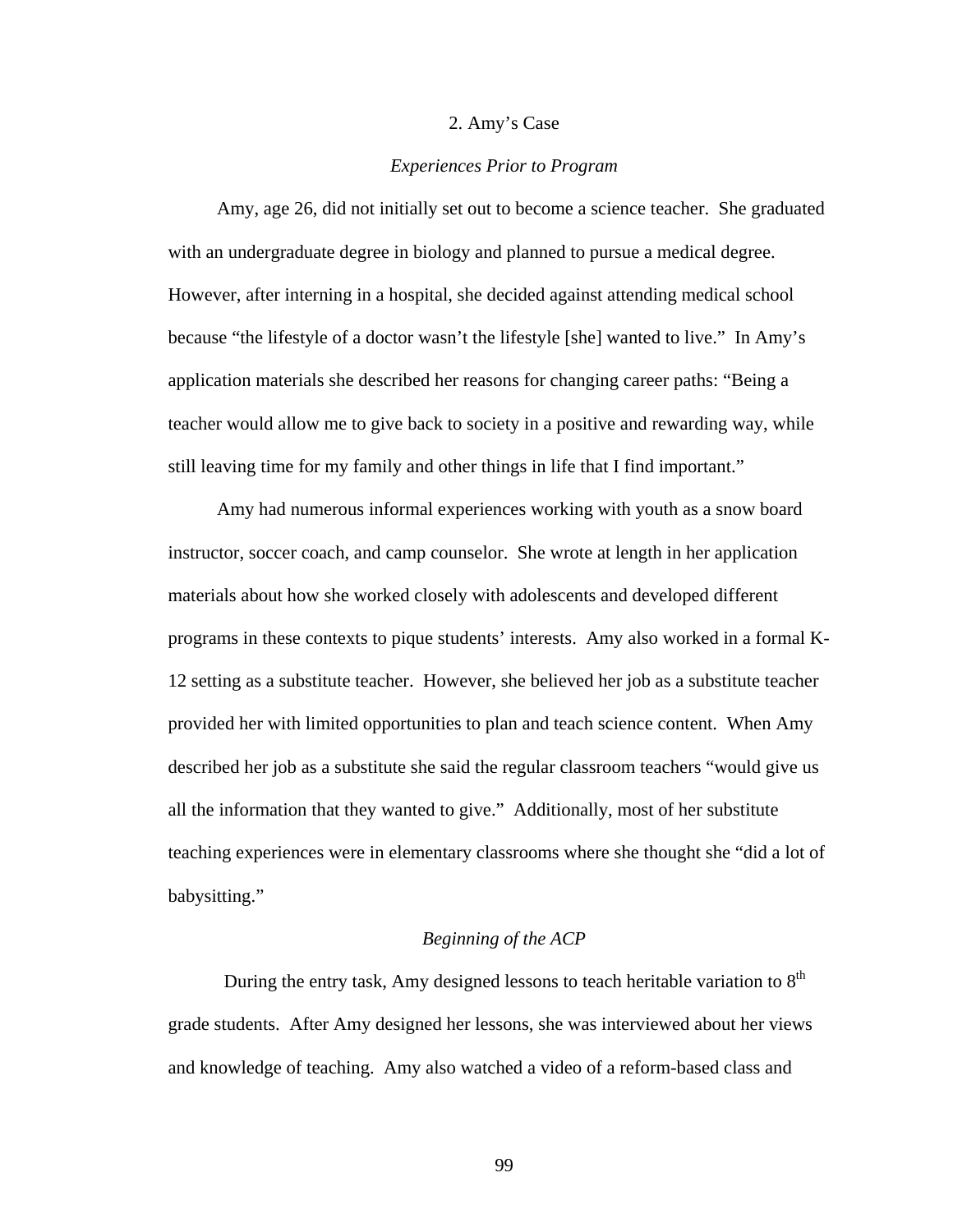reflected on the teaching and learning that occurred in the video segment. The interpretations below include data from the lesson Amy created, the interview, and the video reflection.

# *Orientations*

Amy's teaching orientation consisted of her views of the teacher and student roles, her goals for student learning, and how she planned to teach. Based on Amy's experience as a mentor and a K-16 student, she thought that her role as a teacher was to be both a guide and leader. As a guide, Amy hoped students would ask questions about the origin of their traits so she could help them understand heredity. She said, "I was getting them to ask questions to get them to really think about, 'I don't just have brown hair because I was born with it. I have it because my family has it" (Entry Task Interview). As a leader who controls the lesson, she planned to "find a nice medium pace that everybody could move along with fairly well and learn" (Entry Task Interview). Additionally, she could lead the class during discussions by collecting and summarizing students' big ideas. She mentioned, "While they're discussing I'll make notes on the overhead" (Entry Task Interview). She believed that students have a passive role and should follow her lead, meaning that students should participate in discussions and ask questions when they were confused.

Amy's central goals for teaching science included: for students to apply science to their lives, and to prepare students for future science courses. She explained, "I want my students to not only learn the subject material, but also take away valuable life learning lessons. I want them to learn to think analytically and critically not only in the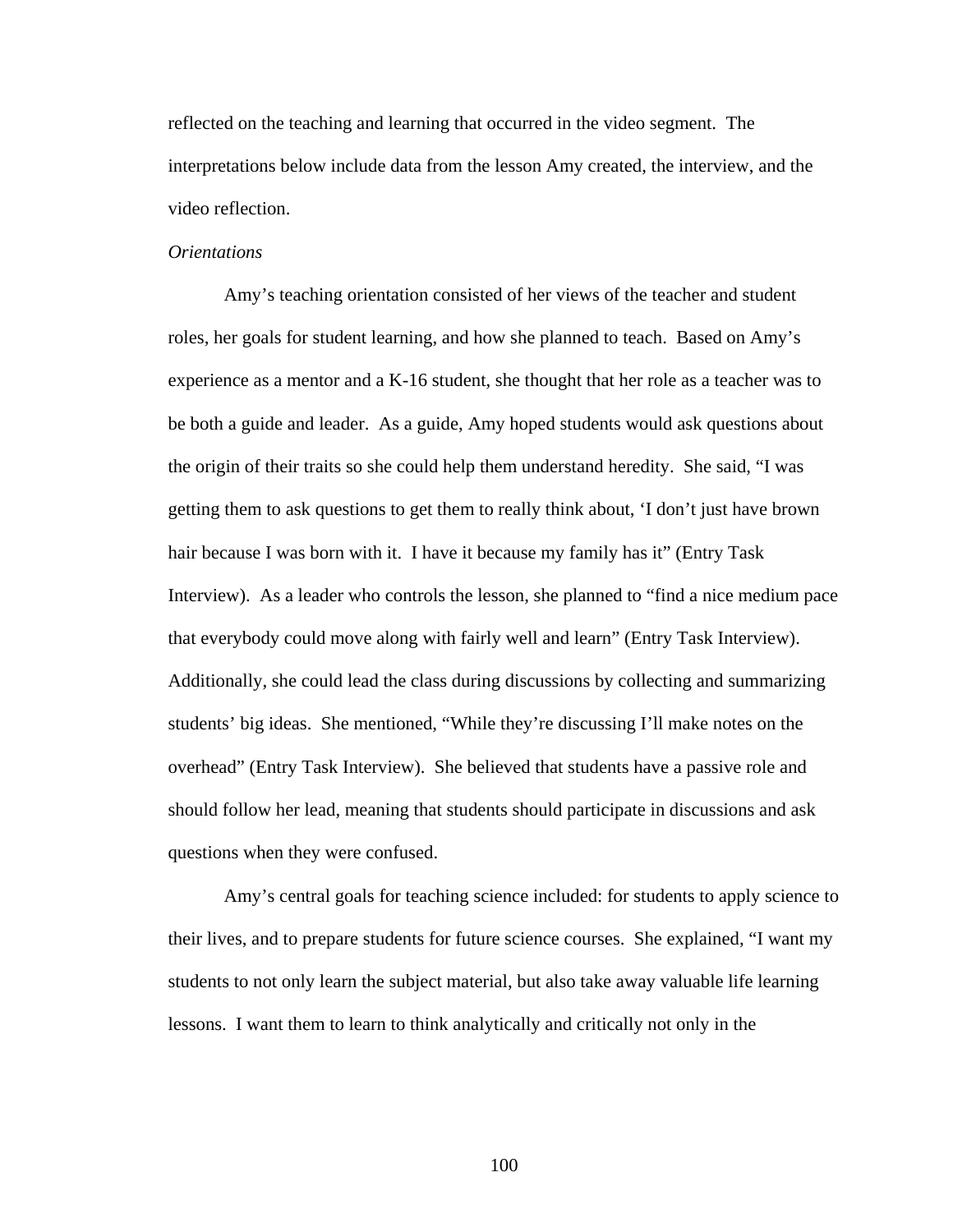classroom, but also in their everyday lives" (Video Task). According to this goal, Amy would

Give them an opportunity to get their parents involved and to learn more about their own family as opposed to just learning about heredity and genetic … (because) it's always easier to learn when you relate it back to your own personal life and situation" (Entry Task Interview).

Amy also talked about the importance of preparing students for future courses. She wrote, "I would be satisfied if I was able to cover all of the material on the lesson plan for the day and had time for discussion at the end" (Video Reflection). Amy believed she needed to cover the content so students are prepared for high school science courses. Amy's dominant conception was that science teaching is telling and learning is listening shaped her knowledge of teaching and learning.

## *Instructional Sequence*

*Day 1.* Amy planned to begin with a discussion that involved students. She planned to ask students a number of questions about variation within a species and highlight that "traits" are variable within a species and have a genetic basis. After students understood the term "trait" she would "ask them to write as many traits as they can think of that may have heritable variation within a variety of species" (Entry Task Interview). Discussing variation within the class and within other species, allowed students to practice their ideas about traits. Amy concluded the first day's lesson by showing how traits could be traced across generations using a family tree. For homework, Amy had students "pick one heritable trait and make a family tree starting with your grandparents or even your great-grandparents and list the trait next to their name."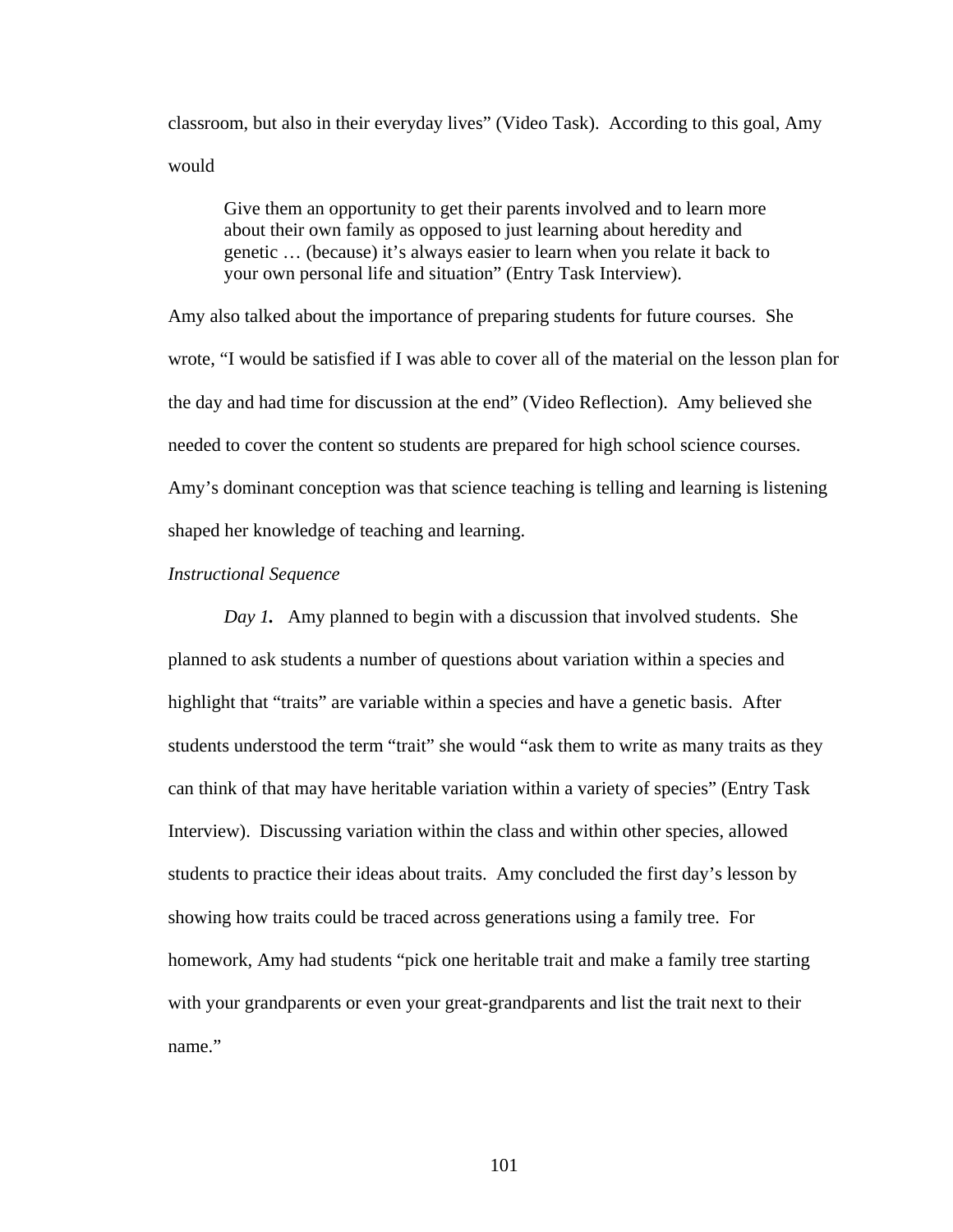*Day 2.* During the second day, Amy planned to begin by having students share the family trees they constructed as homework. Then, Amy planned to transition to studying variation and heredity in different species of organism. She wanted students to "look at a few different species and discuss different heritable traits." For example, she would begin with dogs, cats, and insects. Amy was unsure how to continue after the discussion and thought she might do a lab where students investigate heritability in fruit fly or have students read an article on heritability. Amy would conclude the day by summarizing heritable variation and traits.

On the first day, Amy planned to use an instructional sequence that focused on teacher-centered strategies to transmit knowledge to students in the "inform" types of instruction. Amy believed that science teaching and learning begins with discussions and lectures where the teacher introduces vocabulary. The other activities Amy planned were used to motivate students to learn the content she presented in discussions and to provide opportunities for students to practice new content in other contexts. Table 19 summarizes Amy's lesson Plan for Day One and Two.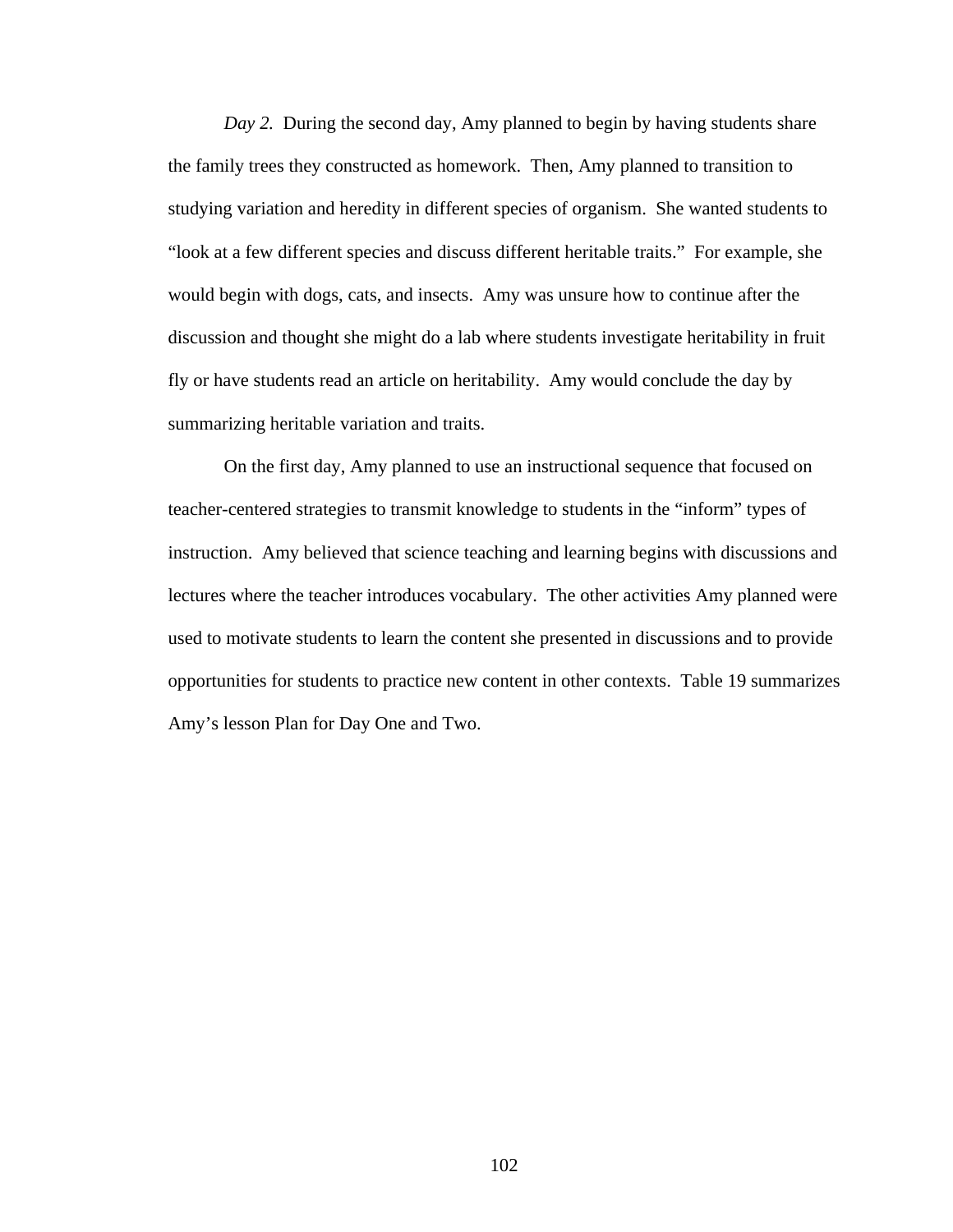#### Table 19

|       | Sequence | Activity                  | Description                                                                                                                    |
|-------|----------|---------------------------|--------------------------------------------------------------------------------------------------------------------------------|
| Day 1 | Inform.  | $\bullet$ Discussion      | • Teacher leads a discussion of variability<br>within an organism and introduces the term<br>"trait."                          |
|       | Practice | $\bullet$ Group work      | • Students brainstorm variation within the class<br>and within other species of organism.                                      |
|       | Inform   | • Discussion              | • Teacher discusses how family trees can be<br>used to trace heritable traits across<br>generations.                           |
|       | Practice | $\bullet$ Homework        | • Students do a family tree for one trait.                                                                                     |
| Day 2 | Review   | $\bullet$ Review homework | • Students share family trees.                                                                                                 |
|       | Practice | $\bullet$ Discussion      | • Teacher and students use family trees and<br>heritable traits within other species to discuss<br>variation and heritability. |

*Amy's Lesson Plan, Day 1 and 2, Beginning of Summer* 

## *Knowledge of Learners*

At the beginning of the ACP, Amy believed that students have life experiences but not prior science knowledge. She said, "I think that the variation, the heritable variation is probably going to be a new term to them, but they see it every single day, it surrounds them" (Entry Task Interview). Due to her uncertainty about students' prior knowledge, Amy elected to focus on what students know about their characteristics, their peers' traits, and traits found in their family, as a way to connect the content to students' lives. She explained:

I don't think that they'll know exactly that their traits are heritable until … we start looking at it …. Maybe they'll be able to associate the different traits within their family that they inherited. There is variation between their families and there is variation between the students sitting next to them. And I'm sure that they're going to have an idea of it, but I don't think that they know where it came from. (Entry Task Interview)

In general, Amy stressed that she could help students learn genetics by relating new concepts to their life experiences.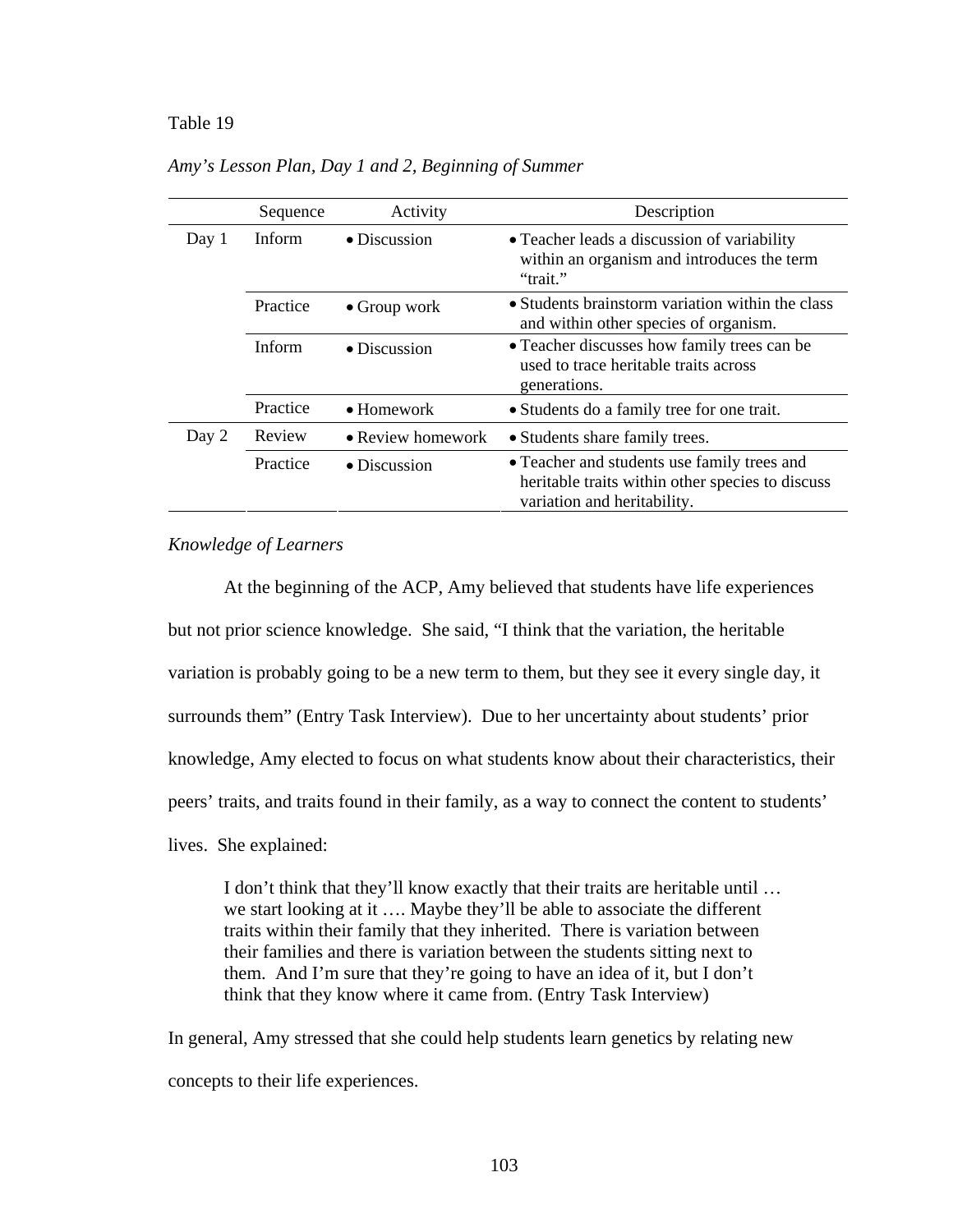*Requirements for learning.* Amy emphasized the importance of connecting new content to students' experiences through teacher-led discussions. She planned to discuss family trees because "it might make it easier [to see the] association of the different traits with the different family members" (Entry Task Interview). Additionally, she thought during discussions she could guide students' to make connections between their characteristics to think critically about inheritance. She commented, "I was hoping it would get them thinking more along the lines of, if there is this much variation just within my family, I wonder how much … variations are in my family … or the world around me" (Entry Task Interview).

*Areas of student difficulty.* Although Amy had not taught genetics in a formal setting, she thought that learners have difficulties visualizing how traits are passed across generations. Amy talked about these difficulties:

Visualizing how everything came together … half of my parents' chromosomes and half of mine, so I think that would probably be hard if we started getting that indepth….And your grandparents, the same thing from them, so you even have a tiny bit of your grandparents' DNA. (Entry Task interview)

Amy believed inheritance was an abstract concept for students and difficult for them to visualize without physically seeing how traits and characteristics are passed across generations.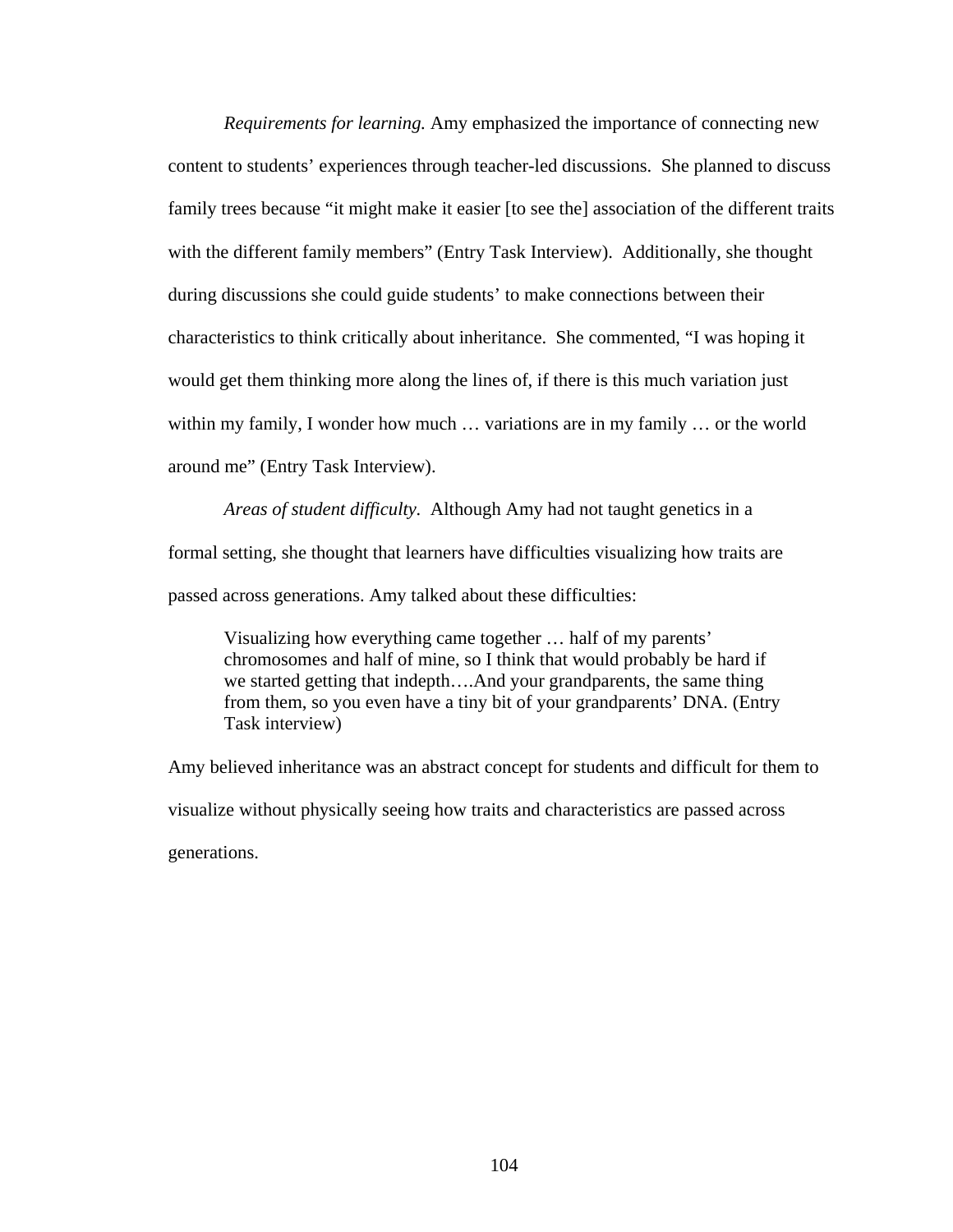*Contributing Factors to the Development of Amy's Knowledge of Teaching and Learning at the Beginning of the ACP* 

Amy's experiences as a secondary and post-secondary student influenced her knowledge and how she planned to teach heritable variation. She drew on her memories of being a student and how her teacher taught to design the activities she planned to use in the lesson. According to Amy,

I remember taking my  $9<sup>th</sup>$  grade biology or regular science class in high school and I remember doing … the actual fruit fly study. We had the little vials and we crossed them over and then count them every day and all that kind of stuff. (Entry Task Interview)

Amy learned from her informal experiences mentoring adolescents about the importance of teaching through discussions. Amy had success showing students how to snow board and play soccer by telling students how to do these activities during discussions. Amy's K-16 and mentoring experiences influenced her orientation to science teaching.

## *End of Summer*

At the time the end of the summer interview was conducted, Amy had completed her first summer in the ACP. She had taken courses in Educational Psychology and Secondary Science Methods I. In the interview, she reflected on her initial lesson plan. *Orientations* 

After 11 weeks in the ACP, Amy's orientation had not changed significantly. She continued to view science teaching as telling and learning as listening. Amy reported it was her responsibility to start off leading the discussion to present terms and concepts, and then provide students with some freedom to work with new ideas by talking with their peers so they feel a sense of ownership for learning. Amy described her role as a leader and a guide during class,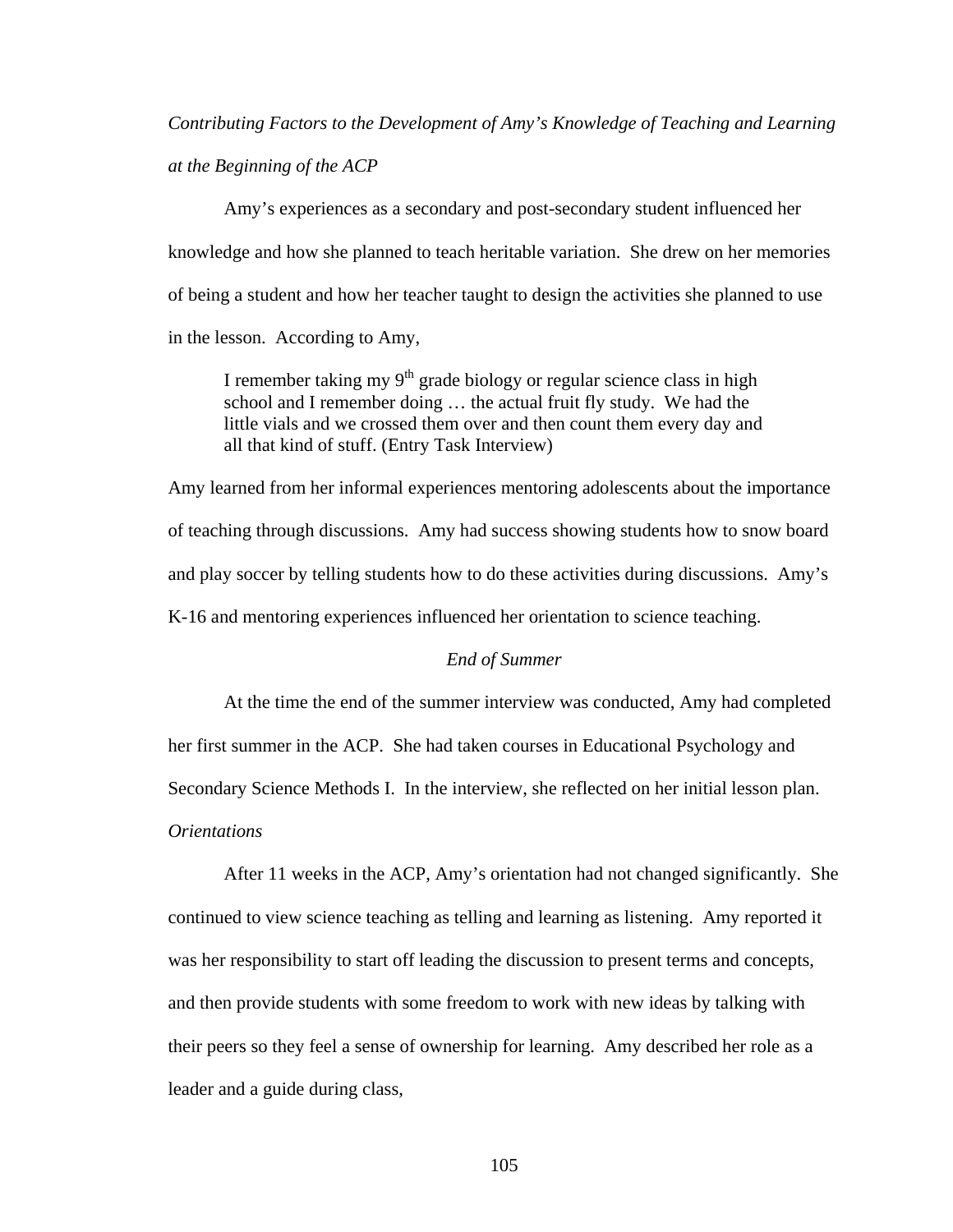I would kind of start off initially leading class discussion and then let the kids go on and I'd just walk around and listen and ask questions and kind of pipe in every once in a while. So, they're feeling like they have control of what they're talking about. (End of Summer Interview)

Although Amy gained some student-centered views of activities she could use from the Science Methods course, her knowledge of teaching remained teacher-centered. During the end of the summer interview, Amy focused on her responsibilities during the lesson and still believed students had a passive role and are responsible for following the teachers lead.

Amy continued to believe that the central goal of science teaching was to present science content so students could apply their science knowledge to their lives. In her lessons on heredity, she wanted students to think deeply about variation found in nature. She stated:

It's not just within humans, but that there's a reason why, everything's different. There's a reason why in Missouri we don't have palm trees and in Florida they do. And just that … that there is genetic variation or whatever within such a large species, that's the reason why. (End of Summer Interview)

Amy also still thought that a central goal of science teaching is to prepare students for future science classes. She said, "Just to give them kind of a solid framework to work with whenever they are taking a genetics course later in high school or in college. They can look back and go, oh, I remember" (End of Summer Interview). Thus, Amy believed one reason students learn science in  $8<sup>th</sup>$  grade is to prepare for high school science courses.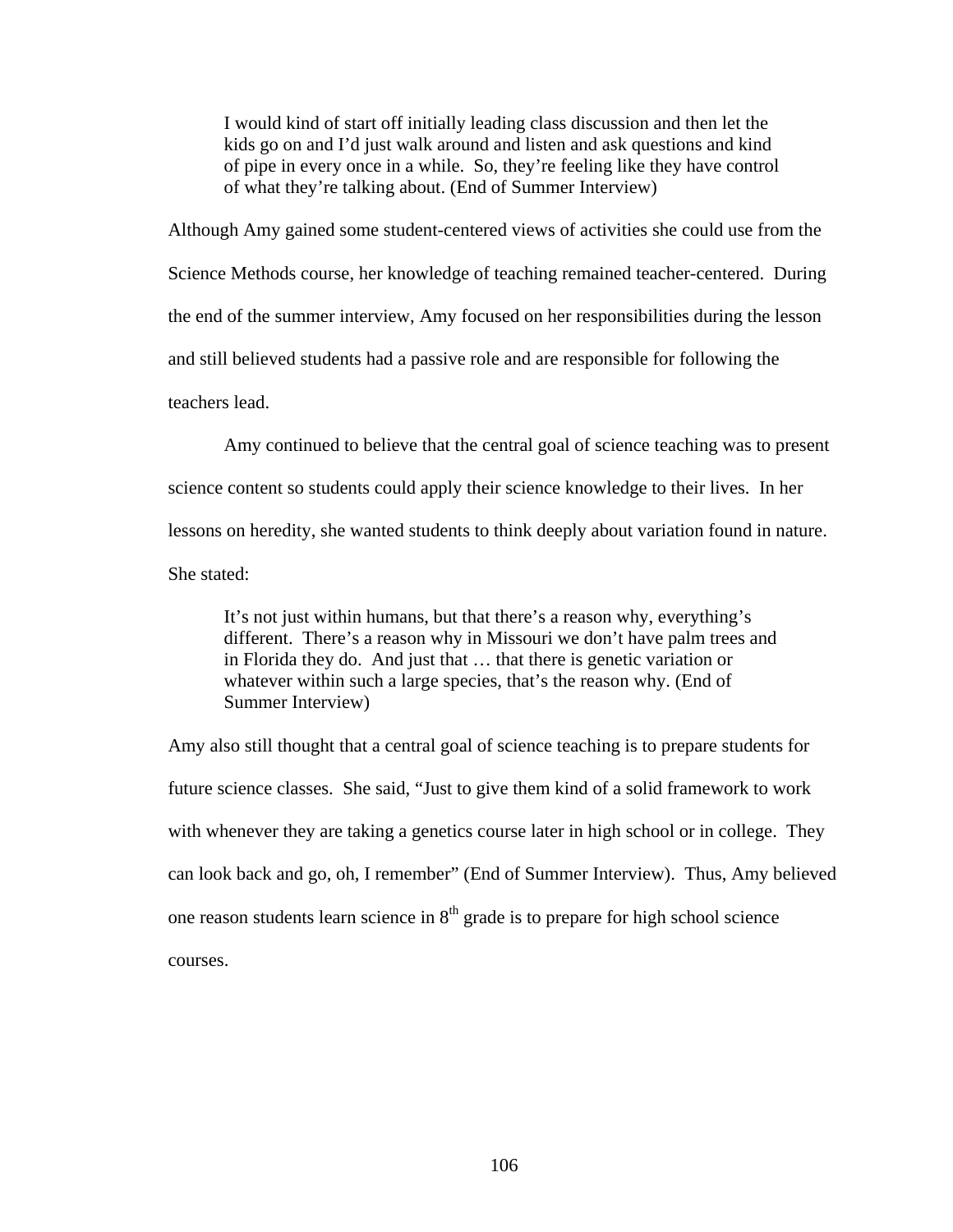# *Sequence of Instruction*

Amy planned on using the same instructional sequence to teach the lessons that she designed on the first day of her ACP. However, she planned to modify the original activities to be more "student-centered" due to her experiences in the ACP coursework. Reflecting on her initial lesson plans, she thought her use of discussion and questions were too specific and elicited a limited number of correct responses. According to Amy,

I ask them very specific questions like what color hair do your parents and grandparents have, color eyes, and stuff. So maybe instead of asking such specific questions, ask them, what do you think are some heredity traits? Can you think of any? Look around in your classroom, and look around, you know, and just have them then tell me, oh well, hair color maybe, or eye color, or how tall you are, how short you are, or, you know, just these various things to, you know, so then they're thinking maybe of all the different traits instead of limiting them. (End of Summer Interview)

Amy would ask students open-ended questions and have students participate more in the discussion to promote critical thinking. During the second day, Amy planned to do the same activities and was still unsure how to engage students at the end of the lesson. She contemplated having students go on a field trip to observe variation in plants instead of the fruit fly lab.

Amy still believed that science learning occurs through "inform" types of instruction where she could deliver knowledge to students through teacher-led discussions and lectures at the beginning of lessons. Although she gained more studentcentered activities she could, her knowledge of instructional sequences remained teachercentered.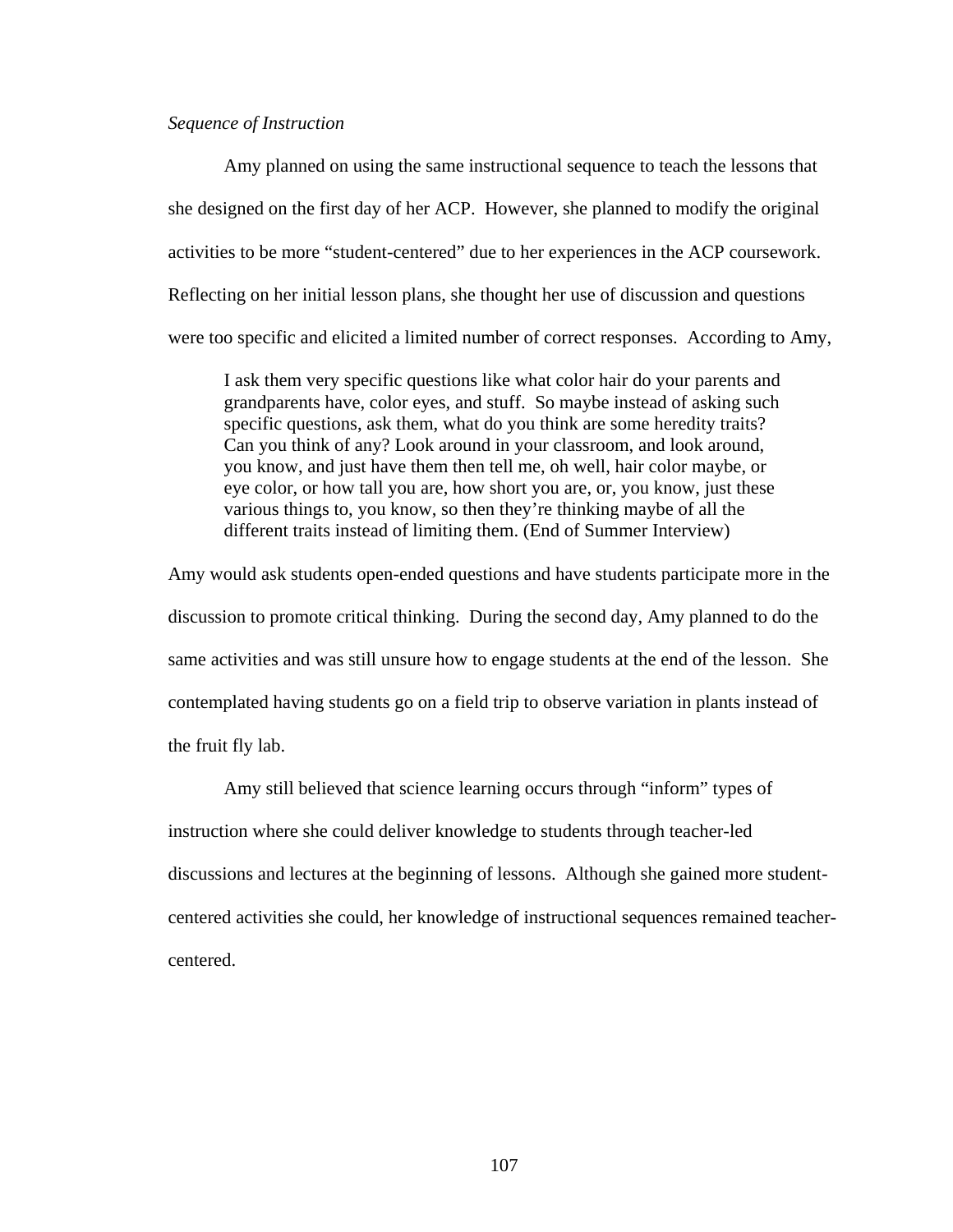## *Knowledge of Learners*

 At the end of the summer, Amy planned to evaluate students' knowledge about genetics before she started the unit. She thought she would find out what students know by having them create a concept map using the terms "gene, genome, DNA, RNA, single strand helix, and double strand helix" (End of Summer Interview). She learned about this strategy in the Secondary Science Methods.

 *Requirements for learning.* Amy continued to believe that discussing the content in relation to students' life experiences is fundamental for learning science. However, she also learned from the Secondary Science Methods Course that teacher-led discussions would not always be enough to help students understand science. Amy developed additional ideas about the requirements of learning that included: making observations of phenomena; investigating scientific questions, collecting data; hands-on experiences; and coteaching. These additional ideas about learners and learning had limited appearances in her instructional practices.

 Amy reflected on learning about the nature of science and inquiry during the Secondary Science Methods course and believed that observation and collecting data are part of science. She explained:

Get them out of the classroom and actually in an environment that, I think, is when science might be learned best …. It's pointless to learn about trees unless you're out actually looking at them and actually watching them or observing and seeing different things. (End of Summer Interview)

Related to these ideas, she thought students needed hands-on experiences because "humans are much better at hands-on and actually touching and relating that to things as opposed to just reading about them. So anytime they could get hands-on opportunities for learning, it's probably best" (End of Summer Interview). Amy also viewed inquiry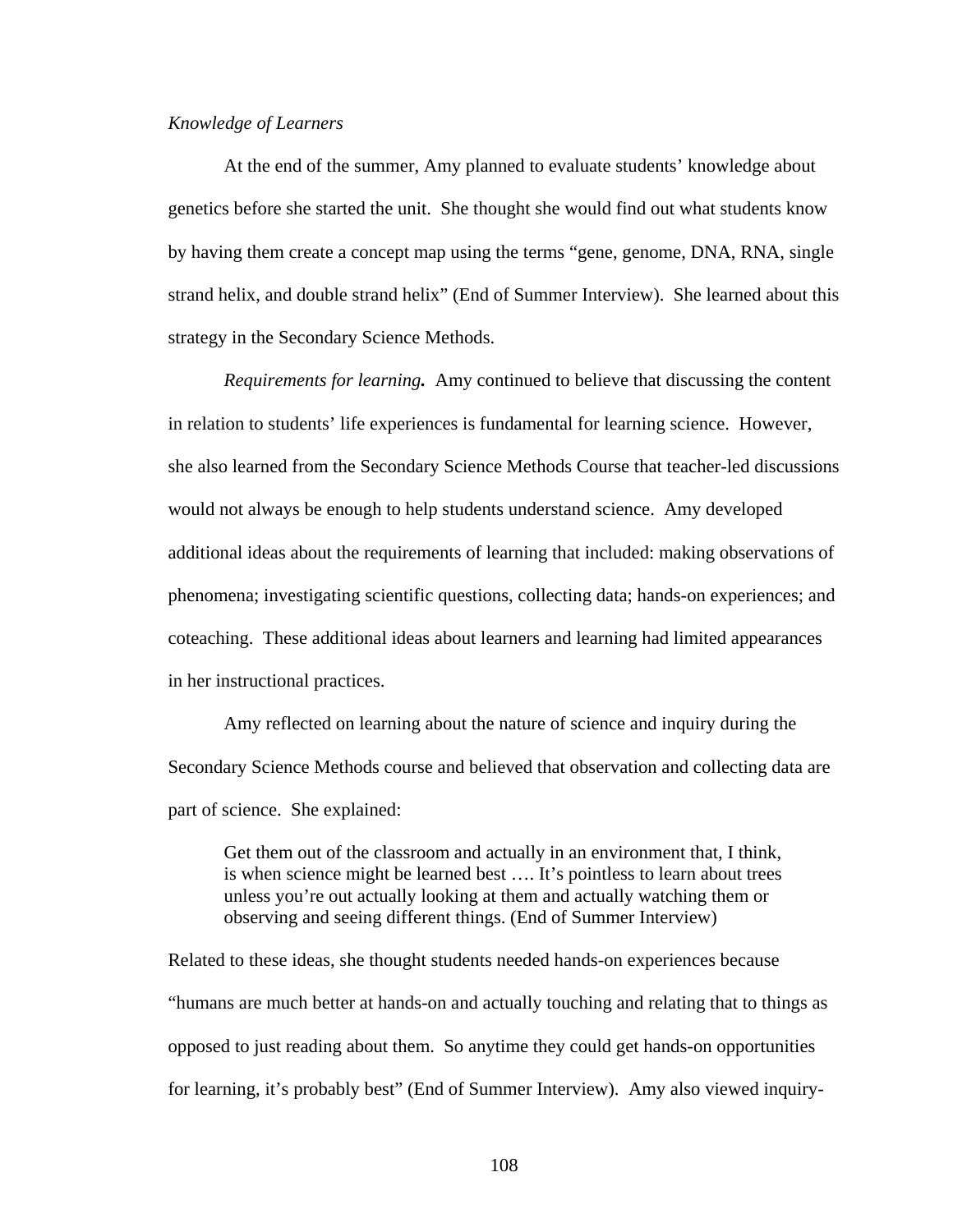based learning as a way to learn science because students are asked to answer questions about natural phenomena on their own or in groups. She compared the benefits of inquiry-based learning with a traditional, teacher-center approach. She explained:

It's really easy for you to tell me something and I'll just put it in the back of my mind, but if I'm actually going out and figuring out why a tree grows instead of you just telling me about photosynthesis, figuring it out, like, if we put a tree in a completely dark room and it doesn't grow as opposed to the one in the sunlight, that would help me to realize that sunlight is one of the main factors in photosynthesis. So just giving them a real life investigation that they can do will make them think about all aspects of it, instead of me just telling them things. (End of Summer Interview)

Amy thought that the benefit of students working together is that they learn new material by talking through their thoughts and teaching each other. She explained, "You really kind of learn it as you are thinking about 'how am I going to present the information to somebody else' (End of Summer Interview). During the end of the summer interview, Amy talked about a number of connected ideas about the requirements for learning; however, Amy still mostly believed that learning occurs when the teacher leads discussions that relate the content to students' experiences. At this point in time, she believed if she could connect content to students' experiences they would have no difficulties learning from her lessons.

*Contributing Factors to the Development of Amy's Knowledge of Teaching and Learning at the End of the Summer* 

 Amy learned from the Secondary Science Methods course about assessing prior knowledge. She believed that teachers are responsible for using what students know about the content to teach science. So, she planned to use students' concepts maps to assess prior knowledge of heredity and design instruction. Amy also experienced an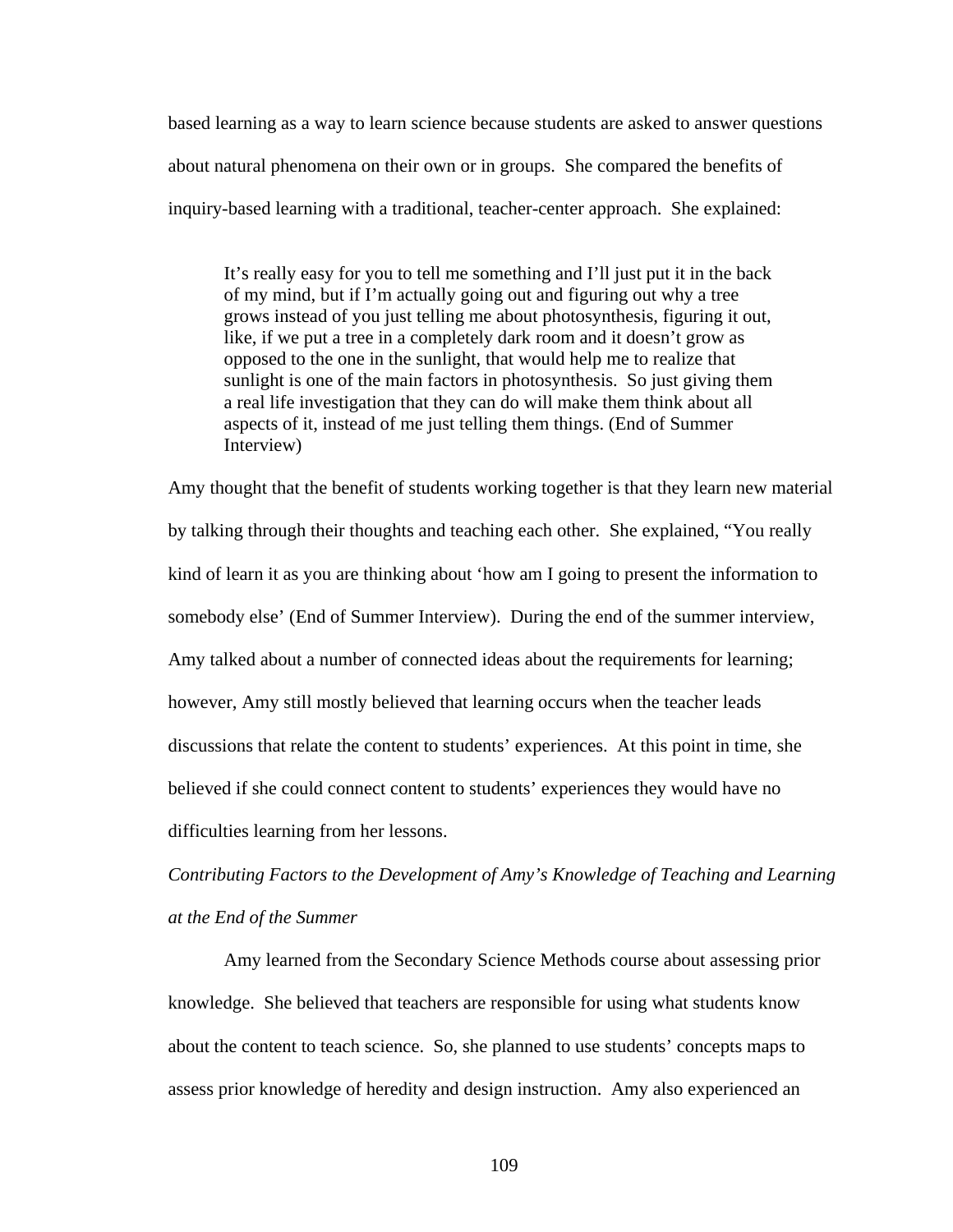inquiry investigation to learn about the physics involved with parachutes. She made connections between this inquiry experience and accepted the view that students need to make observations of phenomena; investigate scientific questions, collect data, have hands-on experiences, and coteach each other to learn science. Amy believed that inquiry challenges students to learn on their own. According to Amy, "From all the minireadings on inquiry, students or people in general learn best when they're actually relating the information back to themselves and actually figuring it out on their own" (End of Summer Interview).

# *Internship Context*

For the 2006-2007 school year, Amy interned with an experienced mentor, Emily, at Rover High School. Emily was a veteran teacher who holds "Nationally Board Certification," is chair of the science department, supervised numerous teaching-interns, and taught a Science Methods course at a local university. As the chair of the department, Emily believed that teachers who taught the same subject matter should meet frequently to design a common curriculum that included: lessons, assessments, and unit objectives supported by state and national standards. Interns were encouraged to participate in weekly science faculty meetings and contribute ideas that could be used to teach the unit objectives. Amy took part in the weekly biology groups meeting and described them by saying "we try to do it exactly the same as the other honors biology. So the beginning of the week before each new unit, we all get together and kind of go over what we're doing" (Pre-observation Interview).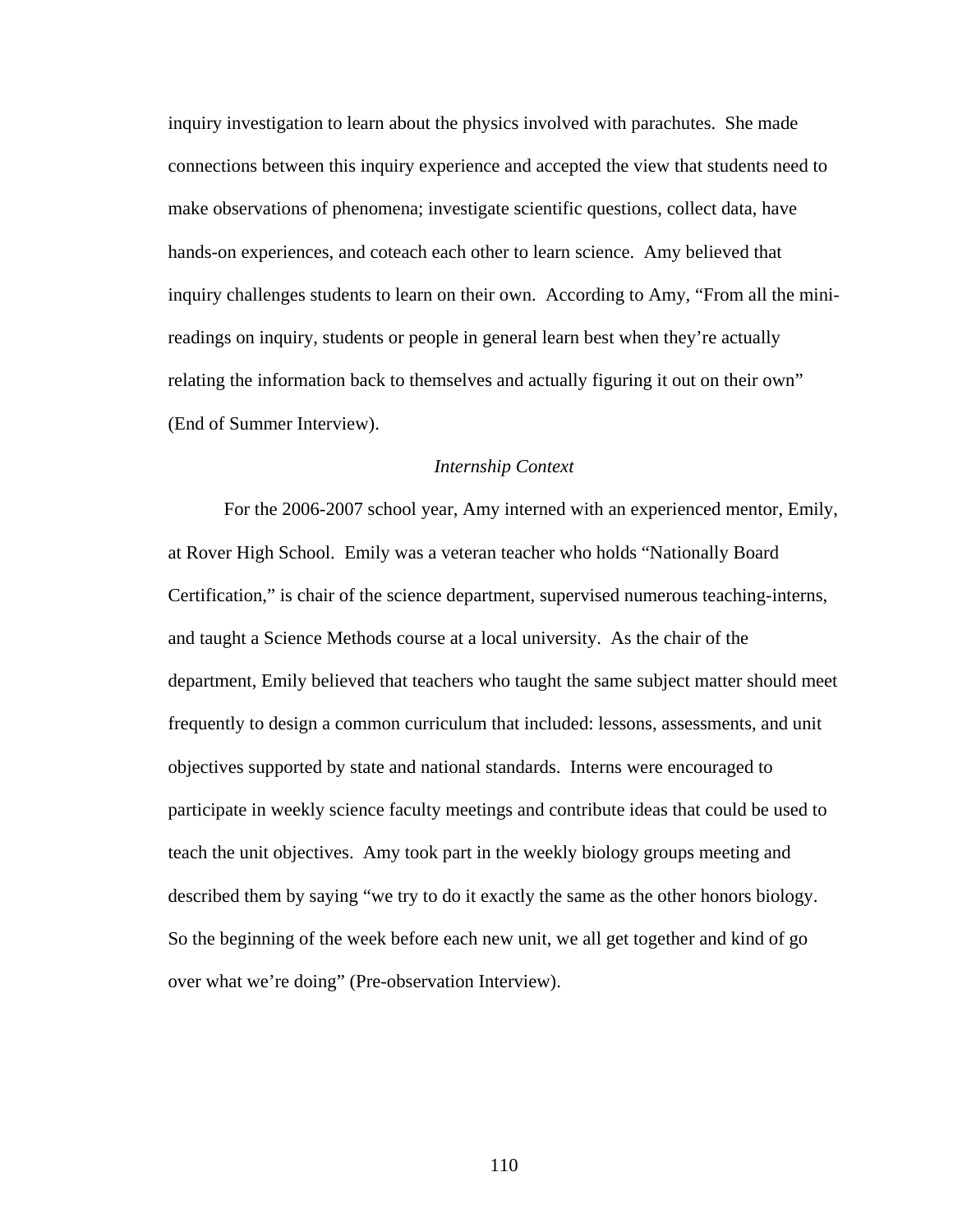Emily's philosophy on teacher preparation was that interns need to observe and mimic experienced mentors. While students mimic her teaching style, Emily cotaught with them so she could add her science knowledge and experiences during the lessons, teach student interns about instructional pace and timing, and ensure that her interns kept the same pace with other biology classes. As interns gained experience, Emily allowed them to use the unit objectives and common assessments to design some of their own instructional activities. After interns gained experience, Emily still used a coteaching approach, but did not have students observe and mimic her style. Amy described her experiences as a student intern, "I have not done a lot of the actual planning … I probably teach at least half of every hour. Some days I teach the whole hour, but Emily and I generally coteach things together" (Pre-observation Interview). When Amy created her own notes and quizzes she talked about using her mentor's lectures as a guide: "I usually generally take her notes … and make up my own notes based on that. It's not starting from scratch by any means" (Pre-observation Interview).

# *Fall Semester*

At the time the fall semester interview-observation cycle was conducted, Amy also enrolled in Secondary Science Methods II and was teaching Honors Biology. The observations took place in Amy's third period block class. The third block class had 10 males and 7 female students. The students were beginning a unit on cloning and stem cells. The interpretations below include data from the pre-observation interview, lesson plans, field notes, stimulated recall interviews, and mentor teacher interview.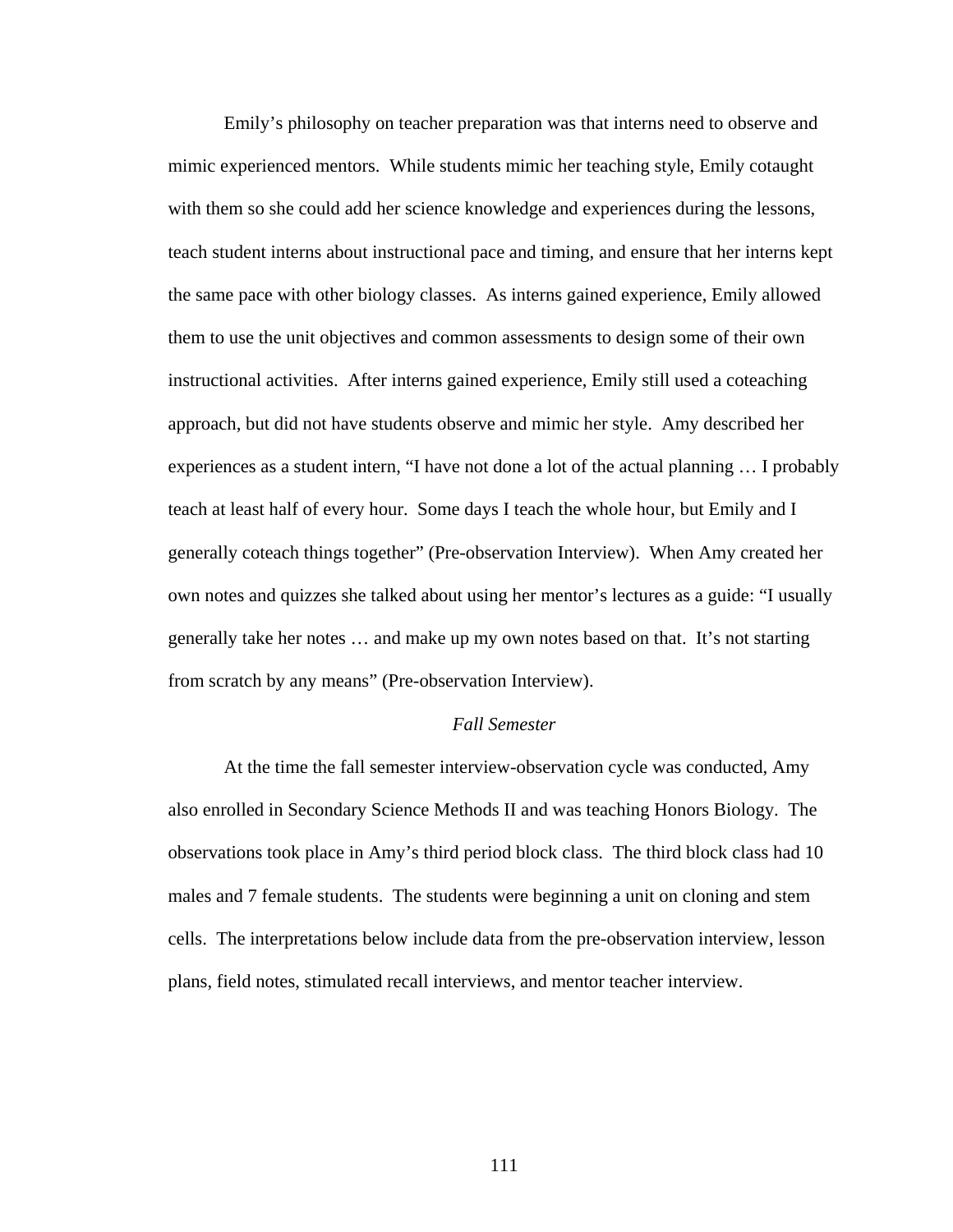# *Orientations*

During the fall semester, Amy observed and mimicked using mostly "delivery" modes of instruction. This strongly reinforced her view that science teaching is telling and learning is listening. She emphasized this view a number of times, in speaking about her views of the teacher and student roles, her goals, and how she was learning to teach. Amy thought that students needed teacher-centered, direct instruction to learn the content. She was working on being more direct and firm with students so she could get them through the lesson. She explained, "One of the main things we've been working on is, just being more drill sergeant-like, telling students pick up your piece of paper, write these three things down, do this" (Stimulated Recall, Day 2). Amy learned from her mentor that it was her responsibility to keep students focused so they receive all of the information she has planned for the lesson. When asked about the students' job in her class, she said:

I think their role is to do what they're told … and to be cooperative with me and … to realize that I'm not assigning this work because I don't want you to have any free time. I'm giving you this work because I care about you and I want you to learn this. (Stimulated Recall, Day 2)

Amy believed students should be respectful and follow the teacher's lead because they need direction.

Amy's goals altered due to the topic she was teaching during the fall semester and she focused on presenting content so students were ready to make scientifically-based decisions. She thought that science class was a place for students to receive accurate information about different types of cloning such as therapeutic and reproductive cloning. According to Amy,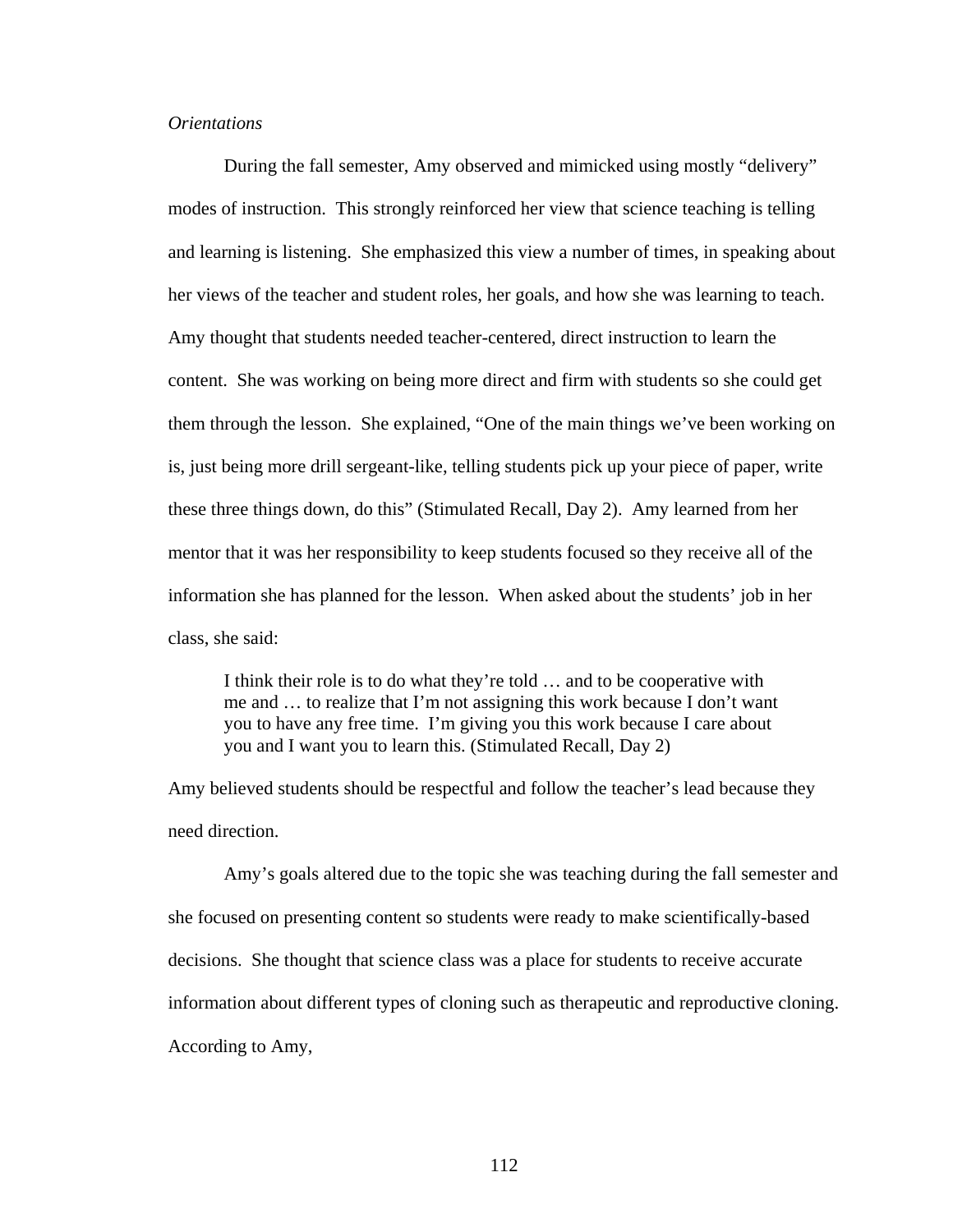I want them to realize that that's not the only kind of cloning [referring to reproductive cloning] that, there are variants to that. Just to give them a broader understanding of something that they obviously have heard about, with the elections that were just a few months ago, so they've known something about it and have heard something about it

Additionally, Amy talked about students needing to be informed because the media's

portrayal of cloning is not always scientifically accurate:

They don't really give all the facts …. So I want them to be able to kind of decide on their own and just understand all of the different types [referring to both reproductive and therapeutic cloning] and that it's more than just creating an exact replica of something. (Pre-observation Interview)

Amy's science teaching orientation continued to drive her thinking about teaching and

learning.

# *Instructional Sequence*

*Day 1.*Amy began the lesson by having students take a quiz to review content previously covered. Next, she used a PowerPoint lecture that she created in the Secondary Science Methods II course to involve students in the lecture by asking questions and have them look at pictures while they took notes. When Amy was finished giving notes, students worked in groups to read, summarize, and list the pros and cons of cloning presented in different articles. She talked about lecturing first so students had the necessary background knowledge to understand the articles: "They need that background knowledge so whenever they are reading the articles they know what the articles are talking about. So, that was my kind of reasoning behind it" (Pre-observation Interview). The class concluded with Amy summarizing the main points about cloning from her lecture and the articles.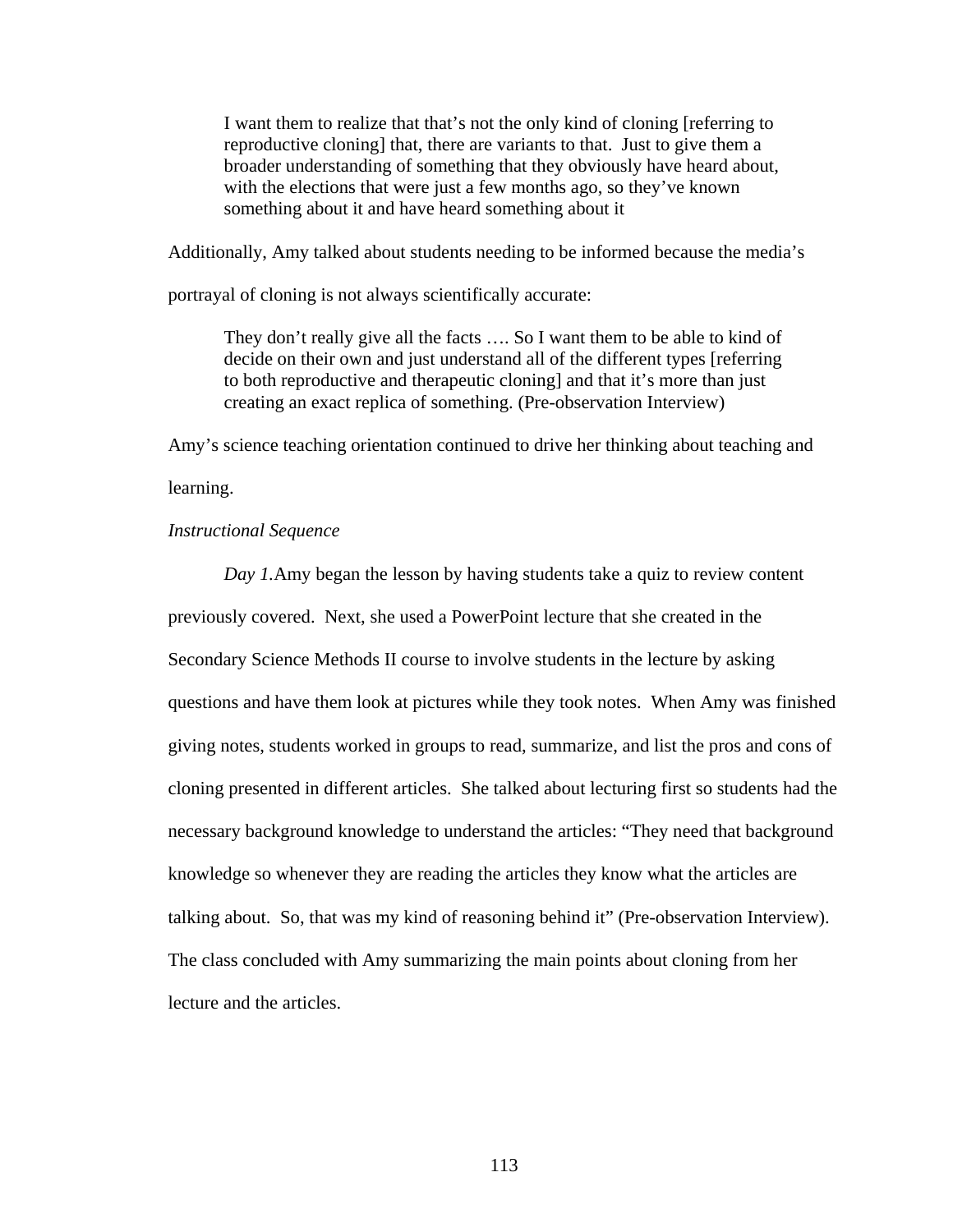*Day 2.* Amy began the second lesson by reviewing cloning and watching a video so students learned more about cloning. Next, Amy had students discuss cloning dinosaurs based on what they learned from the video and about embryo cloning from her lecture on Day One. During the discussion, Amy wrote big ideas that were scientifically accurate on the board to highlight previous terms and concepts.

On both days, Amy planned to use an instructional sequence that centered on providing new content knowledge to students during the PowerPoint lecture through "inform" types of instruction that occurred near the beginning of her lessons. Amy continued to believe that learning begins when the teacher introduces new terms and concepts through "inform" types of instruction. The other activities she planned served to focus students' attention on the lesson, and provide them opportunities to practice terms and concepts. Table 20 summarizes Amy's lesson plans for Day One and Two.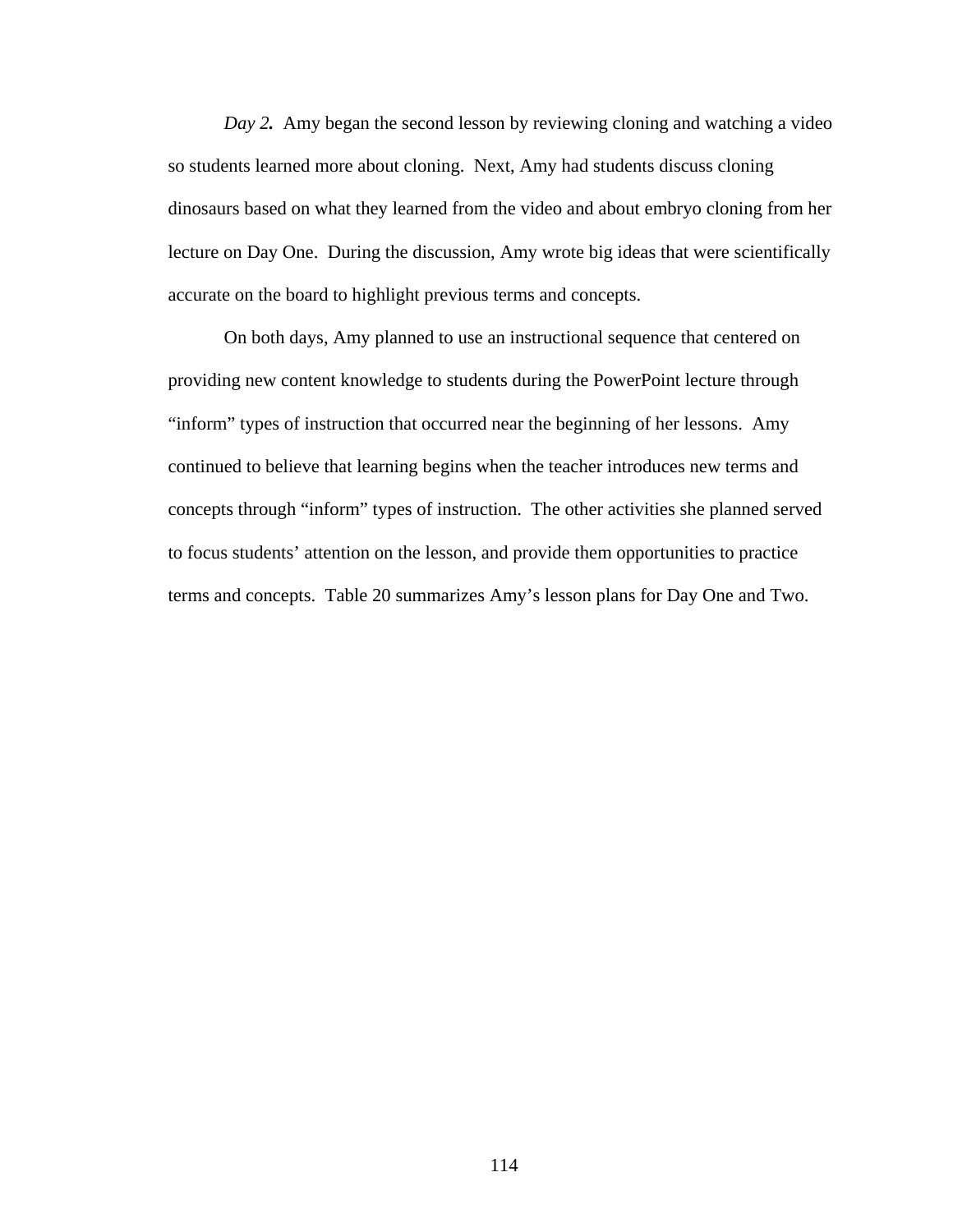# Table 20 *Amy's lesson Plan Day One and Two, Fall semester*

|       | Phase:     | Activity                  | Description:                                                                                                                             |
|-------|------------|---------------------------|------------------------------------------------------------------------------------------------------------------------------------------|
| Day 1 | Review     | $\bullet$ Quiz            | • Students take a quiz that focused students on<br>being in science class.                                                               |
|       | Inform     | $\bullet$ Lecture         | • Teacher uses a PowerPoint to lecture to<br>students about cloning.                                                                     |
|       | Practice e | • Read articles           | • Students read articles about cloning and<br>answer questions.                                                                          |
|       |            | • Group discussion        | • . Students discuss the pros and cons of cloning<br>based on the articles from Day One                                                  |
|       | Inform     | • Debrief                 | • Teacher summarizes main points from the<br>articles and lecture.                                                                       |
| Day 2 | Review     | • Review lecture          | • Teacher reviews main points from her lecture<br>on cloning and the articles from Day One.                                              |
|       | Inform     | $\bullet$ Video           | • Students watch "The Real Jurassic Park."                                                                                               |
|       |            | • Discussion              | • Teacher asks students questions about the<br>film and highlights scientifically accurate<br>conceptions of cloning on the front board. |
|       | Practice   | • Independent<br>practice | • Students list the pros and cons of cloning<br>based on the film and their discussions.                                                 |
|       |            | • Group sharing           | • Students share their ideas about the pros and<br>cons of cloning as a large group.                                                     |

# *Amy's lesson Plan Day One and Two, Fall semester*

# *Knowledge of Learners*

Amy described students' prior knowledge in more detail than in earlier interviews. She knew that students were exposed to popular media portrayals and ethical issues associated with cloning due to recent stem cell initiatives in local elections and talked about her students "watching the news…listening to the recent debates…and new amendments being passed" (Pre-observation Interview). Amy's students also knew about examples of animals that were cloned such as Dolly. However, Amy thought that students did not know about therapeutic and reproductive cloning because "they have never really taken much biology" (Pre-observation Interview).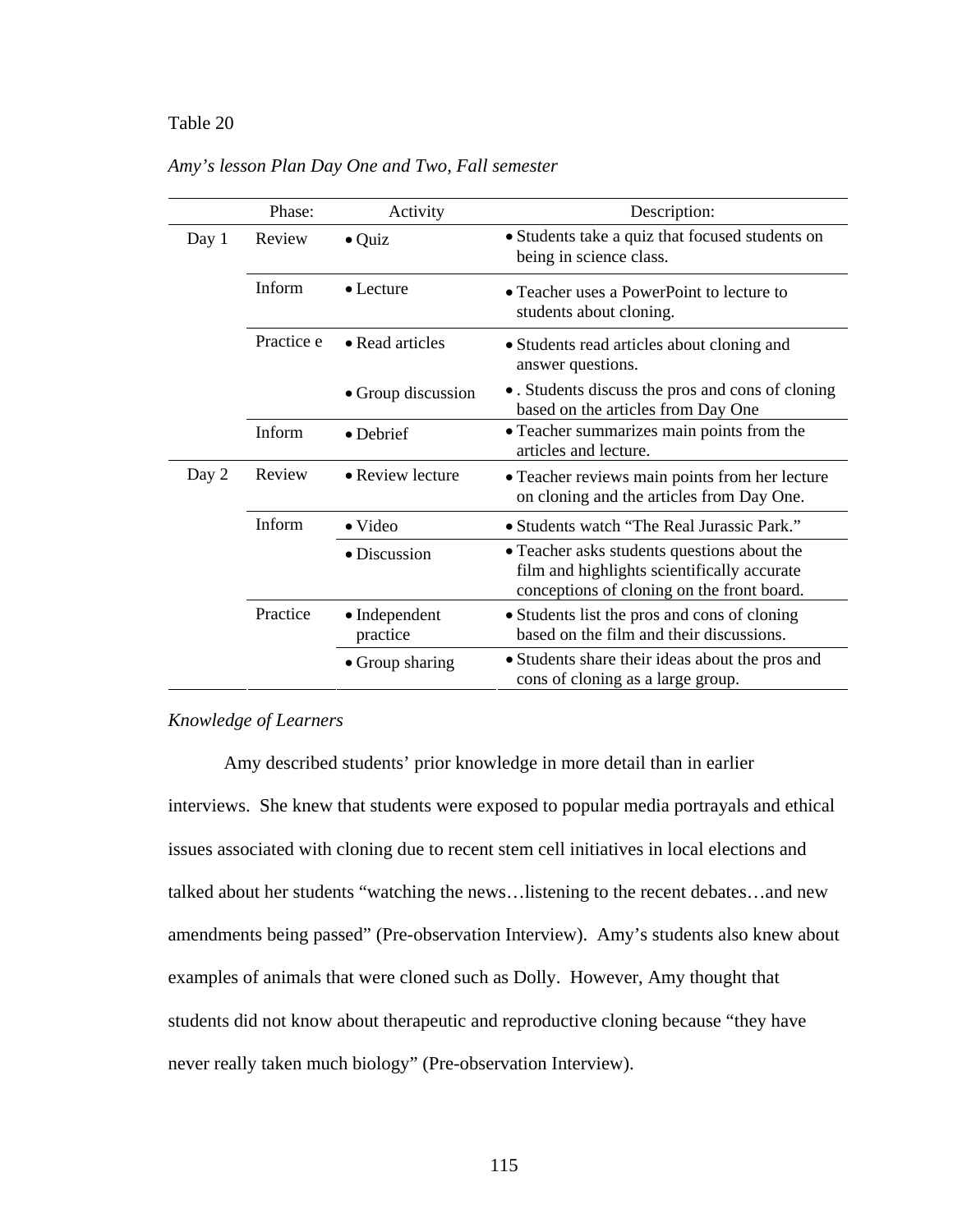*Requirements for learning.* As a result of working with her mentor, Amy developed more extensive descriptions of students' learning needs. She built on her prior knowledge and now believed that learning mostly occurs through the combination of lectures and "peer teaching." Amy thought that learning starts when the teacher tells students information that connects the content to students' prior experiences. She commented:

Most of this biology stuff is kind of new to them so I feel like we have to start from the beginning, like this is what DNA is because they don't have any previous knowledge on that. But once we start giving them information, they pick it up really quickly and they're able to apply new knowledge to the old knowledge. (Pre-observation Interview)

Amy frequently had students "peer teach," which meant to her that they discuss the ideas

she had told them during lectures to help them commit vocabulary to memory. She

explained:

We give information and we talk about it and they talk to neighbors and I say discuss, it's not ever a lot of them just sitting and writing notes or that kind of stuff. So they do a lot of group work and talking about their work, it's really helpful. (Pre-observation Interview)

Amy learned from teaching other topics with her mentor that lectures and "peer teaching"

are not always enough and she can lead students in hands-on, modeling experiences to

help them understand difficult content. She explained:

When we did protein synthesis, we lined them up in the hallway, each one was a different space and each person was a different amino acid and we moved them in and out of the holes, like physically moved the kids, and I kind of felt sort of silly doing it, but I knew that this was the only way that they were going to understand, you put them to where they, with these kids, that's the way they learn. (Pre-observation Interview)

Amy maintained the role of the leader during the modeling experience by physically

moving students during the demonstration and leading the discussions. During the fall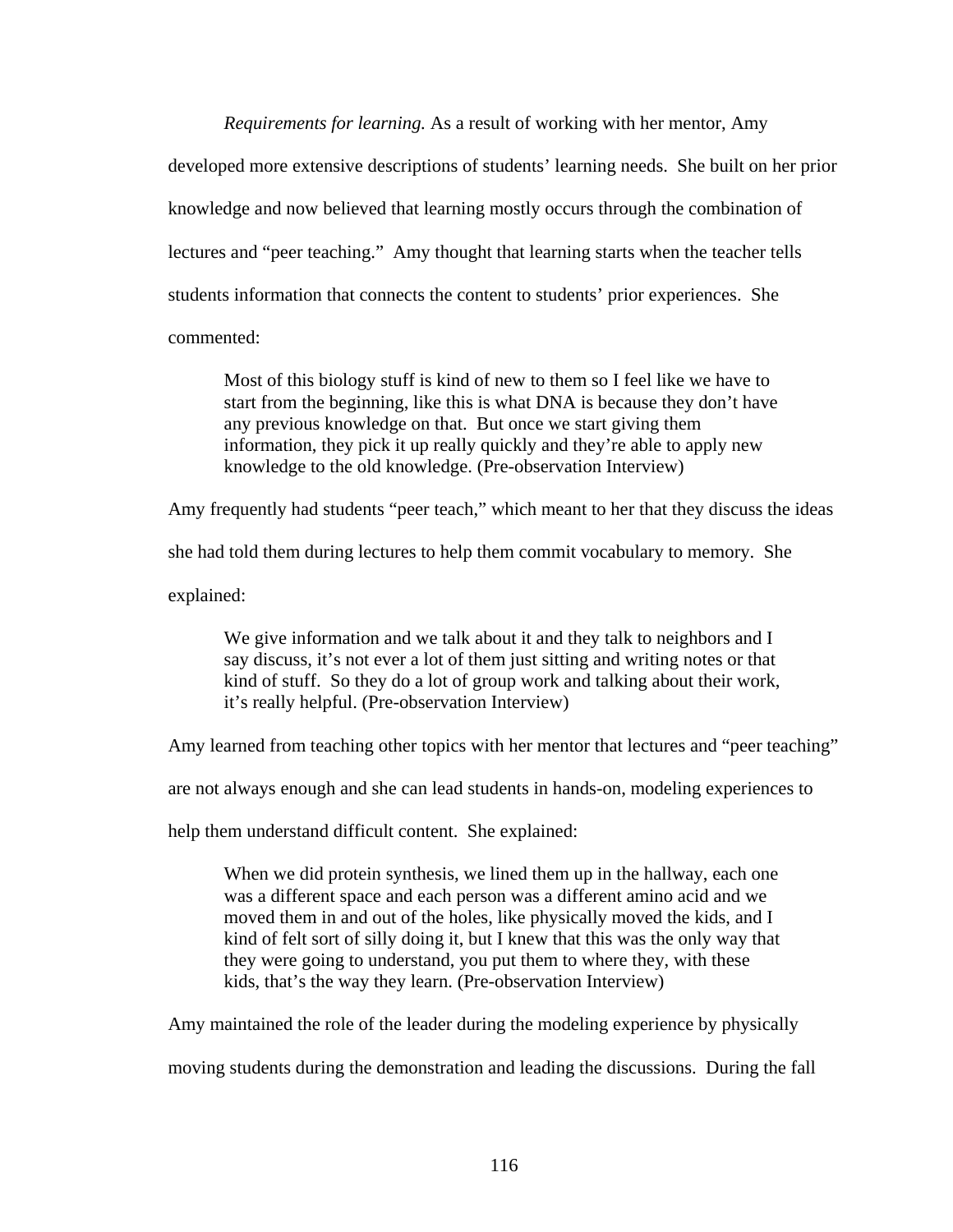semester, Amy talked about a number of connected teacher-centered ideas about learners and learning that emerged from working with students and her mentor.

*Areas of student difficulties.* From teaching DNA, Amy described more areas of student difficulties. She observed that students have difficulties visualizing microscopic

phenomena because they do not have firsthand experiences with cells and DNA.

Additionally, she recognized that students had trouble visualizing protein synthesis. She

believed she could help students overcome their difficulties by using lectures, "peer

teaching", and modeling of complex biological processes.

*Contributing Factors to the Development of Amy's Knowledge of Teaching and Learning* 

## *during the Fall Semester*

Amy's mentor and the nature of the guided internship reinforced the importance of teacher-centered instructional practices. When Amy was asked about her teaching style, she commented,

I think it's Emily's style, with my personality mixed in with it, but it's her style. It is the only style that I've watched and mimicked …. I've spent my whole life in school, but I wasn't watching what they were teaching and their style of teaching and stuff, so I've never really had to think of it in that sense. But every time I'm watching her teach and then just her … telling me different things to change while I'm teaching….I'm just kind of mimicking what I'm learning. (Stimulated Recall, Day 2)

Additionally, the strategy of breaking up lectures with student "peer teaching" was inspired by her mentor teacher to help students learn the content. The guided internship strongly reinforced teacher-centered aspects of her science teaching orientation

The fall semester's coursework also influenced Amy's views of teaching and learning. In her Secondary Science Methods II course, she learned about interactive PowerPoints that use multiple forms of assessment and stream-in videos to involve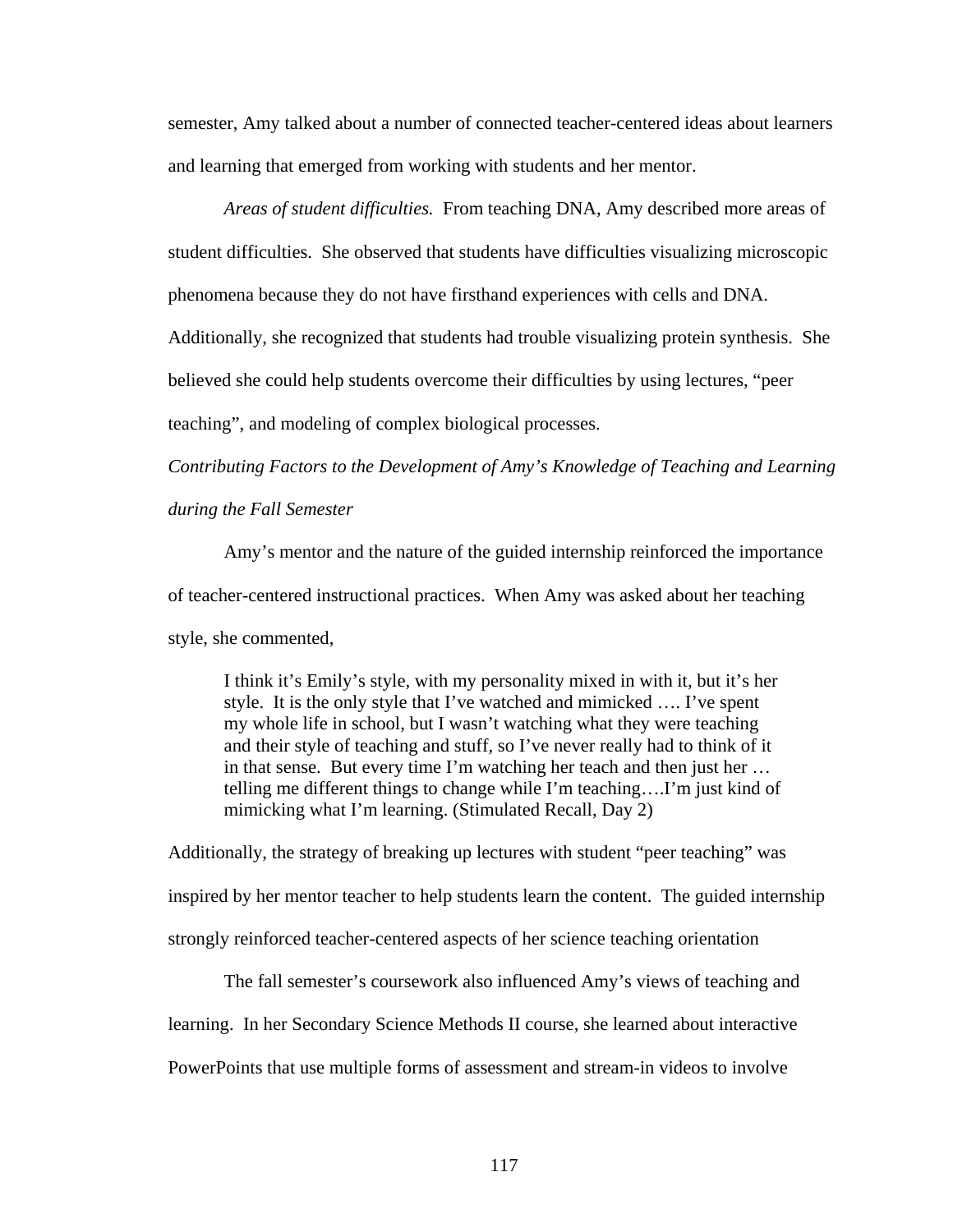students in concept development. However, she interpreted the strategy to be a way for the teacher to focus on transmitting knowledge to students through lectures that use pictures. This strategy reinforced her view that science teaching is delivering knowledge and learning occurs during "inform" types of instruction.

## *Spring Semester*

The spring data collection took place in early April. Amy was enrolled in Secondary Science Methods III and teaching in the guided internship. The interviews and observations took place in the same period as in the fall semester. The students were beginning their unit on cellular respiration and photosynthesis. The interpretations below include data from the pre-observation interview, lesson plans, field notes, and stimulated recall interviews.

#### *Orientations*

After teaching for nearly 9 months in the guided internship, Amy's orientation remained unchanged. She retained the view that science teaching is telling and learning is listening. Amy continued to believe that teachers are both guides and leaders. She explained, "The role of the teacher was to provide guidance for the daily class activities but to make sure the students are staying on task. You are giving them the materials that they need in order to understand the objective" (Stimulated Recall, Day 2). Accordingly, the students' role was to follow the teachers lead:

The student's role is to … do what we're asking them to do and be a student …. The role of the student is to come to school and be prepared for whatever, and the teacher needs to be prepared to do. The student needs to be prepared to learn and turn in their homework assignments, those kinds of things and just to learn. (Stimulated Recall, Day 2)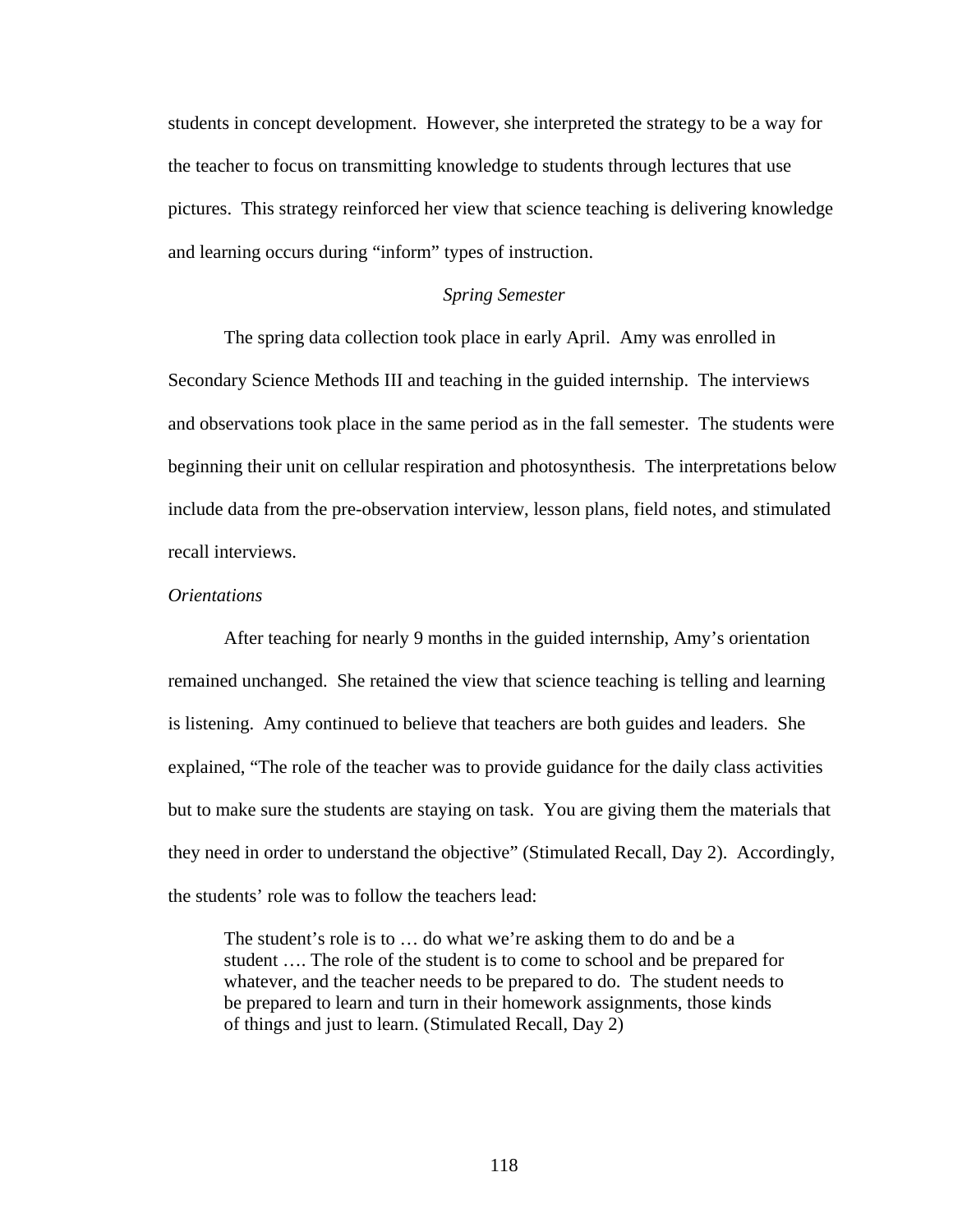According to these views, Amy believed the central goal of science teaching was to present science terms and concepts to students. Amy's science teaching orientation continued to shape her thinking about teaching and learning.

## *Instructional Sequence*

*Day 1.* Amy began the lesson by going over the objectives for her photosynthesis and cellular respiration unit. She remarked, "We start off a new unit I give them their objectives and go over them so they know what they're going to be learning in this unit" (Pre-observation Interview). After Amy covered the objectives, she gave a photosynthesis and cellular respiration pretest to assess students' prior knowledge. Students worked in groups to complete the pretest and she did not go over the correct answers. The lessons continued with an investigation called the "funnel lab" where students collected data and answered a series of questions about the independent and dependent variables, the hypothesis, controls, data, sources of error, and the process of photosynthesis. Amy described the lab in detail:

They are going to use a straw and they're going to blow into the funnel connected to a test-tube filled with water and put the BTB [referring to Bromothyl Blue] in there they know they're blowing out CO2 because the color is changing so we obviously do have CO2 we're breathing out. (Preobservation Interview)

I have termed the lab an "investigate" type of instruction because students follow the teachers lead to collected data about content they will cover in subsequent lessons. During the lab, Amy and her mentor explicitly modeled how to do each step of the lab and told students what they should expect to observe. Thus, the lab provided limited opportunities for students to develop deep conceptual understanding. The hands-on lab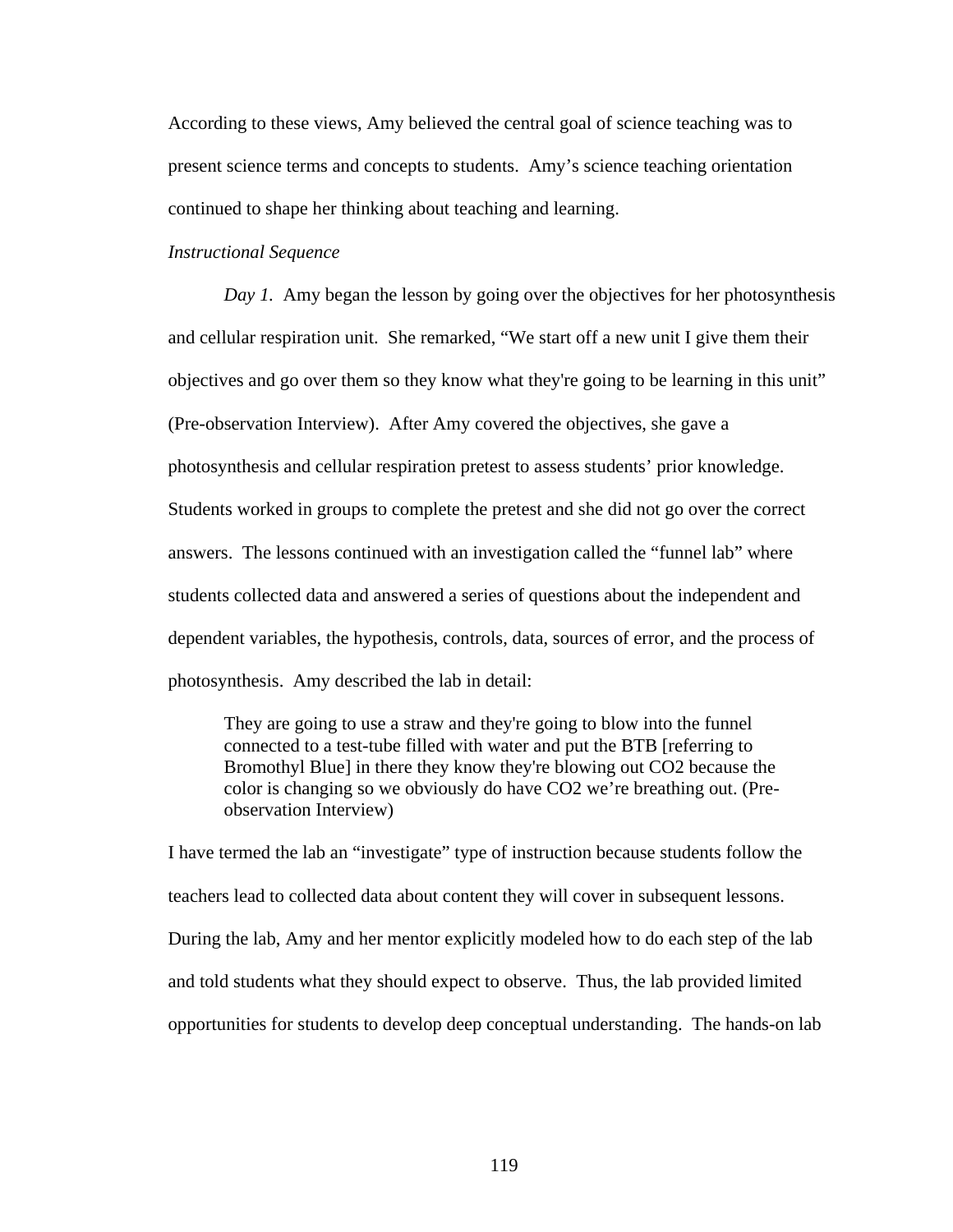occurred in what I have termed the "investigate" type of instruction because the purpose was to provide students a chance to collect data.

 *Day 2.* Amy began the second lesson by having students present their data from the "funnel lab" to their classmates on the front board. Once all data was on the board, Amy led a discussion about carbon dioxide's role in cellular respiration and photosynthesis. The purpose of the discussion was for Amy to provide an explanation for what the students observed in the "funnel lab." Amy was able to use students' experiences collecting data in the "funnel lab" to verify her explanation. Next students did the "bubble lab" where they tested the rate of photosynthesis by exposing a plant submerged in sodium bicarbonate to different intensities of light. Similar to the first day, Amy and her mentor modeled the procedure, set-up, and gave a brief explanation of what students should observe.

On both days, Amy planned to use an instructional sequence that began by focusing the lesson in relation to the unit objectives. Next she provided a step-by-step procedure and explanation of what students should expect to find. When Amy led a discussion during "inform" types of instruction on Day Two, she was able to reinforce the science content with the data students collected. Amy continued to believe that science teaching and learning begins with lectures and teacher-led discussions. Table 21 summarizes Amy's lesson plan for Day One and Two.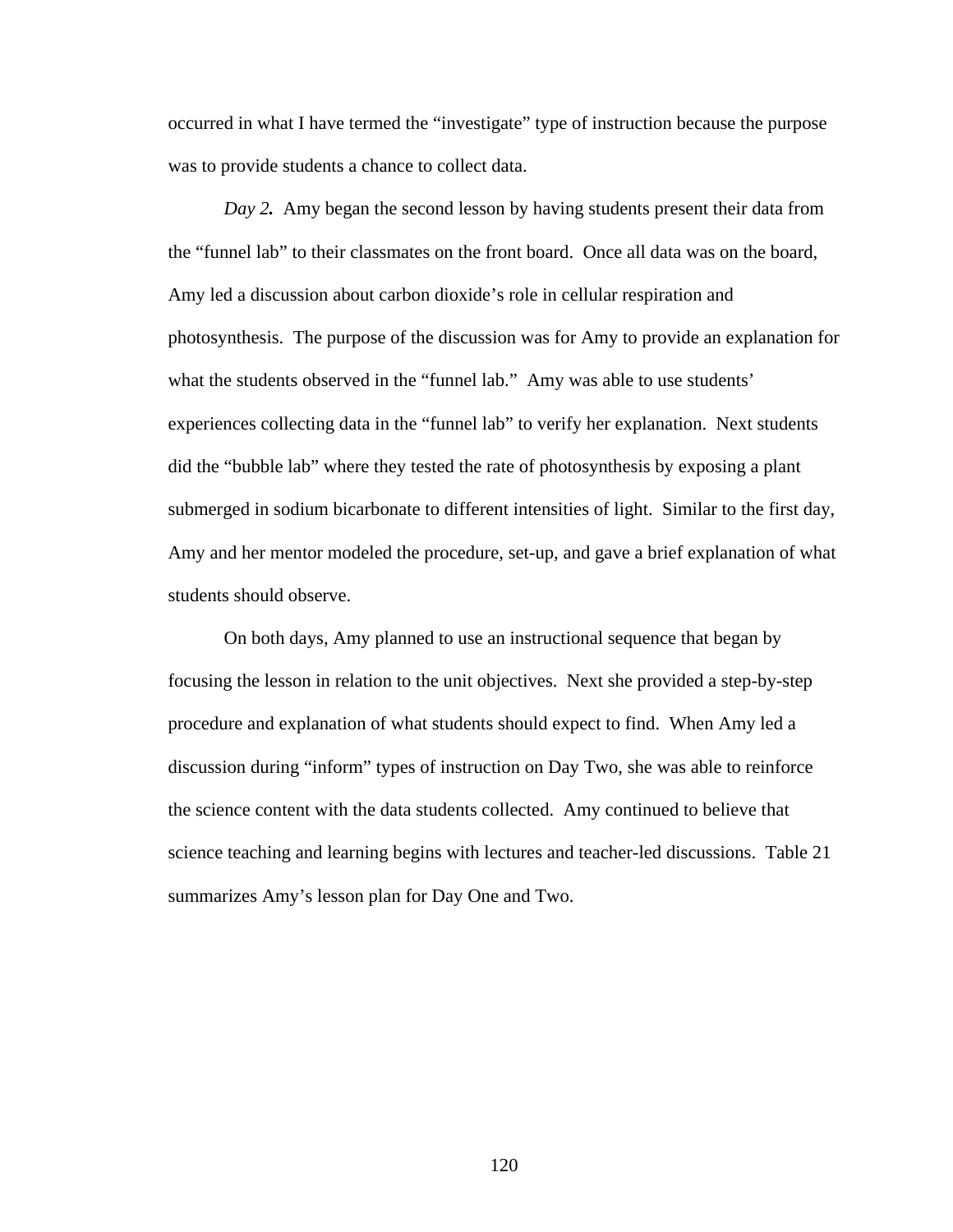# Table 21 *Amy's Lesson Plan, Day 1 and 2, Spring Semester*

|       | Sequence    | Activity                  | Description:                                                                                                                            |
|-------|-------------|---------------------------|-----------------------------------------------------------------------------------------------------------------------------------------|
| Day 1 | Focus       | • Introduction            | • Teacher goes over photosynthesis and cellular<br>respiration unit objectives.                                                         |
|       |             | $\bullet$ Pre-assessment  | • Teacher implemented a photosynthesis and<br>cellular respiration pretest to determine prior<br>knowledge.                             |
|       | Inform      | • Laboratory<br>procedure | • Teacher models the step-by-step procedure for<br>carrying out the "funnel lab."                                                       |
|       |             | • Discussion              | • Teacher discusses the findings students should<br>expect                                                                              |
|       | Investigate | • Laboratory              | • Students carryout the "funnel lab."                                                                                                   |
| Day 2 | Review      | • Presentations           | • Students present "funnel lab" data on the front<br>board.                                                                             |
|       | Inform      | $\bullet$ Discussion      | • Teacher explains the role of carbon dioxide in<br>cellular respiration and photosynthesis in light<br>of the data students collected. |
|       | Investigate | • Laboratory<br>procedure | • Students follow teacher's lead to carryout<br>"bubble lab."                                                                           |
|       |             | • Laboratory              |                                                                                                                                         |

*Amy's Lesson Plan, Day 1 and 2, Spring Semester* 

# *Knowledge of Learners*

Similar to previous times, Amy planned to implement a pretest to assess student's

prior knowledge and to design activities. She talked about the pretest:

It's just a photosynthesis pretest to see what they remember from their ecology unit and what they're able to apply to the new unit were not going to really discusses it. ….We're going to collected them so we have an idea what they know, what they don't know, and things they need to focus on more. (Pre-Observation Interview)

Amy also knew from teaching that students would remember some of the reactants and

products in photosynthesis but did not understand the relationship between

photosynthesis and cellular respiration. She explained: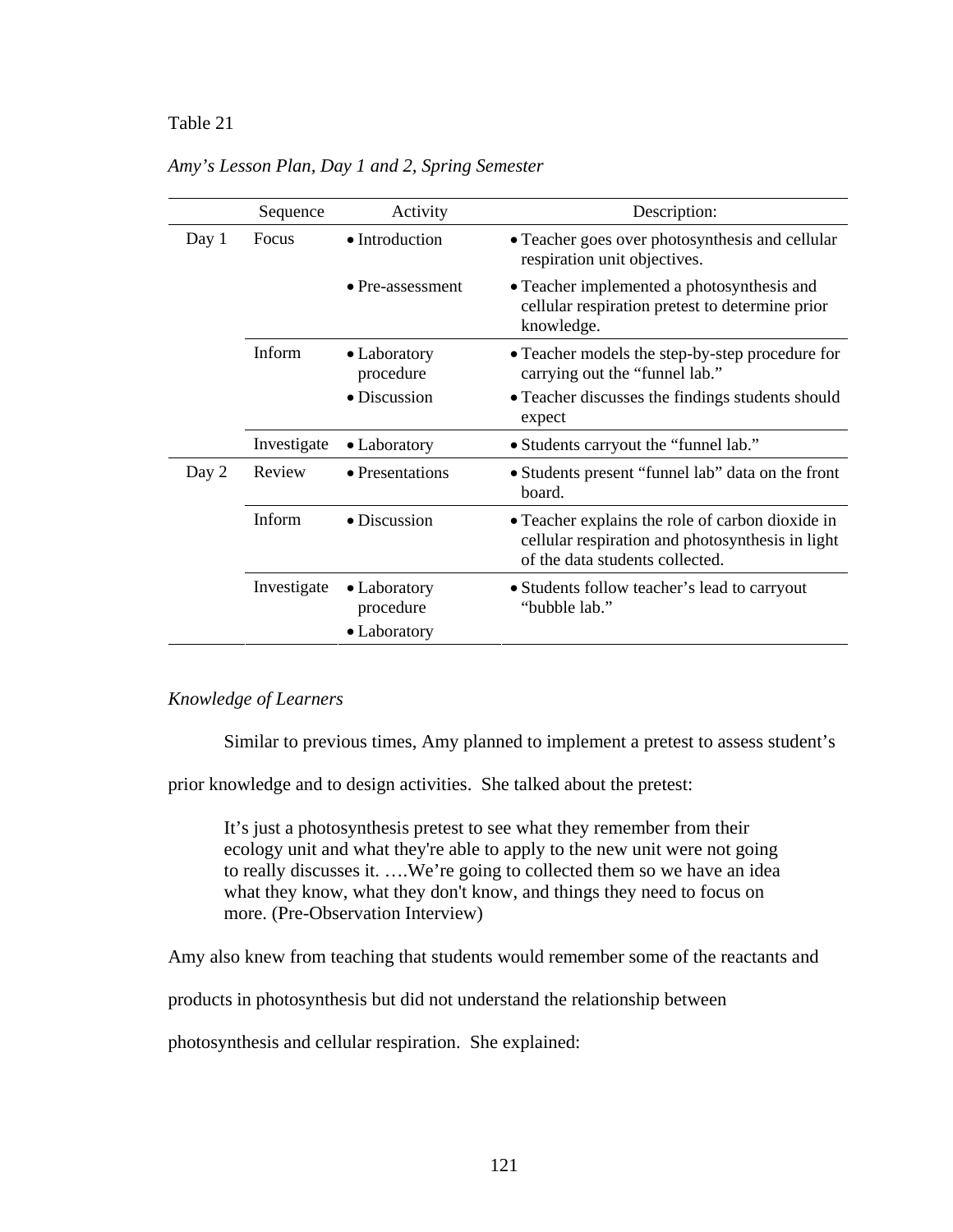I think they have an idea about the carbon and oxygen cycle and they understand that you know trees are going to have the glucose and some of the reactants and products, but I don't think there know how it all fits together yet [referring to photosynthesis and cellular respiration]. (Preobservation Interview)

*Requirements for learning.* After teaching for nearly nine months, Amy's views of students' needs had not changed significantly. She continued to characterize learning as being dependent on lectures and teacher-led discussions, "peer teaching" experiences, and hands-on experiences to visualize complex biological processes. These were strategies her mentor teacher advocated to help students overcome their difficulties learning science. Amy thought that students did not make the connection between photosynthesis and cellular respiration because they had not taken notes on the topic. She remarked, "I just don't think that they've ever actually written out the equation before and really understood and studied how cellular respiration and photosynthesis work together" (Pre-observation Interview). Amy also continued to believe learners need to talk through the content and coteach each other. For Amy, the benefit of "peer teaching" is that students pay closer attention during lectures. She explained:

Students benefit from explaining the content to each other …vs. just writing it down from the board….Students explain it correctly to each other because they don't want to explain it wrong to their peers …they really listen so they can explain it right …if they know they are going to share the right answers they work harder on it because they don't want to be wrong for their friends. (Stimulated Recall, Day 1)

Amy also continued to think that learners need to have hands-on experiences to visualize the process of photosynthesis. She talked about the importance of hands-on experiences during the "funnel lab:"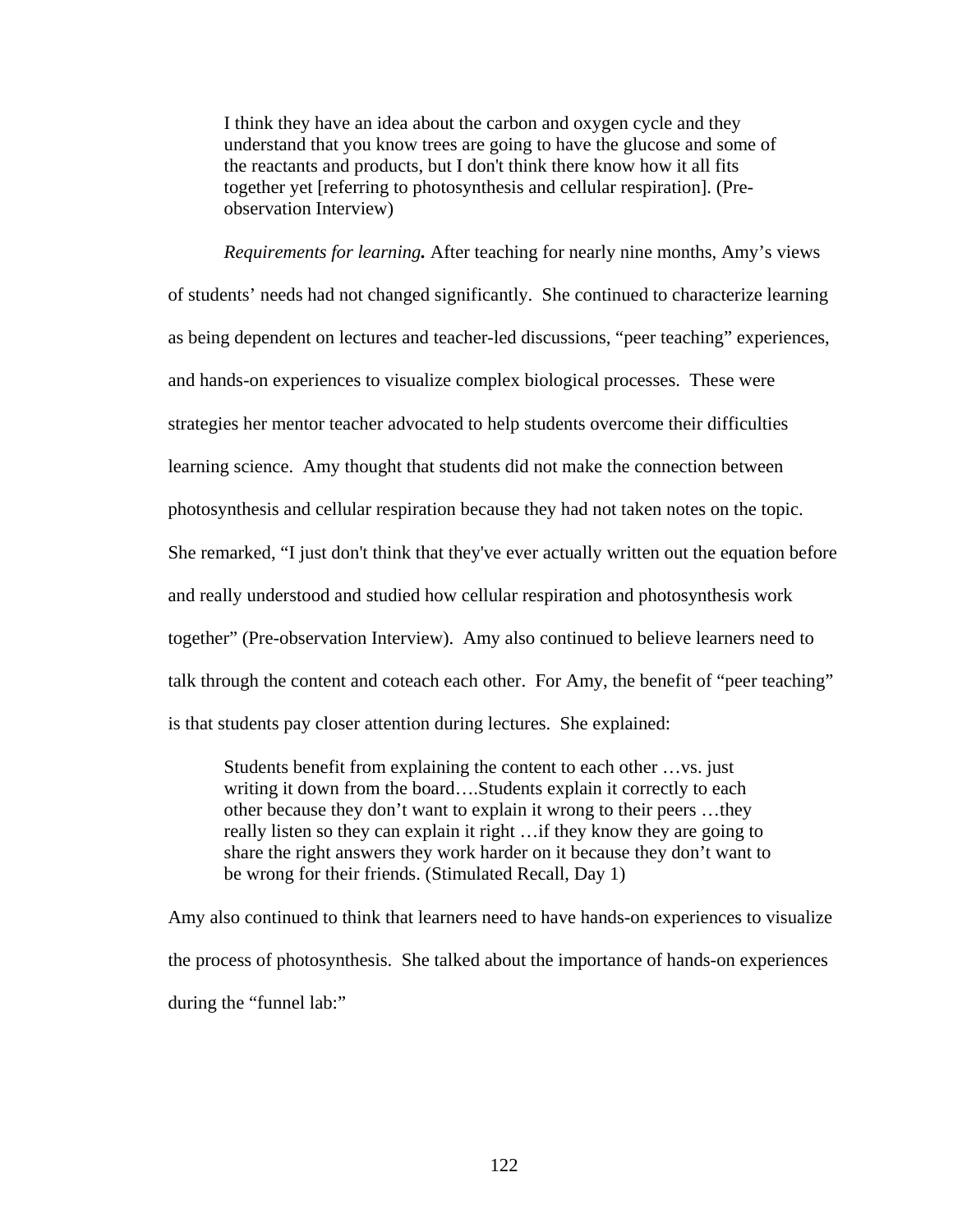I think it is especially tough with photosynthesis because it's not process you can directly observed, but with these labs we're using indicators and different things to allow them to actually … see the process of photosynthesis happening. So, I think that hands-on, being able to manipulate their variables, and "what if I just blow once into it, and just blow a little, … will the same process happened if I blow a whole bunch in it?" So, I think it's good for them to be able to see and touch these things. (Pre-observation Interview)

As in previous times, Amy talked about students needing structure to do hands-on. This

is why she planned to model the "funnel lab," step-by-step, and provide a brief

explanations of what students should expect to see before they do the lab. After teaching

for nearly two semesters, Amy believed that if she lectured, provided "peer teaching"

opportunities, and led hands-on activities, then students would have no difficulties

learning the content.

*Contributing Factors to the Development of Amy's Knowledge of Teaching and Learning* 

*during the Spring Semester* 

Amy and her mentor had lengthy and extensive conversations about teaching and

learning. These discussions heightened her awareness of the need for teacher-centered

instruction and she worked on becoming more assertive and directive with students.

Amy commented:

[Initially] I was more concerned with helping and I guess just being nice in a sense. Instead of saying 'everybody please come back to the front,' she says (referring to mentor) 'you go here, you go here, and you sit down here, don't talk, and do this.' At first I thought it was very aggressive, and I was thinking 'ok, that's not me and I can't do that,' but now that I've seen how it worked I'm more directive with them and more like she said at the very beginning, 'you need to be more like a drill sergeant.' (Stimulated Recall, Day 2)

Amy believed she adopted her mentor teachers' style to teach science. She said, "My teaching style is very similar to my mentor teacher. She essentially has taught me how to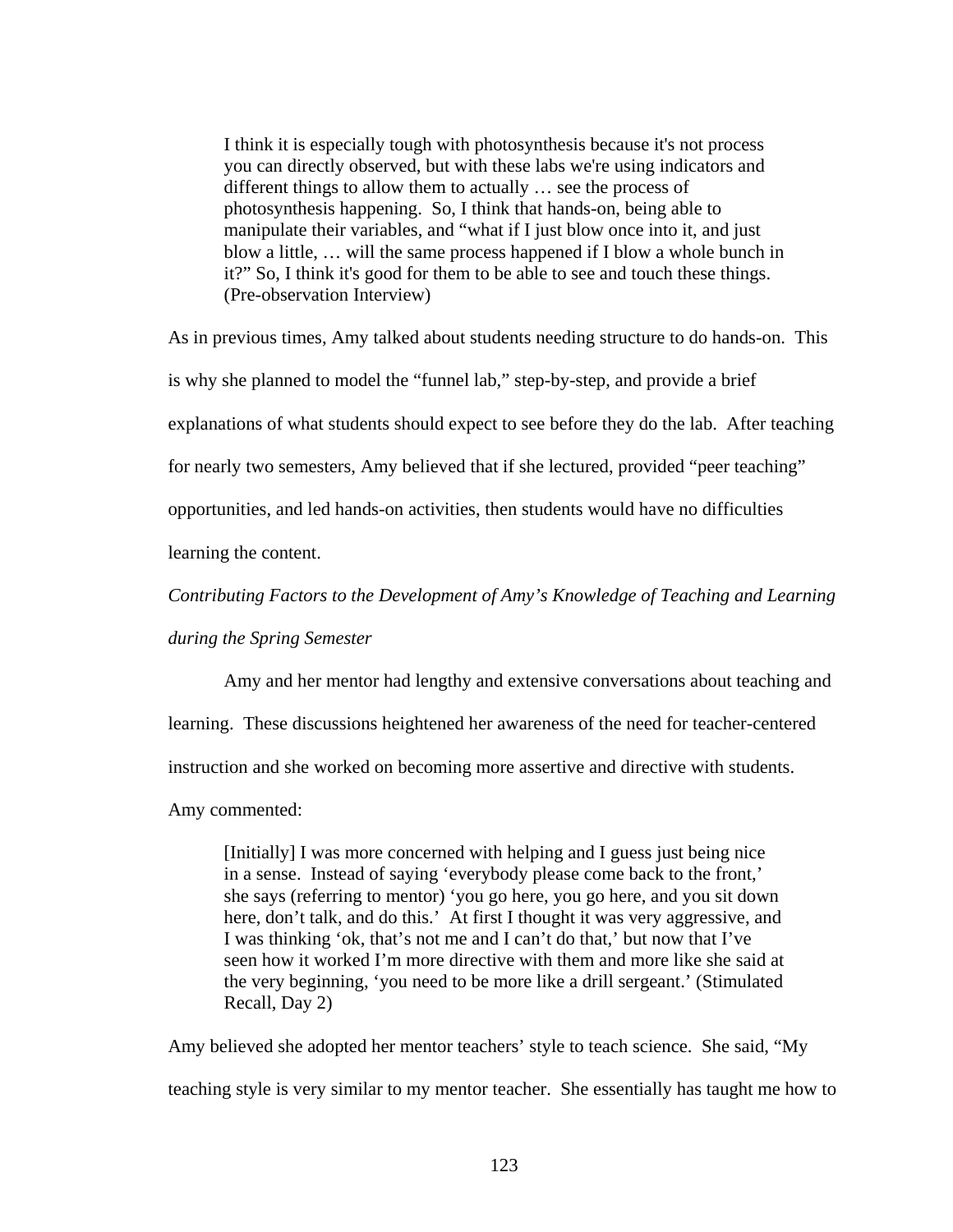implement all the things that I've learned in school" (Stimulated Recall, Day 2). Additionally, Amy believed that Emily's mentoring was vital for her professional growth as a teacher and without the mentoring she believed, "I wouldn't be able to do it at all I don't think. I wouldn't be comfortable as a first year teacher. (Simulated Recall, Day 2)

Amy reflected on how the ACP coursework influenced her knowledge of teaching. In the Secondary Science Methods courses she learned about inquiry. She made connections between the value of inquiry-based instruction and said, "I agree to a certain extent, that it should be inquiry based that the students do learn better doing that" (Stimulated Recall, Day 2). However, Amy believed inquiry had to be "hands-on" and required students to carry out an independent investigation. She explained:

There are some things that we can just say. For instance in our last unit, I can ask them an engaging question about food chains and food webs and we can read a story about it and have them make up their own food chains and food webs, but the concepts, they just get it. You don't really have to do what I think of at least as inquiry where they're doing experiments and they're doing something on their own first. (Stimulated Recall, Day 2)

Amy thought that the Secondary Science Methods courses only presented science teaching as being inquiry-based, when, there are other strategies that teachers implement. She said, "I feel like in school [referring to the Secondary Science Methods courses] they don't always give you that other way. It's always inquiry based" (Stimulated Recall, Day 2). Even though she learned new instructional strategies, like the 5E instructional model, and how this sequence relates to student learning, she reflected exclusively on the guided internship when speaking about how she has learned to teach. She explained in detail:

I think that the courses at the university you learn all of these things, you learn about classroom management, you learn about the different teaching philosophies in Educational Psychology and all of that kind of stuff. You learn about this 5E instructional model, and so I have it all there but I don't really use it … So, I think the most beneficial thing for me was my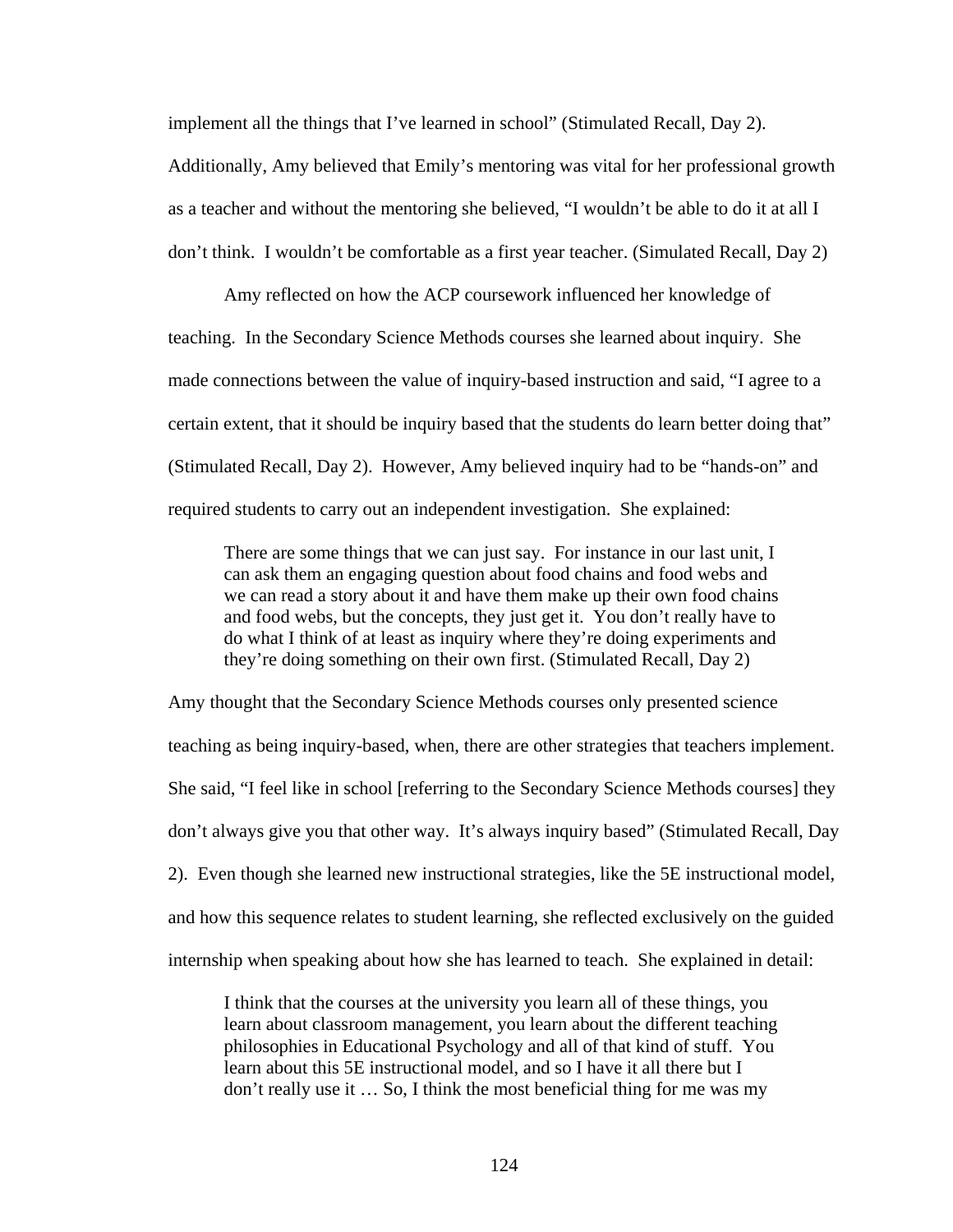student teaching and working with my mentor teacher where I can say, when she gives me a whole unit to do, I can try to use all of that stuff that I've learned and implement it with her advisory and her saying 'oh, no we've tried this before. This is going to work.' (Stimulated Recall, Day 2)

*Summary: the Nature of Amy's Development of Knowledge of Teaching and Learning* 

# *Development of Amy's Science Teaching Orientation*

Amy orientation was complex and consisted of multiple dimensions. These dimensions included: views of teaching and learning; views of the teacher and student roles; central goals for teaching science (see Table 22). Amy came into the ACP believing science teaching is telling and learning is listening based on her observations of science teachers who mostly used "delivery" modes of instruction. This view was strongly reinforced in the guided internship where she observed, mimicked, and taught using mostly teacher-centered practices. Although Amy took on additional goals during the fall and spring semesters, there is little evidence that she held other orientations to science teaching during 9 month of the ACP. Over time, Amy's science teaching orientation was highly resistant to change and remained stable.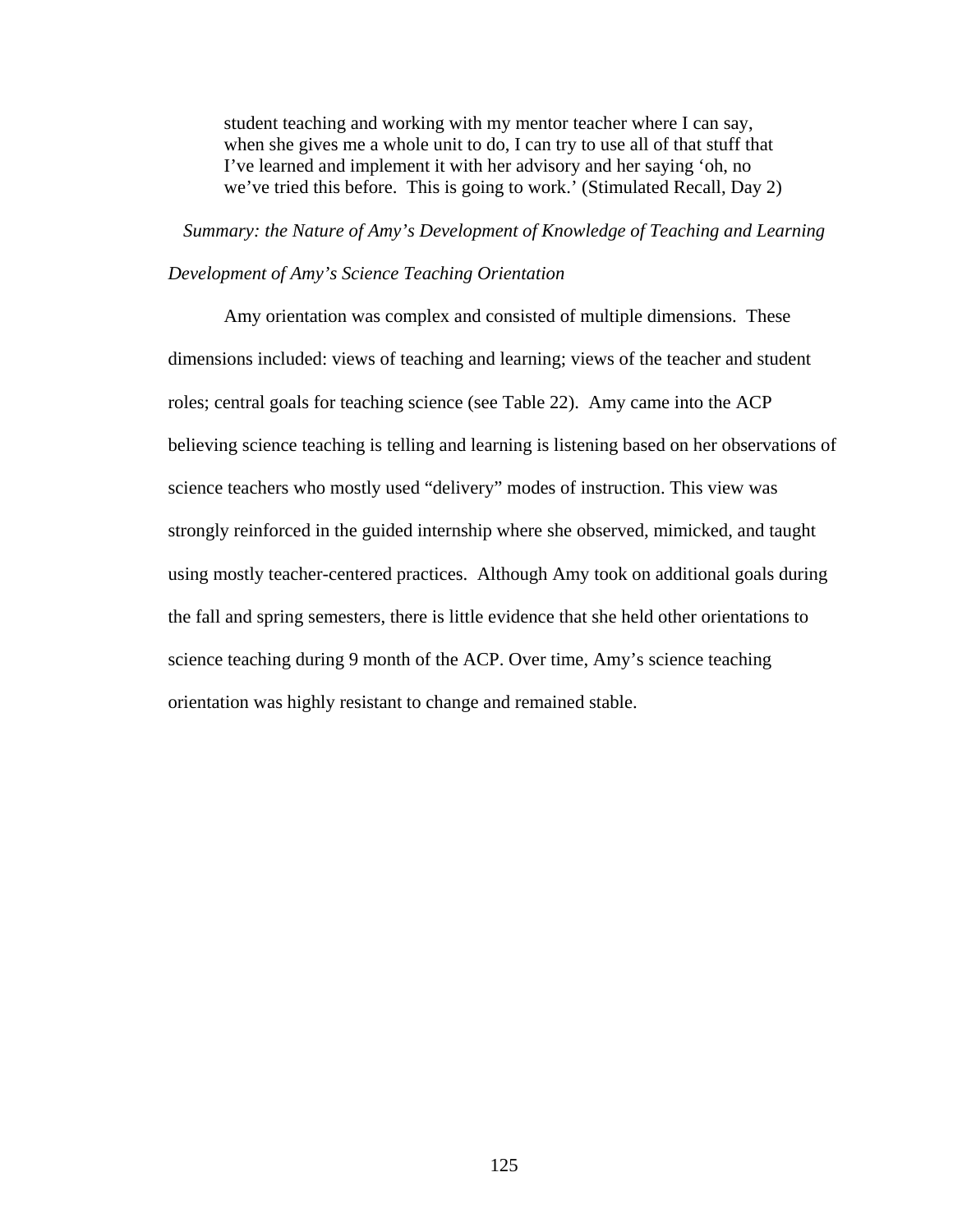# Table 22 *Development of Amy's Orientation to Science Teaching*

| Dimensions                           | Entry                                               | End of Summer                                       | <b>Fall Semester</b>                                                                        | <b>Spring Semester</b>                                     |  |
|--------------------------------------|-----------------------------------------------------|-----------------------------------------------------|---------------------------------------------------------------------------------------------|------------------------------------------------------------|--|
| Views of<br>teaching and<br>learning | • Teaching is<br>telling, learning<br>is listening  | • Teaching is<br>telling, learning<br>is listening  | • Teaching is<br>telling, learning<br>is listening                                          | $\bullet$ Teaching is<br>telling, learning<br>is listening |  |
| Views of the<br>teacher roles        | $\bullet$ Guide/Leader                              | · Guide/Leader                                      | $\bullet$ Leader                                                                            | • Guide/Leader                                             |  |
| Views of the<br>students roles       | $\bullet$ Follower                                  | $\bullet$ Follower                                  | • Follower                                                                                  | • Follower                                                 |  |
| Central goals                        | • For students to<br>apply science<br>to life       | • For students to<br>apply science<br>to life       | $\bullet$ NM                                                                                | $\bullet$ NM                                               |  |
|                                      | $\bullet$ Prepare<br>students for<br>future courses | $\bullet$ Prepare<br>students for<br>future courses | $\bullet$ NM                                                                                | $\bullet$ NM                                               |  |
|                                      |                                                     |                                                     | • Present science<br>content so<br>students are<br>ready to make<br>scientific<br>decisions | • Present science<br>content                               |  |

*Development of Amy's Orientation to Science Teaching* 

# Note. NM= Not mentioned

## *Development of Amy's Knowledge of Instructional Sequences*

Amy's knowledge of instructional sequences gave priority to transmitting information during "inform" types of instruction. Amy consistently believed that learning begins when the teacher introduces new terms and concepts. The other types of instruction Amy designed focused students' attention so they were ready for her lectures, provided opportunities to practice terms and concepts, and allowed students to have hands-on experiences collecting data. Table 23 summarizes Amy's sequence of instruction to teach science.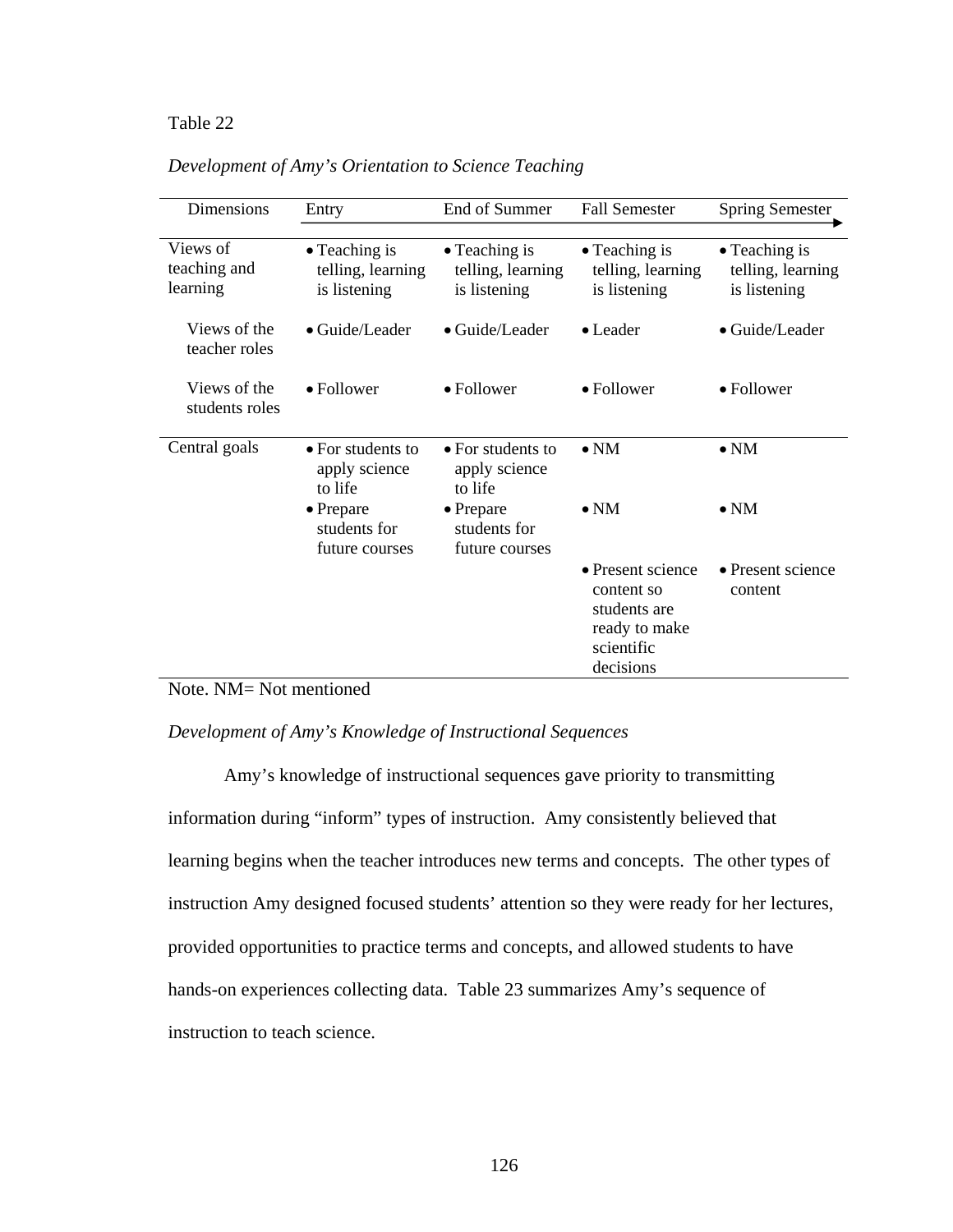## Table 23 *Development of Amy's Sequence of Science Instruction*

| Entry         |          |          | Fall<br>End of Summer |          |          | Spring      |             |
|---------------|----------|----------|-----------------------|----------|----------|-------------|-------------|
| Day 1         | Day 2    | Day 1    | Day 2                 | Day 1    | Day 2    | Day 1       | Day 2       |
| Inform        | Review   | Inform   | Review                | Review   | Review   | Focus       | Review      |
| Practice      | Practice | Practice | Practice              | Inform   | Inform   | Inform      | Inform      |
| <b>Inform</b> |          | Inform   |                       | Practice | Practice | Investigate | Investigate |
| Practice      |          | Practice |                       | Inform   |          |             |             |

*Development of Amy's Sequence of Science Instruction*  

#### *Development of Amy's Knowledge of Learners*

 Over time, Amy broadened her knowledge of the requirements of learners as a result of her experiences in the ACP courses, working with her mentor, and teaching students. For example, Amy's knowledge of the requirements of learners expanded as a result of her experiences in the ACP course and she learned that students also need to: make observations of phenomena, have hands-on experiences, investigate scientific questions, collect data, and coteach. She learned during the fall semester that students need a combination of lectures and teacher-led discussions, "peer teaching" experiences, and teacher-led hands-on experiences to visualize concepts. Table 24 shows Amy's development of knowledge of learners including: requirements of learners, and areas of student difficulties learning science.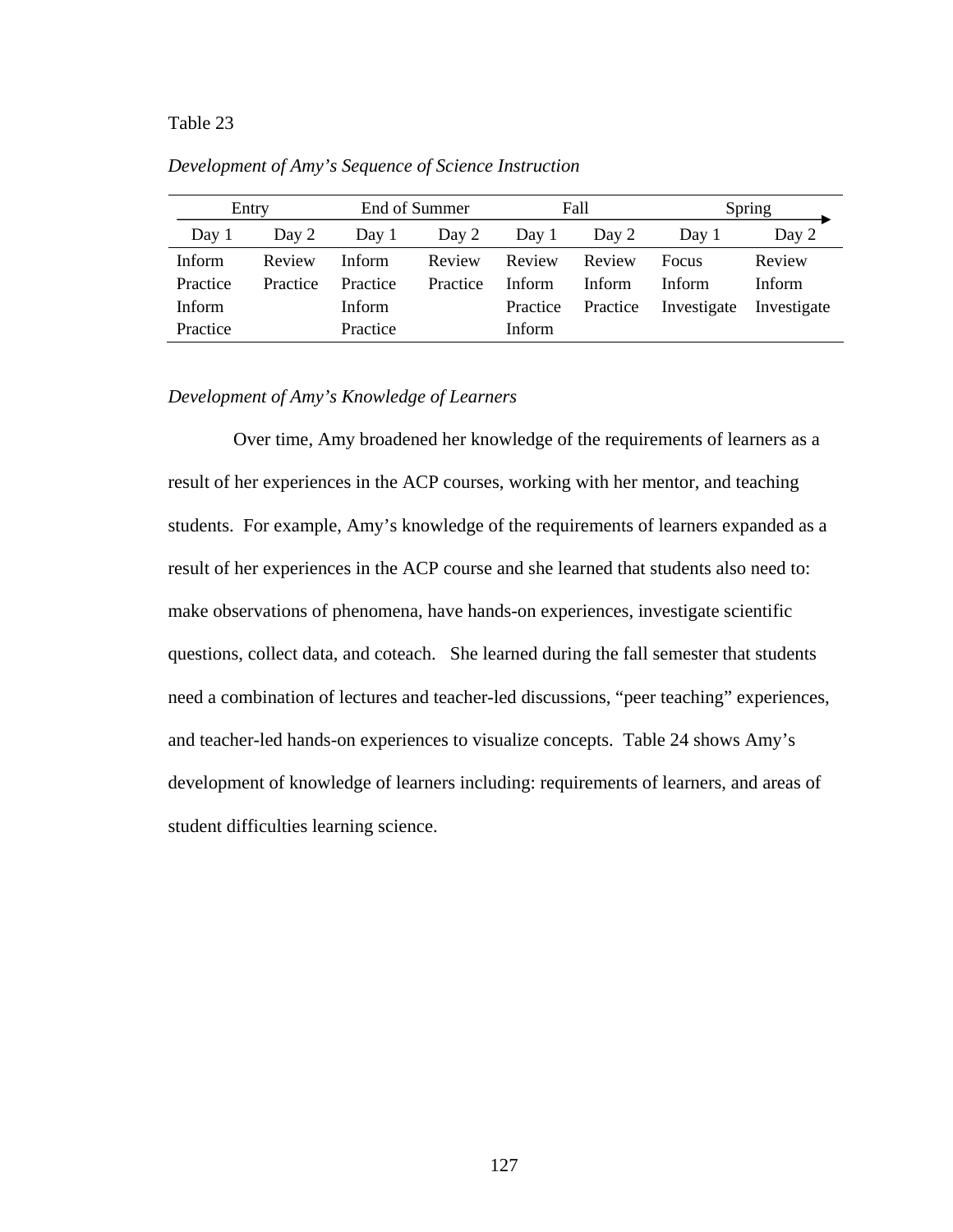## Table 24 *Amy's Development of Knowledge of Learners*

| Knowledge<br>of Learners                    | Entry                                                                         | End of Summer                                                                                                     | <b>Fall Semester</b>                                                                       | <b>Spring Semester</b>                                                                              |
|---------------------------------------------|-------------------------------------------------------------------------------|-------------------------------------------------------------------------------------------------------------------|--------------------------------------------------------------------------------------------|-----------------------------------------------------------------------------------------------------|
| Requirements<br>for Learning<br>Science     | • Students<br>need lectures<br>and<br>discussions<br>• Connections<br>to life | • Students need<br>lectures and<br>discussions<br>• Connections to<br>life<br>$\bullet$ Making<br>observations of | • Students need<br>lectures and<br>discussions<br>• Connections to<br>life<br>$\bullet$ NM | • Students need<br>lectures and<br>discussions<br>$\bullet$ NM<br>$\bullet$ Make<br>observations of |
|                                             |                                                                               | phenomena<br>$\bullet$ Hands-on<br>experiences<br>• Investigating<br>scientific<br>questions                      | $\bullet$ Hand-on<br>experiences<br>$\bullet$ NM                                           | phenomena<br>$\bullet$ Hands-on<br>experiences<br>$\bullet$ NM                                      |
|                                             |                                                                               | • Collecting data<br>$\bullet$ Coteaching<br>experiences                                                          | $\bullet$ NM<br>$\bullet$ NM                                                               | • Collecting data<br>$\bullet$ NM                                                                   |
|                                             |                                                                               |                                                                                                                   | $\bullet$ "Peer teaching"<br>experiences                                                   | • "Peer teaching"<br>experiences                                                                    |
| Areas of<br><b>Difficulties</b><br>Learning | • Visualizing<br>how traits are<br>passed across                              | $\bullet$ NM                                                                                                      | $\bullet$ NM                                                                               | $\bullet$ NM                                                                                        |
| Science                                     | generations                                                                   |                                                                                                                   | • Visualizing<br>microscopic<br>phenomena                                                  | $\bullet$ NM                                                                                        |

*Amy's Development of Knowledge of Learners* 

# Note. NM= Not mentioned

*Development of Amy's Integration of Knowledge of Learners and Instructional* 

## *Sequences*

Over time, Amy developed knowledge of learners that was integrated with her knowledge of instructional sequences; however, her instructional sequences did not fully reflect her knowledge of learners. Amy primarily relied on teacher-led "discussions" during "inform" types of instruction to transmit knowledge to students. However, during the fall semester she thought students needed the combination of lectures, "peer teaching"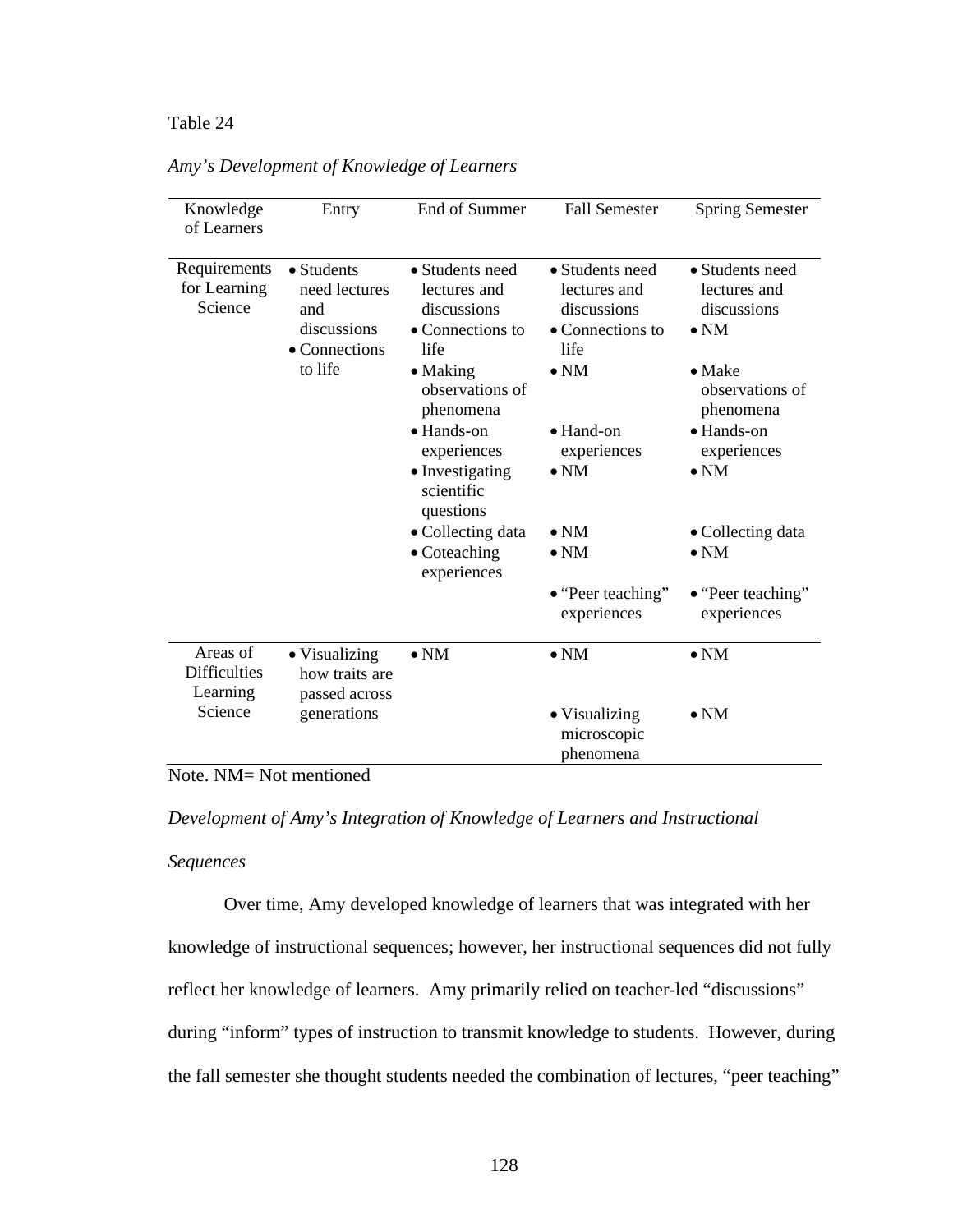experiences, and teacher-led hands-on experiences. Thus, Amy often broke-up "inform" types of instruction to provide "peer teaching" experiences so students could re-state lecture notes in their own words. Additionally, she purposefully provided "practice" types so students could rehearse the material. Although the integration is relatively weak, the situation shows a shift away from a reliance on K-12 experiences to her current teaching experiences to help students overcome their difficulties learning science based on her first hand teaching experiences.

#### *Contributing Factors to Amy's Development of Knowledge of Teaching and Learning*

At the beginning of the ACP, Amy planned to teach her classes similar to her K-12 teachers and how she mentored youth. This meant she focused on using teacher-led discussions that related new content to students' life experiences. Her K-16 and mentoring experiences were the source of her science teaching orientation that characterized science teaching as telling and learning as listening. After the first Secondary Science Methods course, Amy's knowledge of learners expanded; however her science teaching orientation remained unchanged. During the fall and spring semesters, Amy taught alongside a mentor who strongly advocated teacher-centered, "delivery" types of instruction. The guided internship strongly reinforced her science teaching orientation. During the fall and spring semesters, Amy drew almost exclusively on her experiences with a mentor and students in the guided internship when talking about her knowledge of teaching and learning. Amy observed that the instructional strategies proposed in the Secondary Science Methods courses did not align with her science teaching orientation and how she was learning to teach in the guided internship.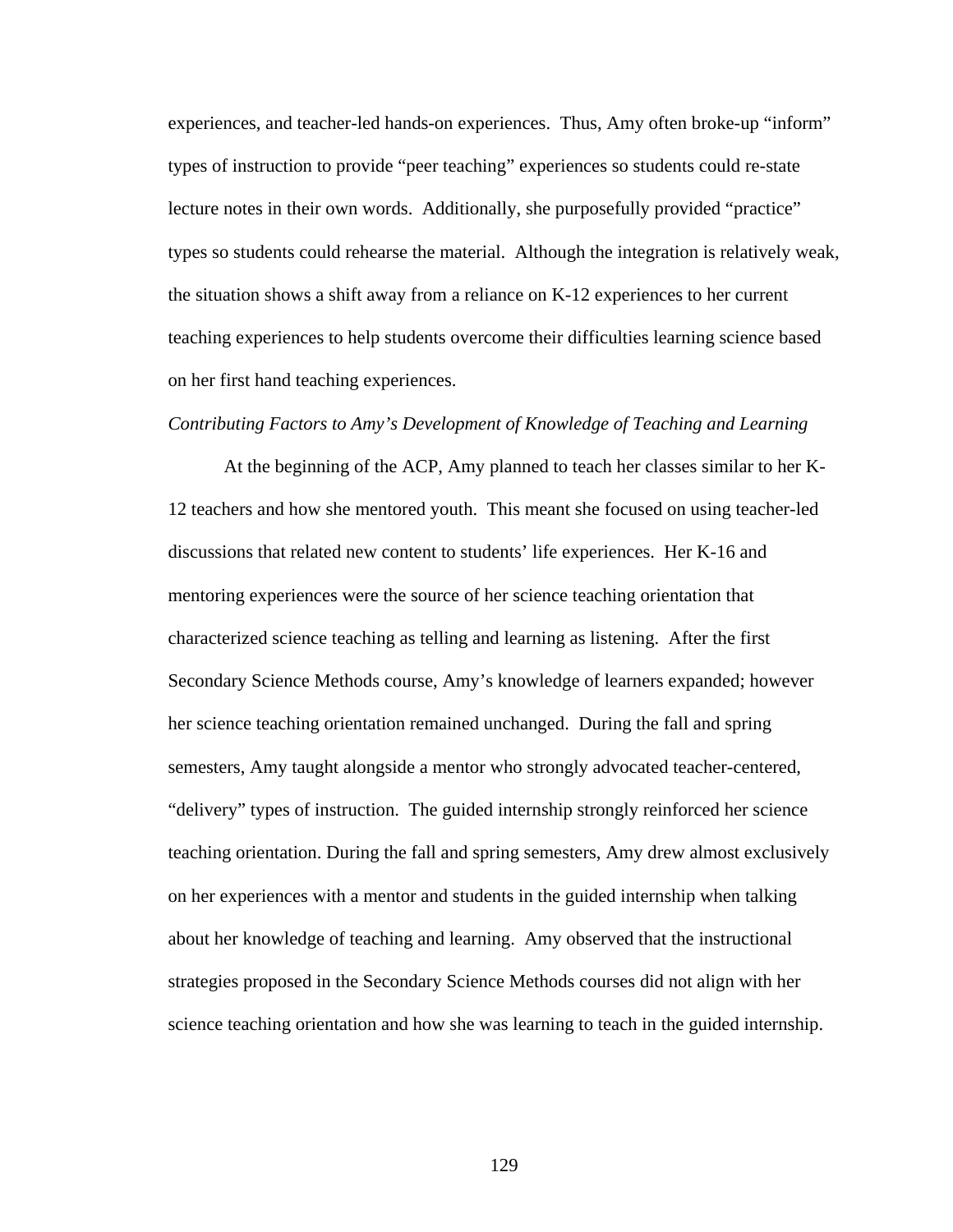Only through the guided internship did Amy believe she developed knowledge of how to teach science.

Despite learning about student-centered instructional sequences in the Science Methods courses, Amy retained the view that teaching is telling and learning is listening. Amy developed an awareness of student difficulties from teaching, but primarily thought students need lectures and "peer teaching" to learn new content. Amy's science teaching orientation acted as a filter for making sense of her experiences in the ACP. She embraced strategies her mentor teacher implemented. These strategies matched her views of teaching and learning. Meanwhile, Amy struggled to accept strategies presented in the Science methods courses that deviated from her science teaching orientation and mentor teacher's instructional practices.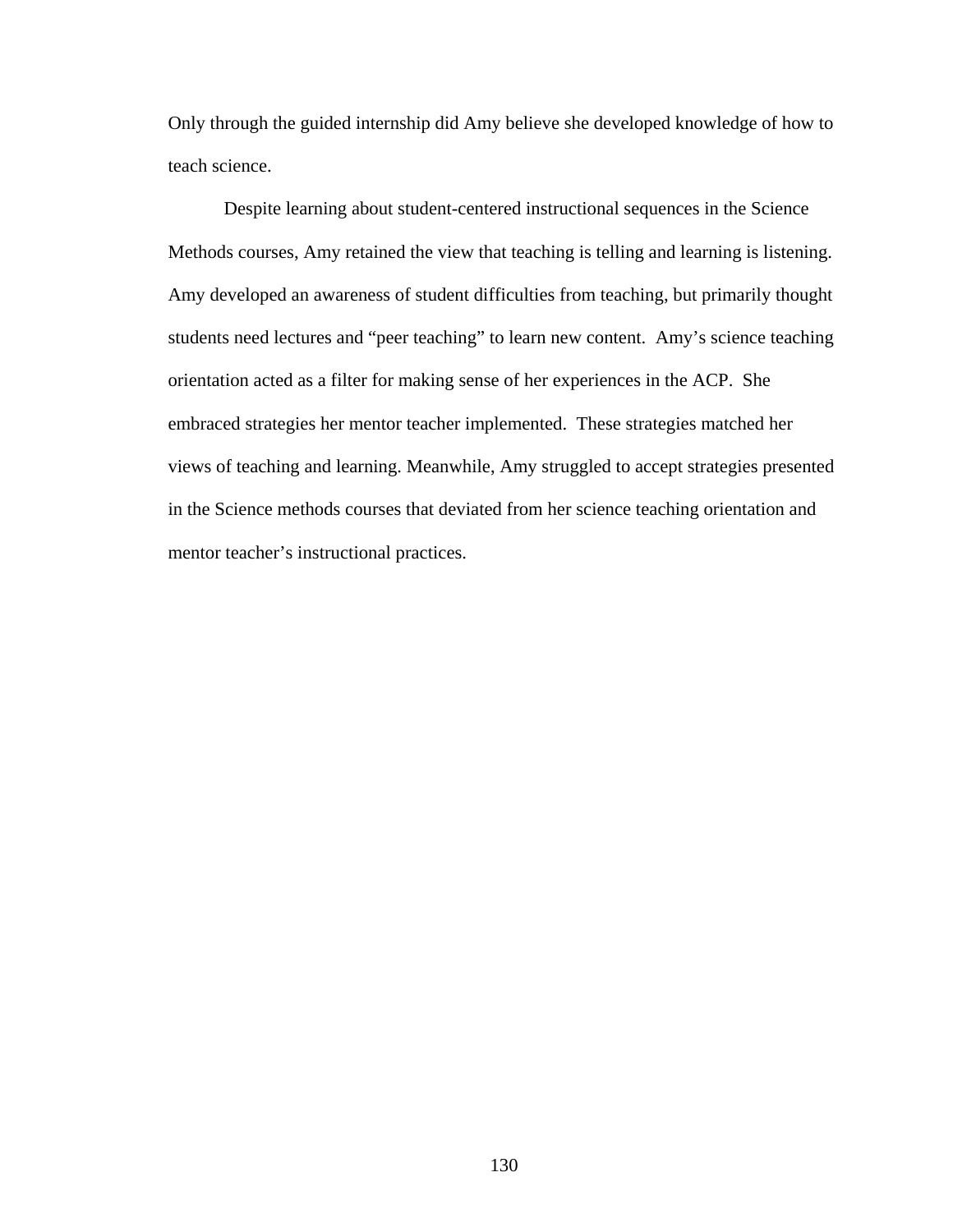## 3. Lilly's Case

## *Experiences Prior to Program*

Lilly, age 23, began her academic career in journalism, switching to biology after four semesters. In the fall of her freshman year, she took an influential class in general biology that led to her move into the science field. She stated, "The professor's enthusiasm for the subject helped me realize my own interest in biology, leading me to change my major." Not only did her professor influence her interests in biology, but she had an impact on her desire to become a science teacher. Lilly said, "The impact this professor had on my choice of major helped me recognize the great effect teachers can have on students and fostered my desire to teach biology." After Lilly completed an undergraduate degree in biology from a large research extensive institution she entered the ACP.

# *Beginning of the ACP*

At the beginning of the ACP, Lilly designed two introductory lessons to teach heritable variation to  $8<sup>th</sup>$  grade students. After she designed her lessons, I interviewed her about her views and knowledge of teaching. Lilly also watched a video of a reformbased class and reflected on the teaching and learning that occurred in the video segment. The interpretations below include data from the lesson Lilly created, the interview, and the video reflection.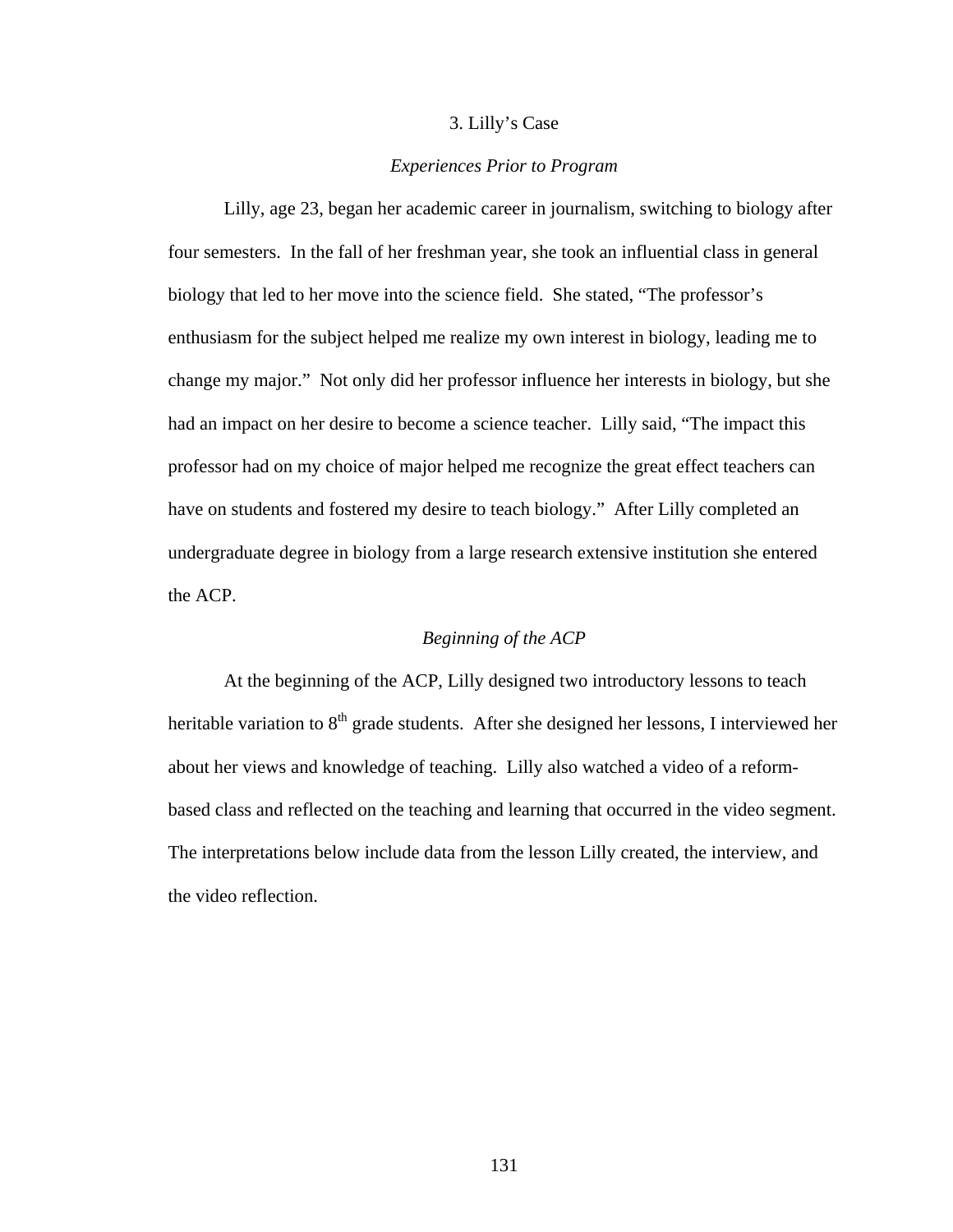# *Orientations*

Lilly's images of teaching and learning were based on her memories of her teachers who mostly taught using a traditional, "transmission" modes of teaching. As a result, Lilly believed science teaching is telling and learning is listening. She expressed this a number of times, in her comments about the teacher student roles, her goals, and how she planned to teach. Lilly explained that her role in the science class is as a "leader" and students should take notes over vocabulary, practice terms and concepts, and ask questions when they are confused. Lilly focused on her responsibilities during instruction, and believed that students have a passive role in the classroom.

Lilly's views about the teacher and student roles were related to her central goal for teaching science that was to prepare and motivate students for future science courses. She commented:

Before going into high school, where they're going to have a little bit more advanced biology, I think that understanding these basic topics … gets them more interest in the topic, in the subject, so they would actually be interested in learning once they get on to the higher levels (Entry Task Interview).

Lilly talked a great deal about students needing to understand basic concepts in middle school in order to motivate and prepare them for high school science courses. Lilly's memories of how her teachers taught formed her science teaching orientation.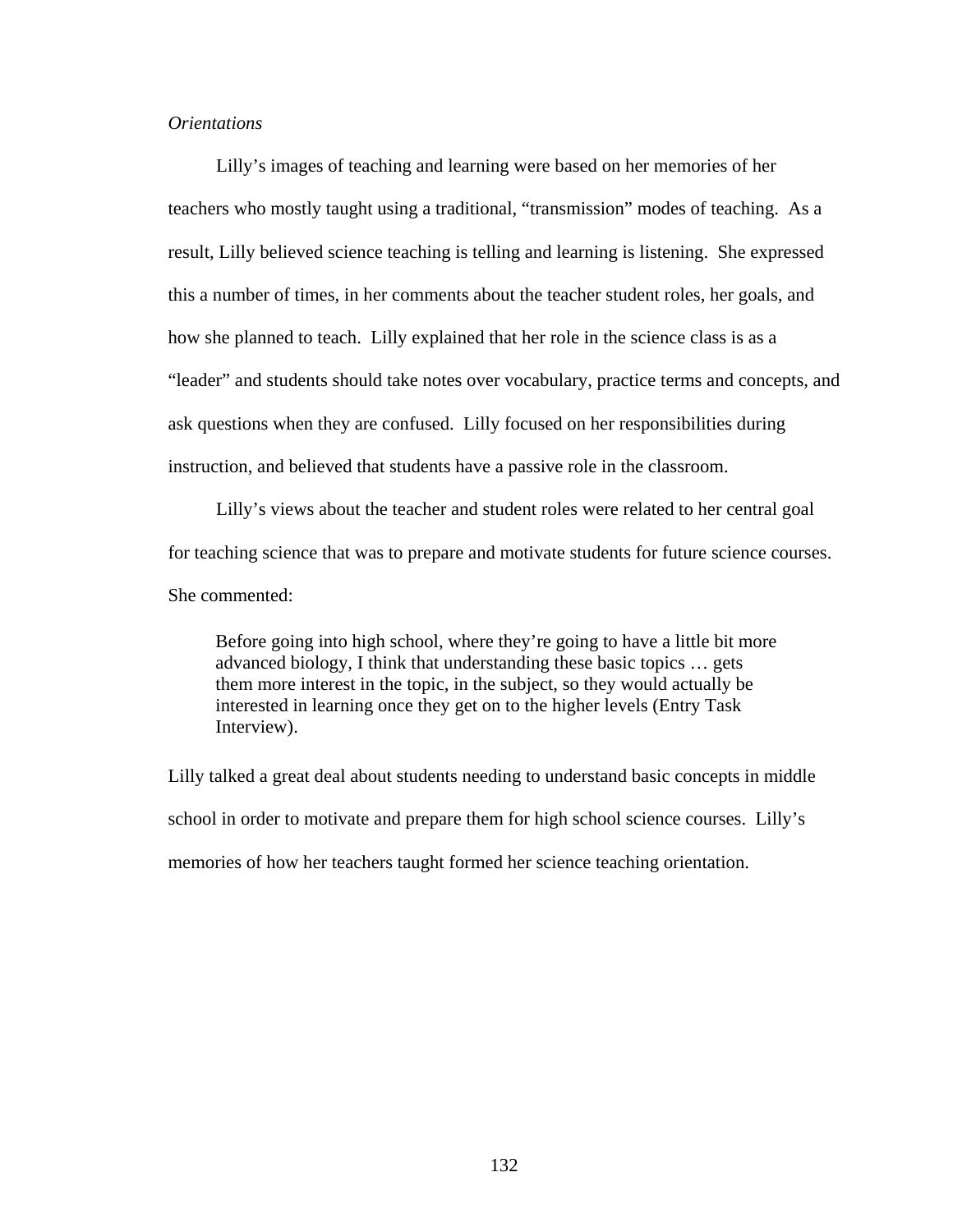# *Instructional Sequence*

*Day 1*. Lilly planned to begin by asking the students "what they know about codes" because she believed how codes were used in video games was an analogy for learning about alleles and traits. Lilly explained, "So while pushing up and forward may allow one to move to a secrete room in a video game, having two certain alleles for a trait leads to brown hair." The lesson continued with the presentation of new terminology and concepts for the day. Lilly planned to do an overview of "what an allele is," and "what a gene is," and how alleles and genes "code for a trait." After Lilly covered new concepts, she planned to ask students to identify some of the traits (e.g., eye color, hair color and dominant hand), and have students think about whether they have any characteristics that differ from their parents. For homework, students would investigate their parent's and grandparent's traits.

*Day 2.* Lilly began the second lesson by having students share what they learned about their grandparents' and parents' traits. Lilly hoped students would find instances where she could emphasize how two brown-eyed parents could produce a blue-eyed child. Next, Lilly planned a demonstration to illustrate the difference between dominant and recessive traits. She described her demonstration in detail:

I would have 2 jars of dark purple paint, representing a dominant allele, and 2 jars of yellow paint, representing the recessive allele. In an empty jar, I would show that mixing purple with the purple (a dominant allele from each parent), leading to purple (the dominant trait). In another empty jar, equal parts of purple and yellow would be mixed (dominant from one parent and dominant from the other), which, although possibly a little bit lighter, would still give purple paint (the dominant trait), and in the third jar mix yellow with yellow (a recessive allele from each parent), leading to yellow (the recessive trait).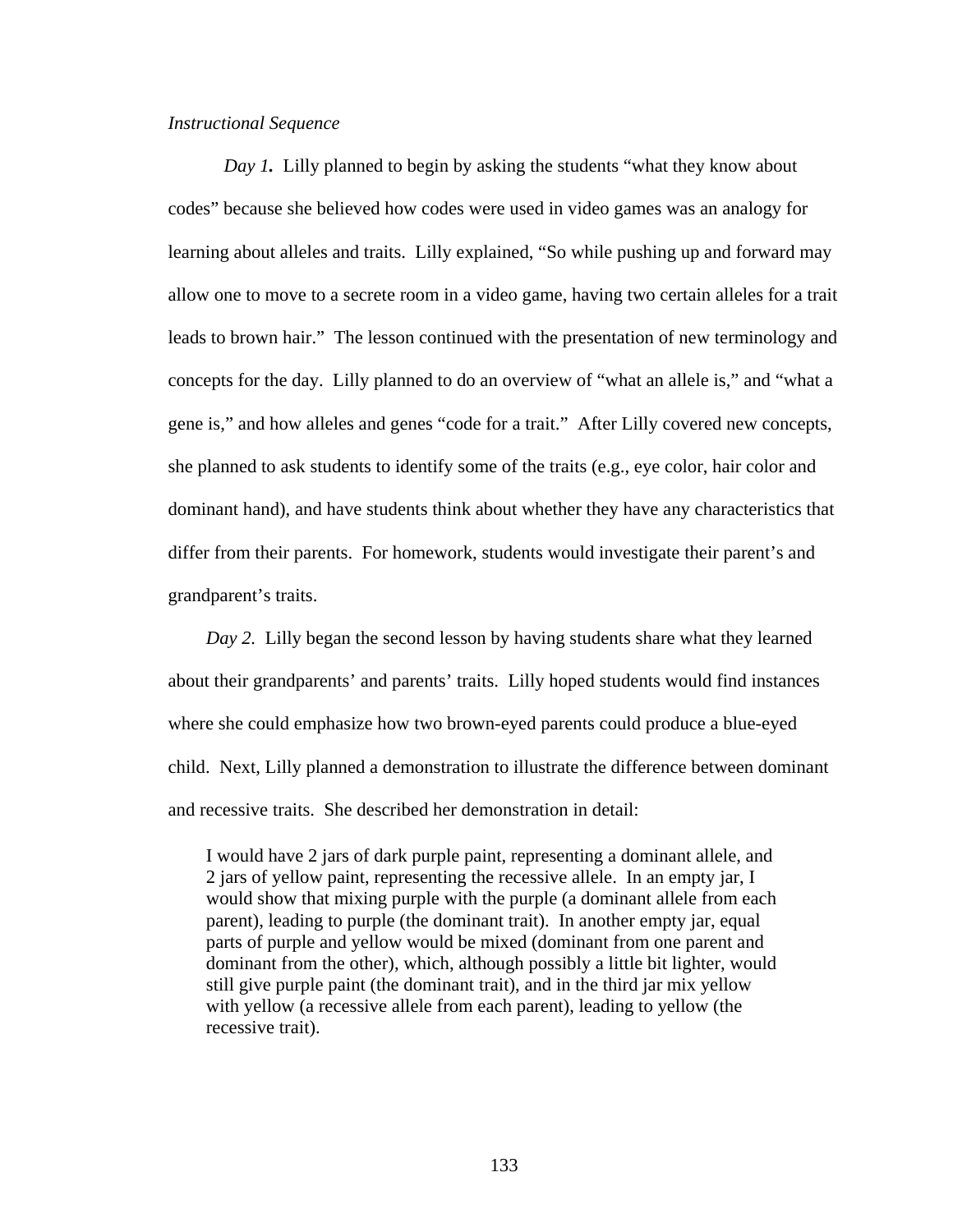Lilly planned to do the demonstration at her desk while talking to students about how mixing colors of paint is like heritable variation. Next, she would distribute a worksheet so students could practice using the ideas of dominant and recessive traits to explain heredity. After students completed the worksheet, Lilly planned to lead a discussion to introduce heritable variation in other species.

On both days, Lilly planned an instructional sequence that focused on providing new knowledge to students during "inform" types of instruction. She talked about her ideal day of teaching beginning with lectures and/or discussions:

An ideal day of teaching would begin with doing a brief overview of the concept or idea we are discussing that day, giving the students the framework and definitions necessary to understand the concept … Following the lecture and classroom discussion, an ideal day in the classroom would end with doing an experiment or demonstration. (Video Reflection)

The "inform" was placed near the beginning of her lessons because she thought teaching and learning begins when the teacher explains new terms and concepts. The other activities she planned focused students on the topic and reinforced knowledge she gave students. Table 25 summarizes Lilly's lesson plans for Day One and Two.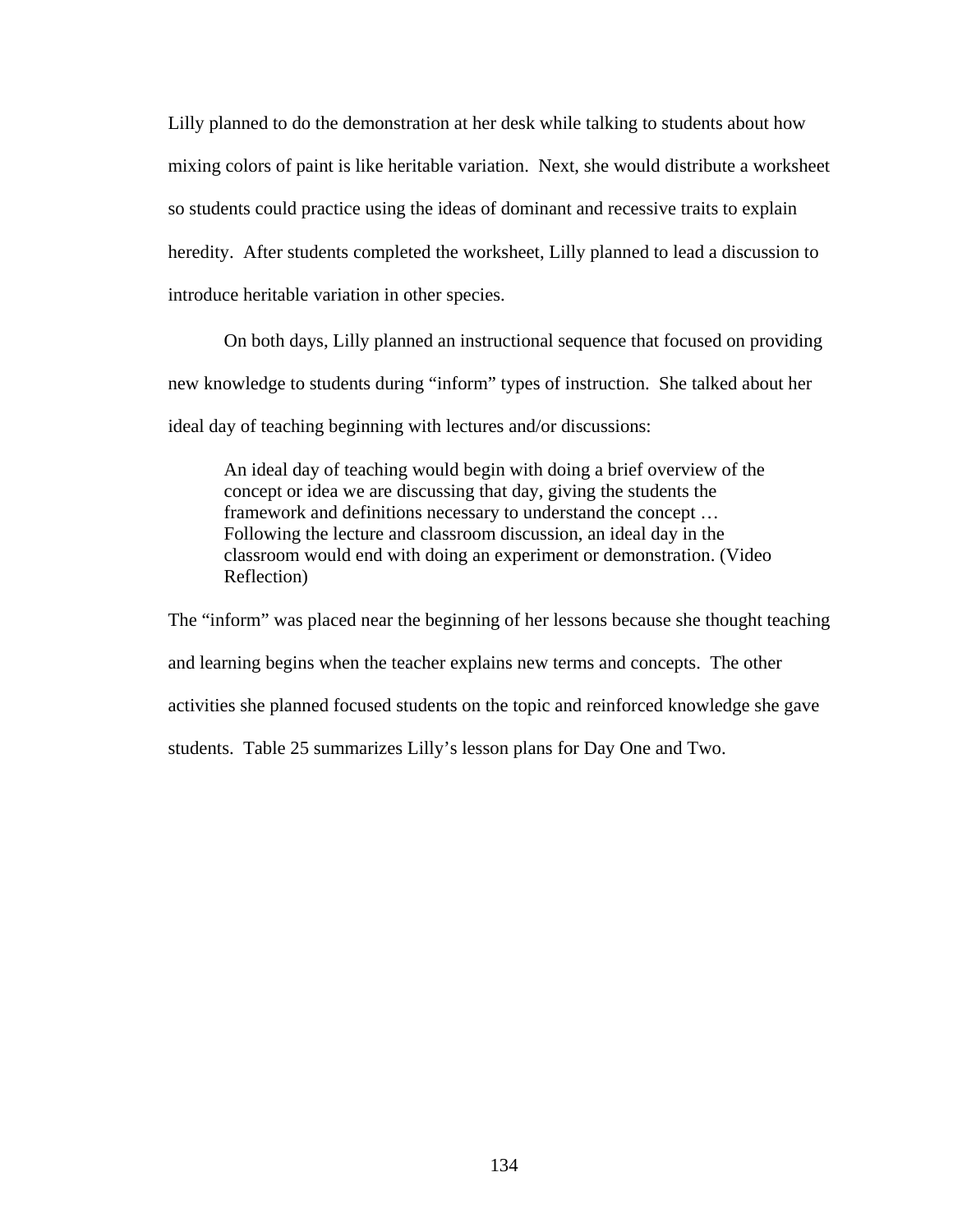# Table 25 *Lilly's Lesson Plan, Day 1 and 2, Beginning of Summer*

|       | Sequence | Activity                            | Description:                                                                                                                                     |
|-------|----------|-------------------------------------|--------------------------------------------------------------------------------------------------------------------------------------------------|
| Day 1 | Focus    | • Discussion                        | • Teacher asks students what they know<br>about codes.                                                                                           |
|       | Inform   | $\bullet$ Discussion                | • Teacher uses the analogy that video<br>games and codes are similar to genetic<br>traits and discusses the terms alleles,<br>genes, and traits. |
|       | Practice | • Independent and<br>group practice | • Students brainstorm whether they have<br>traits that differed from their parents.                                                              |
| Day 2 | Focus    | • Discussion                        | • Students and teachers discuss how two<br>brown eyed parents can produce a blue<br>eyed child.                                                  |
|       | Inform   | • Demonstration                     | • Teacher mixes different colors of paint<br>to show how traits are inherited.                                                                   |
|       | Practice | $\bullet$ Worksheet                 | • Students practice the inheritance of<br>dominant and recessive traits by doing a<br>worksheet.                                                 |
|       | Inform   | $\bullet$ Discussion                | • Teacher concludes lesson by discussing<br>heredity in other species of organisms.                                                              |

# *Lilly's Lesson Plan, Day 1 and 2, Beginning of Summer*

## *Knowledge of Learners*

At the beginning of the ACP, Lilly tried to focus on what students would know about science in  $8<sup>th</sup>$  grade; however, she thought "they've not even had much biology yet," and she was uncertain whether "eighth grade students even understand really that all of your traits are based on both of your parents."

*Requirements for learning.* In spite of a lack of students' prior science knowledge, Lilly believed she could help students learn by relating new concepts to their life experiences during discussions. Lilly commented, "I feel like if you're just talking to them they're just not as interested and listening. Where as if you're talking about them they're more excited because they're learning about themselves" (Entry Task Interview).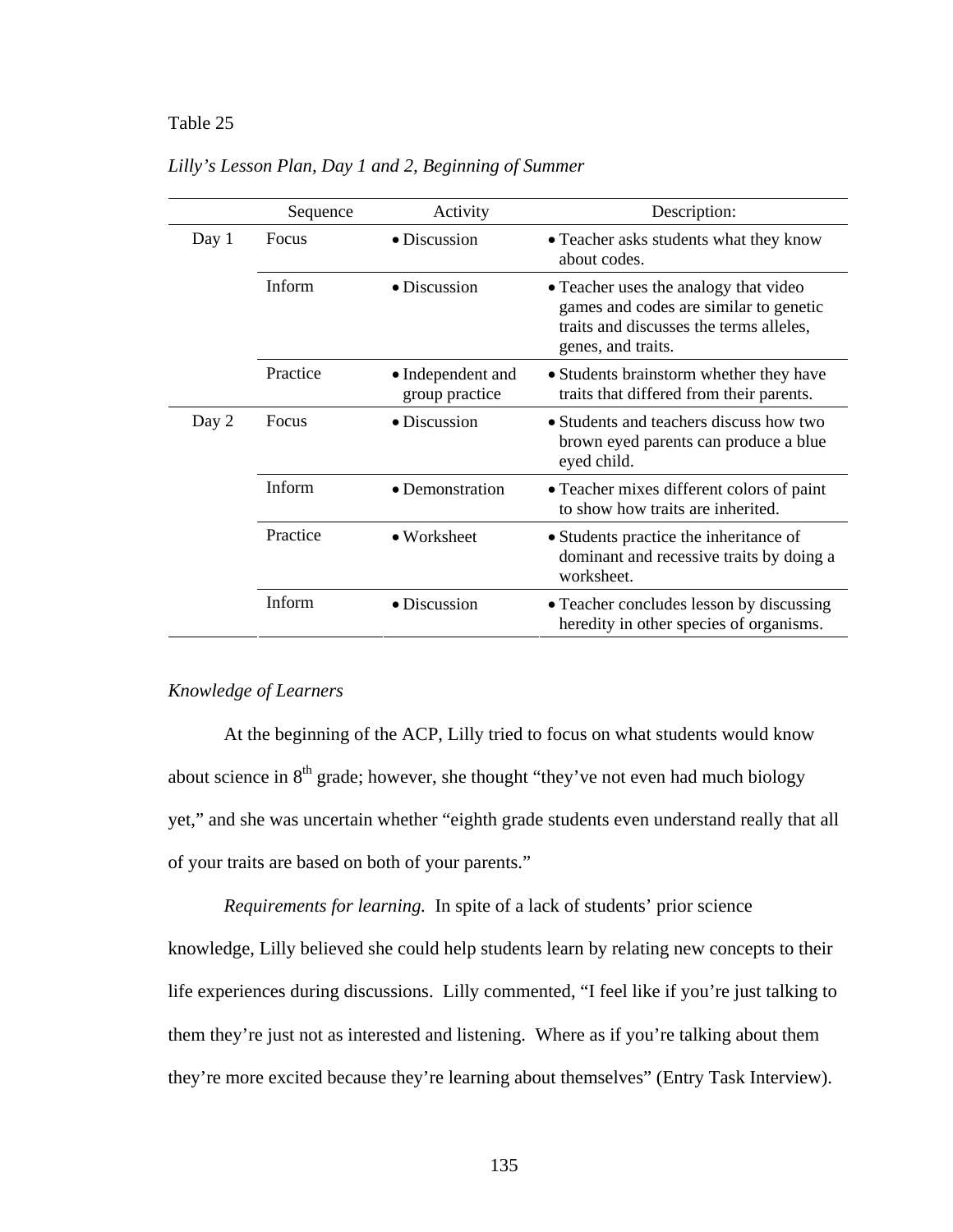During discussions, Lilly would go over definitions and "bridge" new and old science ideas. She believed that her video game and paint analogies would engage students because they relate to students' life experiences.

*Areas of student difficulty.* Although Lilly had never taught before, she believed that students' have difficulties overcoming genetics misconceptions. Lilly was concerned that students' prior conceptions would act as a barrier to learning new content. She said:

Because they don't have a full concept of how alleles actually code for traits they may think, if you get brown hair from your mom shouldn't you have a mix of brown and blonde hair? I can see that being a problem. (Entry Task Interview)

Lily believed she could help students overcome their difficulties by lecturing and discussing content in relation to students' life experiences.

*Contributing Factors to Lilly's Development of Knowledge for Teaching and Learning at* 

*the Beginning of the ACP* 

Many of Lilly's ideas of how to teach can be traced back to her memories of how her teachers taught. Her experiences as a K-16 student influenced her knowledge and how she planned to teach the topic of heritable variation. Drawing on her prior experiences, she elected to use what her teachers had done. She said, "I kind of took that approach in doing the lesson plan because it's what worked for me" (Entry Task Interview). Lilly mostly relied on her subject matter knowledge from undergraduate coursework as she developed her lesson plan. She commented,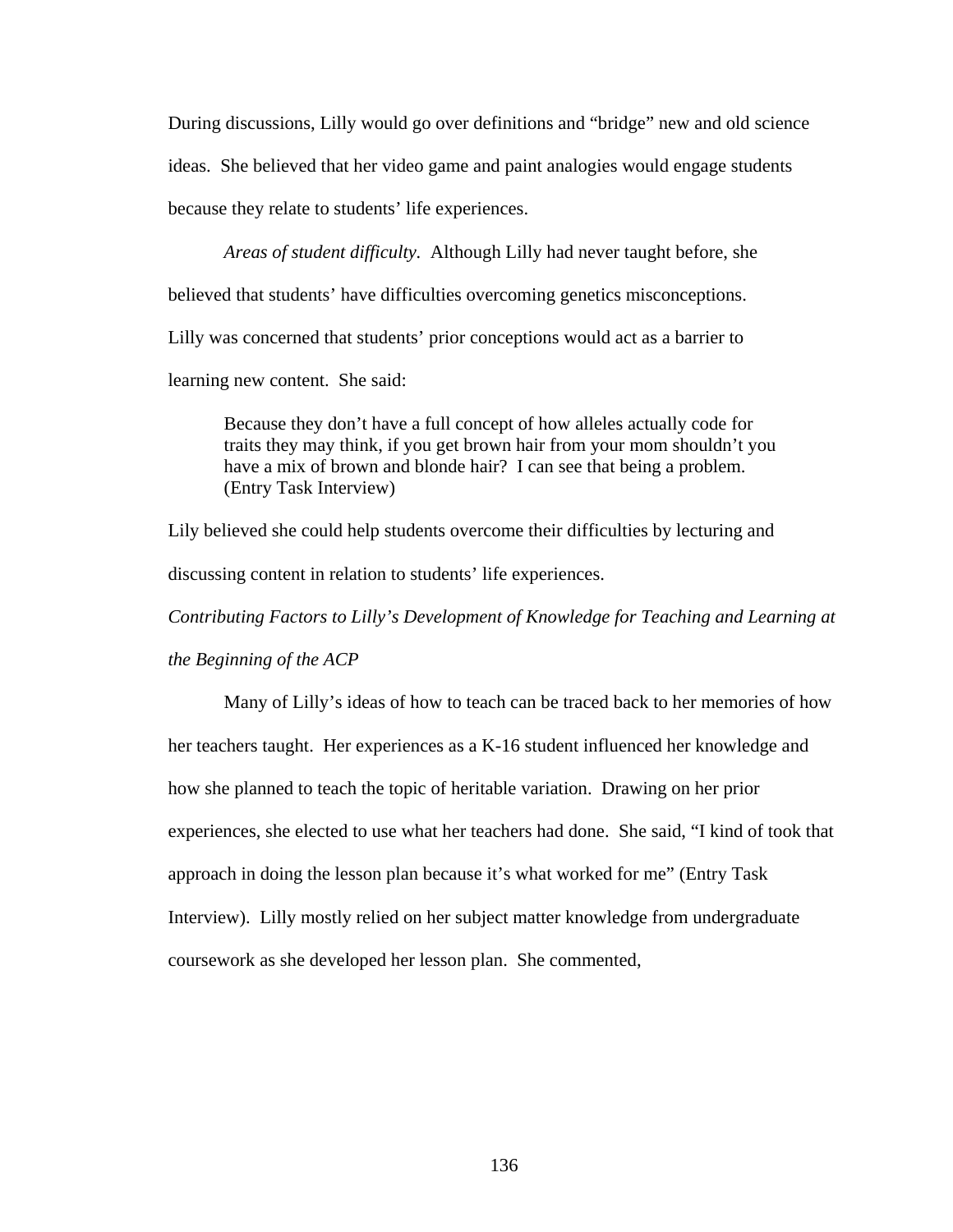I first learned about [heritable variation] in college. We never, that I can remember, went over it in high school, so that was during my undergrad career. I think it was my sophomore year when I took genetics and that was the first time I really knew … about the topic, a little bit from Bio 1 but mainly then. Once I got into that more advanced class was when I felt I really learned about it. (Entry Task Interview)

Lilly's experiences as a K-16 student were the source of her science teaching orientation.

# *End of Summer*

The end of the summer interview was conducted after 11 weeks of ACP coursework. Lilly had taken Secondary Science Methods I and Educational Psychology. The interview occurred prior to the beginning of Lilly's year-long, guided internship. The interpretations below are from Lilly's reflection on her initial lesson plan.

# *Orientations*

While Lilly talked about a number of reasons for teaching science in middle school, she retained her image that teaching is telling and learning is listening. She continued to describe that the teacher's role is to be a leader who controls the content in the classroom. As a leader in the classroom, Lilly acknowledged that she must "maintain the fact that you are the one who's in charge." Lilly believed that students are responsible for following the teachers lead. Lilly also kept her central goal, which was to prepare students for future science-related courses. She talked about "getting as much knowledge to them as possible while still staying somewhat on track, so they'll be ready for the next year." Lilly saw middle school as an opportunity to provide students with prerequisite factual science knowledge.

Lilly developed additional views of the teacher's role to her science teaching orientation based on her experiences in the Secondary Science Methods courses. For example, she thought that it was her responsibility to act as a guide. Guides let students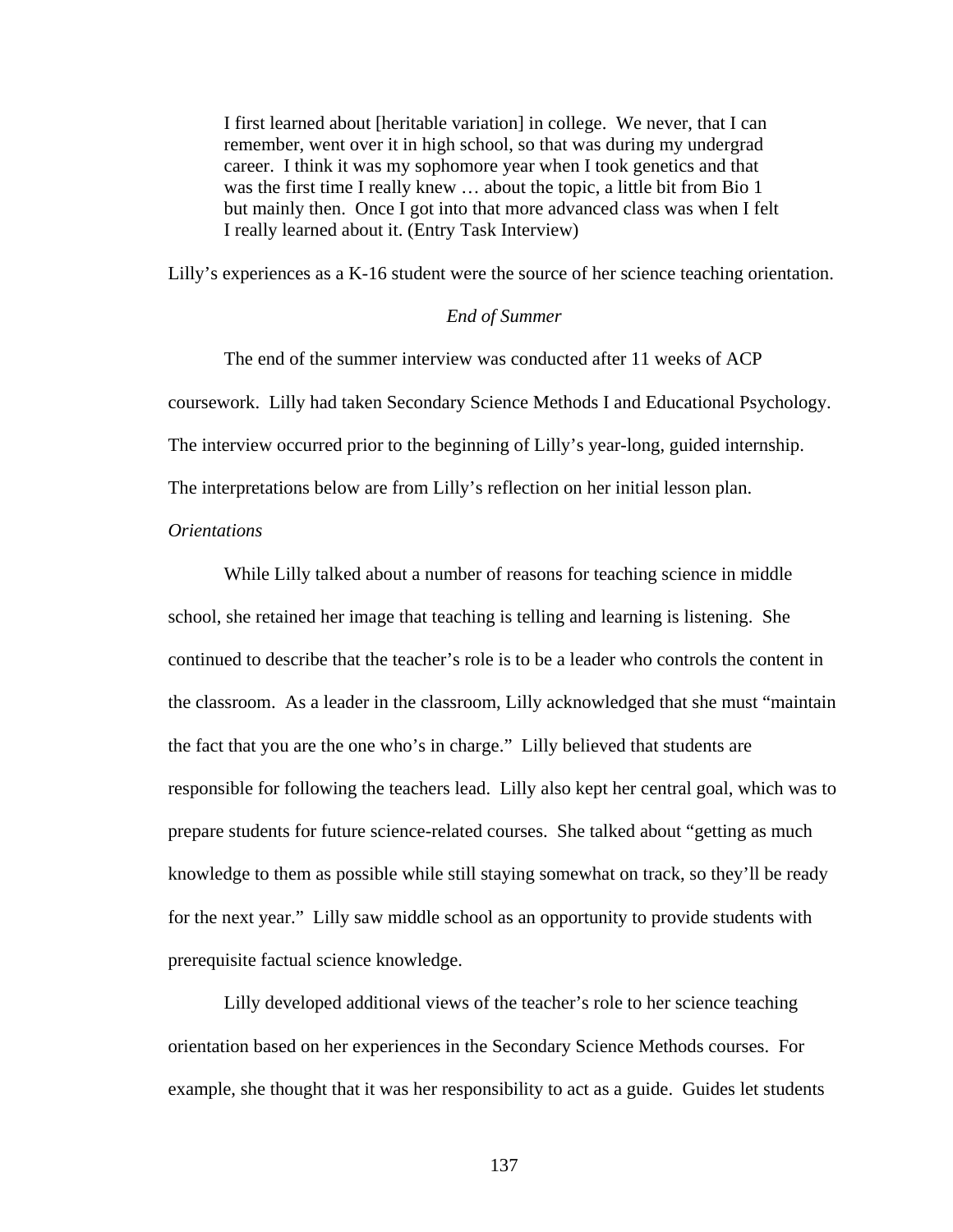have some freedom in choosing the content they want to study. Lilly said, "Guiding them, I mean you want to let the kids pick what they can do to an extent, giving them ideas kind of and setting certain parameters" (End of Summer Interview). Additionally, Lilly wanted to let students choose the content they wanted to study. She stated, "I think it's a lot more fun if the kids get to pick what they do because they actually want to do it then, which is the whole goal." Lilly's science teaching orientation continued to direct her knowledge of teaching and learning.

#### *Instructional Sequence*

After the first summer of coursework, Lilly planned to use the same teachercentered instructional sequence as in her original plan; however, she would have students do more with the definitions and terms to provide additional practice. Additionally, she would have students do "a scavenger hunt through their book … to find different definitions just so that they're kind of relating all of the actual definitions." The sequence she planned still focused on the teacher providing information through lectures and discussions. This sequence held students accountable for knowing science vocabulary through practice.

#### *Knowledge of Learners*

Lilly continued to believe that students have few science experiences prior to middle school and primarily learn from teacher-led discussions. However, based on her experiences as a student, Lilly now reported that learners need repetition to commit terms to memory*.* She would have them "do more with definitions to … hammer those in a little bit more because … terminology can be more difficult than concepts especially in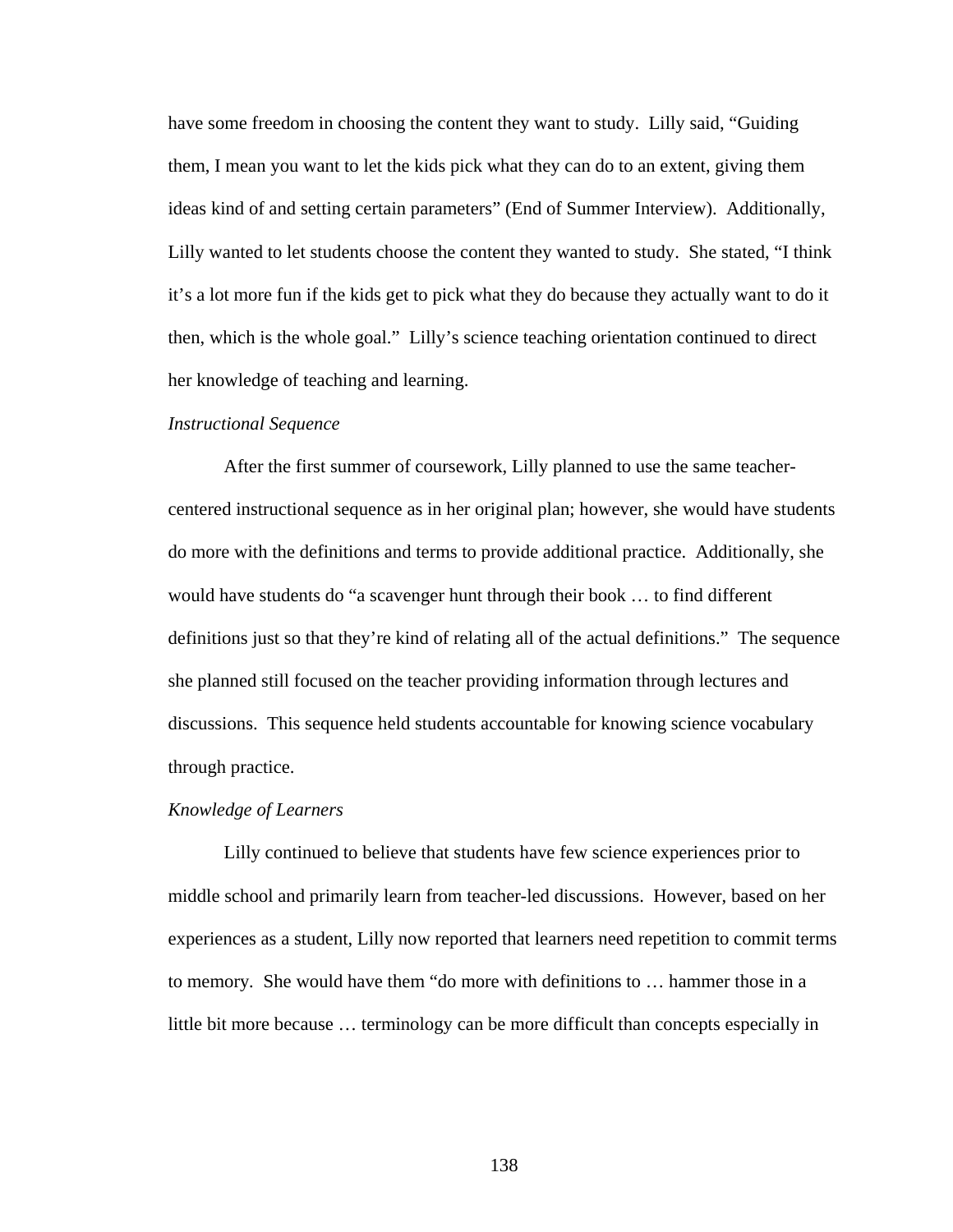science." Repetition was important for science learning because Lilly believed students have trouble memorizing terminology.

Lilly gained additional views of the requirements for learning science based on her experiences in the Secondary Science Methods course. She thought that learners need inquiry experiences and equated inquiry with letting students choose what they want to study. She reported: "guiding them so they're doing science inquiry, but letting them choose kind of the basic content" (End of Summer Interview). Although Lilly's knowledge of learners expanded, she continued to think that students primarily learn science through lectures and repetition.

*Contributing Factors to Lilly's Development of Knowledge for Teaching and Learning at the End of the Summer* 

Lilly learned in the Secondary Science Methods course that providing students with the opportunity to make their own scientific decisions promotes critical thinking and engagement. According to Lilly, "We talked about that in this class … you want to let the kids pick what they can do to an extent, giving them ideas, kind of setting certain parameters" (End of Summer Interview). Additionally, after the Secondary Science Methods Course, Lilly believed that teachers should be guides who provide students with some scientific decision making opportunities. Lilly gained additional views of the teacher's role based on her experiences in the Secondary Science Methods course which allowed her to embrace more student-centered views of learners and learning. However, her central view that science teaching is telling and learning is listening, continued to dominate her thinking about teaching.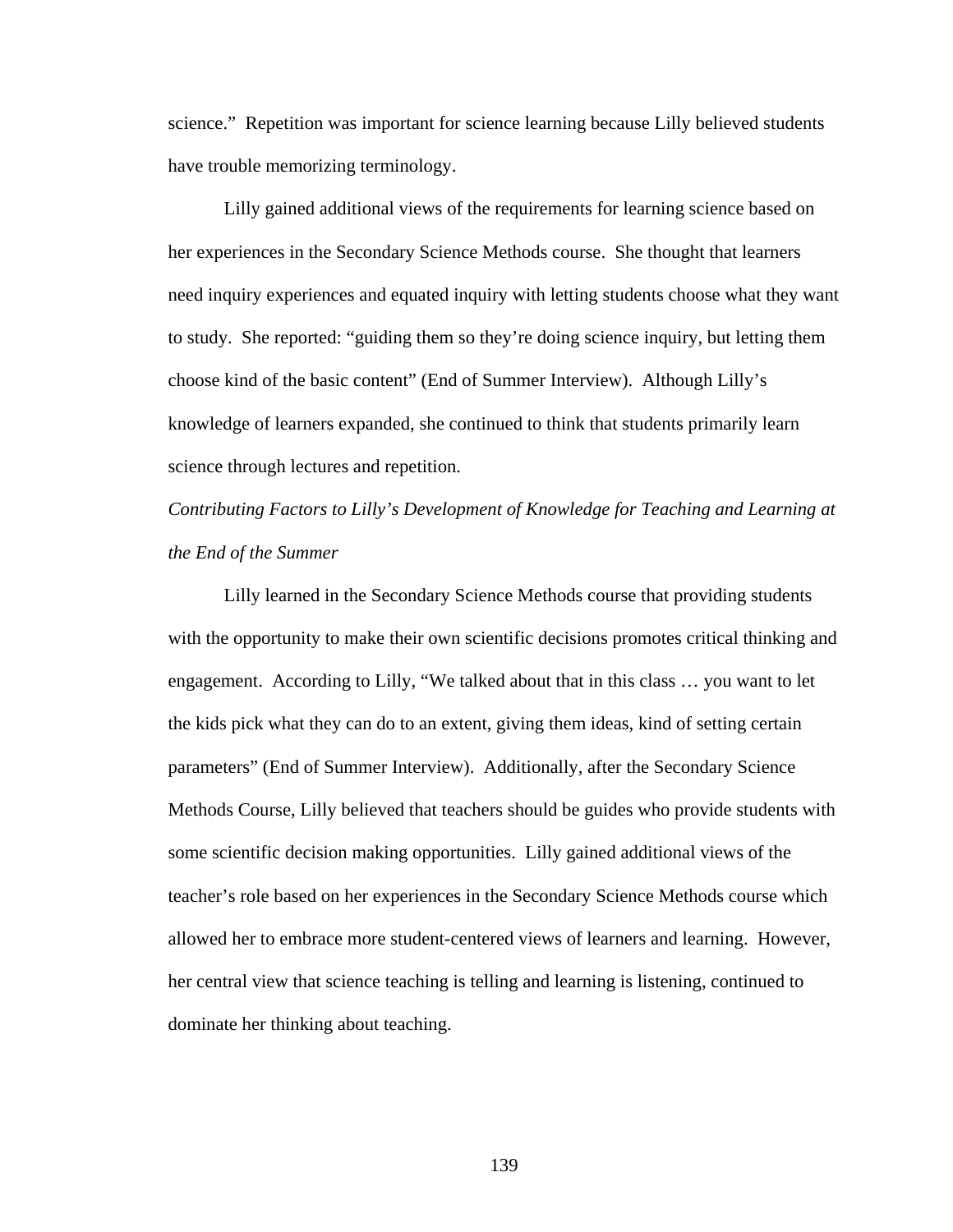#### *Internship Context*

 During the 2006-2007 school year, Lilly interned with an experienced mentor, named Linda, at Monroe High School. Linda had mentored numerous student teachers over the years and provided resources and curriculum materials including: lecture notes, assessments, and laboratories. When students interned with Linda, she had them begin by watching her teach. Then, interns mimicked her style in subsequent class periods. Once interns were comfortable teaching, they designed lessons using her resources to teach one class period. During this time, Linda expected to see daily lesson plans and provided interns with detailed and frequent feedback. Linda allowed interns to use her curriculum, but encouraged them to find new and different activities than the ones she provided. With time, she expected student-interns to prepare lessons for two different class periods.

## *First Semester*

At the time the fall 2007 observation was performed, Lilly was enrolled in Secondary Science Methods II and had been in a secondary general biology classroom for approximately 13 weeks. I conducted a pre-observation interview with Lilly so she could clarify what she intended to teach during the two observations. The class I observed met for 50-minutes each and was composed of 14 males and 12 female students. Students were finishing their unit on osmosis and diffusion. The interpretations reported here are based on data from the pre-observation interview, lesson plans, field notes, stimulated recall interviews, and the mentor teacher interview.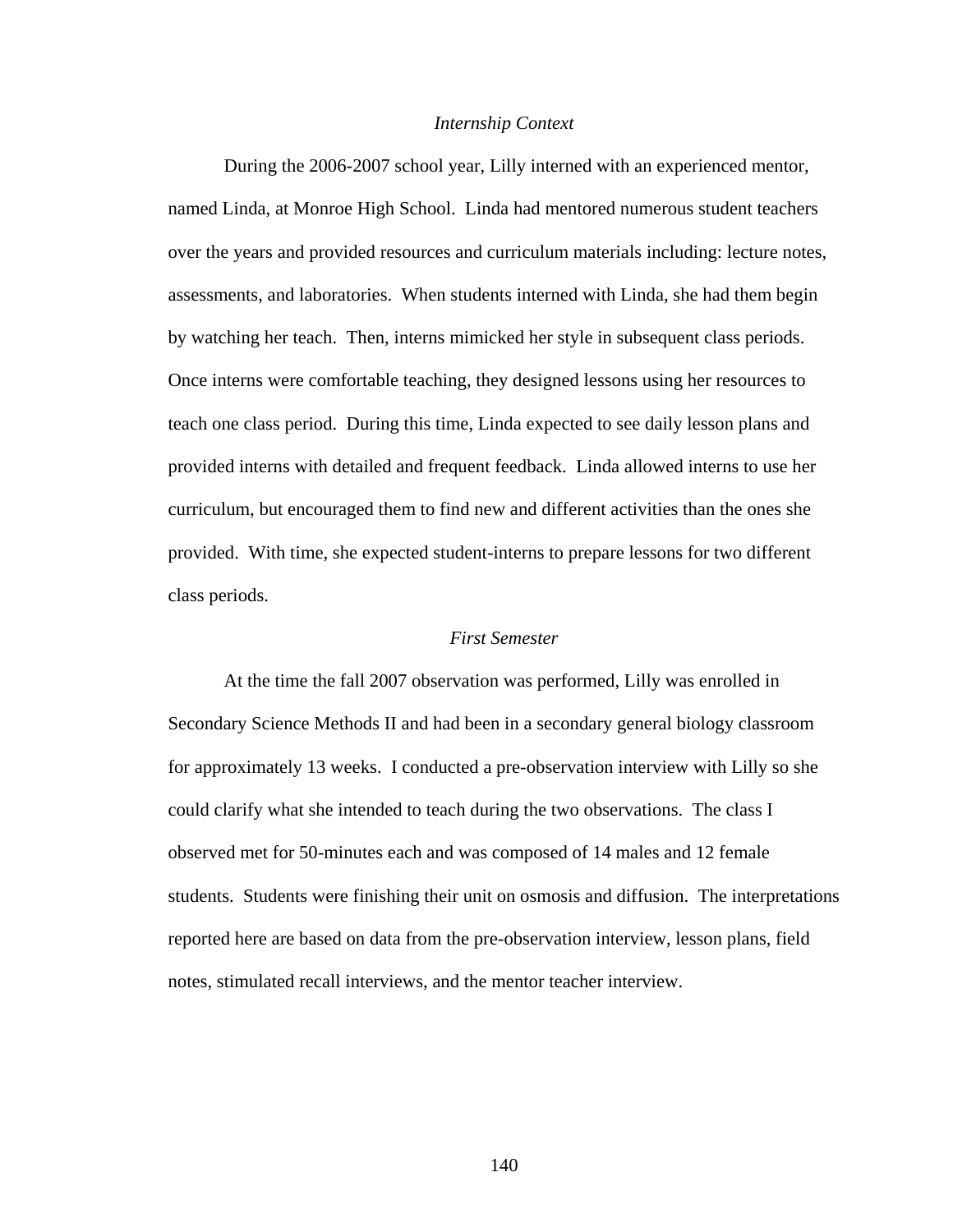# *Orientations*

After teaching with a mentor for approximately 3 months, Lilly's orientation had not changed significantly. She continued to think that science teaching is mostly telling and learning is listening. Lilly viewed teachers as both a guide and a leader as she said, "I guess guiding them through the lesson, and they obviously don't have control, I do, giving them material but not just directing the whole time because they are involved as well" (Stimulated Recall, Day 1). Lilly believed her lessons varied from being teacherguided to student-led. According to Lilly,

If it is more of going over new material, it's really guiding them through the new material and being sort of in command of what is going on. With a lesson like today, it's more students working on their own with the lab (Simulated Recall, Day 1).

When talking about the students' "job" in the science class, Lilly thought that students should focus on the content and on "being a student," meaning that students work on science when in science class (Pre-observation Interview). This included that students participate in discussion, write down notes, and ask questions when they are confused. Lilly explained in detail:

A student's job is to be working on whatever the activity is, if that means they're all caught up maybe helping their neighbor with what they are working on. A lot of times they want to get out other homework from other classes and work on it. I think that one of their jobs is to stay in the lesson and stay with it even if some students work so much faster than others and I know they get bored and we have to wait for everyone. (Stimulated Recall, Day 1)

Regardless of the pace at which students finished their tasks, she believed they should always be engaged in science when in science class. Lilly's central goal in science teaching was to present science content so students could apply science to their lives.

She stated, "I want them to think what we are doing is interesting and make it feel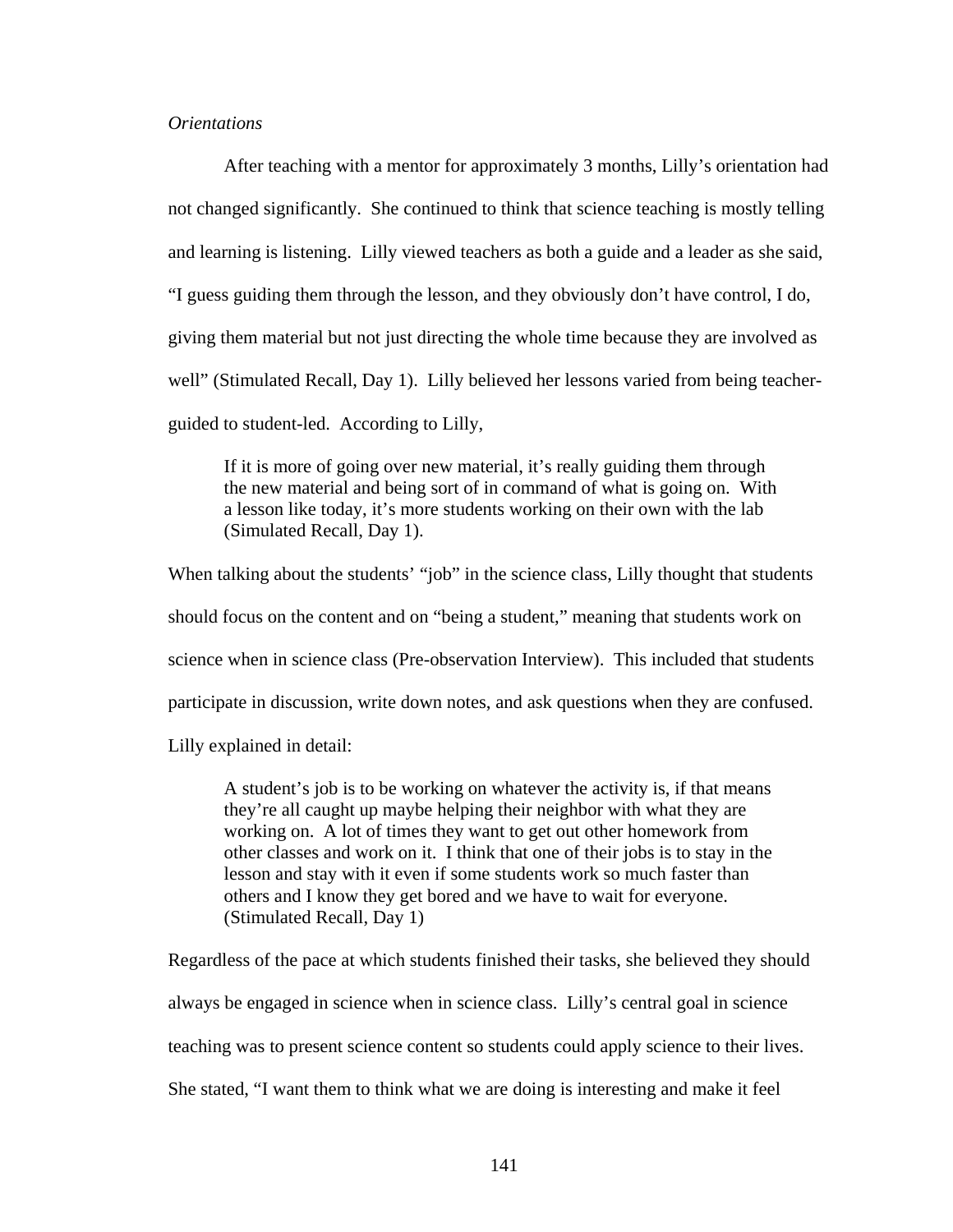relevant to them" (Pre-observation Interview). Lilly's initial science teaching orientation was strongly reinforced by her mentor in the guided internship. Her science teaching orientation continued to dominant her thinking about teaching and learning.

# *Instructional Sequence*

*Day 1*. Lilly began the lesson by having the students take a short quiz to assess whether students could "connect the concepts discussed last week (hypertonic, hypotonic, isotonic, etc.) with a real-life application." After students finish the quiz, Lilly drew "each of the answers on the board as well, just to ensure that everyone was on the same page." The lesson continued with a diffusion and osmosis lab called the "Egg Lab-Part II" that was a follow-up to a previous lab. In "Egg Lab-Part II" students placed a deshelled egg in either a hypo, hyper, or isotonic solution of their own choice. Lilly had students make up their own procedure based on their prior experiences. While students work, Lilly said she would be "helping those who are having trouble with their observations, data, etc.., and helping students who need solutions mixed" (Preobservation Interview). I have termed this an "elaborate" type of instruction because the purpose of the lab was to provide students with the opportunity to use their prior experiences and have a hands-on experience. After the lab, Lilly asked students to read an article on poisonous snails. The reading reviewed what students had learned about cell membranes and marker proteins in an earlier class.

*Day 2.* Lilly began the second lesson by focusing the lesson on the formal lab report that they would work on in class. Lilly planned on "walking through each part" of the formal lab report with students and have them "talk through what is going to be on the x-axis and y-axis" (Pre-observation Interview). The purpose of discussing line and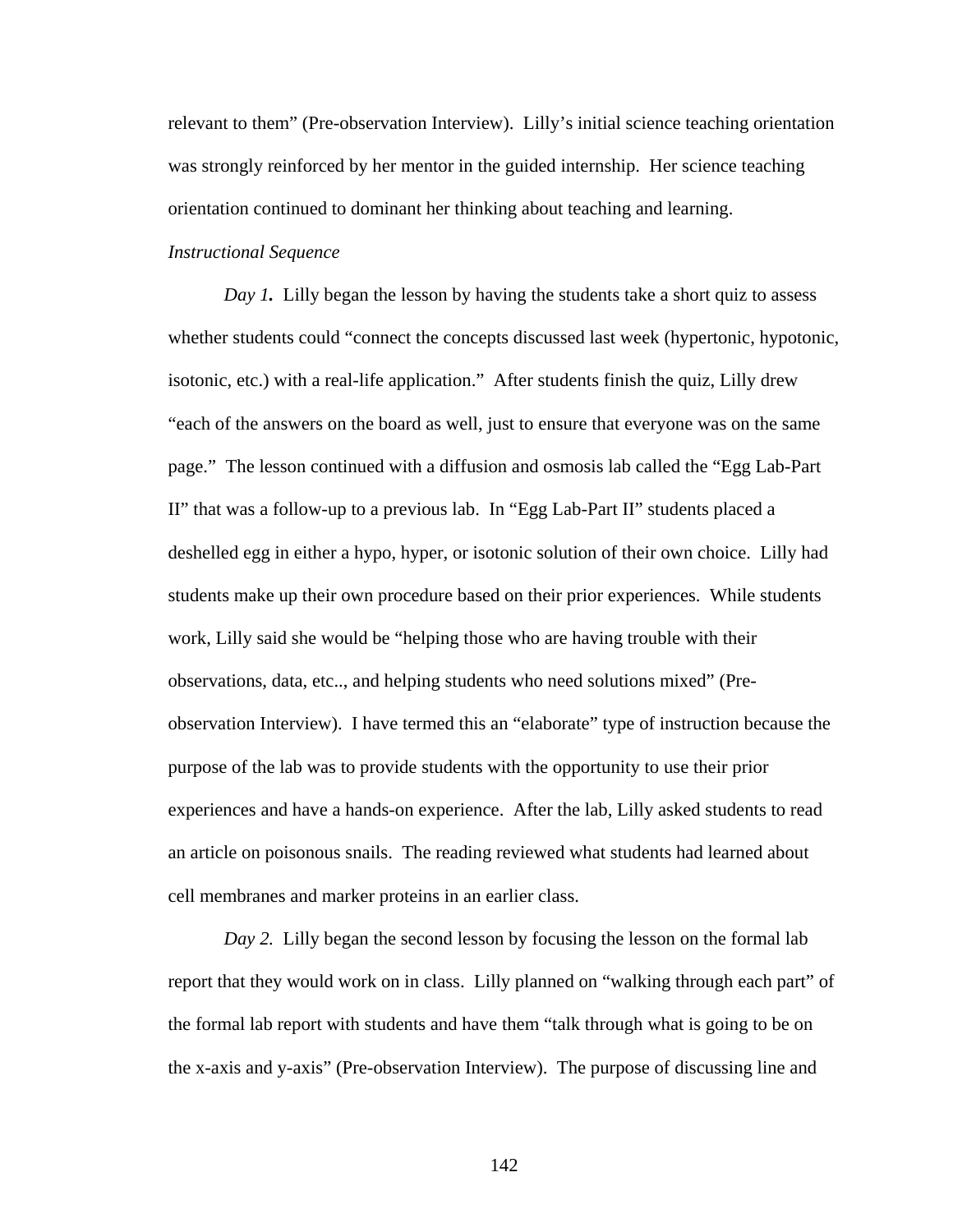bar graphs was so Lilly could provide students with an explanation of how to graph their data from the lab. Lilly concluded Day Two by having students answer discussion questions and to write their conclusions for the formal lab report. Lilly planned to "guide them a bit through the process, giving them ideas of what background information they need to include, and how to draw conclusions from their graphs, etc" (Pre-observation Interview).

 On the first day, Lilly planned to use an instructional sequence that centered on providing students with an "elaboration" where they were able to test and manipulate a variable during an investigation. The sequence allowed students to participate in defining and investigating different variables to make scientific claims based on evidence. However, the elaboration was based on students' prior knowledge and experiences that included: a prior diffusion and osmosis lecture; and "Egg lab-Part I" where students placed a deshelled egg in hypertonic and hypotonic solutions. Lilly's knowledge of instructional sequence centered on providing knowledge to students during "inform" types of instruction that occurs near the onset of a lesson. Table 26 summarizes Lilly's lesson plan for Day One and Two.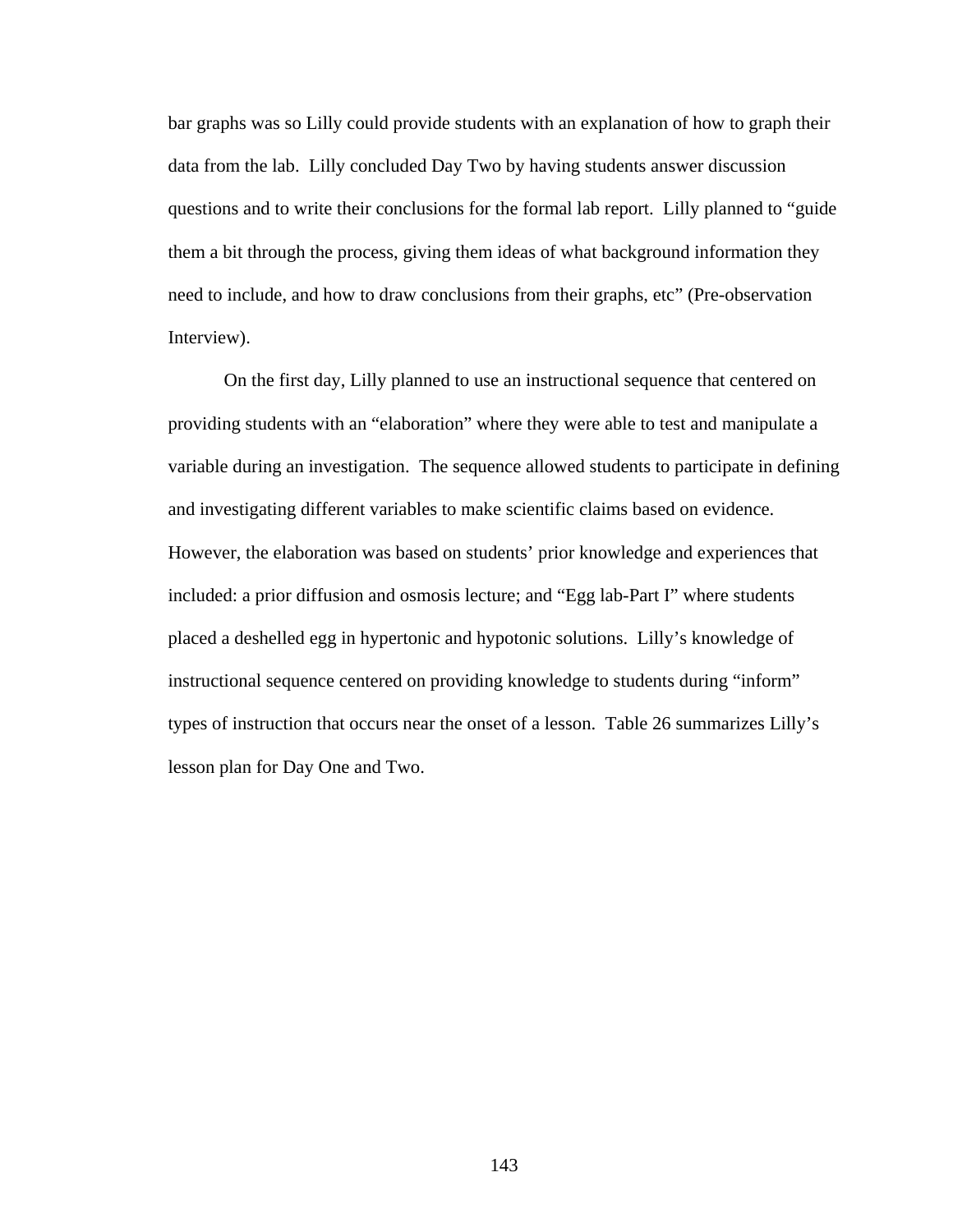# Table 26 *Lilly's Lesson Plan, Day 1 & 2, Fall Semester*

|                    | Sequence    | Activity                      | Description                                                                                                                                                                                             |
|--------------------|-------------|-------------------------------|---------------------------------------------------------------------------------------------------------------------------------------------------------------------------------------------------------|
| Prior to<br>Lesson | Inform      | $\bullet$ lecture             | • Teacher lectures over diffusion and osmosis<br>including the terms and concepts: hypertonic,<br>hypotonic, and isotonic                                                                               |
|                    | Investigate | • Laboratory                  | • Students follow a procedure to do a cookbook<br>lab called the "Egg-lab-Part I." In the lab<br>students placed eggs in syrup, vinegar, and<br>water for 24 hours and then recorded change in<br>mass. |
| Day 1              | Focus       | $\bullet$ Quiz                | • Students take a quiz on hypertonic, hypotonic,<br>isotonic solutions.                                                                                                                                 |
|                    | Elaborate   | • Laboratory                  | • Students design an experiment to explore how a<br>new solution affects diffusion and osmosis in an<br>egg.                                                                                            |
|                    | Review      | $\bullet$ Homework            | • Students read an article on snails that relates to<br>what they previously learned about cell<br>membranes and marker proteins.                                                                       |
| Day 2              | Focus       | $\bullet$ Discussion          | • Teacher discusses the lab write-up for Part II of<br>the "Egg Lab-Part II."                                                                                                                           |
|                    | Inform      | · Discussion                  | • Teacher shows students how to construct line<br>and bar graphs.                                                                                                                                       |
|                    | Practice    | $\bullet$ Student<br>worktime | • Students answer discussion questions and write<br>conclusions for the "Egg Lab- Part II."                                                                                                             |

*Lilly's Lesson Plan, Day 1 & 2, Fall Semester*

# *Knowledge of Learners*

Lilly had learned that students had prior experiences with diffusion and osmosis from her previous lessons that covered the content. She used her knowledge of students' prior ideas about diffusion and osmosis to develop her lessons and help students learn new material.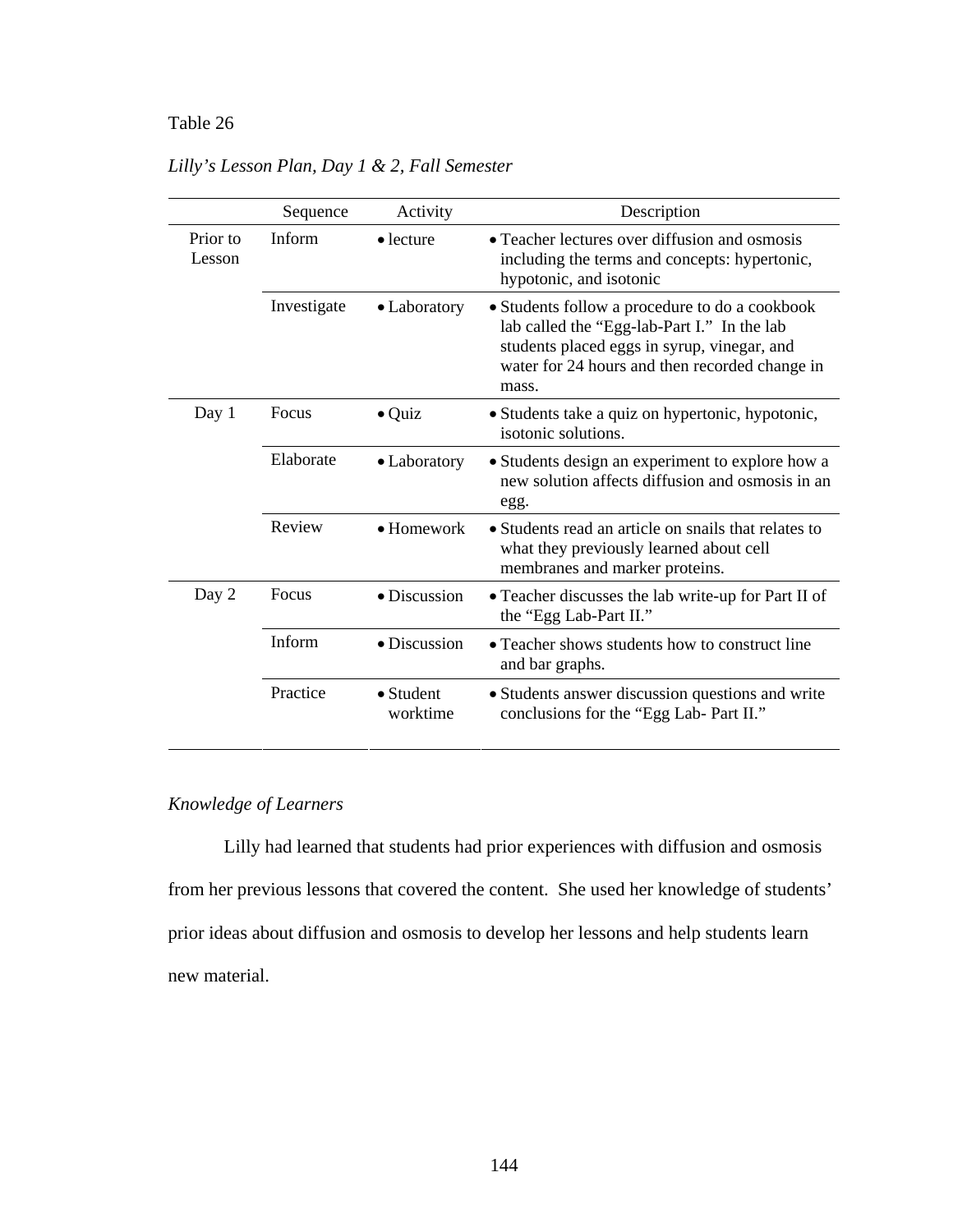*Requirements for learning.* While Lilly mentioned a number of requirements for learning science, she continued to believe learners need mostly teacher-centered instruction, like lectures to learn new content. This is evident in her sequence of instruction that relied on the lectures during "inform" types of instruction that occurred prior to the interview-observation cycle. Thus far, working with students and her mentor has reinforced the importance of multiple exposures to new content. Lilly observed:

I definitely learned it is important to go over a concept in multiple ways. These guys have shown me that because we did the notes for example we did a short PowerPoint on this topic. And they got it a little bit. Then we let them do a worksheet with it. They got it a little bit more. Then we did a project with it. It seems like each time we put the same concept into different arenas I guess they seem to understand it more and more. (Pre-observation Interview)

Lilly's other beliefs about the requirements of learning science were related to her knowledge of the importance of multiple exposures. Her knowledge of students' learning requirements expanded to include: making scientific decisions; having evidence-based experiences; and having hands-on experiences.

 Lilly planned the "Egg-lab-Part II" so could have ownership for their learning and test a variable of their own choice based on their knowledge and experiences with diffusion and osmosis. Lilly commented, "They seem to be taking more ownership with what is happening in the lab, because they feel like they're writing their own procedure. I feel this is something they truly think they're doing. It seems to help with their interest" (Pre-observation Interview). Additionally, Lilly observed that students better understand diffusion and osmosis by collecting data and measuring changes in egg mass. Lilly talked about how she thought her students would have done on a diffusion and osmosis quiz based on notes and worksheets alone: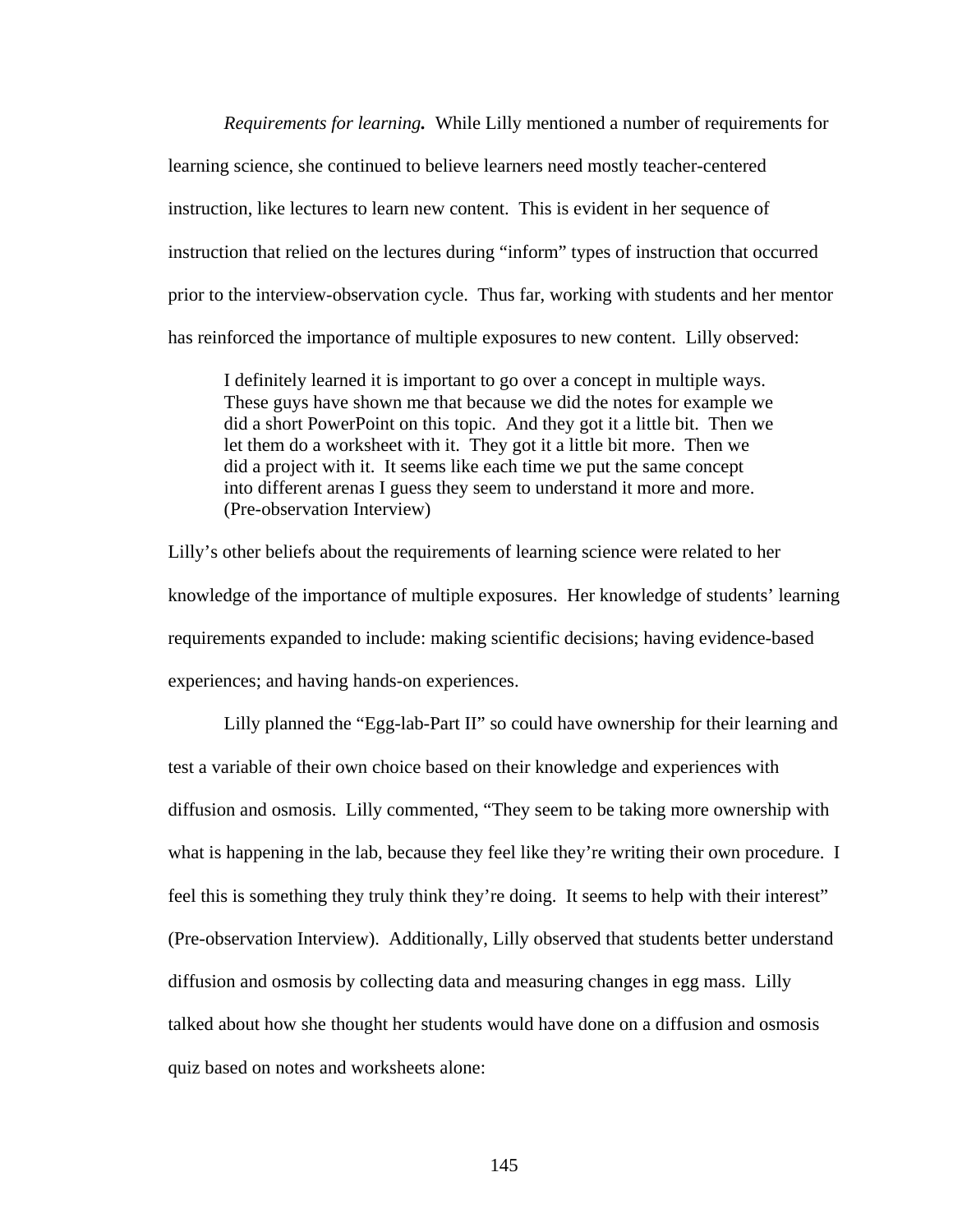Before the lab they did not have a good grasp of osmosis but I think working with the two numbers and realizing that if it went from 58 to 38 it shrunk, so that means water moved out, I don't know if they would have made each connection. (Pre-observation Interview)

Lilly talked about the important role "hands-on" played in collecting data. She explained, "They are really able to see water is moving in and they can feel there is water inside ... seeing it emphasized it in their head … they can really believe what we are teaching them" (Stimulated Recall, Day 2).

*Areas of student difficulties.* Lilly's knowledge of student difficulties grew as a result of classroom teaching experience. She talked about more student difficulties in greater detail. For example, she reported that students were confused by the difference between hypotonic and hypertonic solutions: "They do have trouble keeping them [terms] straight … there were a couple that had the words completely reversed. They had all the hypo as hyper and vice versa. I think that was getting them backwards in their head" (Stimulated Recall, Day 1). Additionally, she observed that students had difficulty transferring knowledge between her diffusion and osmosis lectures, labs, and quizzes. She said she was, "Worried about whether they were connecting this Egg Lab with what we did with the osmosis unit just last week, and connecting the whole hypertonic, hypotonic, isotonic … and my PowerPoint lesson" (Pre-observation Interview). Although students had completed "Egg Lab- Part I", she thought learners have trouble making connections between lectures and lab and drawing conclusions from evidence. She stated,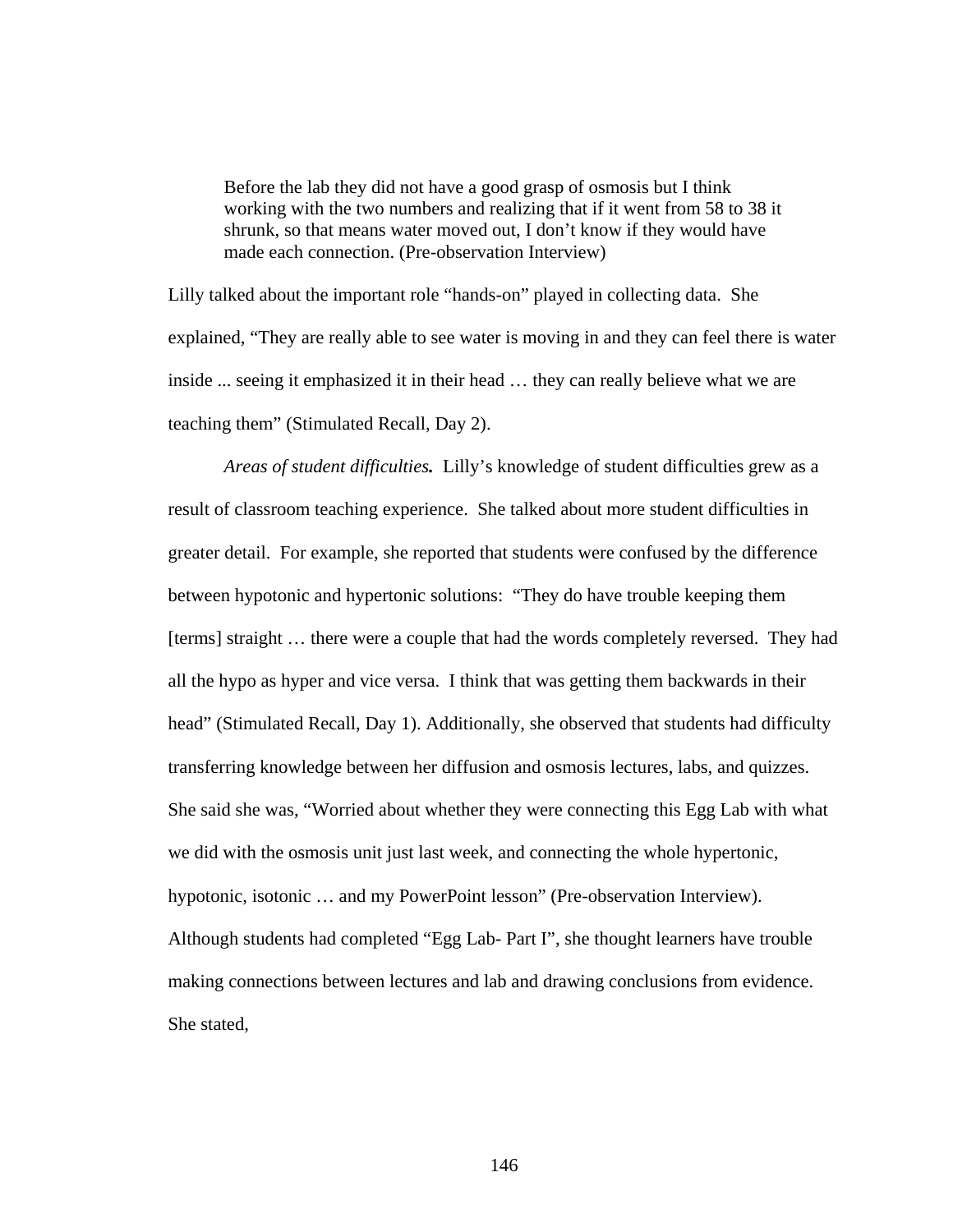I think that the conclusion will be tough because it is looking at their hypothesis and then stating if their hypothesis was proven right or wrong and why. I think that will be tough for them because if it was proven wrong, I think they may have difficulty deciding why it was proven wrong. (Stimulated Recall, Day 2)

Lilly's knowledge of students difficulties expanded as a result of firsthand teaching

experiences.

*Contributing Factors to Lilly's Development of Knowledge for Teaching and Learning* 

*During the Fall Semester* 

Lilly expressed a number of times that her experiences in her guided internship had a strong impact on her knowledge of teaching and learning. Her mentor shared with her about addressing content through multiple activities and in different contexts. According to her mentor,

Many of the students you have to teach and re-teach a concept. And not do it in the same way but come back at it a different way. I think she is learning some of those skills as she goes along in recognizing that you have to break things down. (Mentor Teacher Interview)

Like her mentor, Lilly believed that students learn science when they have multiple exposures to new material and the teacher addresses content through worksheets,

lectures, and activities.

Lilly's experiences with her mentor and working with students in the guided internship reinforced her science teaching orientation that viewed teaching as mostly telling and learning as listening. Although she learned about student-centered instructional sequences in the Secondary Science Methods courses, she continued to believe that teacher's must use "inform" types of instruction, before students have handson, minds-on opportunities to learn science.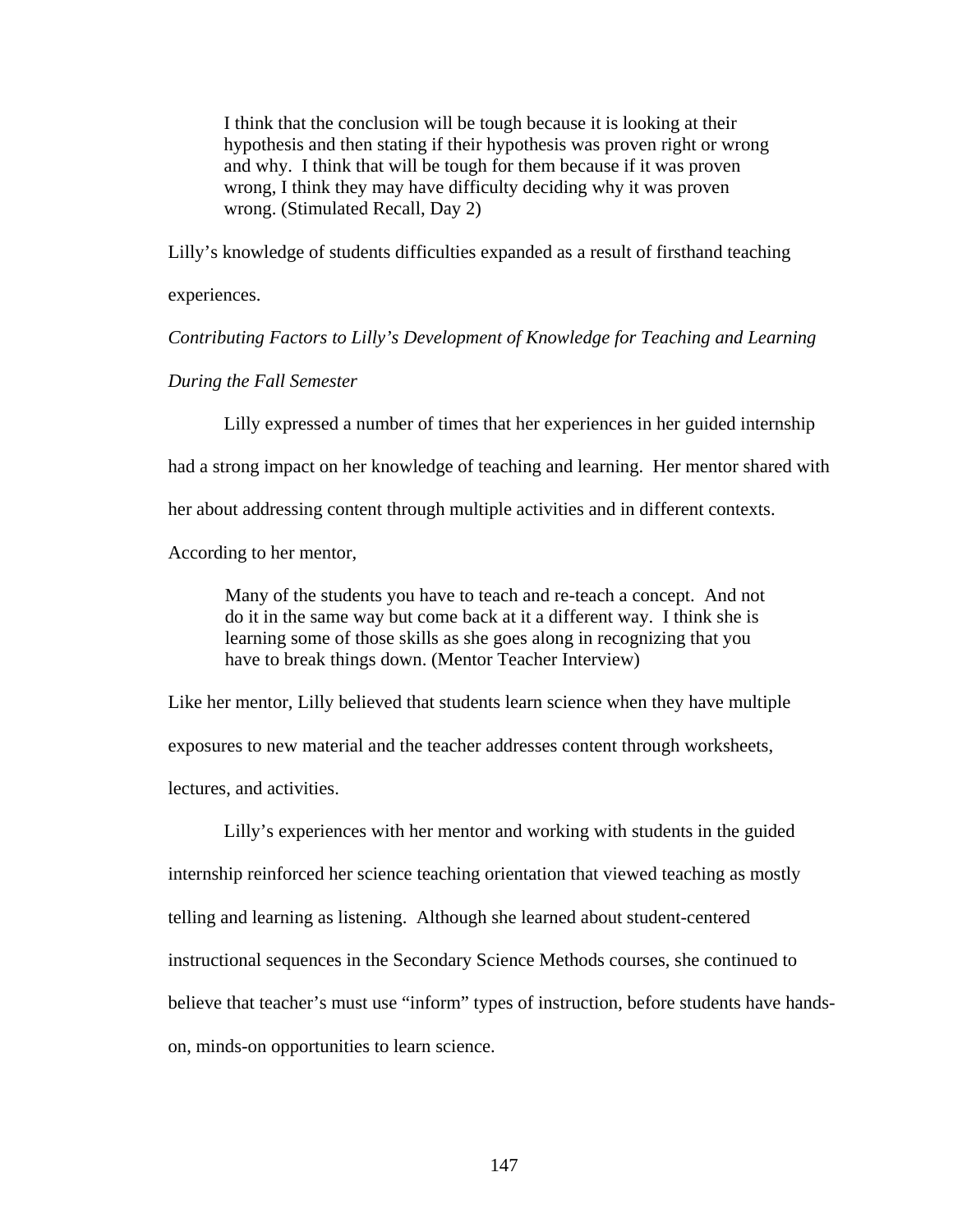#### *Spring Semester*

At the time the spring interview-observation cycle was conducted, Lilly was enrolled in Secondary Science Methods III and near the end of her internship. The interview-observation cycle took place during the same class period as in the fall. Twenty five students were present and included 13 males and 12 female students. The students were in the middle of their unit on evolution. The first observation occurred during what Lilly described as a "typical day." However, on the second day a number of different school-sponsored activities were taking place. During third period, the teachers decided whether to let their students attend a school wide demonstration. Lilly, decided she would carry out biology class as planned. The interpretations reported here are based on data from the pre-observation interview, lesson plans, field notes, and stimulated recall interviews.

## *Orientations*

After nearly nine months in the ACP, Lilly's science teaching orientation had not changed significantly. Her image that science teaching is telling and learning is listening dominated her thinking about teaching and learning. Lilly believed it was her responsibility to be both a leader and guide. She explained that it was her responsibility to "give them part of the idea, and to give them some strategies of how to do the worksheet" (Stimulated Recall, Day 1). In accordance with this view, Lilly believed students mostly have a passive role and should follow the teacher's lead. She said, "They like having more direction …they like having their roles" (Stimulated Recall, Day 1). Lilly also reiterated that the central goal of science teaching is presenting terms and concepts so students can apply new ideas to their everyday lives. She said: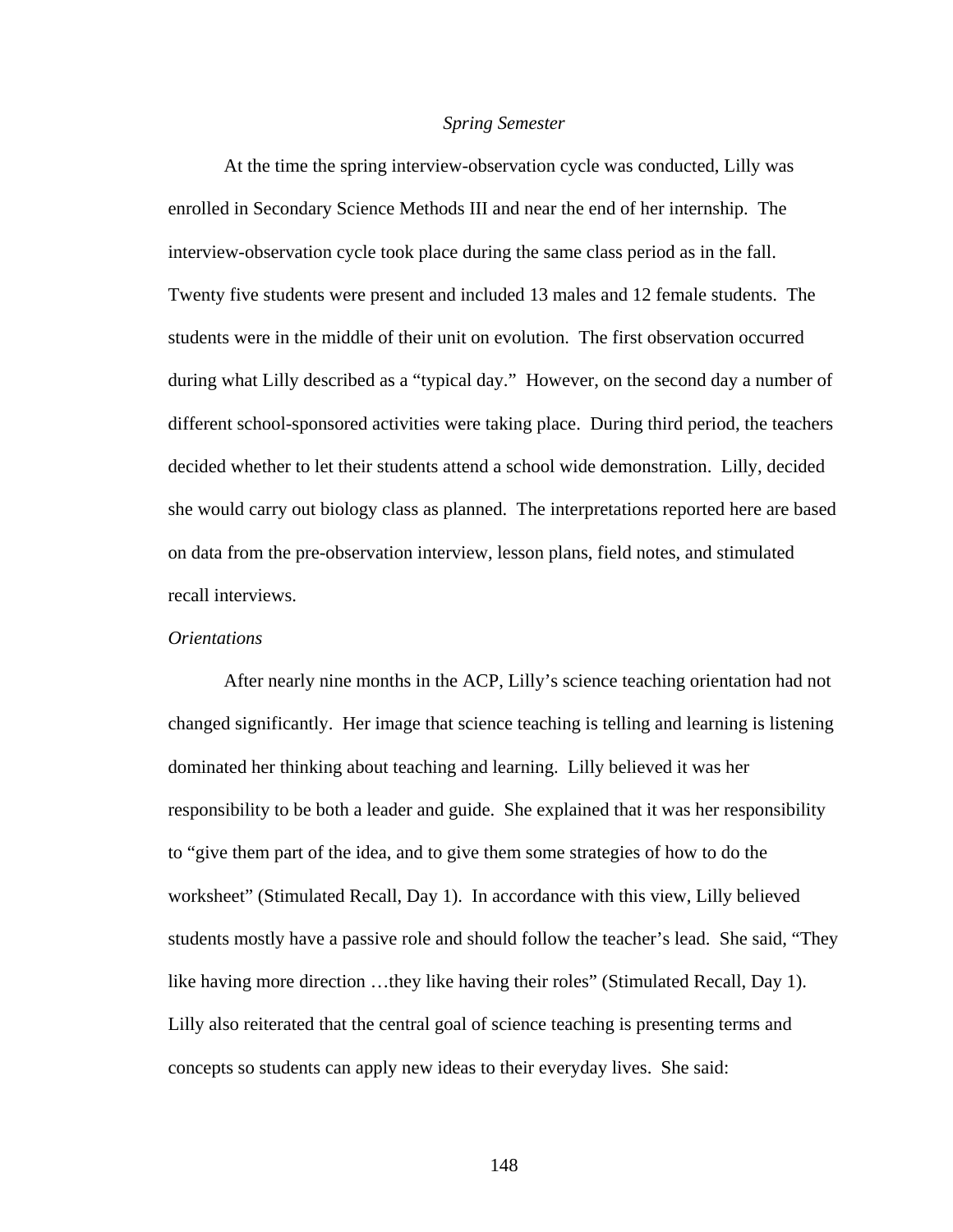I don't think that you need to teach them everything about a concept; just kind of tell them about the basics, and then they use those and apply them to activities, and that's how they learn more about what we're talking about. (Stimulated Recall, Day 1)

Lilly viewed presenting science vocabulary as "giving them the tools to be able to use

them to learn more deeply" (Stimulated Recall, Day 1). Her orientation to science

teaching still directed her thinking about teaching and learning.

*Instructional Sequence* 

*Day 1.* Lilly began the lesson by having students take a quiz over homologous

and analogous structures to help focus the lesson on evolution. She said:

I think having a quiz or some sort of activity to start out the class helps to get everyone in their seats, quieter, organized sitting before we try to do notes. It's hard if right away, we're sending them new notes, because they don't, and that's not anyone's favorite thing to do, and so it's harder to get them calmed down and sitting with the class if they were starting with notes. (Stimulated recall, Day 1)

Lilly followed the worksheet with a PowerPoint lecture on the biochemical evidence for evolution. She started with a brief review of genetics that drew on students' prior knowledge and asked the students: "What is a gene?" What are amino acids?" What are chromosomes?" Next, Lilly used a chart that compared the genetic similarities to highlight that DNA is strong evidence that humans and chimpanzees share a recent common ancestor. After she introduced these concepts, students compared amino acid sequences of humans, gorillas, and horses on a worksheet. Some students worked independently on the worksheet while others worked in pairs to divide up tasks and finish the worksheet.

*Day 2.* Lilly began the second lessons by having students watch a short video clip of birds displaying unique mating characteristics and behaviors. This activity focused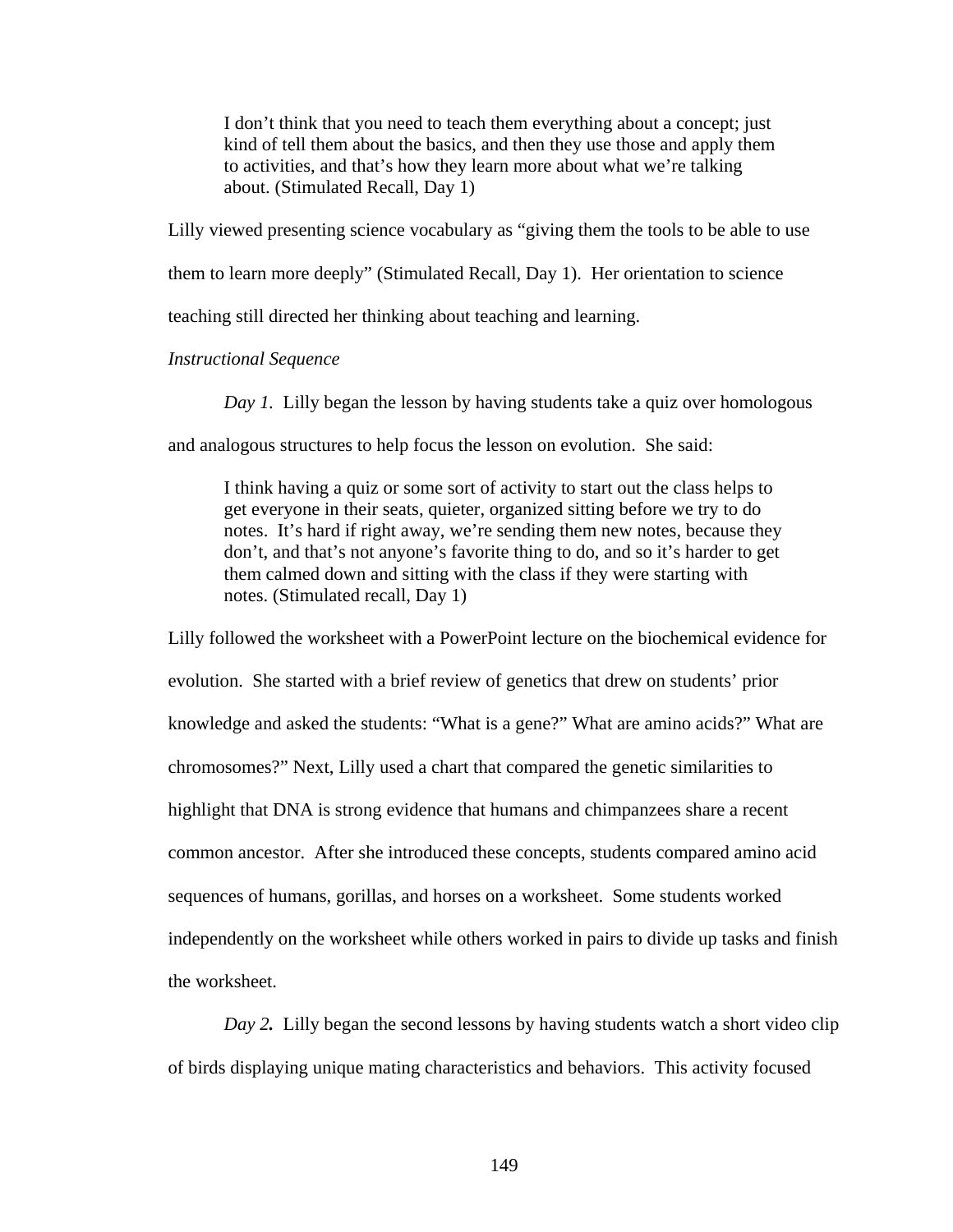learning on the broader topic of evolution; however, it was not directly related to the lesson on biochemical evidence for evolution. Students used the remainder of class to compare amino acid sequences on the worksheet they started on Day One. While students worked, Lilly monitored their progress by checking to make sure they had the right answers and had not made errors in their analysis that would lead them to wrong conclusions. When students finished the worksheet, they began their homework which was to read and analyze a newspaper article about evolution.

 On both days, Lilly planned to use an instructional sequence that focused on transmitting knowledge to students through "inform" types of instruction and allowing students to work with new ideas during "practice." She continued to believe that teaching and learning begins when the teacher introduces new terms and concepts during the "inform." Table 27 summarizes Lilly's lesson plan for Day One and Two.

## Table 27 *Lilly's Lesson Plan, Day 2, Spring Semester*

|       | Sequence     | Activity                            | Description                                                                                                                                         |
|-------|--------------|-------------------------------------|-----------------------------------------------------------------------------------------------------------------------------------------------------|
| Day 1 | <b>Focus</b> | $\bullet$ Quiz                      | • Students take a quiz on analogous and<br>homologous structures.                                                                                   |
|       | Inform       | $\bullet$ Lecture                   | • Teacher uses a PowerPoint to lecture to<br>students about the biochemical evidence<br>for evolution.                                              |
|       | Practice     | • Independent and<br>group practice | • Students practice the concept of<br>biochemical evidence for evolution by<br>comparing amino acid sequences in<br>different species of organisms. |
| Day 2 | Focus        | $\bullet$ Video                     | • Students watched a video on a bird's<br>mating rituals and discussed why<br>charactertics evolve over time.                                       |
|       | Practice     | • Independent<br>practice           | • Students finish comparing the amino<br>acid sequences for different species of<br>organisms and begin a reading on<br>evolution.                  |

*Lilly's Lesson Plan, Day 2, Spring Semester*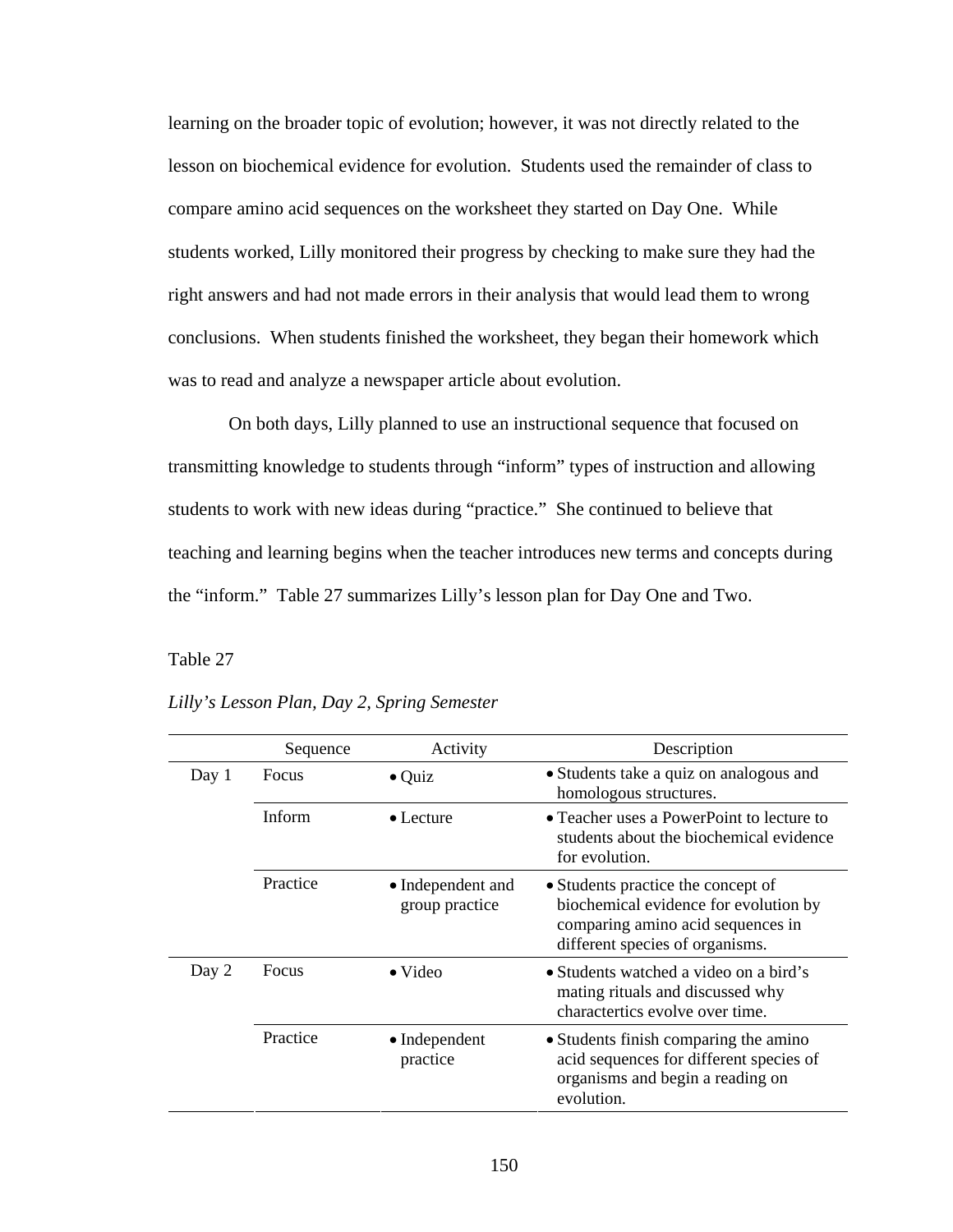# *Knowledge of Learners*

Lilly's knowledge of the role of students' prior knowledge continued to develop during the spring semester. She used an evolution pre-assessment to determine students' prior knowledge before her unit on evolution and asked students: "What do you know so far about evolution?" and "What are your thoughts about evolution in general" (Preobservation Interview). Lilly found that students "had a lot of really negative responses" and held misconception such as the term evolution means that "humans came from apes" (Pre-observation Interview). In general, she found that students' knowledge of evolution was limited and "they haven't ever learned about it at all." She used this information to design her lessons.

 *Requirements for learning.* While Lilly's knowledge continued to expand during the spring semester, she still reported that students need mostly lectures and teacher-led discussions to learn science. She planned to relate her lecture on Amino Acids sequences to what students knew about DNA from a previous unit. She said: "We spent so much time on DNA and amino acids …. This helps tie those concepts together … So I think this will really help the students get into the mindset of, 'so that's why DNA was so important' (Pre-observation Interview). Additionally, she talked about the importance of providing multiple exposures and repetition so students could commit vocabulary to memory:

I think that helps because any time you're trying to learn something, hearing about it over and over; reading about it; doing activities; working with it; you're naturally just gonna understand it better .... They just have to work with information a lot to be able to really grasp it. (Stimulated Recall, Day 1)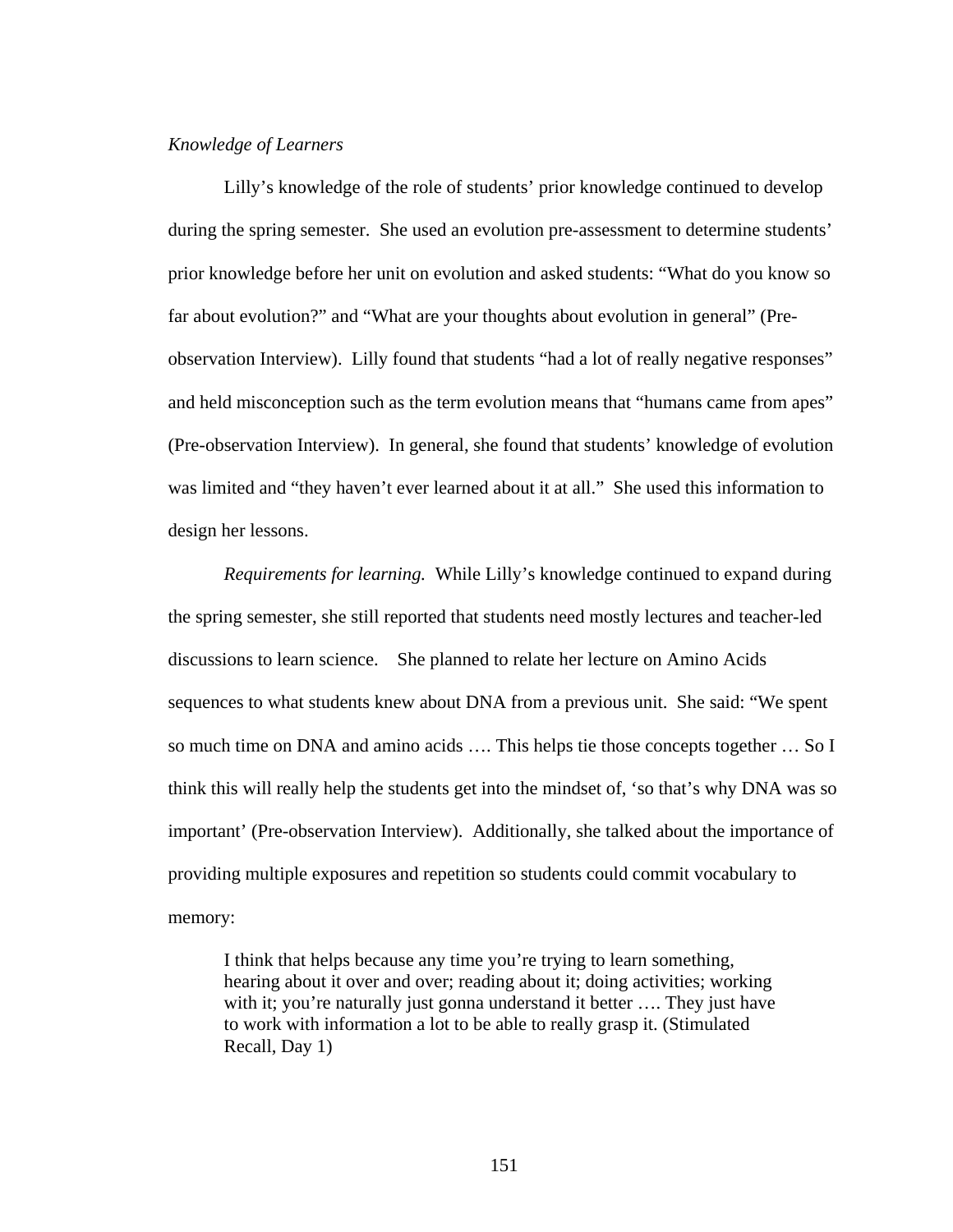Lilly developed a growing awareness of how she could provide multiple exposures that were student-centered. These included: letting students make scientific decisions; have evidence-based experiences; and coteach.

Lilly learned from working with students that they develop a sense of ownership over the material when they are allowed to choose the content they study. When Lilly was asked about why it was important to let students choose the content versus the teacher just telling students she said, "I think it's important because it is the students' feeling of ownership of what they're doing, because they have chosen what they're doing, they're feeling a bit more defensive of their work" (Stimulated Recall, Day 1). Lilly used laboratories and activities during her evolution unit so students could collect data and confirm what she has told them during lectures and discussion in another context. According to Lilly,

I wanted to do something where they worked with the idea, because I think again, just talking about it, I don't think its very powerful, but I think them actually seeing it helps a lot …. I think that by doing some of these labs that we did, they have really grasped the idea. (Pre-observation Interview)

Lilly believed that peer collaborations have a positive influence on what students learn

because students teach each other content by talking through their ideas. She explained:

Students seem to learn very well through collaborative learning, through doing group work. I found that when we did the second group activity … when we did the post questions that I had them (initially) do in the beginning and in the middle, the exact same questions, it made a huge difference after we did this group work. (Pre-observation Interview)

While students enjoyed working together, Lilly thought the greater benefit was that they

collaborated and taught one another.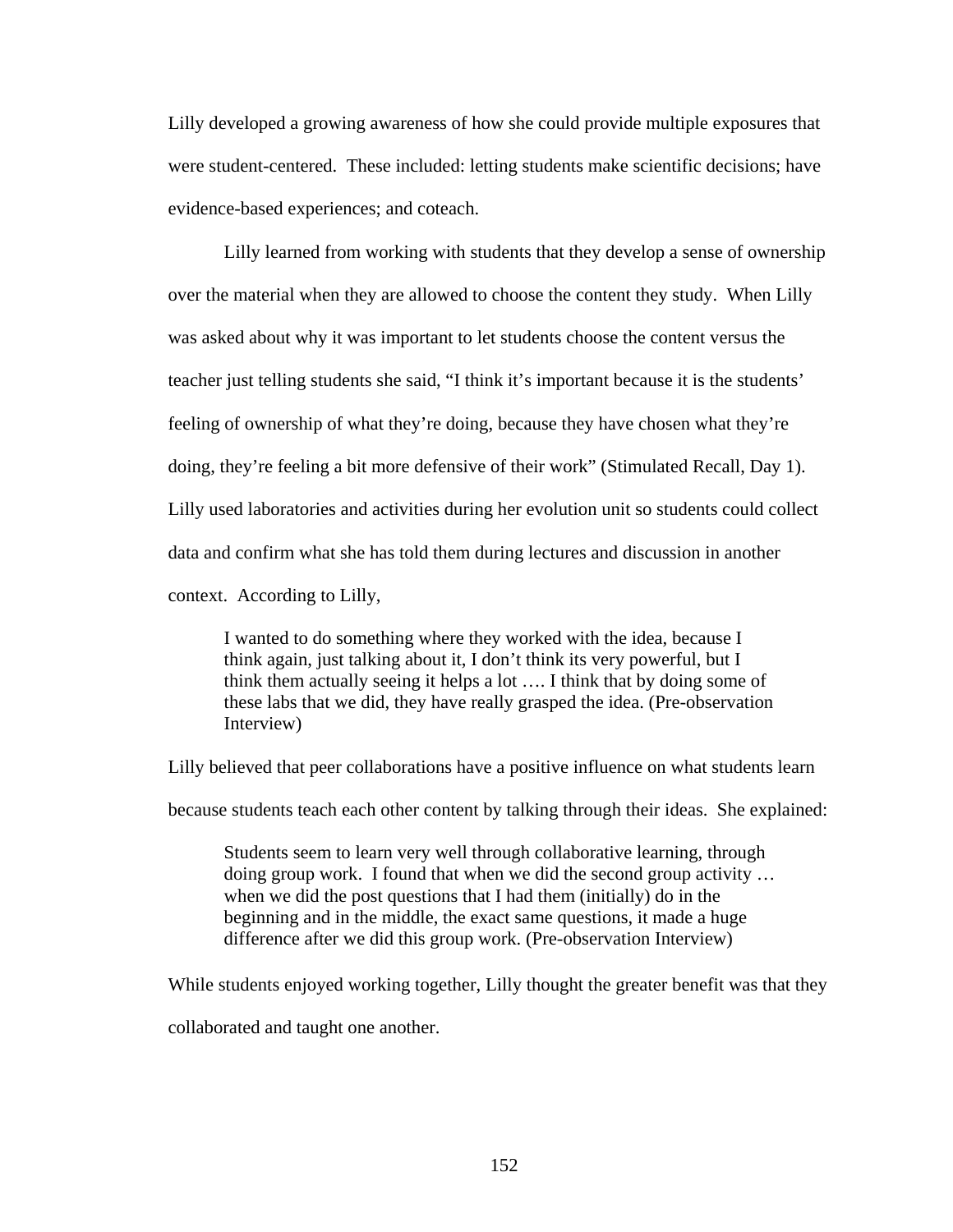*Areas of student difficulties.* Lilly described more student difficulties in extensive detail. In general, Lilly thought that students have difficulty remaining focused during her lectures because "attention spans are really short with this age" (Pre-observation Interview). Lilly helped students stay focused by delivering her lectures in smaller fragments, over multiple days. She explained:

The unit we are doing now is like twenty slides … instead of doing ten and ten one day and the next day, we are doing like five slides and then some sort of activity. Or the next day we would do a worksheet and a couple slides and another activity and a couple more slides. So it seems to work better breaking up what we are doing. (Pre-observation Interview)

Lilly also observed that science content that deals with relating micro to macroscopic,

complex biological processes, and large time spans are troublesome for students because

they cannot visualize the content and relate to it on a personal level. She said:

It's difficult sometimes, like with cells, obviously, that's related to us. We are cells. But I had a little bit more trouble, I think, with the microscopic level, making that connection …They can't picture what these structures are. I mean, we showed them pictures, we even did stuff with slides, but even that isn't very powerful for them to picture all these different organelles. (Stimulated Recall, Day 1)

Lilly noticed that students "tended to have a little more trouble as far as the steps of

translation and what all is involved" (Pre-observation Interview) and had difficulties

relating geologic time to the present day. She explained:

I think the main difficulties that they see what organisms look like on earth today and they have a little bit of trouble, I think, thinking about, what could an ancestor, five hundred million years ago of this organism look like. And it could be quite different looking and I think they have trouble kind of thinking about what it could possibly look like and how such changes could occur, that kind of idea. (Stimulated Recall, Day 2)

Lilly could help students overcome these difficulties by lecturing, leading discussions,

and providing multiple exposures to new content.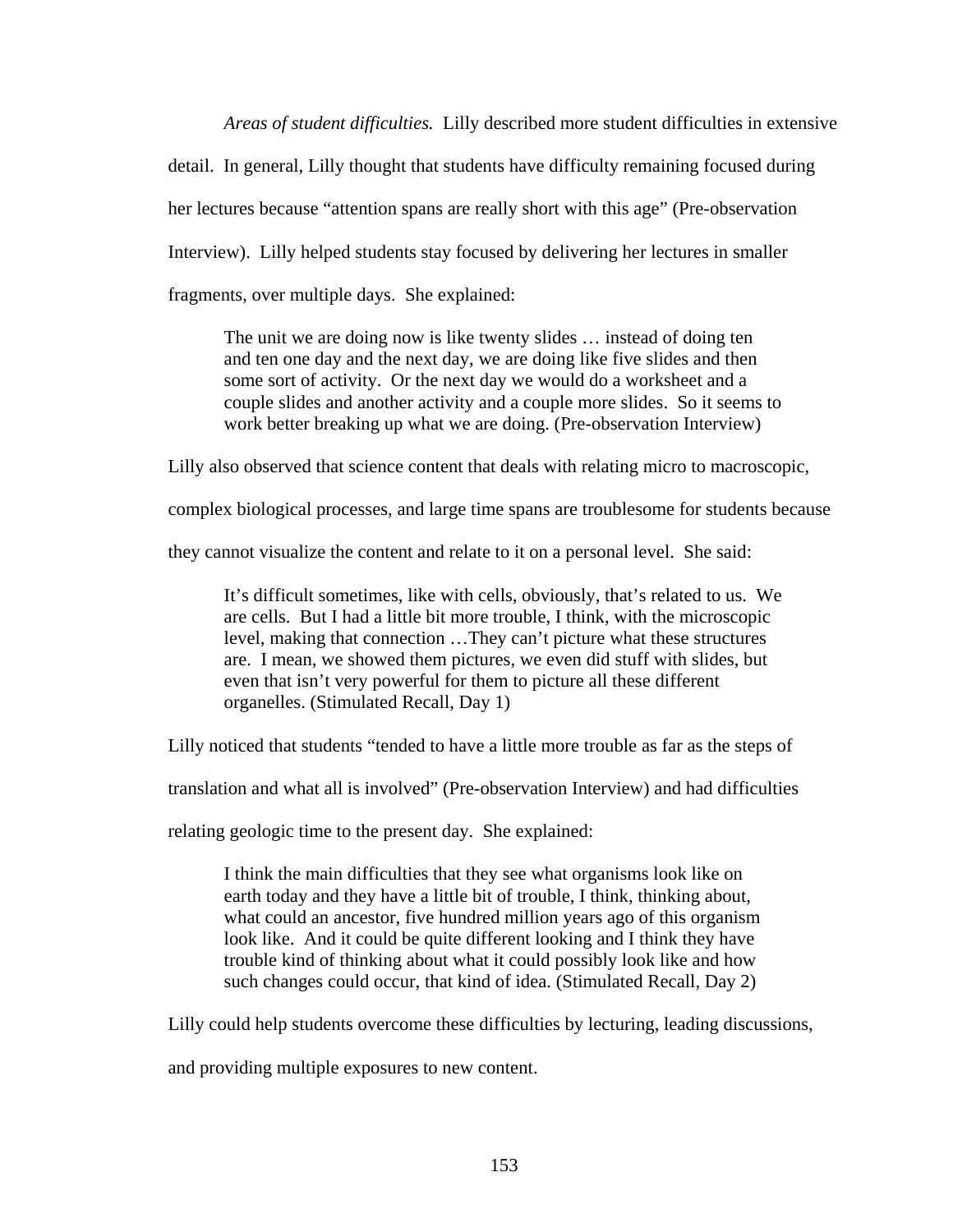# *Contributing Factors to Lilly's Development of Knowledge for Teaching and Learning during the Spring Semester*

 After nearly 9 months in the ACP, Lilly believed that she teaches in similar ways as her mentor. She said, "As far as teaching style, I think it's very similar. She does a lot of activities. Her notes are short like this, and there's talking involved during the notes, and so very similar teaching styles, which has been nice" (Stimulated recall, Day 1). She learned about the importance of providing students with multiple exposures and remarked, "It's real important to come at these topics or concepts multiple times, more than I think are necessary, and I feel like I'm just repeating myself sometimes. I think it's necessary" (Stimulated Recall, Day 1). Thus, her experiences in the guided internship strongly reinforced her science teaching orientation.

 Lilly realized that there are differences between what she has learned in the Secondary Science Methods courses about inquiry and her experiences teaching at Monroe High School. She spoke about these differences in extensive detail. She learned that many students do like the responsibility of learning science on their own and leading inquiry investigations. Lilly explained,

It [inquiry] just gives the students a lot of freedom as far as what they're investigating; what kind of data or observations they should make; choosing, there's a lot of, like, choice involved, which is great, but I don't think a lot of students like that … In my opinion, doing full open inquiry is impossible in high school, and maybe that's not fair for me to say. Maybe some people can. For me, though, it just doesn't work because it's way too much, putting way too much responsibility in the student's hands, and I don't think they even like it. (Stimulated Recall, Day 1)

The strategies she learned about in the Secondary Science Methods course contrasted with her experiences in the guided internship.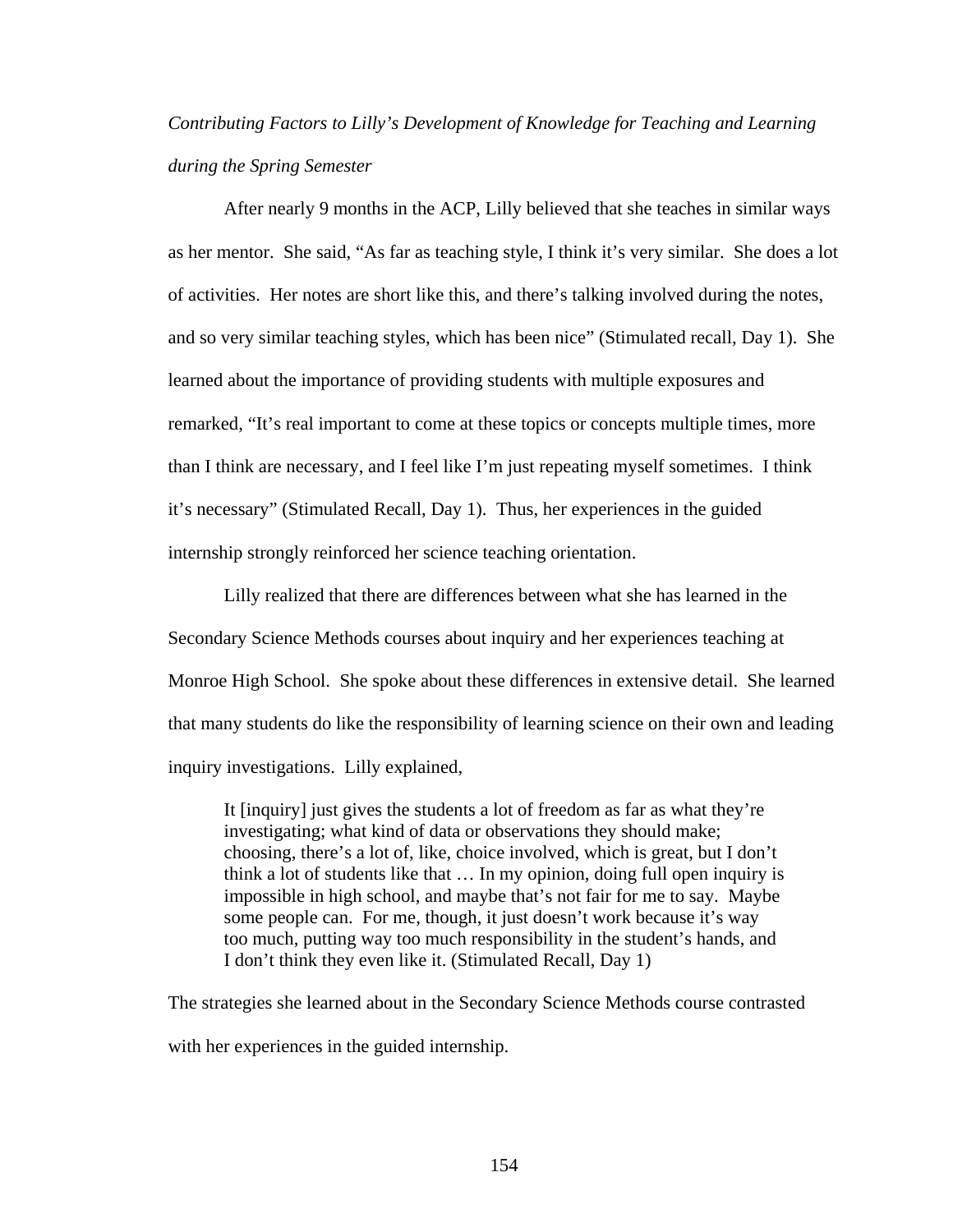*Summary: The Nature of Lilly's Development of Knowledge for Teaching and Learning Development of Lilly's Science Teaching Orientation* 

Lilly's science teaching orientation included: her beliefs about teaching and learning; views of the teacher and student roles; images of the nature of the discipline, and central and peripheral goals (see Table 28). At the beginning of the ACP, Lilly drew on her memories of how her K-16 teachers taught when she talked about her knowledge of teaching and learning. Lilly had experienced mostly traditional, teacher-centered instruction and held a science teaching orientation aimed at presenting students science content. Lilly's experiences in the guided internship strongly supported her science teaching orientation. Although she developed additional goals and views of the teacher's role she retained her science teaching orientation.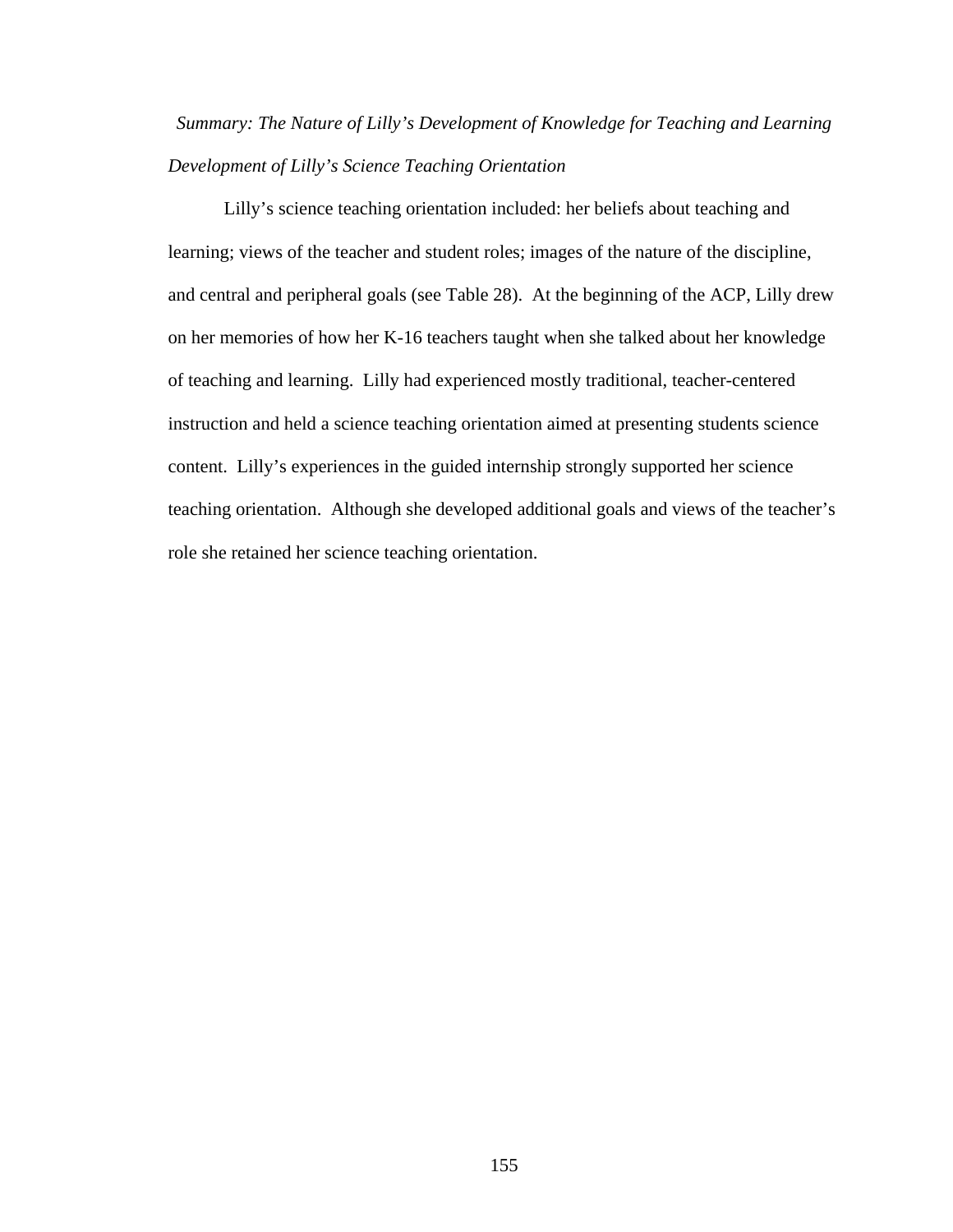## Table 28 *The Development of Lilly's Orientation to Science Teaching*

| Dimensions                           | Entry                                                           | End of Summer                                                             |                                                    | <b>Spring Semester</b>                             |
|--------------------------------------|-----------------------------------------------------------------|---------------------------------------------------------------------------|----------------------------------------------------|----------------------------------------------------|
|                                      |                                                                 |                                                                           |                                                    |                                                    |
| Views of<br>teaching and<br>learning | • Teaching is<br>telling, learning<br>is listening              | $\bullet$ Teaching is<br>telling, learning<br>is listening                | • Teaching is<br>telling, learning<br>is listening | • Teaching is<br>telling, learning<br>is listening |
| Views of the<br>teacher roles        | $\bullet$ Leaders                                               | • Leaders/Guides                                                          | • Leaders/Guides                                   | • Leaders/Guides                                   |
| Views of the<br>students roles       | • Followers                                                     | • Followers                                                               | • Followers                                        | • Followers                                        |
| Central goals                        | • Preparing and<br>motivating<br>students for<br>future courses | • Preparing and<br>motivating<br>students for<br>future courses           | $\bullet$ NM                                       | $\bullet$ NM                                       |
|                                      |                                                                 |                                                                           | • For students to<br>apply science<br>to life      | • For students to<br>apply science<br>to life      |
| Peripheral Goals                     | $\bullet$ None<br>mentioned                                     | $\bullet$ Letting<br>students choose<br>the content they<br>want to study | $\bullet$ NM                                       | $\bullet$ NM                                       |

## *The Development of Lilly's Orientation to Science Teaching*

Note. NM= Not mentioned

## *The Development of Lilly's Knowledge of Instructional Sequences*

Lilly's consistently gave priority to transmitting information to students during the "inform" types of instruction. Although Lilly learned about student-centered activities in the Secondary Science Methods courses, she relied on teacher-led discussions and lectures to provide students with science knowledge that occurred near the onset of her lessons. Table 29 summarizes Lilly's instructional sequences to teach science.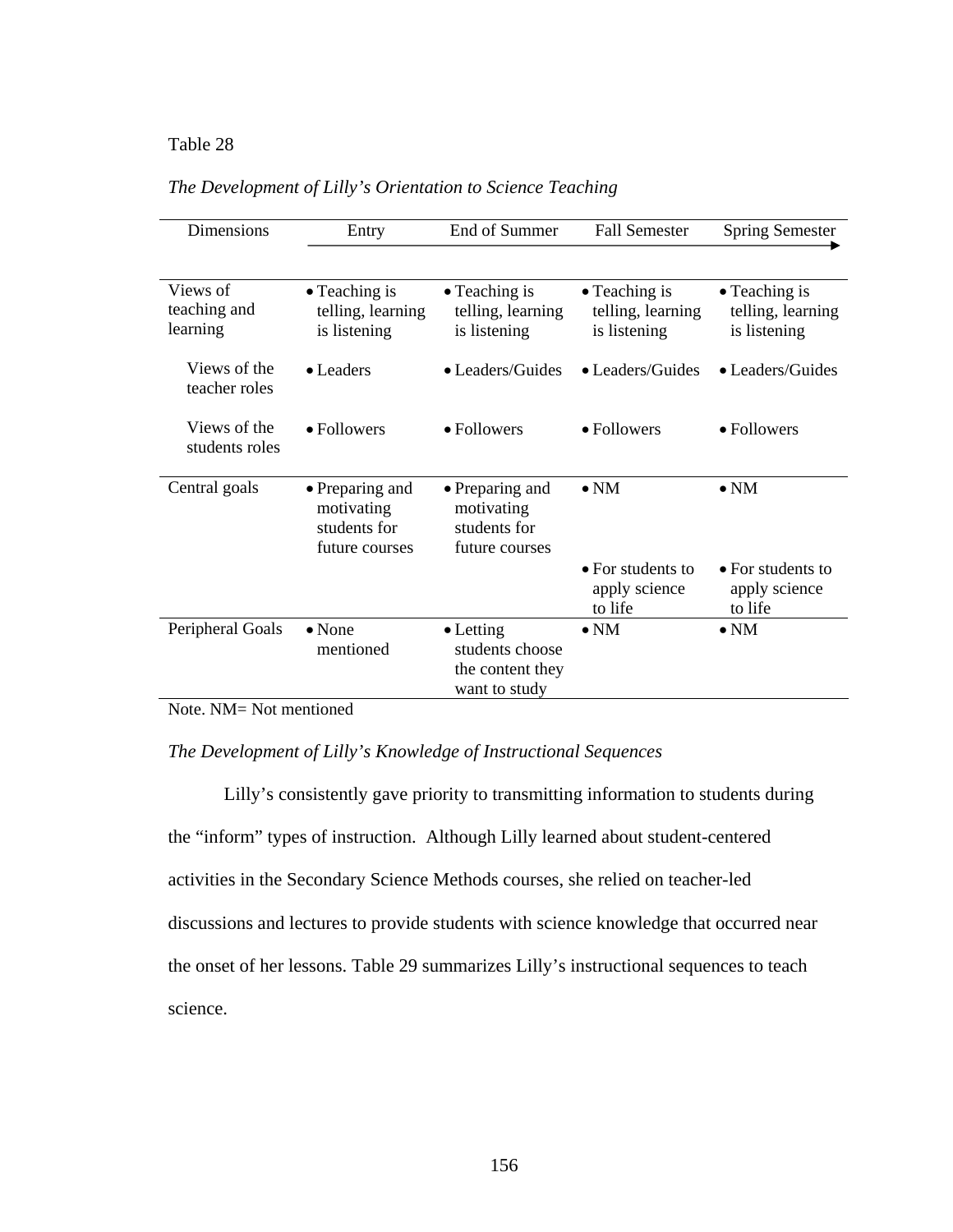#### Table 29 *The Development of Lilly's Sequence of Science Instruction*

| Entry                       |                                              | End of Summer                      |                                       | Fall                                   |                             | Spring                      |                   |
|-----------------------------|----------------------------------------------|------------------------------------|---------------------------------------|----------------------------------------|-----------------------------|-----------------------------|-------------------|
| Day 1                       | Day 2                                        | Day 1                              | Day 2                                 | Day 1                                  | Day 2                       | Day 1                       | Day 2             |
| Focus<br>Inform<br>Practice | <b>Focus</b><br>Inform<br>Practice<br>Inform | <b>Focus</b><br>Inform<br>Practice | Focus<br>Inform<br>Practice<br>Inform | Inform<br>Focus<br>Elaborate<br>Review | Focus<br>Inform<br>Practice | Focus<br>Inform<br>Practice | Focus<br>Practice |

*The Development of Lilly's Sequence of Science Instruction* 

*The Development of Lilly's Knowledge of Learners* 

At the beginning of the ACP, Lilly thought that students needed mostly lectures and teacher-led discussions to learn new content. During Lilly's time in the ACP her knowledge of the requirements of learners and areas of student difficulties learning science expanded as a result of different experiences. For example, during the End of the Summer Interview, she talked about students needing to make their own scientific decisions to learn the content based on her experiences in the Secondary Science Methods course. During the fall and spring semesters, she learned from her mentor and students that lectures and teacher-led discussions would not be enough to help students learn new content. In addition to lectures, students needed multiple exposures to new material to commit content to memory. The expansion of her knowledge was due to working with a mentor and her growing awareness of student difficulties. Table 30 shows Lilly's development of knowledge for learners including: requirements for learning, and areas of student difficulties.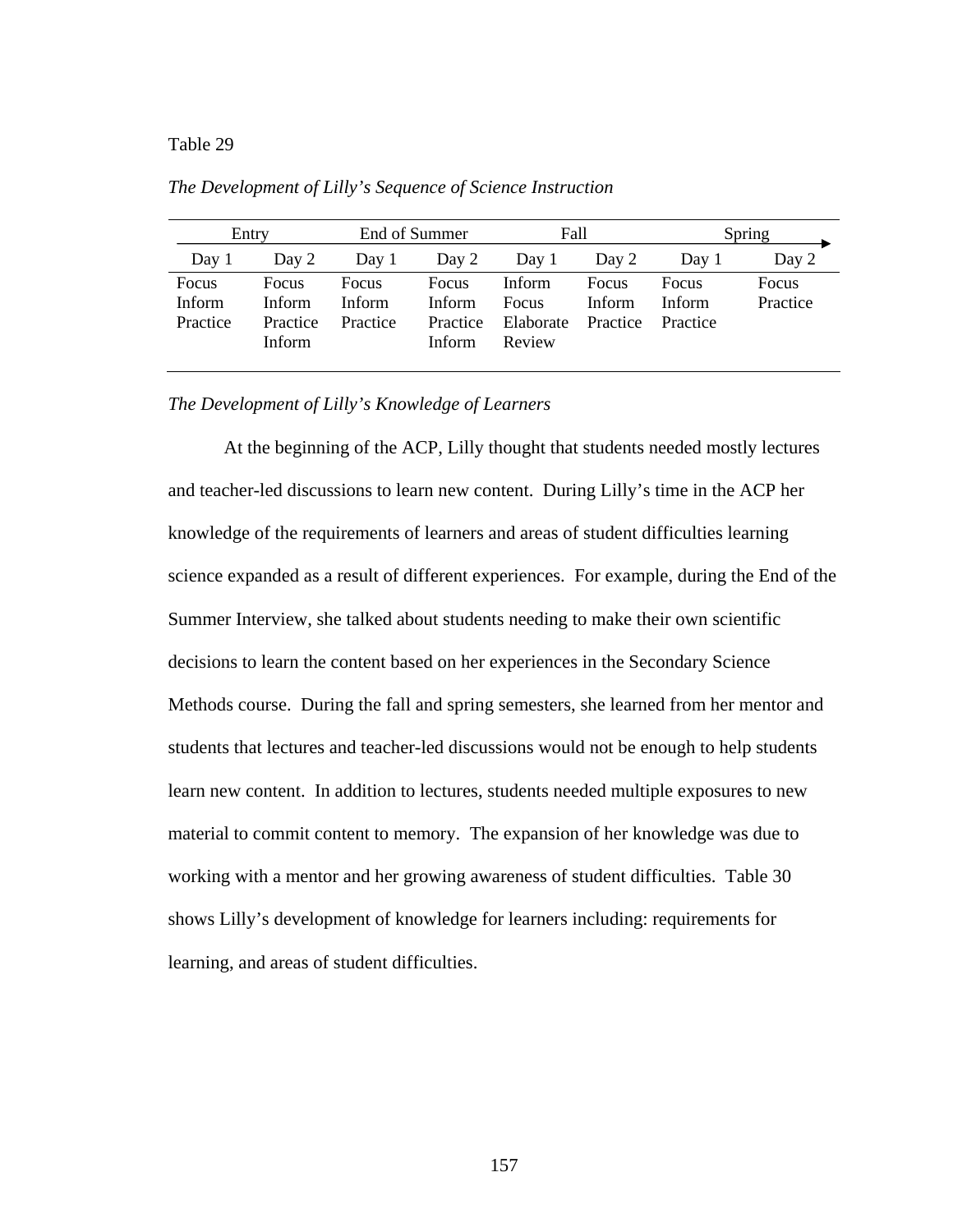*The Development of Lilly's Integration of Knowledge of Learners and Instructional Sequences* 

Lilly developed knowledge of instructional sequences integrated with knowledge of learners, although her instructional sequences did not fully reflect her knowledge of learners. At the beginning of the ACP, Lilly's use of teacher-led discussions during "inform" types of instruction was the common link between her knowledge of learners and instructional sequences. Over time, Lilly's integration of these two components became more sophisticated. She realized that teacher-led discussions during the "inform" would not always be enough to help students overcome their difficulties. Lilly believed that the combination of lectures and multiple exposures to the content would help students learn science. As a result, Lilly purposefully planned multiple "practice" types of instruction in addition to "inform" types of instruction in her instructional sequences so students could learn science. The combination of lectures during the "inform" and multiple exposures during the "practice" and "focus" served as a common link between her knowledge of instructional sequences and learners.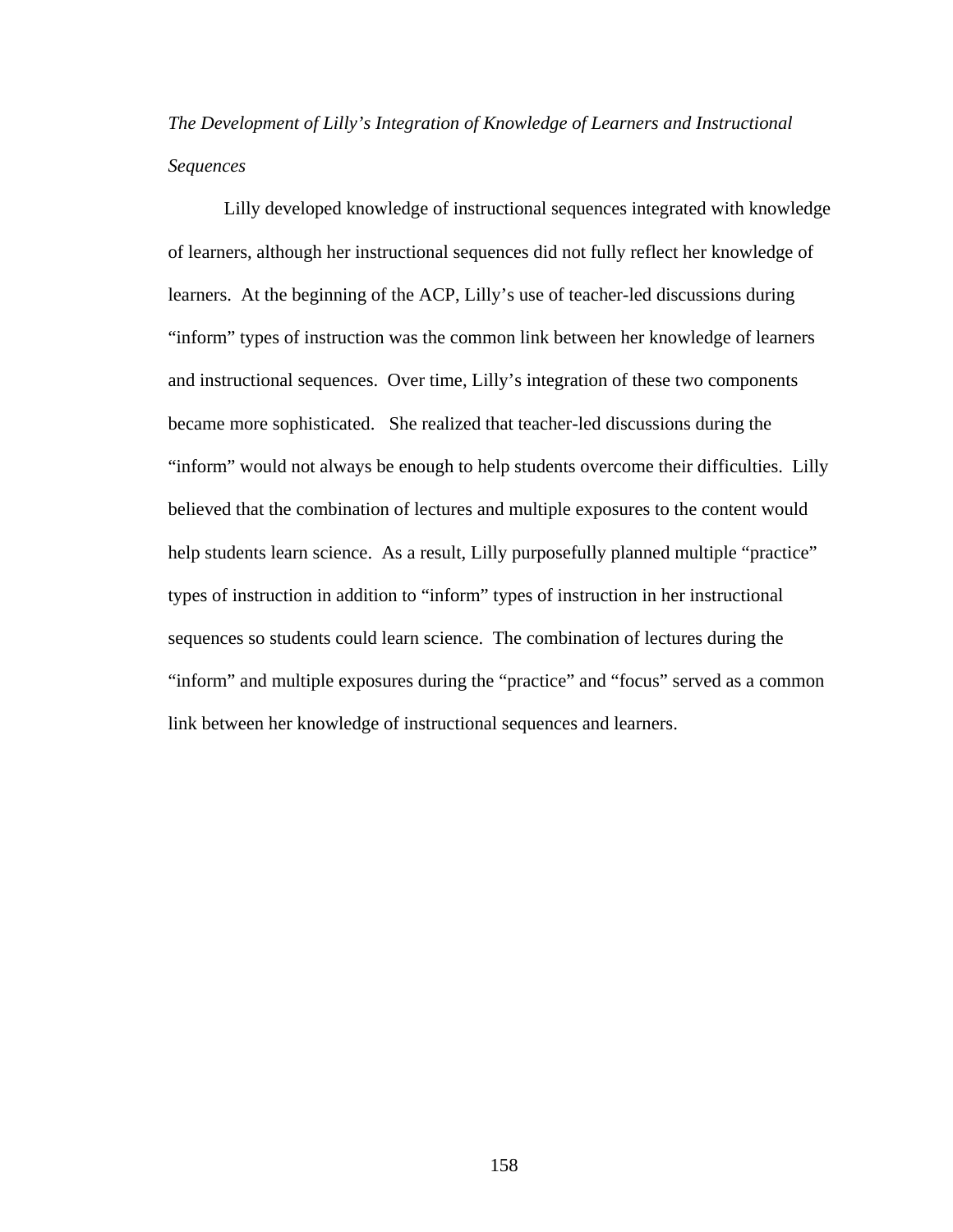# Table 30 *Lilly's Development of Knowledge of Learners*

| Knowledge of<br>Learners            | Entry                                                    | End of Summer                                                                                                   | <b>Fall Semester</b>                                                                                                                                                                                    | <b>Spring Semester</b>                                                                                                                                                                                                                     |
|-------------------------------------|----------------------------------------------------------|-----------------------------------------------------------------------------------------------------------------|---------------------------------------------------------------------------------------------------------------------------------------------------------------------------------------------------------|--------------------------------------------------------------------------------------------------------------------------------------------------------------------------------------------------------------------------------------------|
| Requirements of<br>learners         | • Teacher-led<br>discussions<br>• Connections<br>to life | • Teacher-led<br>discussions<br>• Connections<br>to life<br>• Repetition<br>• Making<br>scientific<br>decisions | • Teacher-led<br>discussions<br>• Connections to<br>life<br>$\bullet$ NM<br>• Making scientific<br>decisions<br>• Multiple<br>exposures<br>· Evidence-based<br>experiences<br>· Hands-on<br>experiences | • Teacher-led<br>discussions<br>• Connections to<br>life<br>$\bullet$ NM<br>• Make scientific<br>decisions<br>• Multiple<br>exposures<br>· Evidence-based<br>experiences<br>$\bullet$ NM<br>• Connections to<br>previous course<br>content |
| Areas of<br>Student<br>difficulties | • Genetics<br>misconception                              | $\bullet$ NM<br>$\bullet$ Memorizing<br>terminology                                                             | $\bullet$ NM<br>$\bullet$ NM<br>• Terms hypotonic/                                                                                                                                                      | $\bullet$ NM<br>$\bullet$ NM<br>$\bullet$ NM                                                                                                                                                                                               |
|                                     |                                                          |                                                                                                                 | hypertonic<br>• Transferring<br>knowledge<br>between lectures,<br>labs, and quizzes                                                                                                                     | $\bullet$ NM                                                                                                                                                                                                                               |
|                                     |                                                          |                                                                                                                 | • Focusing during<br>lectures<br>$\bullet$ Using prior<br>knowledge to<br>make predictions                                                                                                              | • Focusing during<br>lectures<br>$\bullet$ NM                                                                                                                                                                                              |
|                                     |                                                          |                                                                                                                 | • Making scientific<br>claims based on<br>evidence                                                                                                                                                      | $\bullet$ NM                                                                                                                                                                                                                               |
|                                     |                                                          |                                                                                                                 |                                                                                                                                                                                                         | $\bullet$ Micro-<br>macroscopic<br>phenomena<br>• Steps in DNA<br>replication/<br>protein<br>synthesis<br>· Geologic time                                                                                                                  |

*Lilly's Development of Knowledge of Learners* 

Note. NM= Not mentioned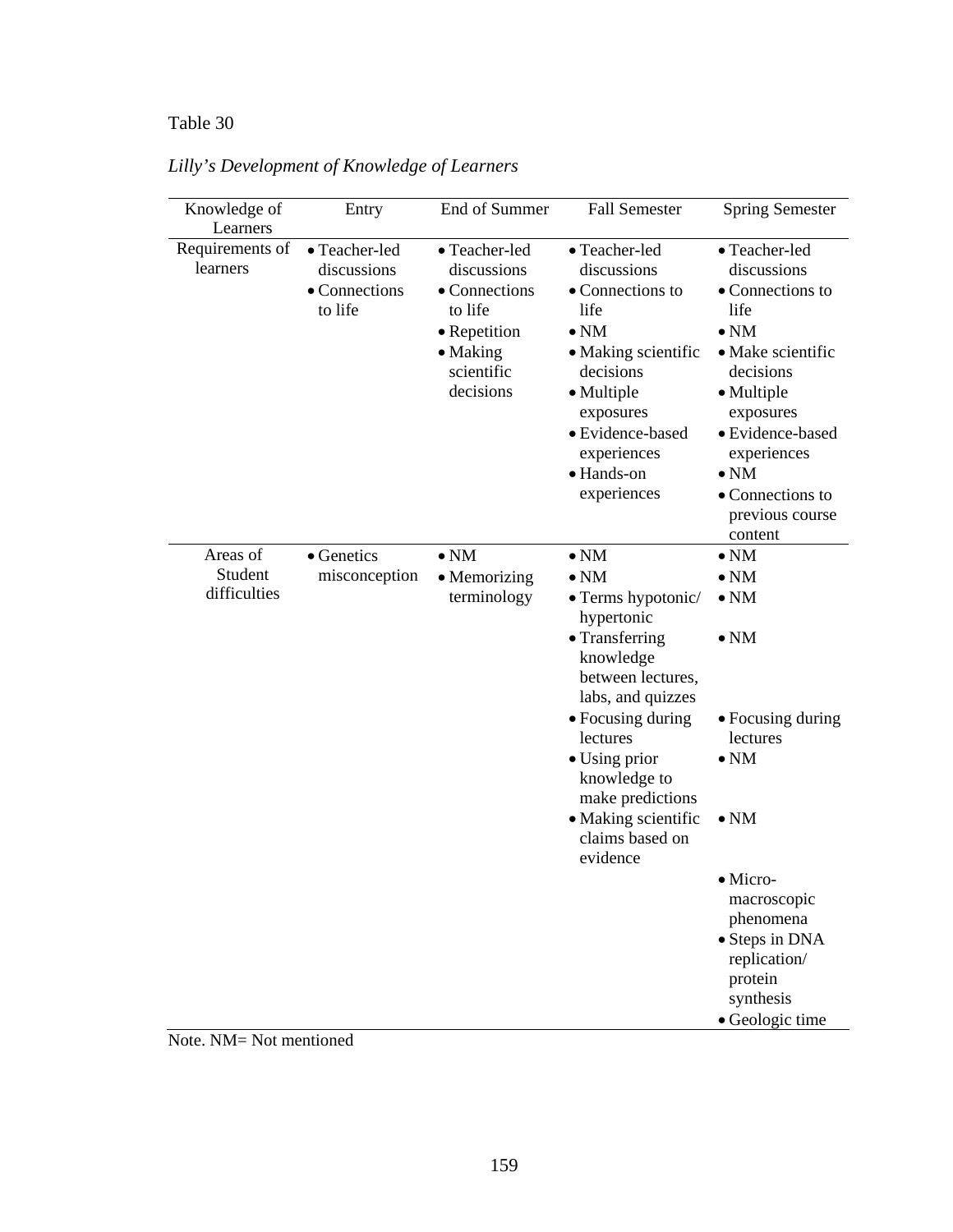# *The Contributing Factors to Lilly's Development of Knowledge of Teaching and Learning*

 At the beginning of the ACP, Lilly drew exclusively on her memories of how her teachers mostly used "delivery" modes of instruction. These memories shaped her science teaching orientation which is characterized by the dominant conception that teaching is telling and learning is listening. Over time, she had experiences that influenced the development of her knowledge. She was enrolled in Secondary Science Methods courses and working with a mentor and students in her guided internship. Each of these experiences contributed to her developing knowledge of learners. However, these factors did not have equal influence on Lilly's development of knowledge of teaching and learning. Lilly latched onto her experiences in the guided internship which strongly supported her science teaching orientation. Over time, Lilly struggled to accept strategies from the Secondary Science Methods courses because they deviated from her science teaching orientation and her mentor's influence.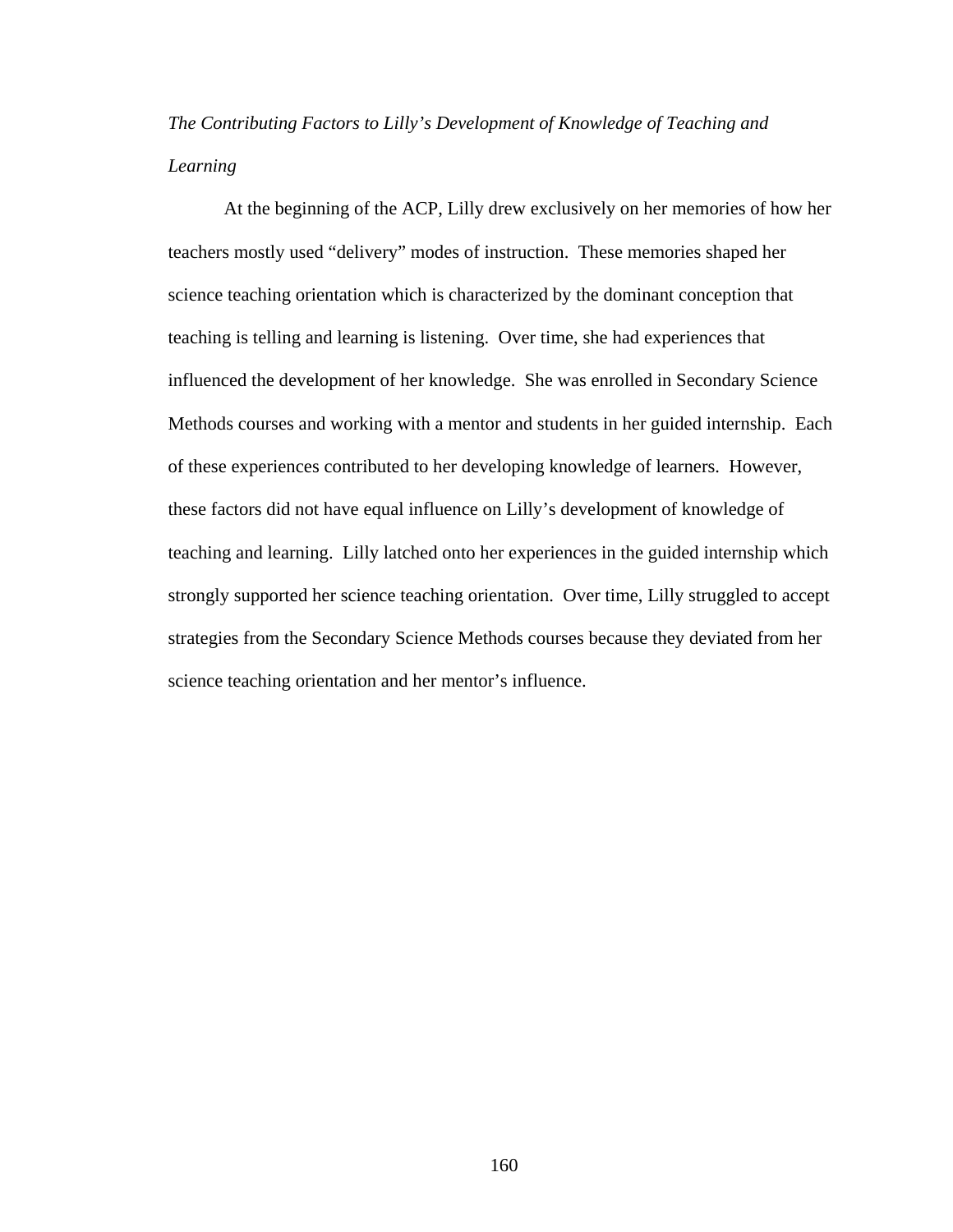#### 4. Jason's Case

#### *Experiences Prior to Program*

 Jason, age 24, graduated with a biology degree from a large research extensive institution located in the Midwest. During this time he had experiences working with high school students as a Young Life leader. Young Life is a non-denominational, Christian ministry that seeks to build relationships among adolescents through scripture and prayer (Young Life Foundation, 2008). In this role he led discussions, acted as a tutor, and mentored students about personal factors in their lives. He talked at length about his background experiences in Young Life where he played a brotherly role. Jason wanted to help students mature into responsible citizens and believed he could engage adolescents in discussions about real-world problems. Additionally, he believed that it was through discussions in Young Life that many adolescents "discovered" themselves by gaining an understanding of how spirituality helps them make sense of their world. Justin emphasized that it was his experiences as a Young Life leader that made him pursue science teaching. Jason's entered the ACP directly after he completed his undergraduate degree.

#### *Beginning of the ACP*

At the beginning of the ACP, for the initial data collection task, Jason designed lessons to teach heritable variation to  $8<sup>th</sup>$  grade students. After he designed his lessons, I interviewed him about his views and knowledge of teaching. Jason also watched a video of a reform-based class and reflected on the teaching and learning that occurred in the video segment. The interpretations below are from the lesson Jason created, the beginning of the ACP interview, and the video reflection.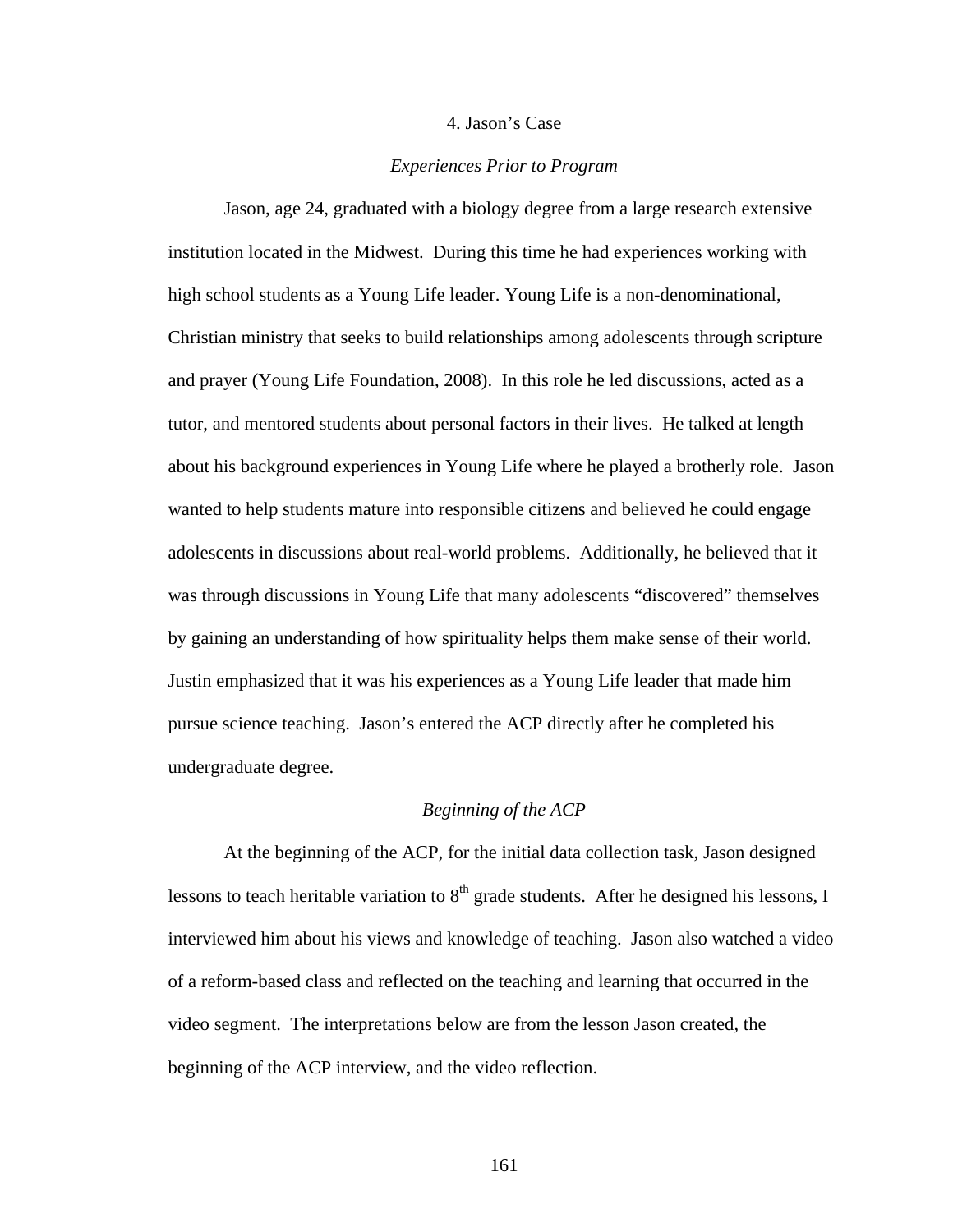#### *Orientations*

Jasons' views of teaching were based on his background experiences. Through Young Life, Jason had success leading discussions to help students "discover" knowledge on their own. As a K-16 student, Jason observed teachers mostly using "delivery" modes of instruction. As a result, Jason believed science teaching revolved around using teacher-led discussions to introduce concepts so eventually students could "discover" knowledge. He articulated this belief a number of times, in speaking about his views of the teacher and student roles, his views of the nature of science, his goals for science teaching, and how he planned to teach. Jason viewed teachers as "guides" and he "didn't just want to lecture to kids" (Entry Task Interview). He wanted to "be able to lead students in such a way that they are discovering things on their own" (Video Reflection). Although Jason enjoyed studying biology, he viewed science teaching as a springboard for discussing ideas that went beyond knowing vocabulary. He talked about science being an independent activity in many high school classrooms when in reality, it is a social endeavor. Jason viewed science as a way to socially create knowledge. He described his view of the nature of science in detail:

I think in high school you … study for your test, do your own worksheet, and your own homework. But like once you get to college, and then even in the real world, science isn't like that at all. You collaborate, you use other people's information to go further and stuff. So I think that it would be good to explain like real science is when you get together and work together and use each other's ideas and stuff. So it would be building … the bigger picture of what science is…. It is not just memorizing facts. It's kind of like using each other to figure stuff out and stuff. (Entry Task Interview)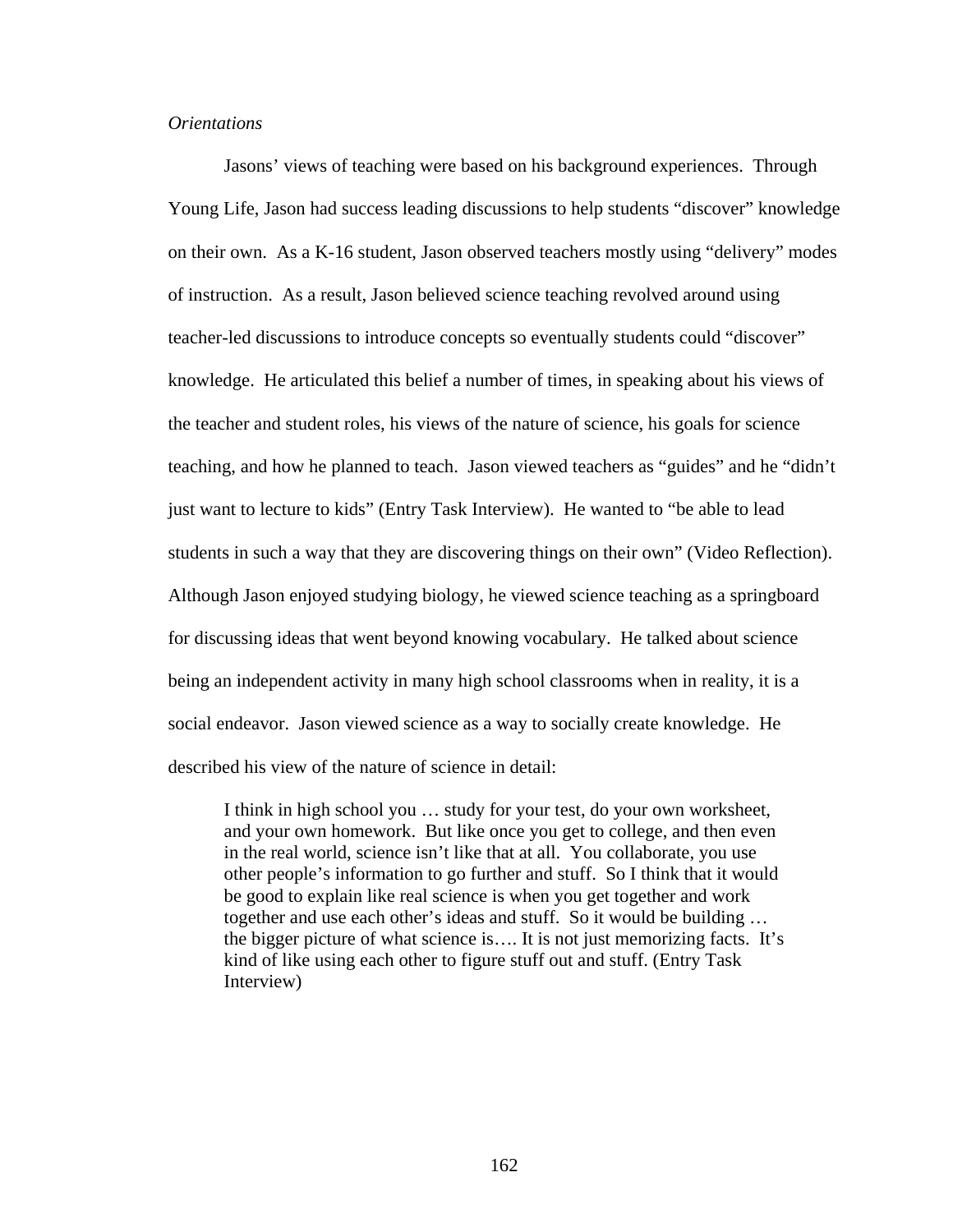Jason's central goal was to develop students' understanding of science so they could apply science ideas to their everyday lives. He wanted to show students that "science is not just something you go to the classroom to learn, it is something that can be applied" (Entry Task Interview). He thought that he could engage students in learning science because "science isn't just learning about like plants and animals, it is learning about stuff that has not been discovered yet" (Entry Task Interview).

Jason's other central goal for teaching science was to prepare students for future science courses. He explained that heritable variation is "a big chunk of like what everything is built on" and thought "there are a few pieces of like just basic science that are needed. I think it is just one of the cores" (Entry Task Interview). Jason's science teaching orientation embodied both a social and practical undertaking and his mission in science teaching was closely linked to his work in Young Life. His science teaching orientation dominated his thinking about teaching and learning science.

#### *Instructional Sequence*

*Day 1.* Jason began the lesson with discussion questions that focused the learning on variation. He said, "I just wanted to start with a few questions. Depending on how they answer I might ask other ones" (Entry Task Interview). Next, he would use familiar examples to discuss variation and planned on having students brainstorm how corn stalks might be different than another. He expected students to come up with examples such as height, corn production, herbivore, and vulnerability. At this point in the lesson, Jason would focus on a single trait --height of corn-- and discuss "why height could be an advantage or disadvantage in heritability" (Entry Task Interview). Jason used "discussions" to guide students' ideas and formally introduce the idea that individuals of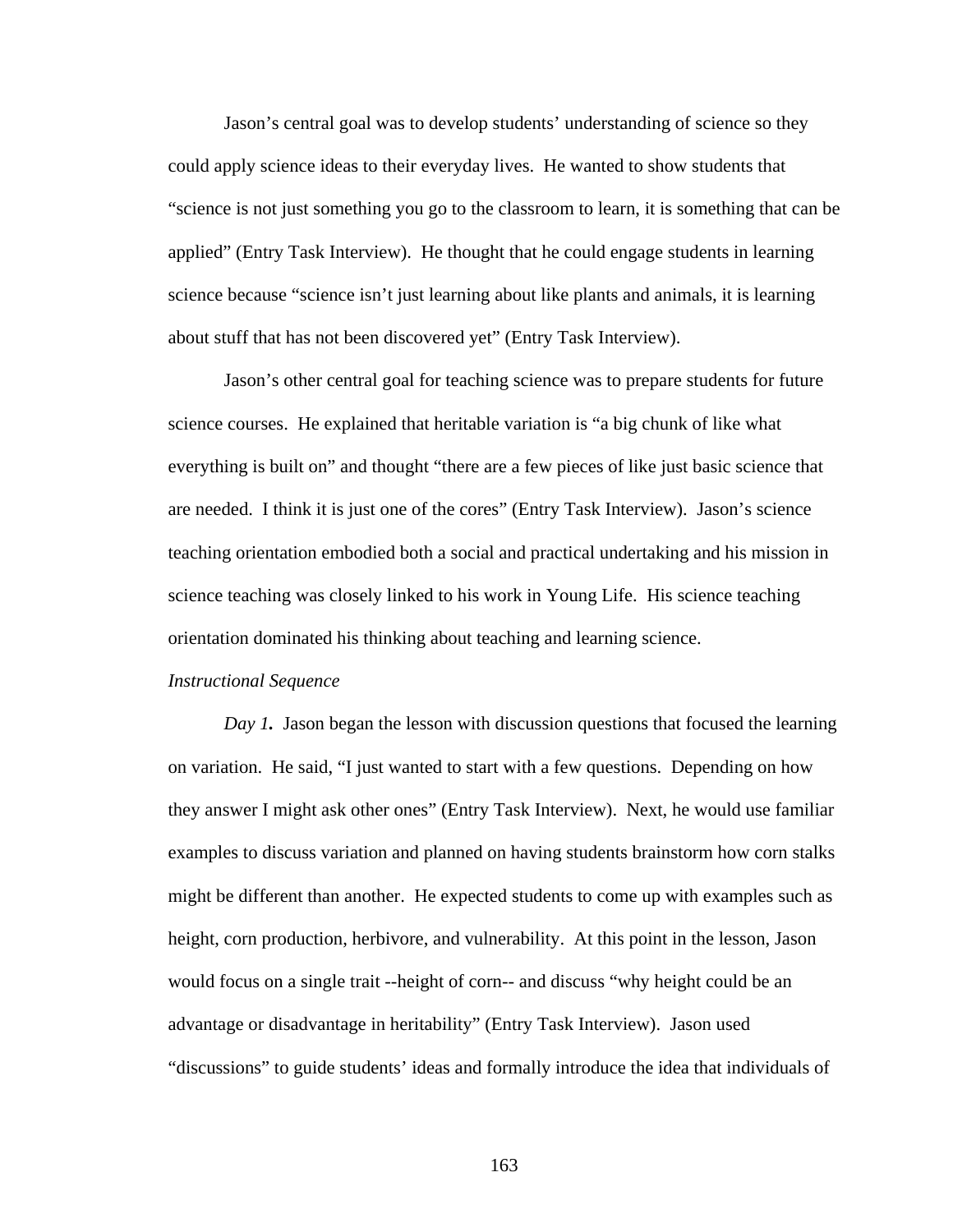a species show variation. His "discussions" utilized the following sequence: (1) ask an open-ended question; (2) elicit student responses; and (3) introduce new terminology and concepts. Jason's description of his "discussions" focused on student-teacher, rather than student-student interactions where the class as a whole constructed knowledge. After students had discussed their ideas, Jason planned to reinforce concepts with empirical evidence and show a graph illustrating that corn stalks differ in height and display a bell curve distribution.

*Day 2.* Jason began the second lesson with a brief review of the bell curve distribution to refocus the lesson on variation within a species. Next, he would introduce new terms and show students another example of variation that demonstrates a bell curve distribution-- sea turtle egg weight. Jason would move on to how selective pressures influence traits in a species. He planned to show an example of a bird whose tail length is sexually selected and he would "explain how female choosiness of males is a type of sexual selection."

In constructing his teaching approach, Jason thought back to his experiences as a K-16 student and Young Life leader. He tried to move back and forth between students' experiences and defining new concepts during "discussions." This created a conflict for Jason. Although he believed students need to "discover" science on their own, he fell back on familiar, teacher-centered instructional sequences that primarily transmitted knowledge to students through "inform" types of instruction. Table 31 summarizes Jason's lesson plan for Day One and Two.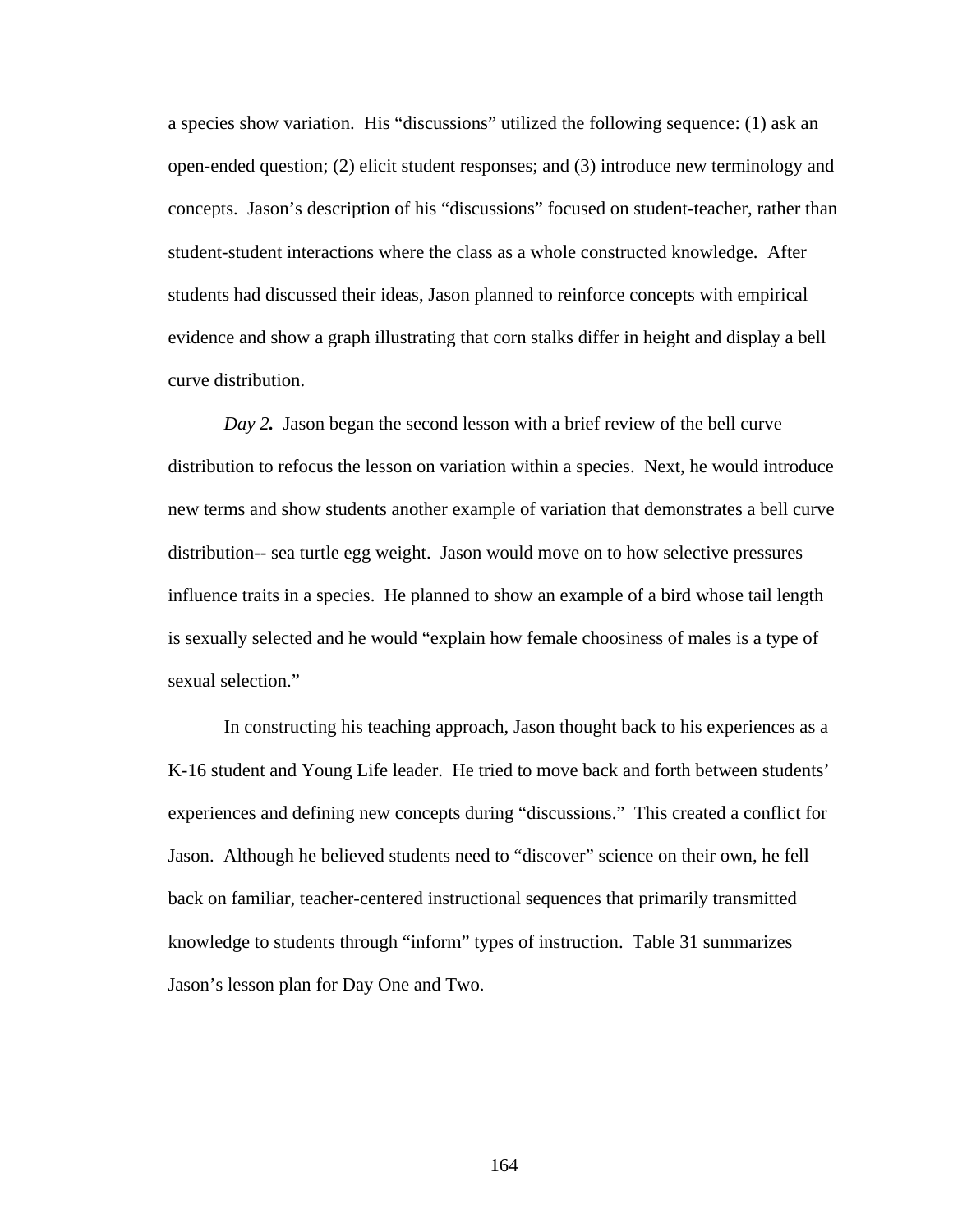### Table 31 *Jason's Lesson Plan, Day 1 and 2, Beginning of Summer*

|       | Sequence      | Activity                            | Description                                                                                                                                                        |
|-------|---------------|-------------------------------------|--------------------------------------------------------------------------------------------------------------------------------------------------------------------|
| Day 1 | Focus         | $\bullet$ Discussion                | • Teacher asks students questions to<br>determine prior knowledge about<br>variation.                                                                              |
|       | <b>Inform</b> | $\bullet$ Discussion                | • Teacher introduces the idea of variation<br>within a species and uses a graph of corn<br>height distribution to reinforce variation.                             |
| Day 2 | Review        | • Review bell curve<br>distribution | • Teacher reviews variation in plant<br>height.                                                                                                                    |
|       | Inform        | $\bullet$ Discussion                | • Teacher introduces that a bell curve<br>distribution illustrates a "stabilizing"<br>trend." Teacher shows students bell<br>curve graph of sea turtle egg weight. |
|       | Inform        | $\bullet$ Discussion                | • Teacher introduces that sexual selection<br>in some species of bird can influence<br>variation within a species.                                                 |

*Jason's Lesson Plan, Day 1 and 2, Beginning of Summer*

# *Knowledge of Learners*

At the beginning of the ACP Jason believed that students have life experiences but not prior science knowledge with heritable variation. Jason said, "I don't think that they would know too much about … heritability, just some basic middle school knowledge of just evolution in general" (Entry Task Interview).

*Requirements for learning.* Jason's Young Life experiences forced him to think critically and deeply about learners' needs. He emphasized the importance of learners "discovering" science on their own and applying science to their lives. Jason brought into the classroom his belief about using discussions in Young Life to help students learn science. He explained, "My facilitation of classroom discussion and questioning would lead my students to learn ideas on their own in hope that it would become real and that their discovery is what is leading their learning" (Video Reflection). Jason's other beliefs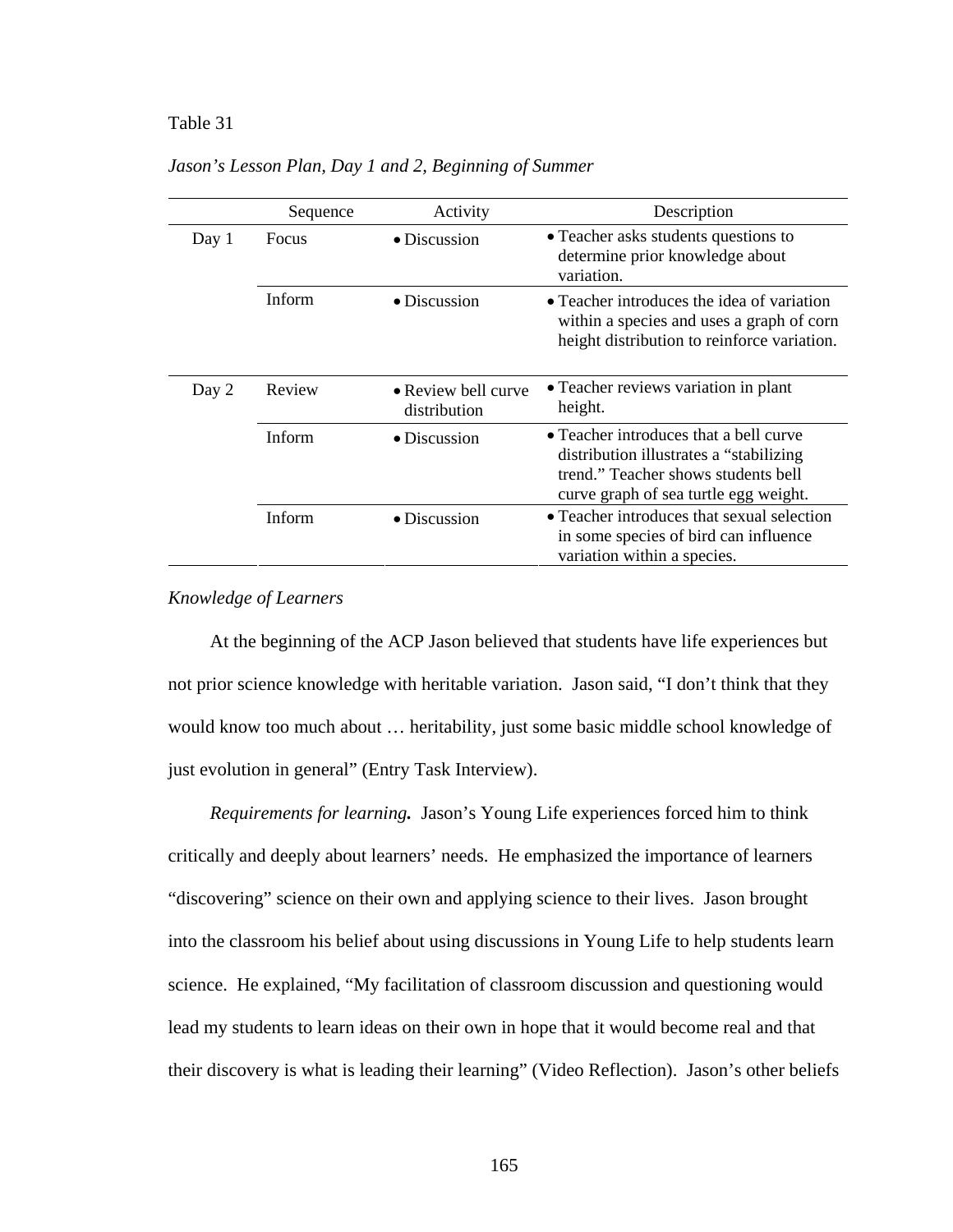about the requirements for learning science were also based on his Young Life and K-16 experiences and included: evidence-based experiences to visualize the concept; making connections to previous science content; and collaborative experiences to build knowledge.

Jason talked about the importance of using real data to teach science. He hoped he could "find a study you know that would show actual data," to teach about variation in corn plants and he thought "it is just better to see like maybe like a picture of the actual bird and to see the data behind it so I can see the actual trend" (Entry Task Interview). If Jason had more time, he could have students collect data firsthand. Jason commented, "I was thinking it would be good to talk about [height] because you could maybe do a class demonstration. You could use data in class" (Entry Task Interview).

 Jason thought that once students knew about variation in corn, he could transition to studying variation in other organisms. On day 2, Jason believed he could help students learn about variation in the bird example by relating it to what students had learned about corn. He said, "Building on something they are pretty familiar with, like corn, then taking it to a bird like from the tropics that they have never seen before. You know just building on stuff they know and expanding it to other stuff" (Entry Task Interview). He believed that if he addresses students' learning needs, then students would have no difficulties with the lessons he had planned.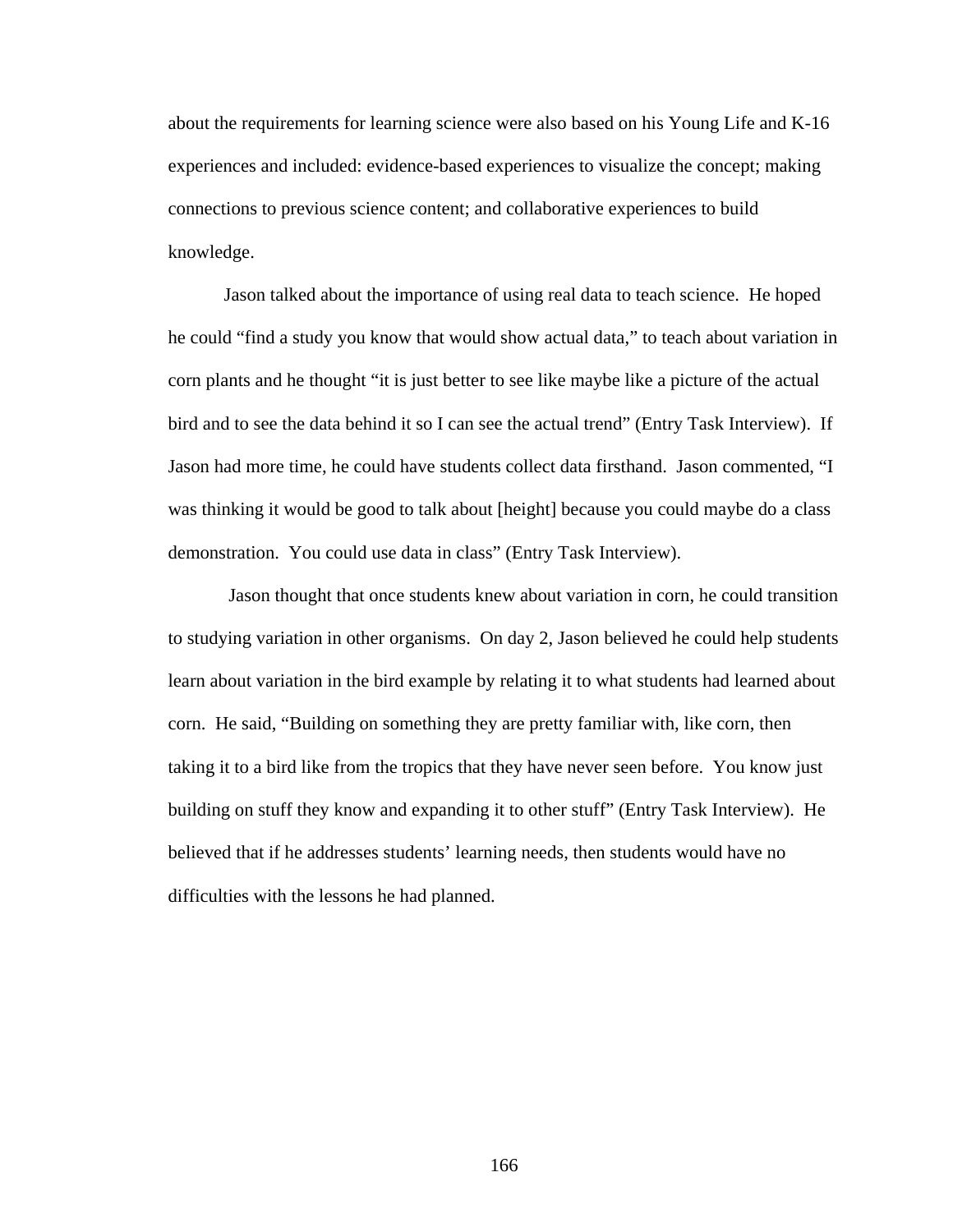## *Contributing Factors to the Development of Jason's Knowledge of Teaching and*

### *Learning at the Beginning of the ACP*

At the beginning of the ACP, Jason's science teaching orientation was shaped by his Young Life and K-16 experiences. Jason drew on his informal teaching experiences when he used questioning to elicit students' ideas and engage them in activities. He talked about his experiences as a Young Life leader and how to ask students questions:

In my experiences with Young Life, I like to ask kids questions; it gets kids involved. I have definitely learned not to ask yes or no questions. Starting every day with questions gets them warmed up. You don't just jump in and start lecturing because kids … are leaving English class and entering Science class kind of thing and I think it just gets more kids involved you know when you are just asking them. (Entry Task Interview)

Jason's experiences asking students questions in Young Life led him to believe that questioning and discussions would help focus students' attention and motivate them to learn. Additionally he had success using discussions in Young Life and students were able to "discover" valuable life lessons with his guidance.

Jason's experiences as an undergraduate student influenced his knowledge and how he planned to teach. In his Evolution course his professor talked about corn height, the height of people, and the bird example, as an introduction to variability. These classes resonated with Jason because the instructors used discussions to introduce new content and relate science to students' lives. He also found value in seeing data and empirical evidence in his undergraduate classes because it verified what he was learning.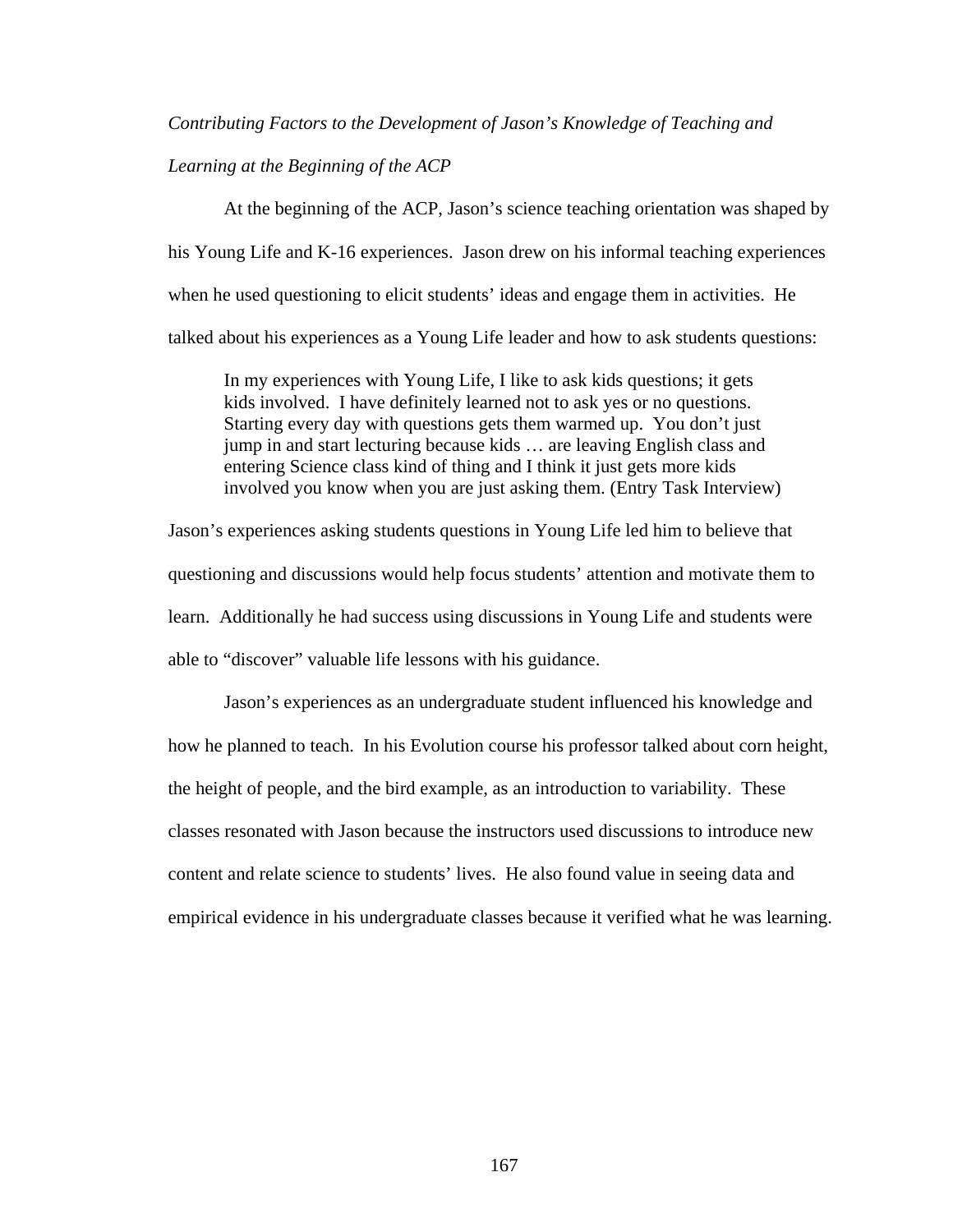#### *End of the Summer*

The end of the summer interview was conducted after 11 weeks of ACP coursework and just prior to the beginning of Jason's year-long, guided internship. During the summer, Jason took two courses: Secondary Science Methods I and Educational Psychology. The interpretations below are based on Jason's reflections on his initial lesson plan.

#### *Orientations*

Jason continued to believe he could expose students to important ideas through teacher-led "discussions" to help them "discover" science on their own. Jason said, "I would rather have them talk more than I would just get them involved and see what they think and then trying to get them to lead their own thinking" (End of Summer Interview). Jason also believed "it's the responsibility of the teachers to address (students') needs instead of just throwing information out there and expecting them to get it" (End of the Summer Interview). To address students' needs, he would need to guide students in becoming more self-directed learners. He explained, "If you lead them … giving them more control step by step, it would be a lot better, less frustrating than just throwing them into it" (End of the Summer Interview). He believed his views of the students' role in the classroom changed since the beginning of the summer as a result of the ACP courses. He stated, "I think the whole teacher-center versus student-center thing is changing for me. Letting them lead more of the curriculum instead of the teacher just guiding it every day" (End of the Summer Interview). Jason's central goal was still to provide opportunities for students to be able to "lead their own thinking," and "figure it out on their own," because he thought science provided a way for students to "discover" knowledge (End of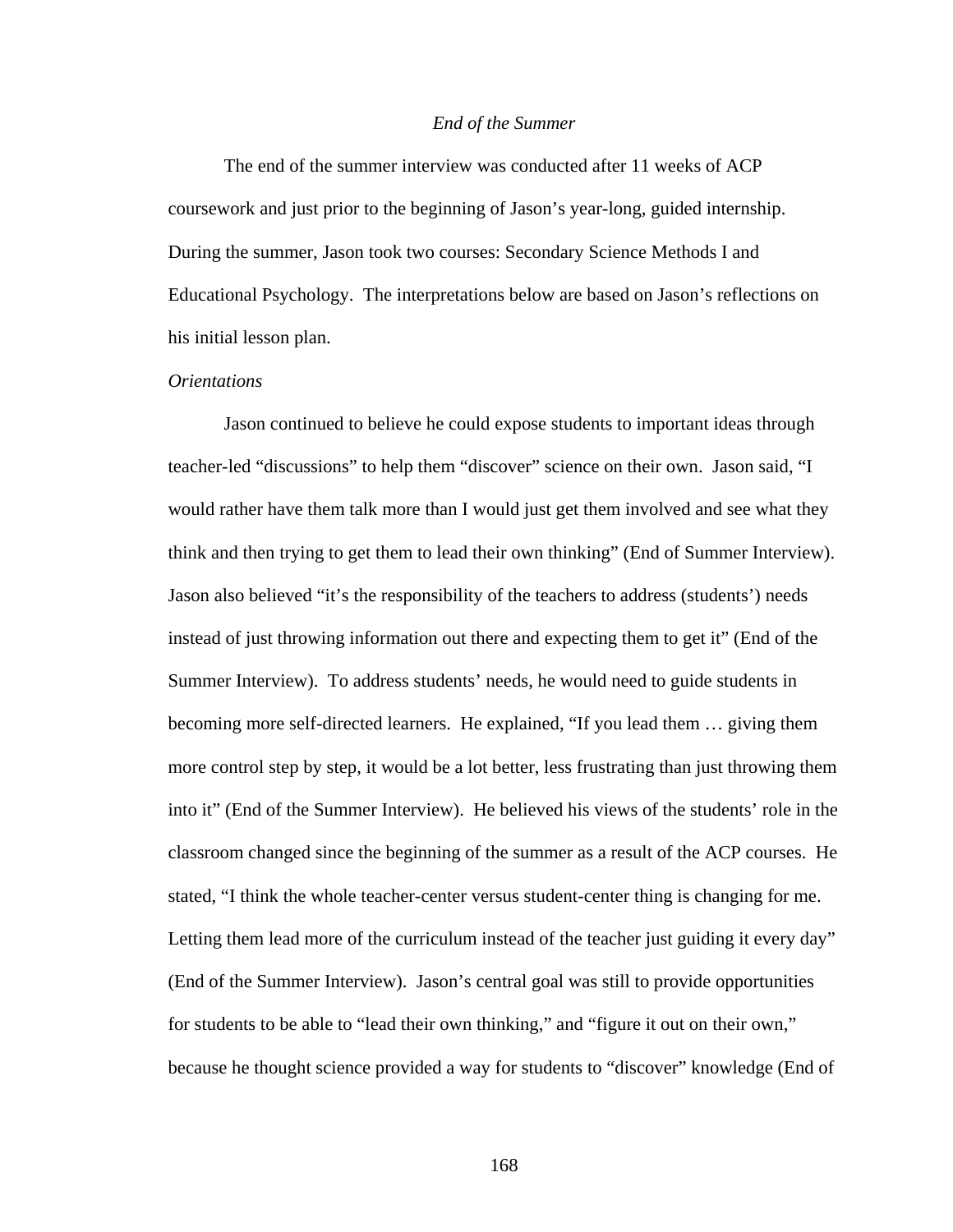the Summer Interview). At the end of the summer, Jason's orientation remained unchanged and continued to influence his ideas about teaching and learning.

# *Instructional Sequence*

*Day 1*. Based on his experiences in the Secondary Science Methods course, Jason planned on modifying the original activities to be more student-centered. On the first day of instruction, Jason would have students brainstorm how corn plants vary as a focus activity. However, instead of having the whole class discuss corn heights, he would let them choose the traits they wanted to investigate. I have termed this an "elaborate" type of instruction because he planned to have students investigate a trait according to their own interests. After school, he intended on finding data to show students that the traits they choose were variable in corn plants. Thus, Jason still felt responsible for providing students with knowledge; however he wanted to fulfill their own interests.

*Day 2.* Jason would start the lesson by leading a "discussion" on the different ways that corn plants vary based on the research he provided to students. His "discussion" still focused on teacher-student, rather than student-student interactions to construct knowledge. He planned on moving on to sexual selection and variation with his bird example. Jason continued to focus on providing knowledge to students through discussions that occur during "inform" types of instruction near the onset of the lesson. He believed science learning is dependent on information provided during "discussions" by the teacher.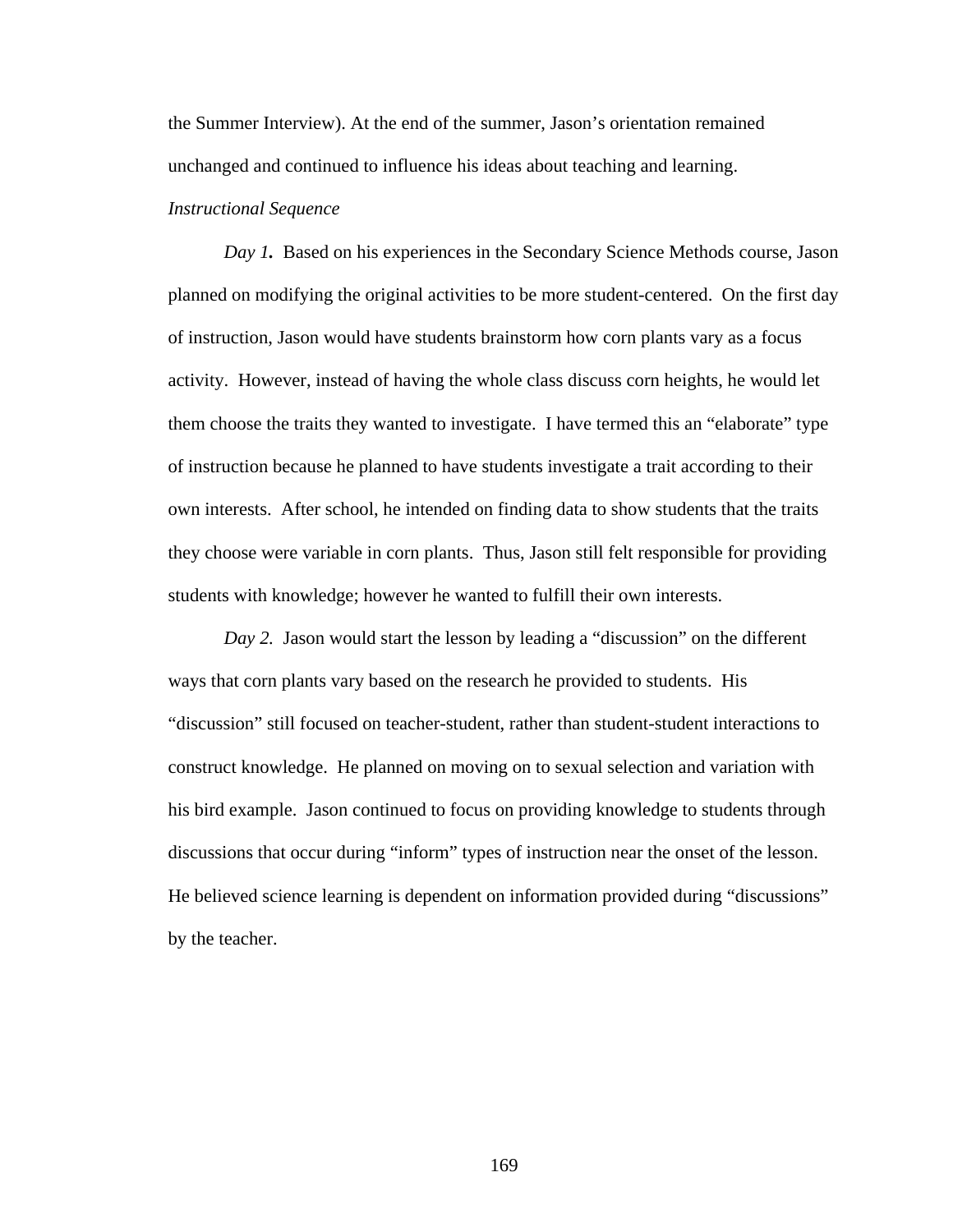#### *Knowledge of Learners*

Jason's knowledge of learners was strongly reinforced by his experiences in the science methods where he learned about inquiry and the nature of science. He talked about the benefits of discussions versus lectures: "I could easily say that in three seconds, but I think they could definitely figure it out, just getting them to bring that out on their own" (End of the Summer Interview). Jason also continued to believe that students need evidence-based experiences to learn science. He planned to find data on different traits in corn plants so students could visualize variations based on empirical evidence during the discussions. During the end of the summer, Jason believed if he met students' needs then they would have no difficulties with his lessons.

*Contributing Factors to Jason's Development of Knowledge of Teaching and Learning at the End of the Summer* 

Jason talked about only knowing a few instructional strategies, like lectures, before he entered the summer coursework. In the Secondary Science Methods I course, he learned about inquiry and the nature of science. For example, he learned how to make labs more student-centered and how there is more than one way to do science. He described these experiences.

The latest class I took was about inquiry in the science classroom. A big part of it was taking generally cookbook science experiments and expanding them and making them more inquiry-based on different levels. And how you can adjust that to full student-led to just arranging it. We talked a lot about the nature of science in general and how there is not a specific scientific method. (End of the Summer Interview)

The Science Methods course provided opportunities for reflection. Many of Jason's K-12 science experiences were teacher-centered and traditional in nature. He commented: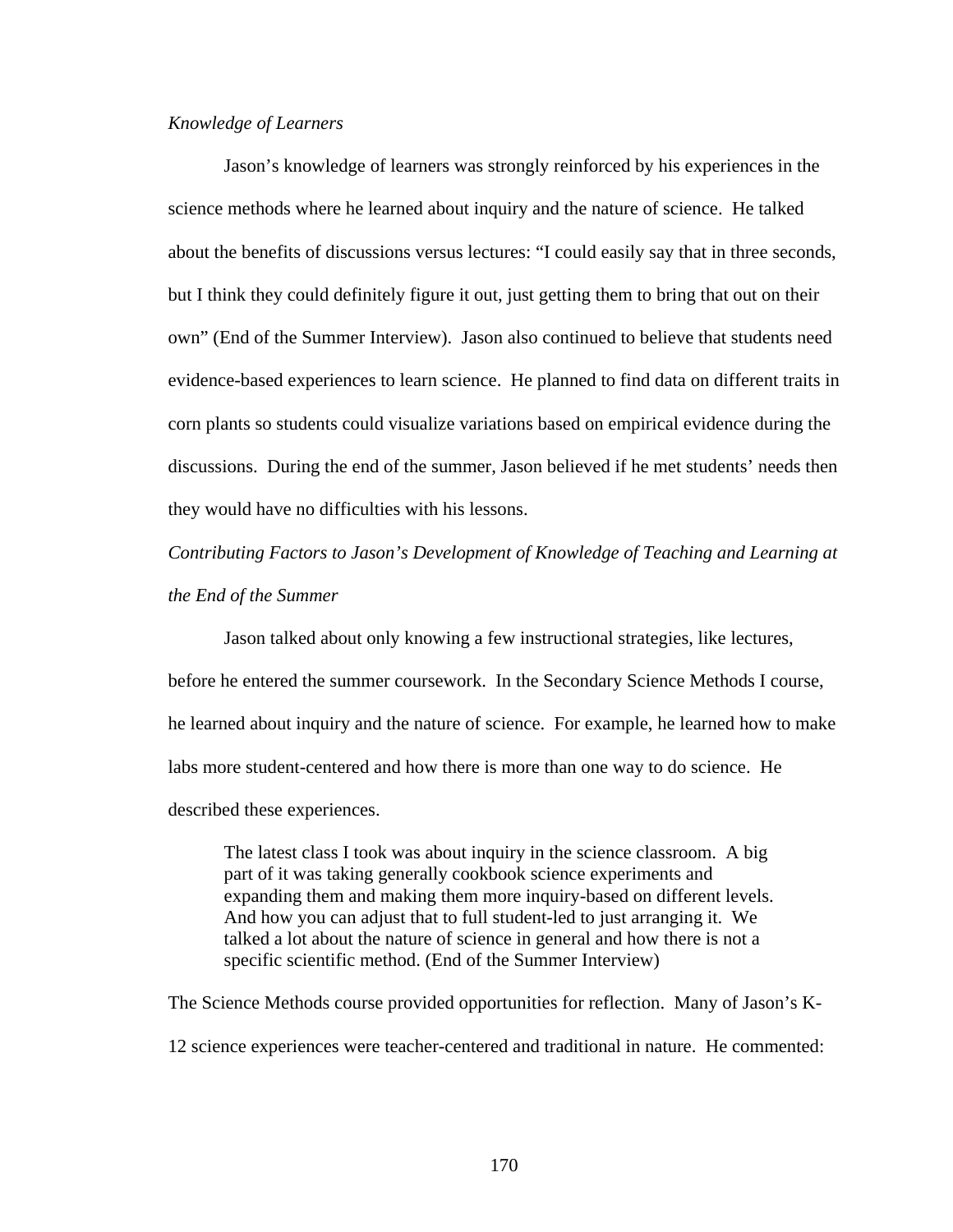I really loved the idea of letting the students taking control of more of their own learning. It was really cool to see that and the whole idea of making science more realistic, because I know in my biology experience in high school it was more of just the study of biological facts, not really studying biology. It's cool to see you can make it more realistic and stuff, and that was pretty exciting. (End of the Summer Interview)

Jason believed that if he were to provide more student-centered learning experiences, he would need to have a better knowledge of the subject matter. He commented, "It made me realize that if I really want to implement more of the student-centered thing, I am going to need to know my content area a lot more than just superficial talk" (End of the Summer Interview). Unlike teacher-centered lectures, where the teacher maintains control, discussions were open forums and students' questions lead the conversation. He talked about the differences between lectures and discussions,

If you just lecture every day, you can just know what you lecture on and just talk about what you really know; but if you are leading an open forum, that is a challenge and you need to know the material good enough that if kids ask random questions you can address them … I think that will require a lot more knowledge. (End of the Summer Interview)

The Secondary Science Methods course also influenced his knowledge of teaching; however, he struggled to sequence science instruction that allowed students to "discover" knowledge on their own. Jason was able to make the lesson more studentcentered based on his experiences in the ACP coursework. Yet, he relied on familiar, teacher-centered strategies that focused on transmitting knowledge.

### *Internship Context*

For the 2006-2007 school year, Jason interned with an experienced mentor,

Nancy, at Harris High School. Nancy had hosted student teachers in the past and

provided them curriculum materials including: unit objectives, common assessments, and

packets that contained all of the students' worksheets for a unit. The biology teachers at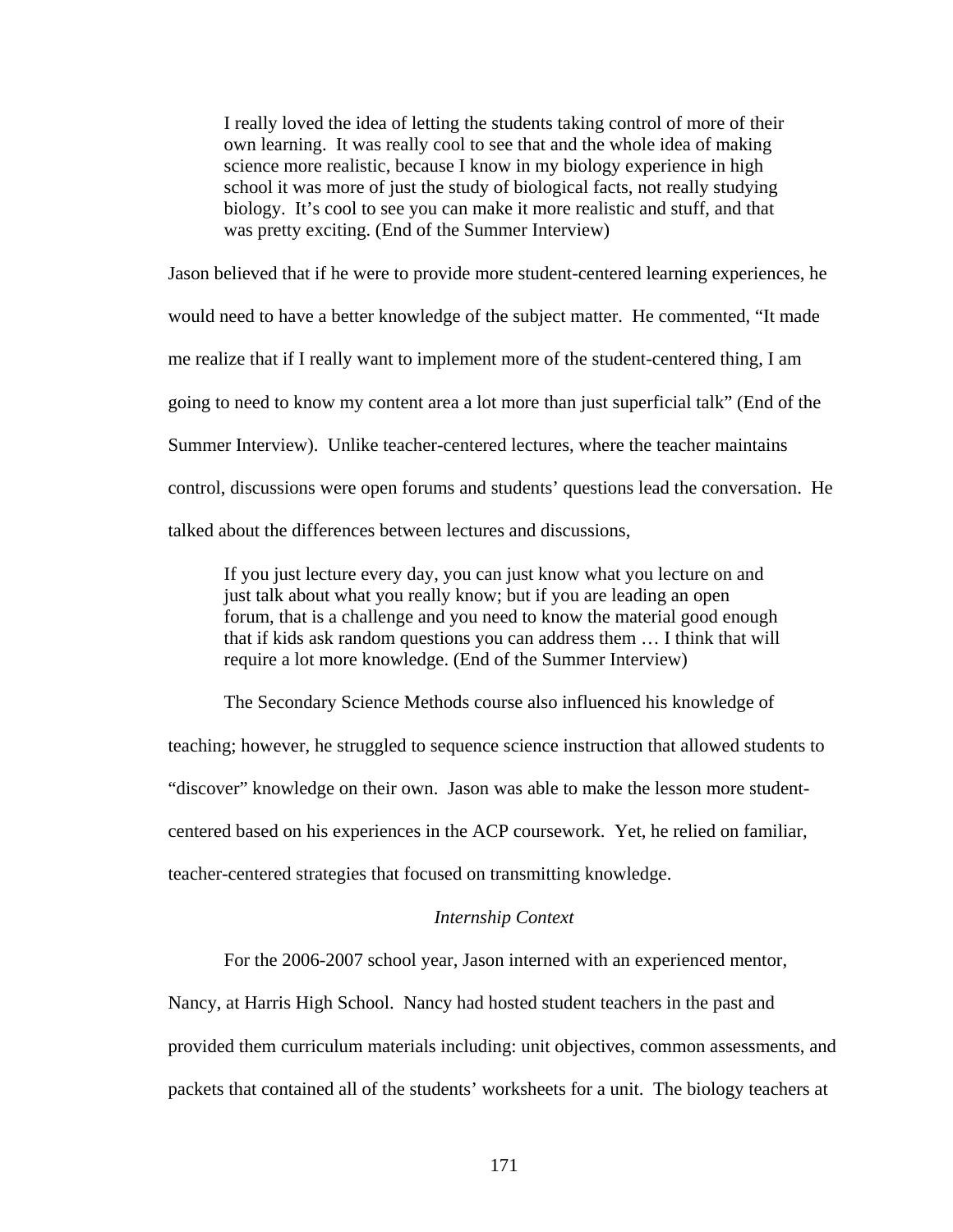Harris High school used the same materials and met frequently to design curriculum. Jason described how he used the common curriculum and how Nancy mentored him,

She gives me all of her stuff and she tells me … you need to cover these [referring to objectives] you know, and she basically lets me do my own thing ....And we talk a lot so she knows what is going on .... The way I did this unit, is I kind of mapped the whole thing out, pretty rough … then she gave me feedback. (Pre-observation Interview)

Unlike other ACP interns, Jason took over the entire course load because Nancy was on maternity leave for three months during the beginning of the spring semester. The other teachers in Harris's biology department would help support him and provide resources and materials.

## *Fall Semester*

At the time of the fall 2006 interview-observation cycle, Jason was enrolled in Secondary Science Methods II and had been in the secondary general biology classroom for approximately 12 weeks. Students were finishing their unit on cellular structures and functions. I conducted a pre-observation interview with Jason so he could clarify what he intended on doing the next two days. Then I observed two consecutive lessons. At the end of each observation, I conducted a stimulated recall interview with Jason so he could reflect on and clarify his thinking about his teaching. The interpretations below are from the pre-observation interview, lesson plans, field notes, stimulated recall interviews, and mentor teacher interview.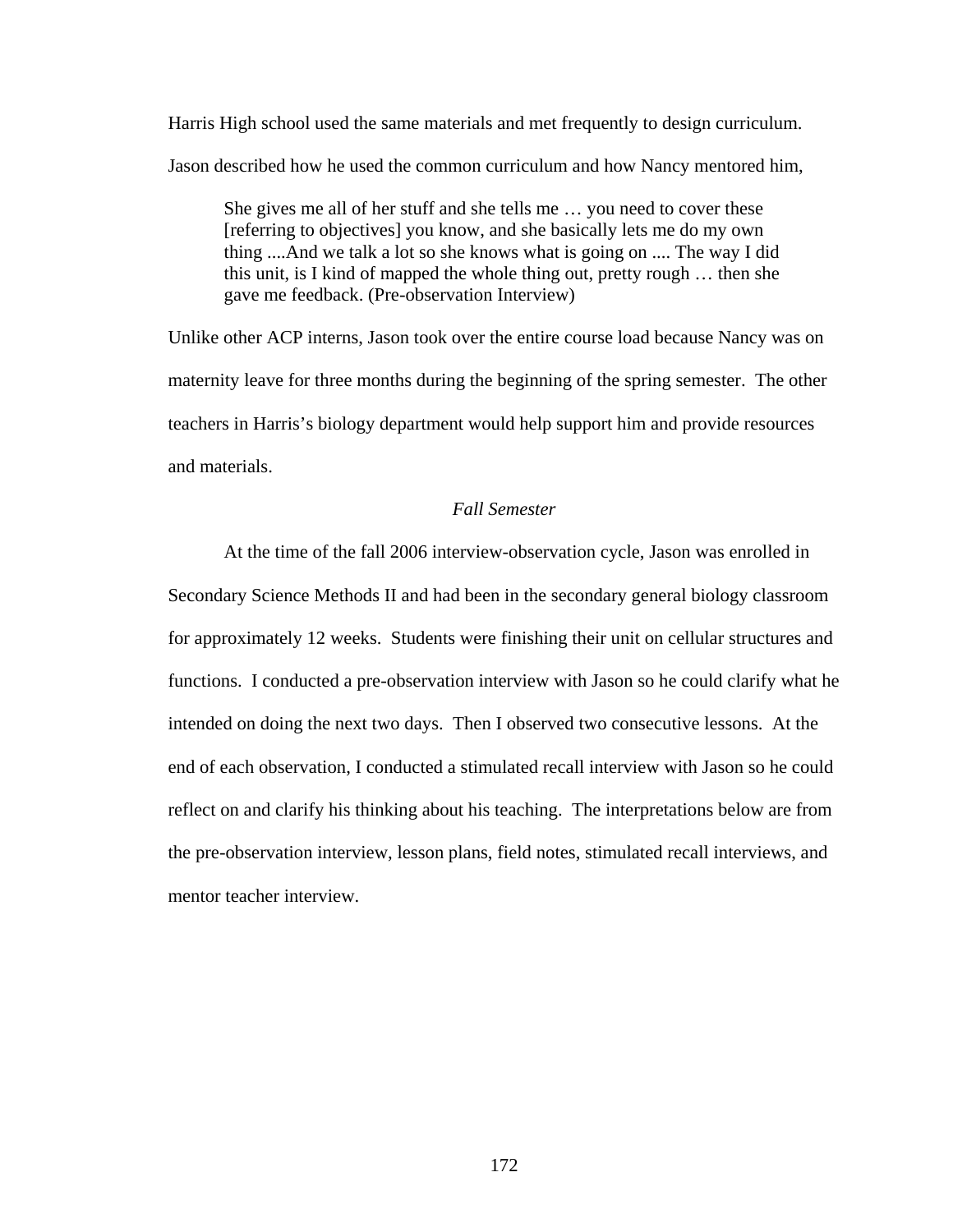#### *Orientations*

Jason's orientation had not changed significantly and he continued to view teaching as a process of "discovering" knowledge through teacher-led "discussions." He believed he could facilitate students' understanding of science content by guiding them. He described his preferred teaching style by saying, "I don't want my style to be just presenting information …. I would like my style to be more cooperation, just kind of like back and forth. Seeing, if we need to go back and learn more" (Stimulated Recall, Day 1). Jason explained how he favored "active" teaching practices that encouraged student participation. He commented, "I want these kids to get up front and teach instead of me just lecturing them" (Stimulated Recall, Day1). Additionally Jason thought students should lead their own learning by asking questions. He explained, "I think their role would be to ask the questions to learn and to understand the stuff, by doing stuff, or asking questions" (Pre-observation Interview). Jason believed it was important for him to provide a student-centered environment where students have an active role and collaborate to "discover" knowledge.

Jason retained his central goals that students should be able to apply science to their everyday lives to "discover" science on their own. Jason described what he wanted students to learn in  $10<sup>th</sup>$  grade biology:

 I would love to see kids be able to look for evidence, just not in science even, but in their life and they're making and I'm using science words to describe this stuff …. Making their choice in life … by making good decisions based on facts and evidence. And I would like them to be able to take a scenario or a challenge in their life and be able to have the tools to investigate, like 'I wonder why this is?' I think science might give a lot of that. (Stimulated Recall, Day 1)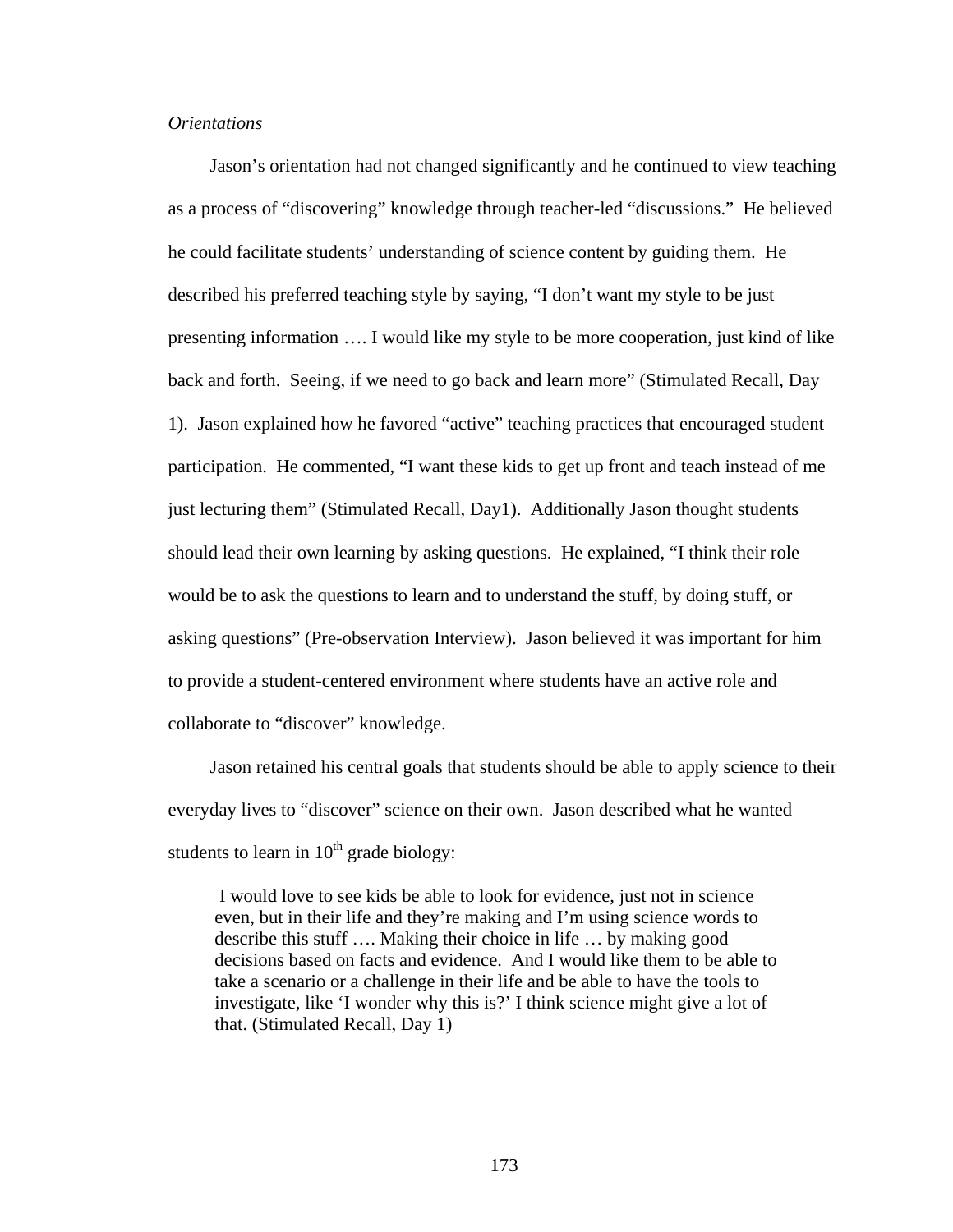Related to this view, Jason explained why it was important for students to learn about prokaryotic cells in his unit:

Being informed and knowing, basics about like bacteria is important. So you are not clueless to what your doctor tells you. If a doctor tells you that you need to finish your prescription, you might or might not. But if you understand why that is important, there are more chances you will actually do it. (Pre-observation Interview)

Jason added a goal for teaching science as a result of his teaching context. For

Jason, a peripheral goal was to present science vocabulary. This meant that he had to spend more time providing students with new terminology and concepts than he would typically prefer. Jason talked about wanting student to learn the "main functions of each organelle," and to "understand the difference between a plant and animal cell," because they were part of Harris High School's biology objectives. His mentor insisted that he implement activities during the lesson so students would learn science terms. He talked about the importance of students knowing science vocabulary:

I think they have a lot of information written down, but they don't have any of it internalized at all so I wanted them to start transferring that, first to get that jumble to something real specific and concrete, and then for them to start basically understanding it and remembering it. (Stimulated Recall, Day 1)

Although Jason gained a peripheral goal, his science teaching orientation had not changed significantly. His science teaching orientation continued to influence his thinking about teaching and learning.

#### *Instructional Sequence*

*Day 1.* Jason began by having students write down lesson objectives and their homework. Once he had students' attention, groups gave presentations over different cell organelles. While groups presented, students wrote down the function of cell organelles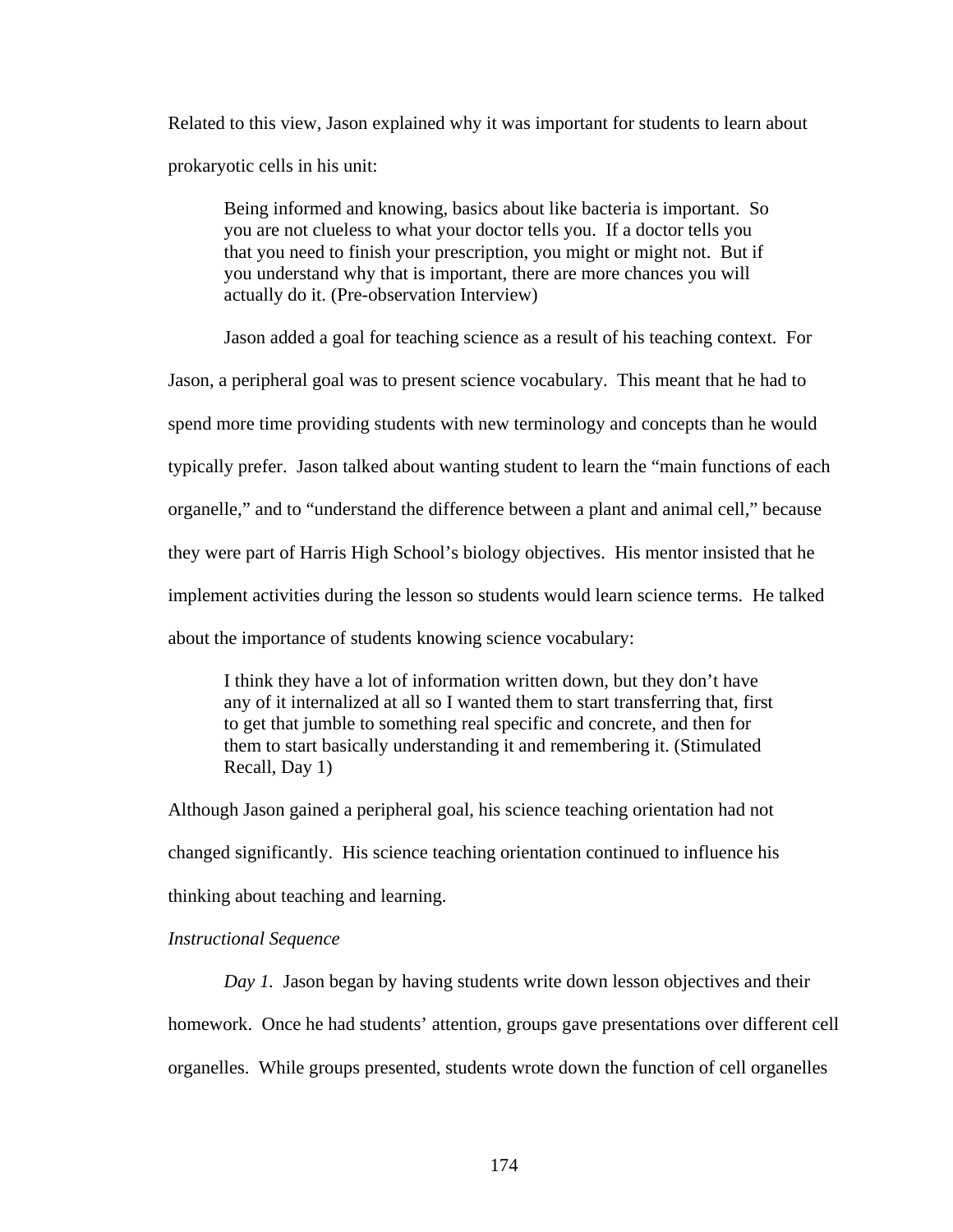from the presentations. After each group presented, Jason highlighted the important functions of the organelles to ensure that students had accurate information in their notes. Next, Jason implemented multiple strategies so that students could practice identifying the structure and function of cell organelles. The class ended with group and independent practice where students used flash cards to memorize cell parts and functions.

*Day 2.* Jason started the lesson with a review video to show students images of cell parts and functions. While the students watched the video, Jason identified important features of organelles. He described his reasoning for narrating the video: "I really wanted to hit like the main things and talk about the cell membrane, and the Golgi, the nucleus. I just trying to hit main things like make sure they see things, things that they suppose to know stuff" (Simulated Recall, Day 2). After the video, students practiced new terms and concepts by playing a review game and discussing how a cell is like a factory.

On both days the instructional sequence focused on presenting factual information during "inform" types of instruction that occurred near the beginning of his lessons. Jason continued to believe learning begins when the teacher identifies new terms and concepts. Table 32 summarizes Jason's lesson plans for Day One and Two.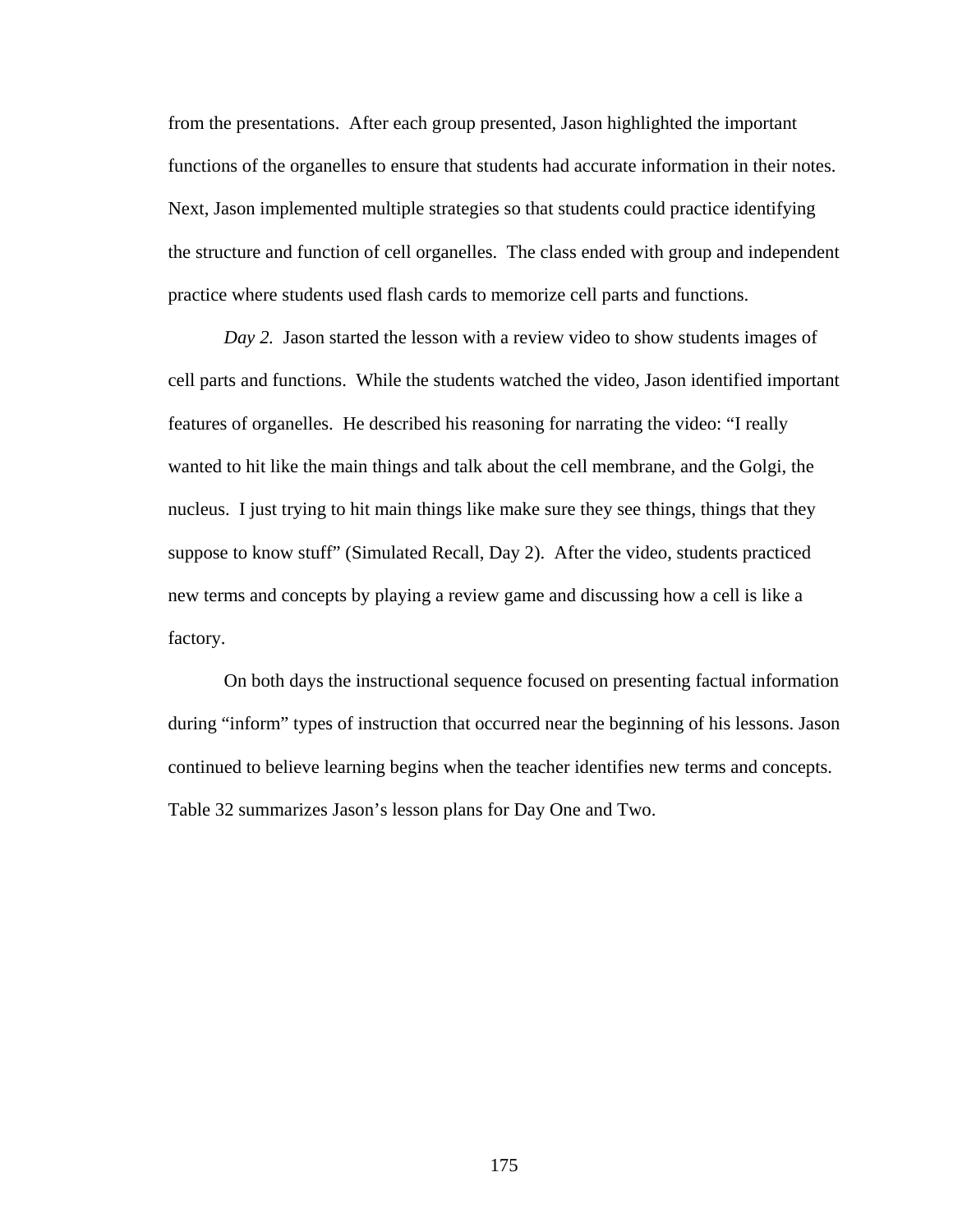## Table 32 *Jason's Lesson Plan, Day 1 and 2, Fall Semester*

|       | Sequence | Activity                                       | Description                                                                                                                                                                                              |
|-------|----------|------------------------------------------------|----------------------------------------------------------------------------------------------------------------------------------------------------------------------------------------------------------|
| Day 1 | Focus    | • Introduction                                 | • Students write lesson objectives and their<br>homework in their planners.                                                                                                                              |
|       | Inform   | • Presentations                                | • Students presented a model of their<br>organelle. While students presented, their<br>peers wrote down the functions of the<br>organelles.<br>• Teacher highlights important terms and<br>concepts.     |
|       | Practice | $\bullet$ Group and<br>independent<br>practice | • Students practice cellular structures by<br>identifying whether different cells were<br>plant or animal given the presence of<br>structures such as chloroplasts, central<br>vacuoles, and cell walls. |
| Day 2 | Review   | $\bullet$ Video                                | • Video of different 3-D images of cell parts<br>and their functions.                                                                                                                                    |
|       |          | • Students make<br>note cards                  | • Students reviewed the structures and<br>functions of different organelles.                                                                                                                             |
|       | Practice | • Group practice                               | • Whole class discusses how a cell is similar<br>to a factory.                                                                                                                                           |

## *Jason's Lesson Plan, Day 1 and 2, Fall Semester*

#### *Knowledge of Learners*

Jason learned from the guided internship that students had prior experiences

learning about cells. Jason believed that although students had learned about cells in an

earlier grade, they did not remember the content because they were not engaged in the

strategies that some teachers used. He talked about students' science knowledge and

experiences in great detail:

I think teachers just present it and think kids are going to take it and move on. And they move on …. It is almost like they never really learned it. It backfires now because they have heard it before, they are like, I have heard this before, but they don't know anything about it so it is tough. (Pre-observation Interview)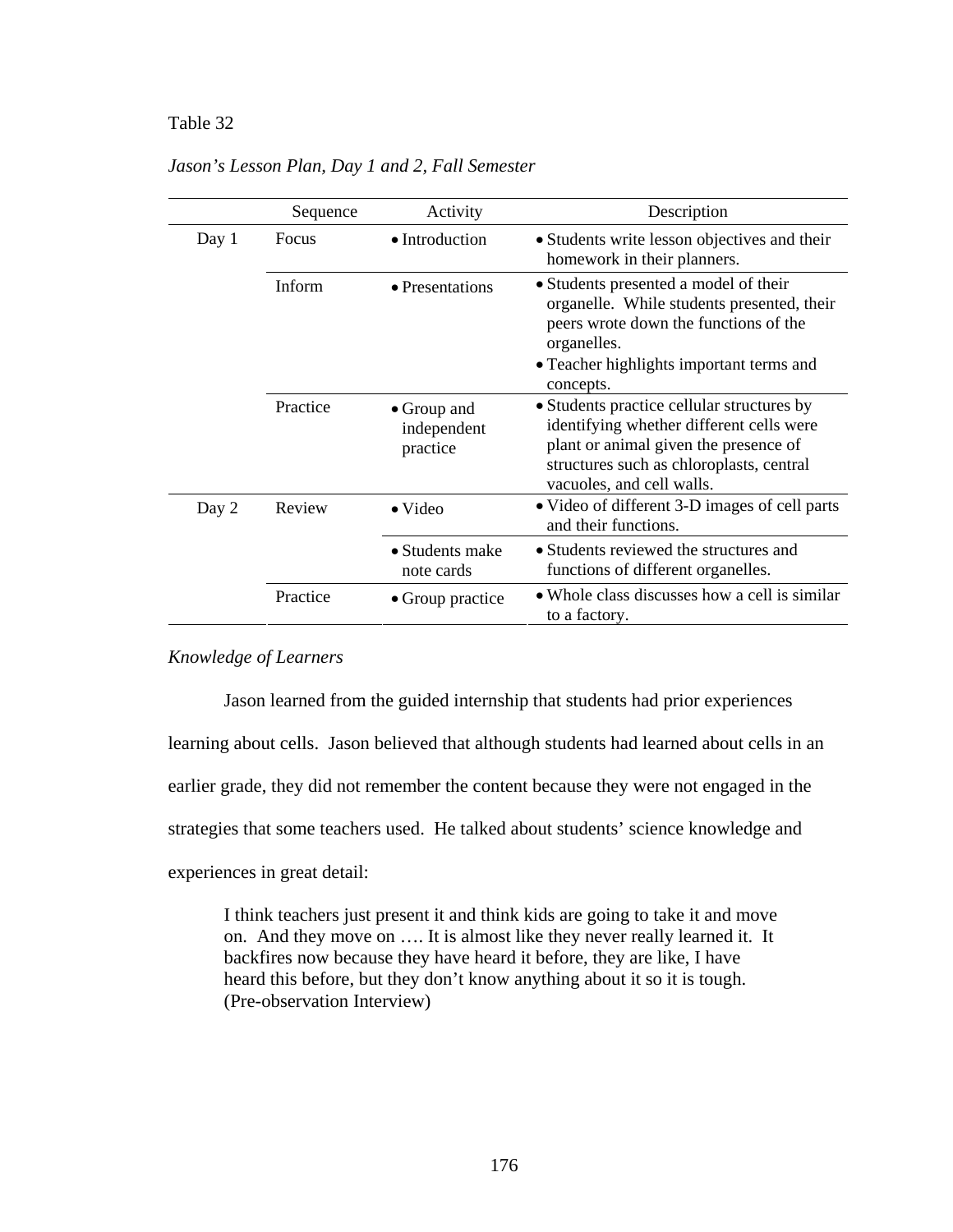Additionally Jason believed "a lot of kids struggle with biology because they don't see it as applicable to their life" (Stimulated Recall, Day 1). Jason used his knowledge of students' prior science experiences to design his lessons.

*Requirements for learning.* While Jason continued to believe in a number of different requirements for learning science, he emphasized the importance of "discovering" science through discussions with student participation: "I would say that they learn the best through exploring and finding things on their own" (Pre-observation Interview). He still thought that using discussions that relate content to students' lives best helps students learn. Jason also still thought that collaboration helps students build ideas. He explained:

I think the science especially, like science it is just so not like 'on your own,' it is collaborative. So just getting these kids in the mind set of like using each other as tools and bounce off idea of each other. (Stimulated Recall, Day 2)

Jason learned from working with his mentor and students that these strategies are not always enough and students need multiple exposures to content to commit terms and concepts to memory. In his unit on cells, he provided multiple opportunities for students to practice new material. These included: justifying why organelles are important for cell function; identifying plant and animal cells based on organelles; using flash cards to memorize organelles and their function; playing an organelle review game; and describing how a cell is like a factory.

*Areas of student difficulties.* Jason developed a growing awareness of student difficulties from teaching and observed that students had trouble going back and forth between cartoon and real images of organelles. He explained: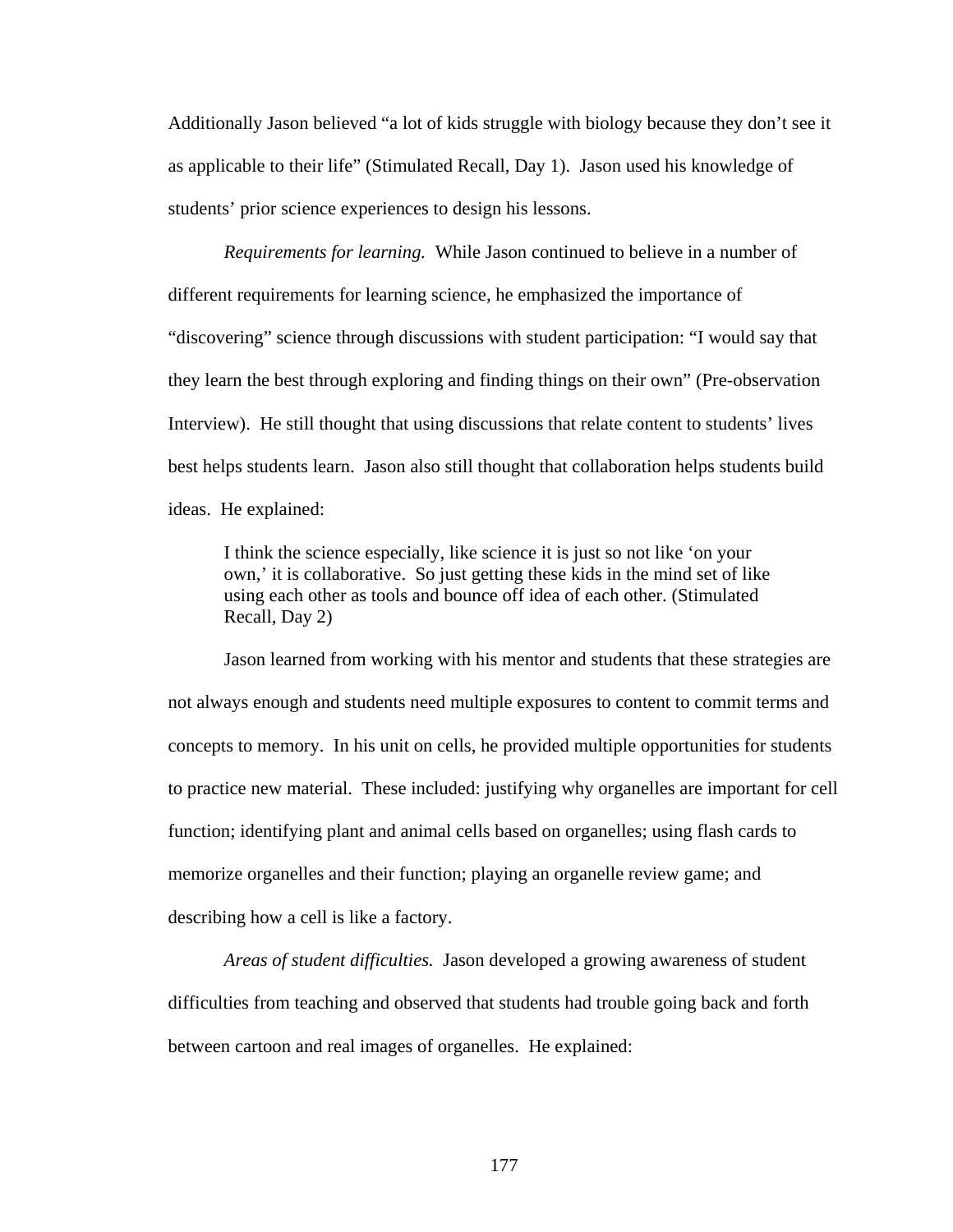I show them these little cartoony things [referring to images of organelles] and they probably have in their mind that that's what a cell really looks like, but it doesn't at all. That's what they've been taught their whole life because it is easier to see things, but to actually see a real cell is probably very different for them. (Stimulated Recall, Day 1)

Jason believed that using discussions and "practice" type activities would help students

overcome their difficulties learning science.

*Contributing Factors to Jason's Development of Knowledge of Teaching and Learning* 

*during the Fall Semester* 

Jason's experiences made him rethink his goals and he believed he must present

science vocabulary addressed in Harris's objectives because "that is what the state, the

nation has told them that they need to learn so they have to [learn]" (Pre-observation

Interview). He believed that using Harris's objectives meant he must focus on terms. He

explained:

The way Harris does it, they take the GLEs [State Science Standards] and all of those things and they summarize them down to their points. So, for this unit, there was like six points I had to cover. So, my first thing is to just cover the things that Harris says you have to cover. So that is what I start with. (Pre-observation Interview)

Additionally, Jason began with activities that focused the lesson following his mentor's example. He said, "That's a Nancy thing to always give them their homework right off the bat first" (Pre-observation Interview). His mentor suggested using flashcards and his colleagues provided him with the video.

During the Mentor teacher interview, Nancy talked at length about how initially Jason wanted to sequence instruction so he could develop and construct ideas with students during discussions. She taught him that students needed more direct instruction and delivery of information through lectures and textbook readings. Nancy said,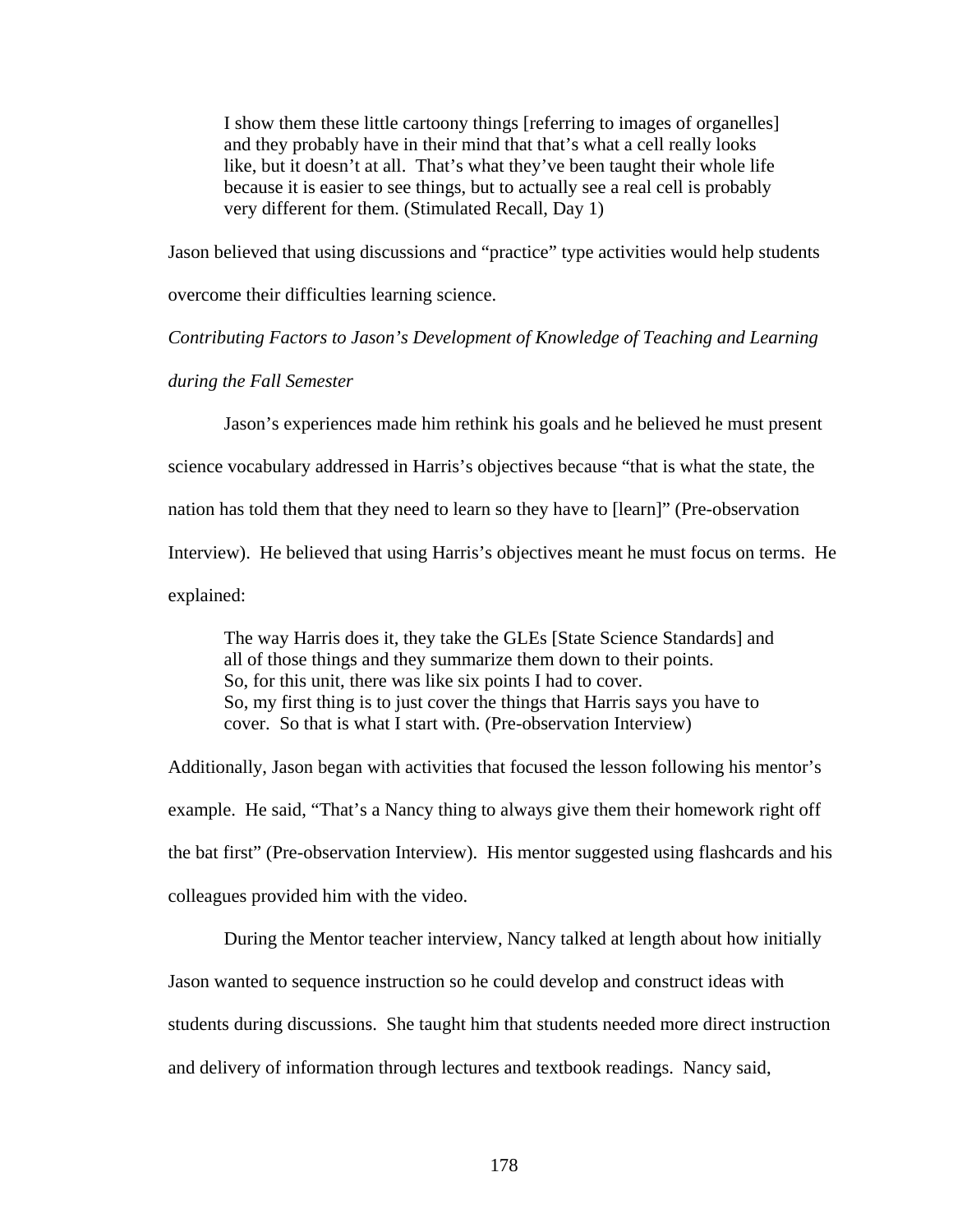At first it seemed to me that he wanted to have this sort of method of learning where we talked about ideas and developed them together as a group. And I think he is beginning to see the value of sometimes cutting to the chase and delivering information. Which sounds spoon fed, but you can still incorporate a phase of discovery and tossing ideas around with a more structured lecture or reading assignment or something like that. (Mentor Teacher Interview)

Nancy noticed some differences between Jason's and her teaching practices. Nancy said,

He is focusing very much on the inquiry model and he spends a lot of time talking through things and ideas. I think that implies, but I'm not certain of what he thinks, that people learn by thinking, talking, processing, and verbalizing- rather than a real visual model. I'm a real visual person. So it's kind of interesting and probably good for our students to see both methods. (Mentor Teacher Interview, Day 1)

Jason also talked about the similarities and difference between Nancy's and his teaching

style. He thought that Nancy preferred teacher-centered strategies like lectures. He said,

I think she is typically more of a lecturer, even though her lectures are pretty short …. I'd say hers are a lot more teacher-centered, and I would hope I am trying to figure out how to make mine more student-centered. (Stimulated Recall, Day 2)

Jason thought that Nancy left the responsibility of learning up to the students. He

believed he was responsible for motivating students to learn science. Jason explained:

We both want these kids to learn. But I think her way of doing that is presenting that and allowing them, it's kind of like their choice to learn …. I have the same goal, and I want these kids to learn, but I want it to be more of an interaction. I don't want it to be, 'okay I've done my duty, now it's on their end.' I think that's the biggest contrast. (Stimulated Recall, Day 1)

Even though Jason implemented many of his mentor teacher's strategies, he used

other resources that he learned about in the Secondary Science Methods courses to design

lessons. For example, he used the National Science Teachers Association (NSTA)

website for ideas on how to engage students in learning about the structure of cells. He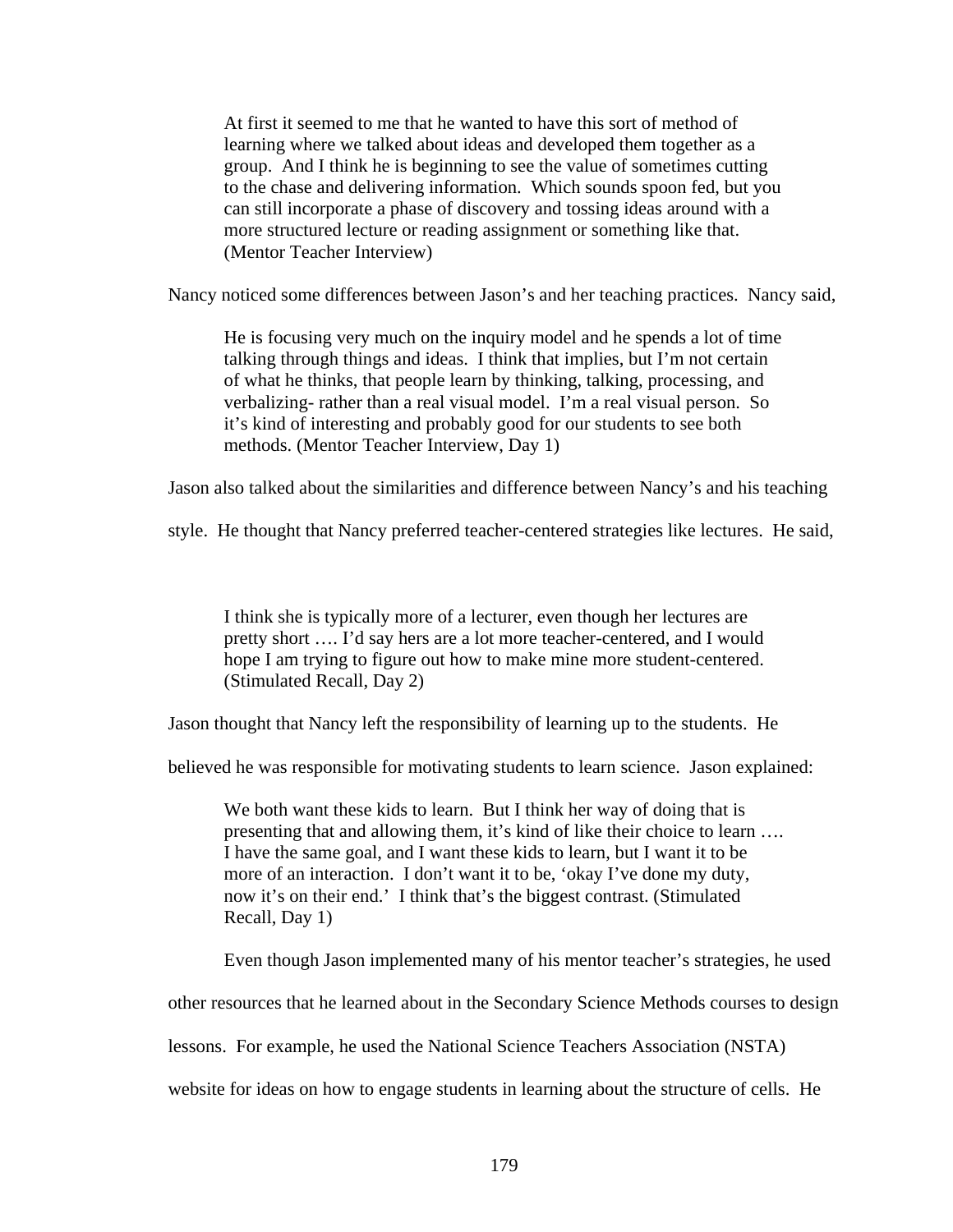stated, "I was looking on the NSTA website and I saw the idea of making big cells" (Preobservation Interview). Additionally, Jason talked about his experiences in the Secondary Science Methods course where he observed science teaching through a 5E instructional model and inquiry. He stated,

I think one of the coolest things about the A-STEP program is that you have a lot of good teachers, and you all teach us certain things, but just seeing how you guys teach a class, I learn more about that than anything. (Pre-observation Interview)

Jason also continued to draw on his K-12 experiences when designing lessons. He said, "That is where I originally got the idea to present stuff because I remember, like myself presenting organelles when I was in high school" (Pre-observation Interview).

# *Spring Semester*

During the spring interview-observation cycle, Jason was enrolled in Secondary Science Methods III and had been teaching full time for nearly 3 months since his mentor teacher left for maternity leave. He still received mentoring during this time. His mentor, Nancy, met with him weekly and he worked with colleagues and used the Harris biology curriculum to plan lessons. The interview-observation cycle took place in the same class as in the fall semester; however, some new students were in the class. Jason described the new dynamics of his class: "I think all of the new students we got were at the lower end of doing homework and stuff and class participation … the students that just transferred in, their background is not as strong in science" (Pre-observation Interview). The class was composed of 8 males and 4 female students. The students were in the beginning of their DNA unit and learning about the structure, function, and replication of DNA. The interpretations below are from the pre-observation interview, lesson plans, field notes, and stimulated recall interviews.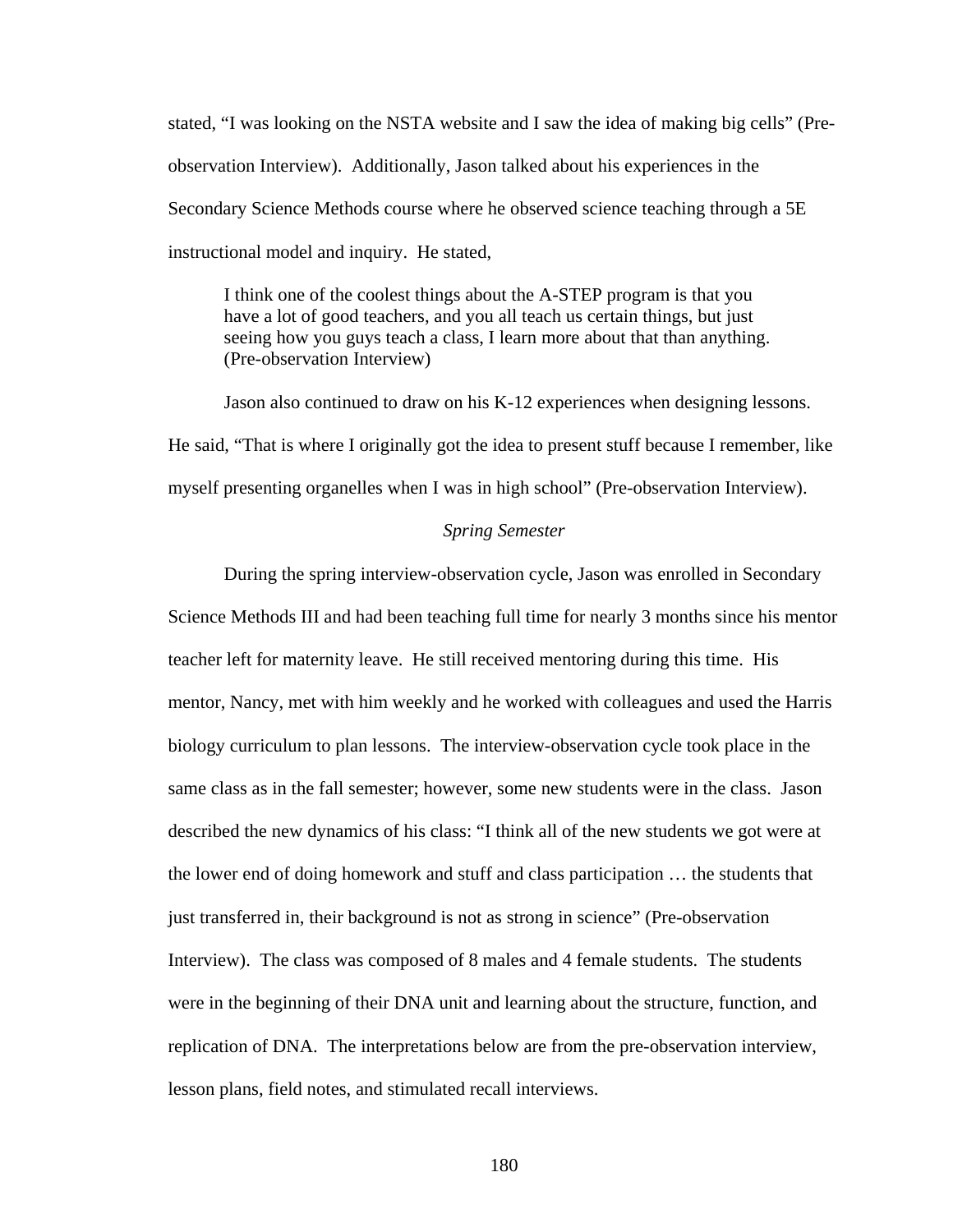## *Orientations*

Jason's orientation to science teaching had not changed significantly and he continued to believe teaching is a process of "discovering" knowledge through teacherled "discussions." Jason explained that his role was to "create that scaffolding that students need to learn on their own. I think I have to give them the tools so they can discover and build some background knowledge for them, but hopefully my role is a supporter and guider" (Stimulated Recall, Day 2). According to this view, Jason thought students were responsible for being creative and following through during investigations. He talked about the students' role in his class:

The students' role in my class would be just an active, I would say to be actively engaged and leading their own learning in a way instead of me just telling them something and having to memorize it …. You can't just sit there and expect me to give you the answers. (Stimulated Recall, Day 2)

He thought students were responsible for "supporting their own evidence and capable of investigating things on their own" (Stimulated Recall, Day 2).

Jason's central goal was for students to be able to use the "tools" of science to

answer their own questions. He explained:

My objective for them just to be able to take it to the next level not just take what someone says to them is the answer. Give them the opportunity to predict, observe, and explain and just to give them the opportunity to see that this is real scientific method and give them the tools so they can do this in the future. (Pre-observation Interview)

Jason also retained his goal of preparing students for future topics and courses. He

commented,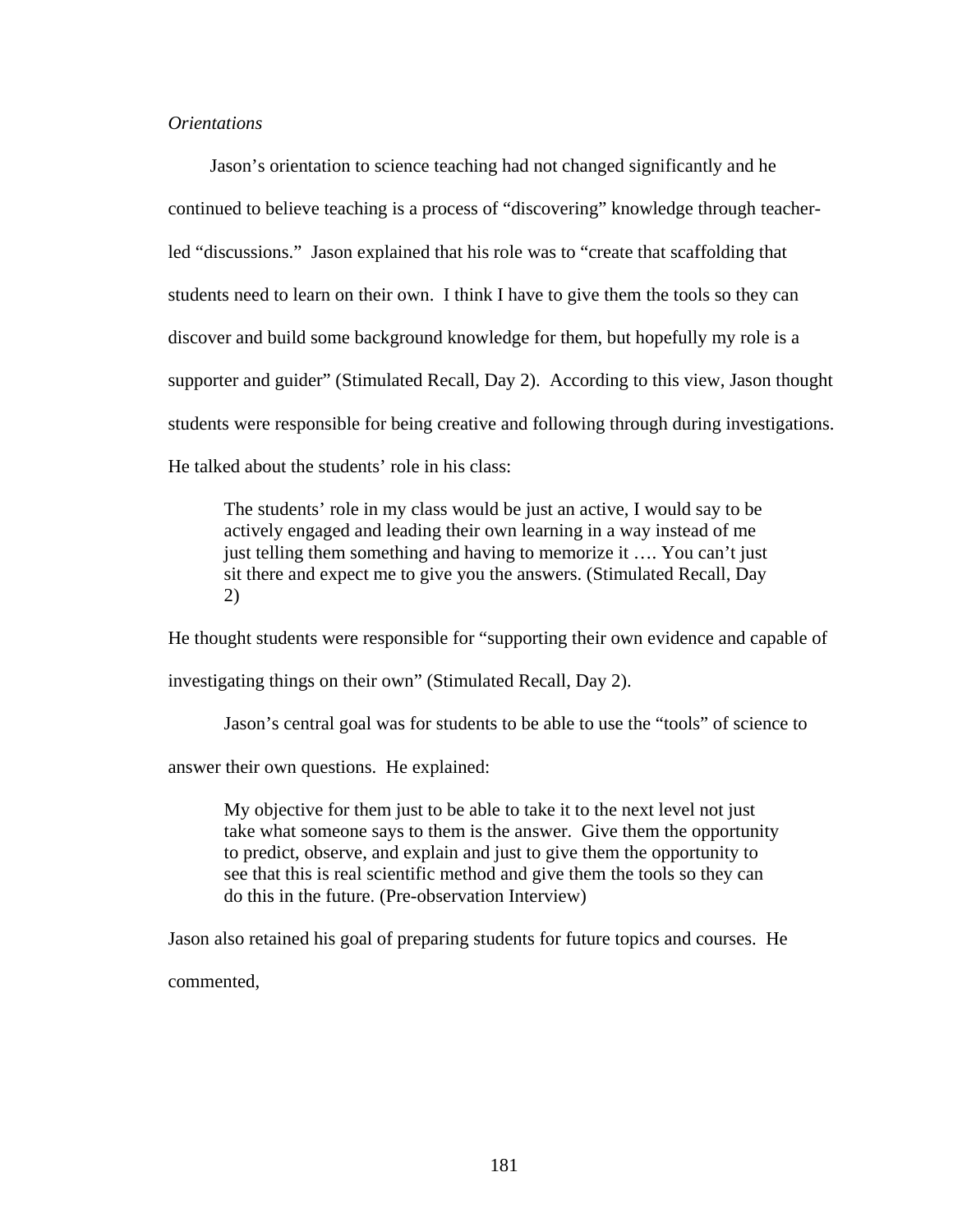I think it is [DNA] important because it's pretty fundamental to understanding life. It's definitely a characteristic of life. Without some kind of understanding of DNA you can't really go off that and show that mutations were. To teach evolution, to teach it's hard, to teach heredity with genetics. (Pre-observation Interview)

After working with students for nearly 9 months in the guided internship and having numerous other experiences, Jason retained his initial orientation to science teaching. His science teaching orientation continued to shape his knowledge of teaching and learning. *Instructional Sequence* 

*Day 1.* Jason began the lesson introducing the topic of the lesson. Then, students spent 25 minutes following a step-by-step procedure to remove DNA from strawberries. The purpose of students following a step-by step procedure was to provide a common, hands-on experience for students to extract DNA. This strategy allowed Jason to connect a laboratory experience with prior "discussions" about the structure and function of DNA. Following Jason's explanation, the whole class discussed about manipulating variables to do an independent research experiment. Students brainstormed different items that could be used in place of strawberries including: fruits, vegetables, and meats that could be. After Jason compiled a list on the front board, students picked a variable they wanted to test on Day Two of the lab.

*Day 2.* To begin the second day, Jason had students summarize the previous laboratory experience. Then, students extracted DNA from other fruits, vegetables, and meats. The purpose of the "elaborate" lab was for students to explore a material and carry out an experiment on their own. After each group carried out an independent investigation, students presented their findings to the whole class. During the presentations, students reported their procedures, a scientific claim, and supporting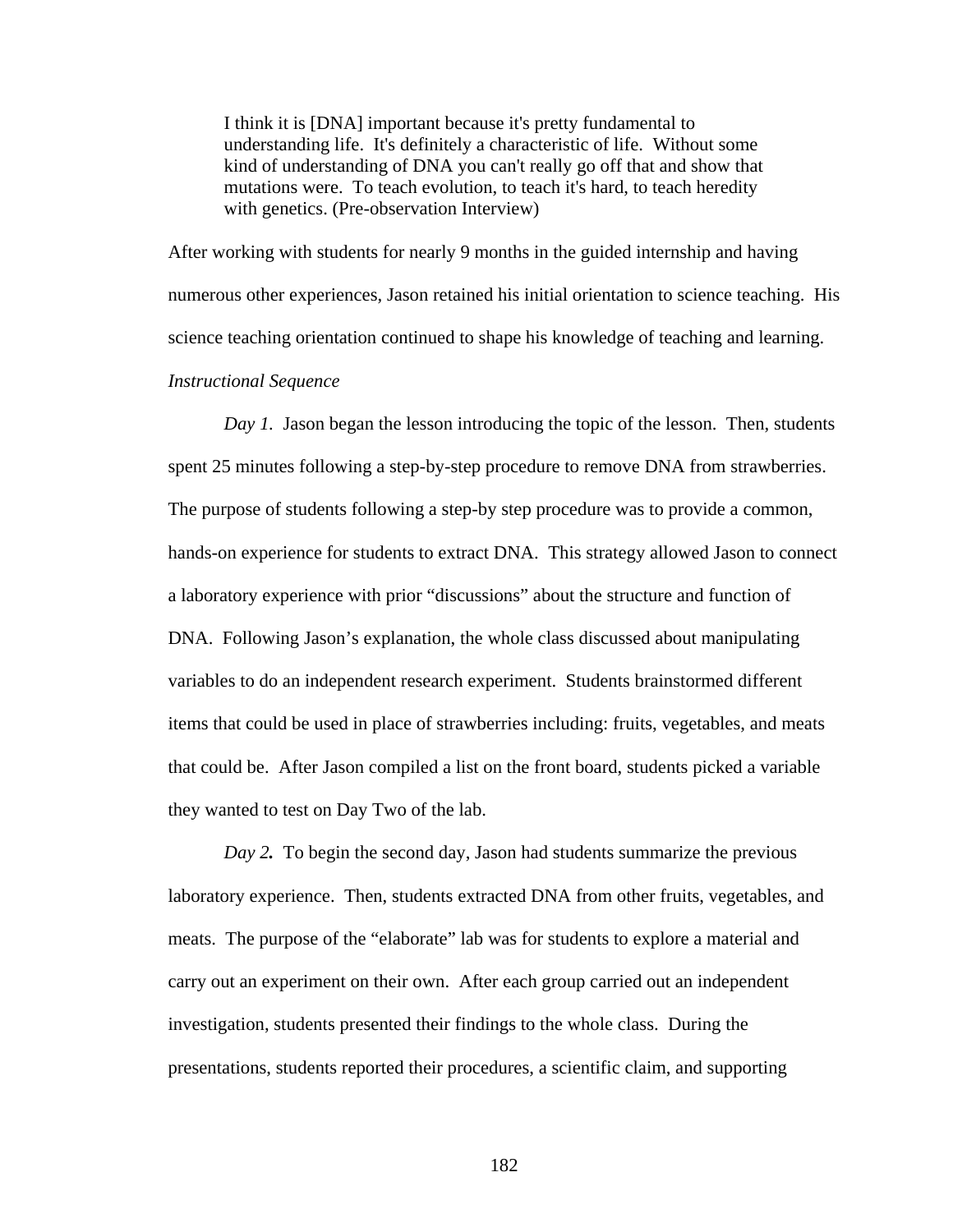evidence. Students were able to make claims about DNA, including: (1) whether different fruits, vegetables, and meats had DNA; and (2) the amount of DNA in comparisons to their previous experience with the strawberry DNA extraction. The lab provided little opportunity for students to expand their conceptual understanding of the structure and function of DNA. Jason concluded the class with what I have termed an "evaluate" type of instruction. The purpose of "evaluate" types of instruction are for teachers to assess students' understanding of science content according to the claims students make that are based on the data they have collected. The presentations of claims and evidence served as Jason's evaluation of student understanding.

Jason used his interpretation of a 5E instructional model from the Secondary Science Methods courses to design these two lessons. The first day served the purpose of engaging students and providing a common experience during what I have termed an "investigate" type of instruction. Once students developed some procedural skills and related new experiences to prior knowledge, he allowed them to brainstorm variables that could be used in place of strawberries in the "elaborate-Part I" phase. After students carried out an independent investigation, he had them construct a scientific claim based on evidence in the "evaluate" phase. Although students made scientific claims based on evidence, his choice of DNA investigations limited students' opportunities to form deep conceptual understanding of DNA. Students could not make conceptually deep scientific claims about the structure or function of DNA during what would typically occur during the explore phase of the 5E instructional model and students could only report whether other fruits and vegetables had DNA.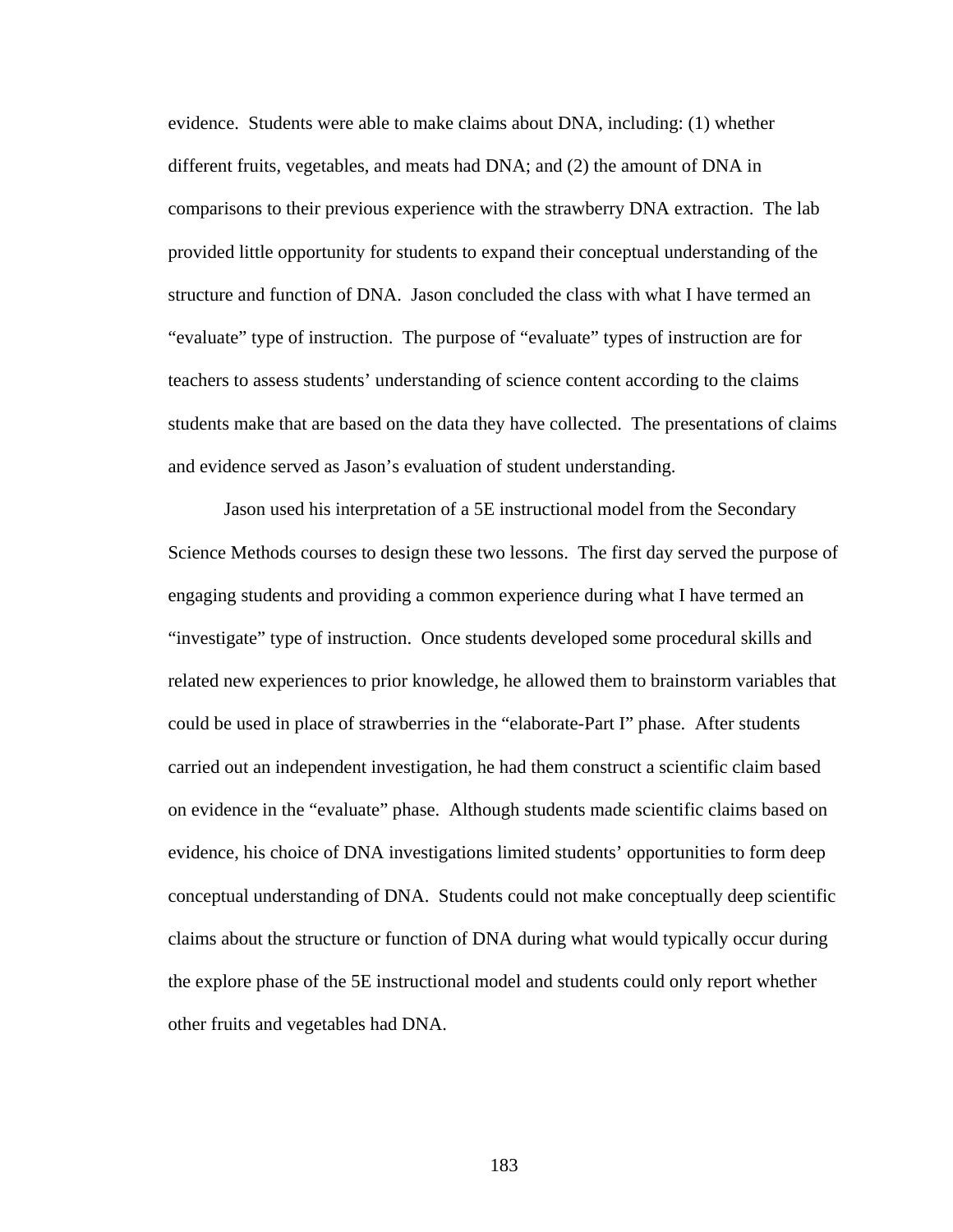Jason consistently used "discussions" that focused on student-teacher interactions, and he did not promote students talking with each other to construct knowledge. He believed teachers need to have "discussions" during "inform" types of instruction directly before 5E instructional model. Table 33 summarizes Jason's lesson plan for Day One and Two.

Table 33 *Jason's Lesson Plan, Day 1 and 2, Spring Semester*

|                     | Sequence            | Activity             | Description                                                                                                   |
|---------------------|---------------------|----------------------|---------------------------------------------------------------------------------------------------------------|
| Prior to<br>Lessons | <b>Inform</b>       | $\bullet$ Discussion | • Teacher introduces the structure and<br>function of DNA                                                     |
| Day 1               | Focus               | • Introduction       | • Teacher tells students that they would be<br>extracting DNA from strawberries.                              |
|                     | Investigate         | • Laboratory         | • Students worked in groups to follow a<br>procedure and remove DNA from a<br>strawberry.                     |
|                     | Inform              | $\bullet$ Discussion | • Teacher introduces that strawberries<br>have DNA.                                                           |
|                     | Elaborate-Part<br>L | $\bullet$ Discussion | • Students discussed different items that<br>have DNA and could be investigated.                              |
| Day 2               | Review              | • Introduction       | • Students review procedure and findings<br>from Day 1 lab.                                                   |
|                     | Elaborate-Part<br>П | • Laboratory         | • Students investigated a new variable<br>based on their previous experience.                                 |
|                     | Evaluate            | $\bullet$ Discussion | • Each group of students presented a<br>scientific claim and supporting evidence<br>from their investigation. |

*Jason's Lesson Plan, Day 1 and 2, Spring Semester* 

# *Knowledge of Learners*

As a result of teaching, Jason described students' prior knowledge in more detail. He was surprised that students did not have many prior experiences learning about DNA. Some students knew that DNA is a genetic code for traits; however, their knowledge about how DNA codes for characteristics was limited. Jason used a preassessment and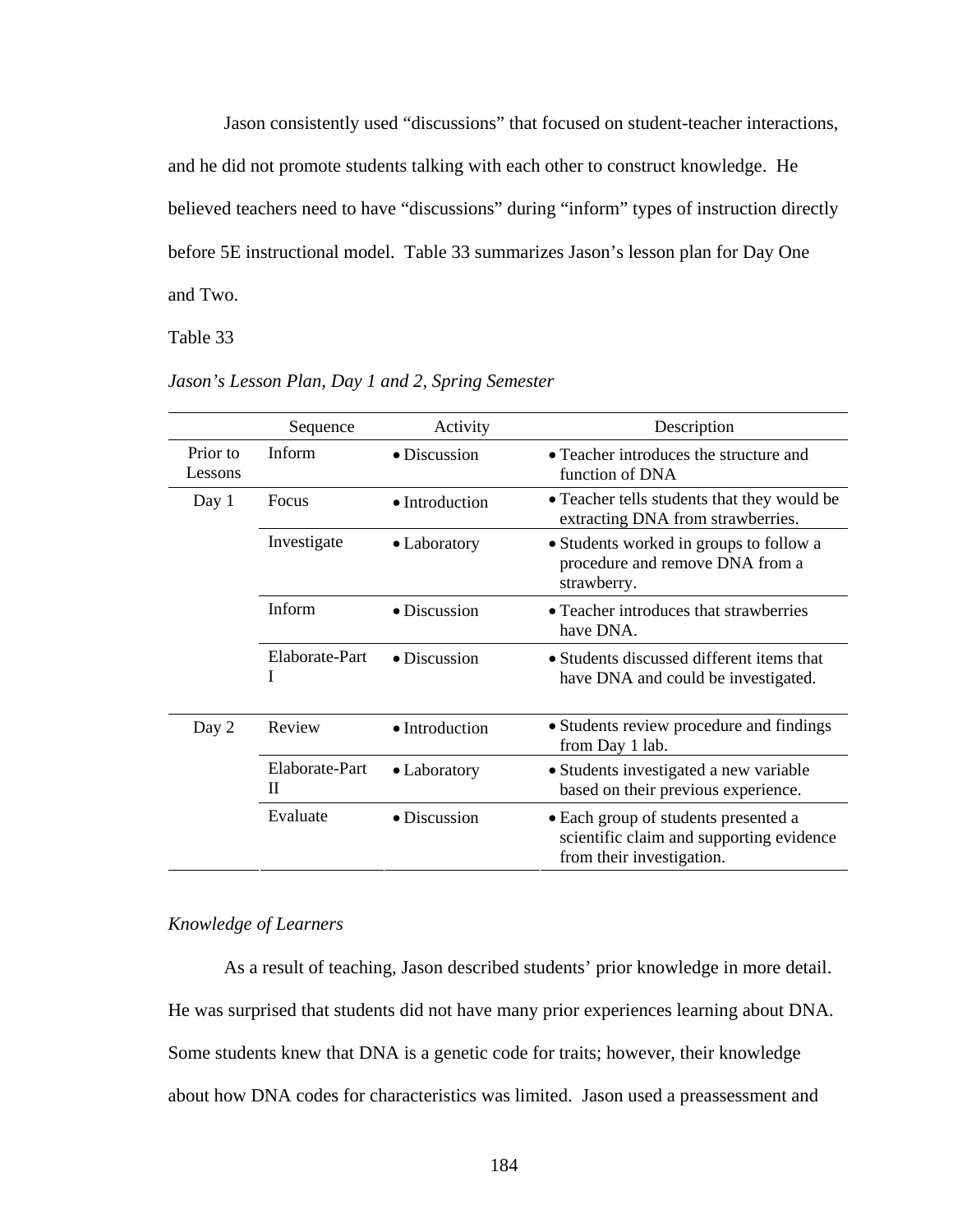found that "most of them had never heard of the subunits ... none of them could give me an answer like how could this magic stuff inside of you hold information" (Pre-

observation Interview). Jason used the preassessment to decide what to teach students in

his unit on DNA.

*Requirements for learning.* While Jason held a number of beliefs about the requirements for learning science, he emphasized the importance of students "discovering" new ideas on their own through evidence-based experiences. He explained:

Basically why I am doing day two is because it's a lot more on the real science … I'm definitely trying to let them have more control over their setting. I would just like to give them more opportunity to make some predictions, make some explanations, rather than them just having the data presented to them without having to figure anything out, just having them actually use their brains. (Pre-observation Interview)

Jason believed "students have a much better understanding when they have to make claims based on evidence … they learn more about the scientific method and discovery" (Stimulated Recall, Day 2). From teaching and taking Science Methods courses, Jason was able to build on his knowledge of "discovery" learning and evidence-based experiences to develop a more sophisticated understanding of how students learn science. He emphasized the importance of students making scientific claims based on evidence.

Jason also continued to believe that students need teacher-led discussions about how the content relates to their experiences. To help students learn, he made connections between the double helix shown in the movie "Jurassic Park" and the "white substance" they extracted from the strawberries. Thus, although the double helix and "white substance" looked very different from each other, students understood that they both were DNA.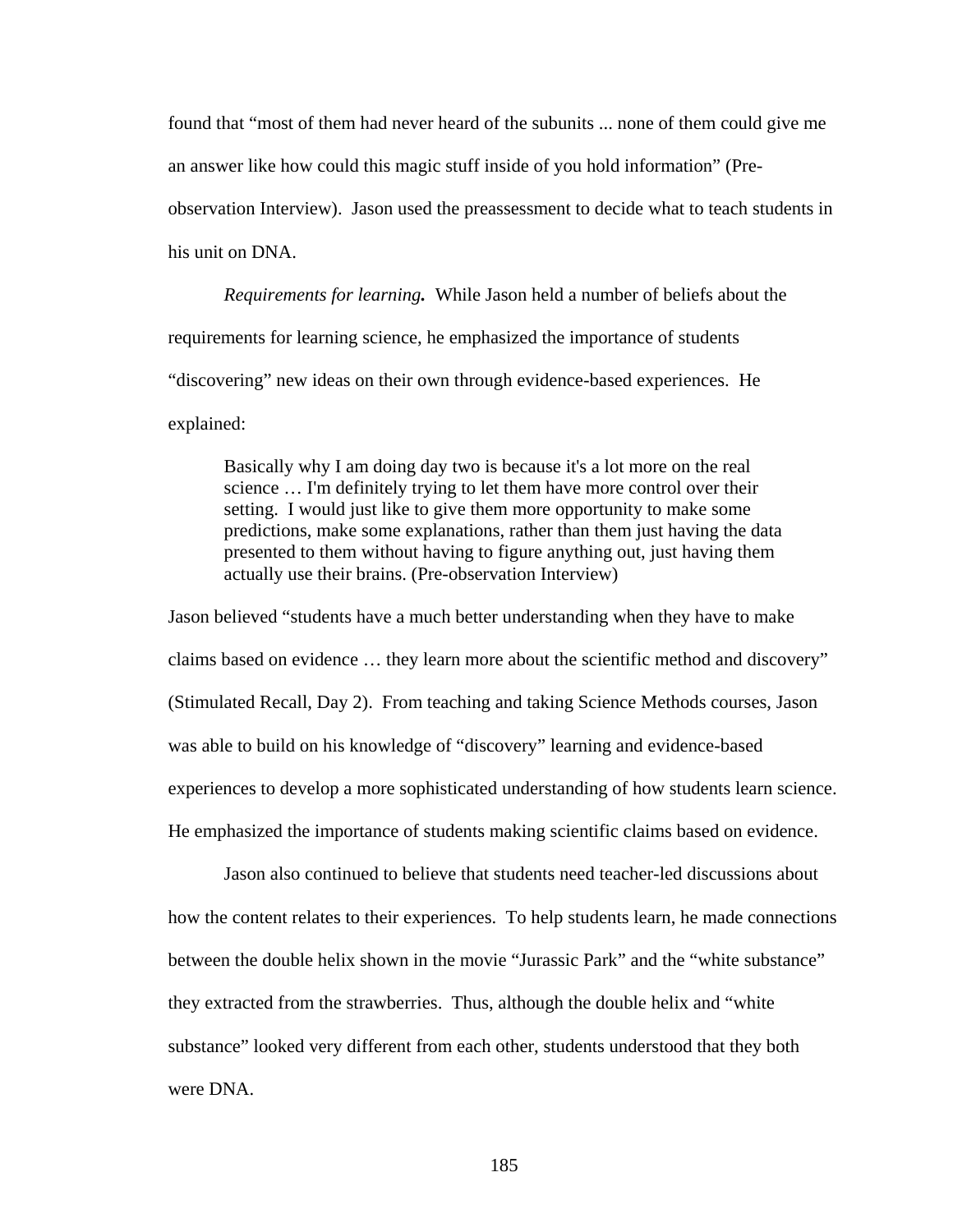*Areas of student difficulties***.** After teaching his unit on DNA, Jason observed that students had difficulty visualizing DNA replication and protein synthesis. He explained:

A lot of kids struggle with trying to picture the shapes in their head like a double helix or what that looks like. The fact that these things are so small that they can't really see them, especially when we talk about DNA replication and protein synthesis. (Pre-observation Interview)

Jason thought that students have trouble with content that they could not physically see and manipulate. He believed that if he could meet students' needs, then they would have few difficulties with the content.

*Contributing Factors to Jason's Development of Knowledge of Teaching and Learning during the Spring Semester* 

Jason met regularly with colleagues to design lessons. His colleagues implemented the DNA extraction lab with strawberries; however, they did not plan to do the student-designed investigation Jason planned for Day Two. Jason planned Day Two because he wanted to engage students so they remembered concepts before leaving for a week-long vacation. Jason talked about the differences between his teaching style and that of his colleagues at Harris. He said, "A lot of them do not use inquiry because they see it as a waste of time, because they see a lab that takes three days that they can get done in one period" (Stimulated Recall, Day 1). Additionally, Jason described differences between his teaching style and his mentor. He explained, "I like to do a lot more open, student-centered things, and have kids write on the board where she is a putan-overhead-up-and-copy-it-down type of person" (Stimulated Recall, Day 2).

 Jason used his knowledge from the Secondary Science Methods II course to design his unit on DNA. He talked about a curriculum planning project called the PCK project: "The key thing about the PCK project was collecting all this stuff [referring to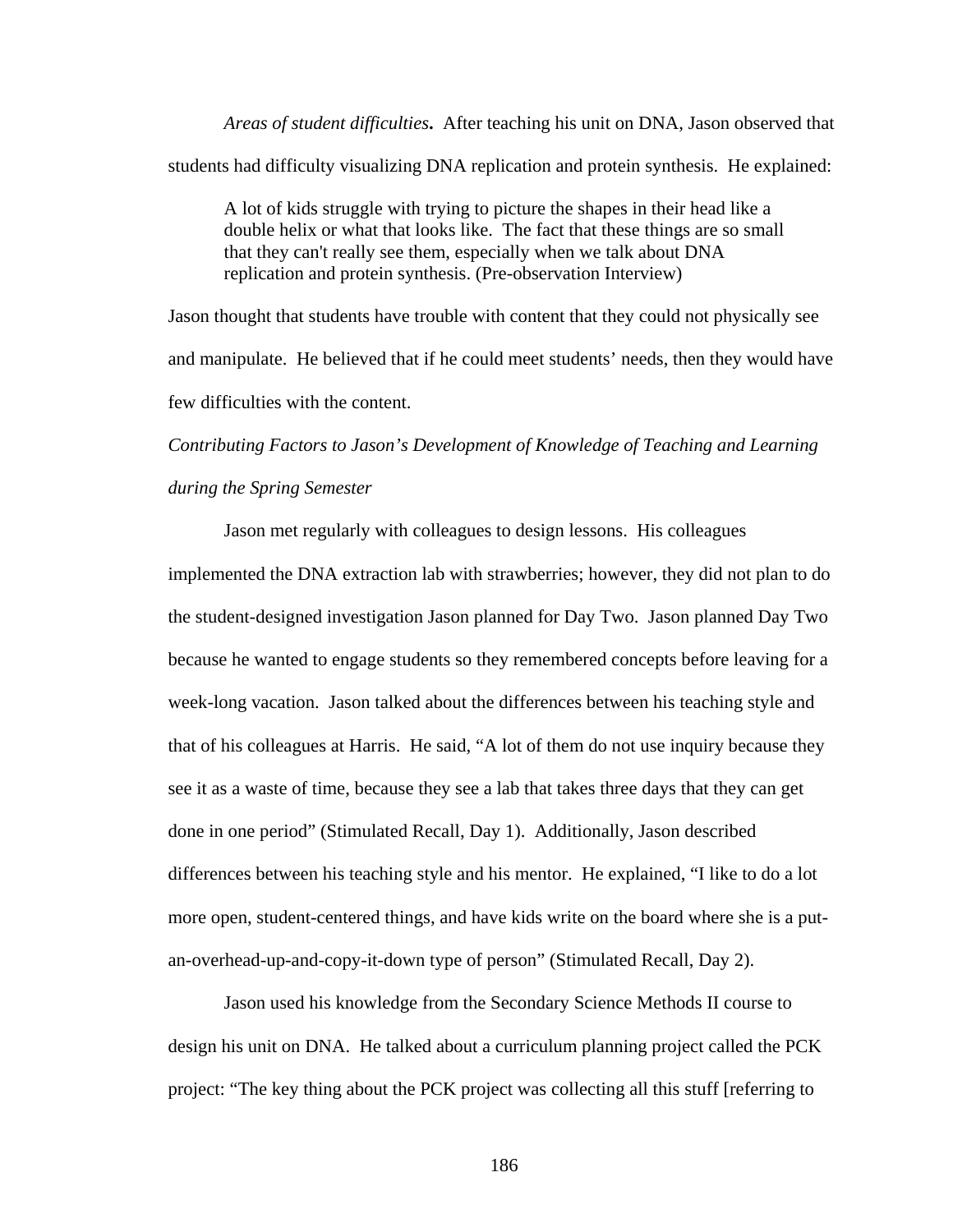teaching resources] and organizing and seeing what student misconceptions I could find and see if these labs and activities I found could attack these misconceptions" (Preobservation Interview). Additionally, he learned from his summer methods course the importance of providing students with a common experience "as a starting point to explore from" (Stimulated Recall, Day 1). Although he had limited opportunities to design inquiry labs and implement them, he used strategies from the Secondary Science Methods courses to make his instruction more student-centered and inquiry-oriented.

 Jason talked about how his experiences in all three Secondary Science Methods courses influenced his decision to have students make claims based on evidence. As a student, he learned about making scientific claims based on evidence when he created his teaching philosophy. He had been using the strategy consistently all year with his students and believed making claims based on evidence was a "crucial nature of science thing … If the claim does not have evidence with it then it isn't really scientific" (Stimulated Recall, Day 2).

 Jason also drew on his subject matter knowledge from college coursework to teach the content. He remembered learning about DNA and stated, "I think we hit it, did a little Evolution, but I think the heaviest was definitely Genetics and Cell Biology and General Biology" (Pre-observation Interview). Additionally, Jason continued to talk about how his background experiences as a Young Life mentor influenced his teaching. He said, "My previous experiences with Young Life… those are the big reasons why I became a teacher" (Pre-observation Interview). He wanted to teach students about integrity, respect for oneself, and being unselfish, alongside the biology curriculum (Pre-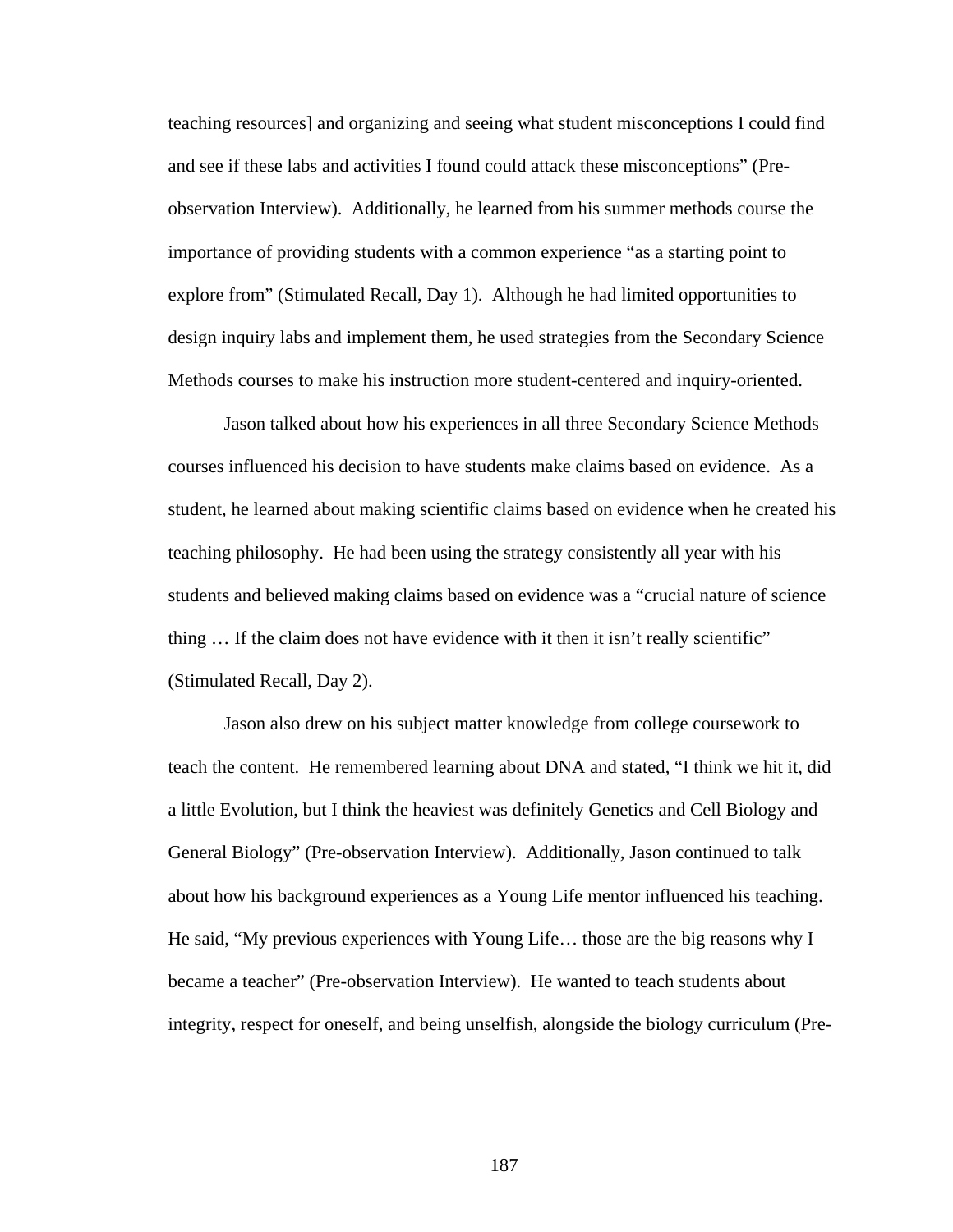observation Interview). He used labs in science class to help teach these character traits, believing that interaction during labs created a community (Stimulated Recall, Day 1).

*Summary: the Nature of Jason's Development of Knowledge of Teaching and Learning Development of Jason's Orientation to Science Teaching* 

Jason's science teaching orientation was complex and included: views of teaching and learning, views of the teacher and roles, and central and peripheral goals (See Table 34). Jason held competing views of teaching and learning. Ideally, he wanted students to discover science on their own through "discussions" based on his Young Life experiences. However, he consistently saw his teaching as a two-way process of communicating through teacher-led discussions. He believed he was responsible for presenting content through teacher-led discussions in order for students to learn science. His view that teaching and learning occurs through teacher-led discussions based on his K-16 experiences highlights his belief that he must transmit knowledge. Samuelowicz & Bain (1992) referred to competing conceptions "ideal" and "working." They conceptualized "working" conceptions as representing a compromise to conditions. Thus, the challenge of teaching made holding two conceptions a necessity. Although Jason took on additional goals, his orientation remained resistant to change and played a central role in his planning, enacting, and reflecting on teaching and learning.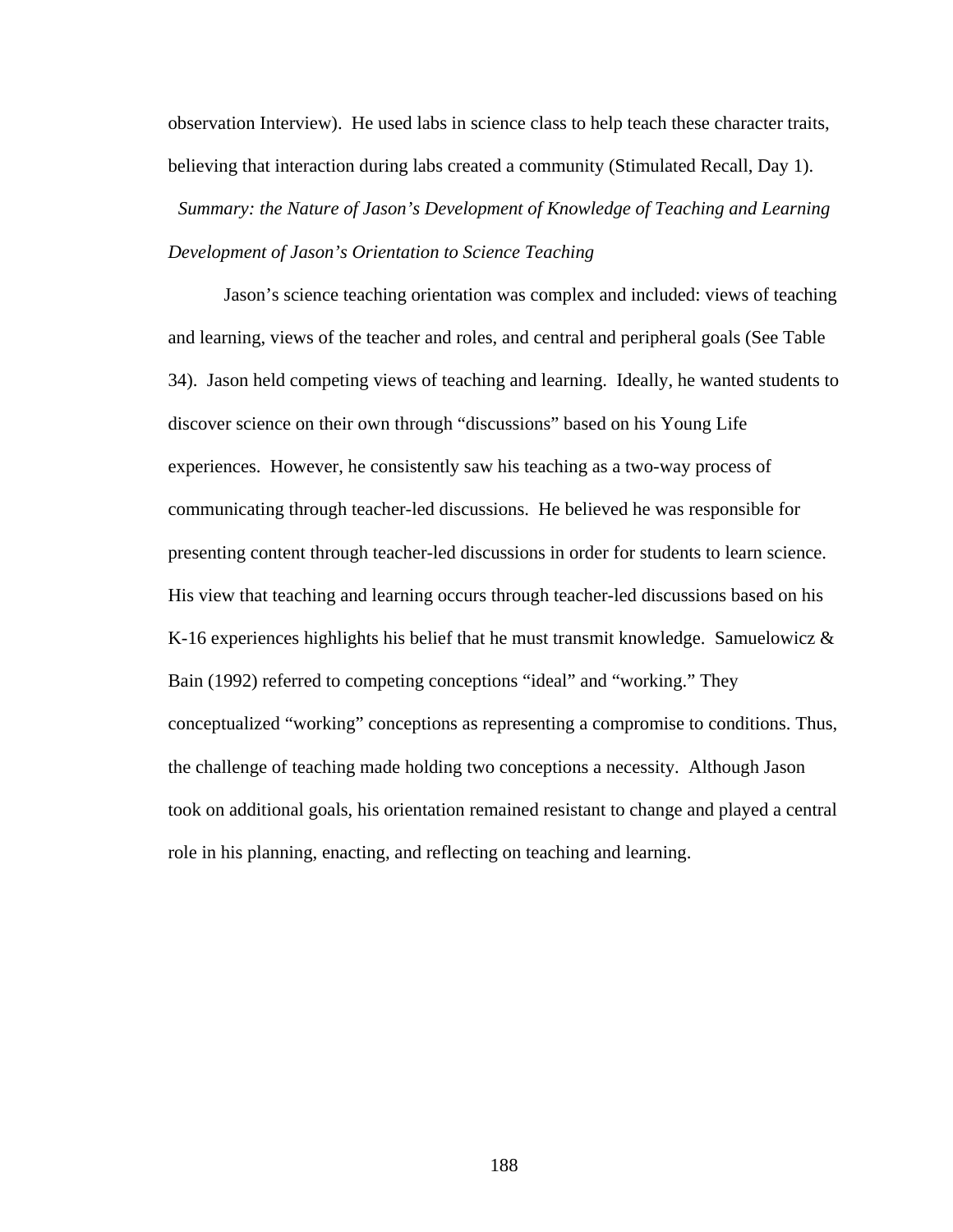# Table 34 *Development of Jason's Orientation to Science Teaching*

| <b>Dimensions</b>                    | Entry                                                                                                                                                                                                                                   | End of Summer                                                                                                                                                                                                                                   | <b>Fall Semester</b>                                                                                                                                                                                                                            | <b>Spring Semester</b>                                                                                                                                                                                                                          |
|--------------------------------------|-----------------------------------------------------------------------------------------------------------------------------------------------------------------------------------------------------------------------------------------|-------------------------------------------------------------------------------------------------------------------------------------------------------------------------------------------------------------------------------------------------|-------------------------------------------------------------------------------------------------------------------------------------------------------------------------------------------------------------------------------------------------|-------------------------------------------------------------------------------------------------------------------------------------------------------------------------------------------------------------------------------------------------|
| Views of<br>teaching and<br>learning | • Process of<br>discovering<br>knowledge so<br>students can<br>apply science<br>to life<br>• Teaching<br>science is<br>providing<br>content through<br>teacher-led<br>discussions and<br>learning is<br>participating in<br>discussions | • Process of<br>discovering<br>knowledge so<br>students can<br>apply science<br>to life<br>$\bullet$ Teaching<br>science is<br>providing<br>content through<br>teacher-led<br>discussions and<br>learning is<br>participating in<br>discussions | • Process of<br>discovering<br>knowledge so<br>students can<br>apply science<br>to life<br>$\bullet$ Teaching<br>science is<br>providing<br>content through<br>teacher-led<br>discussions and<br>learning is<br>participating in<br>discussions | $\bullet$ Process of<br>discovering<br>knowledge so<br>students can<br>apply science<br>to life<br>• Teaching<br>science is<br>providing<br>content through<br>teacher-led<br>discussions and<br>learning is<br>participating in<br>discussions |
| Views of the<br>teacher roles        | $\bullet$ Guide                                                                                                                                                                                                                         | · Guide                                                                                                                                                                                                                                         | $\bullet$ Guide                                                                                                                                                                                                                                 | $\bullet$ Guide                                                                                                                                                                                                                                 |
| Views of the<br>students roles       | • Discoverers                                                                                                                                                                                                                           | $\bullet$ Discoverers                                                                                                                                                                                                                           | · Discoverers                                                                                                                                                                                                                                   | • Discoverers                                                                                                                                                                                                                                   |
| Central goals                        | • For students to<br>apply science<br>to life<br>• For students to<br>discover<br>science<br>knowledge on                                                                                                                               | • For students to<br>apply science<br>to life<br>• For students to<br>discover<br>science<br>knowledge on                                                                                                                                       | • For students to<br>apply science<br>to life<br>• For students to<br>discover<br>science<br>knowledge on                                                                                                                                       | $\bullet$ NM<br>$\bullet$ NM                                                                                                                                                                                                                    |
|                                      | their own<br>$\bullet$ Prepare<br>students for<br>future classes                                                                                                                                                                        | their own<br>$\bullet$ NM                                                                                                                                                                                                                       | their own<br>$\bullet$ NM                                                                                                                                                                                                                       | • Preparing<br>students for<br>future courses                                                                                                                                                                                                   |
| Peripheral goals                     |                                                                                                                                                                                                                                         |                                                                                                                                                                                                                                                 | $\bullet$ To present<br>vocabulary                                                                                                                                                                                                              | $\bullet$ NM                                                                                                                                                                                                                                    |

*Development of Jason's Orientation to Science Teaching* 

Note. NM= Not mentioned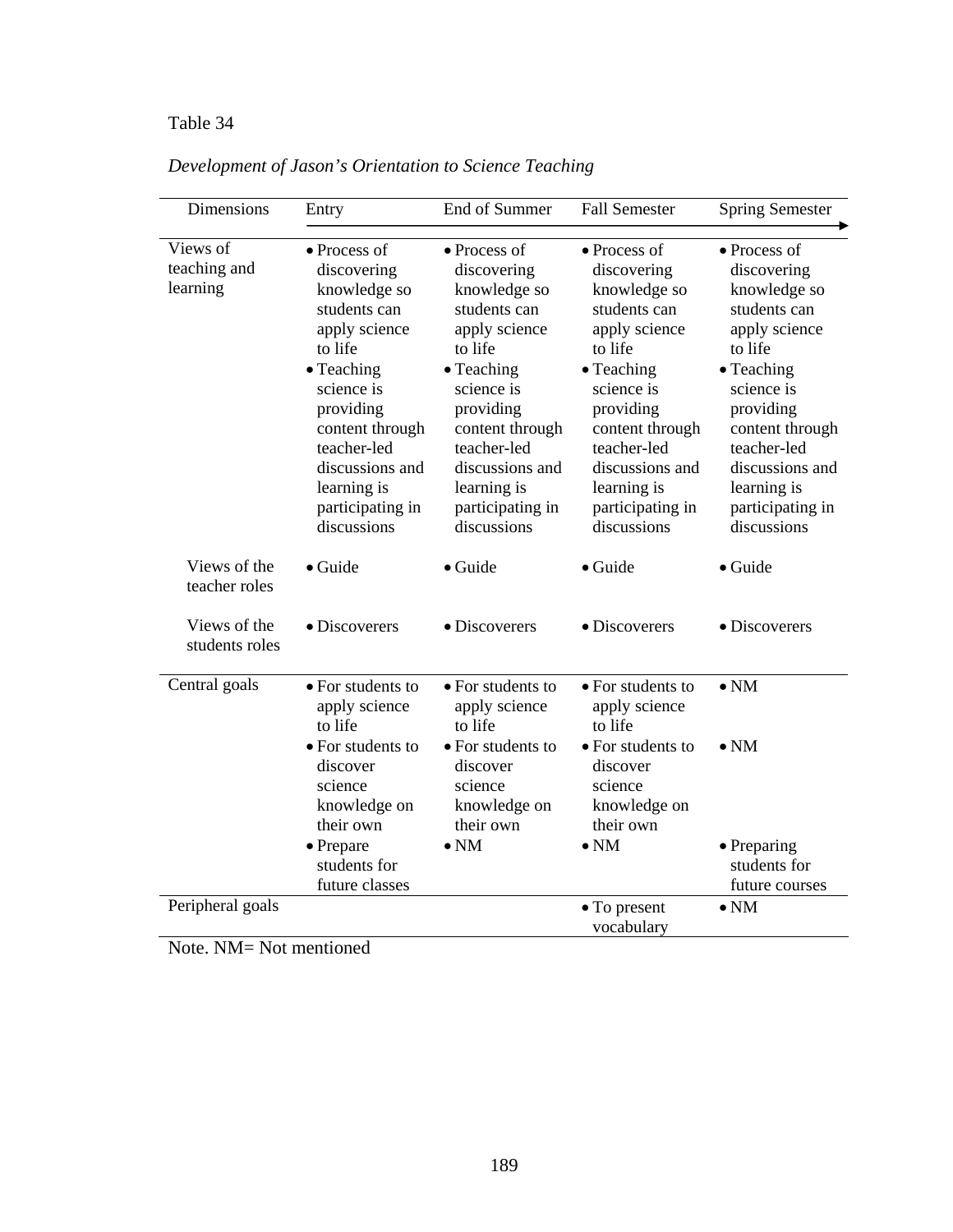#### *Development of Jason's Knowledge of Instructional Sequences*

Jason consistently sequenced science instruction in ways that gave priority to transmitting information during "inform" types of instruction. He used "discussion" with student participation so he could move back and forth between students' experiences and presenting new concepts. The sequence he implemented was consistently teachercentered. Although Jason learned about the 5E instructional model in the Secondary Science Methods courses, he thought it was necessary to precede his 5E instructional model with a discussion during "inform" types of instruction so students had prerequisite knowledge. Table 35 summarizes Jason's sequence of instruction to teach science. Table 35 *Development of Jason's Sequence of Science Instruction*

| End of Summer<br>Entry        |                                   | Fall               |                  | Spring                      |                    |                                                                                       |                                             |
|-------------------------------|-----------------------------------|--------------------|------------------|-----------------------------|--------------------|---------------------------------------------------------------------------------------|---------------------------------------------|
| Day 1                         | Day 2                             | Day 1              | Day 2            | Day 1                       | Day 2              | Day 1                                                                                 | Day 2                                       |
| <b>Focus</b><br><b>Inform</b> | Review<br>Inform<br><b>Inform</b> | Focus<br>Elaborate | Inform<br>Inform | Focus<br>Inform<br>Practice | Review<br>Practice | <b>Inform</b><br><b>Focus</b><br>Investigate<br><b>Inform</b><br>Elaborate-<br>Part I | Review<br>Elaborate-<br>Part II<br>Evaluate |

*Development of Jason's Sequence of Science Instruction* 

#### *Development of Jason's Knowledge of Learners*

 Jason attributed much of his knowledge of learners to his experience mentoring youth through Young Life. Jason thought that to learn the science content, students needed to participate in "discussions" in which the teacher connects science concepts to students' lives. To supplement his discussions, he planned to have students look at empirical evidence. These conceptions were strongly reinforced by his experiences in the first summer's coursework.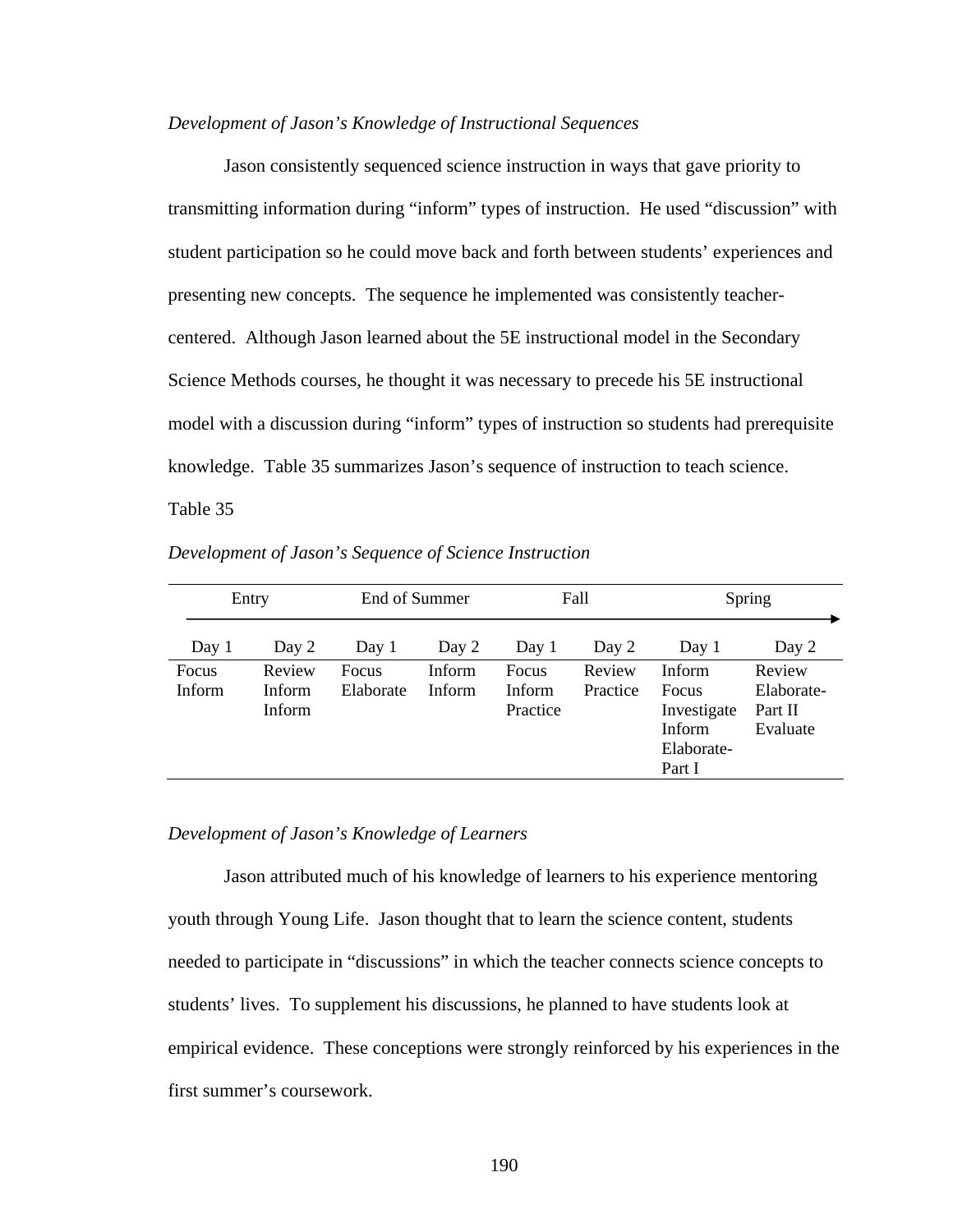During the fall semester, Jason's knowledge of the requirements of learners expanded as a result of working with his mentor and students. He learned from teaching that students have difficulties remembering cell organelles functions and teacher-led discussions would not be enough for them to commit new vocabulary to memory. At this point in time, he believed that students needed multiple exposures to new content. As a result, he provided multiple "practice" types of activities that included: justifying why organelles are important; identifying plant and animal cells based on their organelles; creating flash cards of organelles function; playing review games of organelles and their functions; and describing how a cell is like a factory.

 The Secondary Science Methods III course had a significant impact on the development of his knowledge of learners during the spring semester. Jason realized that both teacher-led discussions and multiple exposures were not always enough to help students overcome their difficulties learning science. He believed that students also required independent investigations where they made scientific claims based on evidence. Table 36 shows Jason's development of knowledge of learners including: requirements of learners, and areas of student difficulties learning science.

# *Development of Jason's Integration of Knowledge of Learners and Instructional Sequences*

Jason integrated his knowledge of learners with his knowledge of instructional sequences; however, his instructional sequences did not fully reflect his knowledge of learners. At the beginning of the ACP, Jason acquired much of his knowledge of teaching and learning through his observations as a student in his high school and college classes. Additionally, his experiences mentoring youth through Young Life shaped his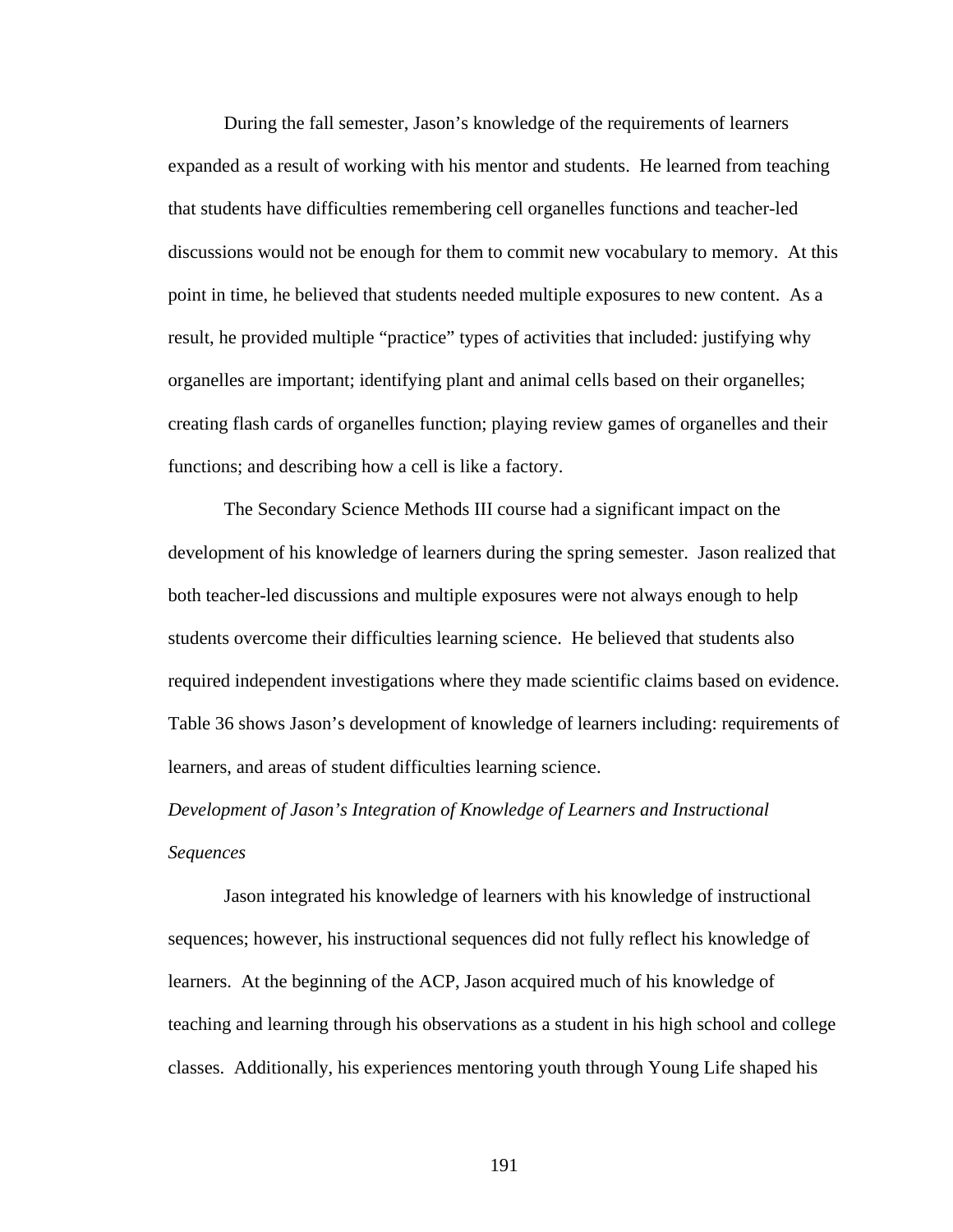knowledge of using "discussions" to help students comprehend new concepts. In Jason's lessons, he planned to use discussions to relate content to students' lives during "inform" types of instruction because he thought it would help students discover science on their own.

From working with his mentor and students, Jason realized that students would not learn cell organelle's structure and function by only having teacher-led discussions. He learned students needed multiple opportunities to rehearse vocabulary. Thus, he planned a number of different "practice" types of instruction so students could apply vocabulary in different contexts. Jason's integration of knowledge was directly related to his experiences with students and his mentor.

Over time, Jason observed that learning requires a combination of "discussions," independent investigation, and students generating scientific claims based on evidence. In his lessons, he sequenced instruction so that he could discuss science content with students during "inform" types of instruction, then provide students with hands-on activities collecting data based on their own interests during "elaborate" types of instruction, and make a scientific claim based on evidence during "evaluate" types of instruction. After nearly nine months in the ACP, Jason integrated his knowledge of learners and instructional sequence to design instruction so students could learn by discovering, on their own, some patterns in how the world works. The integration was related to working with students and the Secondary Science methods courses.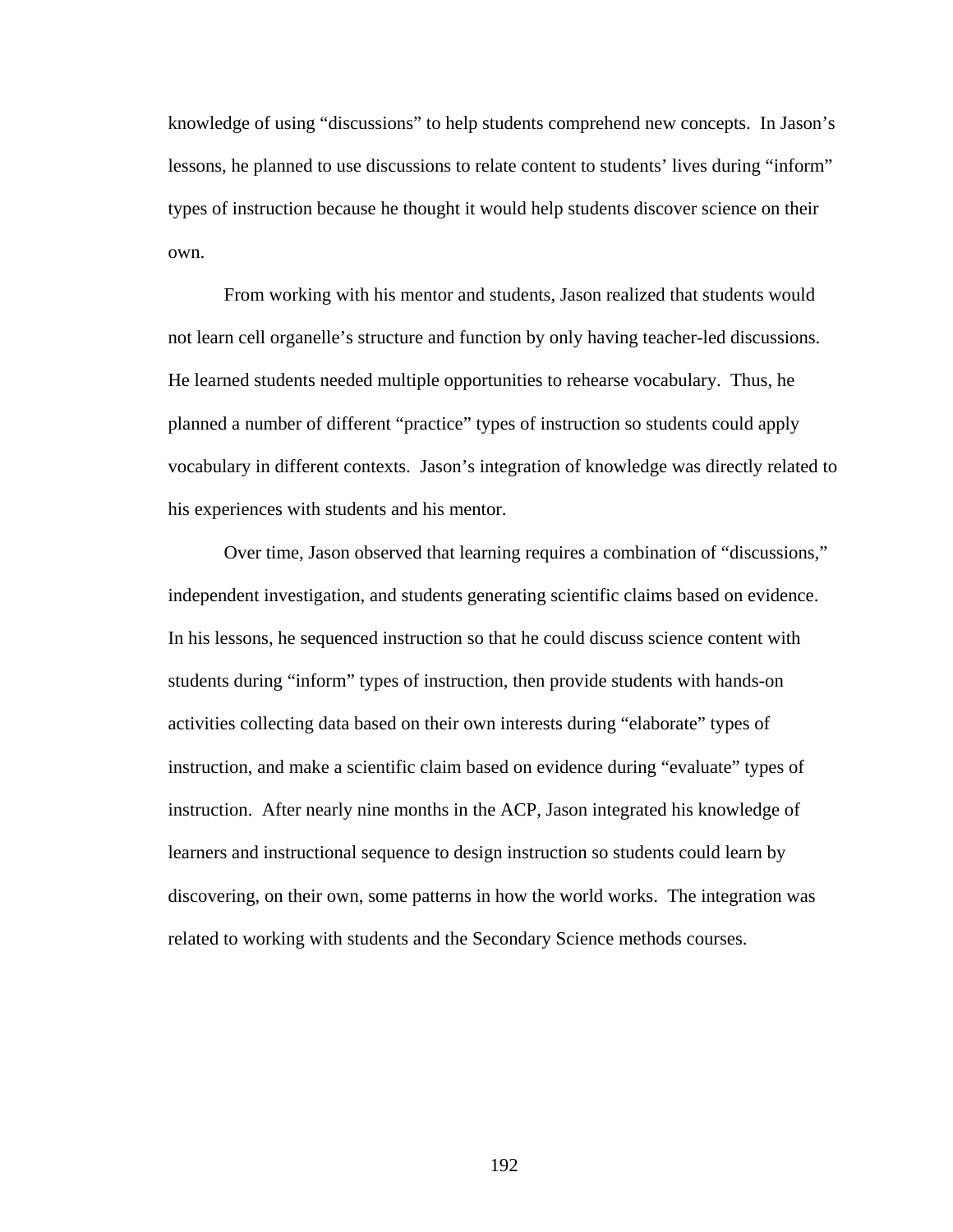# Table 36 *Jason's Development of Knowledge of Learners*

| Knowledge<br>of Learners                    | Entry                                                                                                          | End of Summer                                                                                                  | <b>Fall Semester</b>                                                                                           | <b>Spring Semester</b>                                                                          |
|---------------------------------------------|----------------------------------------------------------------------------------------------------------------|----------------------------------------------------------------------------------------------------------------|----------------------------------------------------------------------------------------------------------------|-------------------------------------------------------------------------------------------------|
| Requirement<br>s for<br>Learning<br>Science | • Students need<br>teacher-led<br>discussions<br>• Connections to<br>life<br>• Discover new<br>ideas own their | • Students need<br>teacher-led<br>discussions<br>• Connections to<br>life<br>· Discover new<br>ideas own their | • Students need<br>teacher-led<br>discussions<br>• Connections to<br>life<br>• Discover new<br>ideas own their | • Students need<br>teacher-led<br>discussions<br>• Connections to<br>life<br>$\bullet$ NM       |
|                                             | own<br>· Evidence-based                                                                                        | own<br>• Evidence-based                                                                                        | own<br>$\bullet$ NM                                                                                            | $\bullet$ NM                                                                                    |
|                                             | experiences<br>• Connections to<br>previous<br>content                                                         | experiences<br>$\bullet$ NM                                                                                    | • Connections to<br>previous<br>content                                                                        | $\bullet$ NM                                                                                    |
|                                             | • Collaborative<br>experiences                                                                                 | $\bullet$ NM                                                                                                   | • Collaborative<br>experiences                                                                                 | $\bullet$ NM                                                                                    |
|                                             | • Connections to<br>life                                                                                       | $\bullet$ NM                                                                                                   | $\bullet$ NM                                                                                                   | $\bullet$ NM                                                                                    |
|                                             |                                                                                                                |                                                                                                                | • Multiple<br>exposures                                                                                        | $\bullet$ NM                                                                                    |
|                                             |                                                                                                                |                                                                                                                |                                                                                                                | · Discover new<br>ideas through<br>evidence-based<br>experiences<br>• Making claims<br>based on |
| Areas of<br><b>Difficulties</b><br>Learning | $\bullet$ None<br>mentioned                                                                                    | $\bullet$ None<br>mentioned                                                                                    | • Visualizing<br>cellular<br>structures                                                                        | evidence<br>$\bullet$ NM                                                                        |
| Science                                     |                                                                                                                |                                                                                                                |                                                                                                                | • Visualizing<br><b>DNA</b><br>replication and<br>protein<br>synthesis                          |

*Jason's Development of Knowledge of Learners* 

Note. NM= Not mentioned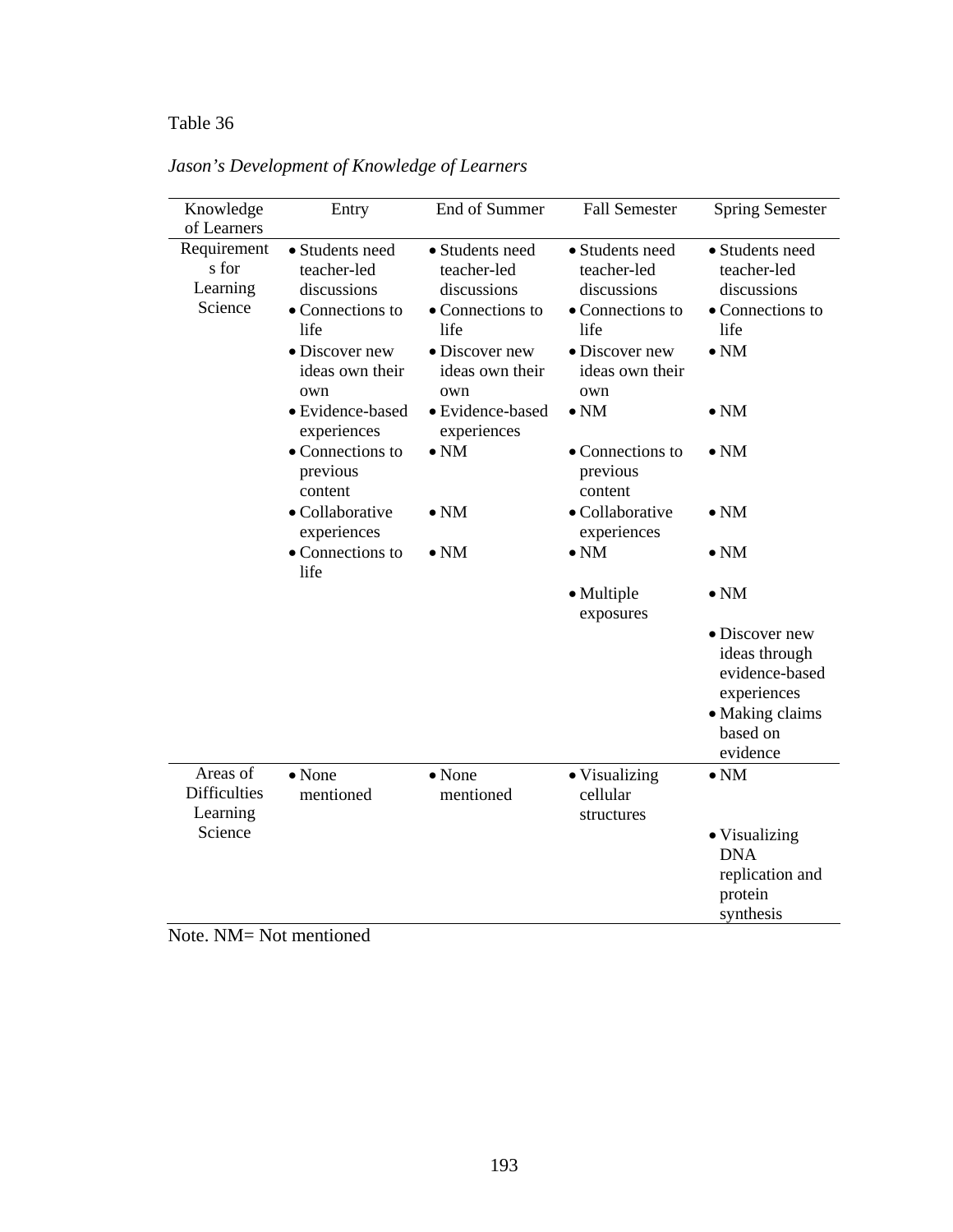#### *Contributing Factors to Jason's Development of Knowledge of Teaching and Learning*

 At the beginning of the ACP, Jason credited his knowledge of teaching and learning to his K-16 experiences observing his science teachers and mentoring adolescents through Young Life. These experiences formed his science teaching orientation that acted as a filter for making sense of his experiences in the ACP. Over the nine months of the ACP, Jason did not latch onto one specific source when deciding how to teach. Rather, he talked about how the culmination of his experiences influenced his knowledge of teaching and learning. For example, although Jason believed his mentor held dissimilar and sometimes incompatible views of teaching and learning, he learned from the guided internship about the importance of multiple exposures with content to help students overcome their difficulties. Jason's experiences in the Secondary Science Methods courses provided him with an understanding of the skills involved in making lessons more student-centered. Jason tried to implement a 5E instructional model for teaching DNA during the spring semester. However, his interpretation of the 5E instructional model meant that he needed to use "inform" types of instruction before his lessons so students could understand new content. Over time, Jason drew on multiple experiences to resolve tensions in his competing views of teaching and learning.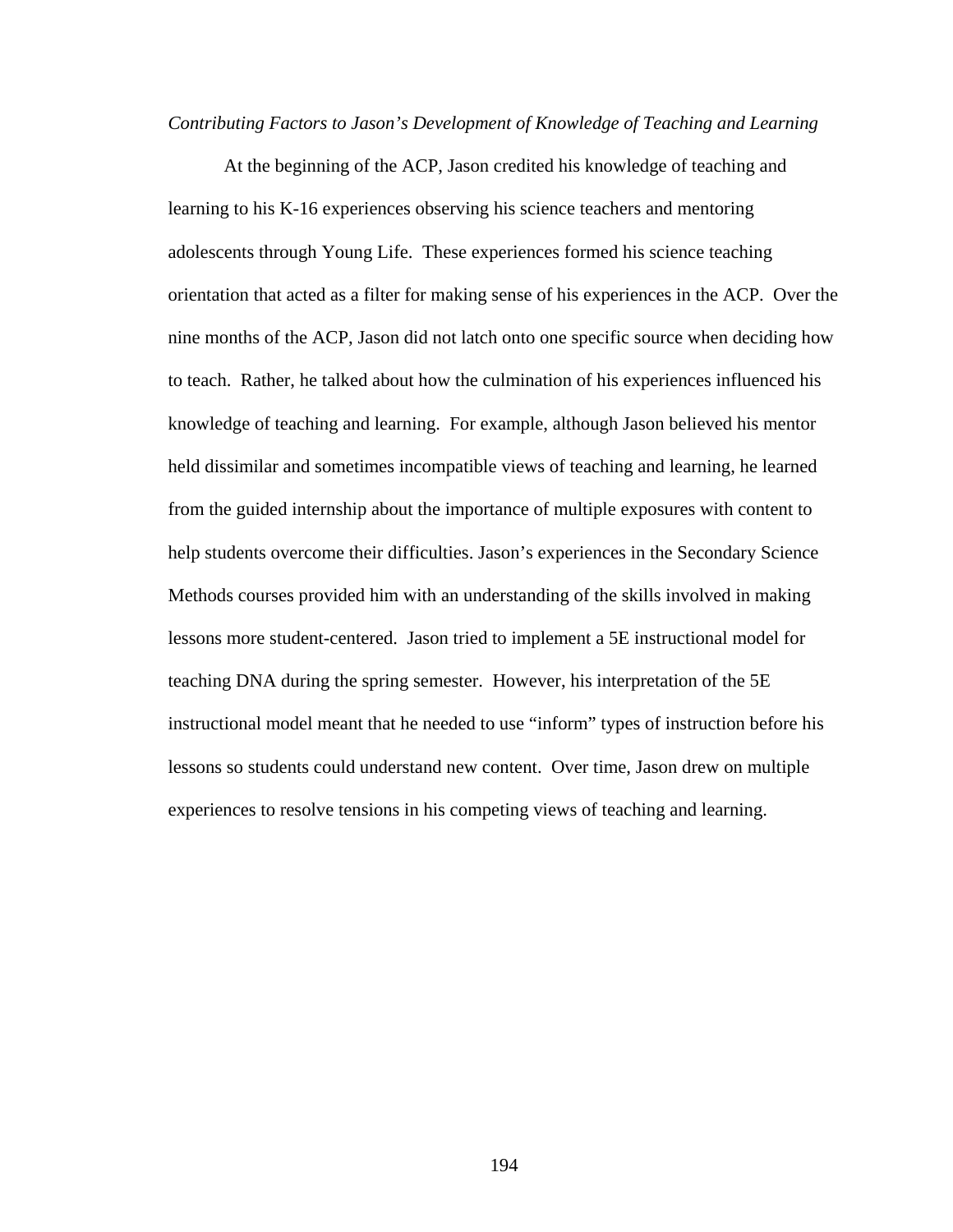#### CHAPTER FIVE: CROSS-CASE ANALYSIS

 In this chapter, I present assertions based on the full data set from the four cases presented in Chapter Four. The assertions describe major themes common among the participants' development of PCK and are organized around the sub-research questions that guided this study.

#### *Sub-Research Questions and Assertions*

- 1. What knowledge of learners do teachers have at various points during an ACP (entry, end of summer, end of first semester, end of first year)? (Assertion 1)
- 2. How do ACP teachers sequence science instruction at various points of their program? (Assertion 2)
- 3. In what ways do ACP science teachers integrate their knowledge of learners and sequence of instruction? (Assertion 3)
- 4. What is the nature of ACP teachers' orientations to science teaching at various points of their program? (Assertion 4)
- 5. In what ways do the following factors contribute to the development of teachers' knowledge of learners and sequencing of instruction: background experiences, science teaching orientations, and school context? (Assertion 4)

In discussing each of the four assertions, I refer back to the case profiles and use relevant data from the interviews and classroom observations in order to understand participants' development of knowledge.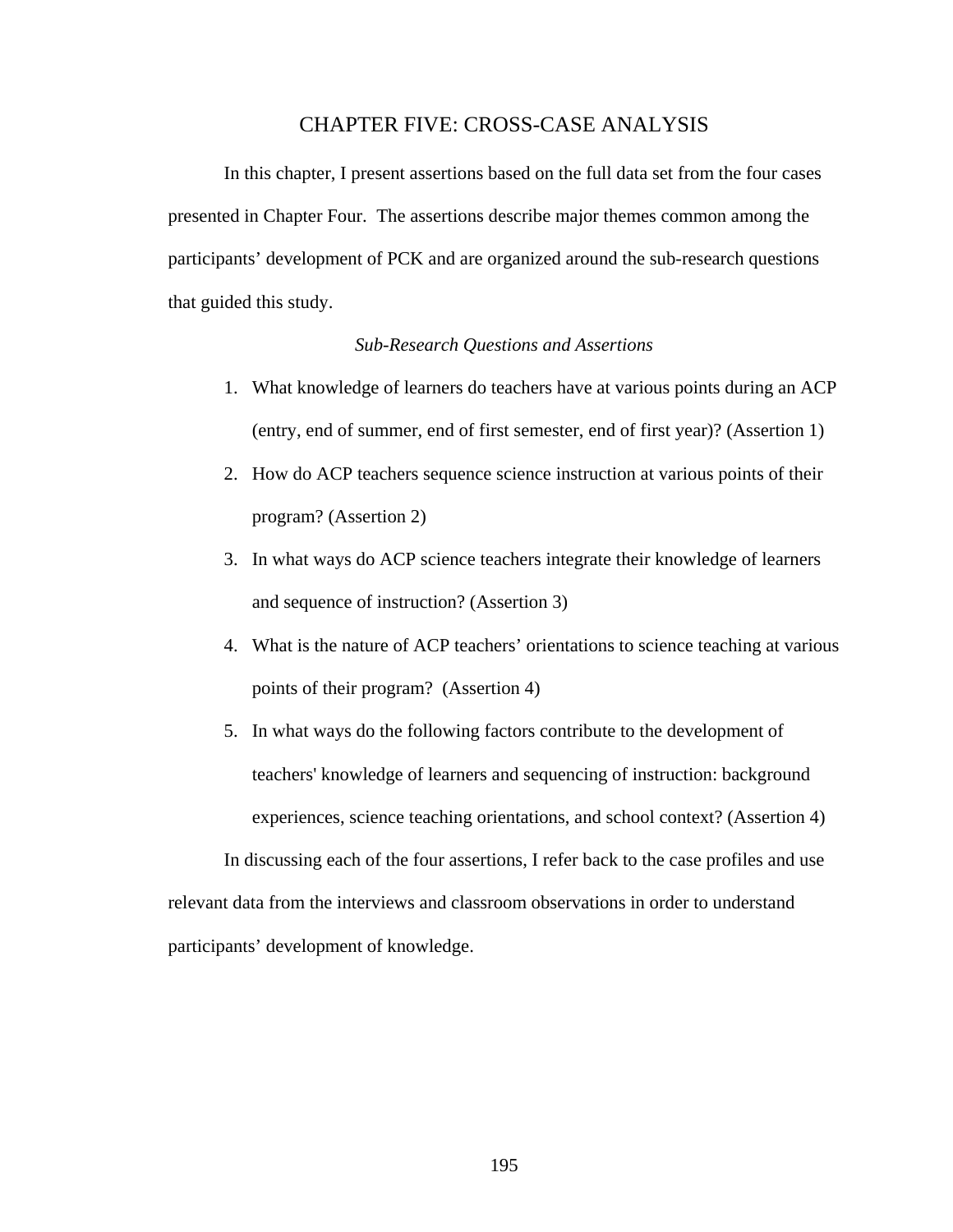*Assertion 1: Over time, prospective teachers broadened their knowledge of requirements for learning science without forming a cohesive view of science learning.* 

At the beginning of the ACP, Mary, Amy, Lilly, and Jason were unsure of students' knowledge of genetics; however, they all believed they could help students learn science by relating new content to students' life experiences through lectures and teacher-led discussions. For Amy, Mary, and Lilly, these were strategies they observed their high school and/or college professors use to help students learn science. For example, Mary thought students might be familiar with the term "DNA" and planned to teach heredity by using teacher-led discussions to relate to students' experiences with televisions shows. Amy thought that students had been exposed to heredity in previous science courses, and planned to help students learn by showing them how to construct a family tree. Lilly also believed that students did not have much experience learning biology. She planned to help students learn heredity by: (1) using an analogy that video game codes are like alleles and traits, and (2) showing how mixing different colors of paint is similar to the inheritance of dominant and recessive alleles. Jason came into the ACP with an understanding that learning is dependent on a number of factors from his experiences as a K-16 student and through Young Life. However, he believed he could help students learn science by using "discussions" with student participation. He planned on using "discussions" to go back and forth between asking questions, eliciting student ideas, and introducing new terminology and concepts. Each of these participants thought they could help students learn science by relating to students' experiences either through lectures or discussions.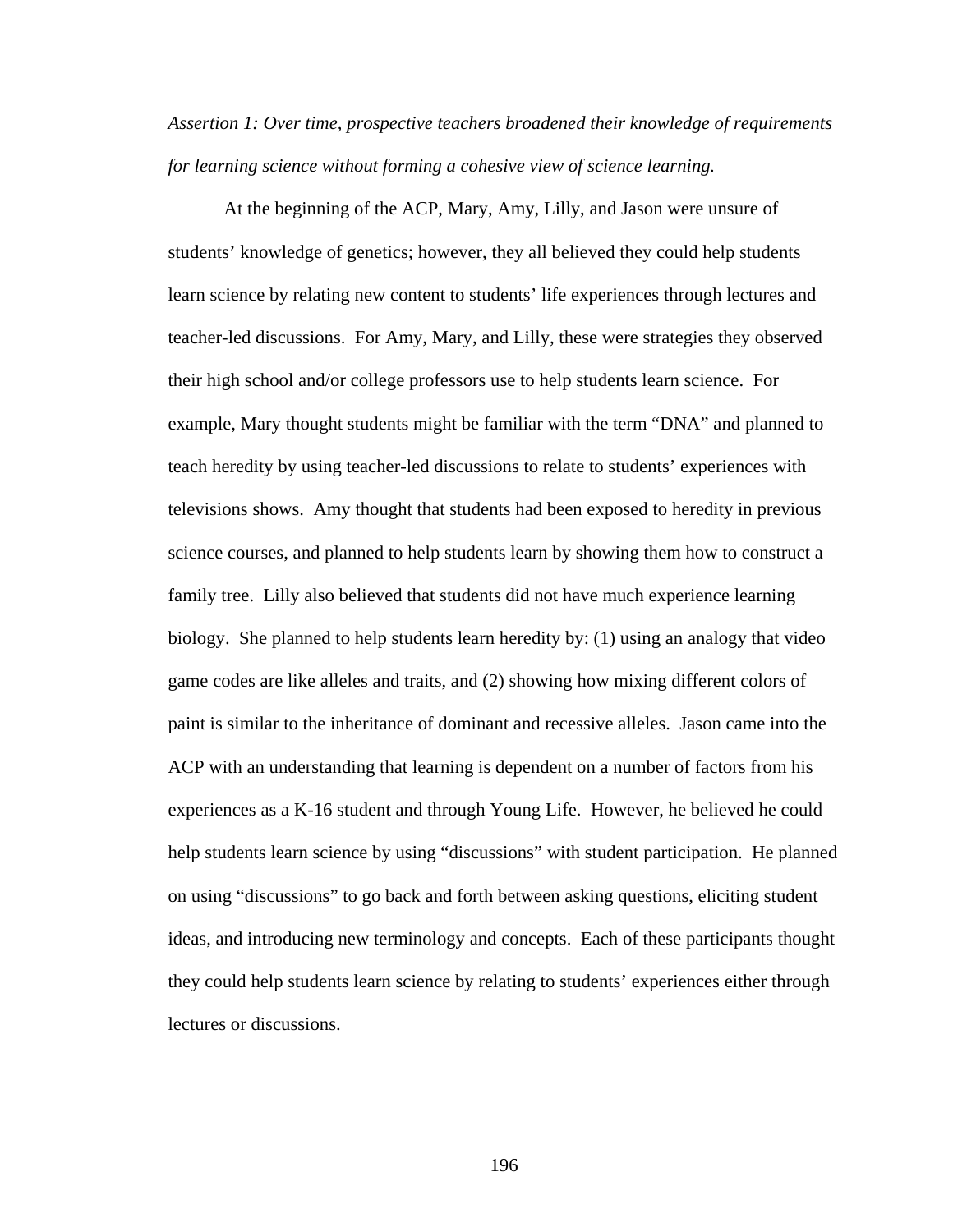After 11 weeks in the ACP, Mary, Amy, and Lilly realized that relating the content to students' life experiences would not be enough to help students learn science. Their ideas expanded as a result of their experiences in the ACP courses. For example, Mary still believed that learners need lectures, but learned from the Secondary Science Methods and Educational Psychology courses that they also needed to "discover" content on their own and engage in group work. Similarly, even though Amy primarily thought students needed lectures and teacher-led discussions to learn science, she learned from the Secondary Science Methods course that students also need to make observations of phenomena, investigate scientific questions by collecting data, and have collaborative opportunities to teach each other. Lilly believed that, regardless of students' prior knowledge, she could help them learn by lecturing and allowing them to make scientific decisions so they could learn on their own. Jason found that the ideas proposed about learners in the Secondary Science Methods Course strongly reinforced his initial conceptions about students "discovering" science on their own and making evidencebased explanations about science phenomena.

Over time, Mary, Amy, Lilly, and Jason developed a growing awareness of student difficulties and broadened their knowledge of the requirements for learning. Each prospective teacher added to his/her knowledge of learners while retaining prior conceptions of students' needs. Mary, for example, believed lectures are fundamental for learning, but that teachers frequently need to provide multiple exposures and group work to help students commit new terms to memory. When Mary developed her unit on the heart, first she discussed structures and functions, and then she provided multiple opportunities for students to practice tracing blood flow through the heart. Likewise,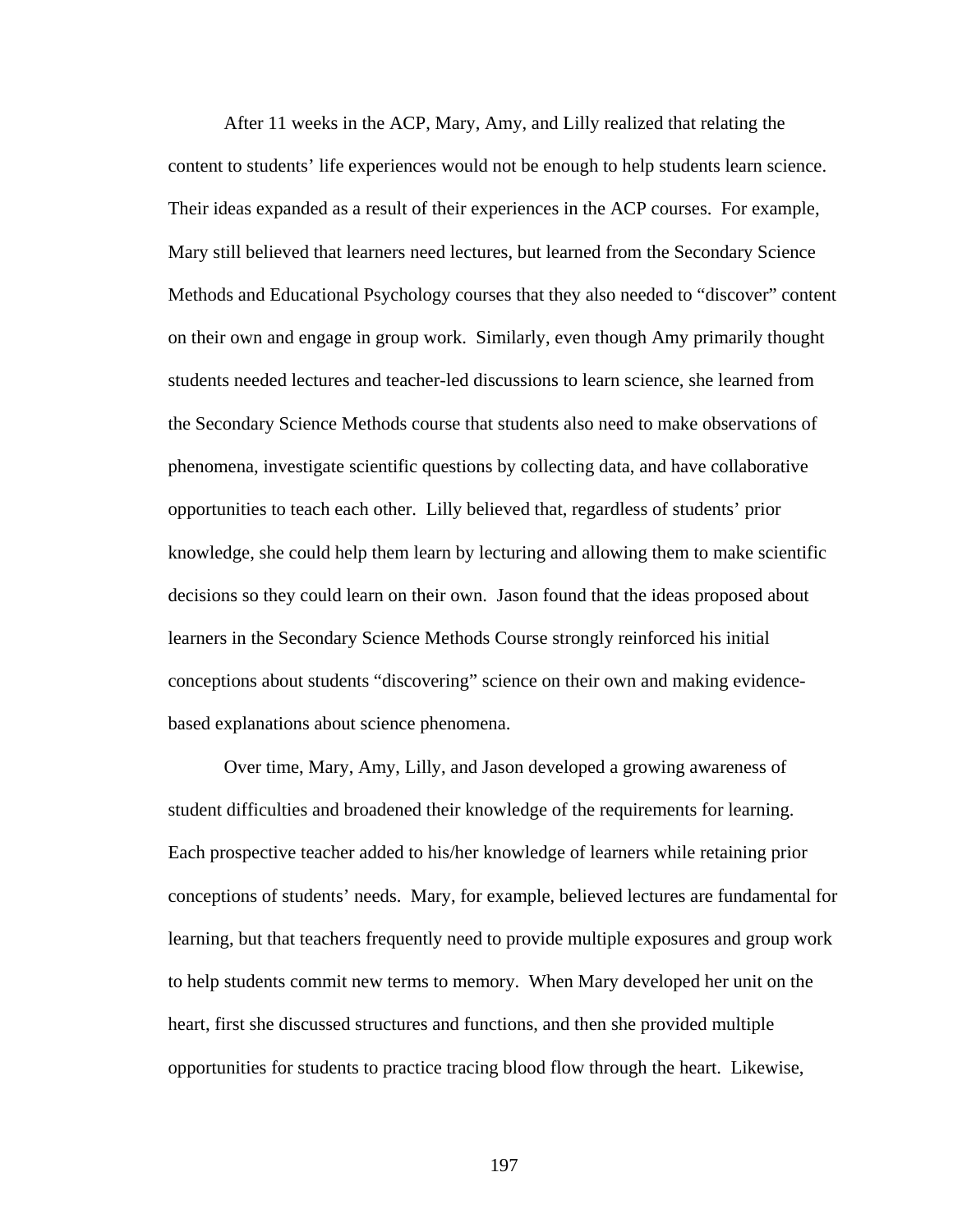prior to developing her cloning unit, Amy knew that students had trouble comprehending all of the information presented in her lectures. She also knew that students learn better when they have the opportunity to "peer teach," and talk through the ideas presented in lecture with their peers. By considering the benefit of "peer teaching," she was able to breakup her lectures into segments to allow students to formulate and practice new ideas in their own words. Like Mary and Amy, Lilly primarily used lectures to teach the content. However, she knew from working with students and her mentor teacher that students also need multiple exposures to material to commit terms and concepts to memory. In Lilly's spring semester lessons on the biochemical evidence for evolution lesson, she used a PowerPoint to lecture, and then provided students multiple opportunities to compare and contrast different organisms' amino acid sequences. Although Jason's knowledge of the requirements for learning did not seem to grow as much in quantity as the other participants, he also developed additional ideas about learners. For example, Jason learned from his mentor teacher that students need multiple opportunities to practice new terms in order to commit them to memory. During the spring semester, Jason believed that providing students with an independent investigation was a way for them to "discover" some science content on their own. Jason was able to combine his ideas about "discovery learning" and evidence-based experiences to create a more sophisticated idea about how students can learn content on their own. For these teachers, understanding students' difficulties helped them broaden their knowledge of learners. However, they did not make meaningful links between their knowledge of learners and learning and more student-centered views. The teachers demonstrated naïve views of the requirements of learning and talked about students' learning needs as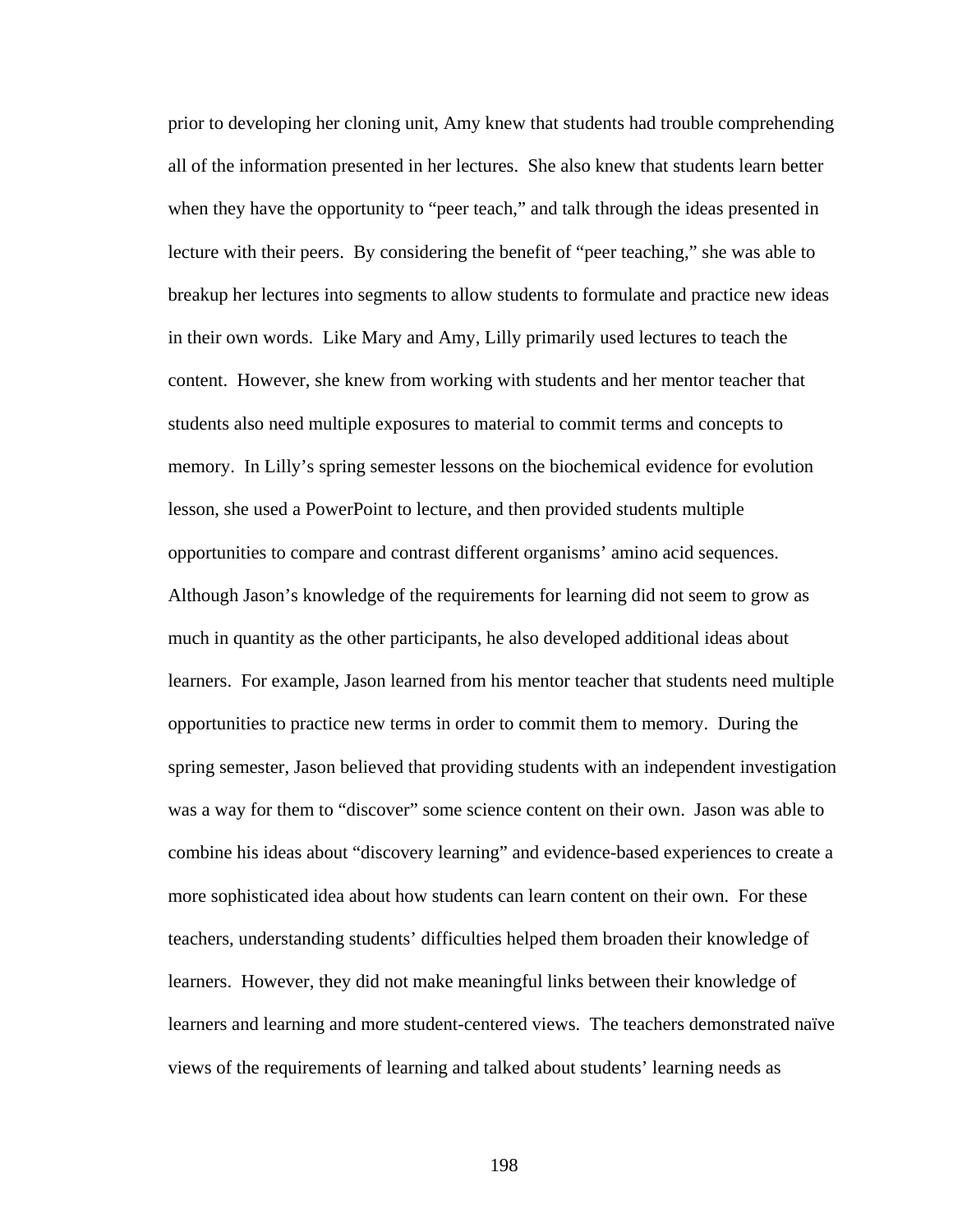separate, unrelated items. Table 37 and 38 indicates what prospective teachers' focused on across time.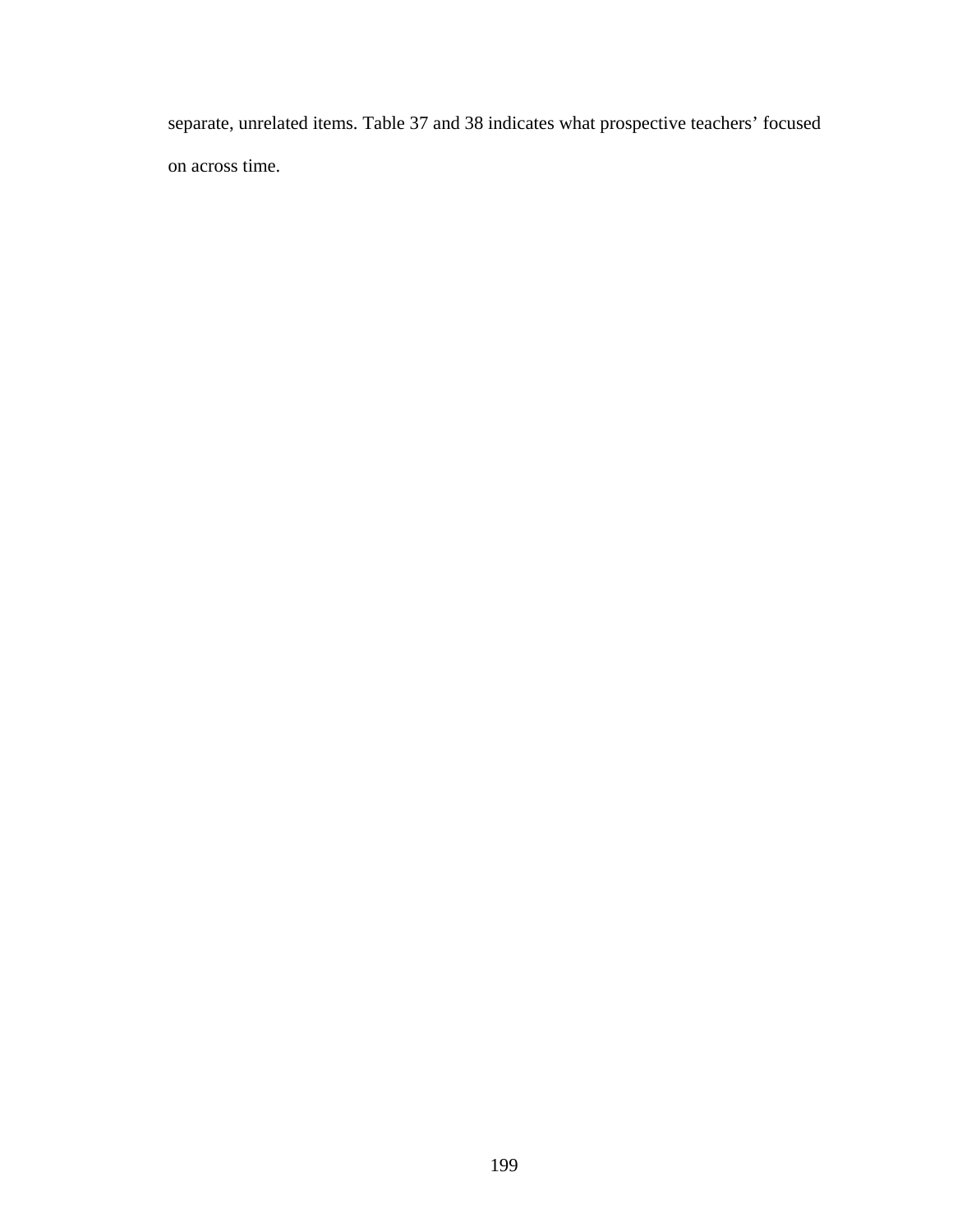| Participant | Entry                        | End of Summer                                          | <b>Fall Semester</b>                  | <b>Spring Semester</b>                 |
|-------------|------------------------------|--------------------------------------------------------|---------------------------------------|----------------------------------------|
| Mary        | $\bullet$ Lectures           | • Lectures                                             | • Lectures                            | $\bullet$ Lectures                     |
|             | • Connections to life        | • Connections to life                                  | $\bullet$ NM                          | $\bullet$ NM                           |
|             |                              | • Discover new ideas on<br>their own                   | $\bullet$ NM                          | $\bullet$ NM                           |
|             |                              | $\bullet$ Group work                                   | $\bullet$ NM                          | $\bullet$ NM                           |
|             |                              |                                                        | • Hands-on                            | $\bullet$ NM                           |
|             |                              |                                                        |                                       | • Multiple exposures to new<br>content |
|             |                              |                                                        |                                       | • Collaborative experiences            |
| Amy         | • Teacher-led<br>discussions | • Teacher-led discussions                              | • Teacher-led<br>discussions/lectures | • Teacher-led<br>discussions/lectures  |
|             | • Connections to life        | • Connections to life                                  | • Connections to life                 | $\bullet$ NM                           |
|             |                              | • Making observations of<br>phenomena                  | $\bullet$ NM                          | $\bullet$ NM                           |
|             |                              | • Hands-on experiences                                 | • Hands-on experiences                | • Hands-on experiences                 |
|             |                              | • Investigating scientific<br>questions and collecting | $\bullet$ NM                          | $\bullet$ NM                           |
|             |                              | data                                                   | $\bullet$ NM                          | $\bullet$ NM                           |
|             |                              | • Coteaching experiences                               | • "Peer teaching" experiences         | • "Peer teaching" experiences          |

*Development of Mary and Amy's Knowledge of the Requirements for Learning Science* 

Note. NM= Not mentioned.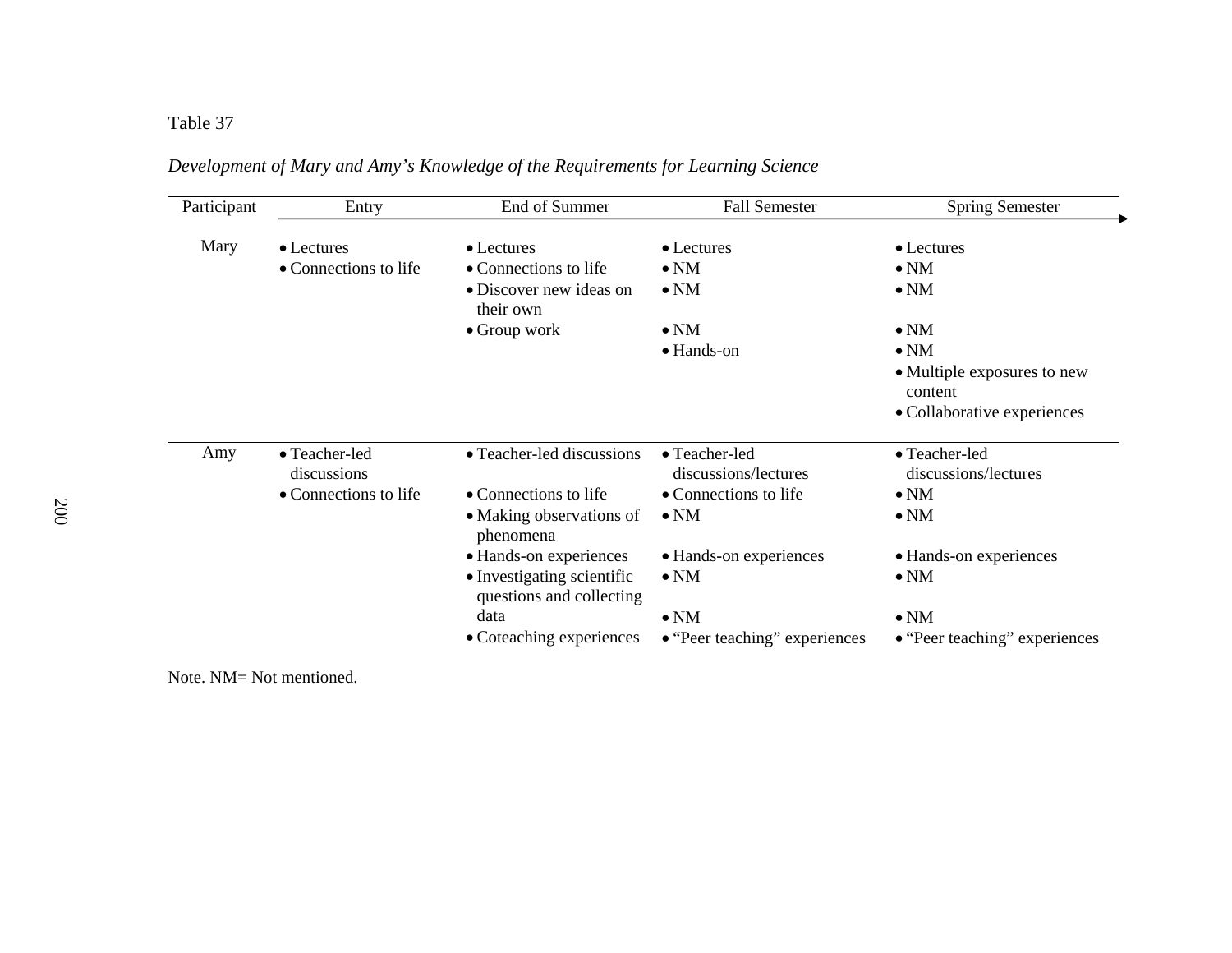#### Table 38  $\Box$

| Participant | End of Summer<br>Entry<br>• Students need teacher-led<br>• Students need teacher-<br>led discussions<br>discussions<br>• Connections to life<br>• Connections to life<br>• Repetition<br>• Make scientific decisions                            |                                                                                                                                                                                | <b>Fall Semester</b>                                                                                                                                                                                                                             | <b>Spring Semester</b><br>• Students need teacher-led<br>discussions<br>• Connections to life<br>$\bullet$ NM<br>• Making scientific decisions<br>• Multiple exposures<br>• Evidence-based<br>experiences<br>$\bullet$ NM<br>• Connections to previous<br>course content |  |
|-------------|-------------------------------------------------------------------------------------------------------------------------------------------------------------------------------------------------------------------------------------------------|--------------------------------------------------------------------------------------------------------------------------------------------------------------------------------|--------------------------------------------------------------------------------------------------------------------------------------------------------------------------------------------------------------------------------------------------|--------------------------------------------------------------------------------------------------------------------------------------------------------------------------------------------------------------------------------------------------------------------------|--|
| Lilly       |                                                                                                                                                                                                                                                 |                                                                                                                                                                                | • Students need teacher-led<br>discussions<br>• Connections to life<br>$\bullet$ NM<br>• Making scientific decisions<br>• Multiple exposures<br>• Evidence-based<br>experiences<br>• Hands-on experiences                                        |                                                                                                                                                                                                                                                                          |  |
| Jason       | • Students need teacher-<br>led discussions<br>• Connections to life<br>• Discover new ideas on<br>their own<br>· Evidence-based<br>experiences<br>• Connections to previous<br>content<br>• Collaborative<br>experiences to build<br>knowledge | • Students need teacher-led<br>discussions<br>• Connections to life<br>• Discover new ideas on<br>their own<br>· Evidence-based<br>experiences<br>$\bullet$ NM<br>$\bullet$ NM | • Students need teacher-led<br>discussions<br>• Connections to life<br>• Discover new ideas on<br>their own<br>$\bullet$ NM<br>• Connections to previous<br>content<br>• Collaborative expereinces<br>to build knowledge<br>• Multiple exposures | • Students need teacher-led<br>discussions<br>• Connections to life<br>$\bullet$ NM<br>$\bullet$ NM<br>$\bullet$ NM<br>$\bullet$ NM<br>$\bullet$ NM<br>• Discover new ideas<br>through evidence-based<br>experiences.                                                    |  |

*Development of Lilly and Jason's Knowledge of the Requirements for Learning Science*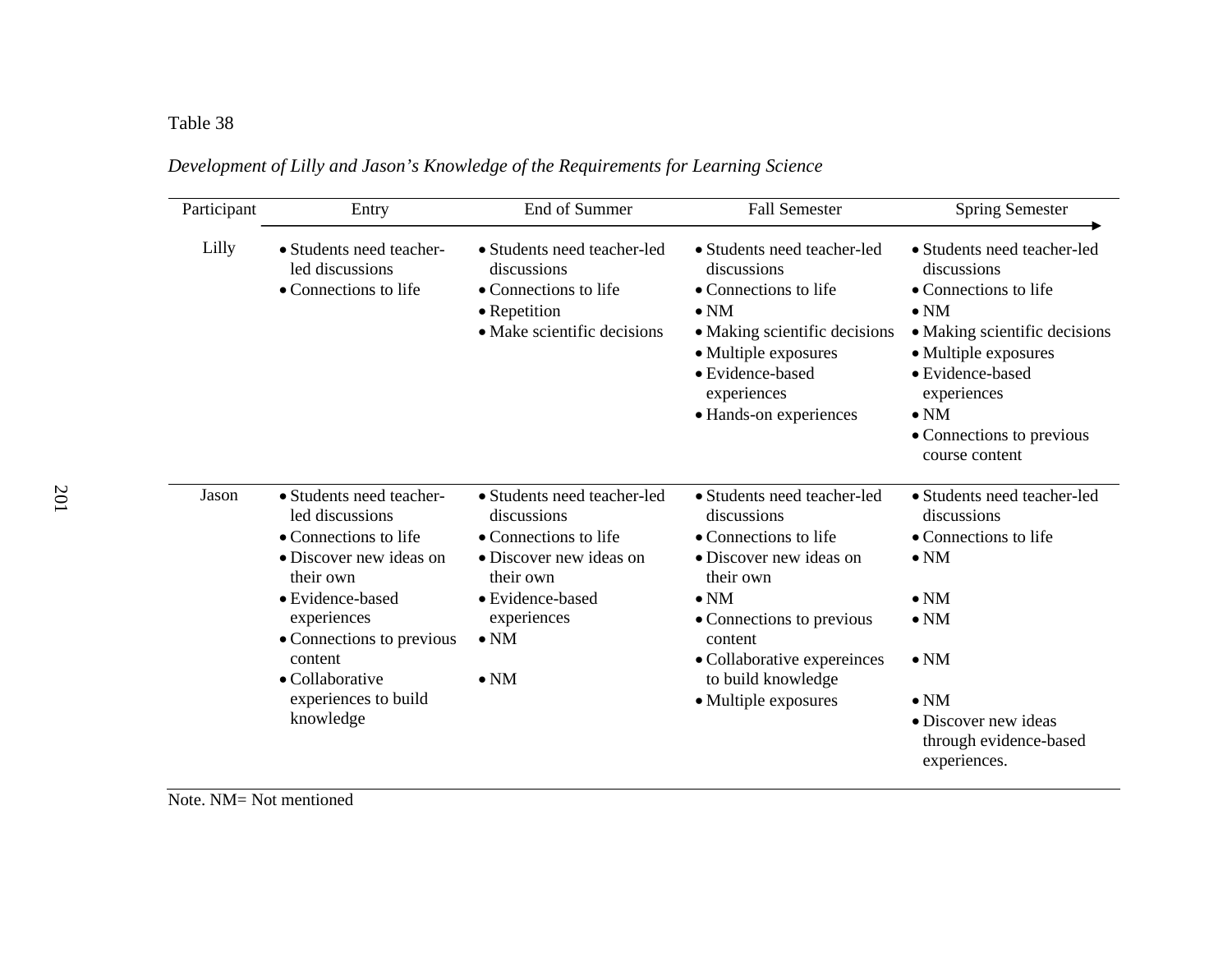*Assertion 2: Prospective teachers consistently sequenced instruction in ways that gave priority to transmitting information to students.* 

At the beginning of the ACP, Mary, Amy, Lilly, and Jason planned to use an instructional sequence aimed at providing new knowledge to students during "inform" types of instruction. These four participants believed that science learning begins when the teacher transmits knowledge to students. The other activities they planned were dependent on the knowledge provided during "inform" types of instruction and included: (1) "review" types of instruction to remind students of content previously covered; (2) "focus" types of instruction to provide an opportunity for the teacher to motivate and focus students; and (3) "practice" types of instruction to have students use and rehearse ideas from "inform" types of instruction through interactions with peers, texts, the teacher, and worksheets. During the End of the Summer interviews, the participants continued to focus on presenting information to students during "inform" types of instruction because they believed that learning starts when the teacher lectures or "discusses" new content. They continued to plan "review," "focus," and "practice" types of instruction.

 All four participants' knowledge of instructional strategies developed during the fall and spring semesters. This is evident in the lesson plan summaries in the individual case profiles. However, all four participants continued to believe that teaching and learning begin when the teacher tells students new content through "inform" types of instruction. For example, although Mary learned about other instructional strategies in the Secondary Science Methods courses, she stated that, in Anatomy class, lectures were the best way to provide students with science vocabulary.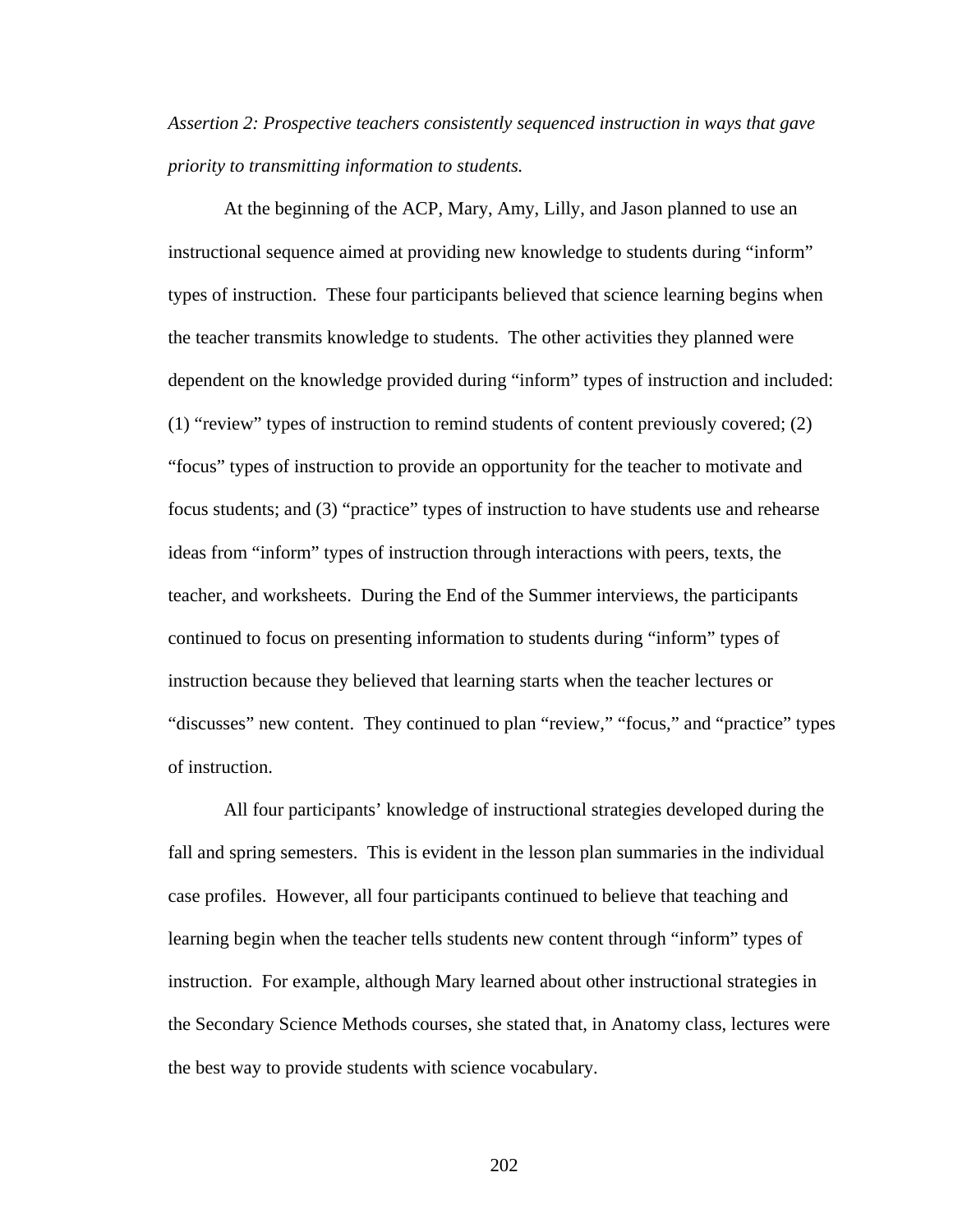During the spring semester, Amy implemented a photosynthesis laboratory so students could collect data in an "investigate" type of instruction. However, Amy relied on teacher-led discussions and told students what they should expect in the investigation after modeling, step-by-step, the lab procedure. On the second day, she used students' data to lead a discussion about the role of carbon dioxide in photosynthesis. Even though students had hands-on experiences exploring the role of carbon dioxide in photosynthesis, Amy relied on lectures and discussions during "inform" types of instruction to teach photosynthesis.

 In Lilly's diffusion and osmosis unit in the fall semester, she had students manipulate variables in an independent investigation which was part of her "elaborate" type of instruction. However, the placement of the "elaborate" was based on students' prior knowledge and experiences that included: (1) lectures and teacher-led discussions on diffusion and osmosis, and (2) an "investigation" where students collected data to verify what Lilly had told students in her previous lectures. Although students were able to investigate questions and make scientific claims based on evidence in another context, the experience provided limited opportunities for students to construct scientific explanations. Lilly believed that students needed knowledge provided during "inform" types of instruction to be successful in the "elaboration."

After teaching full time, without a mentor teacher, Jason used his interpretation of the 5E instructional model from the ACP coursework to design his lesson on DNA. However, prior to the interview-observation cycle, Jason used lectures and teacher-led discussions to provide students with knowledge of the structure and function of DNA. Jason believed the order of the phases of the 5E instructional model was unimportant and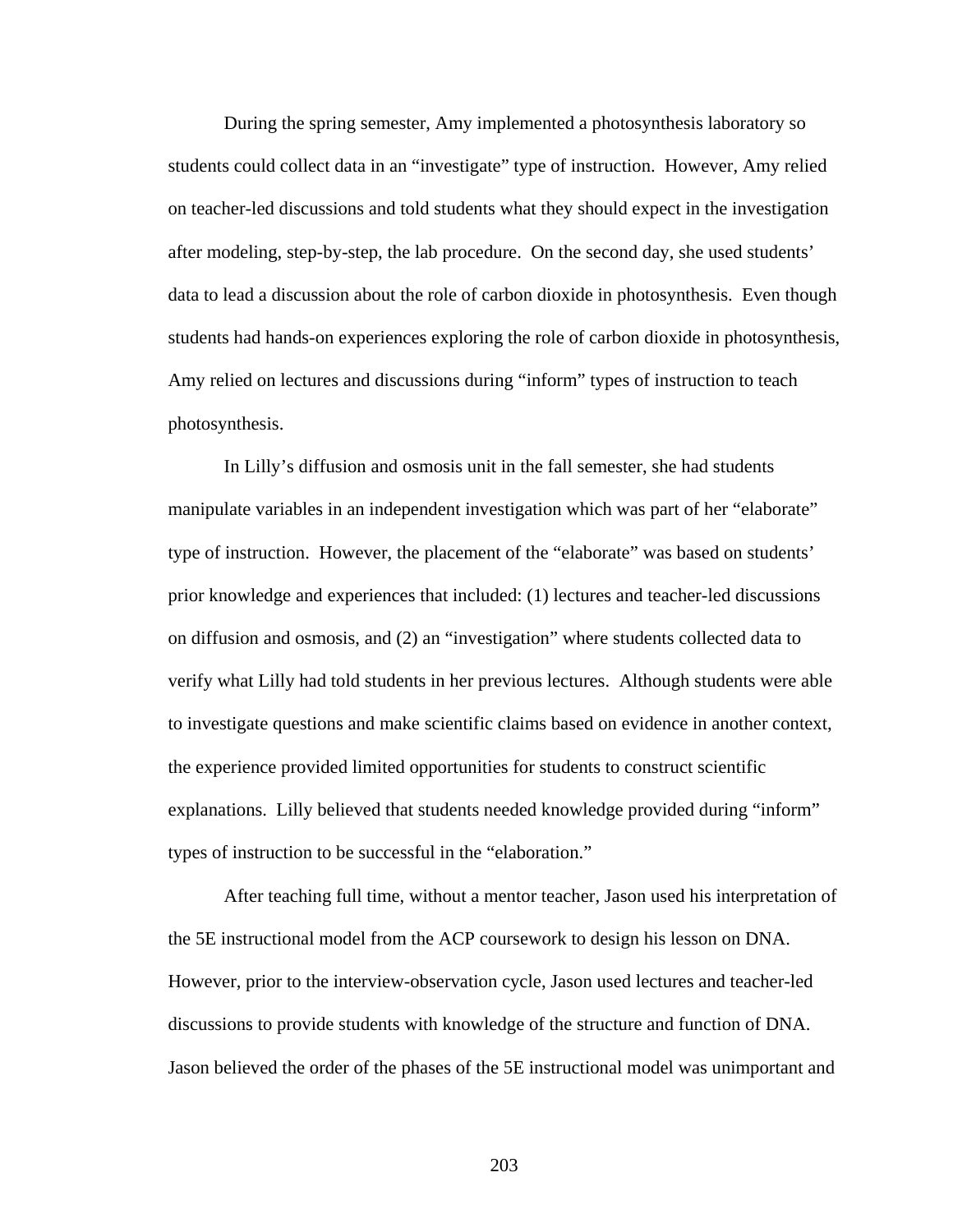students needed knowledge about DNA before they could have hands-on, minds-on experiences to formulate their own explanations. Additionally, although students made scientific claims based on evidence during his "elaborate" phase of the 5E instructional model, his choice of DNA independent investigations provided students with limited opportunities to form deep conceptual understanding of the content. Students were not asked to formulate explanations of the structure or function of DNA. The only scientific claim students could generate from the experience was whether different fruits and vegetables have DNA.

 These prospective teachers consistently placed "inform" types of instruction near the beginning of lessons so they could transmit new terms and concepts to students. They consistently believed that science learning begins when the teacher introduces new terms and concepts. Although Mary, Amy, Lilly, and Jason increased their knowledge of instructional strategies, they did not sequence instruction so students could first formulate an explanation of science phenomena in their own words. Table 39 summarizes the participants' instructional sequences over time, and table 40 describes the different types of instructions used by the participants.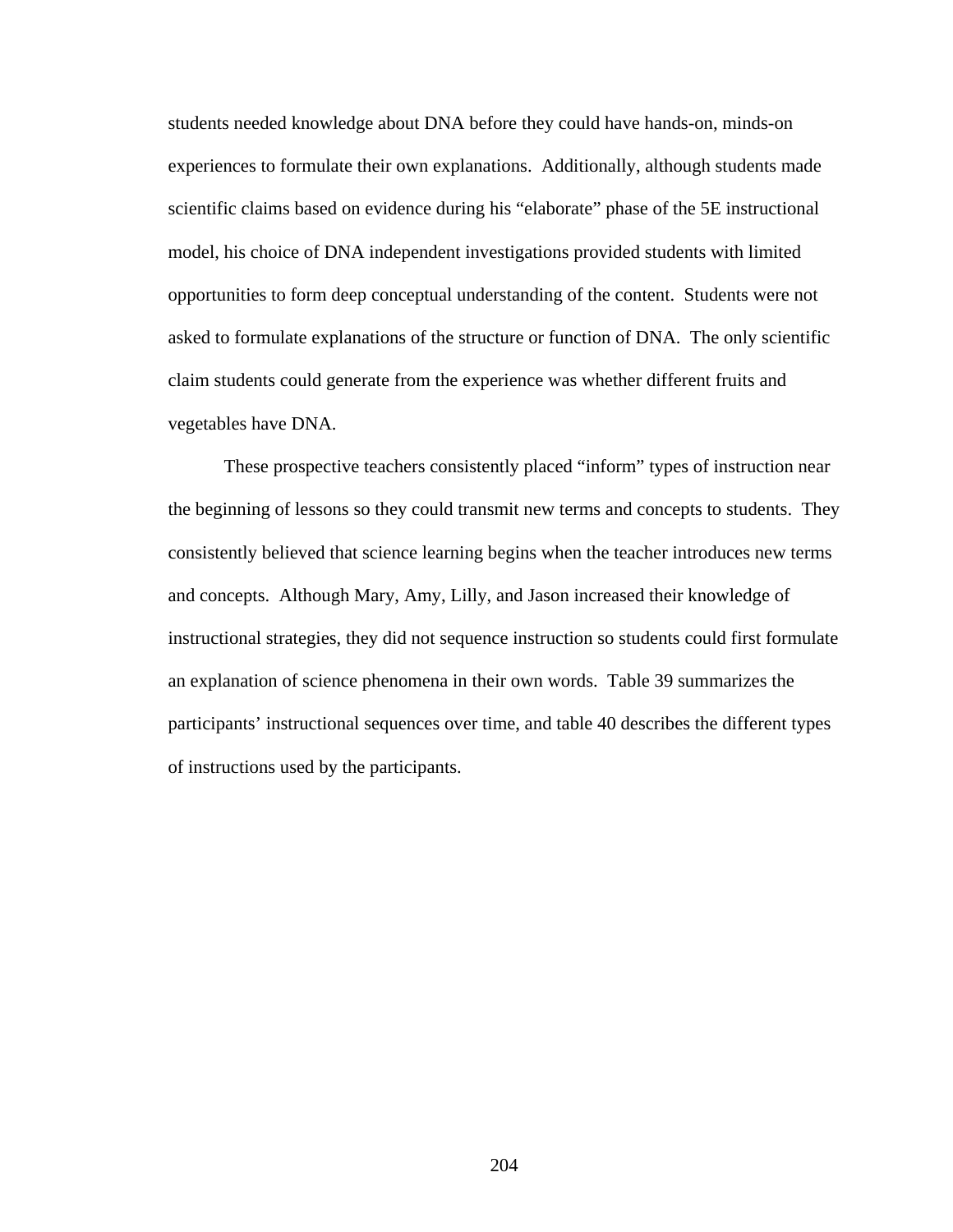## Table 39 *Summary of Mary, Amy, Lilly and Jason's Knowledge of Instructional Sequences*

|             |          | Entry    |           | End of Summer |           | Fall     |                | Spring      |
|-------------|----------|----------|-----------|---------------|-----------|----------|----------------|-------------|
| Participant | Day 1    | Day 2    | Day 1     | Day 2         | Day 1     | Day 2    | Day 1          | Day 2       |
|             | Inform   | Focus    | Inform    | Focus         | Focus     | Focus    | Focus          | Practice    |
|             | Practice | Practice | Practice  | Practice      | Inform    | Inform   | Inform         | Practice    |
| Mary        | Inform   | Inform   | Inform    | Inform        | Inform    | Practice |                | Practice    |
|             | Practice |          | Practice  |               |           |          |                |             |
|             | Inform   | Focus    | Inform    | Focus         | Focus     | Focus    | Focus          | Focus       |
|             | Practice | Practice | Practice  | Practice      | Inform    | Inform   | Inform         | Inform      |
| Amy         | Inform   |          | Inform    |               | Practice  | Practice | Investigate    | Investigate |
|             | Practice |          | Practice  |               | Inform    |          |                |             |
|             |          |          |           |               |           |          |                |             |
|             | Focus    | Focus    | Focus     | Focus         | Inform    | Focus    | Focus          | Focus       |
| Lilly       | Inform   | Inform   | Inform    | Inform        | Focus     | Inform   | Inform         | Practice    |
|             | Practice | Practice | Practice  | Practice      | Elaborate | Practice | Practice       |             |
|             |          | Inform   |           | Inform        | Extend    |          |                |             |
|             | Focus    | Focus    | Focus     | Inform        | Focus     | Inform   | Inform         | Focus       |
|             | Inform   | Inform   | Elaborate | Inform        | Inform    | Practice | Focus          | Elaborate-  |
|             |          | Inform   |           |               | Practice  |          | Explore        | Part II     |
| Jason       |          |          |           |               |           |          | Inform         | Evaluate    |
|             |          |          |           |               |           |          | Elaborate-Part |             |
|             |          |          |           |               |           |          |                |             |
|             |          |          |           |               |           |          |                |             |

*Summary of Mary, Amy, Lilly and Jason's Knowledge of Instructional Sequences*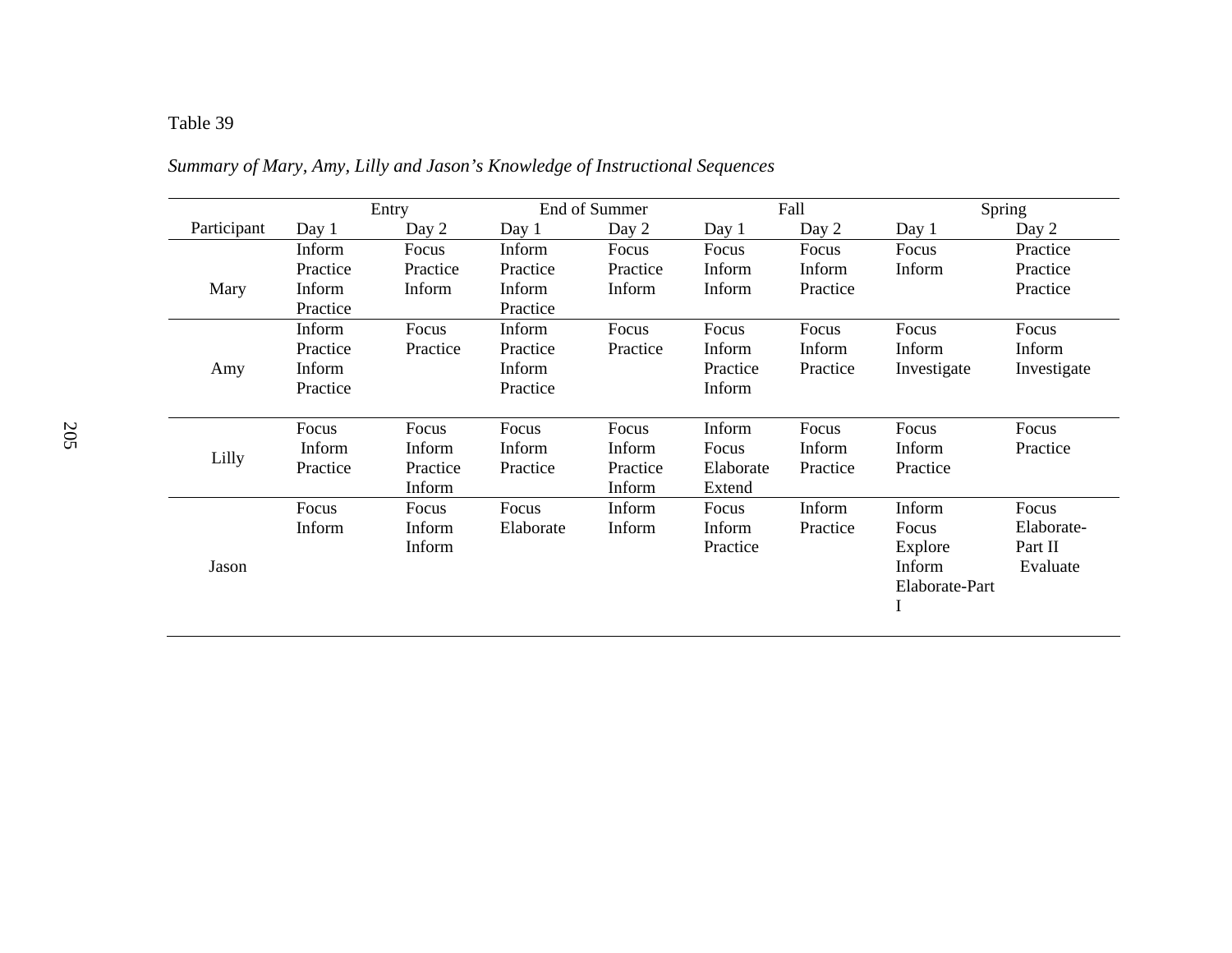#### Table 40 *Description of Types of Instruction used by the Participants*

| Type of Instruction | Purpose                                                                                                                |
|---------------------|------------------------------------------------------------------------------------------------------------------------|
| <b>Inform</b>       | • Transmit content to students.                                                                                        |
| Practice            | • Rehearse content presented during lectures and teacher-led discussions<br>and apply new knowledge in other contexts. |
| Review              | • Remind students of content covered during previous classes.                                                          |
| Focus               | • Introduce topics that will be covered during class.                                                                  |
| Investigate         | • Collect data about content covered in subsequent lessons.                                                            |
| Elaborate           | • Use prior experiences and knowledge to manipulate a variable during<br>lab.                                          |
| Evaluate            | • Assess student understanding of science content based on experiences<br>colleting data and knowledge from class.     |

*Description of Types of Instruction used by the Participants* 

*Assertion 3: Prospective teachers developed knowledge of instructional sequences integrated with knowledge of learners, although their instructional sequences did not fully reflect their knowledge of learners.* 

 Over time, the knowledge of instructional sequences held by Mary, Amy, Lilly, and Jason was reflective of their beliefs about how students learn science. However, at no point in time did their instructional sequences fully reflect their knowledge of learners. The prospective teachers started their careers with some knowledge of learners and instructional sequences. At the beginning of the ACP, their knowledge of instructional sequences was reflective of how they were taught and/or their experiences mentoring youth. For example, Mary, Amy, and Lilly drew on their prior experiences as students where they primarily learned from lectures. Jason drew on his experiences mentoring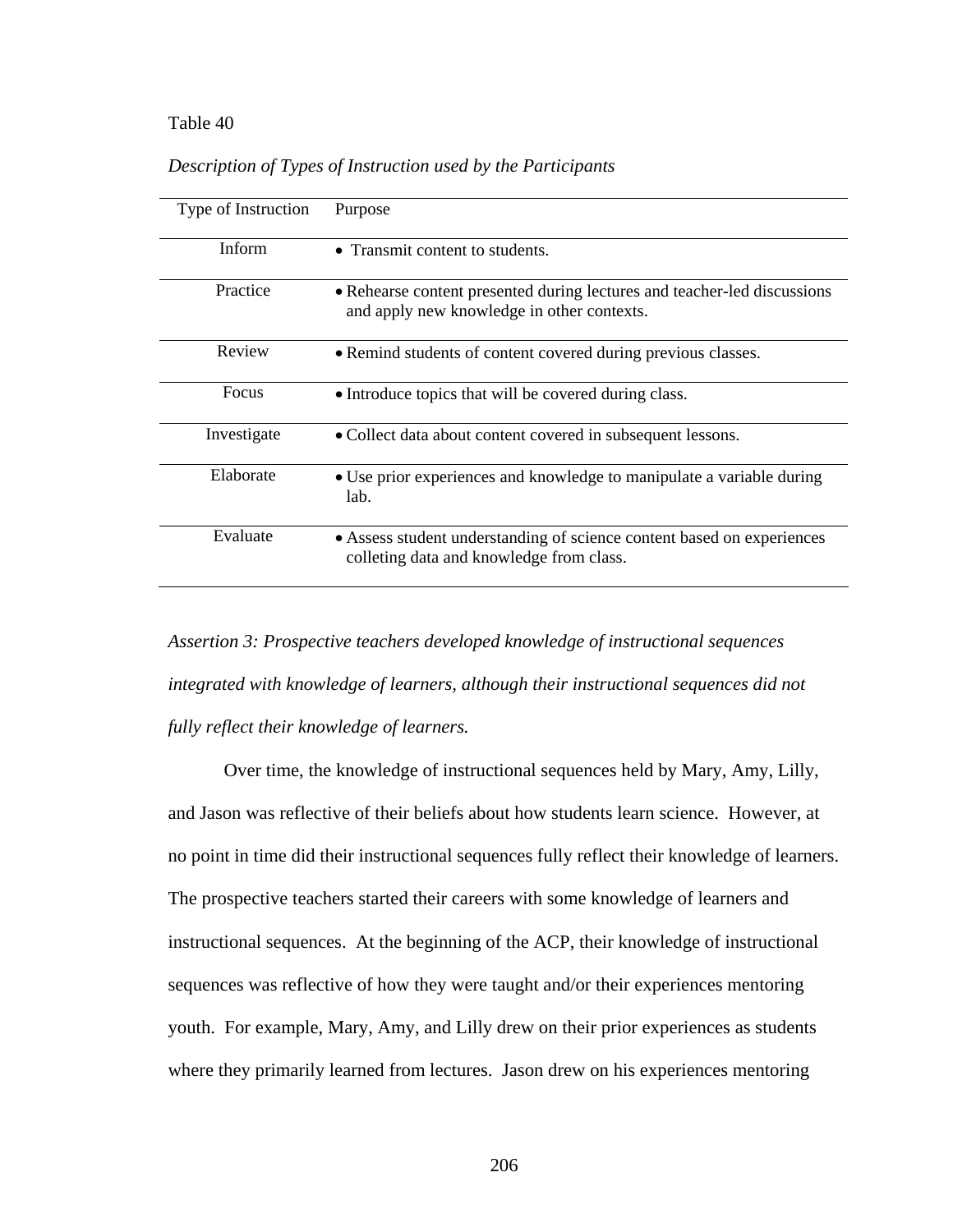youth, and his K-16 memories of how his teachers taught, to formulate his ideas about the benefits of using "discussions" to talk about the content in relation to students' experiences.

 As Mary, Amy, Lilly, and Jason gained experiences working with their mentors and teaching students, they integrated specific elements of their knowledge of learners and sequence of science instruction. The case profiles show that, over time, these four teachers' knowledge of learning and instructional sequence grew to encompass a deeper understanding of the relationship between the two. Although Mary still planned to lecture during the fall semester, she also believed students needed multiple exposures and group work to learn the content. Consistent with this view, after her lectures she used a number of different "practice" types of activities so students could have multiple exposures to help students overcome their difficulties learning new content. Similarly, Amy believed students need a combination of lectures, "peer teaching" experiences, and teacher-led hands-on experiences. When teaching, Amy often used "inform" types of instruction that included both lectures and "peer teaching." Additionally, Amy purposefully provided "practice" types of activities so students could rehearse the material. Similar to Mary and Amy, Lilly believed the combination of lectures and multiple exposures to the content would help students learn science. Lilly planned multiple "practice" types of activities after "inform" to help students learn science content. From working with his mentor and students, Jason also realized that students would not learn cell organelle structure and function by only having "discussions." During the fall semester, he believed students needed multiple opportunities to rehearse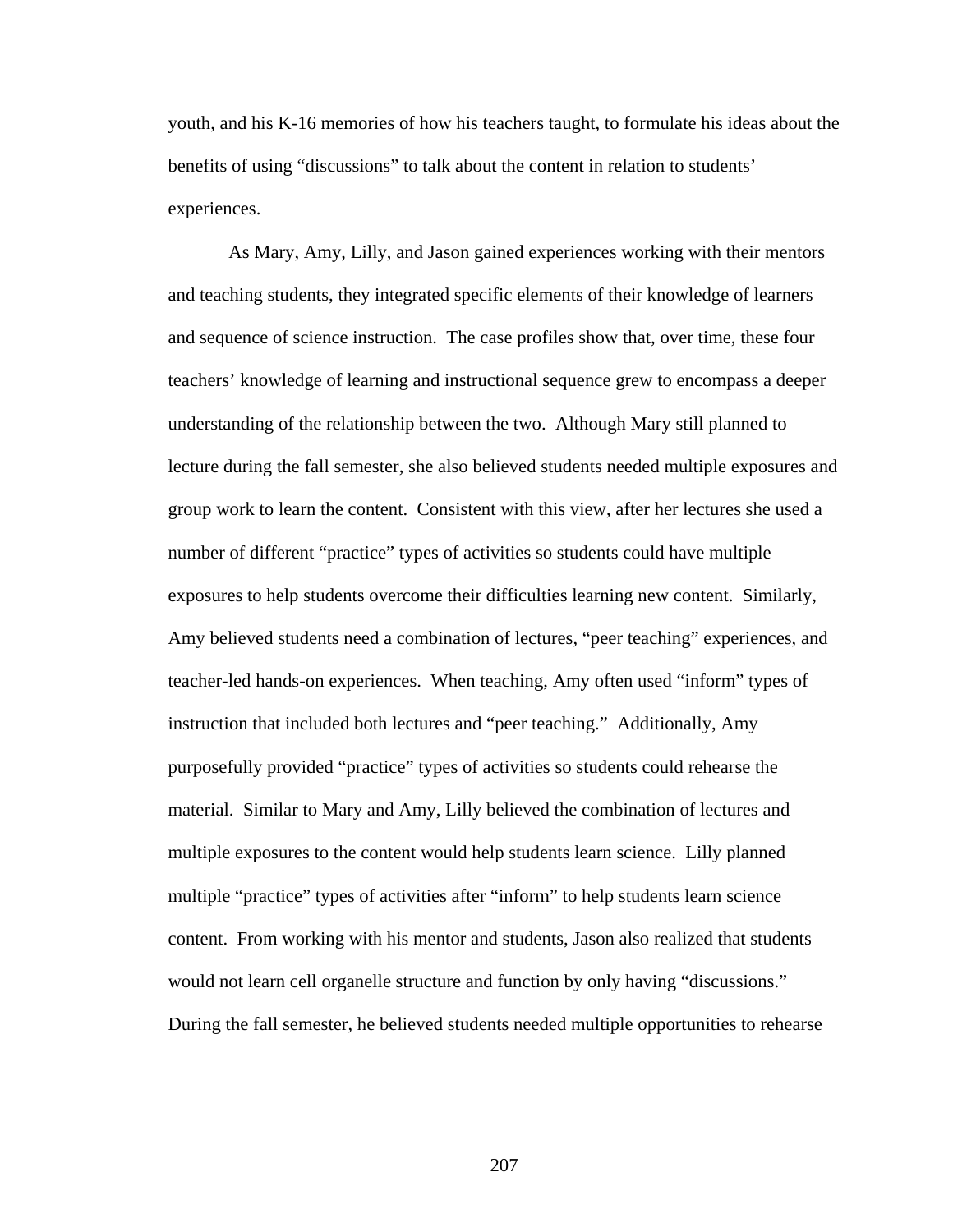terms and concepts. As a result, he planned a number of different "practice" types of activities so students could apply the terms and concepts in different contexts.

 In each of these cases, teacher integration of knowledge of learners and instructional sequences was directly related to their experiences with their mentor and with students. This illustrates a shift in their source of knowledge away from their K-12 learning experiences to sequencing science instruction to meet students' needs. For these individuals, the integration of knowledge of instructional sequences and learners meant that they purposefully added "practice" types of activities to help students learn terms and concepts.

*Assertion 4: Prospective teachers' science teaching orientations were stable over time, acted as filters for making sense of experiences, and limited the development of knowledge of learners and instructional sequences.* 

 All four teachers held science teaching orientations that were shaped by their background experiences as students and youth mentors. Their orientations were complex, consisting of multiple dimensions that included: views about teaching and learning, views of the teacher and student roles, and central and peripheral goals for teaching science (see Case Summaries). Their views about teaching and learning were evident in their lesson plans and teaching practice. Although the participants gained additional goals and views of the teacher's role, the central components of their science teaching orientations persisted throughout the ACP. Their science teaching orientations played a pivotal role in their planning, enacting, and reflecting on teaching and learning.

 Mary, Amy, and Lilly entered the ACP with science teaching orientations influenced by their experiences as students. These three prospective teachers were highly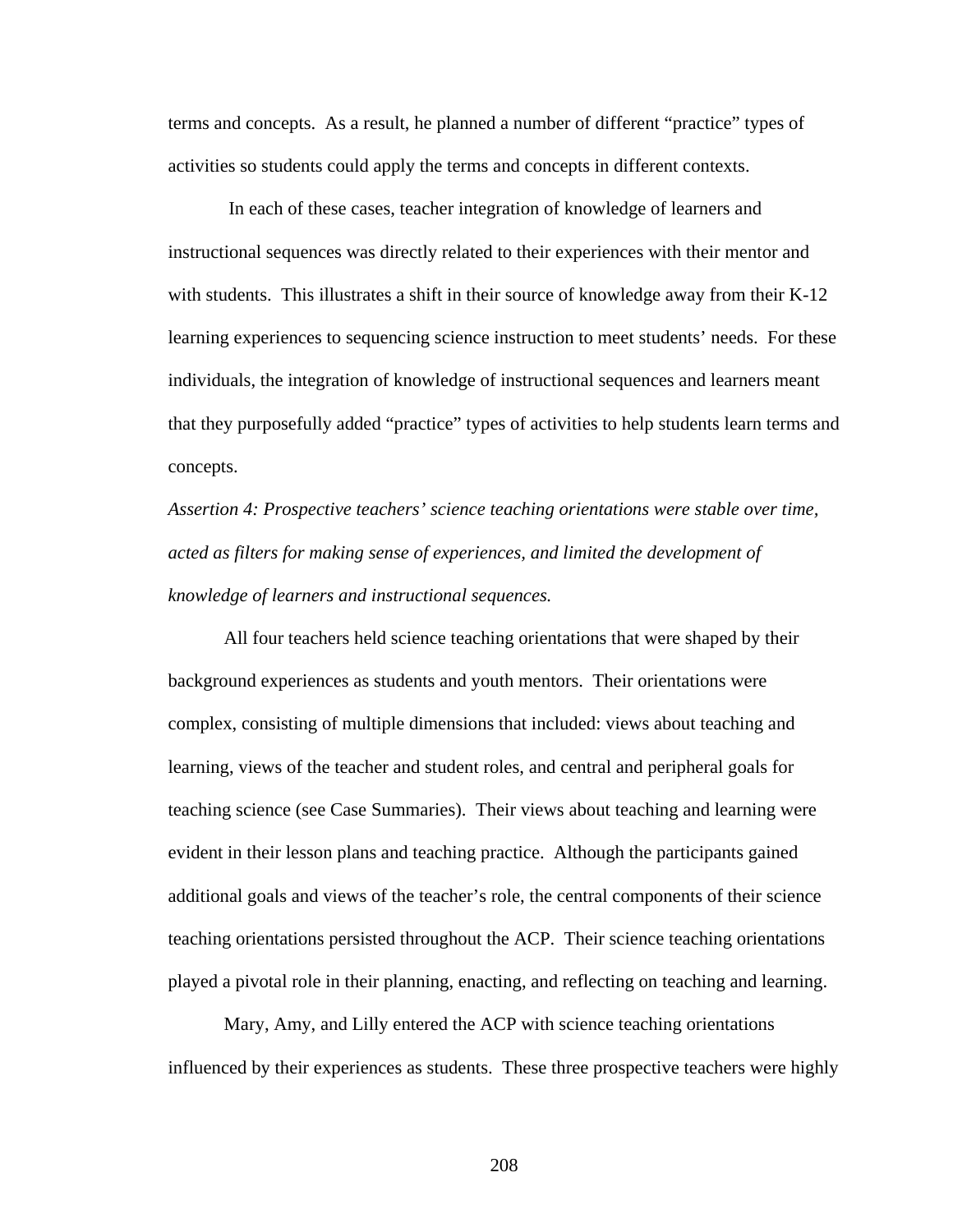committed to the view that science teaching is transferring knowledge to students. Their incoming science teaching orientations influenced their interpretation of new ideas and experiences, and therefore, what they learned about learners and learning and instructional sequences. Each of these teachers interned with mentor teachers who predominantly used traditional, transmission types of instruction. Their mentors strongly reinforced their incoming science teaching orientation. During their 9 months in the ACP, they interpreted experiences based on their science teaching orientation. For example, Mary's view of teaching and learning expanded to include building on students' prior science knowledge as a result of the Secondary Science Methods course. Amy's goals expanded to include preparing students to make educated decisions due to the topic (i.e., cloning) she was teaching during the fall semester. Lilly believed her role was to be both a leader and a guide after the Secondary Science Methods course. Although their experiences resulted in adding goals and views of the teacher roles to their science teaching orientation, they maintained the dominant view that teaching is telling and learning is listening.

 Mary's, Amy's, and Lilly's science teaching orientations acted as a barrier to developing more sophisticated knowledge of instructional sequences and knowledge of learners. These three prospective teachers gained knowledge that was congruent with dimensions of their science teaching orientation. Mary and Lilly learned from their mentor teachers and students that learners need multiple exposures to new content to memorize vocabulary. Amy learned that she needed to break-up lectures with "peer teaching" experiences so students can practice the content in their own words. These views of the requirements for learning meshed with their views that teachers are leaders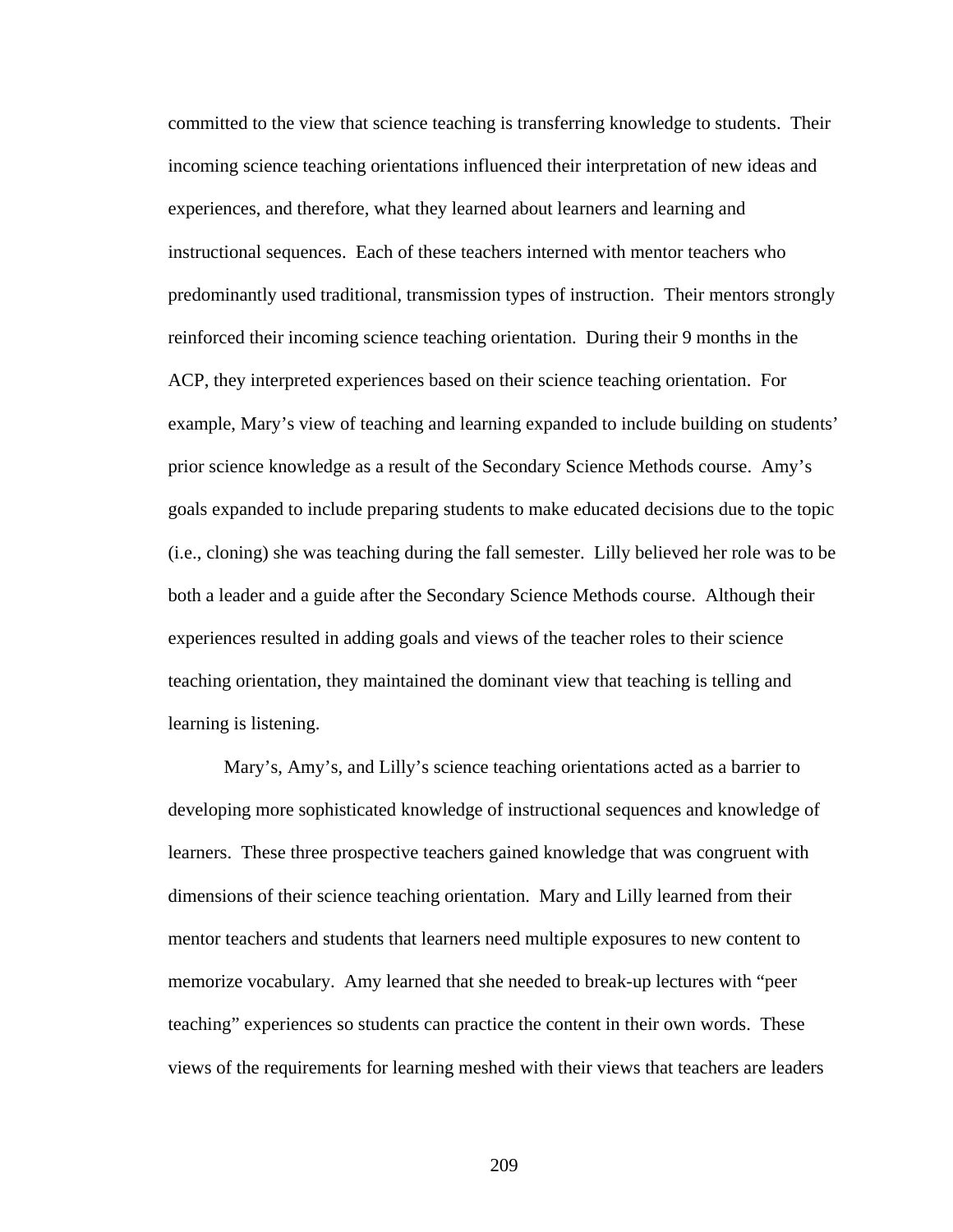and/or guides and responsible for transmitting knowledge and students primarily have a passive role in science learning.

 Although the Science Methods Course instructors hoped to influence teachers' PCK towards a careful integration of knowledge of learners and instructional sequences reflecting constructivist ideas, these participants demonstrated that their incoming science teaching orientations were highly resistant to change. These individuals consistently thought students had a passive role, indicating a lower conception of teaching as transmitting knowledge. Their incoming views of teaching and learning were strongly reinforced by their mentor teachers, who primarily implemented traditional, teachercentered instructional approaches. Their mentor teachers were reluctant to let the interns implement student-centered strategies learned in the Science Methods courses. Amy, Mary, and Lilly never became dissatisfied with their view that teaching is telling and learning is listening based on their experiences in the Science Methods courses or from working with their mentor teachers. Additionally, they held on to limited views of teaching and learning to avoid the anxiety of the unknown, and never saw the advantages of the student-centered approaches they learned about in the Science Methods courses. As a result, these three teachers struggled to embrace reform-oriented views of teaching and learning because these views deviated from their science teaching orientations and their experiences working with their mentors.

 Jason held an orientation to science teaching that was largely based on his experiences mentoring youth through Young Life and from his K-16 experiences. Jason was successful using discussions in Young Life to help students discover "life lessons." However, he experienced "delivery" modes of instruction as a K-16 student. Jason held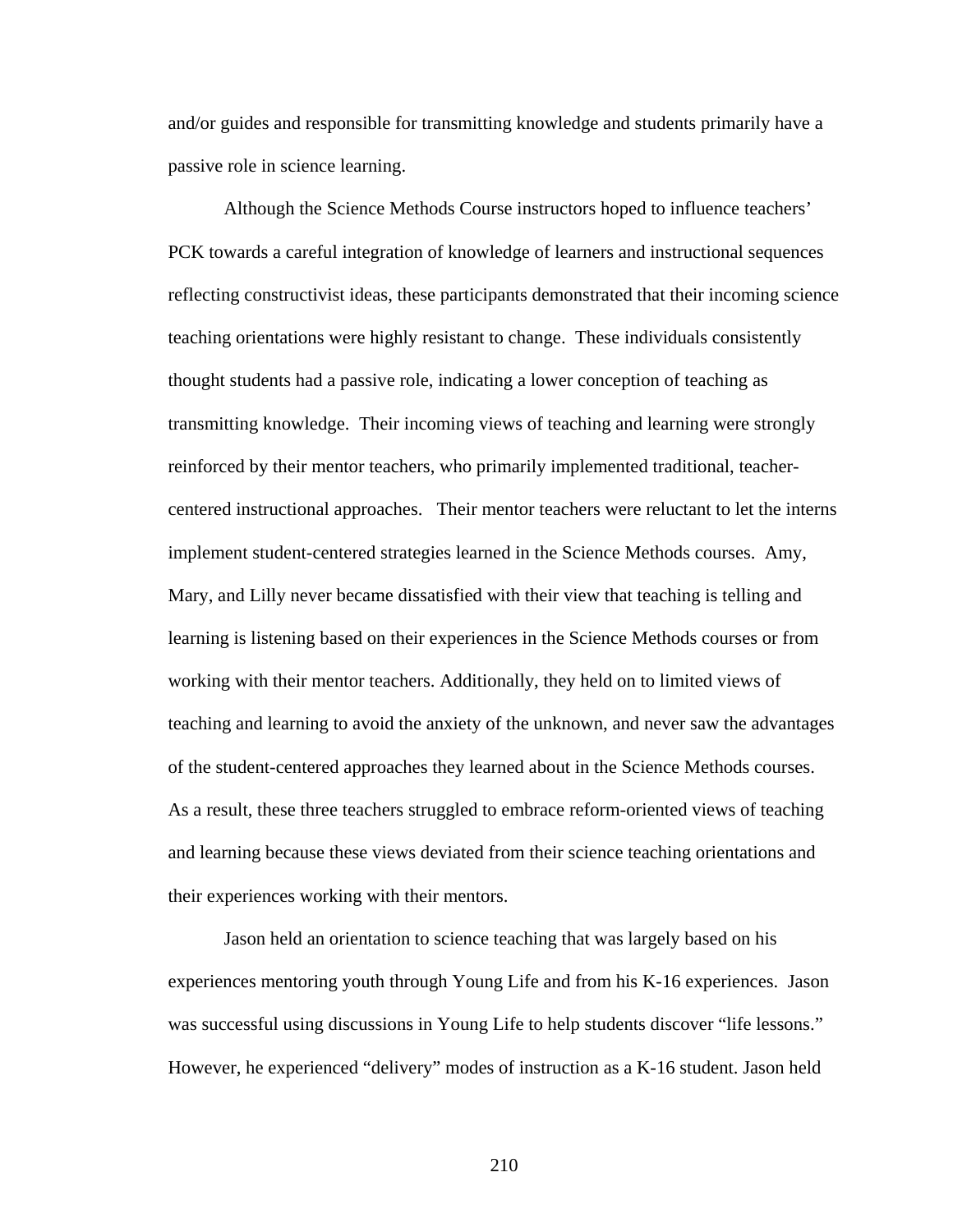competing conceptions based on these background experiences. Ideally, he hoped he could guide students in discovering science on their own through discussions. However, his working knowledge of teaching science through discussions was characterized by the following sequence: (1) asking an open-end question, (2) eliciting student responses, and (3) introducing new terminology. Although students were able to participate with the teacher during the "discussion," they did not collaborate to "discover" general science principles. This contrasted with his experiences in Young Life where he used "openended discussions" with students to have them live according to the authority of scripture.

 Thus, Jason's ideal views of teaching and learning were incompatible with his past science learning experiences. His diverse experiences with learners through Young Life made holding two views of teaching and learning a necessity. Jason tried to incorporate his beliefs about discovery through discussions with his views of teaching and learning science. However, there are great differences between using discussions to discover "life lessons," and using "discussions" in science. Scientists do not discover general principles from particular terms, concepts, or instances. Rather, scientists invent theories that are then checked against observations, experiences, and empirical data. Jason's views of teaching and learning by discovery were incompatible with the nature of science and with his beliefs about the necessity of teacher-led discussions in science. He held unrealistic expectations that he would be able to promote students in discovering general science principles from his teacher-led "discussions."

Jason's orientation acted as a filter for making sense of his experiences in the ACP; he drew on multiple experiences during the ACP to try and resolve tensions in his views of teaching and learning. Jason drew on his Young Life experiences because he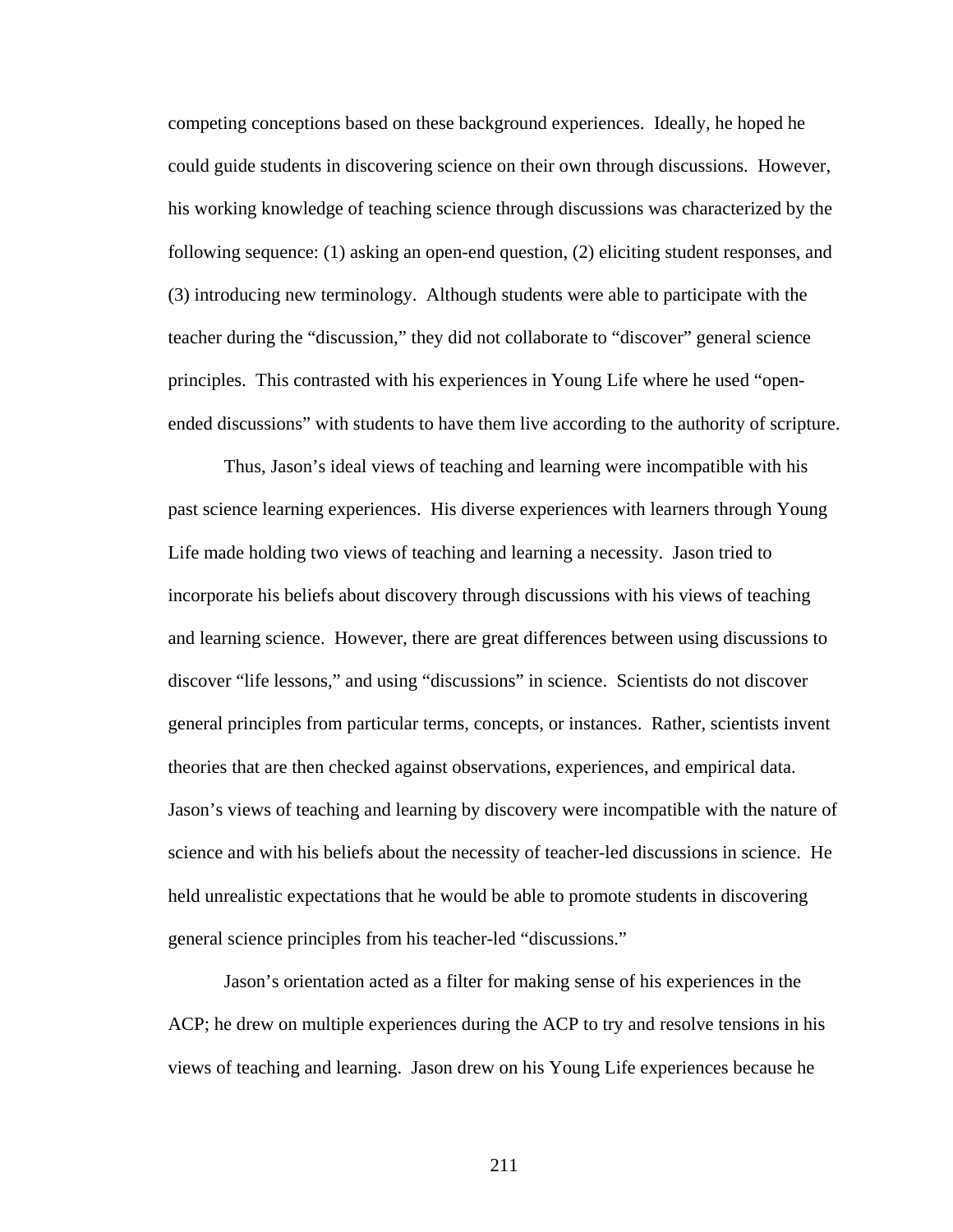was dissatisfied with his K-16 experiences that were mostly traditional, and teachercentered in nature. He was eager to find new ways to think about science teaching that mirrored his knowledge of learners from Young Life. As a result, he embraced the strategies presented in the Science Methods courses, because they provided intelligible ways to make teaching and learning more student-centered. Additionally, Jason drew on his experiences working with his mentor and the teaching context. During the fall semester, he developed a peripheral goal of students learning science vocabulary and learned that students need "practice" types of activities to memorize terms. Due to the teacher-centered nature of his mentor teacher's instructional practices, Jason was unable to fully test his new ideas from the Science Methods courses. Ultimately, Jason did not replace his ideas about "discovery learning" with more accurate conceptions of how science knowledge is "invented" rather than "discovered." As a result, his conflict of using "discussions" during "inform" types of instruction to promote "discovery" learning persisted throughout the ACP.

Jason entered the ACP with more student-centered views of teaching than the other three participants. Additionally, his views that students should have an "active" role in learning indicated that he held a more sophisticated conception of teaching and learning (Biggs, 1989). Jason's conflict was a result of the interaction taking place between different views of teaching and learning. At the end of nine months in the ACP, Jason was in the process of restructuring his knowledge of teaching and learning. Jason developed knowledge of learners that closely aligned with his science teaching orientation. However, his knowledge of instructional strategies remained unchanged as he consistently gave priority to using "discussions" during "inform" types of instruction.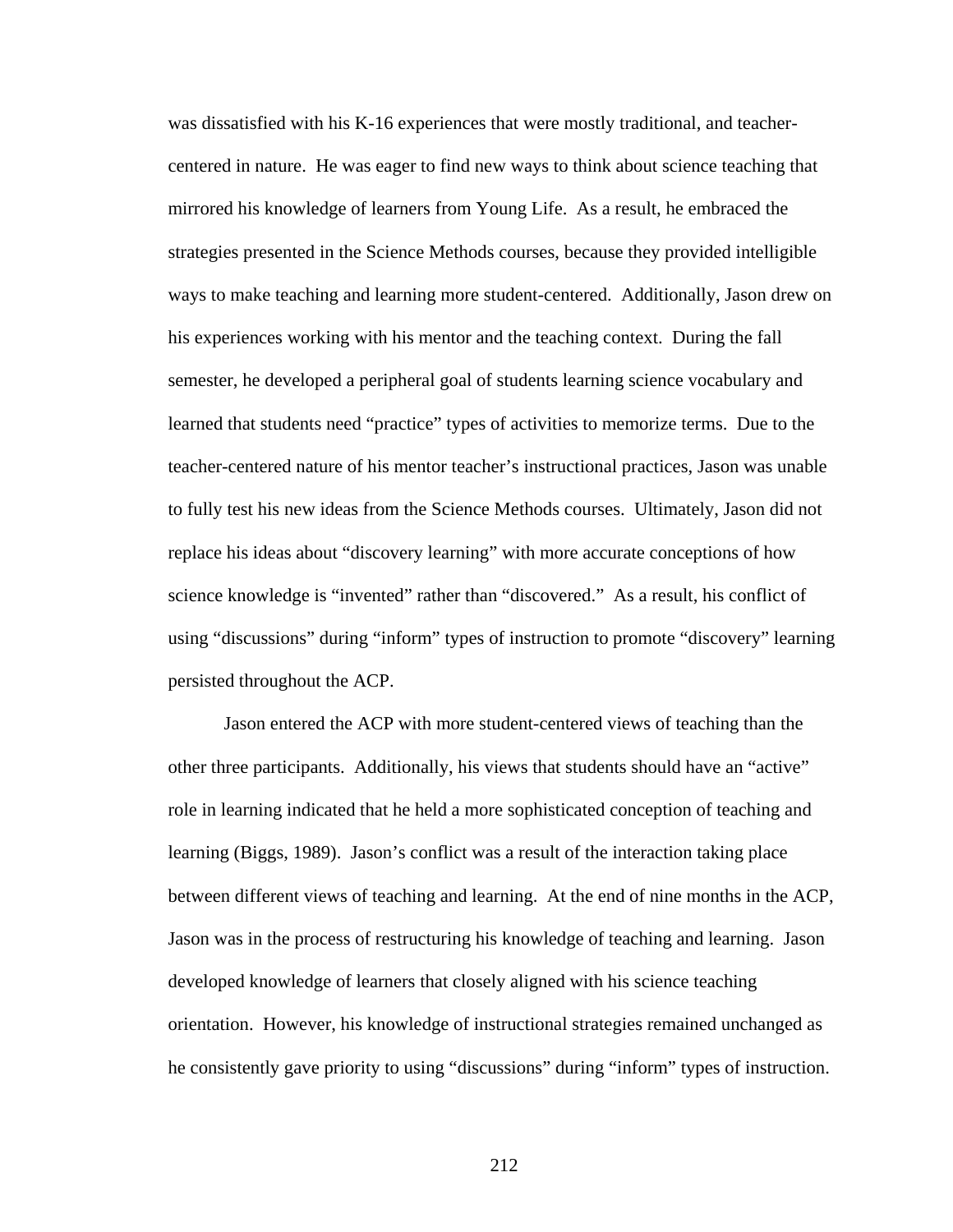Implementing the 5E instructional model and replacing views of "discovery learning" may require a more radical re-structuring of Jason's science teaching orientation. Ultimately, Jason was unable to completely abandon his beliefs about using traditional instructional strategies that focused on explaining content to students.

 Figures 4 shows the interrelationship between the sources and experiences that influenced Mary's, Amy's, and Lilly's science teaching orientations. Figure 5 shows the interrelationship between the sources and experiences that influence Jason's science teaching orientation. Table 41 summarizes the relationship among components in Figures 4 and 5.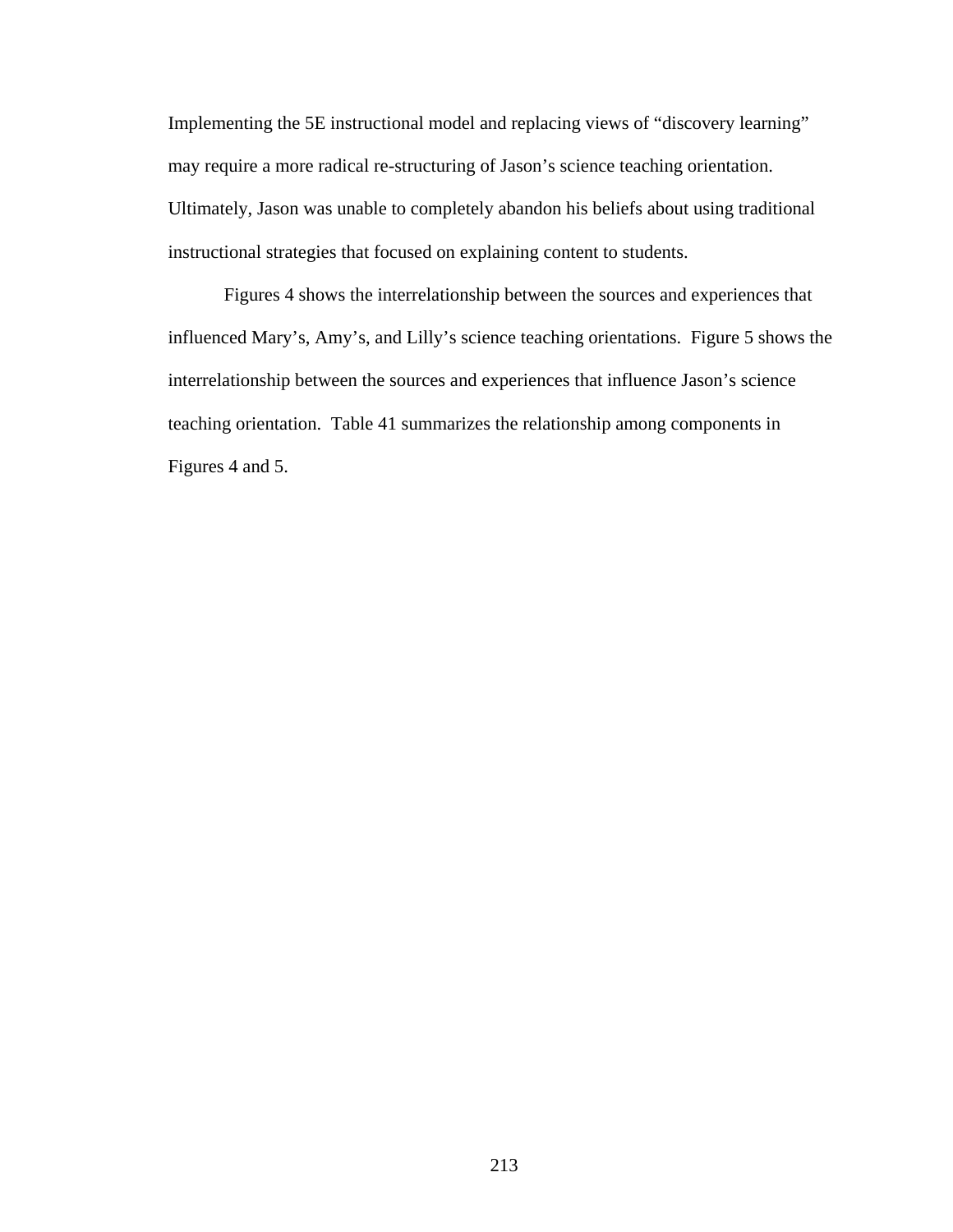

*Figure 4.* Development of Mary, Amy, and Lilly's knowledge of learners and instructional sequences.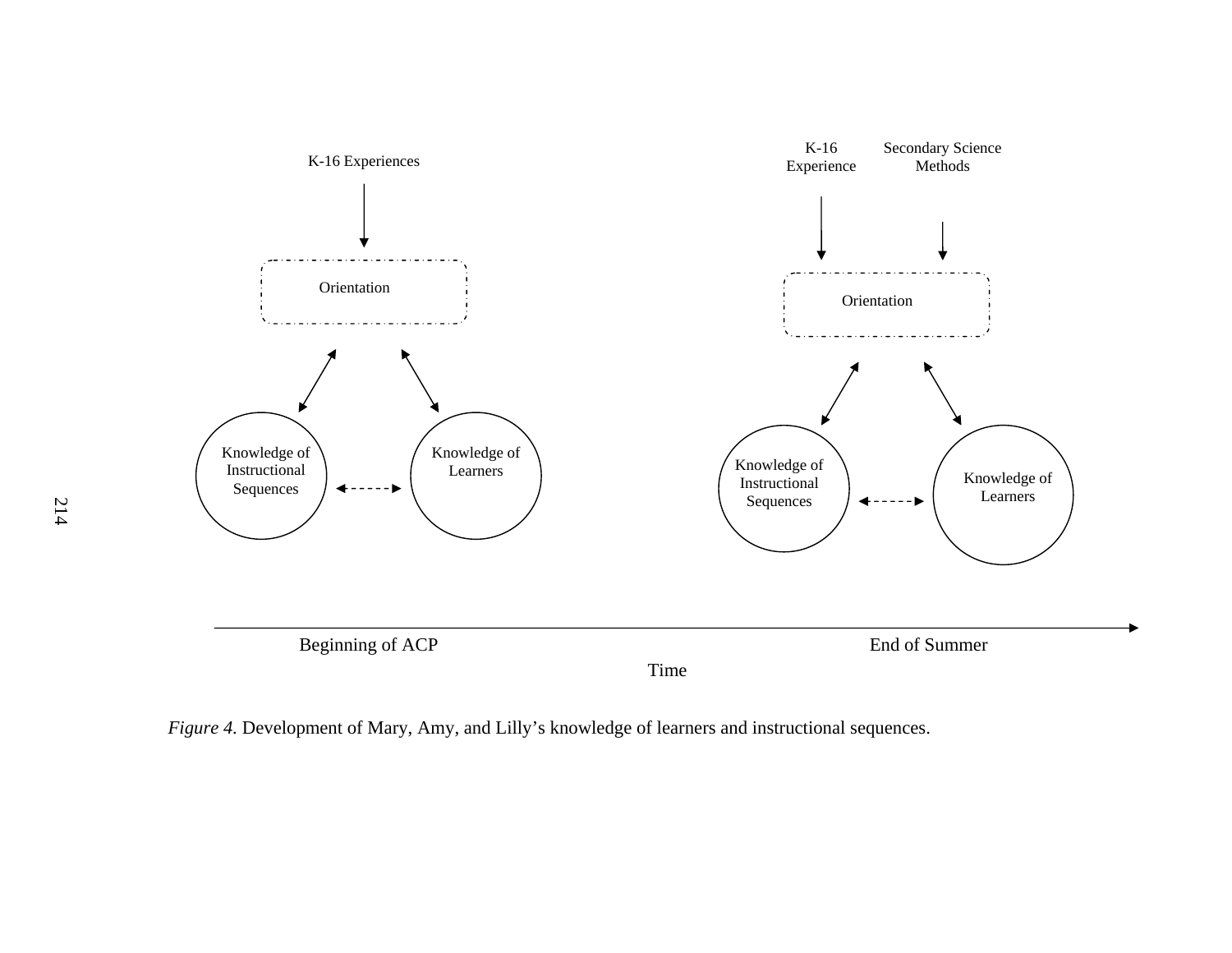

*Figure 4.* Cont…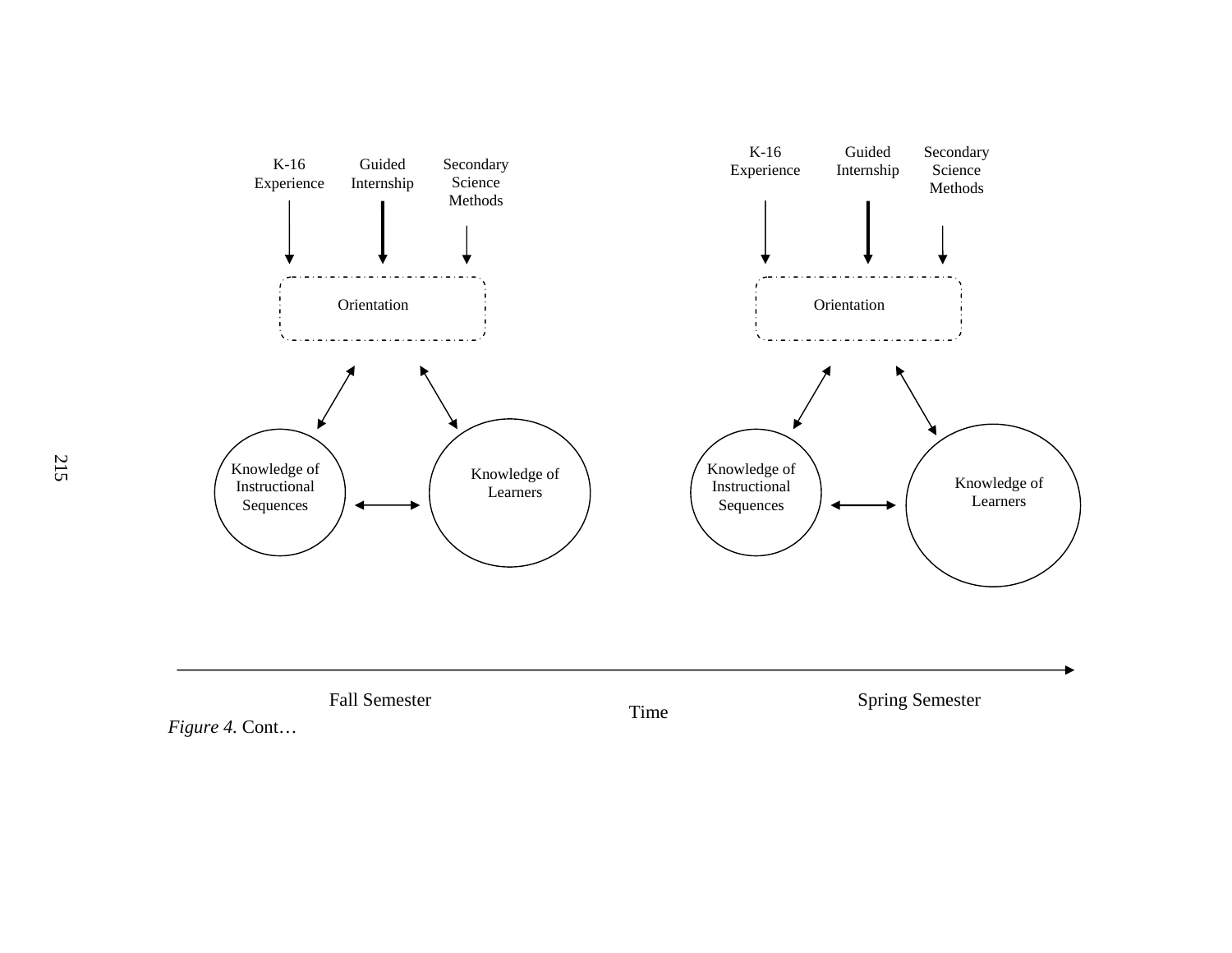

*Figure 5.* Development of Jason's knowledge of learners and instructional sequences.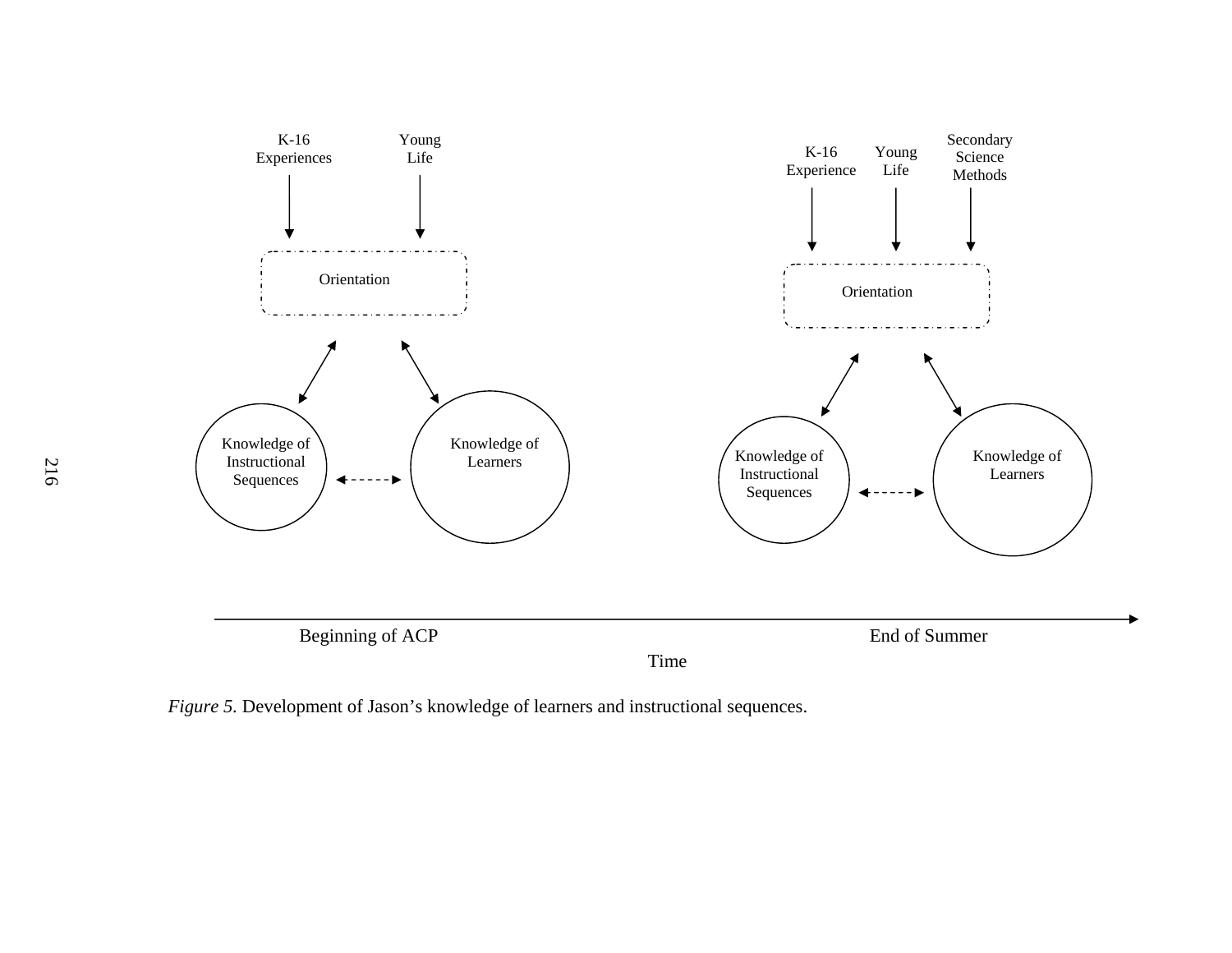

*Figure 5.* Cont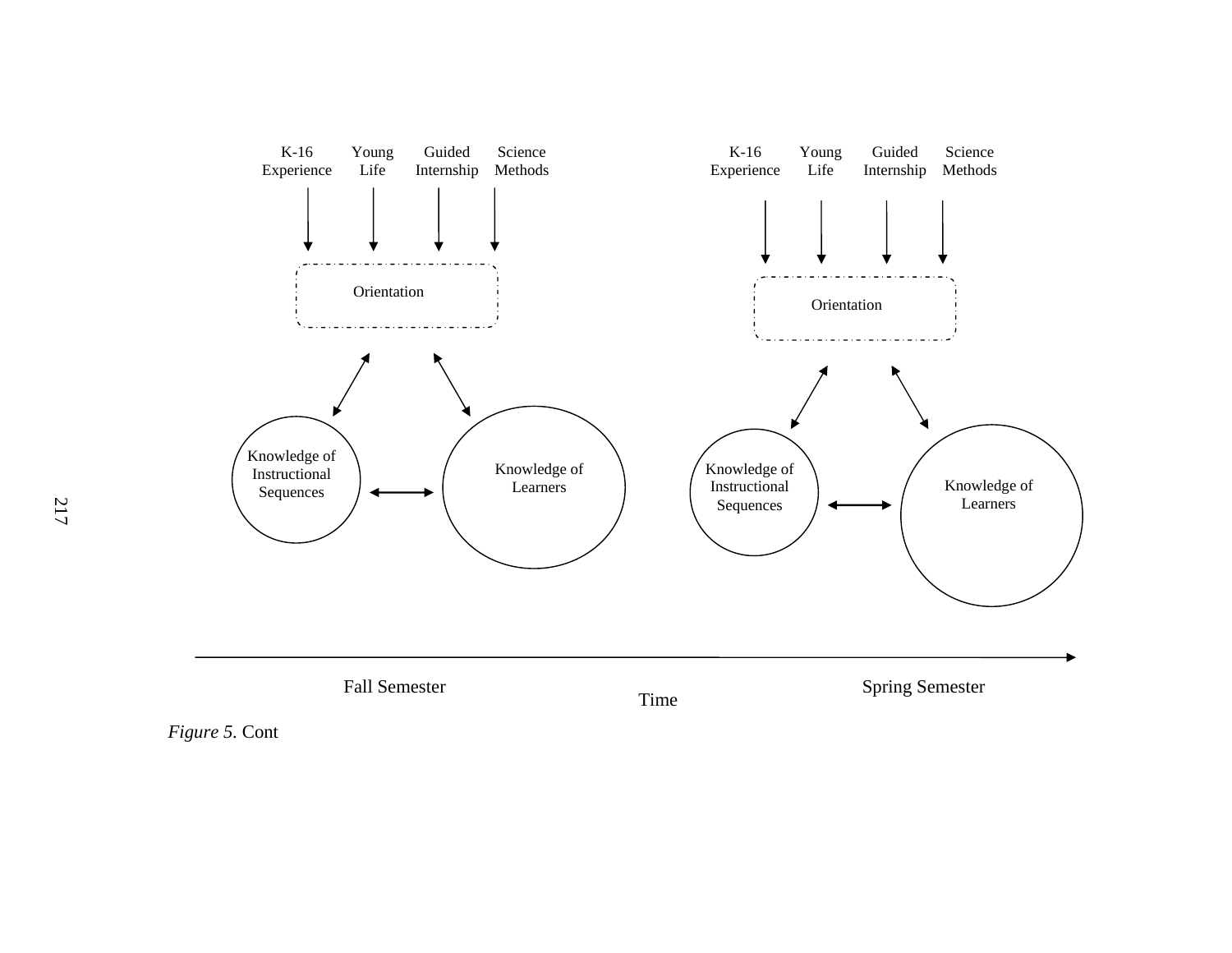### Table 41 *The Relationship between components in Figures 4 and 5*

| Figure components                                                         | Description                                                                                                                                                                                                                                                                                                                                 |
|---------------------------------------------------------------------------|---------------------------------------------------------------------------------------------------------------------------------------------------------------------------------------------------------------------------------------------------------------------------------------------------------------------------------------------|
| Experiences                                                               | The lengths of the arrows connecting experiences to orientations<br>indicate their relative influence on these teachers' orientation. The<br>thickness of the line shows factors that strongly reinforced these<br>science teachers' orientations.                                                                                          |
| Orientations                                                              | A dotted line surrounds orientations to illustrate that it acts as a filter<br>that allows the incorporation of knowledge from different experiences.<br>Over time, these teachers' retained their initial orientation despite<br>gaining additional goals and views of the teachers' role to their<br>science teaching orientation.        |
| Knowledge of Learners                                                     | The increase in diameter illustrates the knowledge of learners<br>broadened to include multiple views about the requirements of<br>learners and areas of student difficulty.                                                                                                                                                                |
| Knowledge of<br><b>Instructional Sequences</b>                            | Over time, the knowledge of instructional sequences component<br>remained unchanged.                                                                                                                                                                                                                                                        |
| Integration of<br>Knowledge of Learners<br>and Instructional<br>Sequences | A two-way arrow connects knowledge of learners and instructional<br>sequences to illustrate these participants' central beliefs about learners<br>and learning informed their planning and enactment of instructional<br>sequences. The line becomes solid over time, to illustrate that these<br>components of PCK became more integrated. |

## *The Relationship between components in Figures 4 and 5*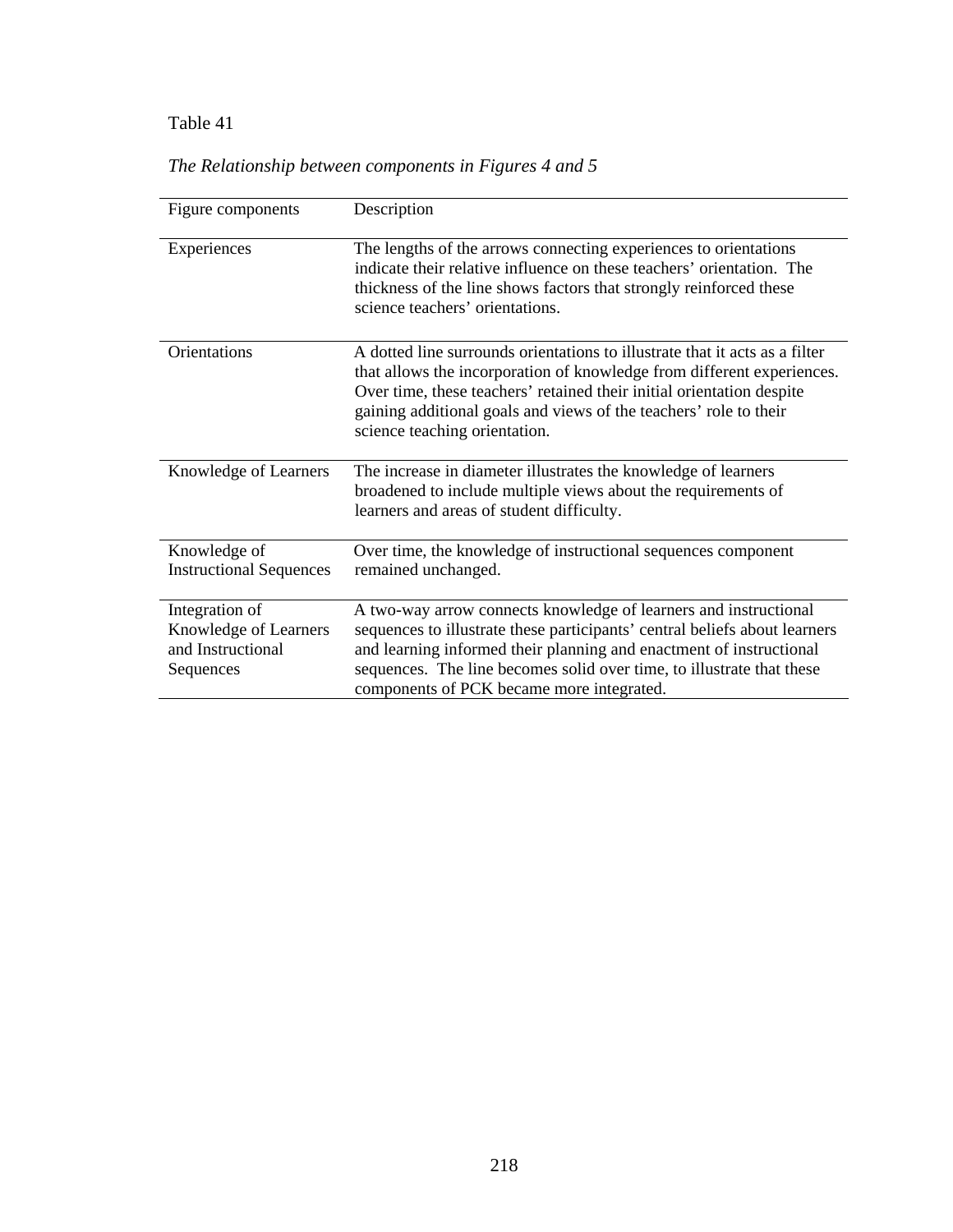#### CHAPTER SIX: CONCLUSIONS AND IMPLICATIONS

The purpose of this study was to investigate the development of prospective science teachers' knowledge of learners and sequence of science instruction during an ACP. Five research questions guided the analysis and construction of this chapter. These questions included: 1) what knowledge of learners do teachers have at various points during an ACP (entry, end of summer, end of first semester, end of first year); 2) how do ACP teachers sequence science instruction at various points of their program; 3) in what ways do ACP science teachers integrate their knowledge of learners and sequence of instruction; 4) what is the nature of ACP teachers' orientations to science teaching at various points in their program; and 5) in what ways do the following factors contribute to the development of teachers' knowledge of learners and sequencing of instruction: background experiences, science teaching orientations, and school context?

 This chapter includes: a) a summary of the findings; b) a comparison of the findings in relation to the literature discussed in Chapter Two, and a discussion of how this study contributes to the bodies of literature on the development of secondary ACP teachers' knowledge of learners, knowledge of sequence of science instruction, and the nature of science teaching orientations; c) implications for teacher preparation and policy; d) recommendations for future science education research; and e) conclusions.

#### *Summary of Findings*

#### *Sub-Research Question One: Knowledge of Learners*

The first question investigated the four teachers' knowledge of learners at four different points during their ACP. Based on interviews and classroom observations, I can assert that Mary, Amy, Lilly, and Jason's knowledge of learners developed as a result of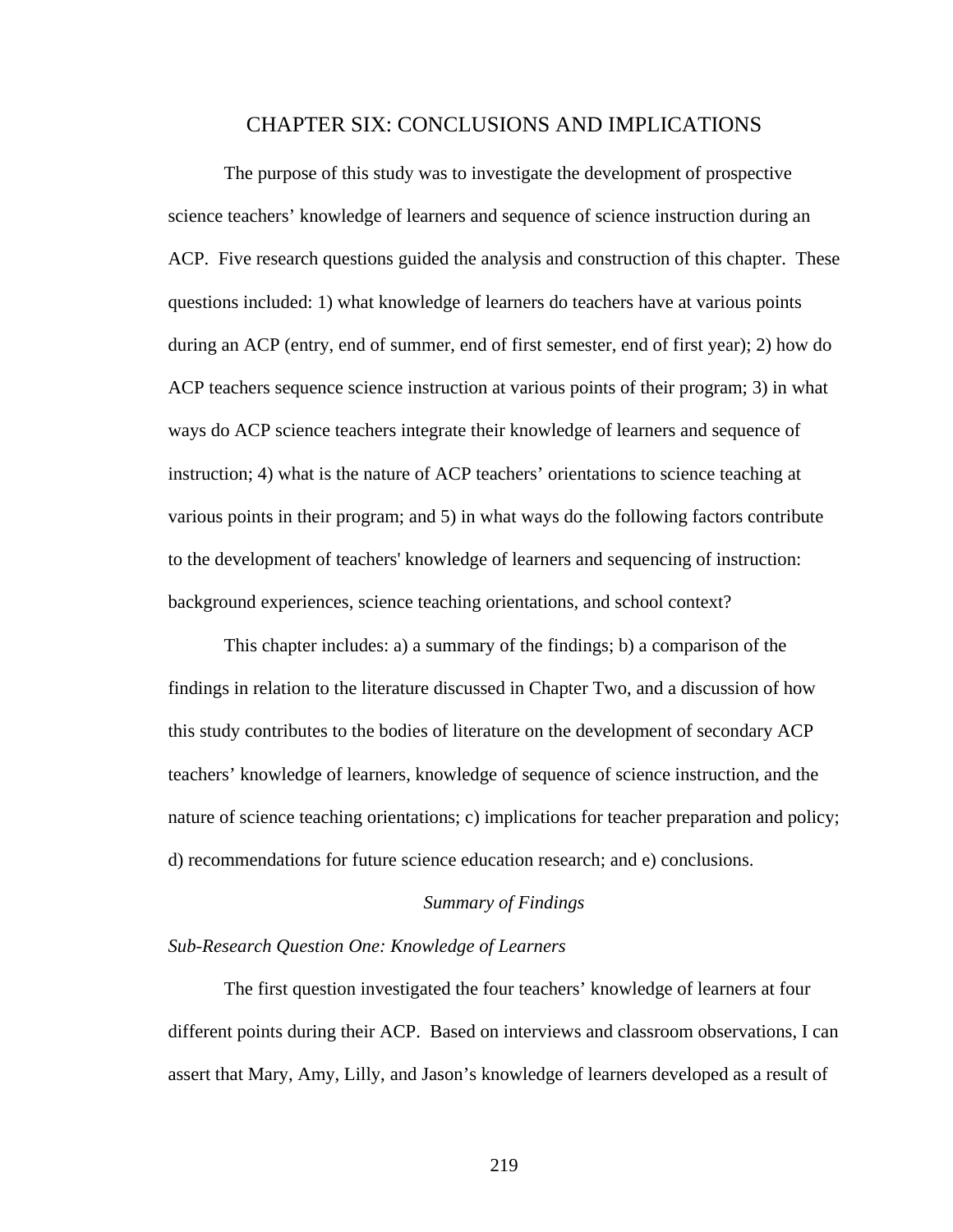their experiences in the ACP. At the onset of the ACP these teachers' knowledge of learners and learning was limited to their memories of being a student and/or experiences mentoring youth. Many of the participants thought they could help students learn science by relating the content to students' prior experiences through teacher-led discussions and lectures. These individuals focused on students' prior life experiences, assuming that students' prior science knowledge about specific topics was limited. As the participants gained teaching experience, they developed a growing awareness of students' difficulties, and learned that students need more than lectures and teacher-led discussions; however, they did not form meaningful links between their knowledge of learners and learning and more student-centered views. Additionally, they talked about the requirements of learning as separate, unrelated items. In this study, I have identified a number of different participant views of what students need in order to learn the content. Additionally, this study reported numerous concerns prospective secondary teachers have related to students' difficulties learning science content.

#### *Sub-Research Question Two: Knowledge of Instructional Sequences*

The second question investigated the four teachers' knowledge of instructional sequences to teach science at four different points in the ACP. From interviews and observations, I can assert that these teachers consistently sequenced instruction in ways that gave priority to "inform" types of instruction. They planned and implemented lectures and teacher-led discussions during "inform" types of instruction so they could transmit knowledge to students. This view persisted in spite of learning about studentcentered sequences of instruction, like the 5E instructional model, in the Secondary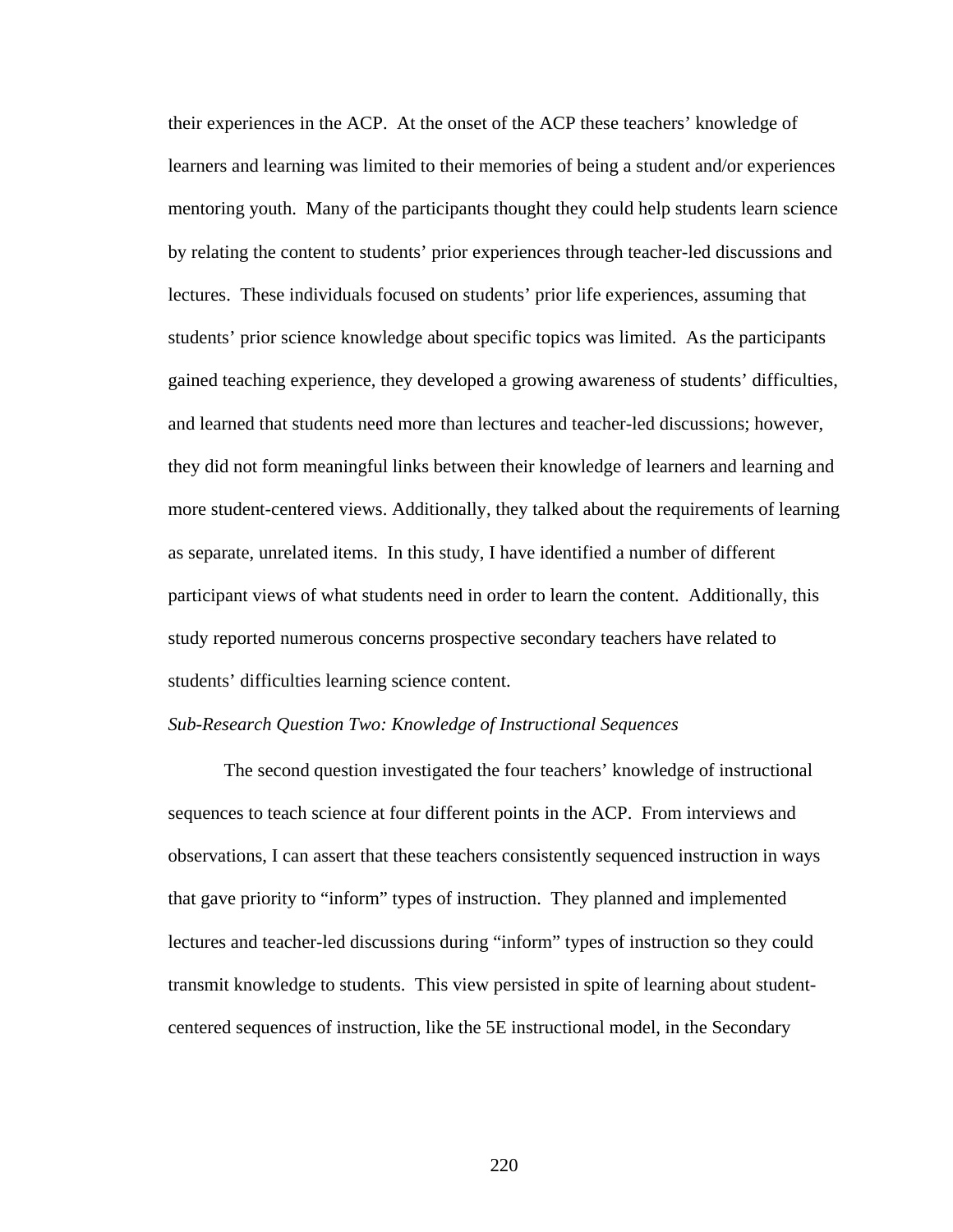Science Methods courses. Over time, the four teachers struggled to sequence science instruction in student-centered ways.

*Sub-Research Question Three: Integration of Knowledge of Learners and Instructional Sequences* 

The third question investigated how the four teachers integrated their knowledge of learners and instructional sequences to teach science. Based on interviews and observations, I can assert that over time teachers integrated their knowledge of learners and sequence of science instruction. For these individuals, the integration of knowledge of instructional sequences and learners meant that they purposefully added "practice" types of activities to help students learn terms and concepts.

*Sub-Research Question Four: Nature of Prospective Teachers' Science Teaching Orientations* 

The fourth question investigated the nature of ACP teachers' science teaching orientations. ACP teachers' science teaching orientations were complex, consisting of multiple dimensions that included: views of teaching and learning, views of the teacher and student roles, and central and peripheral goals. During this study, I found that ACP teachers gained additional goals and/or views of the teacher's role. Although each teacher added goals and/or views of the teacher's role, their transmission science teaching orientations were highly resistant to change. Teachers' strongly held science teaching orientations shaped their knowledge of teaching and learning.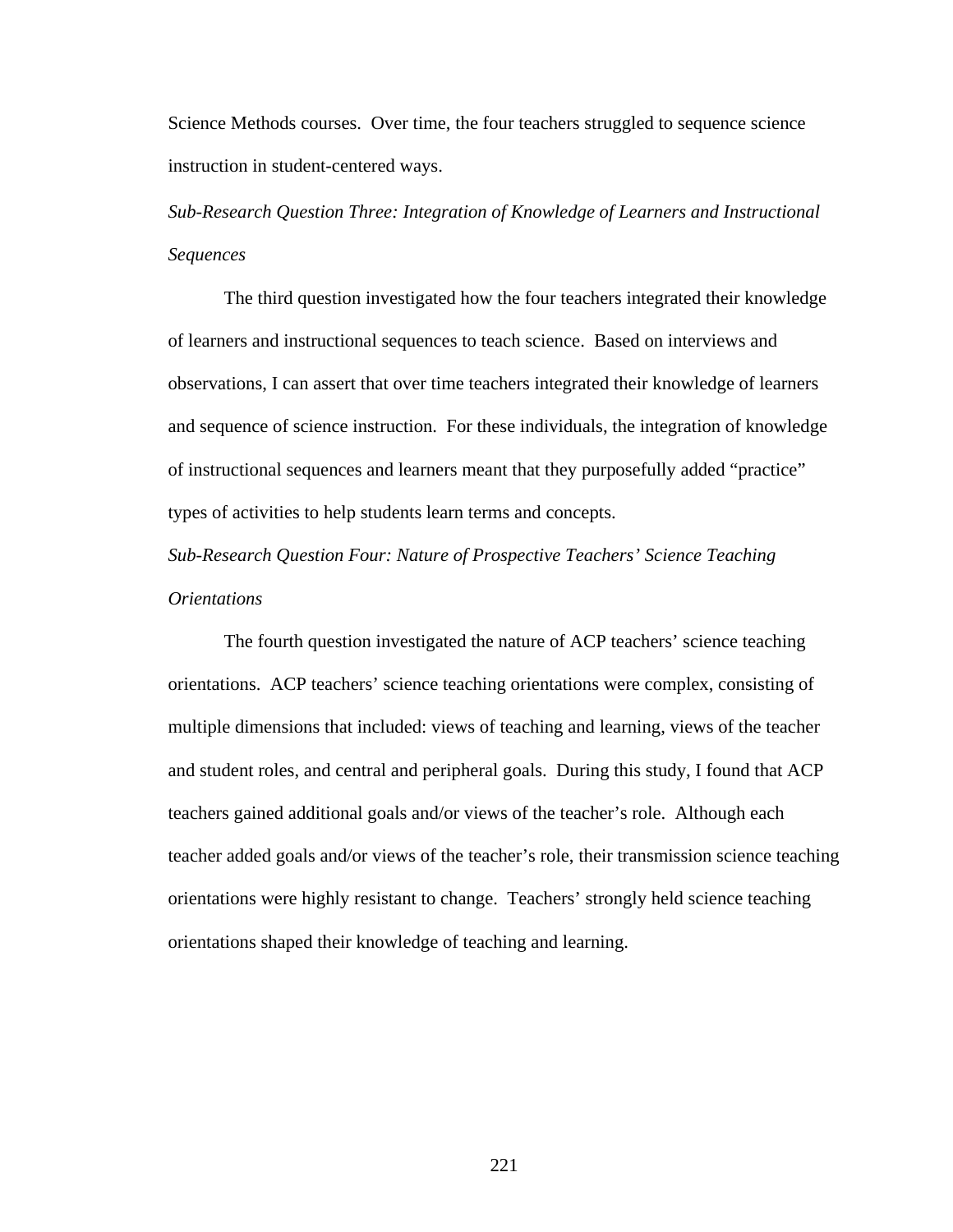# *Sub-Research Question Five: Contributing Factors to Teachers' Knowledge Development*

The fifth question investigated the different factors that influenced the development of teachers' knowledge of learners and sequences of science instruction during the four data collection points. All four teachers entered the program with views of teaching and learning from their past experiences. During the study, prospective teachers' science teaching orientations acted as a filter for making sense of experiences in the ACP. Mary, Amy, and Lilly came into the program with teacher-centered views of teaching and learning. Their incoming orientations were strongly reinforced by their mentor teachers who primarily used traditional, teacher-centered instructional strategies. They drew almost exclusively on the knowledge and beliefs of their mentor teacher when reflecting on their knowledge of teaching and learning. Each of these three individuals struggled to embrace the student-centered, reform-oriented instructional strategies presented in the Secondary Science Methods courses.

Jason came into the ACP with student-centered goals for teaching and learning, while having primarily experienced teacher-centered instruction as a K-16 student. Jason's case represents his struggle to better align his "ideal" views of teaching and learning with views of teaching that were based on his observations as a K-16 student. To reconcile his competing views, he drew on multiple experiences during the ACP. For example, he talked at length about how the student-centered strategies he learned in the Science Methods courses influenced his knowledge of teaching and learning. Additionally, he learned from his mentor teacher and working with students that by adding "practice" types of activities to his instructional sequences he could help students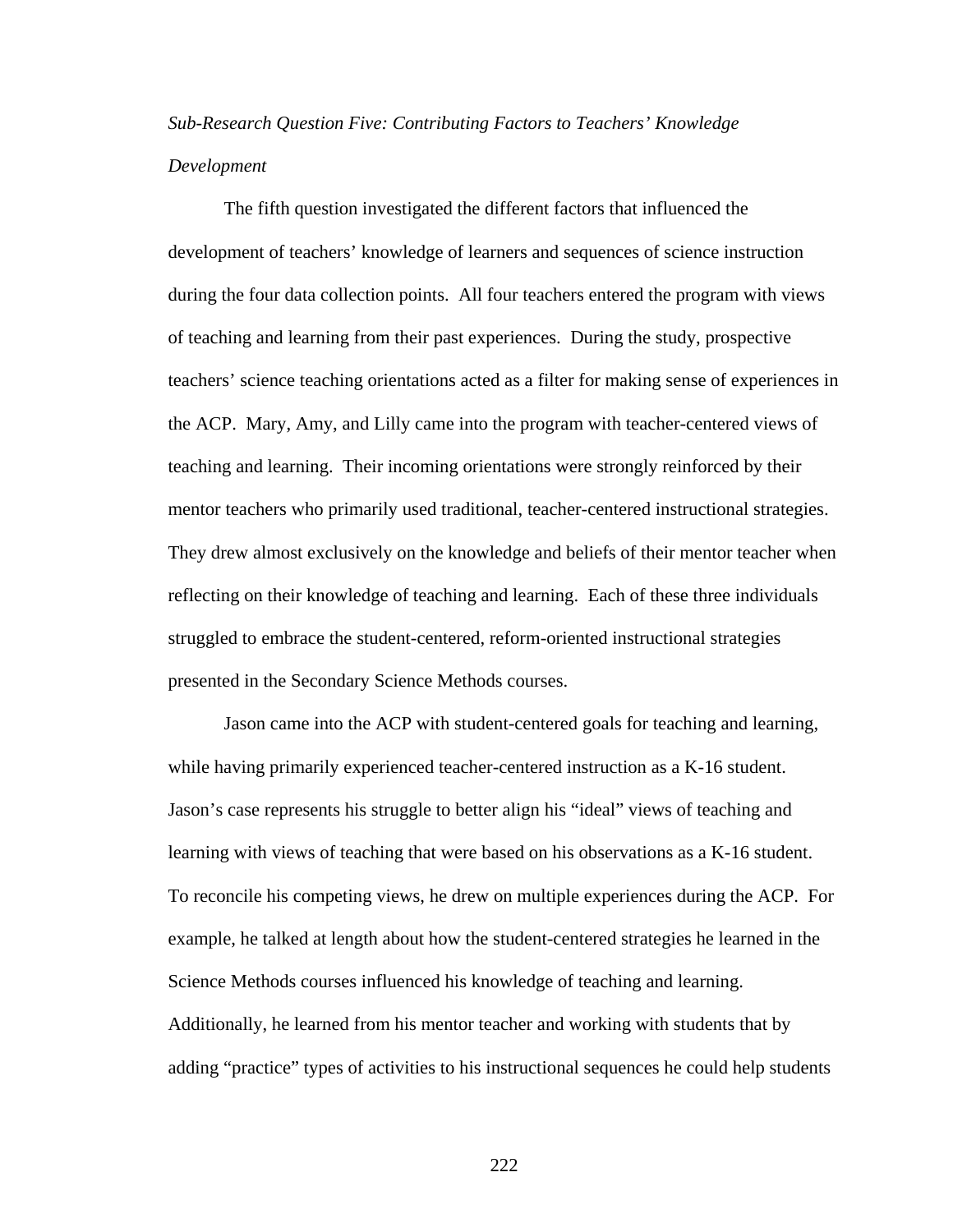overcome difficulties learning content. Like the other three cases, Jason's science teaching orientation served as the driving force for his development of knowledge of teaching and learning.

#### *Discussion*

This study investigated how prospective secondary science teachers' orientations to science teaching, knowledge of learners, and knowledge of instructional sequences developed within an ACP consisting of Science Methods courses and a guided internship. Each of the teachers in this study developed science teacher orientations based on their extensive experiences as students and/or as youth mentors. Koballa et al. (2005), in a study of ACP teachers, reported a similar finding. Koballa et al. proposed that prior learning experiences formed individuals' conceptions of science teaching.

Mary's, Amy's, and Lilly's science teaching orientations were dominated by the view that teaching is telling and learning is listening. These three individuals experienced mainly traditional, teacher-centered instruction during their K-16 education that influenced their science teaching orientations. Mary, Amy, and Lilly were young, entering their first occupation, and drew primarily on their K-16 experiences as students. Contrary to studies of experienced teachers (Friedrichsen & Dana, 2005) and individuals entering teaching from other careers (Greenwood, 2003), Mary, Amy, and Lilly, did not have significant, long-term work experiences that influenced their science teaching orientations.

Jason also learned science in teacher-centered, traditional classrooms. Based on these experiences, he believed he needed to use teacher-led discussions to provide new knowledge to students. However, Jason also aspired to help students discover knowledge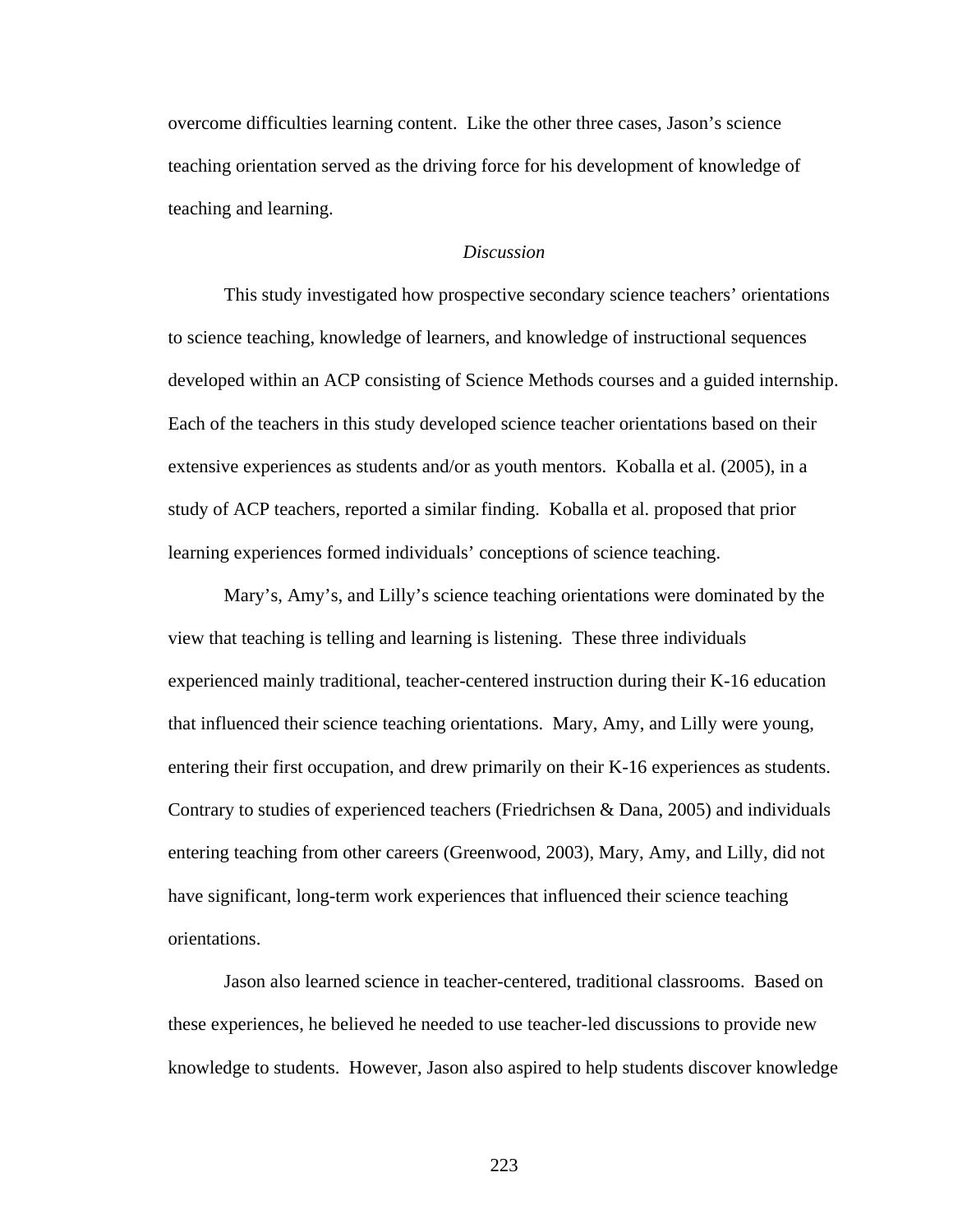on their own based on his experiences using "open discussions" with adolescents in Young Life. For Jason, his knowledge of learners and the challenges of teaching led to competing views of teaching and learning. This finding is similar to Koballa et al. (2005) who reported that ACP teachers can hold multiple conceptions of teaching science.

Apart from their background experiences, these prospective teachers experienced several different ways of thinking about teaching and learning during the ACP. These included learning about students and instructional sequences in the Secondary Science Methods courses, and observing and teaching with mentor teachers. The Science Methods courses provided a rich resource for understanding the relationship between learners and instructional sequences. The Methods courses were designed to help teachers integrate learning science content and pedagogy through the 5E instructional model, while reflecting on the theories supporting this instructional sequence.

After the first of three Secondary Science methods course, three of the participants expanded their knowledge of learners, while Jason found that some of his initial ideas were strongly reinforced. During the guided internship, the participants built on their prior ideas about learners' needs as a result of working with students and their mentor teacher. Additionally, the participants became aware of student difficulties and changed their instruction to accommodate learners' needs. The literature indicates that secondary prospective teachers often became aware of student difficulties through teaching and change their instruction accordingly (Van Driel et al., 2002). However, in each of the four cases, this accommodation translated into adding more opportunities for students to practice terms and content. Their overall sequence of instruction remained teacher-centered and they consistently believed that students need lectures and teacher-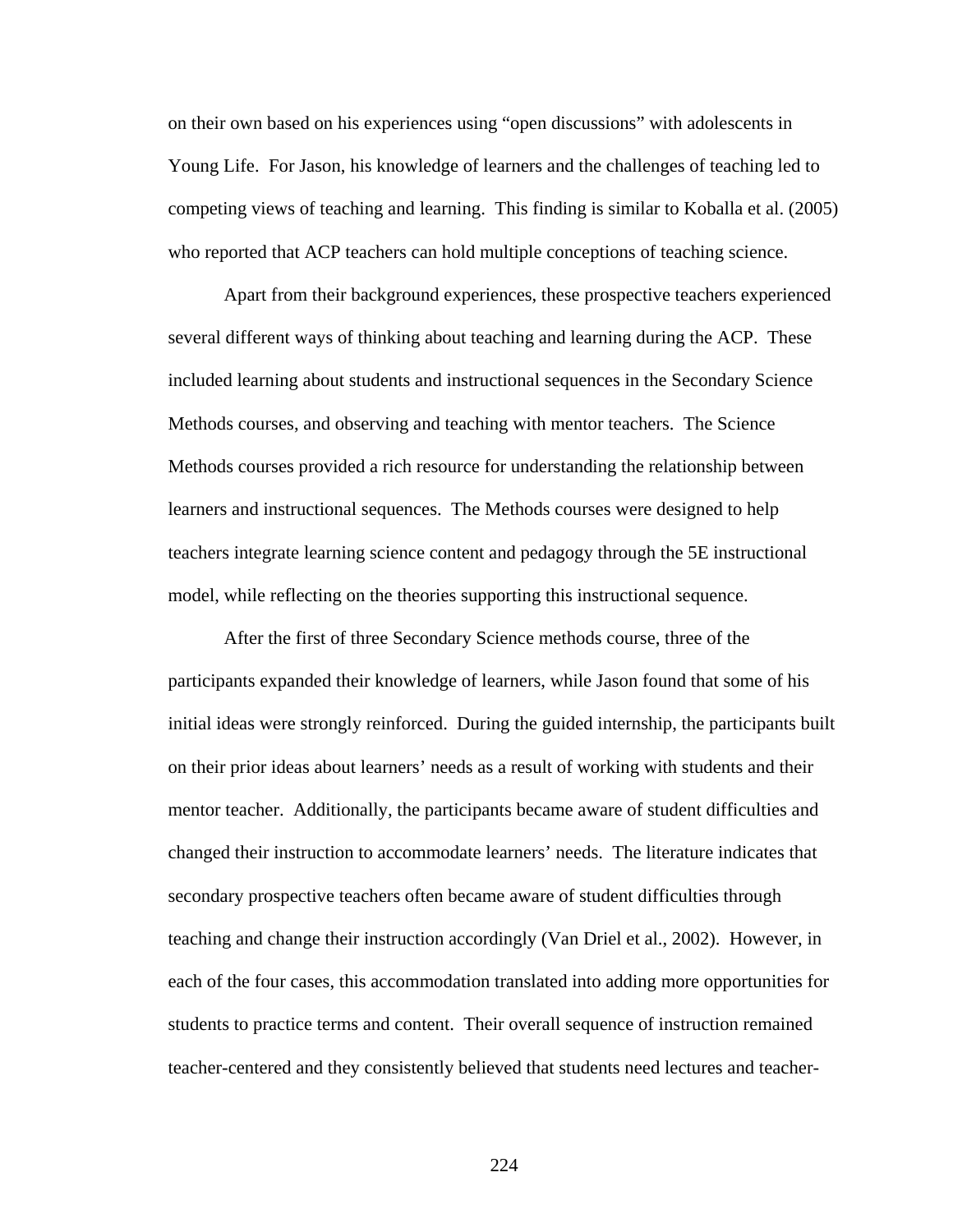led discussions during "inform" types of instruction to learn science. This finding is also congruent with the literature. A number of researchers have found that secondary prospective teachers do not consider their students in sophisticated ways or think about their students' knowledge extensively (Geddis & Roberts, 1998) and believe teaching is telling (Geddis et al., 1993; Lemberger et al., 1999; Mellado, 1998; Russell & Martin, 2007). The data reflect the difference between novice and expert teachers' understanding of what is required for teaching and learning science. The novice teachers in this study demonstrated that they were inexperienced and had a limited knowledge base. For example, they talked about learners needs as separate, unrelated items. Over time, they gained ideas about the requirements for learning science without forming connections among their existing views and new ideas (Donovan & Bransford, 2005). Conversely, expert science teachers might be expected to have a more integrated knowledge base where connections are continually being made within their knowledge of learners' ideas and across other types of knowledge.

It is important to note that Jason attempted to teach science through inquiry and the 5E instructional model during the spring semester. However, he believed inquiry meant that students carried out independent investigations, and "inform" types of instruction must be used to provide students with knowledge before his 5E instructional model would work. The independent investigations he planned and his interpretation of the 5E instructional model provided limited opportunities for students to develop deep conceptual understanding of science phenomena. Jason seemed to lack a clear idea of how to enact the 5E instructional model in his classroom and held limited views of inquiry. In a study of prospective elementary teachers, Odom and Settlage (1996)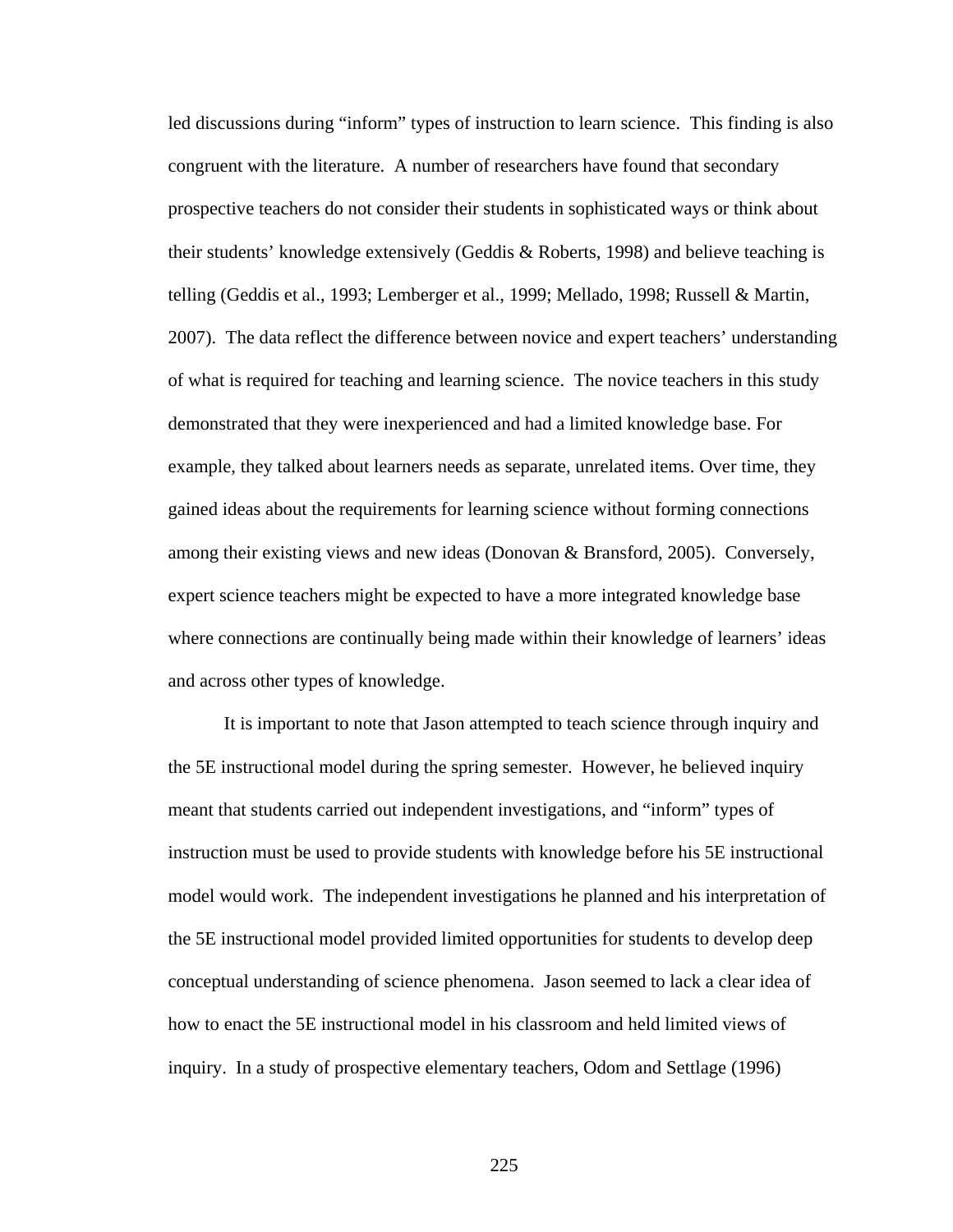concluded that preservice teachers' lacked an understanding of the purposes and activities used in the phases of the learning cycle even after learning about and experiencing the learning cycle extensively in the methods courses.

Although Mary, Amy, Lilly, and Jason learned about their students and studentcentered instructional sequences, they did not gain sophisticated knowledge of learners integrated with instructional sequences. A literature search revealed no studies on how prospective science teachers develop knowledge of learners integrated with knowledge of instructional sequences to teach science. This study sheds light on the nature of the integration of prospective secondary teachers' knowledge of learners and instructional sequences to teach science. One of the most important aspects of teaching is realizing that students come to class with preconceptions that affect their thinking about the content. Students' preconceptions can shape (or misshape) their understanding of phenomena. Additionally, a second essential component of teaching is providing opportunities for students to explore phenomena and form explanations in their own words before the teacher provides an explanation. The 5E instructional model sequences based on these general theories of learning. Thus, effective science teaching involves a simultaneous focus on sequencing science instruction and the learning process of students. To teach science through a 5E instructional model, a teacher must hold strong understandings of how students learn science through interaction with phenomena, ideas, and people. The prospective teachers demonstrated relatively unsophisticated knowledge of learners, which caused difficulties in their development of knowledge of instructional sequences.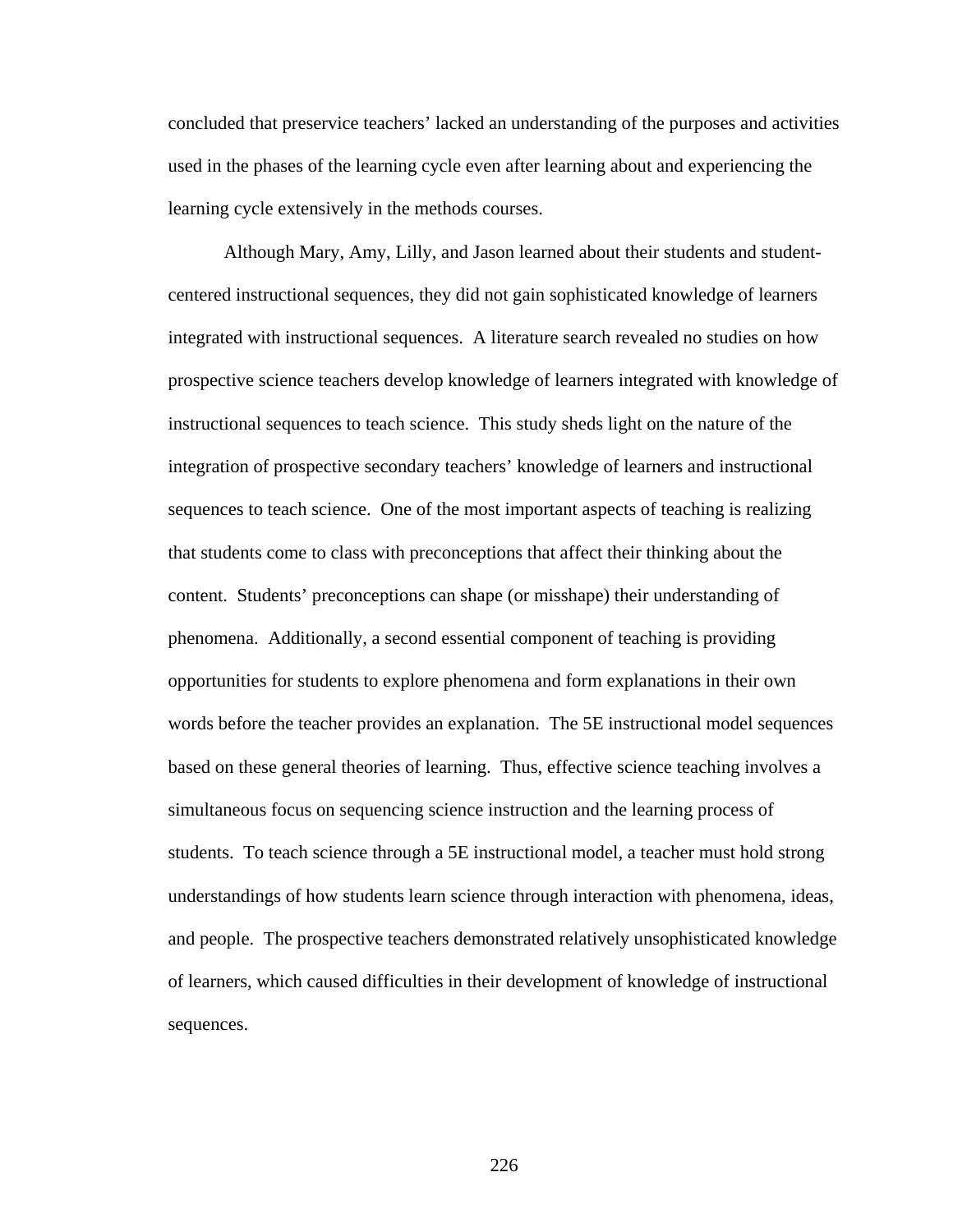The development of knowledge of learners and knowledge of instructional sequences was influenced by teachers' science teaching orientations. For Mary, Amy, and Lilly, considerable consistency existed among each individual's science teaching orientation, her mentor teacher's views or teaching and learning, and teacher-centered instructional practices. The mentors' beliefs and teacher-centered instructional strategies had a powerful influence on the participants' development of knowledge for teaching. In fact, there is evidence that there was tension in the interns' minds concerning the teachercentered beliefs and practices of the mentor teachers, and the reform-oriented views proposed by the Secondary Science Methods courses. Feiman-Nemser (2001) reported that mentor teachers often protect their interns from ideas proposed in teacher preparation coursework that they perceive to be "impractical."

It seems that Mary, Amy, and Lilly actively looked for experiences in their internship that confirmed rather than disconfirmed their existing views of teaching and learning. These three teachers were reluctant to pursue alternative instructional sequences. Anderson et al. (2000), in a study of elementary teachers, reported a similar finding. They found that some elementary teachers in their study came into the program already moving along a particular trajectory; these individuals valued experiences that aligned with their conceptions of teaching and learning. Although Mary, Amy, and Lilly took on additional goals and/or views of the teacher's role, their incoming science teaching orientations remained stable over time. These findings are congruent with Koballa et al. (2005), who found that ACP teachers were reluctant to change their conceptions about science teaching and learning.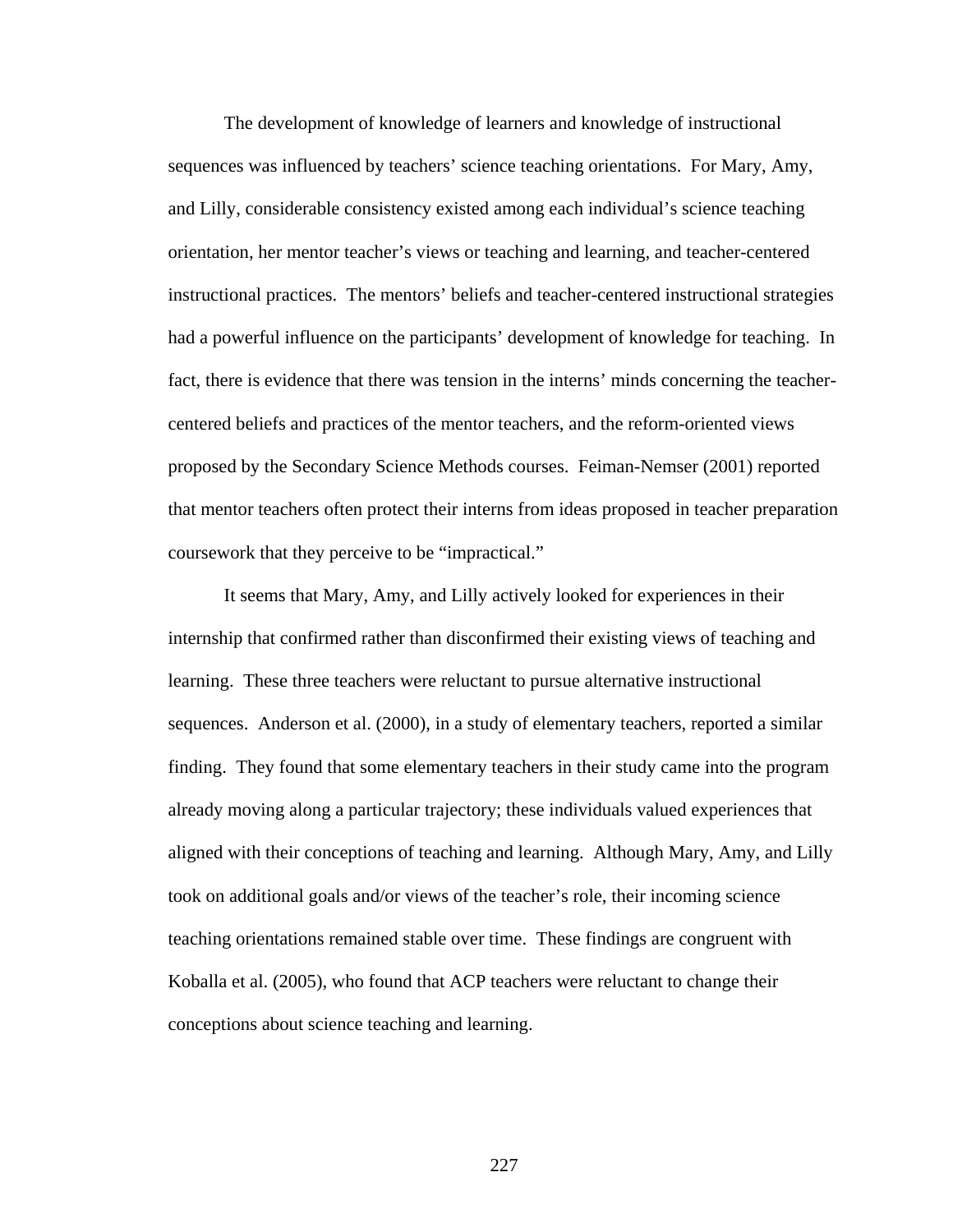Jason's incoming view of teaching was also difficult to change because it was deeply rooted in his K-16 experiences. Additionally, Jason had limited knowledge and experiences with learning and teaching science according to his ideal view of teaching, which was for students to discover science knowledge on their own. Jason was unable to fully test his new ideas from the Science Methods courses due to the constraints of his mentor teacher who primarily implemented teacher-centered, traditional forms of instruction. He did not learn from his mentor or the Secondary Science Methods courses how to teach so students could meet his vision of discovering science on their own. Ultimately, Jason did not replace his ideas about "discovery learning" with current accepted conceptions of how science knowledge is "constructed" rather than "discovered." Although Jason added new goals for teaching science, he retained his view that teaching science is providing content through teacher-led discussions. His competing views of teaching and learning persisted throughout the ACP. Similar to Koballa et al.'s (2005) findings, it appears that prospective science teachers' incoming beliefs about teaching and learning are highly resistant to change.

Although Jason's science teaching orientation remained stable over time, his case adds to what we know about how novice teachers form "ideal" and "working" views of teaching and learning (Samuelowicz & Bain, 1992), as well as the complexity of science teaching orientations (Friedrichsen & Dana, 2005). Jason formed his ideal views of teaching and learning from his Young Life experiences, and his working views of teaching and learning from his K-16 experiences. During his internship, Jason struggled to align his ideal and working views of teaching and learning. Holding both ideal and working views simultaneously illustrates the complexity of Jason's science teaching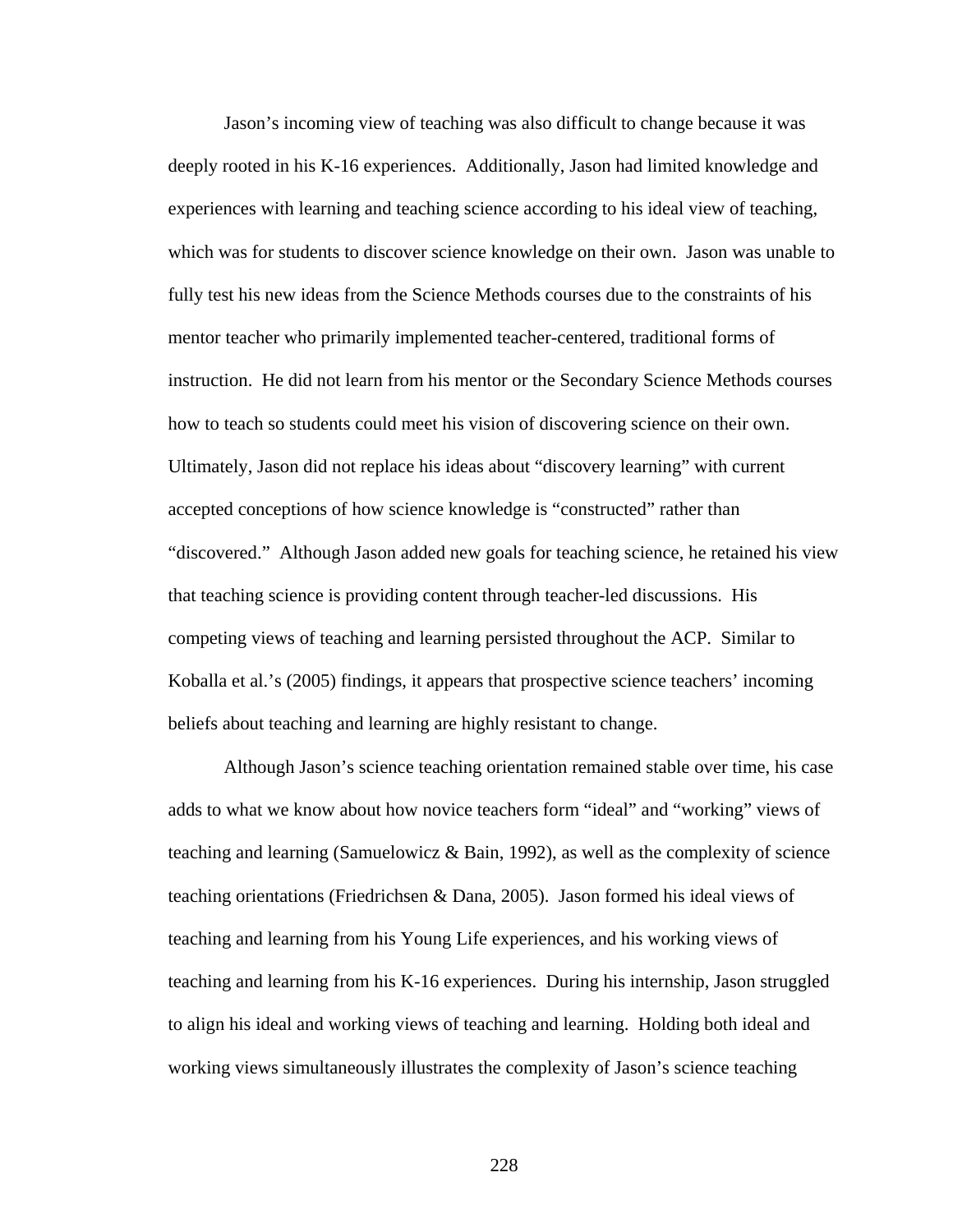orientation. Similar to Friedrichsen's and Dana's (2005) findings, viewing science teaching orientations as a "single, homogenous entity" (e.g., Magnusson et al., 1999) was insufficient for describing Jason's science teaching orientation. Jason's science teaching orientation was composed of multiple dimensions; using a single label (e.g., didactic, discovery) would mask Jason's competing views of teaching and learning. Jason's science teaching orientation played a pivotal role in his development of PCK for teaching and learning. He drew on multiple experiences in the ACP to better align his competing views of teaching and learning. This interpretation is supported by Anderson et al. (2000) who found that a science methods course acted as a "force" for helping prospective elementary teachers align their views of learners and learning towards more reform-oriented views. This finding sheds light on the importance of investigating multiple dimensions (e.g., views of teaching and learning, views of teacher/student roles, central and peripheral goals) to better understand the influence of teachers' science teaching orientations on their development of knowledge and beliefs about teaching and learning.

In each of the cases, the congruency, or lack thereof, among field experiences, mentor teachers, and methods courses seems to be critical for the development of PCK. All four participants struggled to implement reform-based practices due to the traditional, teacher-centered nature of their internship mentors. Other researchers have also reported that the nature of the internship and beginning teaching context can override prospective and beginning teachers' abilities to implement reform-minded practices (Adams & Krockover, 1997b; Hewson et al., 1999; Marion et al., 1999, Puk & Haines, 1999). For example, in an investigation of 127 student/beginning teachers, Puk and Haines (1999)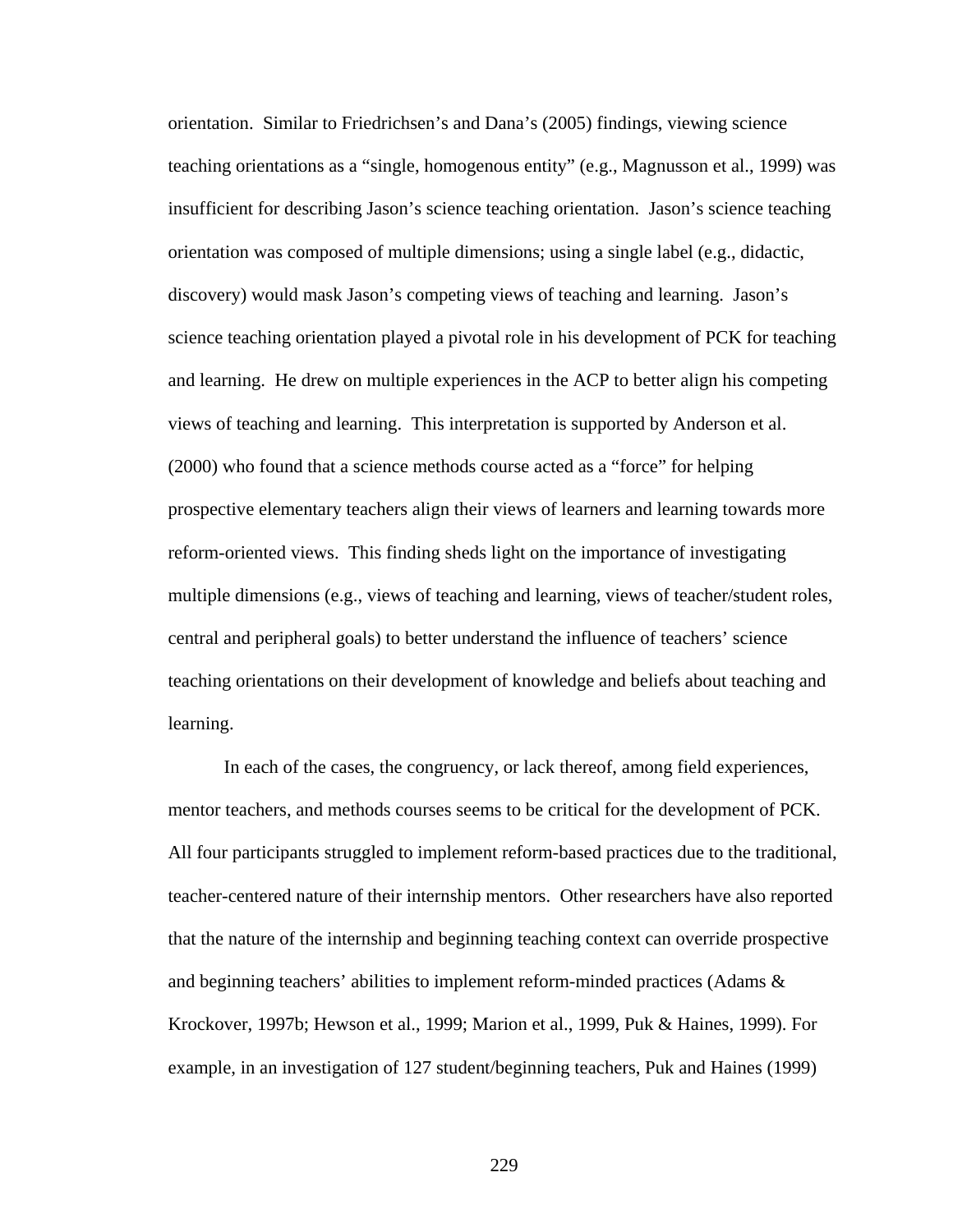found: (a) although student teachers (97%) reported that reform-oriented strategies were valuable for student learning, only 28% of the student teachers used these strategies in their practicum; (b) only 25% observed their associate and mentor teachers using these strategies; and (c) those who observed their mentor teachers using constructivist approaches were more likely to implement them. Hewson and colleagues found that, even though prospective teachers learned about conceptual change approaches in methods courses, they were unable to implement these approaches due to the traditional nature of their field experiences (Hewson et al., 1999; Marion et al., 1999). The culture and context of many field internships often inhibits prospective teachers' abilities to implement and embrace reform-minded practices. This study clarifies the role of science teaching orientations in how prospective science teachers' make sense of their teaching contexts. Science teaching orientations are primarily formed from K-16 experiences. The orientations that the prospective secondary science teachers brought to teacher preparation served as filters for making sense of knowledge and experiences. They also functioned as barriers to change by limiting the ideas prospective teachers were willing to entertain. Thus, science teaching orientations play a pivotal role in teacher preparation.  *What can be Learned from this Study?* 

Teachers' conceptions of science teaching have been theorized to serve as "conceptual maps" for their instructional decisions (Grossman, 1990), and have been proposed to shape teachers' knowledge and beliefs about teaching and learning (Magnusson et al., 1999). The sources and impacts of prospective teachers' beliefs on their thinking about teaching and learning have been established in the literature (Borko & Putnam, 1992; Calderhead, 1986, Kagan, 1992). Previous studies have investigated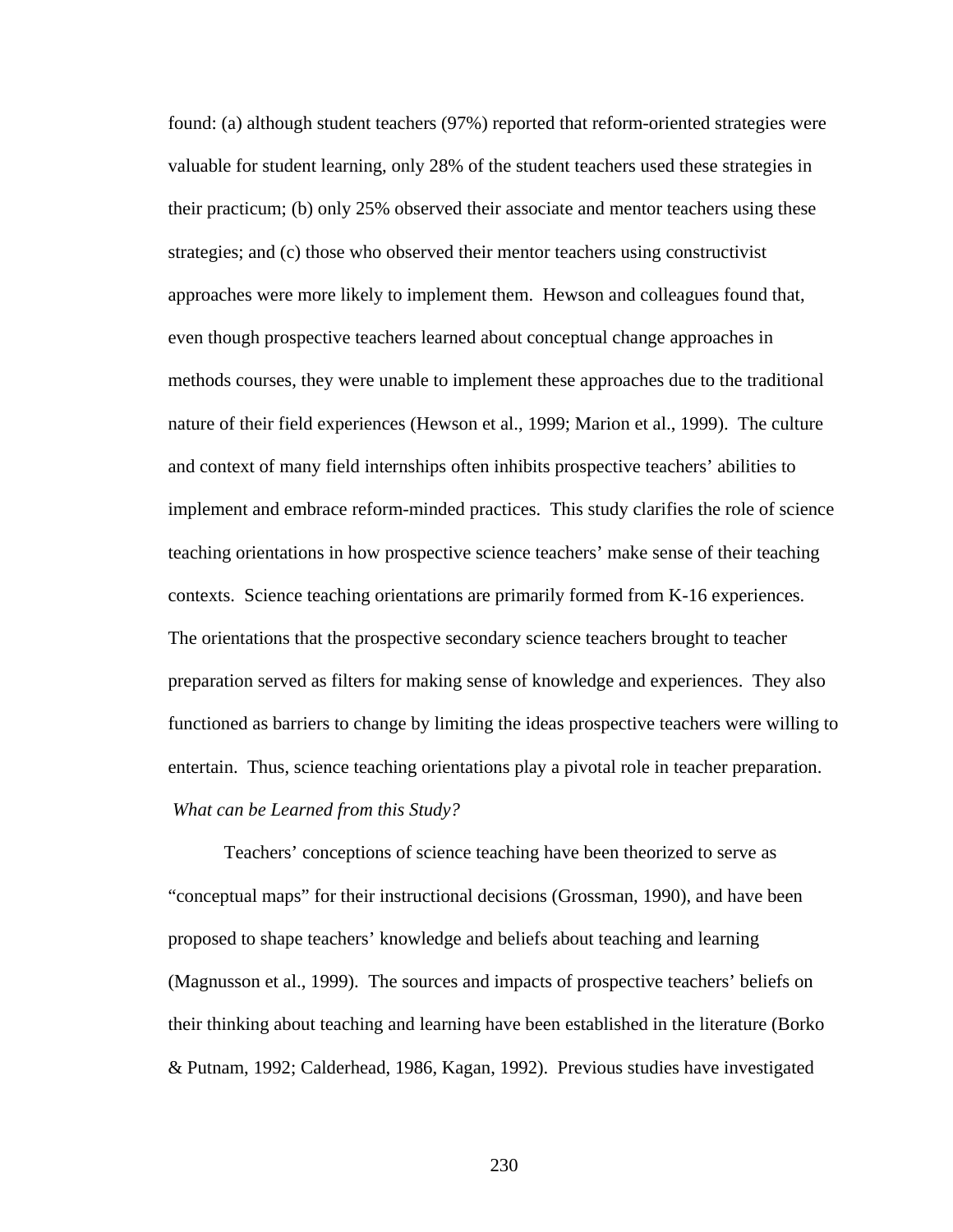prospective teacher knowledge of reform-based approaches, like inquiry (Eick & Dias, 2005; Eick et al., 2003; Windschitl, 2002), and the development of teacher knowledge of the learning cycle (Marek et al., 2003; Odom & Settlage, 1996), and 5E instructional model (Duran et al., 2004). Additionally, researchers have recognized what prospective teachers learn about their students during a teacher preparation program (Davis et al., 2006; Geddis & Roberts, 1998; Geddis et al., 1993; Lemberger et al., 1999; van Driel et al., 2002; van Driel et al., 1998). However, the design and reporting methods used in these studies does not allow science educators to fully understand the complex nature of the development of PCK for learners and instructional sequences. The Magnussen et al. (1999) PCK model theorizes that science teaching orientations shape teachers' knowledge of learners and knowledge of instructional sequences. However, they provide little empirical evidence to support this claim. This study clarifies that science teaching orientations act as a filter for making sense of experiences in an ACP, and in turn the development of knowledge of teaching and learning. By examining the integration of science teaching orientations, knowledge of learners, and instructional sequences, the science education community gains a deeper understanding of how prospective teachers develop PCK.

The significance of science teaching orientations on the development of teacher knowledge is profound. Teacher candidates come to teacher education programs with well established orientations to science teaching that are primarily based on their K-16 experiences. Their incoming science teaching orientations significantly shape how they make sense of what they learn in methods courses and field experiences. While science teaching orientations could be a powerful support for future learning, they can also act as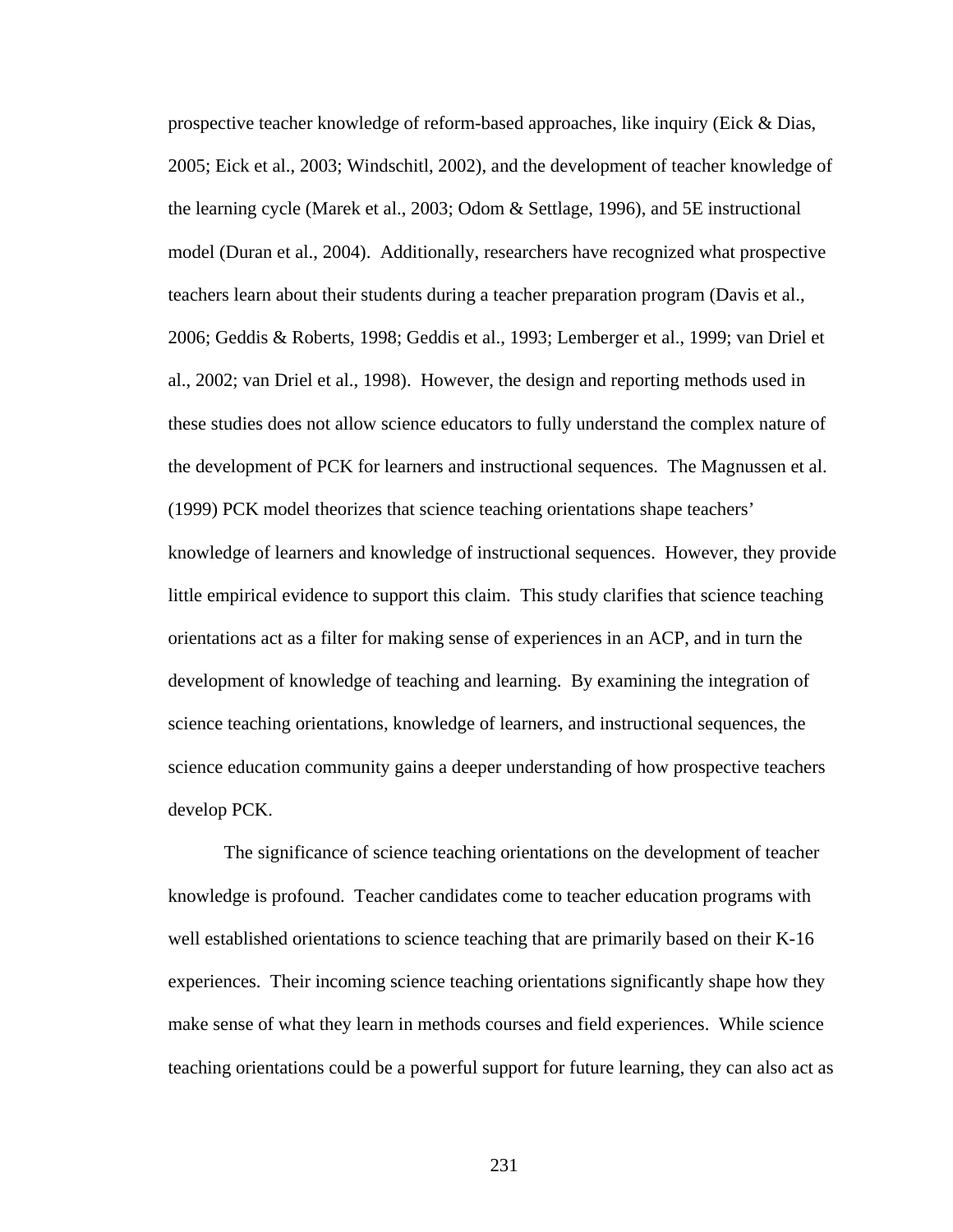a barrier to the development of knowledge of teaching and learning. If initial science teaching orientations are not elicited and engaged, then prospective science teachers may fail to develop knowledge of reform-oriented sequences of science instruction. To develop reform-minded knowledge of teaching and learning, prospective teachers must become dissatisfied with their existing science teaching orientations that are teachercentered while simultaneously finding alternative orientations intelligible, plausible, and fruitful in science teaching. This study contributes to our understanding of how teacher knowledge develops during teacher preparation. Revealing and confronting science teaching orientations during the course of teacher preparation is critical to the development of teacher knowledge.

#### *Implications*

#### *For Teacher Education*

 The findings of this study indicate that teacher educators must identify and attend to ACP teachers' science teaching orientations. As a result of background experiences, ACP teachers came to teacher preparation with strongly held science teaching orientations. These science teaching orientations were important indicators of classroom practice. Thus, teacher educators must identify science teaching orientations at the onset of a teacher preparation program. Teacher educators are responsible for explicitly addressing views of teaching and learning that are beneficial for their students and those views that are not conducive to effective science teaching and learning. Additionally, prospective teachers must examine their views of teaching and learning in light of reform-oriented science teaching.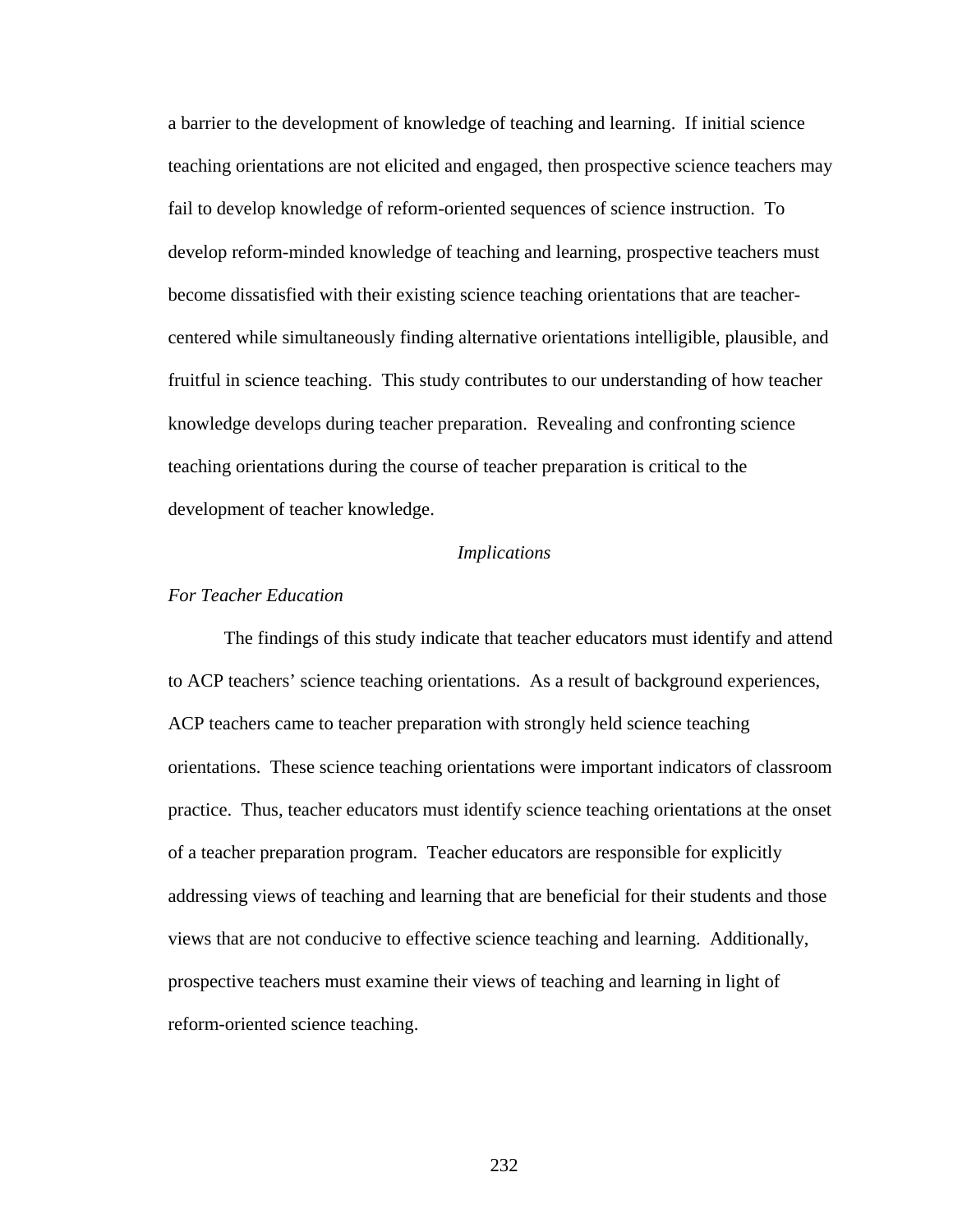The findings of this study suggest that change in science teaching orientations is a prerequisite for knowledge development of reform-oriented practices to occur. Russell and Martin (2007) suggest that teacher preparation might be better viewed as a process of conceptual change. This means that science methods courses and field experiences would help prospective teachers become dissatisfied with traditional, teacher-centered instructional practices while providing intelligible, alternative science teaching practices. Creating conditions for cognitive conflict, where the teacher educator challenges prospective science teachers to look for limitations in their views of teaching and learning, and provides thoughtful reflection on practice, could begin to spur reconceptualizations of how to teach according to how students learn science best.

Identifying and confronting inadequacies in prospective ACP teachers' subject matter knowledge is a promising strategy for addressing the shortfalls of prospective teachers' teacher-centered views of instruction. In my experience as a science educator, many prospective ACP teachers have learned science through traditional, teachercentered instruction. Additionally, they lack deep conceptual understanding of K-12 science content that they will have to teach. Science educators can engage students in constructing explanations for why they hold inadequate understanding of K-12 science content despite holding undergraduate degrees in science related fields. Promoting discontent and dissatisfaction with prior science knowledge, and teacher-centered learning experiences, is a strategy to help prospective teachers generate new ways to think about teaching and learning. An interaction must take place between an individual's experiences learning science, the deficiencies in their understanding of science content, and the introduction of new reform-oriented conceptions of science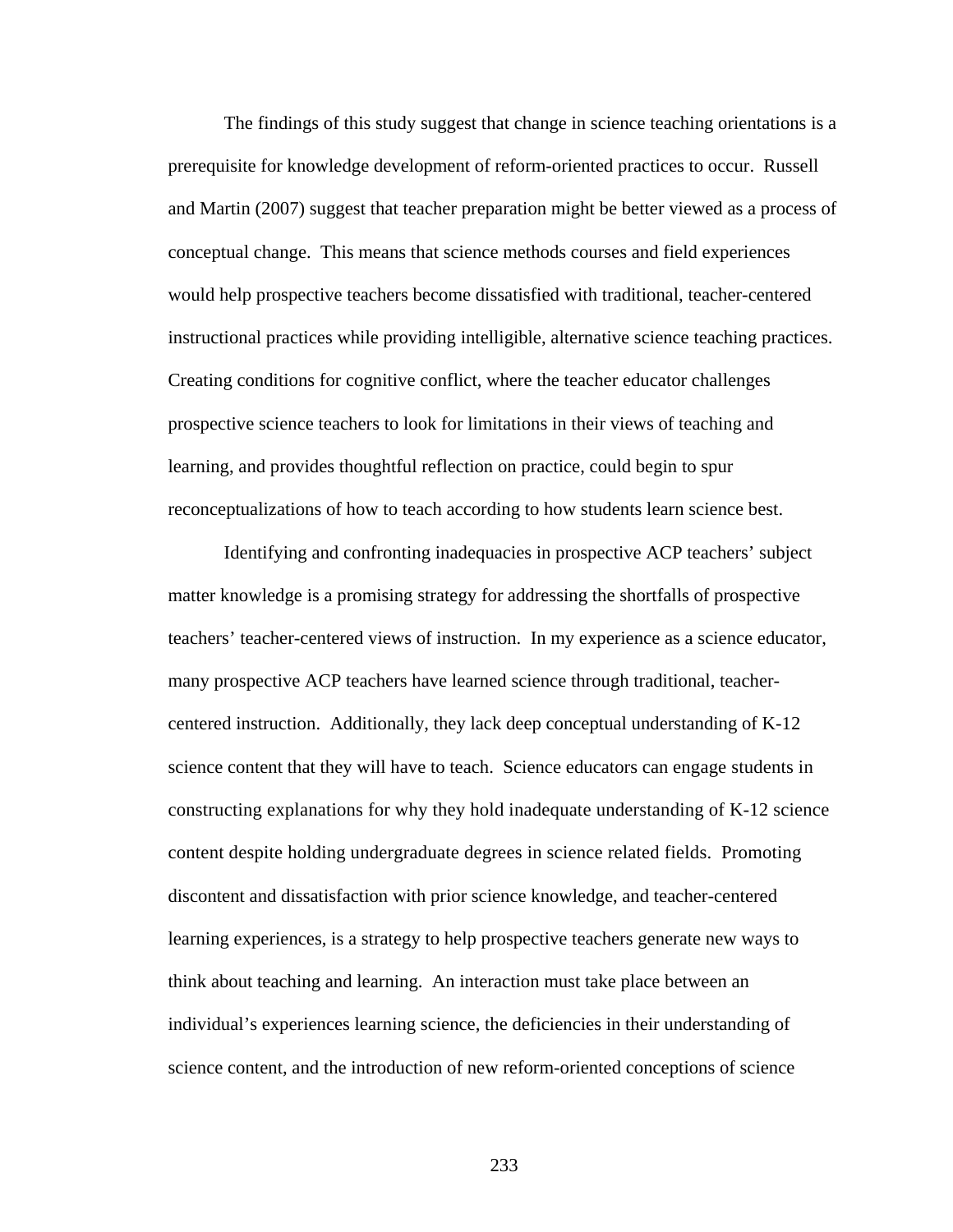teaching and learning. Teacher educators must engage and challenge prospective teachers SMK, while simultaneously confronting teacher-centered science teaching orientations, in order for prospective teachers to develop more reform-minded views of teaching and learning.

Once science teaching orientations are elicited and confronted, teacher educators can help teachers broaden their knowledge of the role of learners' needs and difficulties to influence their design of instruction. The participants consistently sequenced science instruction in teacher-centered ways and relied on the "inform" types of instruction to transmit knowledge to students, in part due to the nature of their internship. Teacher educators can help teachers engage students in scientific questions, have students collect data, and provide opportunities for students to make scientific claims based on evidence before explaining new terms and concepts. As teacher educators, we need to help support prospective teachers in implementing student-centered instructional sequences, like the 5E instructional model.

 All of the teachers in this study developed a more refined understanding of learners' needs by identifying student difficulties and working with mentors. Thus, the role of the mentor teacher should be given special attention. All four of the participants relied heavily on their mentor teachers' knowledge when deciding how to teach. Many of the participants viewed the guided internship as separate from what they learned in the ACP science methods courses. At times, the views of the mentor teachers were in direct opposition to the reform-oriented practices proposed in the ACP. Because many ACPs require a significant amount of experience teaching with a mentor and novice teachers lack PCK, prospective teachers are heavily influenced by their mentor teachers. As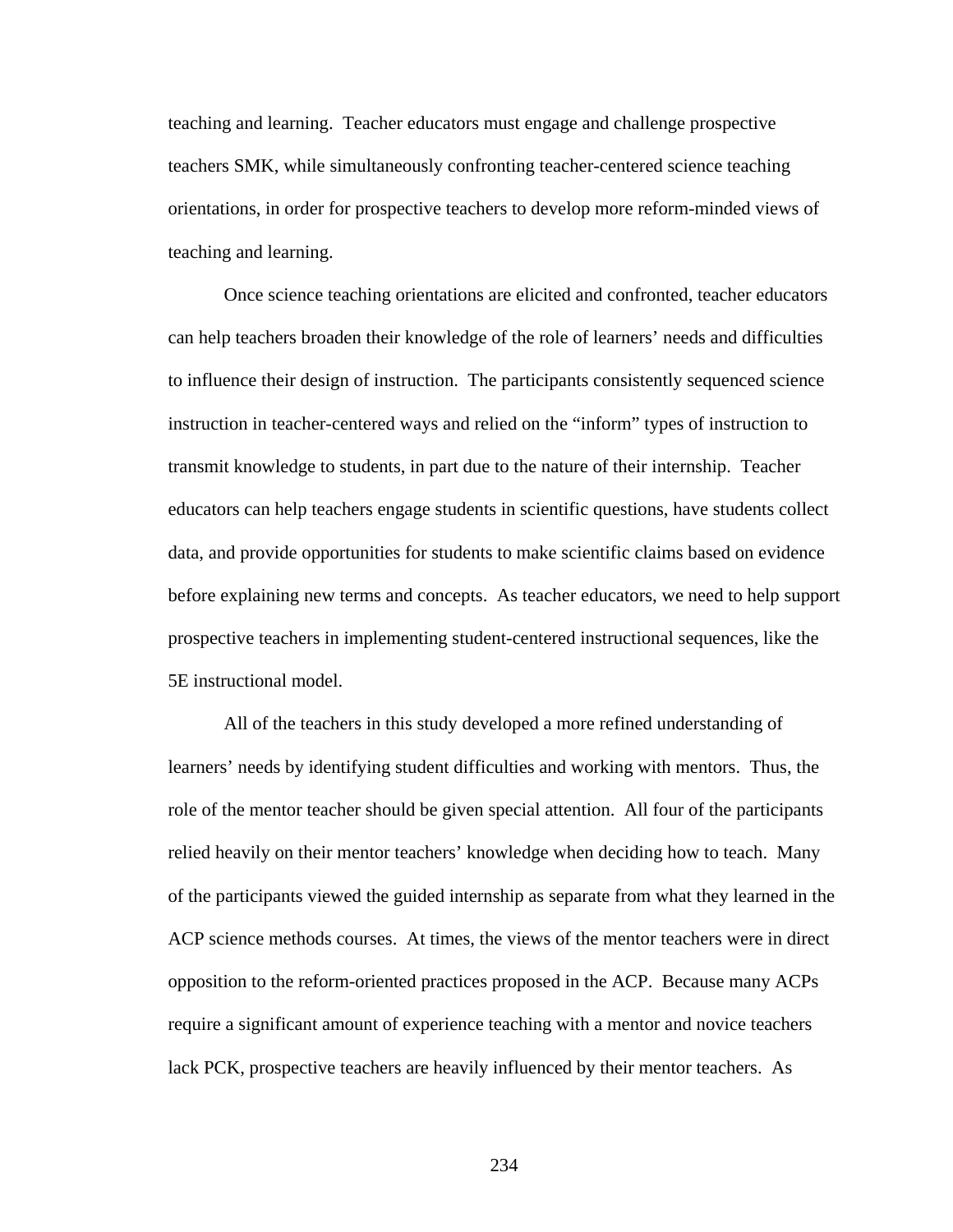teacher educators, greater attempts must be made to ensure that mentor teachers' practices align with the values of the ACP. For example, local teachers who are graduate students may be ideal mentor teachers because they are learning about reform-minded practices in their coursework. Over time, this may be a strategy to create a cohort of reform-minded mentor teachers. This could be a strategy to create a mentor-teacher social network were mentors can draw on each other and university faculty for support. Mentor teachers can share ideas for best practice, and university faculty can provide mentors with content and theory covered in science methods courses.

 Additionally, I recommend that professional development programs support mentor teachers in eliciting and reflecting on their science teaching orientation and PCK for learners and instructional sequences. As mentor teachers reflect on their science teaching orientation and PCK for learners and instructional sequences, they can begin to make their thinking about teaching and learning explicit. In the absence of reformminded views of teaching and learning, I recommend that professional development be targeted at: (1) engaging and confronting teacher-centered science teaching orientations, (2) improving teachers' knowledge of inquiry and student-centered instructional sequences such as the 5E instructional model; and (3) increasing teacher knowledge of how students learn science best.

In addition to mentor teacher professional development, university supervisors must play a role in the development of teacher knowledge. In this study, the university supervisor was an underutilized component of the ACP program. University supervisors must be trained so they can: (1) help develop mentor teachers' skills as teacher educators, (2) promote intern teachers' reflection on their teaching practices and student learning,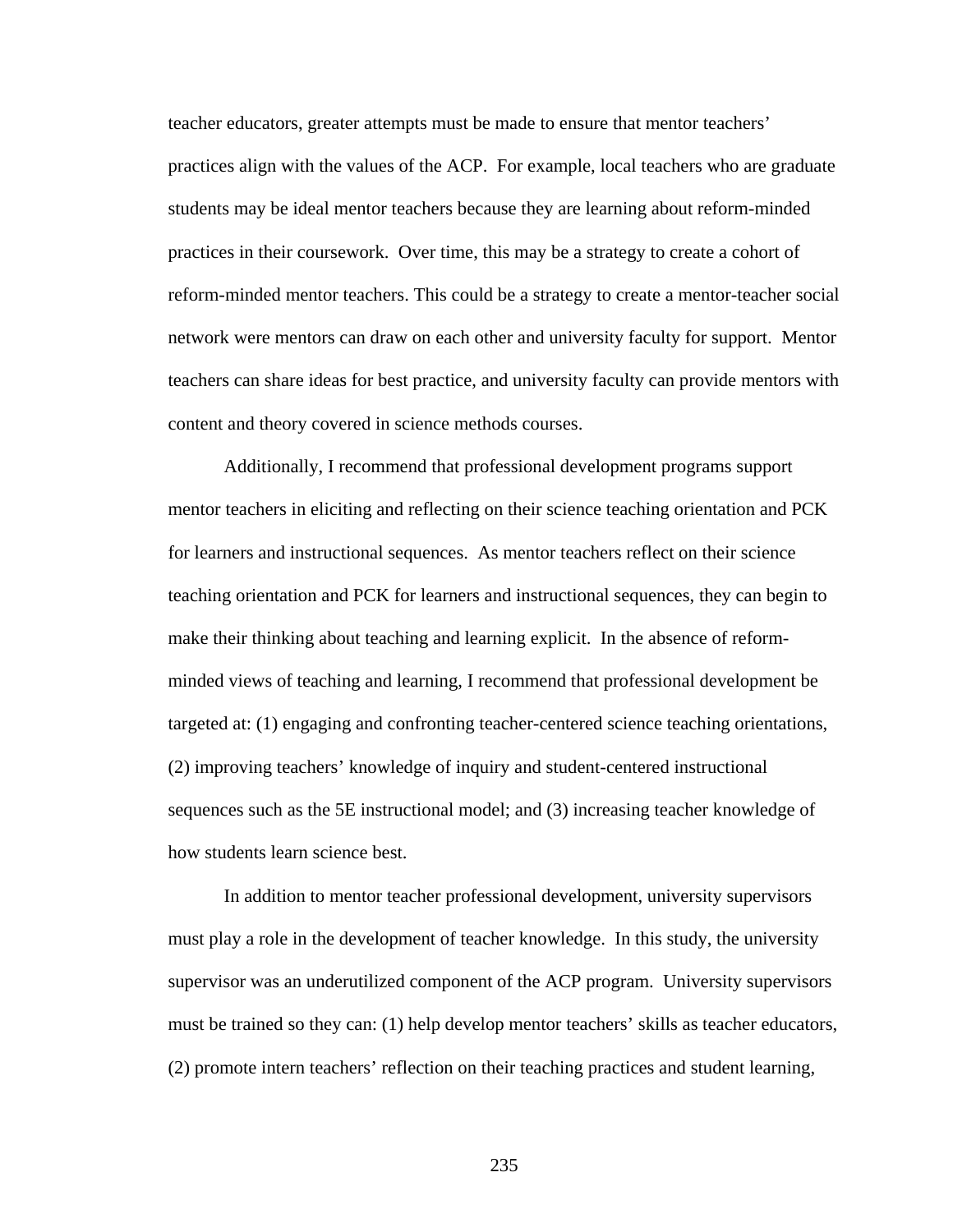(3) inform mentor teachers about content taught in science methods courses, and (4) model how to implement reform-based instructional practices in unique teaching contexts.

#### *For Policy*

A major policy issue at national, state, and local levels is how to address the teacher shortage while preparing highly qualified teachers. Some groups seek to significantly reduce college and university-based teacher education requirements to simplify the teacher certification process and alleviate teacher shortages. Reducing college and university-based teacher education requirements has been referred to as the "deregulation" agenda (Cochran-Smith & Fries, 2005). In response to the deregulation agenda, ACPs have been designed to provide a faster route to obtaining science teacher certification than traditional teacher preparation programs for individuals who have an undergraduate science degree. However, not all ACPs are equivalent in terms of duration, coursework, and fieldwork (Cochran-Smith & Zeichner, 2005; Darling-Hammond, Berry, & Thoreson, 2001; Ziechner & Conklin, 2005). Some research on ACPs lump privately sponsored programs like Teach for America (TFA) and the Peace Corps together with university-sponsored ACPs that offer teacher certification and Masters of Education (M.Ed.) degrees (Cochran-Smith & Zeichner, 2005; Darling-Hammond, Chung, & Frelow, 2002; Ziechner & Conklin, 2005). This is alarming for educational researchers because there are substantial differences in the coursework and mentoring that occur among university and other ACPs. There are few published studies that investigate teacher learning in an ACP in a specific subject-area like science.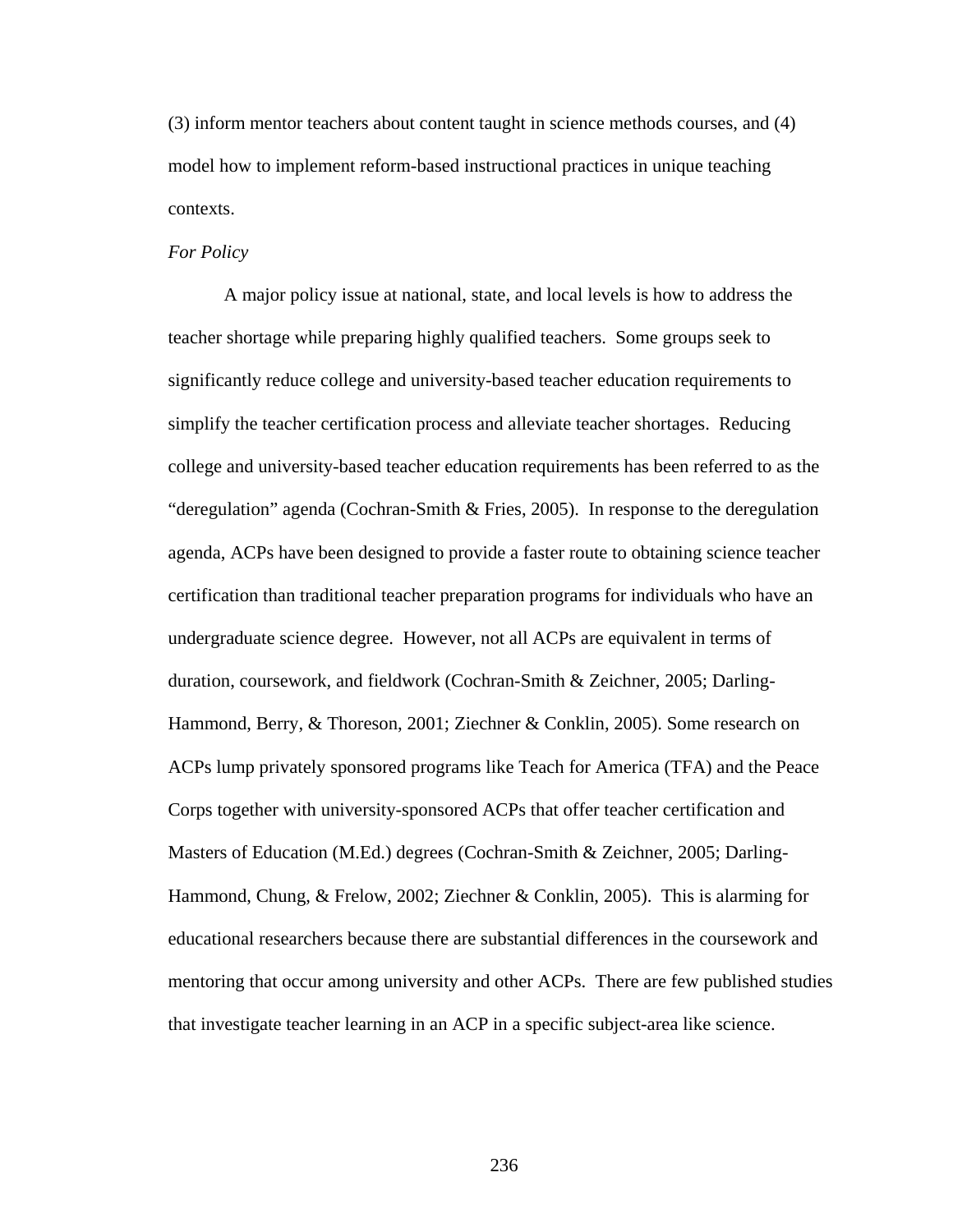The Missouri legislature recently passed a bill that allows second career individuals to obtain alternative teacher certification through the American Board for Certification of Teacher Excellence by successfully completing the following requirements: (1) sixty hours of classroom observations, including 45 teaching or 60 hours as a substitute teacher, and/or 30 teaching or 60 hours teaching at a private school; (2) 30 hours of professional development; (3) 2 years of a mentoring program; (4) completion of performance based teaching evaluation; and (5) participation in beginning teacher assistance program (Missouri Senate Bill 1066, 2008).

An undergraduate degree may be an indicator of subject matter knowledge, but it does not guarantee that individuals can transform their knowledge in a way that supports students' learning of the content. In fact, there is limited empirical evidence that there is a relationship between content expertise and teaching quality (Zumwalt & Craig, 2006). Some propose that individuals with substantial on-the-job experiences and content knowledge are better equipped to use their knowledge to teach others. However, Scribner et al. (2007) studied the relationship between prior career experiences and instructional quality and reported "content-related career experience was unrelated to standards based teaching. Thus, the assumption that teachers with deeper content knowledge and experience will be better teachers was found to be untrue in this study" (p. 30). Policies that arise from the deregulation agenda must be based on research.

The findings of this study have broad implications for the mentoring component suggested by recent legislation in Missouri. The use of experienced teachers as mentors is common in many school districts. This assumes that experienced mentors will be able to provide the necessary support to novice teachers to help them become highly qualified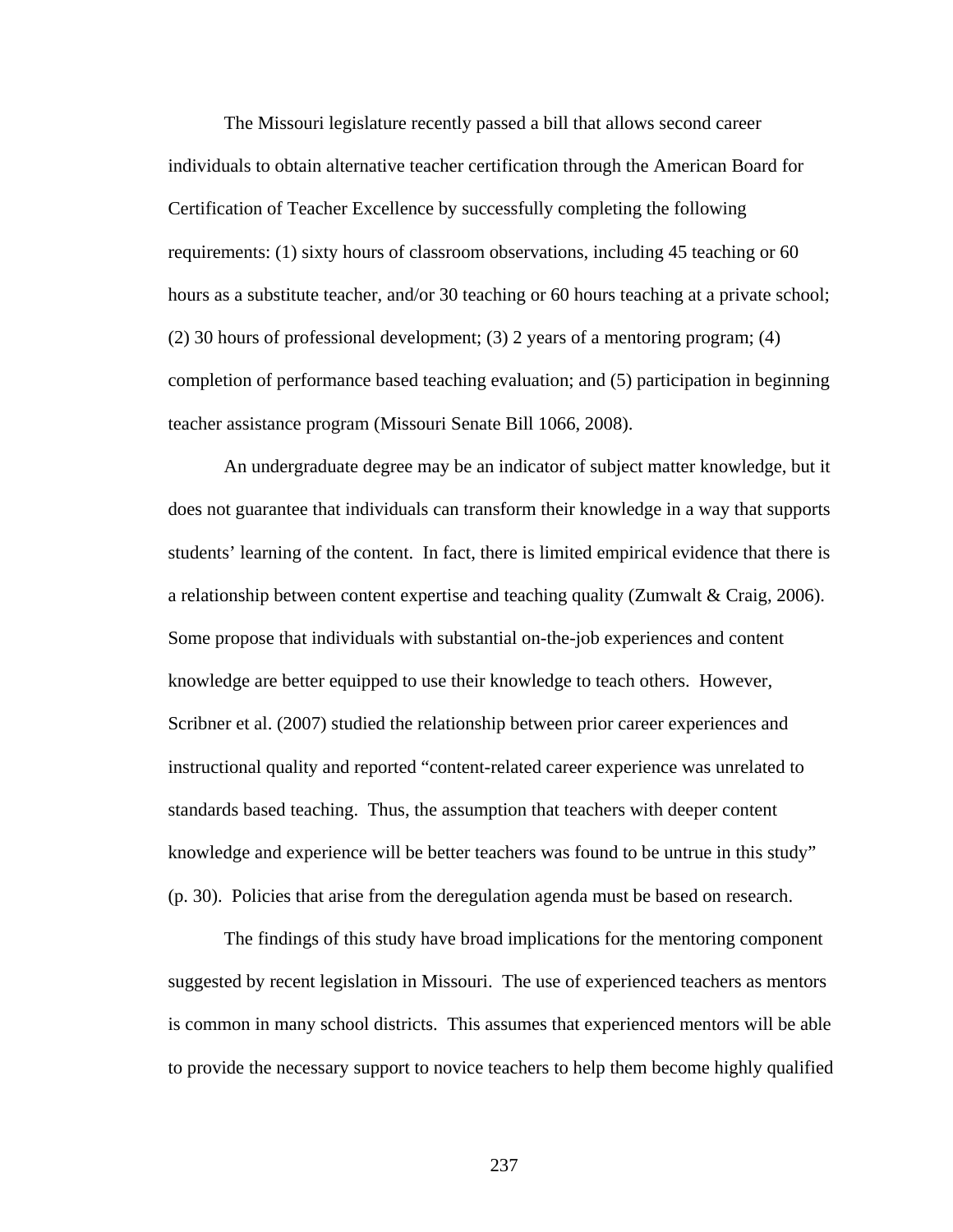to teach science. However, experience alone does not ensure that an experienced teacher is a good mentor. Many experienced teachers do not have the skills, experiences, or knowledge of reform-oriented practices, like inquiry (Anderson, 2002). This study confirms this finding and highlights the powerful role mentors play in the development of their interns' PCK. In order to make sure teacher candidates are highly qualified, mentor teachers need to model appropriate practices, help plan lessons, provide support when prospective teachers teach lessons, and promote reflection on practice. In order to take on these roles, I believe mentors need sustained, subject-specific professional development, and support from university faculty and from other teachers. In addition, mentors need reduced teaching loads so they can co-plan and coteach with their interns. If mentor teachers become the primary source for teacher preparation, as a strategy to alleviate teacher shortages in science education, then school districts will need to provide substantially more support to mentors and prospective science teachers.

The findings of this study open up the deregulation debate to a new set of policy questions regarding the use of experienced teachers as mentors to prepare teacher candidates: (1) who will be responsible for ensuring that prospective science teachers receive a carefully guided mentoring experiences; (2) how will mentor teachers and prospective science teachers be evaluated to make sure they demonstrate high instructional quality- standards based instruction; (3) how will mentor teachers be prepared to support beginning teachers in the enactment of reform-oriented science teaching; (4) what role will university faculty play in teacher preparation and mentor teacher preparation; and (5) how will teacher certification boards ensure that teachers who become certified are highly qualified in their field?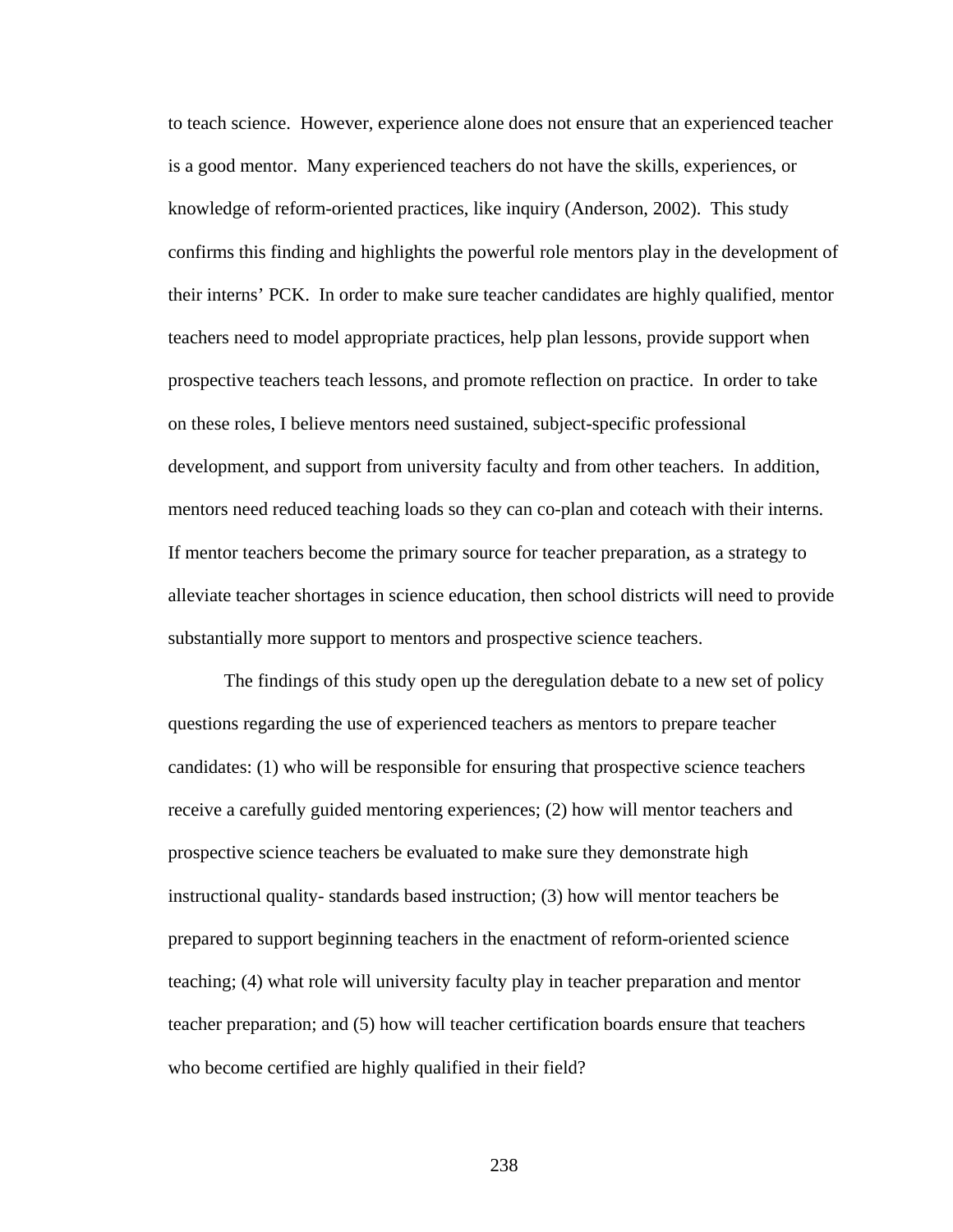As we prepare teachers, we must consider the content knowledge and science teaching orientations they bring with them, and the PCK they will need to develop for science teaching. While prospective teachers can learn much from mentors, if they lack reform-oriented views of teaching, then they are unable to adequately prepare novice teaches in the vision of the Standards. The findings of this study are valuable to policy makers facing decisions on whether to significantly reduce the role of university teacher preparation in teacher certification.

#### *Recommendations for Future Research*

 Looking at teacher development during an ACP allowed me to learn that science teaching orientations are critical to the development of knowledge of learners and instructional sequences. However, several aspects of this study limit its comparability to other studies of the development of prospective secondary teachers' PCK. First, studies are needed that focus on teaching a specific science topic. At the beginning of this study, all of the participants created lessons to teach heritable variation within a species. It would have been valuable to interview and observe interns teach this topic during their guided internship. Accounts such as these would be useful for reflection on prospective teachers' development of this topic over time. I believe more research is needed that investigates the development of PCK for a specific topic. By focusing on a specific topic, I think it would be easier to see more nuanced changes over time

Second, I had limited contact with participants during their guided internship (i.e., two observations in the fall and two in the spring). A more extensive observational study would add to our understanding of the development of PCK.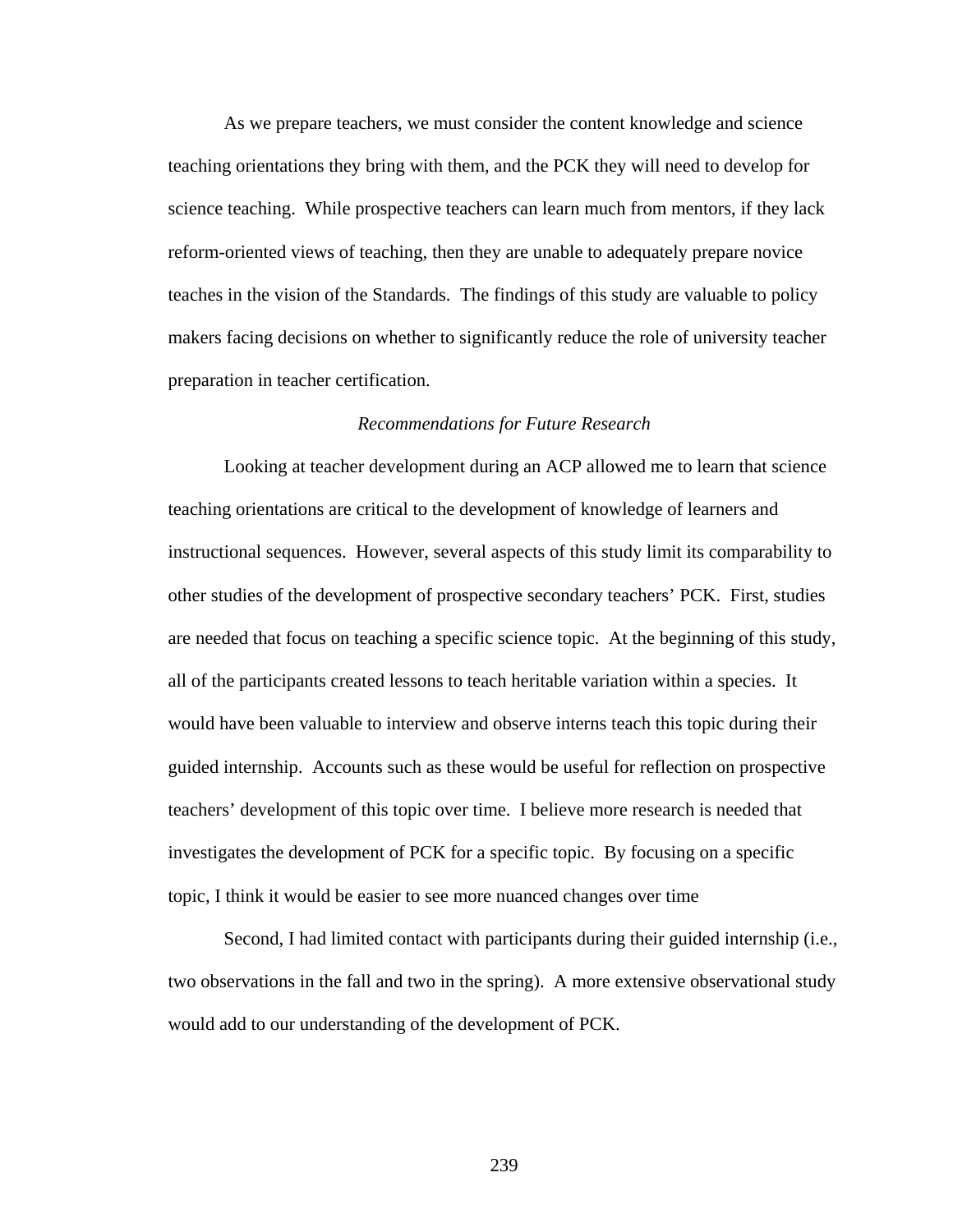Third, studies are needed that investigate the development of science teaching orientations, knowledge of learners, and knowledge of instructional sequences, into the beginning years of teaching. Investigating how different experiences during the beginning years of teaching influence teacher knowledge would add insight to our understanding of the experiences that influence the development of PCK for the first 3-5 years of teaching.

Fourth, this study involved a small number of participants in a specific area- secondary biology. We could gain a breadth of knowledge about the development of PCK by investigating: (1) prospective teachers in different types of ACPs; (2) ACP teachers in a variety of disciplines (e.g., chemistry, physics, and earth science); (3) ACP teachers at different levels (e.g., elementary and middle); and (4) for different knowledge domains (e.g., assessment and curriculum). Studies such as these are critical in understanding how different experiences influence the development of PCK in a variety of contexts.

Furthermore, I propose new avenues ideas for future research on the development of teachers' PCK. Investigating science teaching orientations is a complex task. The science education research literature does not provide a consistent description of what types of knowledge encompass and influence science teaching orientations. I found my interpretation of science teaching orientations limited by the Magnusson et al. (1999) definition, as have other researchers (Friedrichsen & Dana, 2005). Understanding teachers' "beliefs about the purposes and goals for teaching science (p. 97)," was not enough to capture the complexity of science teaching orientations. I came to understand the teachers' science teaching orientations by investigating a number of different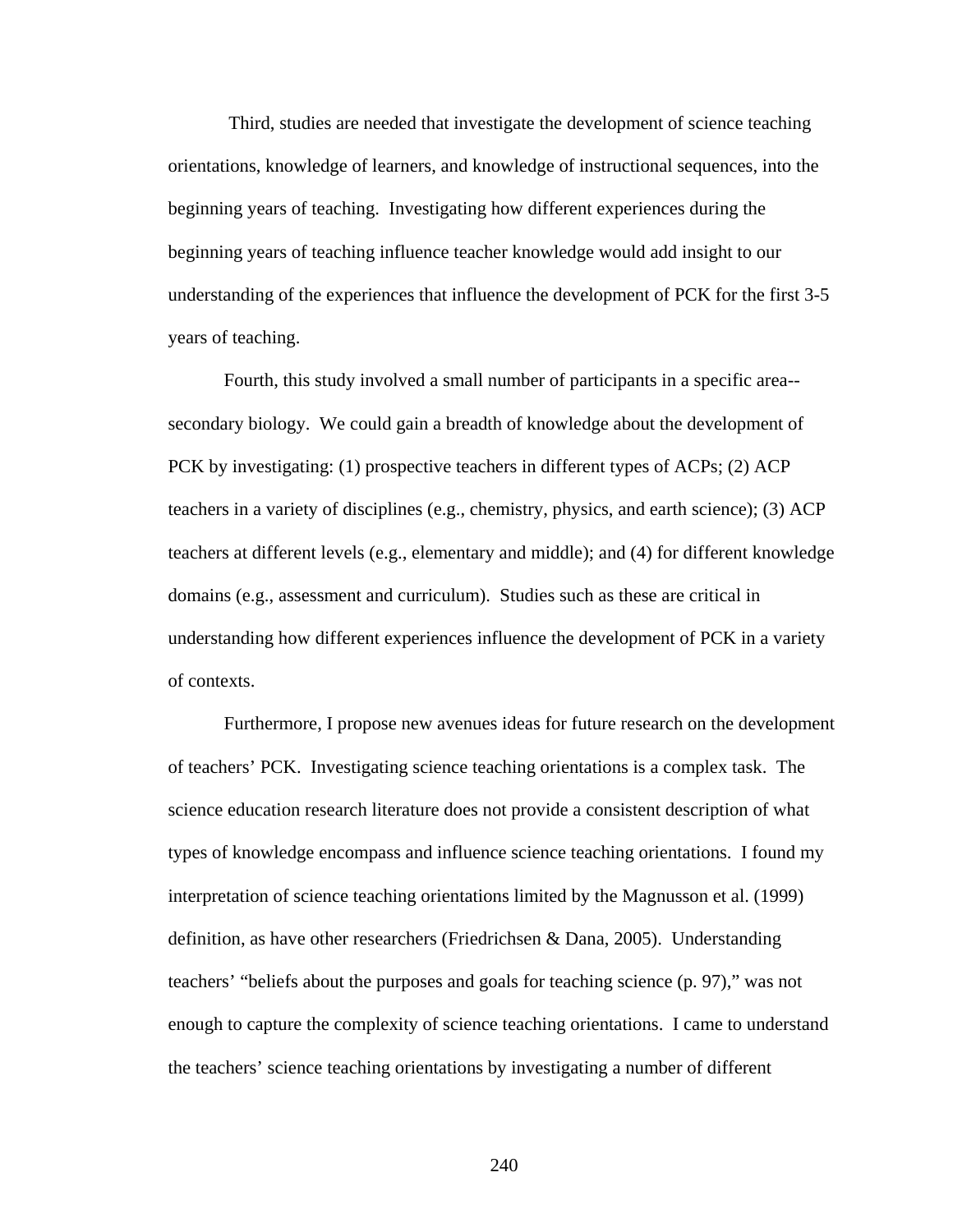dimensions that included: views of teaching and learning, views of the teacher/student roles, and central and peripheral goals. I believe researchers must develop more rigorous standards for investigating science teaching orientations by conducting closer analyses of the dimensions used by other researchers and those used in the present study. Based on my literature review, there are similarities and differences across the dimensions researchers choose to investigate to understand science teaching orientations. Synthesizing how researchers define and describe different dimensions would be a starting point for determining whether additional dimensions are needed to more completely understand science teaching orientations. A more coherent line must be formed in the research literature to expand our knowledge of the role science teaching orientations have on the development of teacher knowledge. Additionally, although data collection techniques (i.e., interviews and observations) were time intensive, they provided detail of the nature and complexity of science teaching orientations that may not be understood through semi-structured interviews and survey techniques alone (see Koballa et al., 2005). If we are to gain deeper insight into the role of science teaching orientations on the development of PCK, researchers must observe classroom practice and use teachers' knowledge of learners and instructional sequence, as a window into understanding science teaching orientations.

Finally, understanding how teacher knowledge develops is a challenging endeavor. In this study, I found my interpretations and data collection were limited by the PCK model. Although the PCK model helped me design interview protocols, it artificially separates PCK for instructional sequences and learners. I learned from data analysis that as prospective teachers gain more experience, the interaction that develops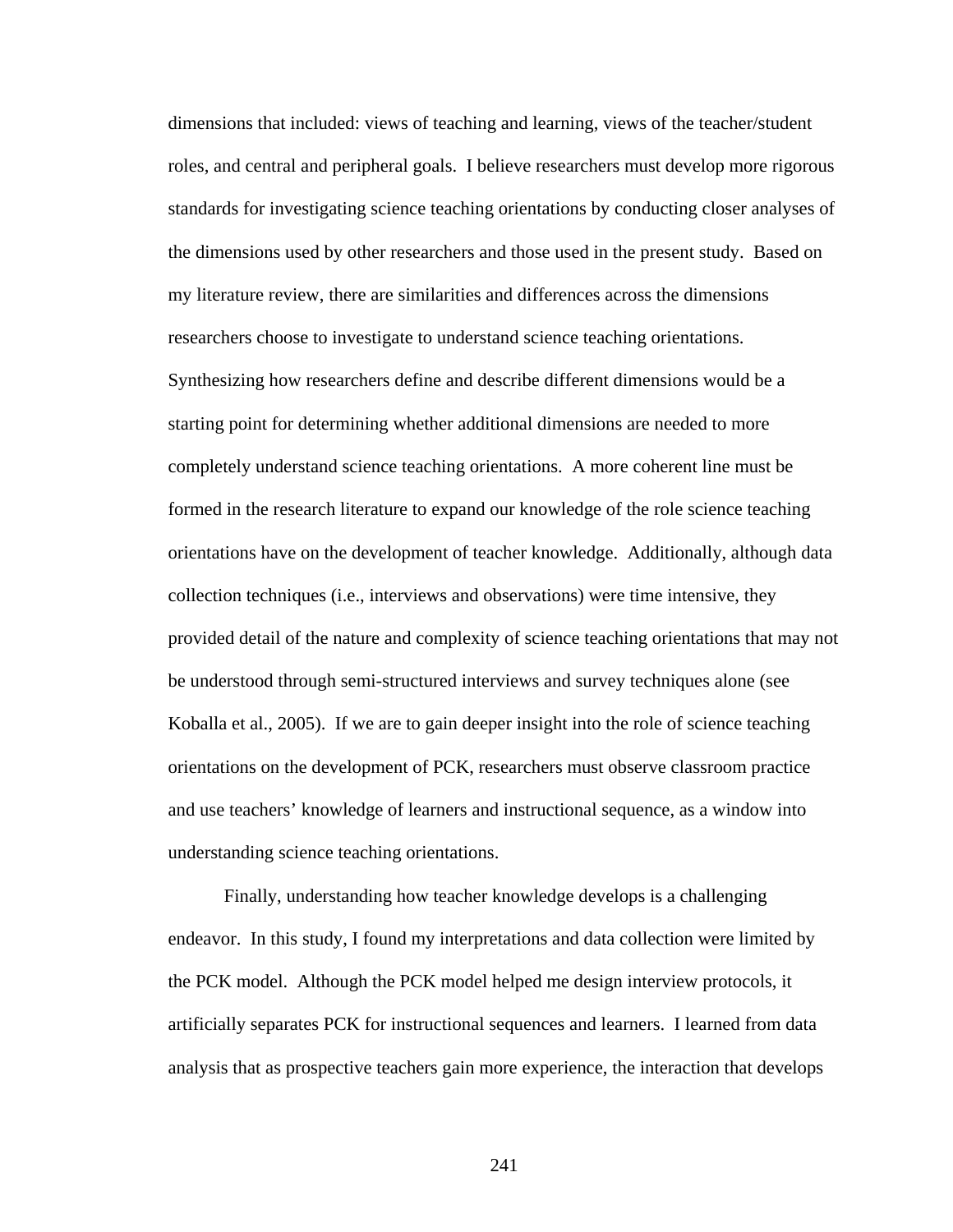between teachers' knowledge of learners and their knowledge of instructional sequences becomes more integrated. I interpret this to mean that the integration of PCK components increases with teaching experience. I believe what is needed is a developmental PCK model that considers the integration of knowledge components over time. A developmental PCK model must be flexible and fluid, not treating knowledge as fragmented components.

#### *Conclusion*

To provide quality teacher preparation in ACP settings, science educators must understand how PCK develops. In this study I investigated science teaching orientations and PCK development for learners and sequence of science instruction. The teachers in this study benefited from the Secondary Science Methods courses, gaining knowledge of learners and learning. As they taught alongside a mentor, they continued to develop knowledge of learners and learning. Evidence from this study suggests that participants' teaching orientations and their mentor teachers were the most critical factors influencing their PCK development. Prospective teachers gained knowledge of learners from working with students, their mentor, and the Secondary Science Methods courses, but their instructional sequences remained unchanged. The teachers in this study consistently gave priority to transmitting knowledge during the "inform" types of instruction. Even though they learned that students have prior science knowledge, and about the 5E instructional model, they did not draw on this knowledge to design instruction where students were challenged to evaluate what they know in light of new knowledge. Their views of instruction are at odds with the inquiry-based approaches valued in the ACP Secondary Science Methods courses.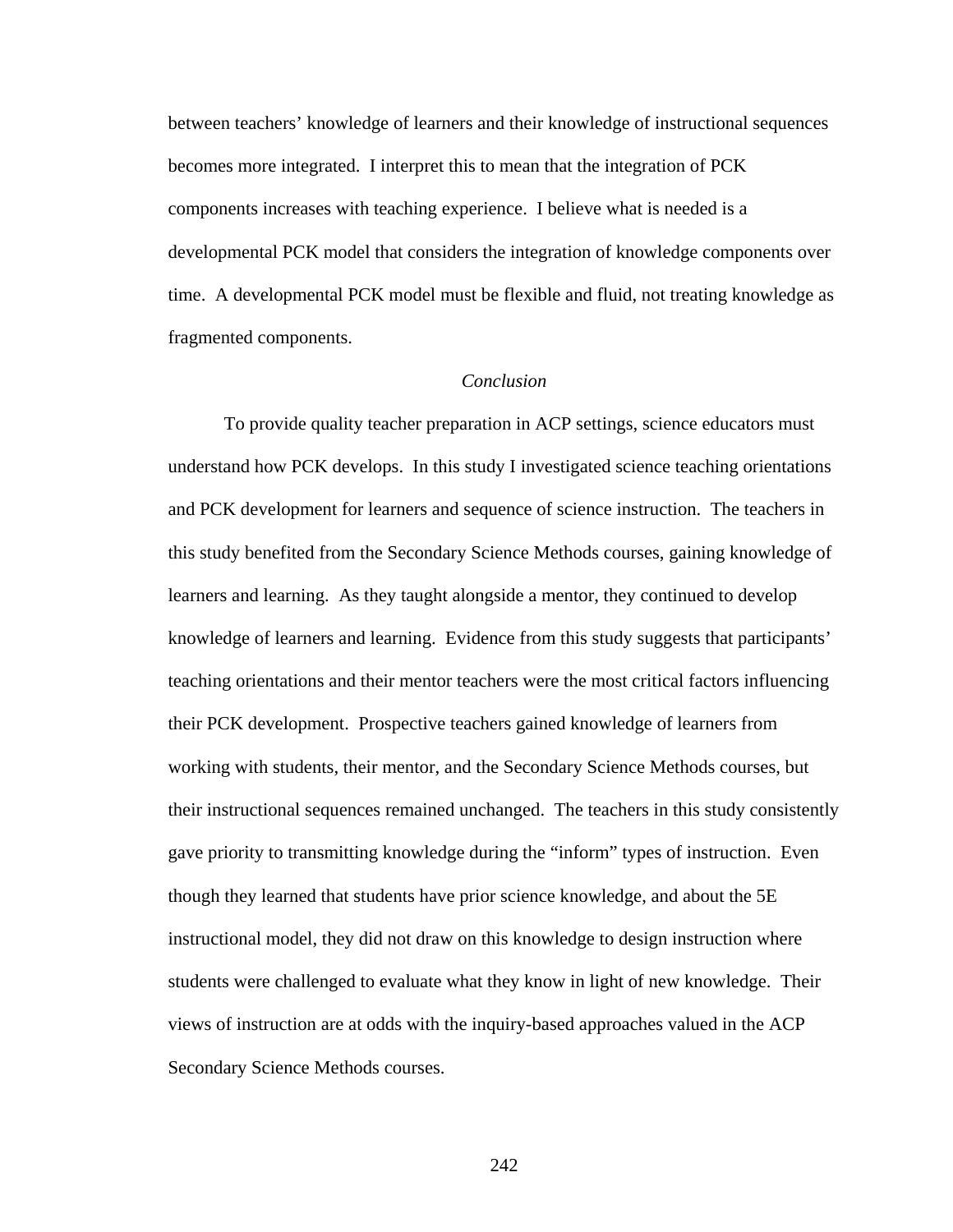Prospective teachers who enter ACPs face the challenge of rethinking their subject matter knowledge from a pedagogical perspective. For many prospective teachers, their incoming orientations to science teaching are largely based on their thousands of hours observing their science teachers. While incoming science teaching orientations could support future learning, they can also act as barriers to the development of knowledge of teaching and learning. Recognizing the nature of prospective teachers' science teaching orientations, and gaps in understanding about science learners and learning and sequencing of science instruction, is critical for improving teacher education. This requires that mostly teacher-centered science teaching orientations be viewed as the starting point in the search for understanding teaching and learning. Searching for greater understanding of teaching and learning requires that prospective secondary teachers find alternative science teaching orientations meaningful. Identifying, confronting, creating dissatisfaction, and promoting acceptance of learnercentered science teaching orientations are fundamental to achieve the vision of reform in science education. Teacher preparation programs that take the teaching orientations of their participants into account may significantly impact teacher practices or student learning.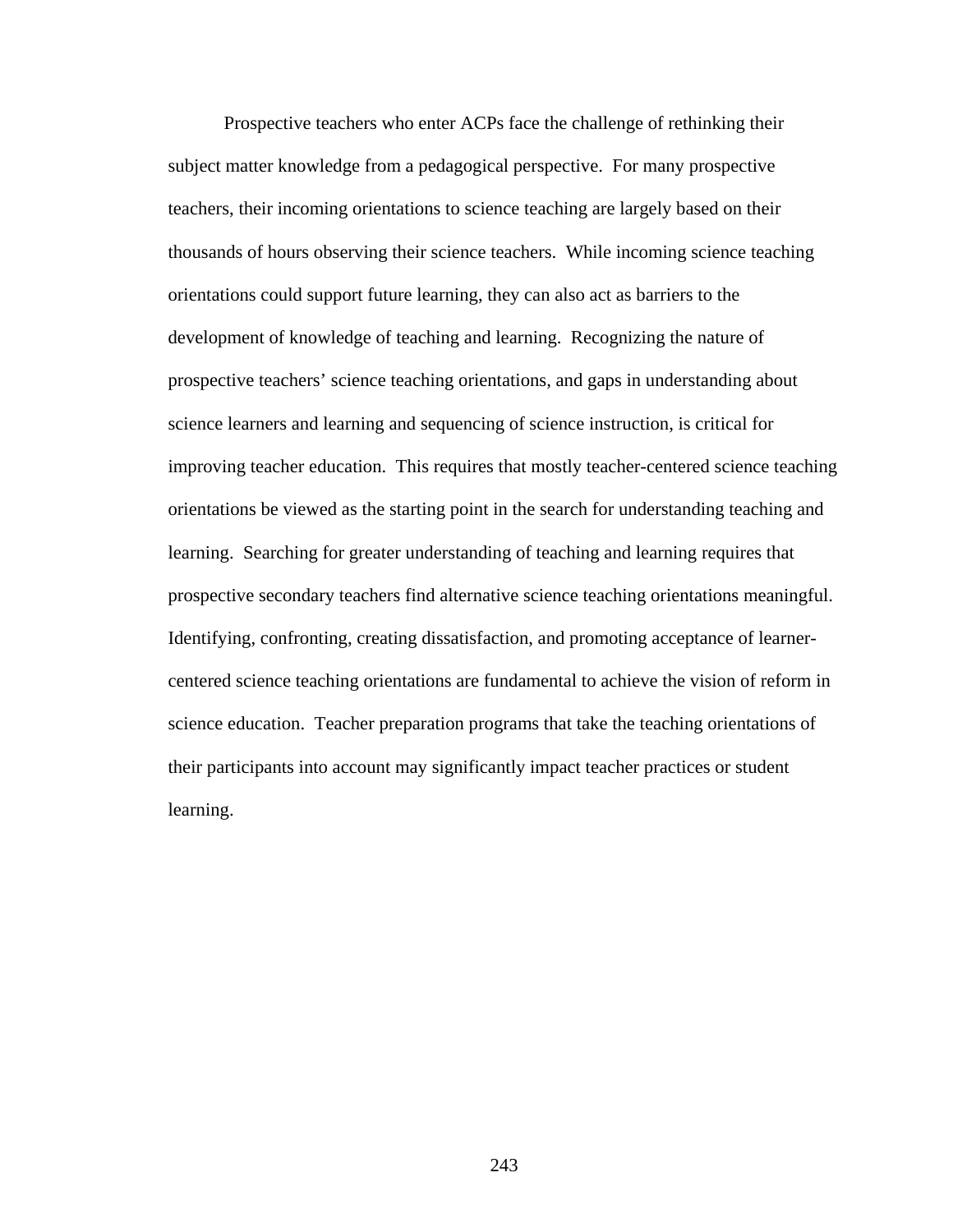#### **REFERENCES**

- Abell Foundation. (2001). *Teacher certification reconsidered: Stumbling for quality*. Retrieved August 30, from http://www.abell.org.
- Abell, S. K. (2006). Challenges and opportunities for field experiences in elementary science teacher preparation. In K. Appleton (Ed.), *Elementary science teacher education international perspectives on contemporary issues and practice* (pp. 73-89). Mahwah, NJ: Lawrence Erlbaum Associates.
- Abell, S. K. (2007). Research on science teacher knowledge. In S. Abell & N. Lederman (Eds.), *Handbook of research on science education* (pp.105-1150). Mahwah, NJ: Lawrence Erlbaum Associates.
- Abell, S. K., & Bryan, L. A. (1997). Reconceptualizing the elementary science methods course using a reflection orientation. *Journal of Science Teacher Education, 8,* 153-166.
- Abraham, M. R. (1992). Instructional strategies designed to teach science. In F. Lawrenz, K. Cochran, J. Krajcik, & P. Simpson (Eds.), *Research matters…To the science teacher* (pp 41-50.). Manhattan, KS: NARST Monograph #5.
- Abraham, M. R., & Renner, J. W. (1986). The sequence of learning cycle activities in high school chemistry. *Journal of Research in Science Teaching, 23*, 21-43.
- Adams, P. E., & Krockover, G. H. (1997a). Beginning teacher cognition and its origins in the preservice secondary teacher program. *Journal of Research in Science Teaching, 34*, 633-653.
- Adams, P. E., & Krockover, G. H. (1997b). Concerns and perceptions of beginning secondary science and mathematics teachers. *Science Education, 81*, 29-50.
- Adelman, N. (1986). *An exploratory study of teacher alternative certification and retention programs.* Washington, DC: U.S. Department of Education.
- American Association for the Advancement of Science. (1989). *Science for all Americans*. New York: Author.
- Anderson, C. W., & Smith, E. L. (1987). Teaching science. In V. Richardson-Koehler (Ed.), *Educators' handbook: A research perspective* (pp. 84-111). New York: Longman.
- Anderson, L. M., Smith, D. C., & Peasley, K. (2000). Integrating learner and learning concerns: Prospective elementary science teachers' paths and progress. *Teaching and Teacher Education, 16*, 547-574.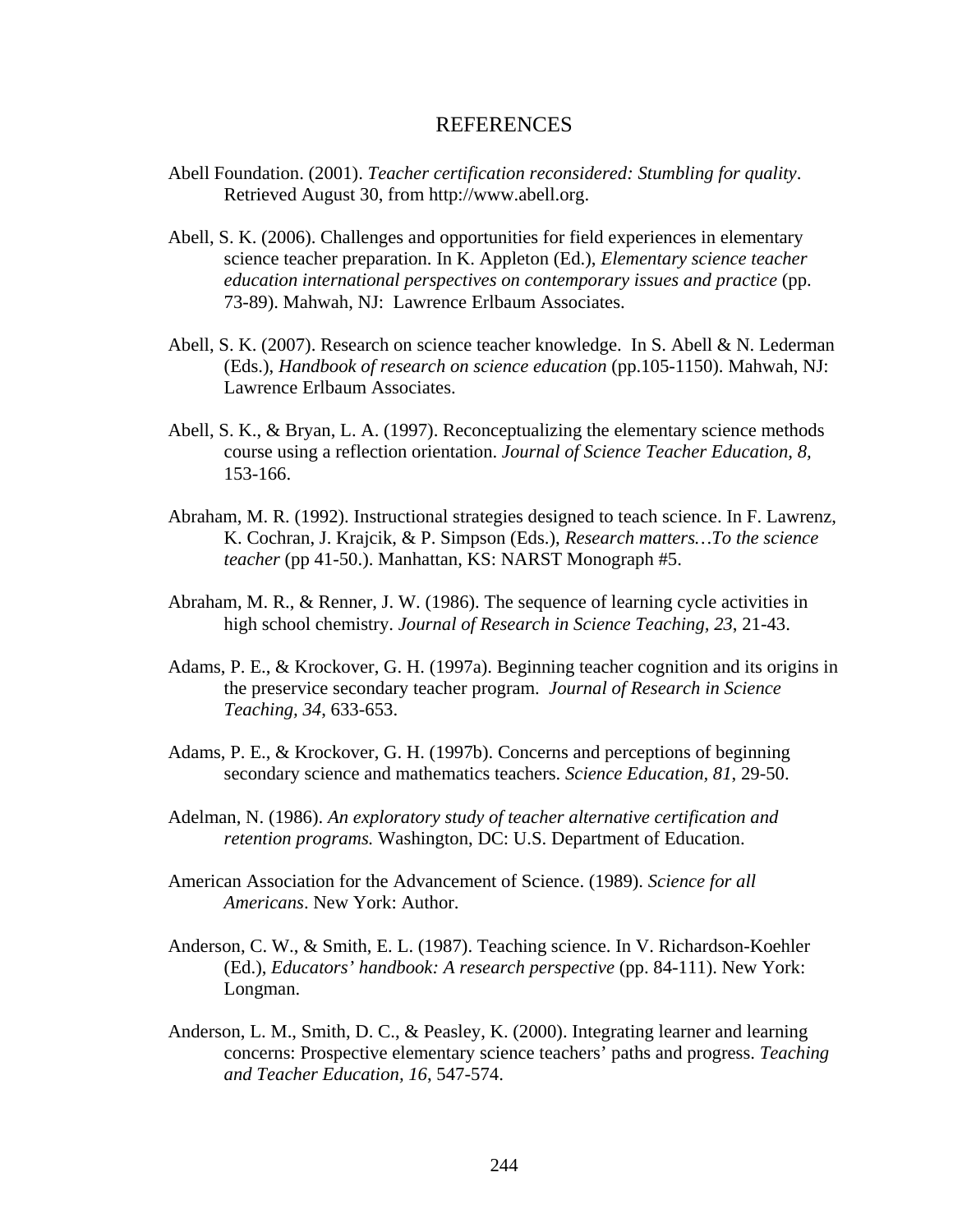- Anderson, R. D. (2002). Reforming science education: What research says about inquiry. *Journal of Science Teacher Education, 13*, 1-12.
- Anderson, R. D., & Mitchener, C. P. (1994). Research on science teacher education. In D. L. Gabel (Ed.), *Handbook of research on science teaching and learning* (pp. 3- 44). New York: MacMillan.
- Ball, D. L. (1991). Teaching mathematics for understanding: What do teachers need to know about subject matter? In M. M. Kennedy (Ed.), *Teaching academic subjects to diverse learners* (pp. 63-83). New York: Teacher College Press.
- Biggs, J. B. (1989). Approaches to enhancement of tertiary teaching. *Higher Education Research and Development, 8*(1), 7-27.
- Borko, H., & Putnam, R. (1996). Learning to teach. In D. Berliner & R. Calfee (Eds.), *Handbook of educational psychology* (pp. 673-708). New York: MacMillan.
- Bransford, J., Brown, A., & Cocking, R. (Eds.). (2001). *How people learn: Brain, mind, experience, and school.* Washington, DC: National Academy Press.
- Brophy, J., & Good, T. L. (1986). Teacher behavior and student achievement. In M.C. Wittrock (Ed.), *Handbook of research on teaching* (3rd ed., pp.328-375). New York: Macmillan.
- Bybee, R. W. (1997). *Achieving scientific literacy: From purposes to practices.* Portsmouth, NH: Heinemann Educational Books, Inc.
- Bybee, R. (Ed.) (2002). *Learning science and the science of learning*. Arlington, VA: NSTA Press.
- Clift, R. T., & Brady, P. (2006). Research on methods courses and field internships. In M. Cochran-Smith & K. Zeichner (Eds.), *Studying teacher education: The report of the AERA panel on research and teacher education* (pp. 69-110). Mahwah, NJ: Lawrence Erlbaum Associates.
- Calderhead, J. (1986). Teachers: beliefs and Knowledge. In D.C. Berliner & R.C. Chaffee (Eds.), *Handbook of education psychology* (pp. 709-725). New York: Simon and Schuster Macmillan.
- Center for Science, Mathematics, and Engineering Education (CSMEE) (1999). *Transforming undergraduate education in science, mathematics, engineering, and technology.* Washington DC: National Academy Press.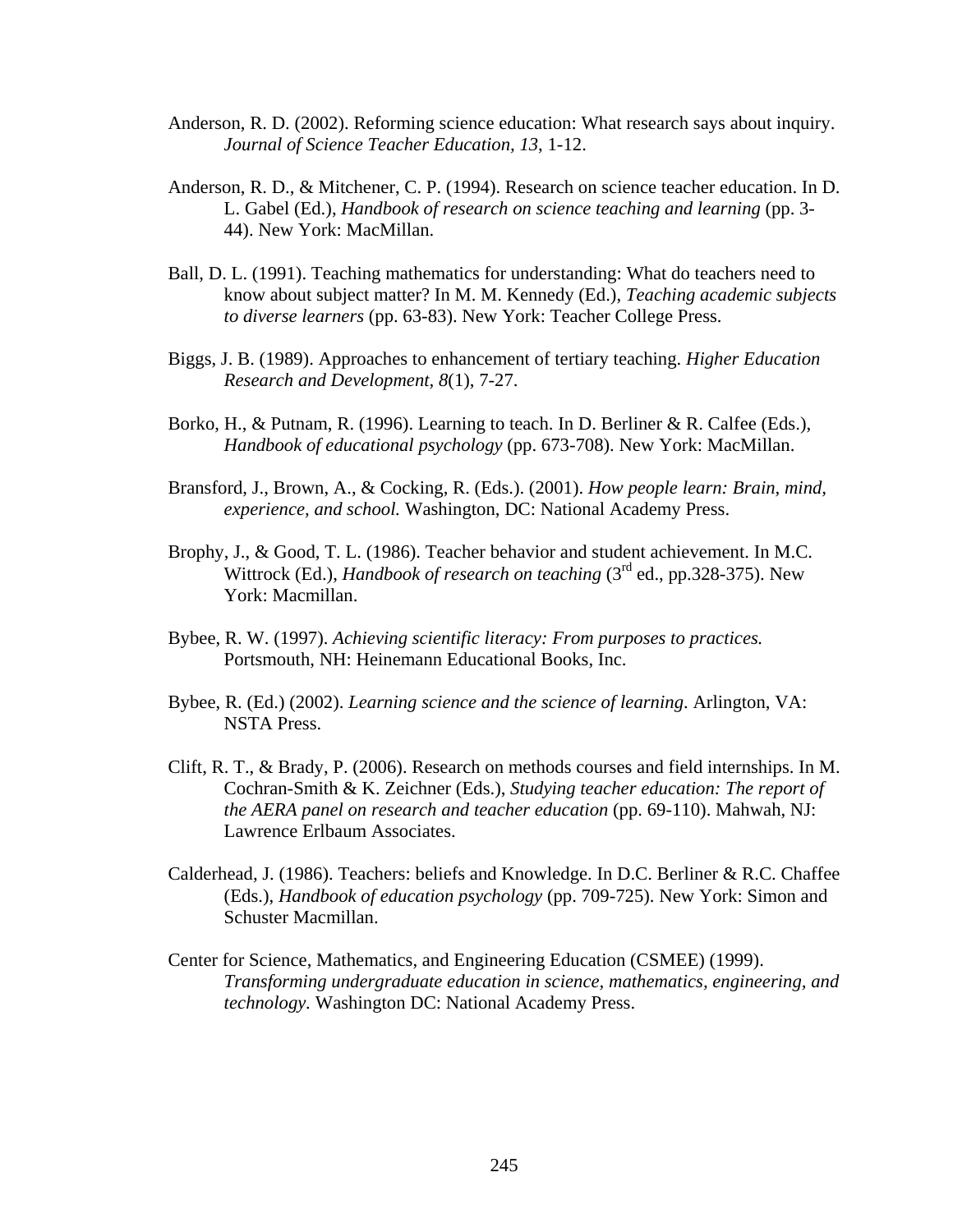- Cochran-Smith, M., & Fries, K. (2005). Researching teacher education in changing times: Politics and paradigms. In M. Cochran-Smith & K. Zeichner (Eds.), *Studying teacher education: The report of the AERA panel on research and teacher education* (pp. 69-110). Mahwah, NJ: Lawrence Erlbaum Associates.
- Cochran-Smith, M., & Zeichner, K. M. (2006). *Studying teacher education: The report of the AERA panel on research and teacher education.* Mahwah, NJ: Lawrence Erlbaum Associates.
- Cosgrove, M. and Osborne, R. (1985). Lesson frameworks for changing children's ideas. In R. Osborne and P. Freyberg (Eds.), *Learning in Science: The implications of children's science* (pp.101-111). Hong Kong: Heinemann.
- Crawford, B. A. (2007). Learning to teach science as inquiry in the rough and tumble of practice. *Journal of Research in Science Teaching, 44*, 613-642.
- Creswell, J. W. (1998). *Research design: Qualitative, quantitative, and mixed method approaches.* Thousand Oaks, Ca: Sage Publications.
- Darling-Hammond, L., Berry, B., & Thoreson, A. (2001). Does teacher evaluation matter? Evaluating the evidence. *Educational Evaluation and Policy Analysis, 23,* 57-77.
- Darling-Hammond, L., Chung, R., & Frelow, F. (2002). Variation in teacher preparation; How well do different pathways prepare teaches to teach? *Journal of Teacher Education, 53*, 286-302.
- Da-Silva, C., Mellado, V., Ruiz, C., Porlan, R. (2006). Evolution of the conceptions of a secondary education biology teacher: Longitudinal analysis using cognitive maps. *Science Education, 6*, 37-62.
- Davis, E. A., Petish, D., & Smithey, J. (2006). Challenges new science teachers face. *Review of Educational Research, 76*, 607-651.
- De Jong, O. (2000). The teacher trainer as researcher: Exploring the initial pedagogical content concerns of prospective teachers. *European Journal of Teacher Education, 23*(2), 127-137.
- Demir, A. (2006). *Alternative certification science teachers' understanding and implementation of inquiry-based instruction in their beginning years of teaching.*  Unpublished doctoral dissertation, University Missouri, Columbia, MO.
- Denzin, N. K., & Lincoln, Y. S., (Eds.) (2005). *Handbook of qualitative research* (3rd Ed.). Thousand Oaks, Ca: Sage Publications.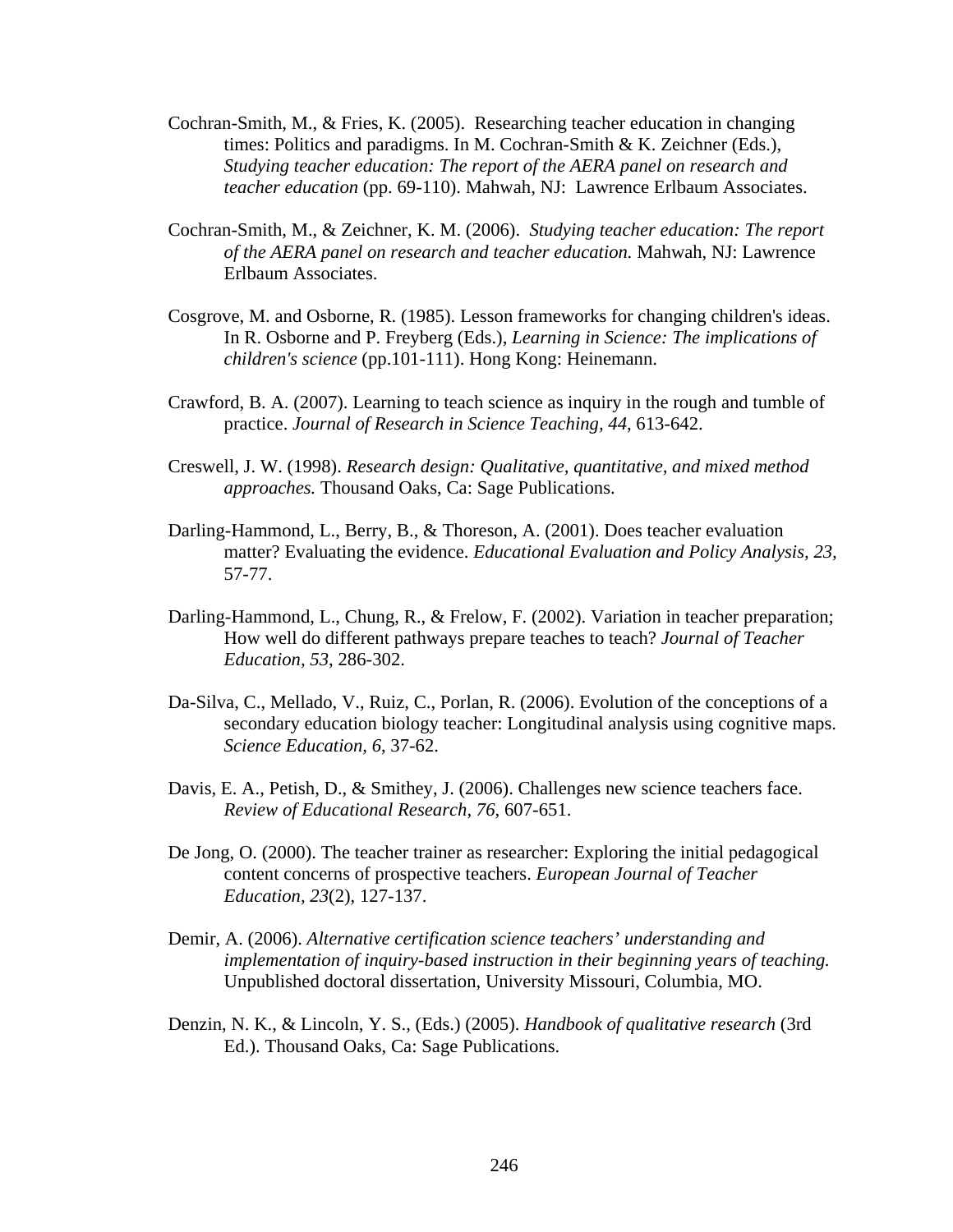- Donovan, S. M., & Bransford, J. D. (2005). How students learn science in the classroom. Washington, DC: National Academy Press.
- Driver, R., Leach, J., Millar, R., & Scott, P. (1996). *Young people's images of science.*  Philadelphia, PA: Open University Press.
- Driver, R., Squires, A., Rushworth, P., & Wood-Robinson, V. (1994). *Making sense of secondary science: Research into children's idea*s. New York: Routledge Falmer.
- Duran, L. B., McArthur, J., & Van Hook, S. (2004). Undergraduate students' perceptions of an inquiry-based physics course. *Journal of Science Teacher Education, 17*, 155-171.
- Eick, C. & Dias, M. (2005). Building the authority of experience through coteaching: Studying methods students' thinking on practice in inquiry classrooms. *Science Education, 89*, 470-491.
- Eick, C. J., Ware, F. N., & Williams, P. G. (2003). Coteaching in a science methods course: A situated learning model of becoming a teacher. *Journal of Teacher Education, 54*(1), 74-85.
- Ernest, P. (1989). The impacts of beliefs on teaching of mathematics. In P. Ernest (Ed.), *Mathematics teaching: The state of art* (pp. 249-245). New York: Falmer.
- Feiman-Nemser, S. (2001). From preparation to practice: Designing a continuum to strengthen and sustain teaching. *Teachers College Record, 103*, 1013-1055.
- Feistritzer, C. E., Harr, C. K., Hobar, J. J., & Scullion, A. B. (2005). *Alternative teacher certification. A state-by state analysis 2004*. Retrieved April 4, 2007, from http://www.ncei.com/part.html.
- Feistritzer, C. E., Harr, C. K., Henry, T., & Ulf, B. (2006). *Alternative teacher certification: A state-by-state analysis 2006.* Washington, DC: National Center for Education Information.
- Ferguson, R. L. (2007). Constructivism and social constructivism. In G. Bodner & M. Orgill (Eds.), *Theoretical frameworks for research in chemistry/science education*  (pp. 28-49). Upper Saddle River, NJ: Prentice Hall.
- Flick, L. B. (1996). Understanding a generative learning model of instruction: A case study of elementary teacher planning: *Journal of Science Teacher Education, 7*, 95-122.
- Friedrichsen, P. M., & Dana, T. M. (2003). Using a card-sorting task to elicit and clarify science-teaching orientations. *Journal of Science Teacher Education, 14*, 291- 309.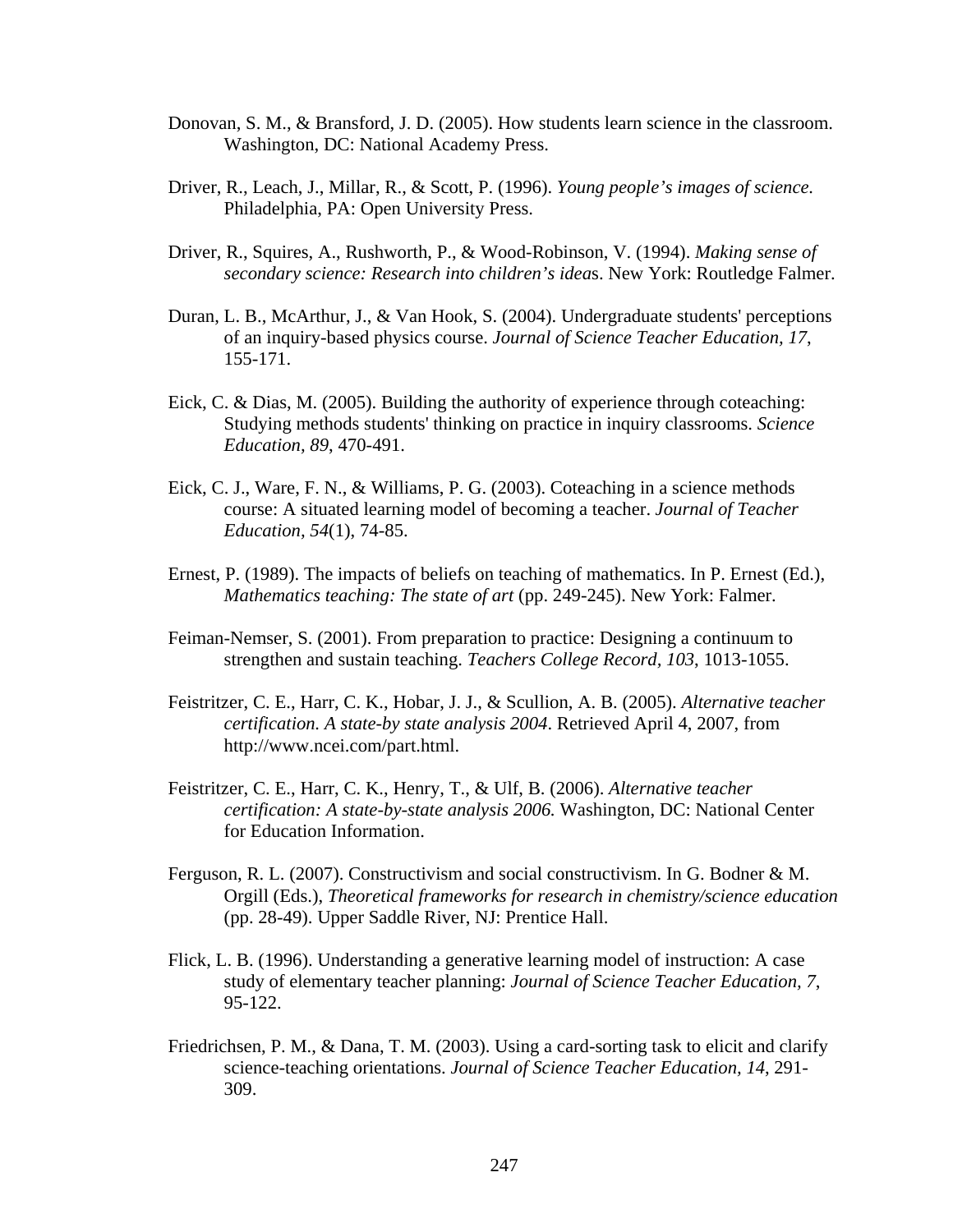- Friedrichsen, P. M. & Dana, T. M. (2005). Substantive-level theory of highly regarded secondary biology teachers' science teaching orientations. *Journal of Research in Science Teaching, 42*, 218-244.
- Geddis, A. N. (1993). Transforming subject matter knowledge: The role of pedagogical content knowledge in learning to reflect on teaching. *International Journal of Science Education, 15*(6), 673-683.
- Geddis, A. N., Onslow, B., Beynon, C., & Oesch, J. (1993). Transforming content knowledge: Learning to teach about isotopes. *Science Education, 77*, 575-591.
- Geddis, A. N., & Roberts, D. A. (1998). As science students become science teachers: A perspective on learning orientations. *Journal of Science Teacher Education, 9(*4), 271-292.
- Gess-Newsome, J. (1999). Pedagogical content knowledge: An introduction and orientation. In J. Gess-Newsome & N. G. Lederman (Eds.), *Examining pedagogical content knowledge: The construct and its implications for science education* (pp.3-17). Boston: Kluwer.
- Goodlad, J. I. (1990). *Teachers for our nation's schools*. San Francisco: Jossey-Bass.
- Greenwood, A. M. (2003). Factors influencing the development of career-change teachers' science teaching orientations. *Journal of Science Teacher Education, 14*, 217-234.
- Grossman, P. L. (1990). *Making of a teacher*: *Teacher knowledge and teacher education*. New York: Teachers College Press.
- Halim, L., & Meerah, S. M. (2002). Science trainee teachers' pedagogical content knowledge and its influence on physics teaching. *Research in Science and Technology Education, 20*, 215-225.
- Handal, B. (2003). Teachers' mathematical beliefs: A review. *The Mathematics Educator, 13*(2), 47-57.
- Hewson, P. W., & Hewson, M. G. A'B. (1987). Science teachers' conceptions of teaching: Implications for teacher education. *International Journal of Science Education, 9*(4), 425-440.
- Hewson, P. W., & Hewson, M. G. A'B. (1989). Analysis and use of a task for identifying conceptions of teaching science. *Journal of Education for Teaching, 15*(3), 191- 209.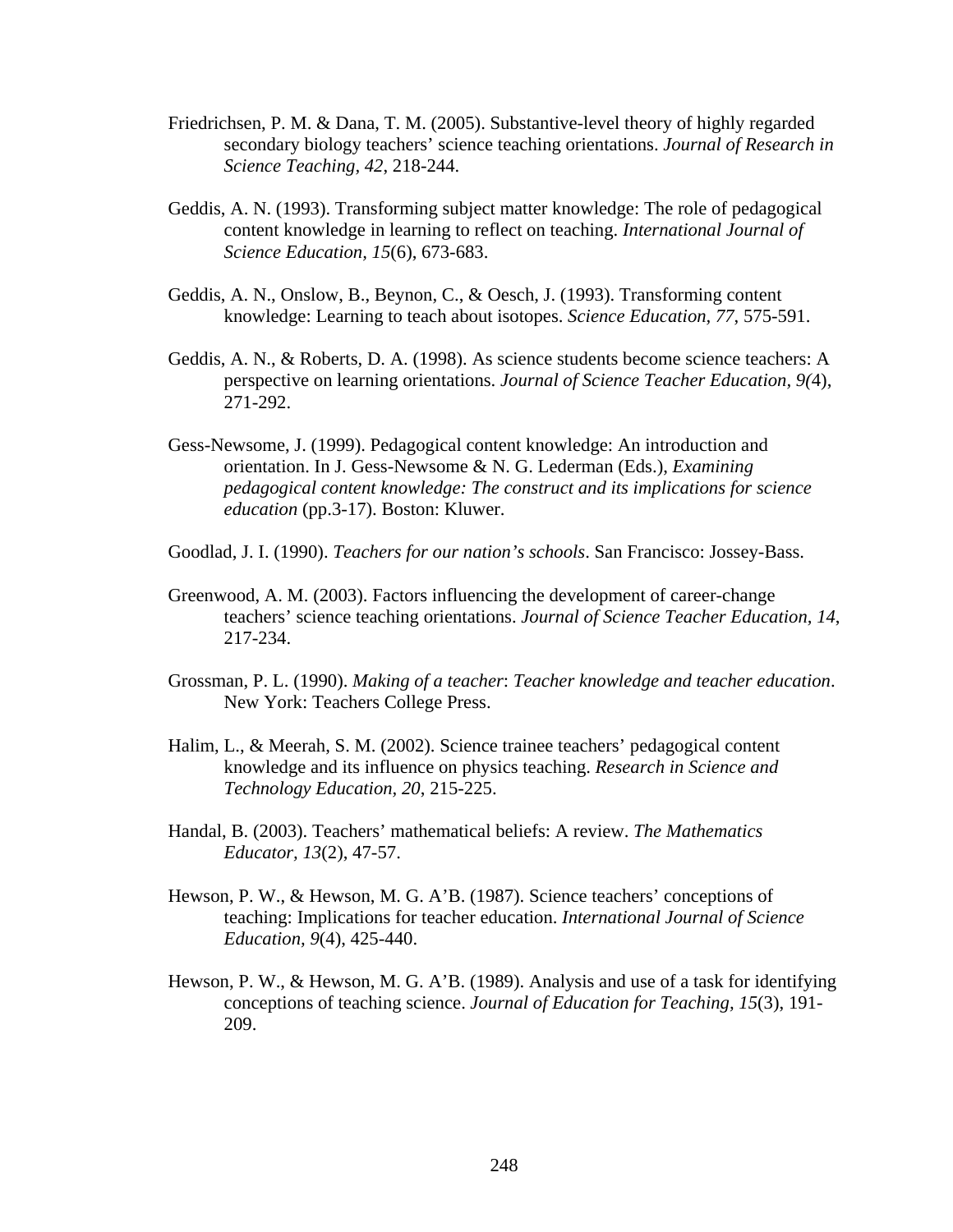- Hewson, P. W., Tabachnick, R., Zeichner, K. M., Blomker, K. B., Meyer, H., Lemberger, J., Marion, R., Park, H., & Toolin, R. (1999). Educating prospective teachers of biology: Introduction and research methods. *Science Education, 83*, 247- 273.
- Hewson, P. W., Tabachnick, R., Zeichner, K. M., & Lemberger, J. (1999). Educating prospective teachers of biology: Findings, limitations, and recommendations. *Science Education, 83*, 373-384.
- Ingersoll, R. M. (1999). The problem of underqualified teachers in American secondary schools. *Educational Researcher, 28*(2), 26-37.
- Johnson, S. M., Birkeland, S. E., & Peske, H. G. (2003, November). *Fast-track alternative certification programs: Opportunities and challenges for participants and state officials.* Paper presented at the meeting of the Association for Public Policy Analysis and Management. Washington, DC.
- Kahle, J. B., & Kronebusch, M. (2003). Science teacher education: From a fractured to a seamless continuum. In D. D. Kumar, & J.W. Altschuld (Eds.), *Science and Technology Education Policy,* a symposium issue of Policy Studies Review, 20, 585-602.
- Kagan, D. M. (1992). Professional growth among preservice and beginning teachers. *Review of Educational Research, 62*(2), 129-169.
- Karplus, R., & Their, H. D. (1967). *A new look at elementary school science*. Chicago: Rand McNally.
- Koballa, T. R., Glynn, S. M., Upson, L., & Coleman, D. C. (2005). Conceptions of teaching science held by novice teachers in an alternative certification program. *Journal of Science Teacher Education, 16*, 287-308.
- Lemberger, J., Hewson, P. W., & Park, H. (1999). Relationship between prospective secondary teachers' classroom practice and their conceptions of biology and of teaching science. *Science Education, 83*, 347-371.
- Lincoln, Y. S., & Guba, E. G. (1985). *Naturalistic inquiry*. Newbury Park, CA: Sage Publications.
- Lotter, C., Harwood, W. S., & Bonner, J. (2007). The influence of core conceptions on teachers' use of inquiry practice. *Journal of Research in Science Teaching, 44,* 1318-1347.
- Magnusson, S., Krajcik, J., & Borko, H. (1999). Nature, sources, and development of pedagogical content knowledge for science teaching. In J. Gess-Newsome & N. G. Lederman (Eds.), *Examining pedagogical content knowledge: The construct and its implications for science education* (pp. 95-132). Boston: Kluwer.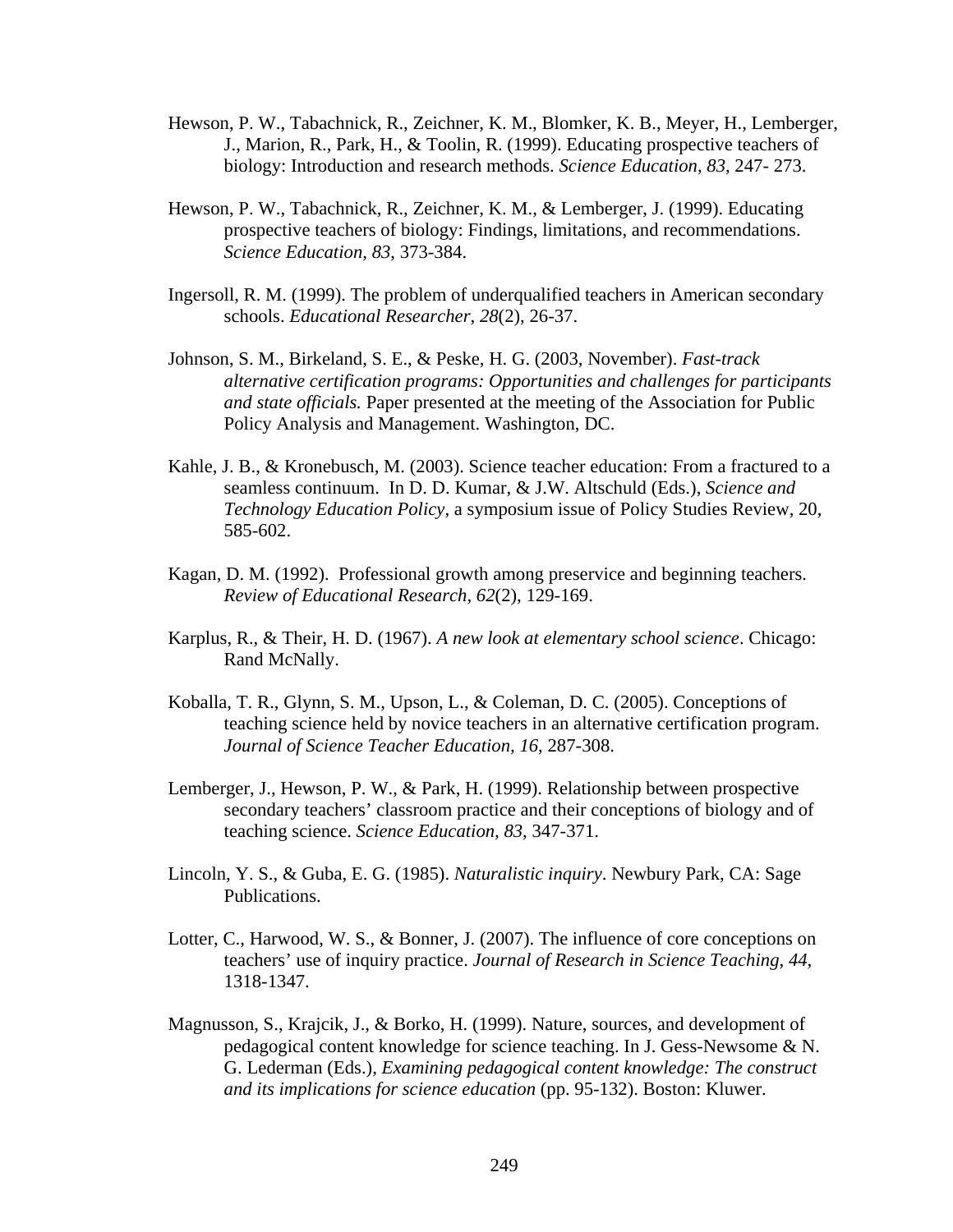- Marek, E. A., Laubach, T. A., & Pedersen, J. (2003). Preservice elementary teachers' understanding of theory based science education. *Journal of Science Teacher Education, 14*, 147-159.
- Marion, R., Hewson, P. W., Tabachnick, R., & Blomker, K. B. (1999). Teaching for conceptual change in elementary and secondary science methods courses. *Science Education, 83*, 275-307.
- Mellado, V. (1998). The classroom practice of preservice teachers and their conceptions of teaching and learning science. *Science Education, 82*, 197-214.
- Missouri Department of Elementary and Secondary Education. (2007). *School data and statistics.* Retrieved Sept 1<sup>st</sup>, from http://www.dese.mo.gov/schooldata.
- Missouri Senate Bill 1066. (2008). *Governor's Press Releases*. Retrieved May 5, 2008, from: http://govnews@lists.mo.gov.
- National Center for Educational Statistics. (2003). *Pursuing excellence. Initial findings from the Third International Mathematics and Science Study.* Washington, D.C: Author.
- National Commission on Excellence in Education (NCEE). (1983). *A Nation at Risk: The Imperative for Educational Reform*. Washington, DC: U.S. Department of Education.
- National Research Council. (1996). *National science education standards*. Washington, DC: National Academy Press.
- National Research Council. (2000). *Inquiry and the national science education standards*. Washington, DC: National Academy Press.
- National Science Board (1996). Science and Engineering Indicators. Retrieved Oct 19<sup>th</sup>, from http://www.nsf.gov/nsb/documents/1996/nsb9622/se\_chwo.htm.
- Nespor, J. (1987). The role of beliefs in the practice of teaching. *Journal of Curriculum Studies, 19*(4), 317-328.
- Odom, A. L., & Settlage, J. (1996). Teachers' understanding of the learning cycle as assessed with a two-tier test. *Journal of Science Teacher Education, 7*, 123-142.
- Pajares, M. F. (1992). Teachers' beliefs and educational research: Cleaning up a messy construct. *Review of Educational Research, 62*(3), 307-332.
- Patton, M. Q. (2002). *Qualitative research and evaluation* (3rd ed.). Thousand Oaks, CA: Sage Publications.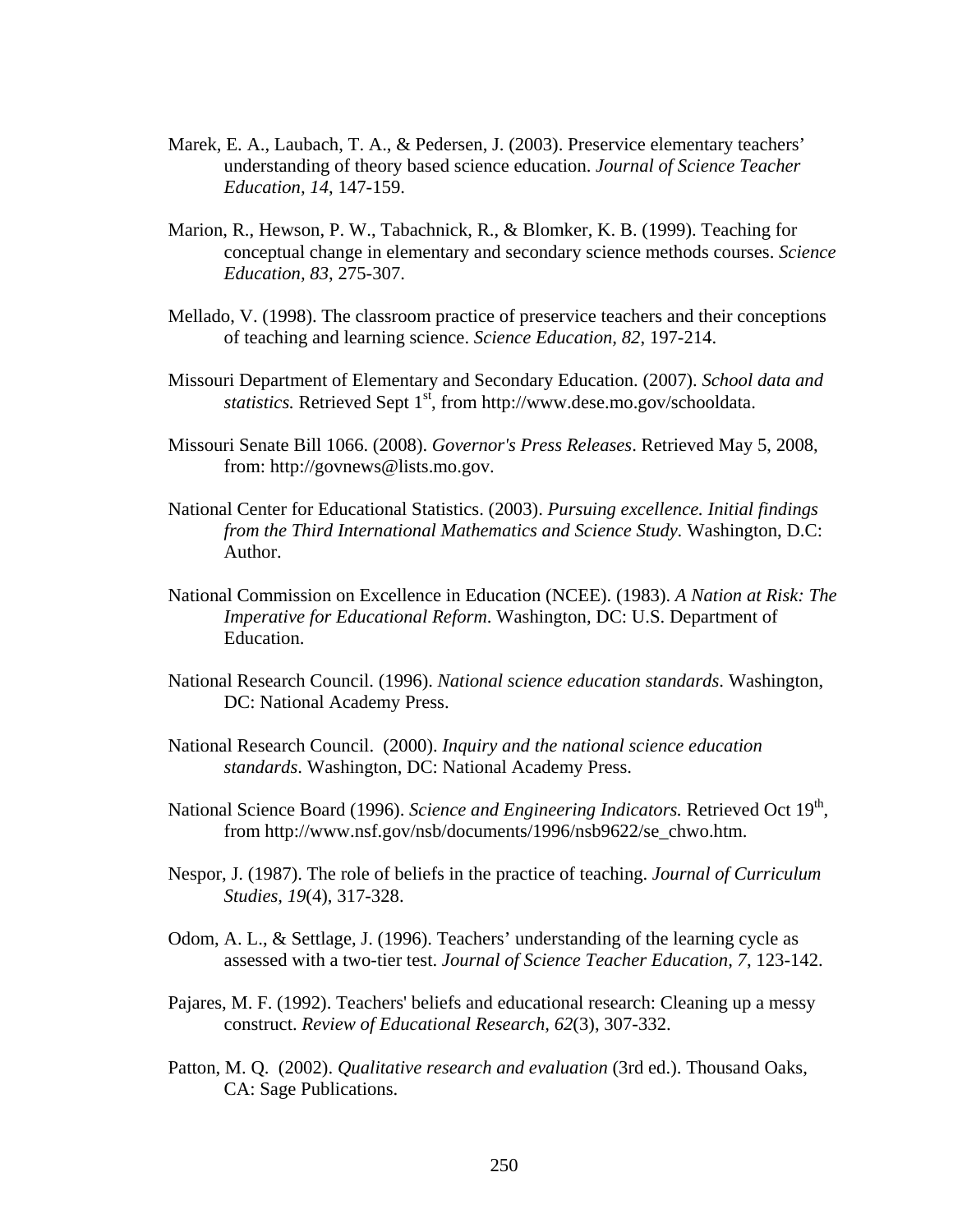- Puk, T. G., & Haines, J. M. (1999). Are schools prepared to allow beginning teachers to reconceptualize instruction? *Teacher and Teacher Education, 15*, 541-553.
- Purser, R. K., & Renner, J. W. (1983). Results of two tenth-grade biology teaching procedures. *Science Education, 67*, 85-98.
- Renner, J. W., Abraham, M. R., & Birnie, H. H. (1988). The necessity of each phase of the learning cycle in teaching high school physics. *Journal of Research in Science Teaching, 25*, 39–58.
- Roehrig, G. H., & Luft, J. A. (2006). Does one size fit all? The induction experience of beginning science teachers from different teacher-preparation programs. *Journal of Research in Science Teaching, 43*, 963-985.
- Russell, T., & Martin, A. K. (2007). Learning to teach science. In S. Abell & N. Lederman (Eds.), *Handbook of research on science education* (pp.1151-1178). Mahwah, NJ: Lawrence Erlbaum Associates.
- Samuelowicz, K., & Bain, J. D. (1992). Conceptions of teaching held by academic teachers. *Higher Education, 24*, 93-111.
- Scribner, J. P., Akiba, M., Lee, M. H., Nivens, R. A., Olson, T. A., & Valentine, E. (2007, November). *Do alternative teacher certification programs produce high quality teachers?: An examination of policy assumptions.* Paper presented at the annual conference of the University Council for Educational Administration. Alexandria, VA.
- Seidman, I. (1998). *Interviewing as qualitative research: A guide for researchers in education and the social science*. New York: Teachers College Press.
- Settlage, J. (2000). Understanding the learning cycle: Influences on abilities to embrace the approach by preservice elementary teachers. *Science Education, 84*, 43-50.
- Shulman, L. S. (1986). Those who understand: Knowledge growth in teaching. *Educational Researcher, 15*(2), 4-14.
- Simmons, P. E., Emory, A., Carter, T., Coker, T., Finnegan, B., Crockett, D., Richardson, L., Yager, R., Craven, J., Tillotson, J., Brunkhorst, H., Twiest, M., Hossain, K., Gallagher, J., Duggan-Haas, D., Parker, J., Cajas, F., Alshannag, O., McGlamery, S., Krockover, J., Adams, P., Spector, B., LaPorta, T., James, B., Rearden, K., & Labuda, K. (1999). Beginning teachers: Beliefs and classroom actions. *Journal of Research in Science Teaching, 36*, 930-954.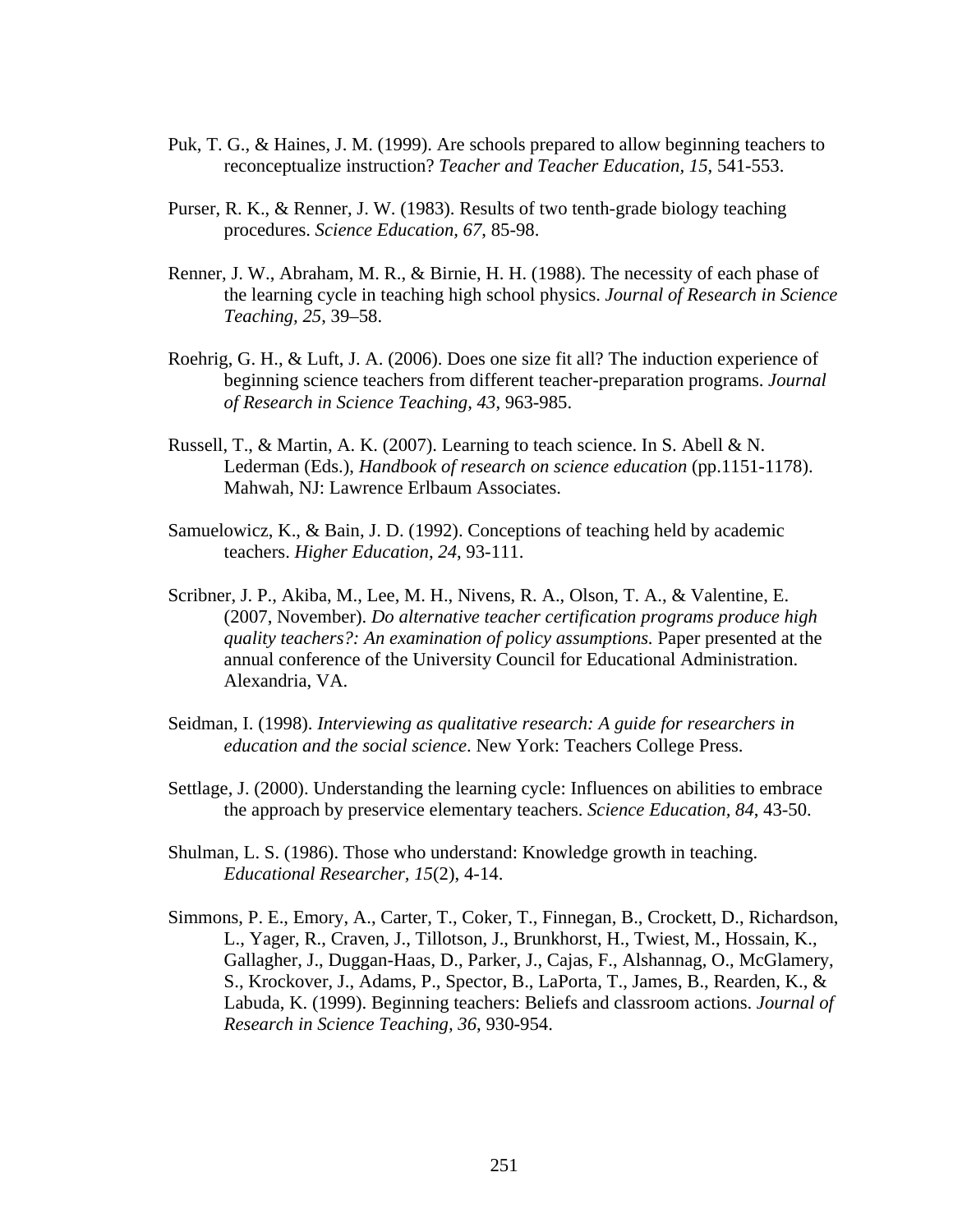- Stake, R. E. (2005). Qualitative studies. In N. Denzin & Y. Lincoln (Eds.), *Handbook of Qualitative Research* (3rd ed., pp. 443-446). Thousand Oaks, Ca: Sage Publications.
- Stake, R. E. (2004). *Standards-based and responsive evaluation*. Thousand Oaks, CA: Sage Publications.
- Stigler, J. W., & Hiebert, J. (1999). *The teaching gap: Best ideas from the world's teachers for improving education in the classroom.* New York: The Free Press.
- Tabachnick, B. R., & Zeichner, K. M. (1999). Idea and action: Action research and the development of conceptual change teaching of science. *Science Education, 83*, 309-322.
- U.S. Census Bureau. (2006). *Census 2000 demographic profile highlights: Missouri*. Retrieved Sept  $1<sup>st</sup>$ , from http://www.census.gov/.
- U.S. Department of Education, (2001). No Child Left Behind. Retrieved October 1<sup>st</sup>, 2008, from http://www.ed.gov/policy/elsec/leg/esea02/index.html.
- U.S. Department of Education. (2002). *Meeting the highly qualified teachers challenge: The secretary's annual report on teacher quality*. Washington, DC: Author.
- Valk, A. E. van der, & Broekman, H. G. B. (1999) The lesson preparation method: A way to investigate preservice teachers' pedagogical content knowledge. *European Journal of Teacher Education, 21*(2), 11-22.
- van Driel, J. H., De Jong, O., & Verloop, N. (2002 ). The development of preservice chemistry teachers' pedagogical content knowledge. *Science Education, 86*, 572- 590.
- van Driel, J. H., Verloop, N., & de Vos, W. (1998). Developing science teachers' pedagogical content knowledge. *Journal of Research in Science Teaching, 35*, 673-695.
- van Zee, E. H. (1998). Preparing teachers as researchers in courses on methods of teaching science. *Journal of Research in Science Teaching, 35*, 791-809.
- von Glaserfeld, E. (1992). Questions *and answers about radical constructivism: A way of knowing and learning.* London: Falmer Press.
- Veal, W. R., & MaKinster, J. (1999). Pedagogical content knowledge taxonomies. *Electronic Journal of Science Education* [Online]. Available:www.unr.edu/homepage/crowther/ejse/vealmak.html. [3, 4, June].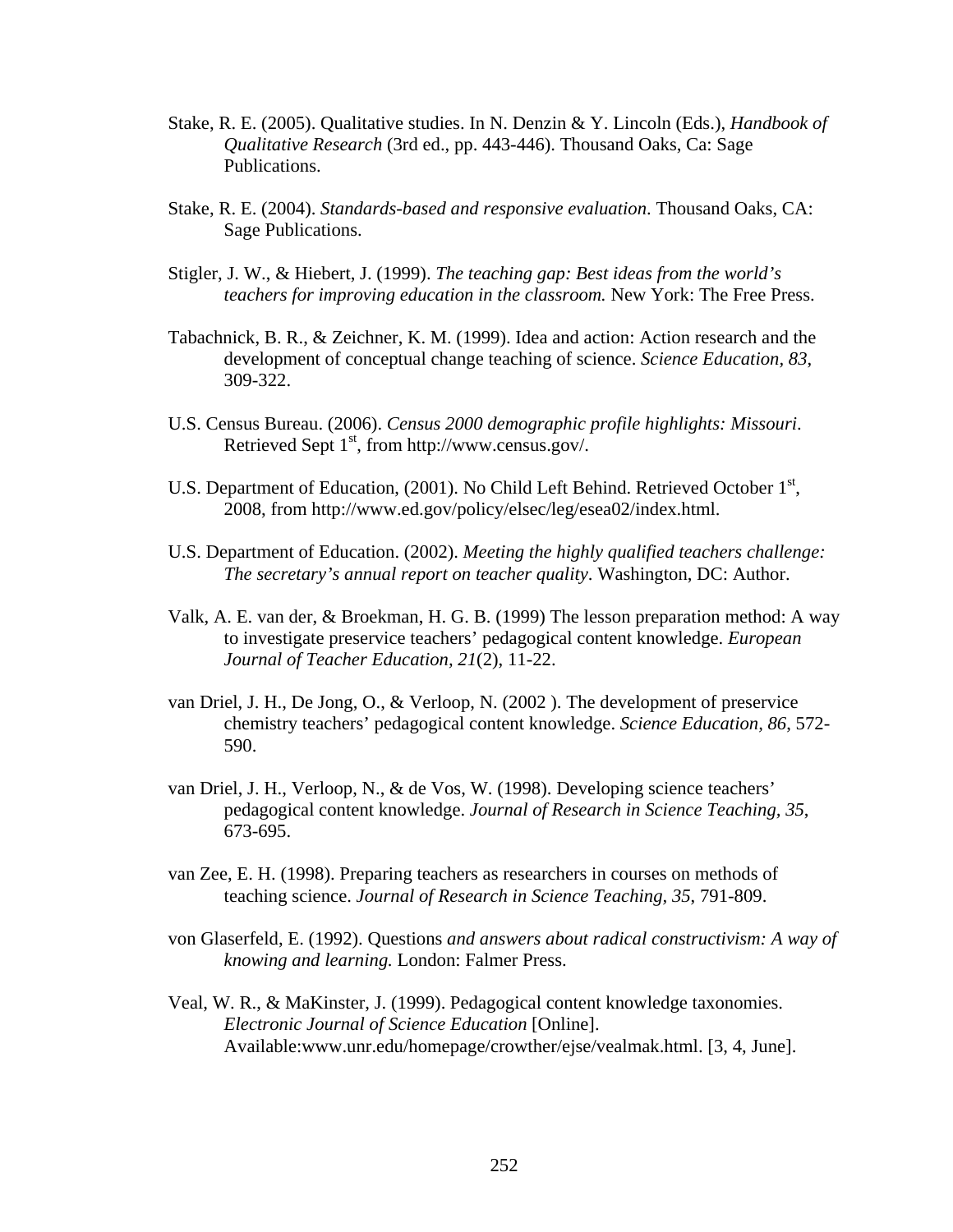- Windschitl, M. (2002). Inquiry projects in science teacher education: What can investigative experiences reveal about teacher thinking and eventual classroom practice? *Science Education, 87,* 112-143.
- Yin, R. (1994). *Case study research: Design and methods* (2<sup>nd</sup> ed.). Newbury Park, CA: Sage Publications.
- Yin, R. K. (2004). *The case study anthology.* Thousand Oaks, Ca: Sage Publications.
- Yip, D. Y. (2001). Promoting the development of a conceptual change model of science instruction in prospective biology teachers. *International Journal of Science Education, 23*(7), 755-770.
- Young Life Foundation (n.d.). *Mission and Vision of Young Life.* Retrieved April 30, 2008, from http://www.younglife.org/.
- Zeichner, K. M. (2005). A research agenda for teacher education. In M. Cochran-Smith & K. M. Zeichner (Eds.), *Studying teacher education: The report of the AERA panel on research and teacher education* (pp. 645-735). Mahwah, NJ: Lawrence Erlbaum Associates.
- Zeichner, K. M., & Conklin, H. G. (2005). Teacher education programs. In M. Cochran-Smith & K. M. Zeichner (Eds.), *Studying teacher education: The report of the AERA panel on research and teacher education* (pp. 645-735). Mahwah, NJ: Lawrence Erlbaum Associates.
- Zeichner, K. M., & Gore, J. M. (1990). Teacher socialization. In W. R. Houston (Ed.), *Handbook of research on teacher education* (pp. 329-348). New York: Macmillan.
- Zembal-Saul, C., Blumenfeld, P., & Krajcik, J. (2000). Influence of guided cycles of planning, teaching, and reflection, on prospective elementary teachers' science content representations. *Journal of Research in Science Teaching, 37*, 318-339.
- Zumwalt, K., & Craig, E. (2006). Teachers' characteristics: Research on indicators of quality. In M. Cochran-Smith & K. M. Zeichner (Eds.), *Studying teacher education: The report of the AERA panel on research and teacher education* (pp.1157-260). Mahwah, NJ: Lawrence Erlbaum Associates.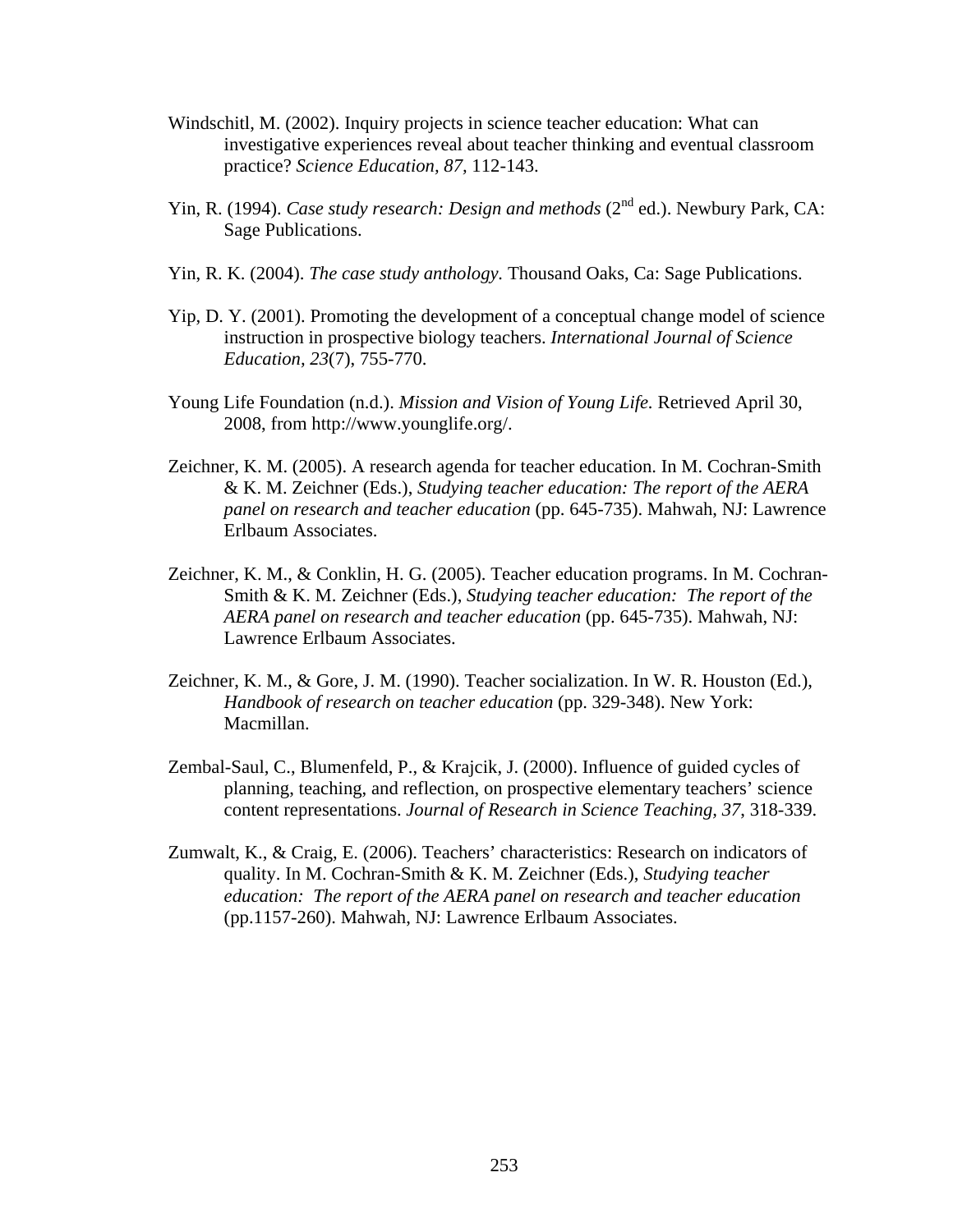# APPENDIX A

### UNIVERSITY OF MISSOURI-COLUMBIA PERMISSION LETTER FOR SCHOOL DISTRICTS PRINCIPLE INFORMED CONSENT

This letter is to follow up on our recent phone conversation about the SMAR<sup>2</sup>T program and the "Researching Science and Mathematics Teacher Learning" project. Attached is an information sheet that summarizes the components of the project that we discussed.

Please email Sandra Abell, Principal Investigator (abells@missouri.edu) OR complete, sign, and fax the bottom portion of this letter to Dr. Abell at 573-884-2917 indicating whether the team may collect data in your school.

NOTE: if you have reached some other agreement about how permission will be gained, you will need to modify the preceding paragraph.

Thank you so much for your continuing support of MU students and programs.

| Yes, I give my permission for the "Researching Science and Mathematics Teacher<br>Learning" researchers to collect data in this school district as indicated in the<br>information sheet provided.                             |  |  |
|--------------------------------------------------------------------------------------------------------------------------------------------------------------------------------------------------------------------------------|--|--|
| No, I do not give my permission.                                                                                                                                                                                               |  |  |
| School contract to the contract of the contract of the contract of the contract of the contract of the contract of the contract of the contract of the contract of the contract of the contract of the contract of the contrac |  |  |
|                                                                                                                                                                                                                                |  |  |
| <b>Printed Name</b><br>Title                                                                                                                                                                                                   |  |  |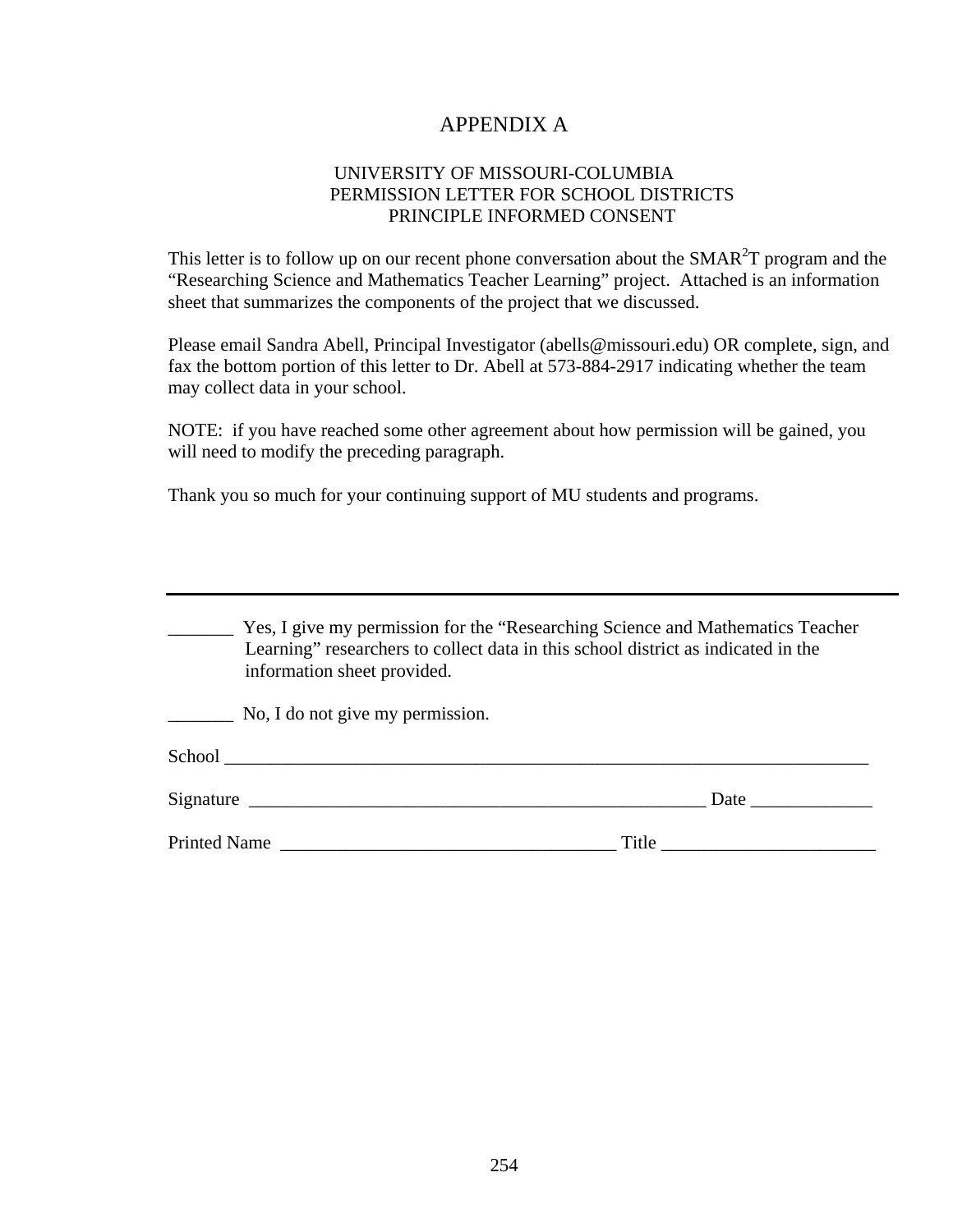# APPENDIX B

### UNIVERSITY OF MISSOURI-COLUMBIA STUDENT INFORMED CONSENT Researching Science and Mathematics Teacher Learning

in Alternative Certification Models

The purpose of this research study is to investigate how your learning develops during the first two years following your acceptance into the Science and Mathematics Academy for the Recruitment and Retention of Teachers (SMAR2T) program. The research study will begin in Summer of 2006 and conclude in the Spring of 2008.

### **INFORMATION**

You must be at least 18 years of age to be eligible to participate in the study. Your participation in this study is voluntary; you may choose not to participate and there will be no penalty or consequence to your grades in the SMAR $<sup>2</sup>T$  program classes. If you</sup> decide to participate, you may withdraw from the study at any time without penalty. Your course grades will not be affected by your decision to participate or to decline participation in the study. Only members of our research team will know the identity of individuals who choose to participate in the study.

## **PARTICIPATION**

If you decide to participate, you will agree to:

- 1. Participate in a pre interview (Summer 2006) and post interview (Spring 2008) in which you will be asked questions about lesson planning. We anticipate that each interview will last approximately 3 hours.
- 2. Participate in an interview at the end of the Summer 2006 in which you will be asked questions about the lesson planning that you completed at the beginning of the summer.
- 3. Allow the research team to observe you teaching one class on two consecutive days. These observations will occur each fall and spring for the next two years (Fall 2006, Spring 2007, Fall 2007, and Spring 2008). The process for the observations will include:
	- (a) The development of a written lesson plan
	- (b) An interview prior to the lesson in which we will ask you some questions about the lesson
	- (c) Observation and videotaping of the lessons
	- (d) A post observation interview following each observation in which you will be asked to watch the video and respond to questions about the lesson
	- (e) A final written reflection

We estimate that each observation cycle will require approximately 8 hours of your time.

4. Allow the research team to display video clips at professional research conferences and other professional meetings. (Your image may appear in these clips.)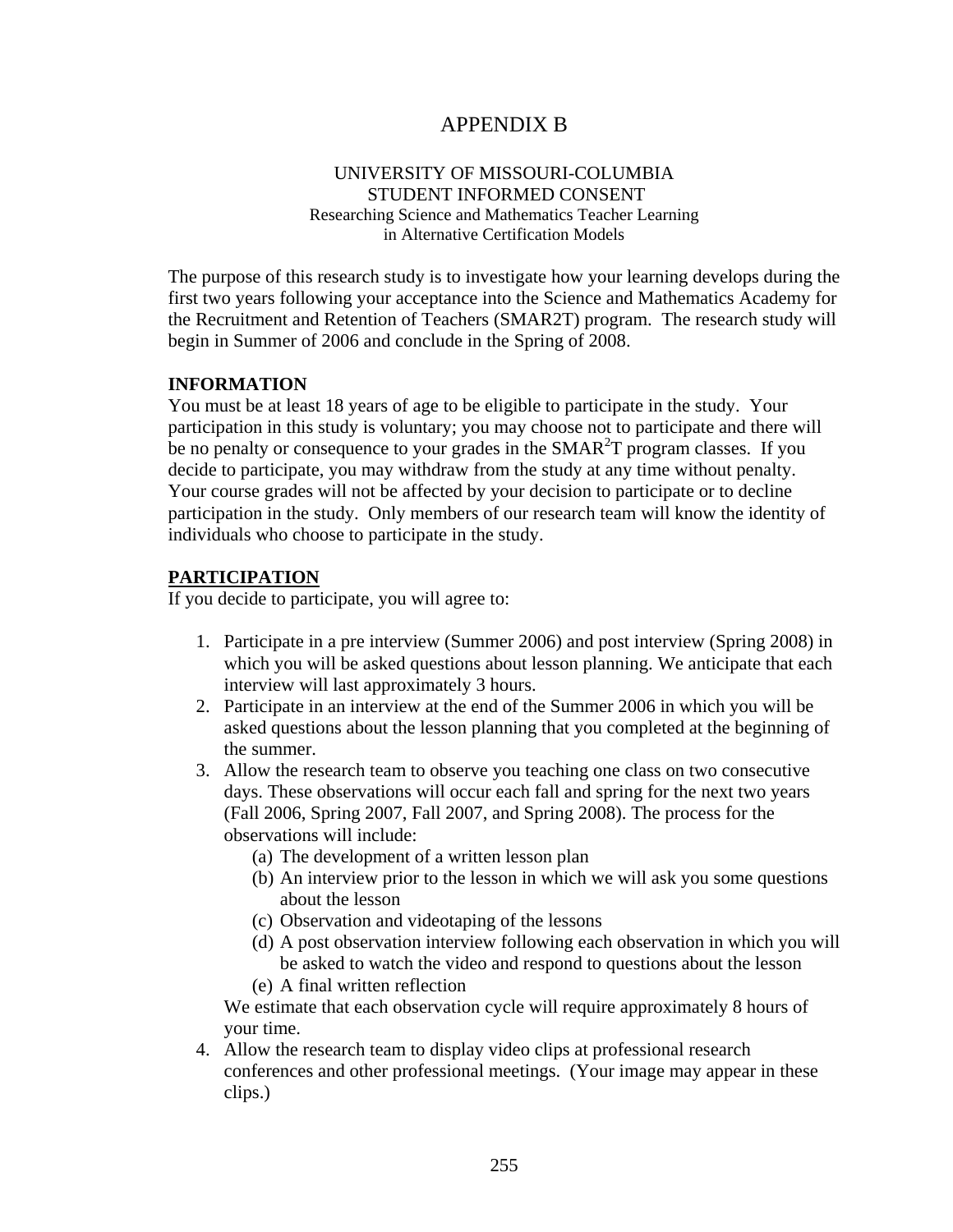### **BENEFITS**

Your participation in this research study will improve the design of alternative certification programs and provide insight into the challenges and supports needed for prospective teachers in these programs. The information gained in this study may be useful to designers of alternative certification programs and guide state and national policymakers regarding the guidelines for alternative certification programs. The information gained in this study may be published and may also be useful to mathematics teacher educators at other universities and colleges.

You will be compensated with up to \$1000 per year (approximately 25 hours at \$40 per hour) for your degree of participation in the research to be distributed at the end of each academic year (May). These activities will require no more than 25 hours of your time each year.

## **CONFIDENTIALITY**

Your identity will be kept strictly confidential. Only members of the project team will know your identity. The data collected during the study will be stored in a secure area in Townsend Hall. In reporting the findings of this study, your name will be replaced with a pseudonym. You may view the videotapes on the University of Missouri campus and request that certain video segments not be used. You may choose to end your participation at any time during the study, and your data will be destroyed. Data will be stored for three (3) years beyond the completion of the study and at that time it will be destroyed.

# **RISKS**

This project does not involve any risks greater than those encountered in everyday life.

This project has been reviewed and approved by the University of Missouri-Columbia Human Subject Review Board. The Board believes the research procedures adequately safeguard your privacy, welfare, civil liberties, and rights. For additional information regarding human subject participation in this research, please contact the University of Missouri-Columbia IRB officer at (573) 882-9585.

### **CONSENT**

**Please read the consent statement below and place an "x" next to the statement that describes your desire to participate in this study at this time. Sign and date the form.** 

I have read the information presented above and have had an opportunity to ask questions and receive answers pertaining to this project.

\_\_\_\_\_\_\_\_\_\_\_\_\_\_\_ I hereby **agree** to participate in this research study. I am aware that my participation is voluntary and that I am free to withdraw participation at any time without any penalties to myself. I agree to allow my classroom instruction to be videotaped as part of my participation in this study.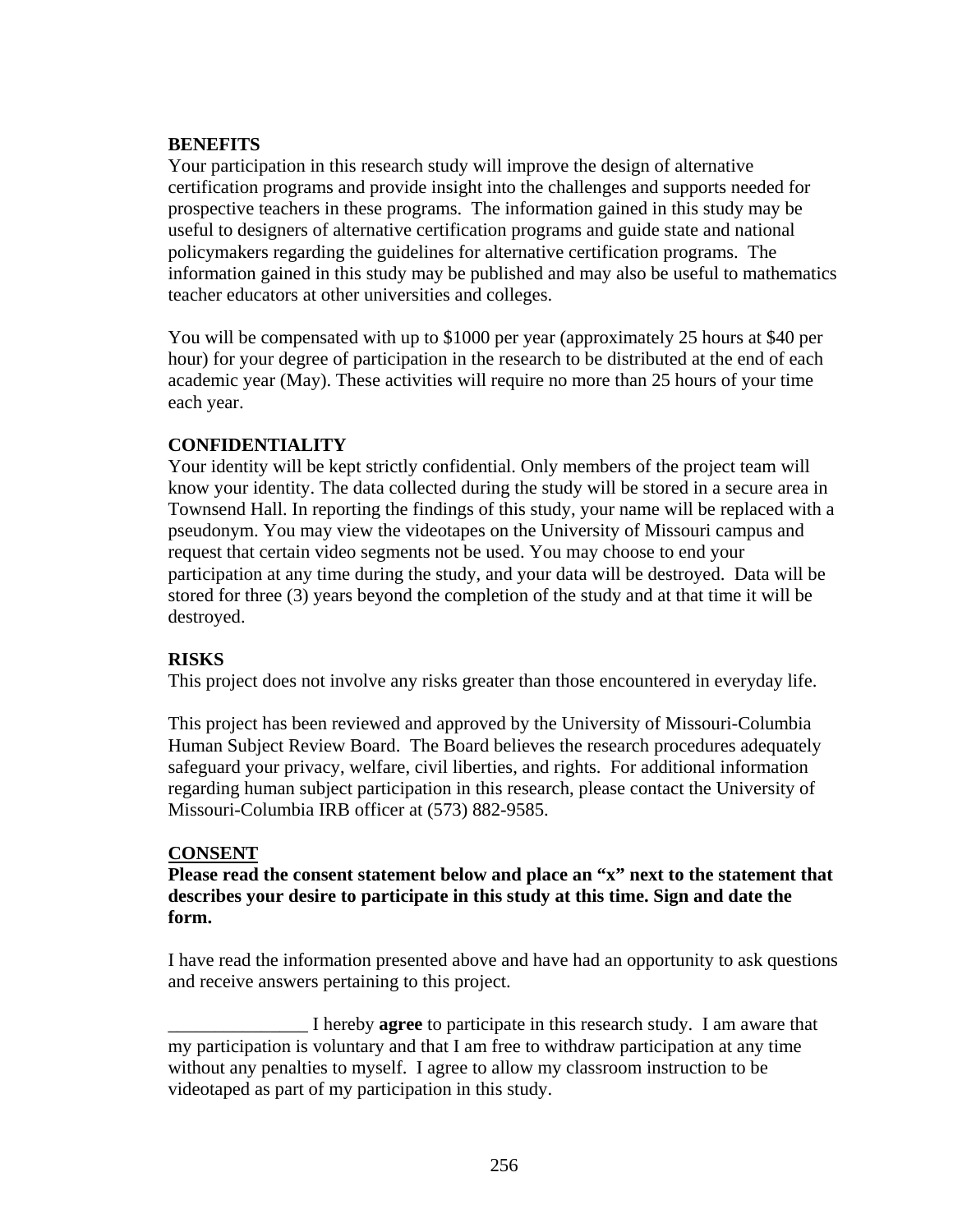| I do not agree to participate in this research study. |       |  |  |  |
|-------------------------------------------------------|-------|--|--|--|
| $Sigma$ : $\qquad \qquad$                             | Date: |  |  |  |
| Printed Name:                                         |       |  |  |  |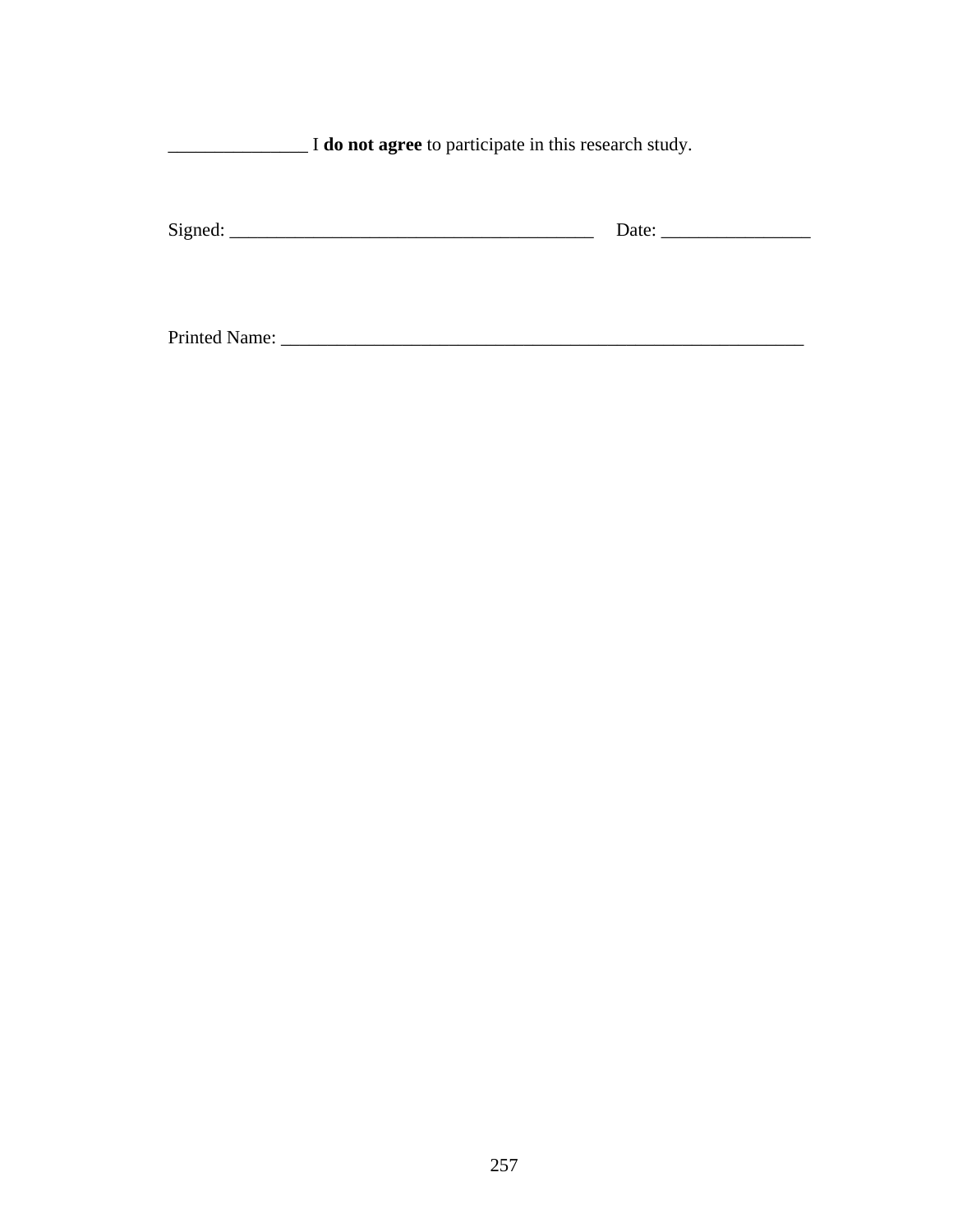# APPENDIX C

### UNIVERSITY OF MISSOURI-COLUMBIA STUDENT INFORMED CONSENT [Revised]

### **Researching Science and Mathematics Teacher Learning in Alternative Certification Models**

The purpose of this research study is to investigate how your learning develops during the first two years following your acceptance into the Science and Mathematics Academy for the Recruitment and Retention of Teachers (SMAR2T) program. The research study will begin in Summer of 2006 and conclude in the Spring of 2008.

### **INFORMATION**

You must be at least 18 years of age to be eligible to participate in the study. Your participation in this study is voluntary; you may choose not to participate and there will be no penalty or consequence to your grades in the SMAR<sup>2</sup>T program classes. If you decide to participate, you may withdraw from the study at any time without penalty. Your course grades will not be affected by your decision to participate or to decline participation in the study. Only members of our research team will know the identity of individuals who choose to participate in the study.

## **PARTICIPATION**

### **As part of your initial consent for the ReSMAR2T study, you agreed to:**

- 5. Participate in a pre interview (Summer 2006) and post interview (Spring 2008) in which you will be asked questions about lesson planning. We anticipate that each interview will last approximately 3 hours.
- 6. Participate in an interview at the end of the Summer 2006 in which you will be asked questions about the lesson planning that you completed at the beginning of the summer.
- 7. Allow the research team to observe you teaching one class on two consecutive days. These observations will occur each fall and spring for the next two years (Fall 2006, Spring 2007, Fall 2007, and Spring 2008). The process for the observations will include:
	- (a) The development of a written lesson plan
	- (b) An interview prior to the lesson in which we will ask you some questions about the lesson
	- (c) Observation and videotaping of the lessons
	- (d) A post observation interview following each observation in which you will be asked to watch the video and respond to questions about the lesson
	- (e) A final written reflection

We estimate that each observation cycle will require approximately 8 hours of your time.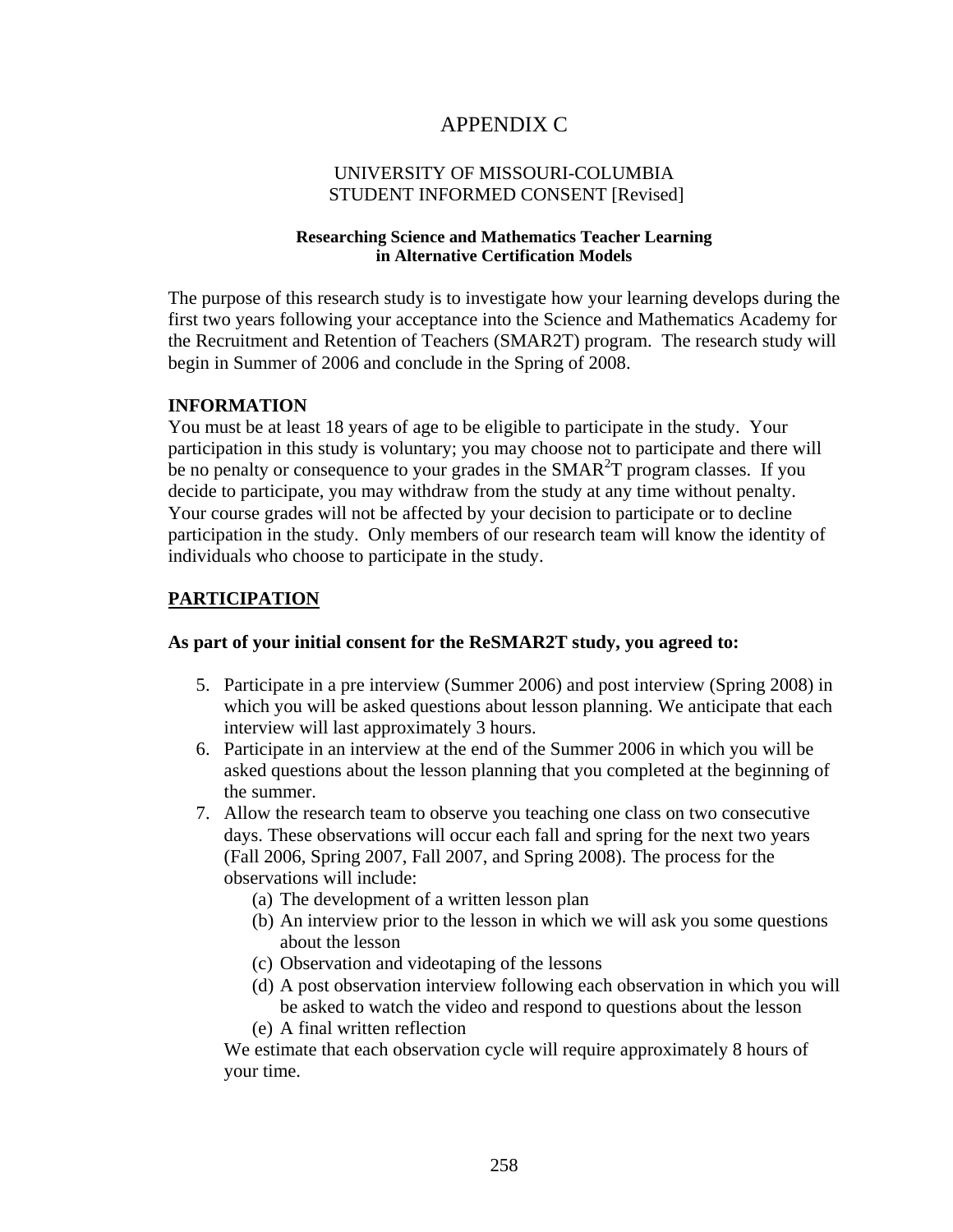8. Allow the research team to display video clips at professional research conferences and other professional meetings. (Your image may appear in these clips.)

## **In addition, the research team requests that you allow:**

- 9. Allow the research team to examine and analyze  $SMAR<sup>2</sup>T$  program application materials and certification materials (e.g., PRAXIS scores).
- 10. Allow the research team to use your MU coursework from your mathematics and/or science methods courses from 2006-2007 including online discussion forum posts on the WebCT system as part of the research study. Pseudonyms will be used in reporting the findings.

# **BENEFITS**

Your participation in this research study will improve the design of alternative certification programs and provide insight into the challenges and supports needed for prospective teachers in these programs. The information gained in this study may be useful to designers of alternative certification programs and guide state and national policymakers regarding the guidelines for alternative certification programs. The information gained in this study may be published and may also be useful to mathematics teacher educators at other universities and colleges.

You will be compensated with up to \$1000 per year for your degree of participation in the research to be distributed at the end of each academic year (May). These activities will require no more than 25 hours of your time each year.

# **CONFIDENTIALITY**

Your identity will be kept strictly confidential. Only members of the project team will know your identity. The data collected during the study will be stored in a secure area in Townsend Hall. In reporting the findings of this study, your name will be replaced with a pseudonym. You may choose to end your participation at any time during the study, and your data will be destroyed. Data will be stored for three (3) years beyond the completion of the study and at that time it will be destroyed.

# **RISKS**

This project does not involve any risks greater than those encountered in everyday life.

This project has been reviewed and approved by the University of Missouri-Columbia Human Subject Review Board. The Board believes the research procedures adequately safeguard your privacy, welfare, civil liberties, and rights. For additional information regarding human subject participation in this research, please contact the University of Missouri-Columbia IRB officer at (573) 882-9585.

# **CONSENT**

**Please read the consent statement below and place an "x" next to the statement that describes your desire to participate in this study at this time. Sign and date the form.**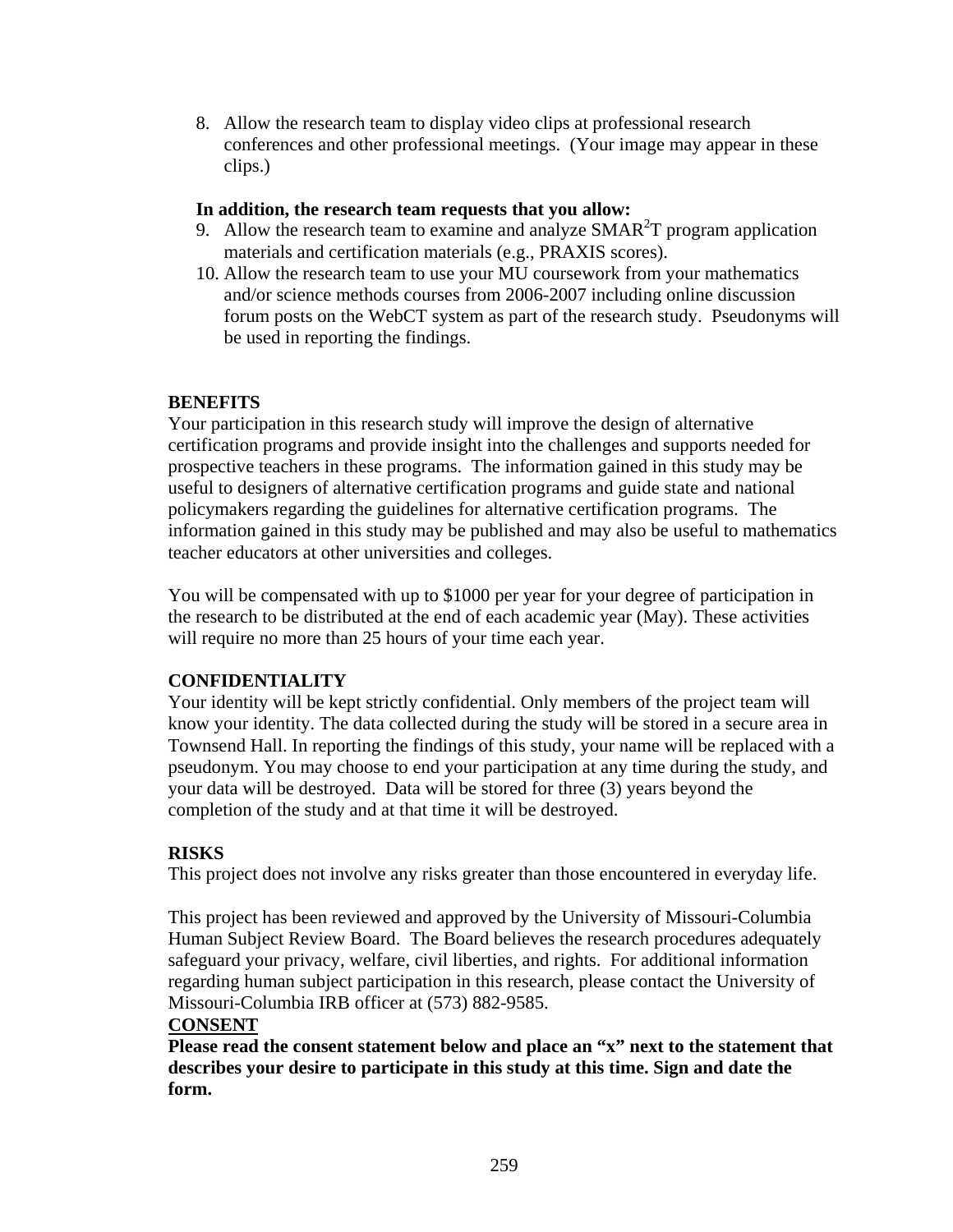I have read the information presented above and have had an opportunity to ask questions and receive answers pertaining to this project.

\_\_\_\_\_\_\_\_\_\_\_\_\_\_\_ I hereby **agree** to allow the research team to collect the additional data (MU coursework, application materials, and certification materials). I am aware that my participation is voluntary and that I am free to withdraw participation at any time without any penalties to myself.

\_\_\_\_\_\_\_\_\_\_\_\_\_\_\_ I **do not agree** to allow the research team to have access to the additional data listed above.

| $\sim$ |  |
|--------|--|
|        |  |

Printed Name: \_\_\_\_\_\_\_\_\_\_\_\_\_\_\_\_\_\_\_\_\_\_\_\_\_\_\_\_\_\_\_\_\_\_\_\_\_\_\_\_\_\_\_\_\_\_\_\_\_\_\_\_\_\_\_\_

Thank you. If you have questions at any time, please call Sandra Abell, Lead Project Investigator, at the University of Missouri at (573) 884-9033.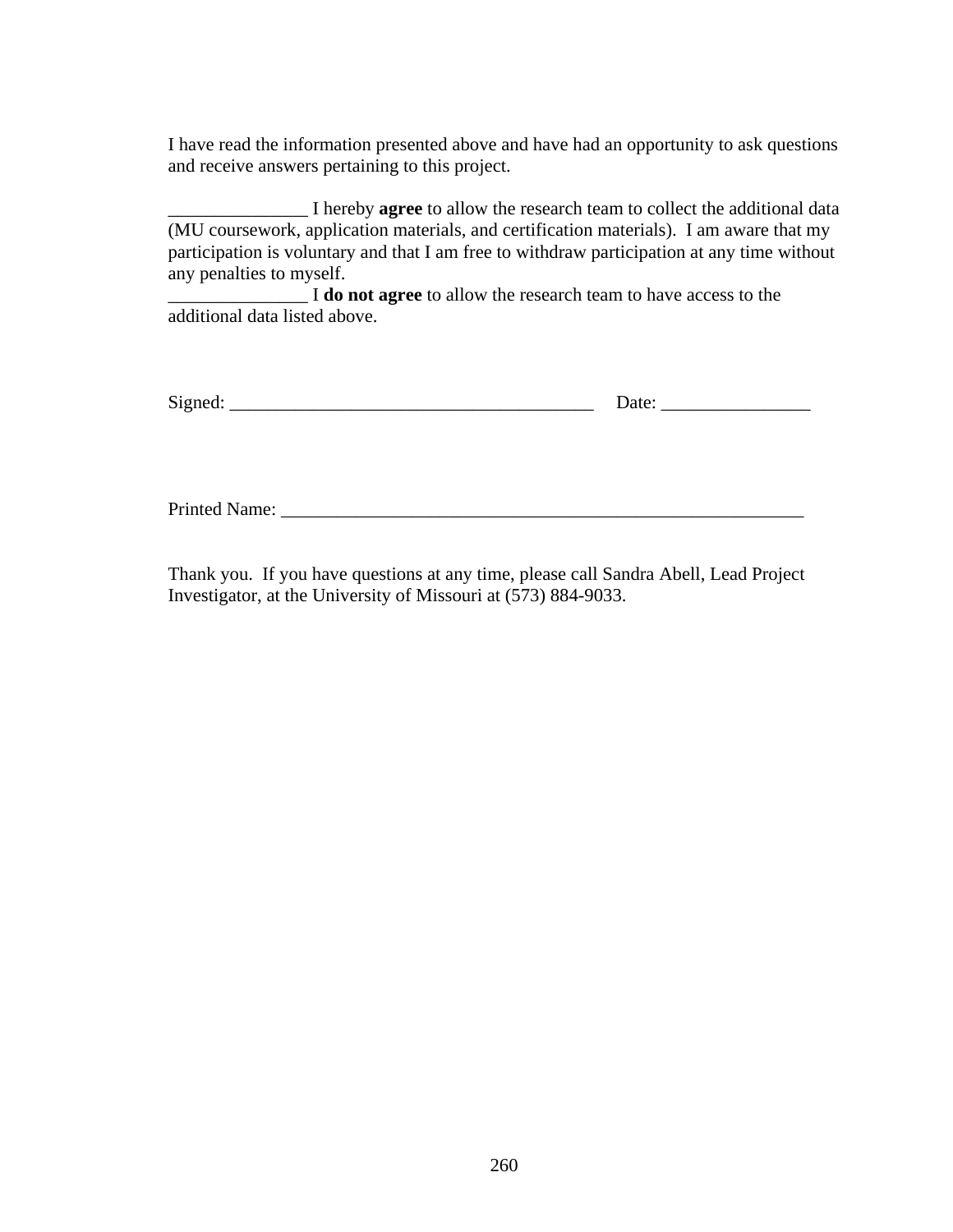# APPENDIX D

### UNIVERSITY OF MISSOURI-COLUMBIA MENTOR INFORMED CONSENT Researching Science and Mathematics Teacher Learning

in Alternative Certification Models

The purpose of this research study is to investigate your perspective on the learning of your intern in the Science and Mathematics Academy for the Recruitment and Retention of Teachers (SMAR<sup>2</sup>T) program. This research study began in the Summer of 2006 and will conclude in Spring of 2007.

### **INFORMATION**

You must be at least 18 years of age to be eligible to participate in the study. Your participation in this study is voluntary; you may choose not to participate and there will be no penalty or consequence to you. If you decide to participate, you may withdraw from the study at any time without penalty. Only members of our research team will know the identity of individuals who choose to participate in the study.

### **PARTICIPATION**

If you decide to participate, you will agree to:

- 1. Participate in an interview (approximately 1.5 hours) once in the fall and spring regarding your perceptions of your  $SMAR<sup>2</sup>T$  intern's learning.
- 2. Have informal conversations with the research team about your  $SMAR^2T$  intern's learning during scheduled school visits to observe the intern's teaching.

### **BENEFITS**

Your participation in this research study will improve the design of alternative certification programs and provide insight into the challenges and supports needed for prospective teachers in these programs. The information gained in this study may be useful to designers of alternative certification programs and guide state and national policymakers regarding the guidelines for alternative certification programs. The information gained in this study may be published and may also be useful to mathematics teacher educators at other universities and colleges.

You will be compensated with up to \$500 per year (approximately 10 hours at \$50 per hour) for your degree of participation in the research to be distributed at the end of each academic year (May).

### **CONFIDENTIALITY**

Your identity will be kept strictly confidential. Only members of the project team will know your identity. The data collected during the study will be stored in a secure area in Townsend Hall. In reporting the findings of this study, your name will be replaced with a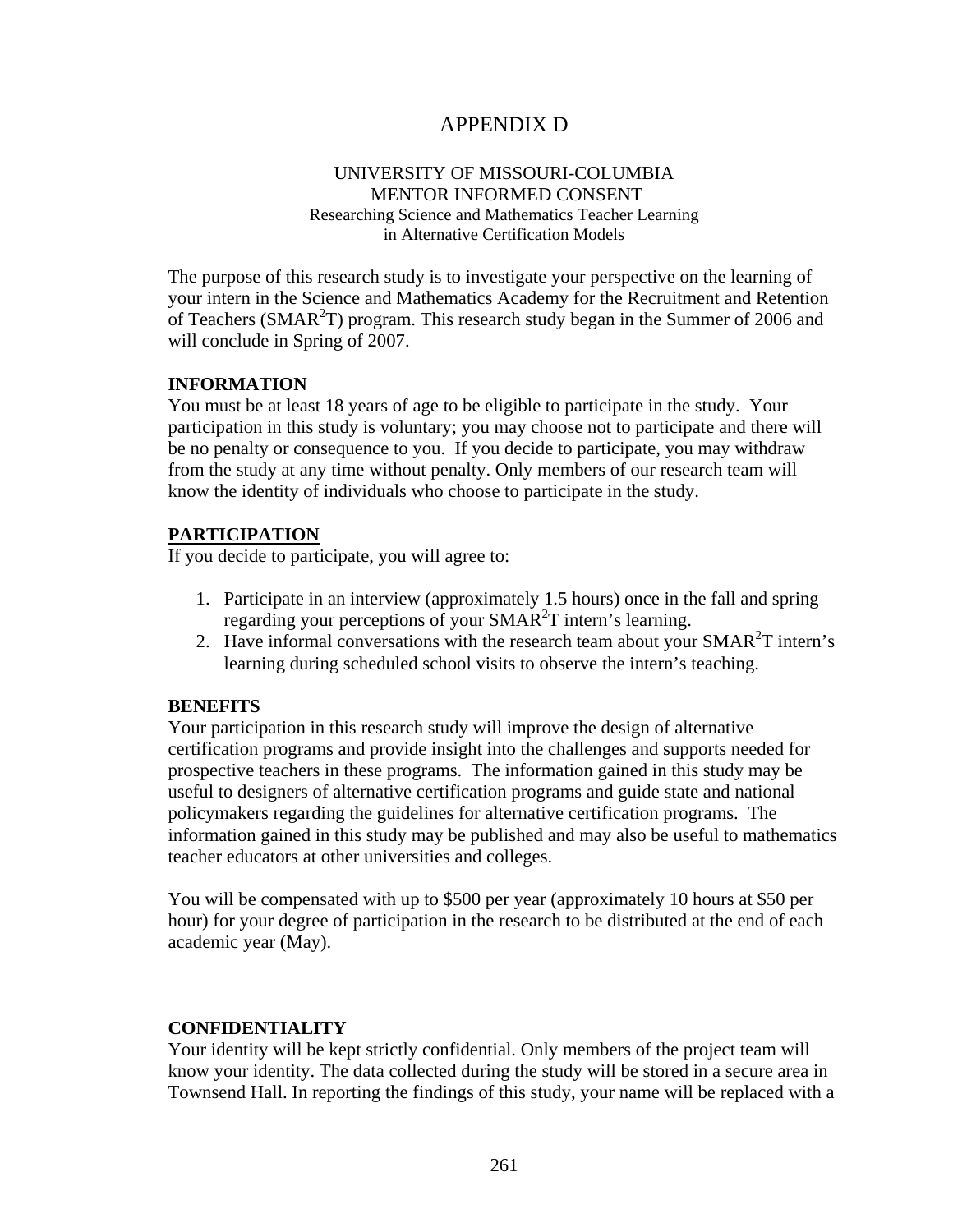pseudonym. You may choose to end your participation at any time during the study, and your data will be destroyed. Data will be stored for three (3) years beyond the completion of the study and at that time it will be destroyed.

# **RISKS**

This project does not involve any risks greater than those encountered in everyday life.

This project has been reviewed and approved by the University of Missouri-Columbia Human Subject Review Board. The Board believes the research procedures adequately safeguard your privacy, welfare, civil liberties, and rights. For additional information regarding human subject participation in this research, please contact the University of Missouri-Columbia IRB officer at (573) 882-9585.

# **CONSENT**

**Please read the consent statement below and place an "x" next to the statement that describes your desire to participate in this study at this time. Sign and date the form.** 

I have read the information presented above and have had an opportunity to ask questions and receive answers pertaining to this project.

\_\_\_\_\_\_\_\_\_\_\_\_\_\_\_ I hereby **agree** to participate in this research study. I am aware that my participation is voluntary and that I am free to withdraw participation at any time without any penalties to myself.

\_\_\_\_\_\_\_\_\_\_\_\_\_\_\_ I **do not agree** to participate in this research study.

Signed:  $\Box$ 

Printed Name: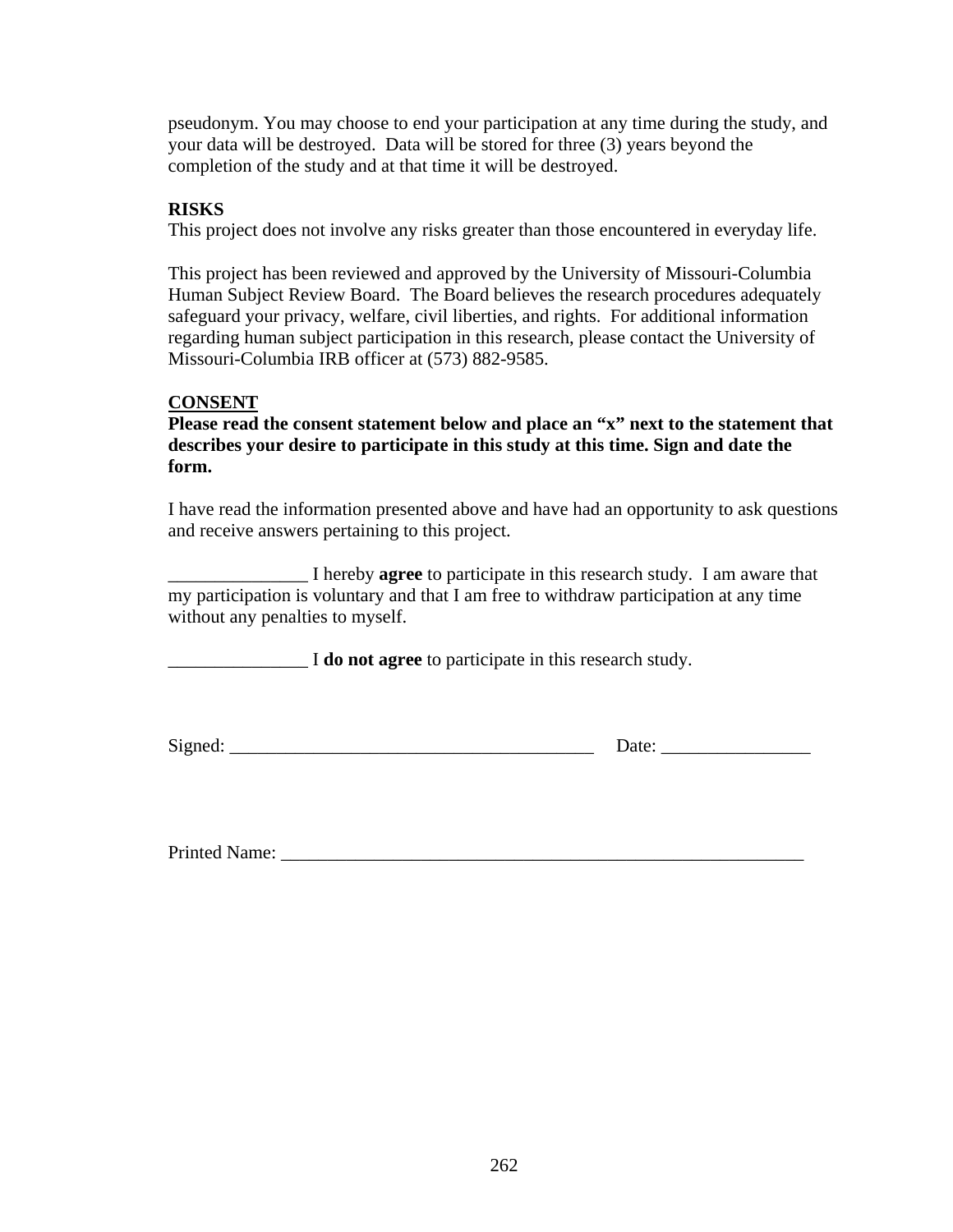# APPENDIX E

### STUDENT RELEASE FORM: Researching Science and Mathematics Teacher Learning in Alternative Certification Models

We are investigating how teacher learning develops for individuals in the Science and Mathematics Academy for the Recruitment and Retention of Teachers (SMAR2T) program. The research team is interested how various factors influence teacher learning. Your child's image may be captured on videotape as a result of his/her presence in a classroom in the study. We seek your permission to analyze the content of the videotapes in which your child's image is captured.

**Information:** Your participation/release is voluntary; you may choose that your child not participate and there will be no penalty or consequence. You may view the videotapes on the University of Missouri campus and request that certain video segments not be used.

### **If you sign yes on this form, you give permission for the research team to:**

.

- 1. Capture your child's image on videotape, and analyze the content of the videotapes for research purposes.
- 2. Display clips at professional research conferences and other professional meetings. (Your child's image may appear in these clips.)

**Privacy:** No names or identifying information will be used in reporting the research findings on written documents. However, your child's image may appear in a video clip displayed at professional research conferences and other professional meetings.

**Risks**: This project does not involve any risks greater than those encountered in everyday life.

This project has been reviewed and approved by the University of Missouri-Columbia Human Subject Review Board. The Board believes the research procedures adequately safeguard your privacy, welfare, civil liberties, and rights. For additional information regarding human subject participation in this research, please contact the University of Missouri-Columbia IRB officer at (573) 882-9585.

**Consent:** I have received and read a copy of this form. I understand the above information.

- $\Box$  Yes, I agree to participate. I understand that I can change my mind and withdraw from the project at any time. I understand that I may request that certain information not be used.
- $\Box$  No, I will not participate. If your child's image is captured on video while in the classroom, it will not be displayed or analyzed for research purposes.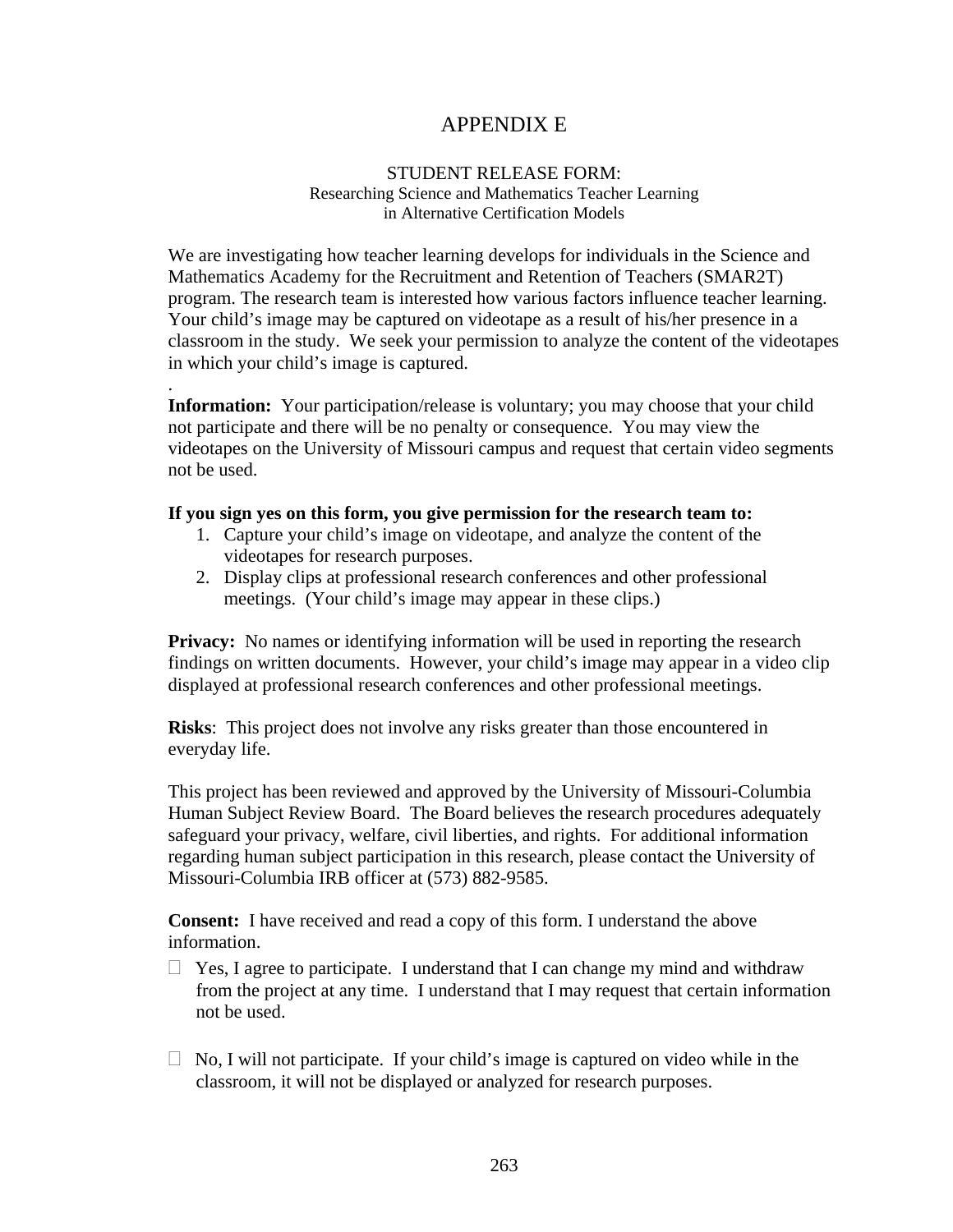| <b>Student Signature</b> |               | Date |  |
|--------------------------|---------------|------|--|
|                          |               |      |  |
| Child's Name             |               |      |  |
|                          | Please Print. |      |  |
| Parent Signature         |               | Date |  |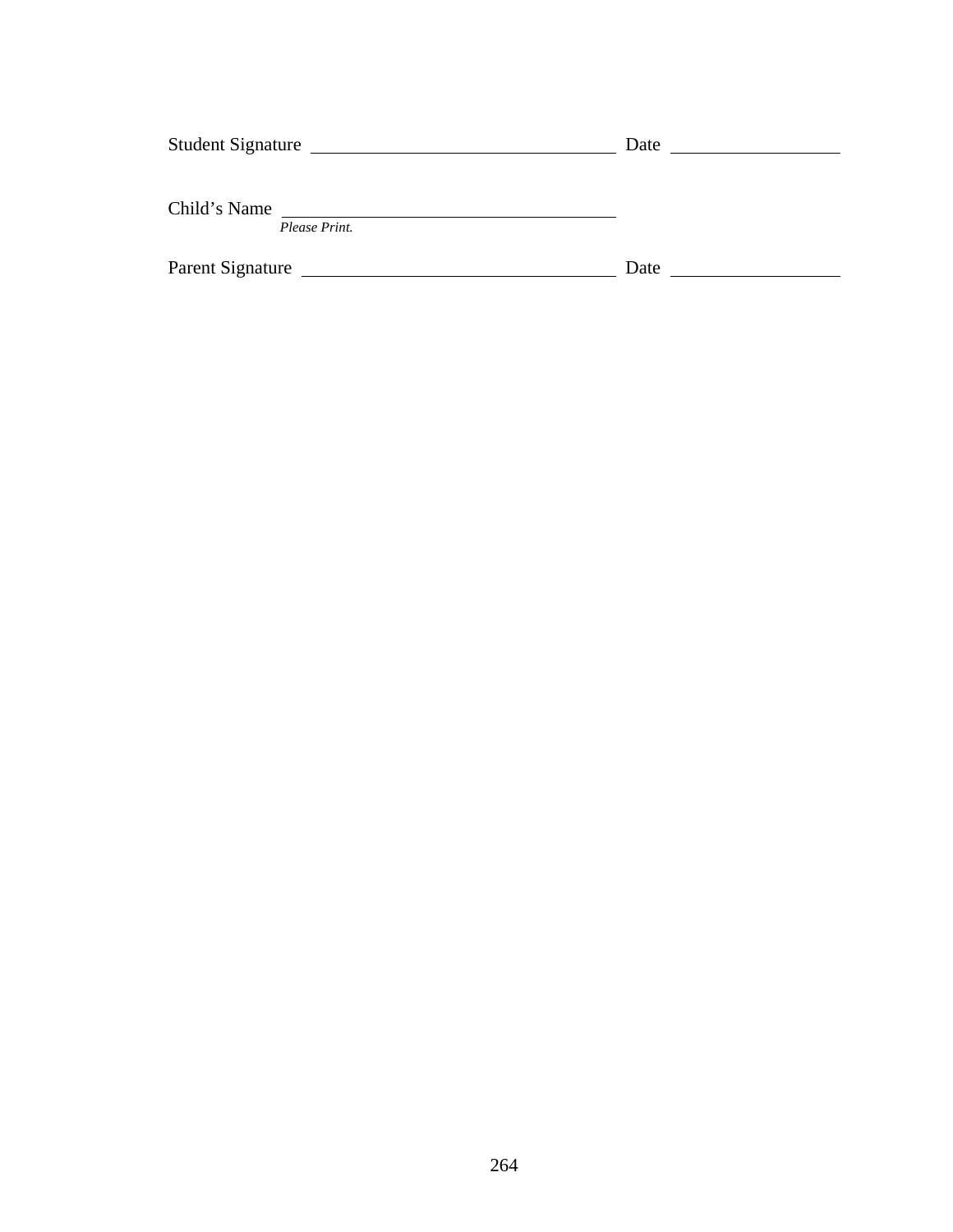# APPENDIX F

## Biology Lesson Planning Task

**Background information**: We know that students enter the SMAR<sup>2</sup>T program with ideas about how to teach science. To help us better understand your ideas about teaching, we are asking you to design some science instruction. Don't worry. There are many different ways to complete the following task. We're interested in finding out your ideas about teaching and learning.

**Context**: You are currently teaching an 8th grade science class with 24 students in a rural school. You sit down to write a 2-day plan focused on introducing the following topic:

Life Science: There is heritable variation within every species of organism.

You plan to teach this sequence on Tuesday and Wednesday. Your school has 50 minute class periods.

**Task:** Prepare a **detailed** plan for two 50-minute class periods. Assume you can look through and use the available resources in this classroom, but you may not use any textbooks or internet resources.

As you develop your plan for these two class periods, provide as much detail as possible, and be sure to answer the following:

- 1. What do you want the students to learn?
- 2. Describe what will happen during the beginning, middle, and end of each class. What will you do? What will the students do?
- 3. Describe what will be needed for these two class periods.
- 4. Prepare any handouts or overhead transparencies that you plan to use.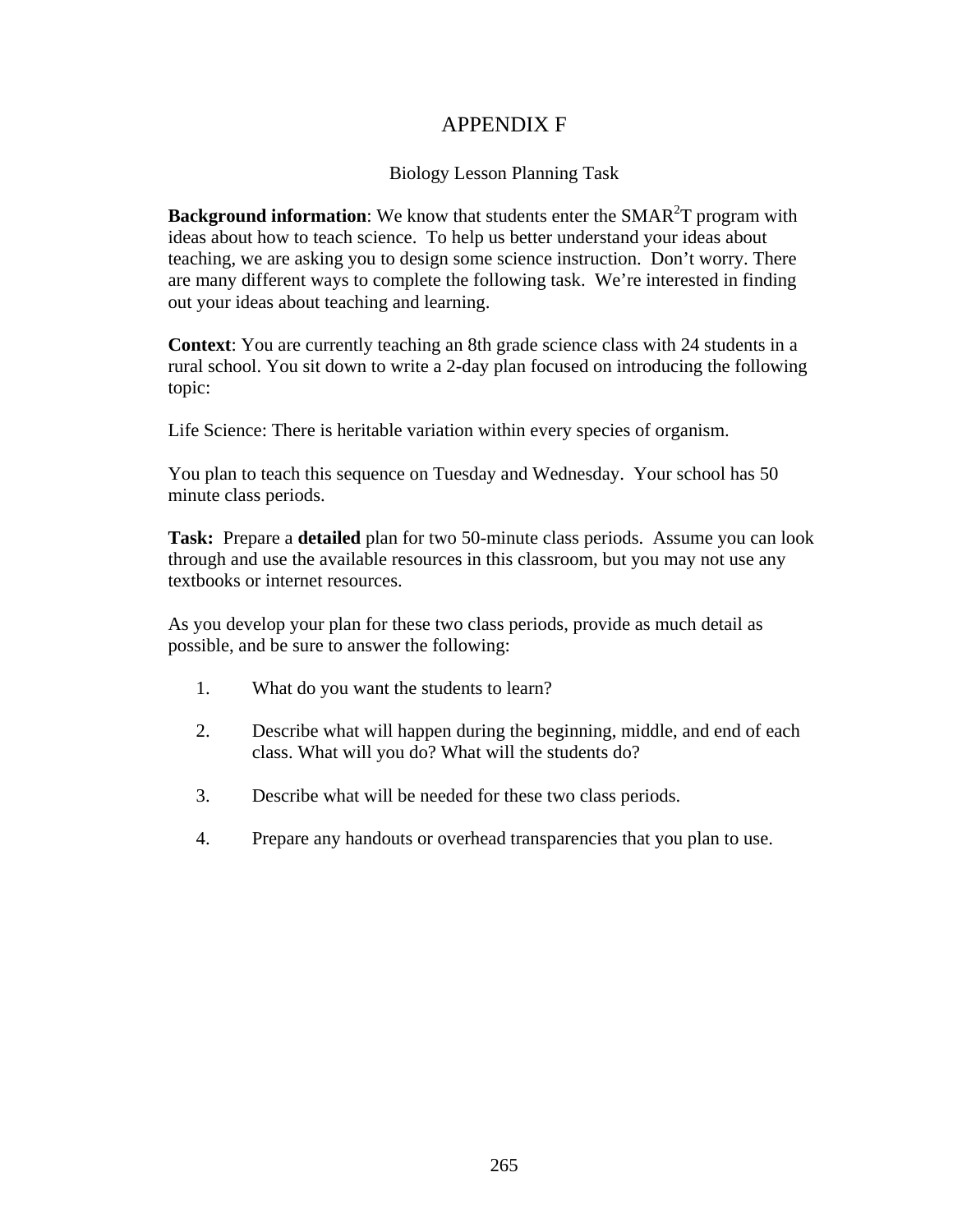# APPENDIX G

## Lesson Planning Task Interview Protocol

*Say to participant:* Thank you again for participating today. During this interview, I will be asking you questions about your plan and what you thought about when you wrote this plan. We are really interested in how you are thinking at this point; there are no right or wrong answers to the questions here.

Start the audio-recorder.

*Say to the participant:* This is \_\_\_\_\_\_\_ (interviewer's name), interviewing on \_\_\_\_\_\_\_\_ on \_\_\_\_\_\_\_\_\_ (date). We are audio-recording this interview. Is that ok with you? (Wait for positive response)

## **Talking Through the Plan**

*Say to the participant:* The first part of the interview is about the plan you just wrote. We want to make sure that we understand your plan and what you intended for these two days.

*Begin with this question:* 

1. What did you think about as you were designing this lesson?

*Then ask the participant to walk you through their plan by asking:* 

- *2.* Walk me through your plan. How did you start the first day? *Continue to ask clarifying questions; your task is to be able to really understand what the participant intended for each part of the plan. Possible clarifying prompts:* 
	- a. What did you mean when you wrote
	- b. Could you clarify what the students are doing during this part?
	- c. Could you clarify what you are doing during this part?
	- d. Could you tell me why you decided to do that?

# **Probing Participant's Knowledge**

### *Subject Matter Knowledge (SMK/CKT)*

*Say to the participant:* One part of what a teacher needs to know is something that we call content knowledge. In your case, we mean your own understandings of the science that you will be teaching. These next questions are designed to probe what you know about heritable variation within species. Again, there is no right or wrong answers. We are interested in what you know and how you think about heritable variation within species at this point.

- 3. What are your previous experiences with the topic of heritable variation within species?
	- a. How well do you think you know (this topic)?
	- b. Where did you learn about heritable variation within species?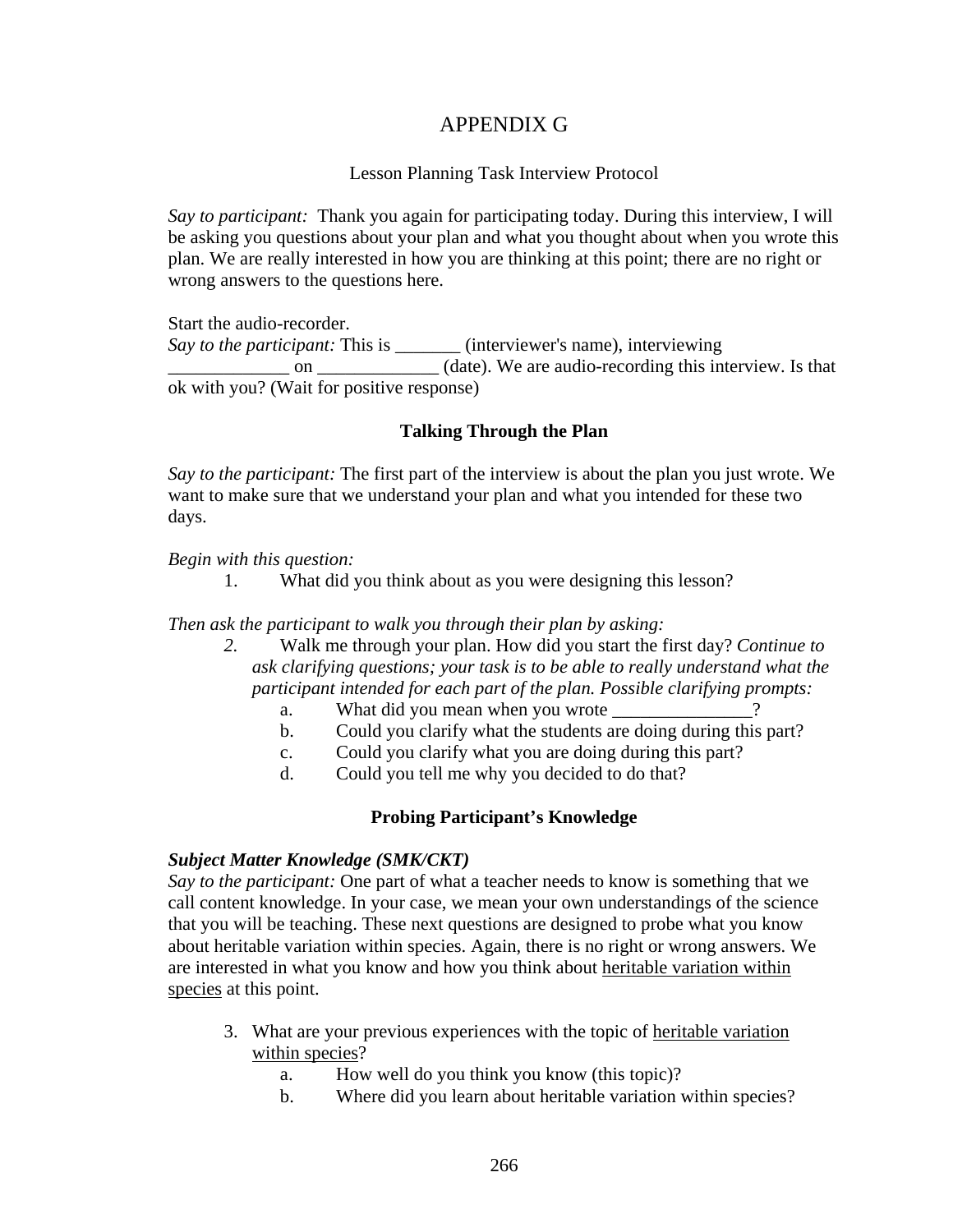- c. Have you taught (this topic) previously?
- 4. What do you think is important for students to know about heritable variation within species?
	- a. Why do you think that is important?
	- b. Tell me about where you learned these things.
	- c. What else do you know about heritable variation within species that students might not need to know?
- 5. Talk to me about how your plan addresses these things *(Probe for specifics based on the plan).*
- 6. In what ways does the topic of heritable variation within species fit into the "big science picture" of what students learn about science in middle school and high school?

## *Knowledge of Students*

*Say to the participant:* Another part of what a teacher knows has to do with how students think about science. The next questions are designed to probe what you know about how students might think about heritable variation within species.

- 7. What do you think students will already know about this topic?
	- a. Why do you think that they may know that?
	- b. Where do you think they may have learned this?
- 8. Do you expect students to have difficulty with anything that you have planned?
- 9. Why do you think they will have difficulty with that?

## *Knowledge of Instructional Strategies*

*Say to the participant:* We want to know more about how you organized the instruction during these two days. The next questions will help us better understand your decisions about what and how to teach heritable variation within species.

10. From your plan, it appears that you chose to organize the class as

\_\_\_\_\_\_\_\_\_\_\_\_\_\_\_\_\_\_ (i.e., lecture, experiment, investigation). Talk to me about making that decision.

- a. Where did you learn about how to teach this way?
- b. Did you consider organizing the classes in a different way? Why/why not?
- c. IF NO TO THE LAST QUESTION: Teachers often develop a range of ways to think about organizing their class; why do you think that you just have one way to think about it?
- 11. I noticed that you used a picture (graph, equation, analogy…) in your plan. Tell me why you used that \_\_\_\_\_\_\_\_\_\_\_\_ at that point in your plan.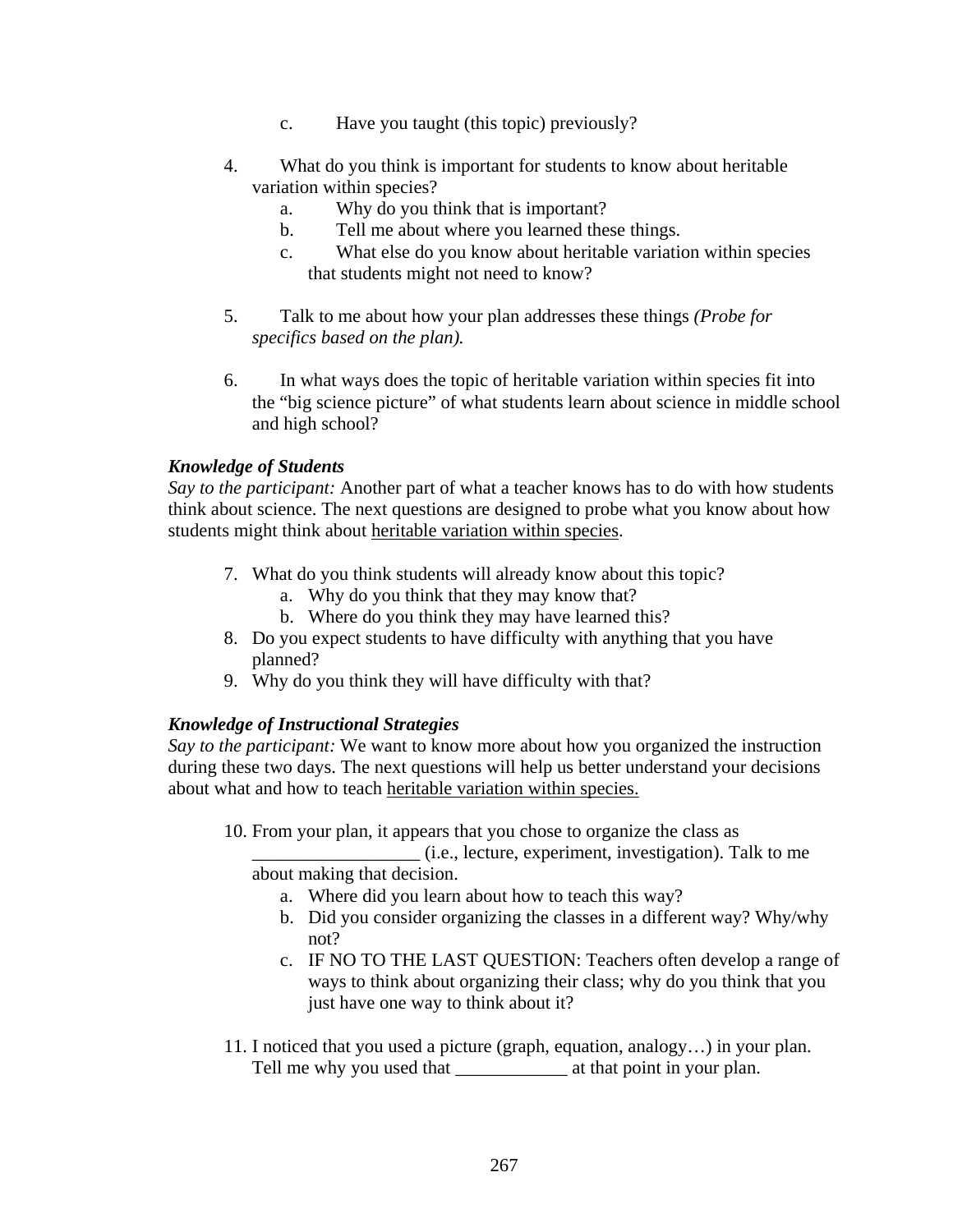- a. How do you think this (picture, graph, equation, analogy) helps students learn about heritable variation within species?
- b. Did you consider representing that idea another way?

## *Knowledge of Curriculum*

*Say to the participant:* These next questions are designed for us to know something about where your ideas for these two days came from.

- 12. Where did you get your ideas for these two days of class?
	- a. If you had access to other resources, what would you like them to be?
- 13. Tell me about the materials (handouts, transparencies) you prepared.
	- a. Where did you get the ideas for these materials?
	- b. How do you think these materials will help or hinder achieving the purpose your plan?

## *Knowledge of Assessment*

*Say to the participant:* The last area I want to ask you about is how you will know what students learn from these two days of class.

- 14. During the 2 days of instruction, describe how you will know if students are "getting it."
	- a. In my experience as a teacher, there are inevitably some students who are still confused at the end of each class. How will you know if your students are confused at the end of each day in your class?
	- b. Are there other ways that you might know what your students learn in class on these two days?

Is there anything else about your plans that you want us to know? Thank you again for participating in this interview.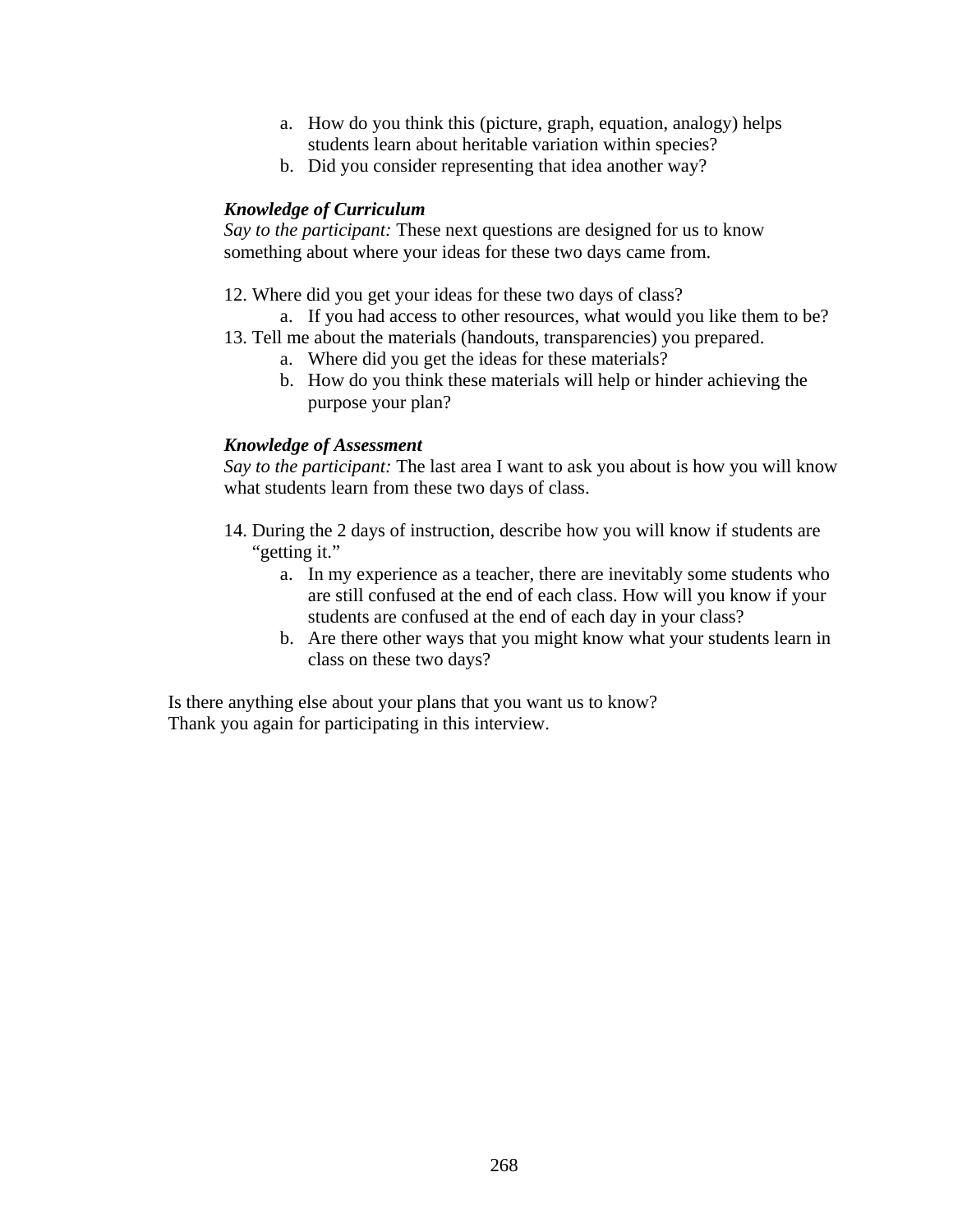# APPENDIX H

## End of Summer Interview

### Purpose:

To review the lesson plan from the beginning of the summer, ask about changes participants would make in their lesson plans, and probe for why they would make the changes. NOTE: this interview is "lightly" structured by this protocol. The interviewer needs to be responsive to participants' lead on changes they would make in their plans from earlier in the summer.

Instructions:

- 1. Review the plan and the interview for each preservice teacher you plan to contact for the end of summer interview.
- 2. Contact your preservice teachers and make an appointment for an interview.
- 3. Send the plan and ask him/her to review it before the interview.
- 4. If you are doing this as a phone interview, then test the recording device before you make the call.

Begin the interview by saying: "I'm curious about what you think of the plan you wrote at the beginning of the summer, now that you have 'survived' the first 8 weeks of classes. When I contacted you, I asked you to review your plan and now I would like you to talk to me about what you like about your plan and what you would like to change." Follow the lead of the interviewee through one change at a time by asking questions such as:

- 1. Why are you considering this change?
- 2. What influenced you to consider this change? (we want to know where they learned what they said in previous question.
- 3. Was there something from this summer that promoted you to make this change?
- 4. In what ways are you thinking differently about this now than you were at the beginning of the summer?
- 5. Do you know of resources you could use to help you?
- 6. What did you learn about secondary students this summer that might affect your plan?

Keep in mind the categories of knowledge we are investigating: knowledge of students; knowledge of instructional strategies; knowledge of curriculum; subject matter knowledge; and knowledge of assessment

Look for changes in the following categories:

- 7. Purpose of the lesson,
- 8. Instructional style (e.g. teacher-directed to exploratory),
- 9. Instructional strategies (examples/activities/tasks),
- 10. Assessment of student learning,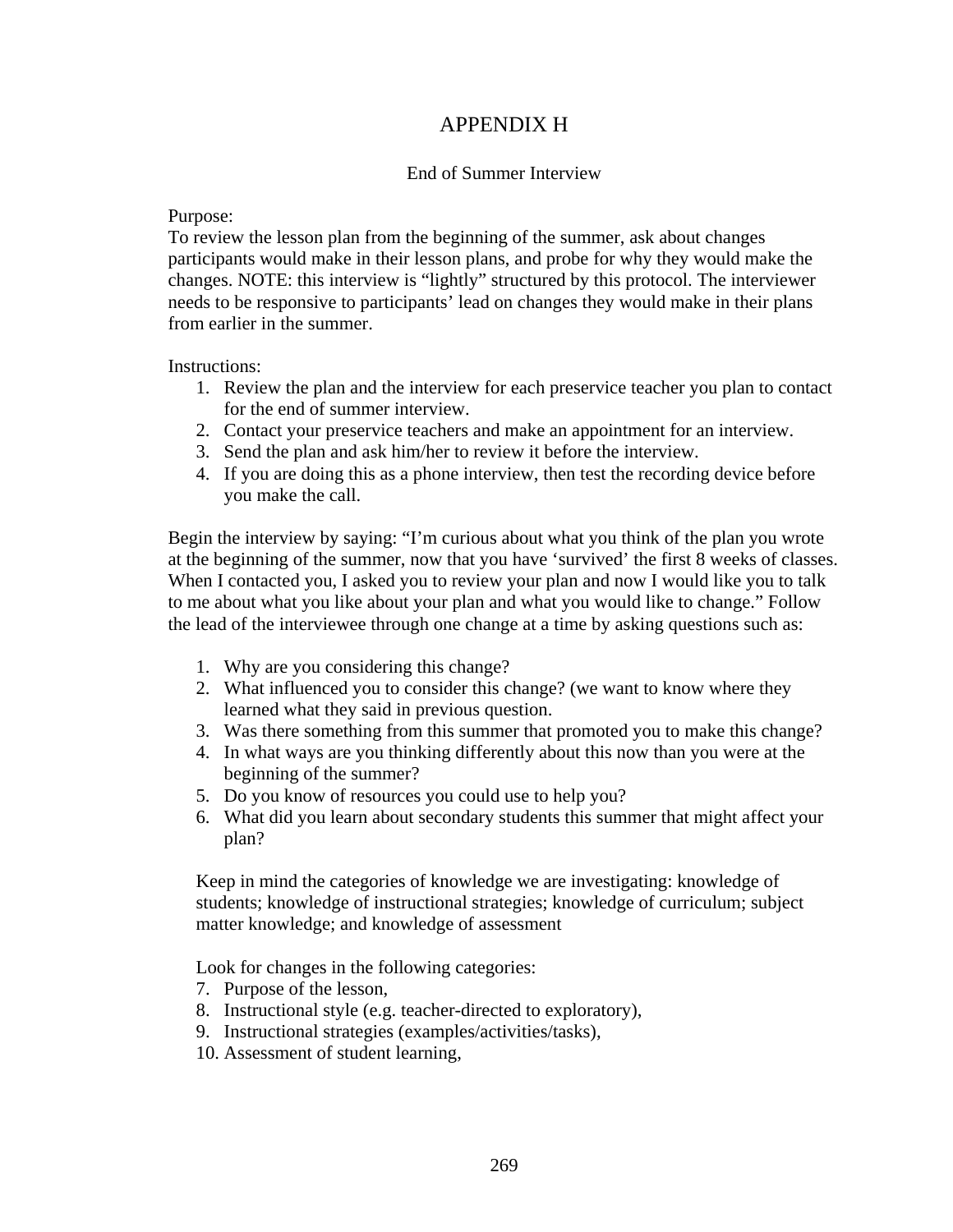If your preservice teacher does not suggest changes to the lesson plan, then ask more leading questions:

- 11. Would you make changes to the purpose of the lesson? Why/why not?
- 12. Would you make changes to the instructional style of the lesson (e.g. more exploratory, more teacher-directed?)? Why/why not?
- 13. Would you make changes to the instructional strategies, such as examples used, activities, or tasks in the lesson? Why/why not?
- 14. Would you make changes to the ways that you assess for student learning? Why/why not?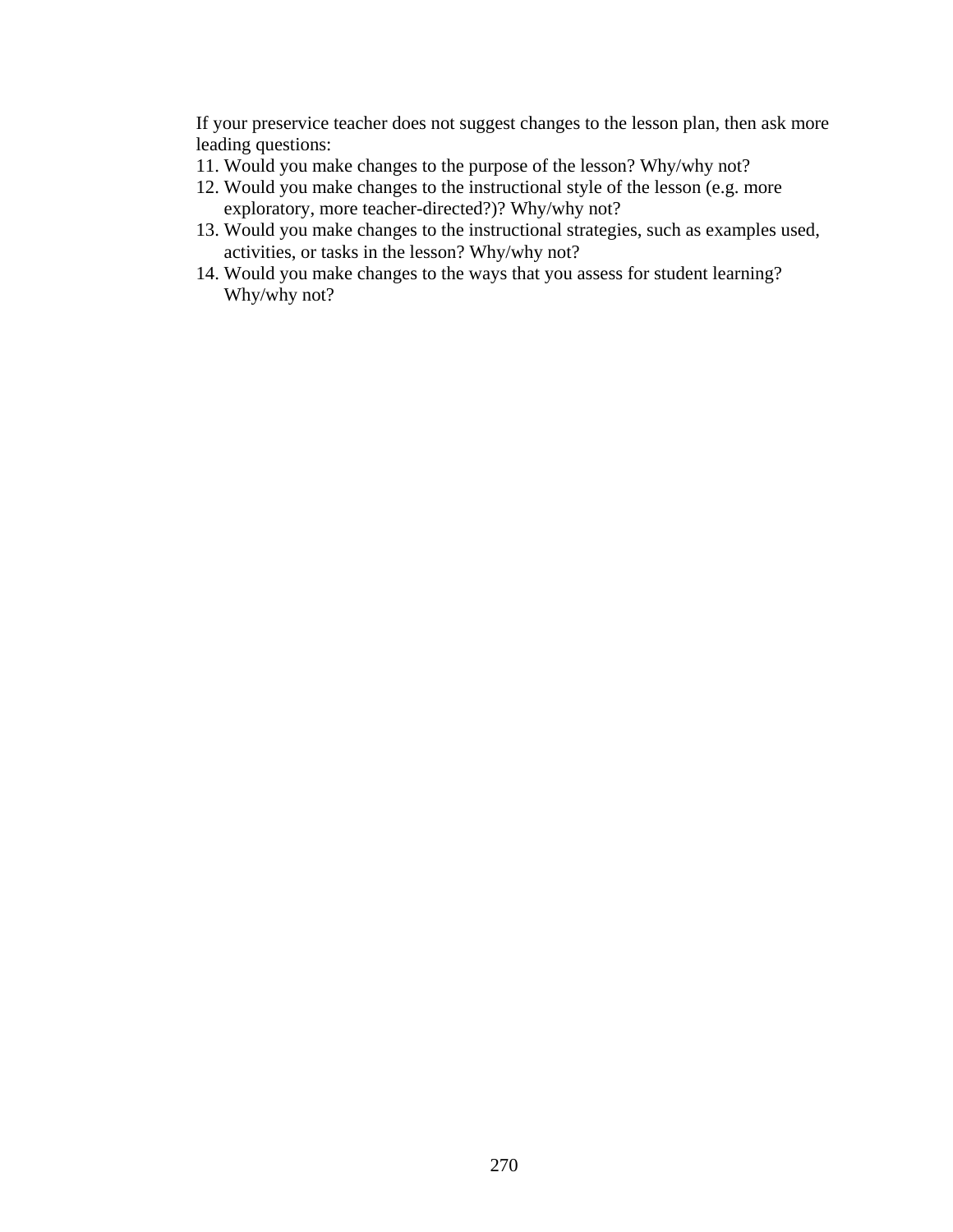# APPENDIX I

## Pre-observation Interview Protocol

Prior to first observation:

*Researcher role: Our role is to assume a stance of empathic neutrality. That is, we empathize with the participant and care about him/her. However, our role is to UNDERSTAND, not to Evaluate or Teach. Please keep these ideas in mind during your visit.* 

Pre-Observation Interview (*purpose: to clarify the plans and uncover the intern's CKT and PCK*)

## *Opening Questions*

1. Update us about what is going to occur over the next 2 days we are observing.

a.What will we see in Day 1? In Day 2?

b.What will you be doing?

c.What will the students be doing?

d.What are your purposes and goals for these 2 days?

e.How did you decide on these purposes and goals?

f. Why are these purposes and goals important to you?

## *Subject Matter Knowledge (SMK/CKT)*

*Say to the participant:* One area that we are interested in is what we call content knowledge. In your case, we mean your own understandings of the science/math that you will be teaching.

- 2. What are your previous experiences with (this topic)?
	- a. How well do you think you know (this topic)?
	- b. Where did you learn about (this topic)?
	- c. Have you taught (this topic) previously?
- 3. What do you think is important for students to know about (this topic)?
	- a. Why do you think that is important?
	- b. Tell me about where and how you learned these things.
	- c. What else do you know about (this topic) that students might not need to know?
- 4. How do the science/mathematical ideas in (this topic) relate to other science/mathematical ideas?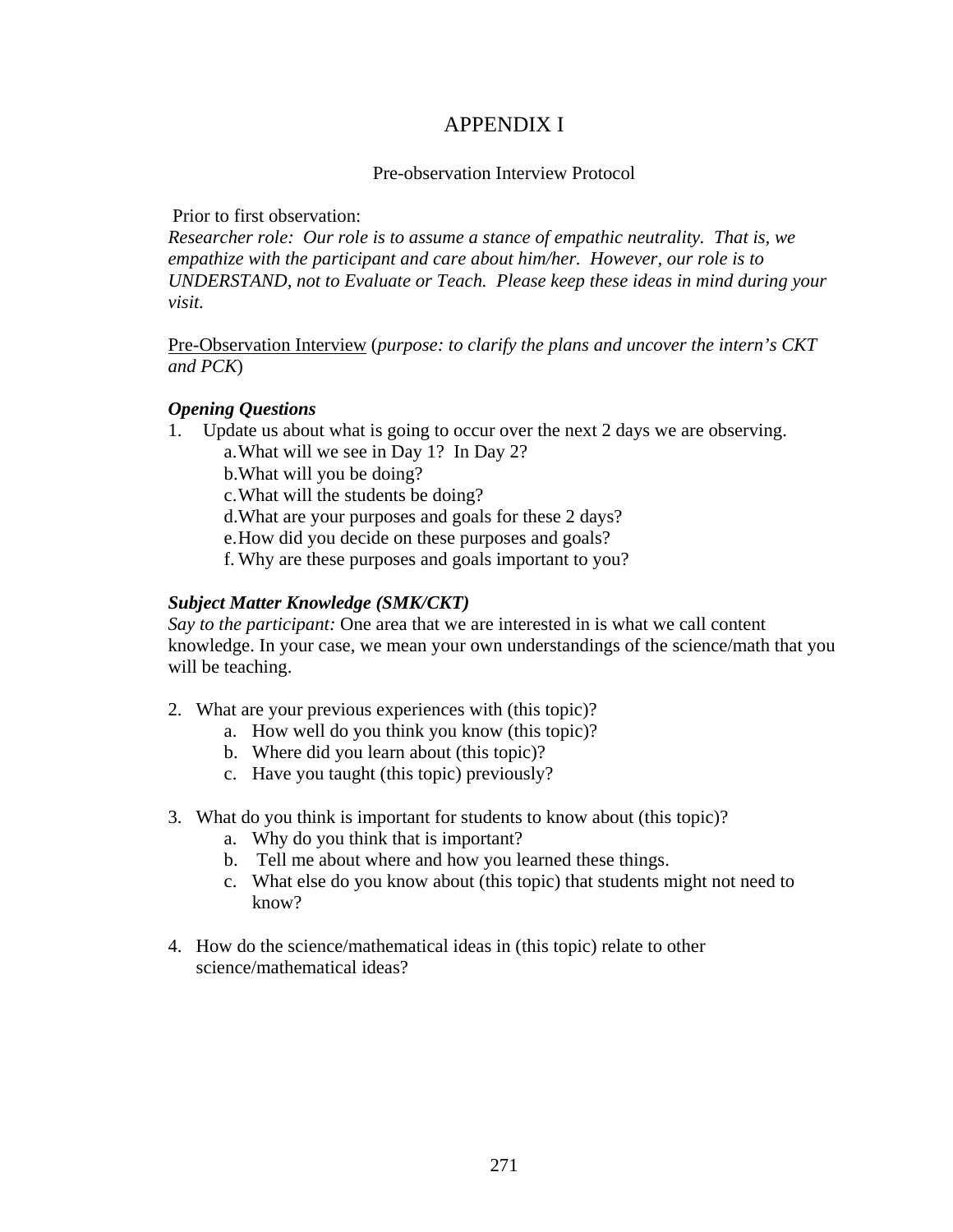## *Knowledge of Students*

*Say to the participant:* Another part of what a teacher knows has to do with how students think about mathematics/science. The next questions are designed to probe what you know about how students might think about (this topic).

- 5. Tell me about the students in this class, in terms of science/mathematics.
	- a. Tell me more about your students' attitudes about science/mathematics.
	- b. Tell me about your students' science/mathematical abilities.
	- c. How do you think this particular group of students learn math/science best? Why do you think that?
	- d. How have your experiences with these students influenced the way you teach?
- 6. What do you think students will already know about this topic?
	- a. Why do you think that they may know that?
	- b. Where do you think they may have learned this?
- 7. Do you expect students to have difficulty with anything that you have planned?
	- a. Why do you think they will have difficulty with that?

## *Knowledge of Instructional Strategies*

*Say to the participant:* We want to know more about how you organized the instruction during these two days. The next questions will help us better understand your decisions about what and how to teach (this topic).

- 8. Talk to me about how your plan addresses the important mathematical/science ideas you talked about earlier *(Probe for specifics based on the plan).*
- 9. From your plan, it appears that you chose to organize the class as

\_\_\_\_\_\_\_\_\_\_\_\_\_\_\_\_\_\_ (i.e., lecture, experiment, investigation). Talk to me about making that decision.

- a. Where did you learn about how to teach this way?
- b. Did you consider organizing the classes in a different way? Why/why not?
- c. What other factors influenced your planning decisions?
- 10. I noticed that you used a picture (graph, equation, analogy…) in your plan. Tell me why you used that \_\_\_\_\_\_\_\_\_\_\_\_ at that point in your plan.
	- a. How do you think this (picture, graph, equation, analogy) helps students learn about (this topic)?
	- b. Did you consider representing that idea another way?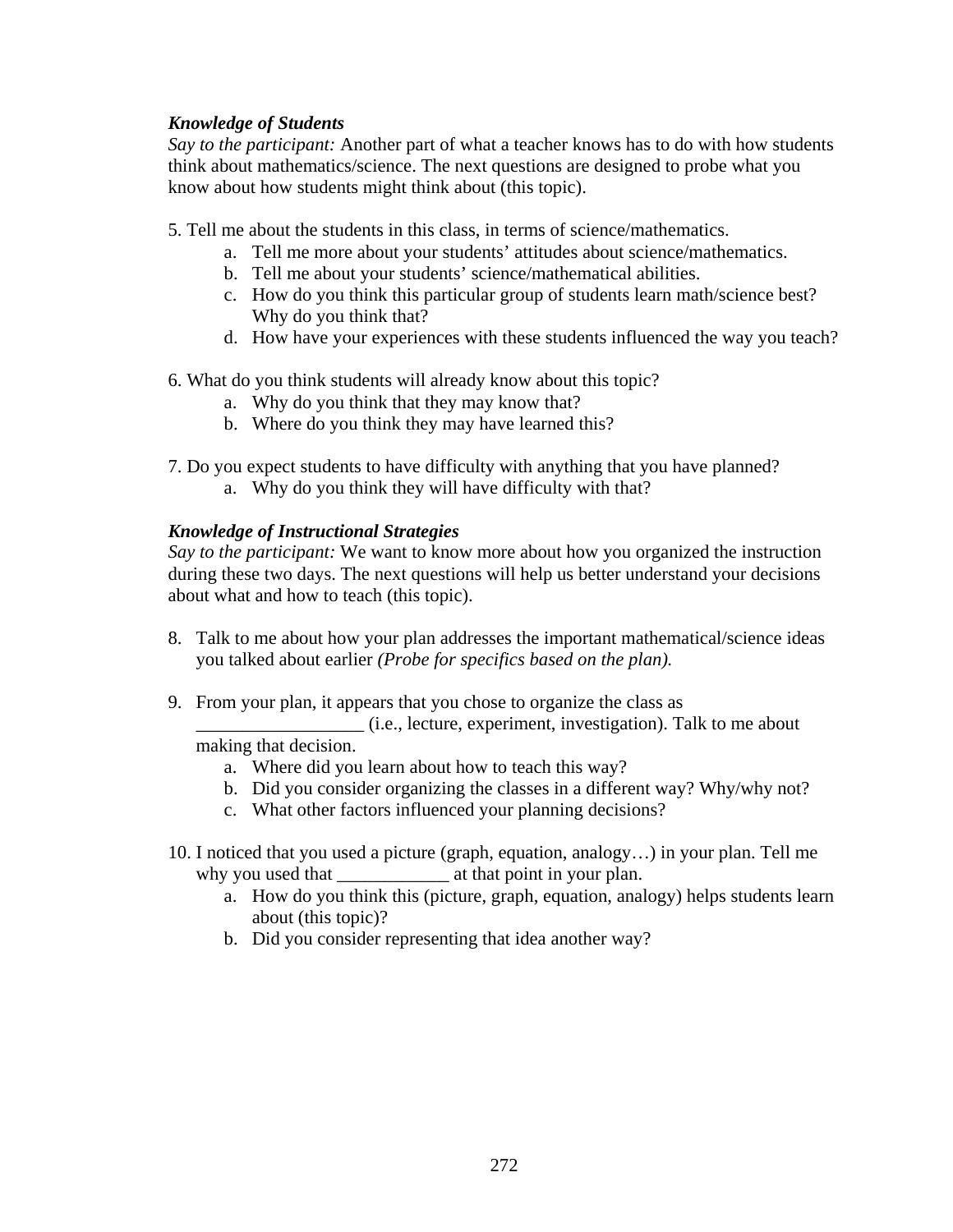## *Knowledge of Curriculum*

*Say to the participant:* These next questions are designed for us to know something about where your ideas for these two days came from.

- 11. Where did you get your ideas for teaching (this topic)?
	- a. Tell me about the materials (handout, transparencies) you prepared. Where did you get the ideas for these materials?
	- b. How did you modify these materials for your instruction?
	- c. Why did you make those modifications? What was difficult about your planning?
	- d. How do you think these materials will help or hinder achieving the purpose of your plans?
- 12. I have some questions for you related to how these plans relate to other topics that you might teach.
	- a. How do you see these 2 days of instruction as related?
	- b. How do these 2 days of instruction fit into the unit you currently are teaching?
	- c. How does that math/science fit into the bigger picture of what students learn in this class?
	- d. How does (this topic) fit into the "big picture" of what students learn about math/science in middle school/high school?

## *Knowledge of Assessment*

*Say to the participant:* The last area I want to ask you about is how you will know what students learn from these two days of class.

- 13. During the 2 days of instruction, what are you going to focus on when assessing students?
- 14. How do you plan to assess these (things)?
	- a. Describe how you will know if students learned what you intended? Why do you think that it important to assess?
	- b. Are there other ways that you might know what your students learn in class on these two days?
	- c. Where did you learn about those strategies for finding out about what students learned?

Is there anything else about your plans that you want us to know? Thank you again for participating in this interview.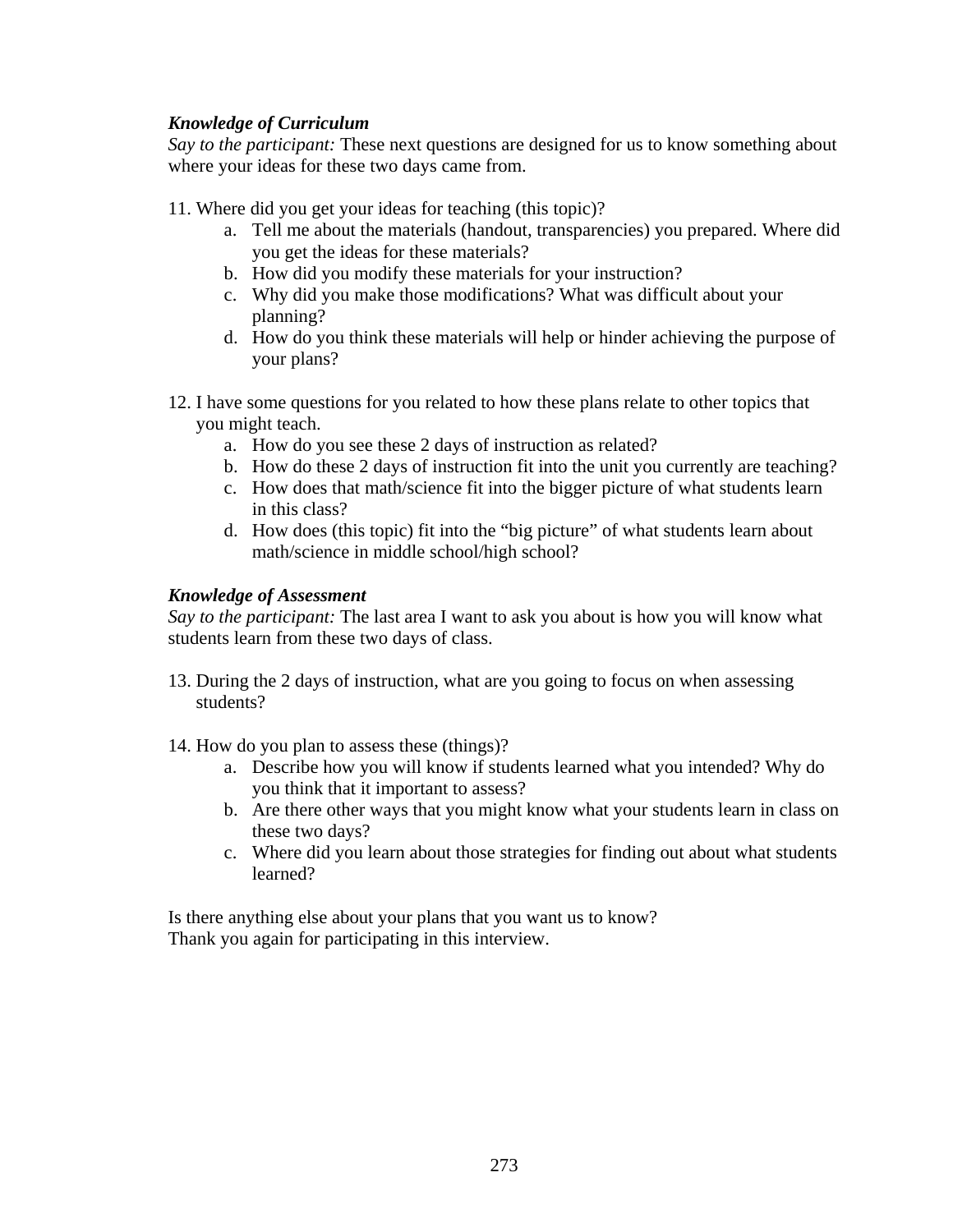## APPENDIX J

### Stimulated Recall Interview Protocol

#### **During the Observation**

The observer(s) will have selected 3-5 interesting instances to discuss. What constitutes an interesting instance?

### **Knowledge of Students**

Student making a profound comment and the teacher does or doesn't recognize it or misinterprets what the student says or does.

Student makes a comment that demonstrates confusion, and the teacher does or doesn't recognize or misinterprets why the student is confused?

Teacher explicitly recognizes potential student difficulties.

### **Knowledge of Instruction**

The teacher makes an instructional decision that alters the flow of the classroom by asking a question or directing students to perform a particular task.

The teacher uses an example or analogy or representation to clarify an idea.

### **Knowledge of Curriculum**

A particular task is chosen that may or may not elicit the student thinking that was intended.

The teacher modifies the plan "on the fly" based on what occurs in the classroom. Teacher refers to math/science content in other parts of the course/curriculum

(vertical or horizontal curriculum alignment).

### **Knowledge of Assessment**

Teacher implements assessment to ascertain student prior knowledge. The teacher recognizes that the students are having difficulty with a particular idea. The teacher uses a low-level assessment strategy such as providing an "exit slip" that requires students to define rather than explain or synthesize.

### **SMK**

Teacher demonstrates particularly strong SMK. Teacher demonstrates inaccurate SMK.

## **After each observation:**

Stimulated recall interview (*purpose: to have the intern immediately reflect on the instruction as a window into CKT and PCK and connect to pre-interview)*.

### **Stimulated Recall Interview**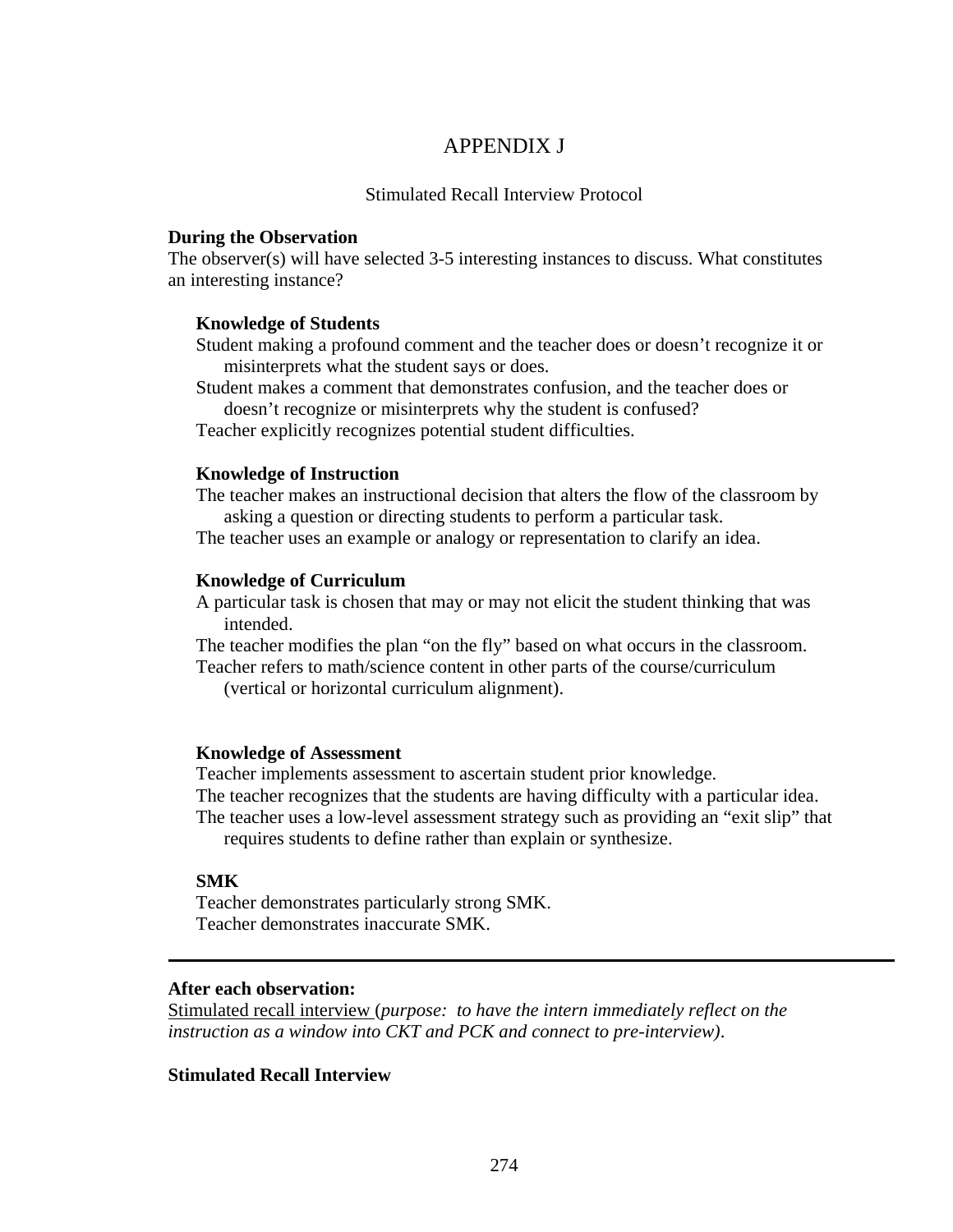- 1. How do you think the lesson went? In what ways was the lesson I observed different than other periods you taught it? Different from your plans?
- 2. We have selected some parts of the instruction we found particularly interesting. We want to watch them together and ask you some questions about them.

Let's watch this part (interviewer asks questions starting in one of the following categories based on the reason for selecting the specific interesting instance).

- a. What were you thinking when this was occurring? Tell me more about what was happening when you \_\_\_\_\_\_\_\_\_\_.
- b. **[K of Students]** What do you think the student was thinking? Why do you think the student was having difficulty at that point? What knowledge about students did you use to make instructional decisions? In what ways, did students influence your teaching decisions today?
- c. **[K of Instruction]** Tell me about that (example/analogy/activity/lab)? Why did you decide to use that? How did this teaching strategy help you achieve your overall goals? Where did that idea come from? How did the students respond? How did that influence what you did next?
- d. **[K of Curriculum]** Did the activities achieve the purpose you intended? Why do you think that? How did your curriculum materials support or hinder you in implementing your plan?
- e. **[K of Assessment]** What do you think students got out of the lesson? How do you know? Tell me about how you found out about student learning. Why did you decide to do that? Where did that idea come from? How do you think it worked?
- 3. Was there a time during the instruction when you changed your plan? Tell me about that.
- 4. Based on what happened today, what do you plan to do tomorrow? Will you change anything from your original plans?

5. [**Orientations**]. In general, how would you describe your teaching style? To what degree, did your instruction reflect your preferred teaching style? Explain.

- a. What do you think is the teacher's role in a typical lesson?
- b. What do you think is the students' role?
- c. Now think of yourself as a math/science learner, how do you best learn math/science concepts?
- d. How does your teaching style compare to your mentor's teaching style? Explain.
- e. Compare your teaching style to what you're learning in your SMART courses?
- f. In what ways have your ideas about teaching changed since you entered the SMART program? Probe for sources of these changes.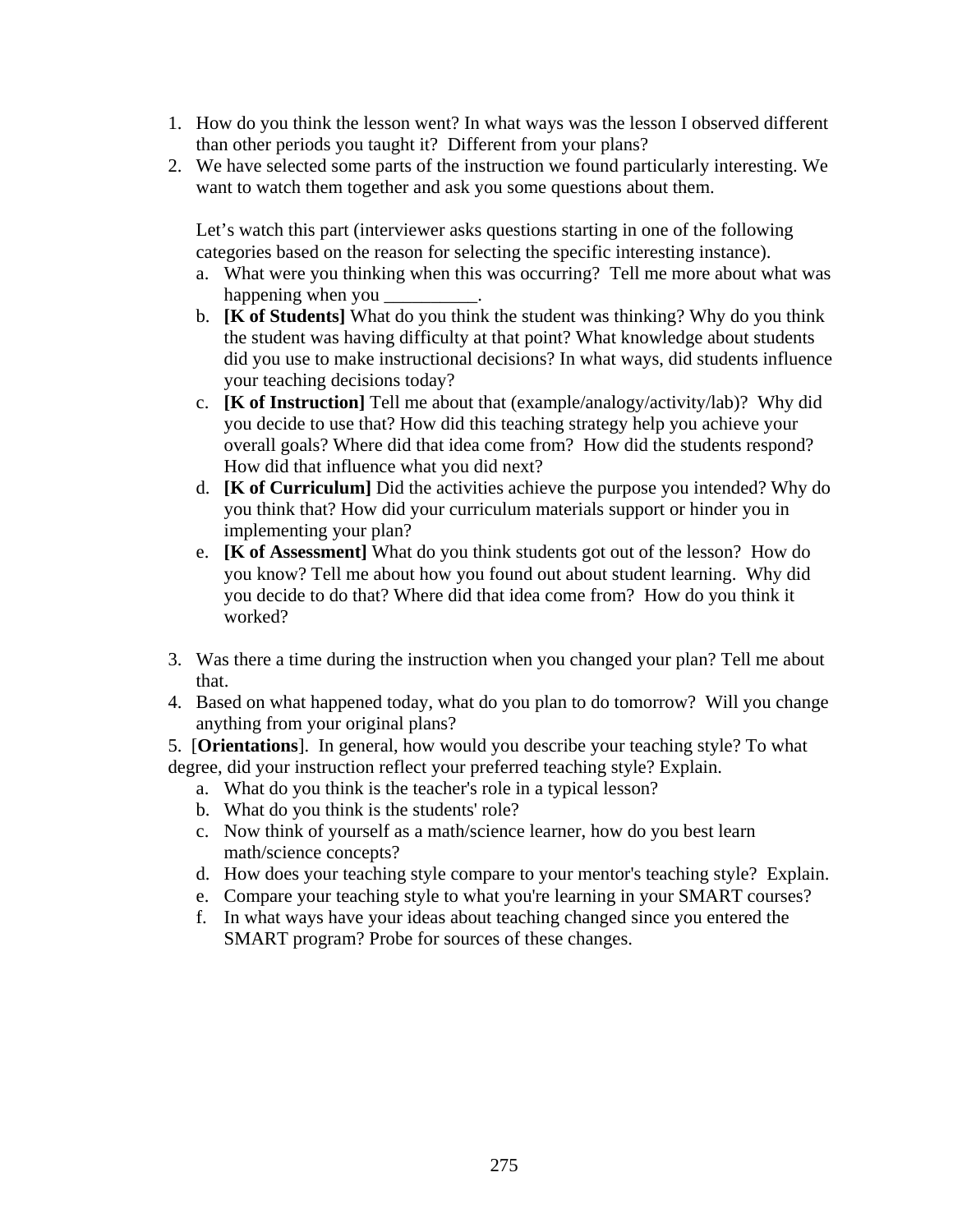# APPENDIX K

## INTERVIEW WITH MENTOR TEACHERS

**Say to participant:** Thank you again for participating today. We are interested in the knowledge development of beginning teachers as they move through the  $SMAR^2T$ program. In particular, we are interested in what SMAR2T students learn through their experiences in their (internship or teaching experience). In addition, we would like to better understand how their interactions with you impact the learning of [insert name]. During this interview, I will ask you questions about your goals for your SMAR<sup>2</sup>T intern [insert name].

**Start the audio-recorder. Say to the participant:** This is \_\_\_\_\_\_\_ (Graduate Student), interviewing  $\frac{1}{\sqrt{1-\frac{1}{\sqrt{1-\frac{1}{\sqrt{1-\frac{1}{\sqrt{1-\frac{1}{\sqrt{1-\frac{1}{\sqrt{1-\frac{1}{\sqrt{1-\frac{1}{\sqrt{1-\frac{1}{\sqrt{1-\frac{1}{\sqrt{1-\frac{1}{\sqrt{1-\frac{1}{\sqrt{1-\frac{1}{\sqrt{1-\frac{1}{\sqrt{1-\frac{1}{\sqrt{1-\frac{1}{\sqrt{1-\frac{1}{\sqrt{1-\frac{1}{\sqrt{1-\frac{1}{\sqrt{1-\frac{1}{\sqrt{1-\frac{1}{\sqrt{1-\frac{1}{\sqrt{1-\frac{1}{\sqrt{1-\frac{1}{\sqrt{1-\frac{1$ this interview? (Wait for positive response)

Probing Instructions Views of Intern Learning

- 1. What are some things you think [insert name] has learned during his/her time in your classroom? (about the students, science/math teaching, other). Probe for specific examples.
- 2. What do you think [insert name] has learned about the students during his/her internship? (intentions)
	- a. Tell me about an example where you saw gains in [insert name]'s knowledge. (actions)
	- b. How has [insert name]'s knowledge of students changed since he/she began the internship? (outcome)
	- c. What else about learners have you shared with [insert name]? (Probe participants for all the goals they had for knowledge of learners using the sequence of probes above.)
	- d. If you were to explain to [insert name] how your students best learn math/science, what would you say? Would your answer change for the different types of courses you teach? Probe: Why?
- 5. What do you think [insert name] has learned about teaching methods from your mentoring during his/her internship? (intentions)
	- a. Tell me about an example where you saw gains in [insert name]'s knowledge. (actions)
	- b. How has [insert name]'s knowledge of teaching methods changed since he/she began the internship? (outcome)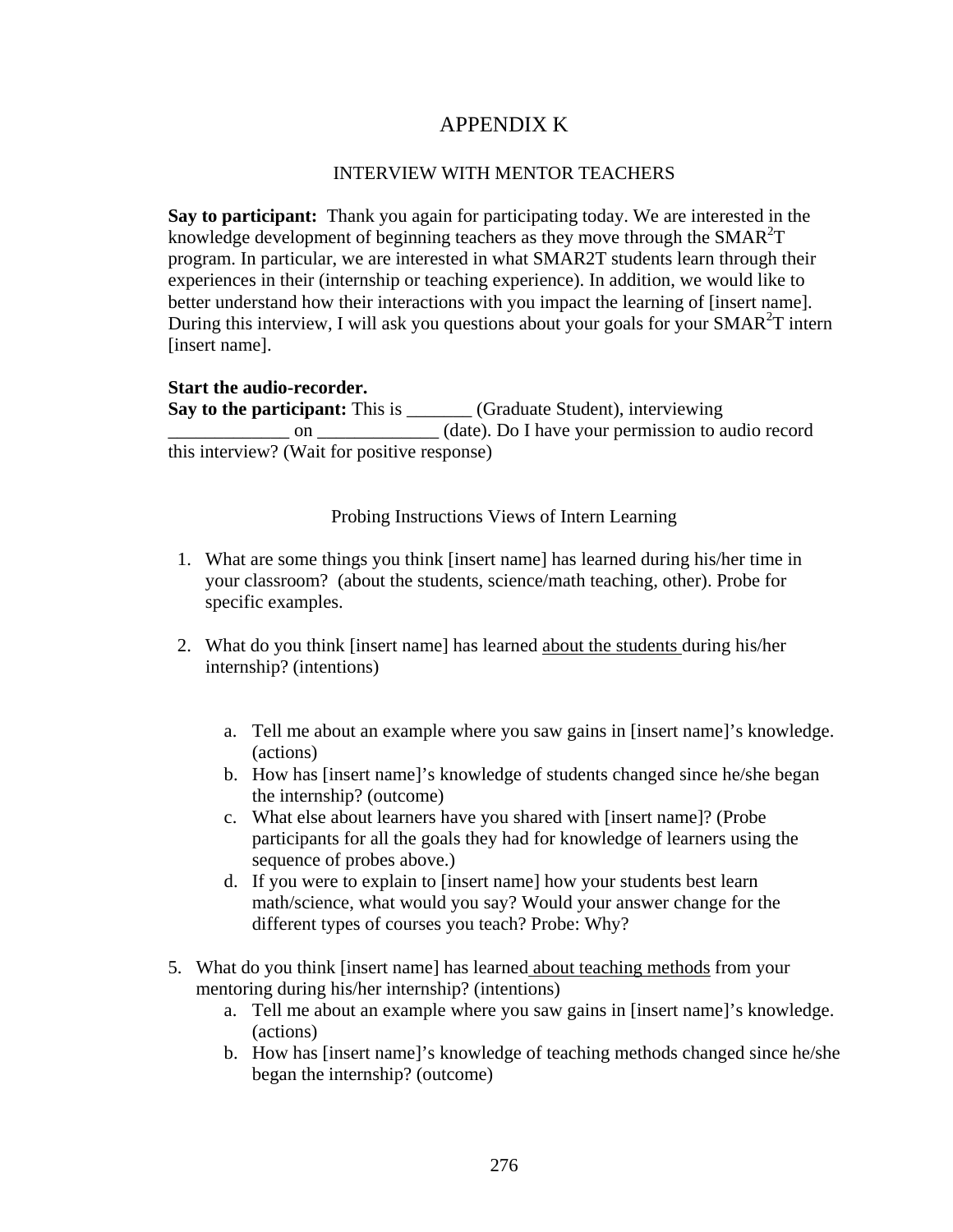- c. What other teaching methods do you want [insert name] to learn? (Probe participants for all the goals they had for instructional strategies using the sequence of probes above.)
- d. Why do you think these methods are important? (orientations)
- 6. What do you think [insert name] has learned about curriculum (for example, standards, scope and sequence curriculum materials) from your mentoring during his/her internship? (intentions)
	- a. Tell me about an example where you saw gains in [insert name]'s knowledge. (actions)
	- b. How has [insert name]'s knowledge of curriculum changed since he/she began the internship? (outcome)
	- c. What else about curriculum have you shared with [insert name]? (Probe participants for all the goals they had for curriculum using the sequence of probes above.)
	- d. How do you think curriculum materials help or hinder achieving your instructional purposes and goals? (orientations)
	- e. If you were to give advice to [insert name] about how to decide which subject matter to teach, what would you say? (orientations)
- 7. What do you think [insert name] has learned about assessment from your mentoring during his/her internship? (intentions)
	- a. Tell me about an example where you saw gains in [insert name]'s knowledge. (actions)
	- b. How has [insert name]'s knowledge of assessment changed since he/she began the internship? (outcome)
	- c. What else about assessment have you shared with [insert name]? (Probe participants for all the goals they had for assessment using the sequence of probes above.)
	- d. If you were to explain to [insert name] the reasons why assessment is important, what would you say? (orientations)
	- e. Tell me about the assessments that are used in the classes that (insert name) is in. (orientations)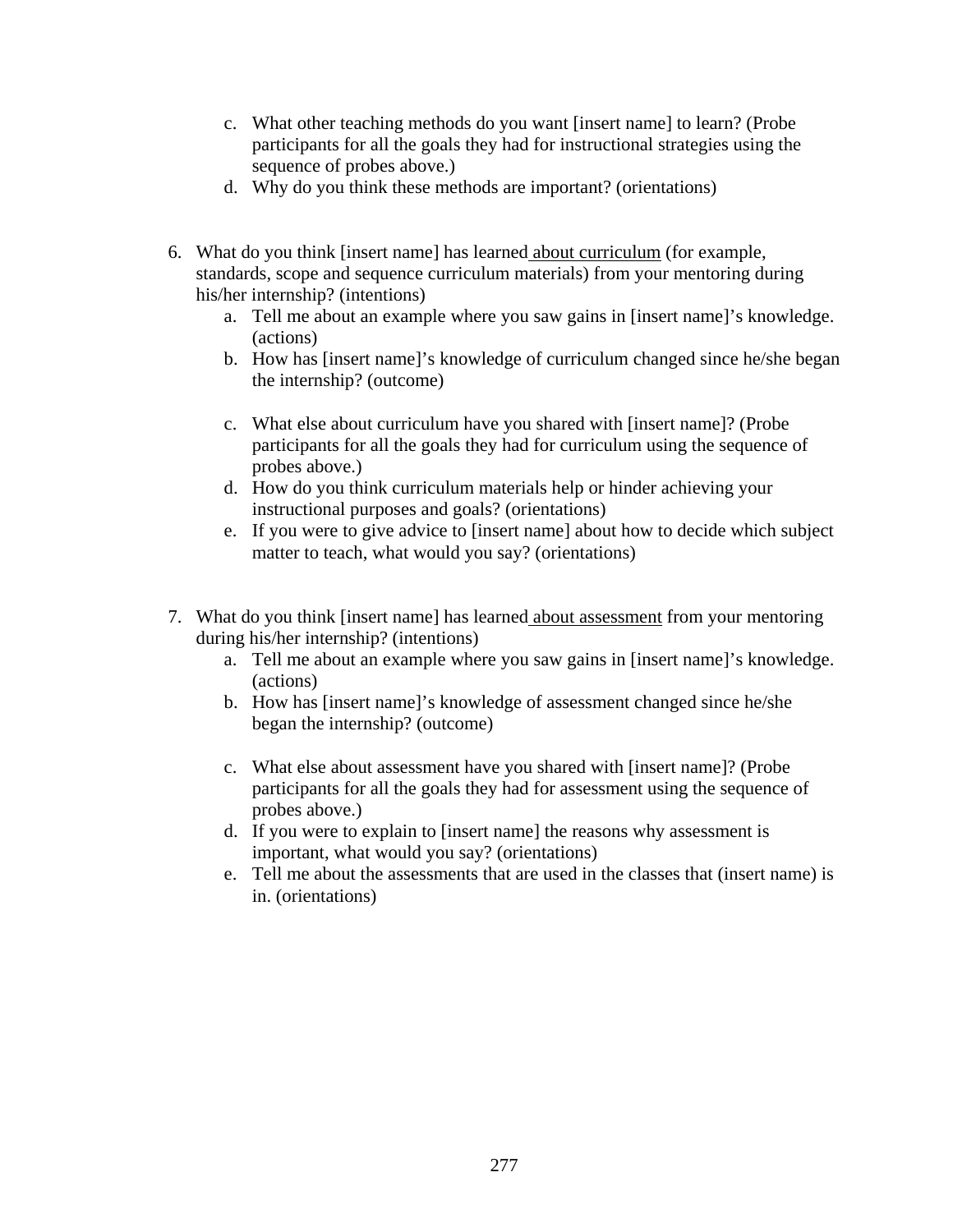- 8. What do you think [insert name] has learned about math/science subject matter from your mentoring during his/her internship? (intentions)
	- a. Tell me about an example where you saw gains in [insert name]'s math/science knowledge. (actions)
	- b. How has [insert name]'s math/science subject matter knowledge changed since he/she began the internship? (outcome)
	- c. What else about math/science subject matter have you shared with [insert name]? (Probe participants for all the goals they had for knowledge of subject matter using the sequence of probes above.)